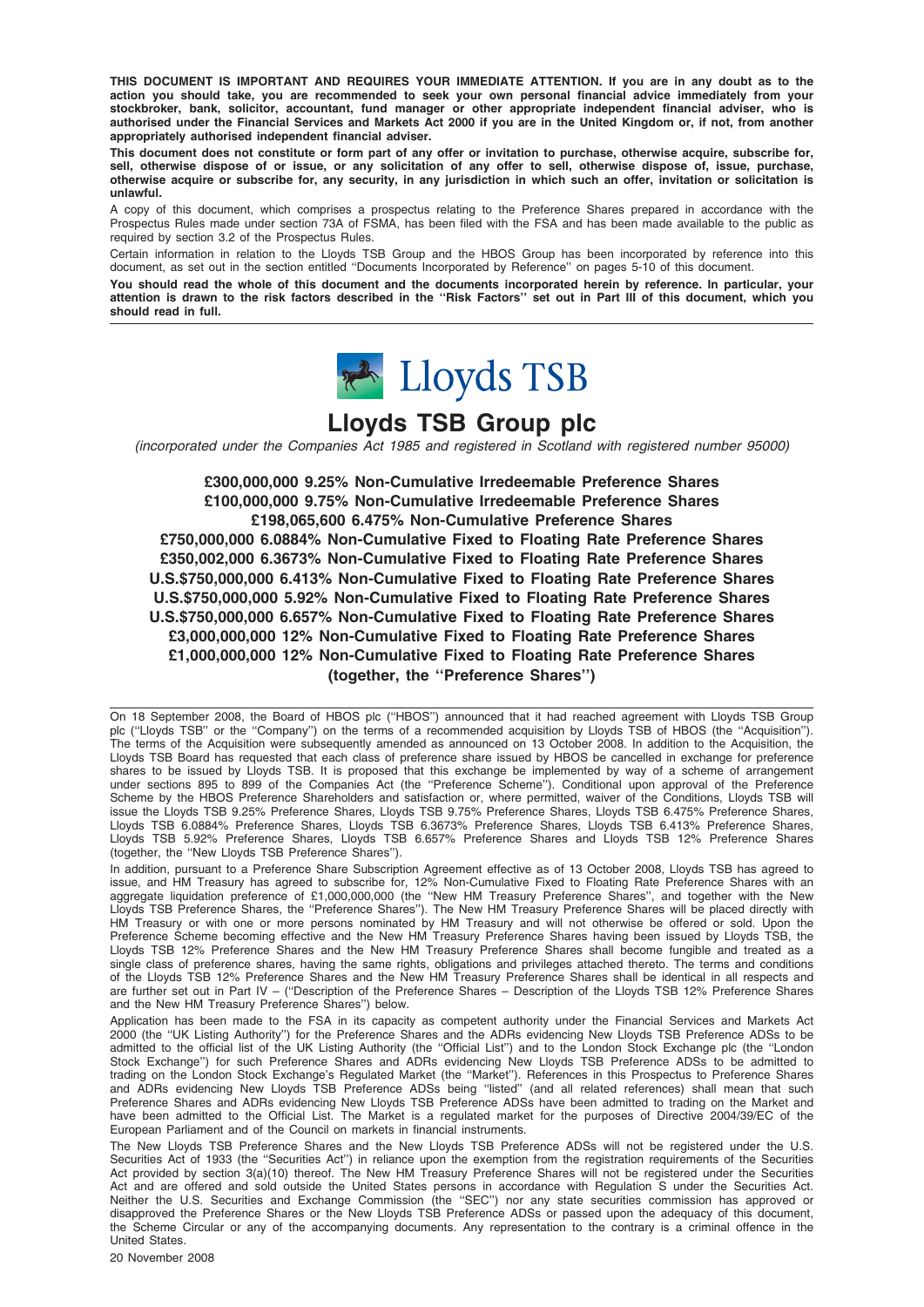Lloyds TSB accepts responsibility for the information contained in this document (the ''Responsible Person''). To the best of the knowledge of the Company (which has taken all reasonable care to ensure that such is the case), such information is in accordance with the facts and does not omit anything likely to affect the import of such information.

This Prospectus is to be read in conjunction with all documents which are deemed to be incorporated herein by reference (see ''Documents Incorporated by Reference'' below).

No person is, or has been, authorised to give any information or to make any representation other than as contained in this Prospectus in its entirety in connection with the Issues and, if given or made, such information or representation must not be relied upon as having been authorised by the Company. The delivery of this Prospectus shall not, under any circumstances, create any implication that there has been no change in the affairs of Lloyds TSB Group since the date hereof or the date upon which this document has been most recently amended or supplemented or that any other information supplied in connection with the Issues is correct as of any time subsequent to the date on which it is supplied or, if different, the date indicated in the document containing the same. Neither this Prospectus nor any other information supplied in connection with the Issues (i) is intended to provide the basis of any credit or other evaluation or (ii) should be considered as a recommendation or constituting an invitation or offer by the Company that any recipient of this Prospectus or any other information supplied in connection with the Issues should purchase any Preference Shares. Each investor contemplating participating in the Issues should make its own independent investigation of the financial condition and affairs, and its own appraisal of the creditworthiness, of the Company. Neither this Prospectus nor any other information supplied in connection with the Issues constitutes an offer of, or an invitation by or on behalf of the Company to any person to subscribe for or purchase, any Preference Shares.

This Prospectus does not constitute or form part of, and should not be construed as, an offer for sale or subscription of, or a solicitation of any offer to buy or subscribe for, the Preference Shares. The distribution of this document may nonetheless be restricted by law in certain jurisdictions. Persons into whose possession this document comes are required by the Company to inform themselves about, and to observe, any such restrictions. This Prospectus does not constitute an offering in any circumstances in which such offering is unlawful. The Company will not incur any liability for its own failure or the failure of any other person or persons to comply with the provisions of any such restrictions.

In this Prospectus, unless otherwise specified or the context otherwise requires, references to " $E$ ". ''pounds'', ''sterling'' and ''pence'' are to pounds sterling. References in this Prospectus to ''U.S. dollars'', ''dollars'' or the signs ''U.S.\$'' or ''\$'' shall be construed as references to the lawful currency for the time being of the United States of America.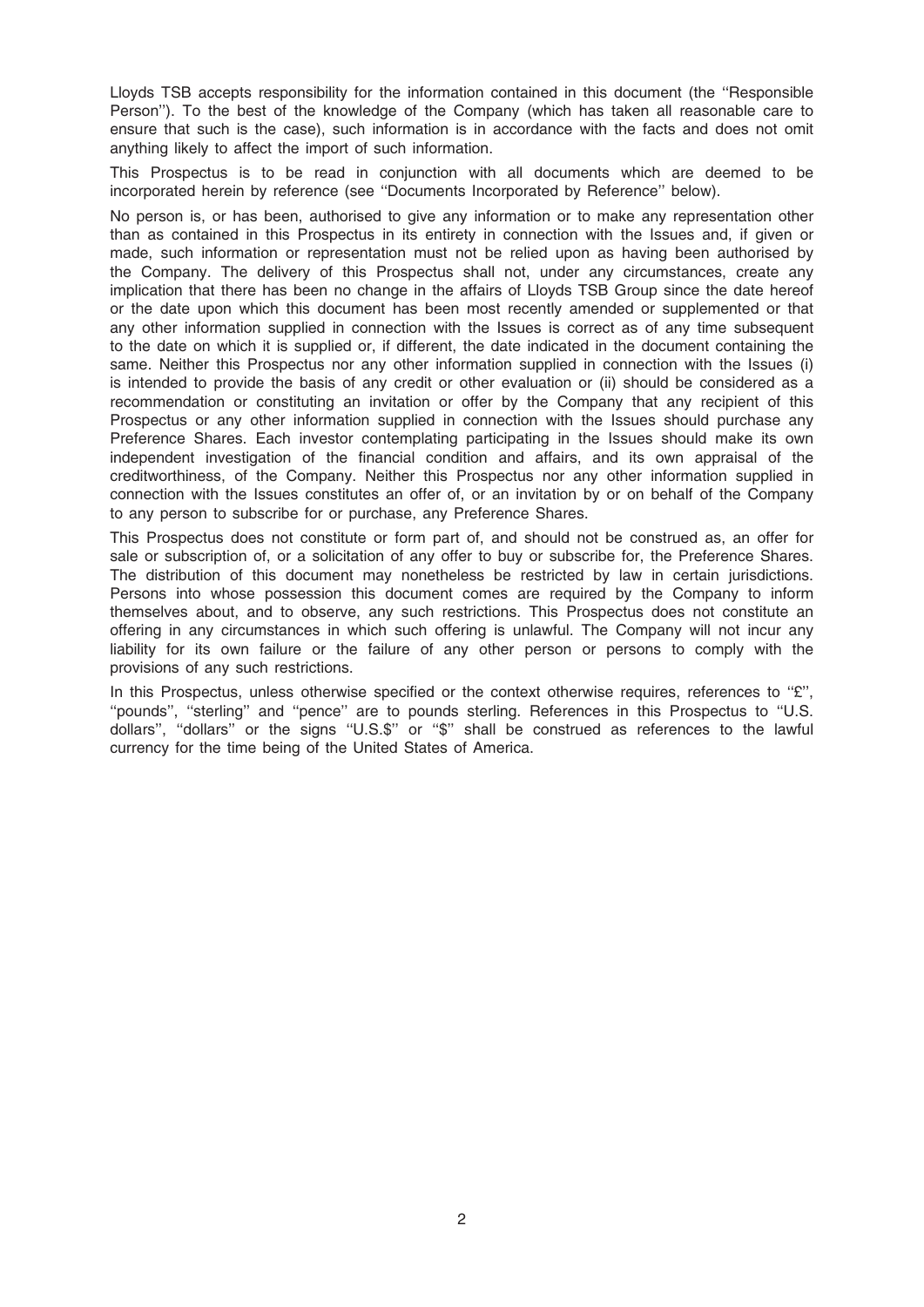# PRESENTATION OF INFORMATION AND GENERAL INFORMATION

### FINANCIAL INFORMATION

Unless otherwise indicated, financial information for Lloyds TSB and the Lloyds TSB Group in this document has been extracted without material adjustment from the Lloyds TSB Interim Results for the six months ended 30 June 2008 published on 30 July 2008 prepared in accordance with the Disclosure and Transparency Rules and with IAS 34, ''Interim Financial Reporting'', as adopted by the European Union, is presented in pounds sterling, and is unaudited. For further information, see ''Accounting policies, presentation and estimates'' on page 36 of the Lloyds TSB Interim Results (such page being incorporated into this document by reference). See also note 2 ''Segmental analysis'' on pages 37-38 of the Lloyds TSB Interim Results (such pages being incorporated by reference into this document) and section 5 (''Summary of Total Income, Net of Insurance Claims, by Division'') of Part VII (''Information on the Lloyds TSB Group'') of the Share Circular (such section being incorporated by reference into this document). Unless otherwise indicated, financial information for HBOS and the HBOS Group in this document has been extracted without material adjustment from the condensed consolidated half year financial statements of HBOS prepared in accordance with the Disclosure and Transparency Rules and with IAS 34 ''Interim Financial Reporting'' as adopted by the European Union, and is unaudited. For further information, see ''Condensed Financial Statements'' on pages 74 and 75 of the HBOS Interim Results (such section being incorporated by reference into this document).

#### ENLARGED GROUP

Unless the context otherwise requires, references in this document to the ''Enlarged Group'' are to Lloyds TSB and its subsidiaries and subsidiary undertakings and, where the context requires, its associated undertakings as constituted immediately following completion of the Acquisition and therefore such references include the Lloyds TSB Group as enlarged by the HBOS Group.

#### NO PROFIT FORECAST

No statement in this document or incorporated by reference into this document is intended to constitute a profit forecast or profit estimate for any period, nor should any statement be interpreted to mean that earnings or earnings per share will necessarily be greater or lesser than those for the relevant preceding financial periods for either Lloyds TSB or HBOS, as appropriate.

#### **ROUNDING**

Certain figures included in this document and in the information incorporated by reference into this document have been subject to rounding adjustments. Accordingly, discrepancies in tables between the totals and the sums of the relevant amounts are due to such rounding.

### WEBSITES

Neither the content of the Lloyds TSB Group's nor HBOS's website (or any other website) nor the content of any website accessible from hyperlinks on the Lloyds TSB Group's nor HBOS's website (or any other website) is incorporated into, or forms part of, this document.

#### TIME

All references in this document to times are to UK time unless otherwise stated.

#### **DEFINITIONS**

Capitalised terms used in this document have the meanings ascribed to them in Part XX (''Definitions'') of this document.

#### FORWARD-LOOKING STATEMENTS

This document and the information incorporated by reference to this document includes certain ''forward-looking statements''. Statements that are not historical facts, including statements about the Lloyds TSB Group's or the HBOS Group's or their respective directors' and or management's beliefs and expectations are forward-looking statements. Words such as ''believes'', ''anticipates'', ''estimates'', ''expects'', ''intends'', ''aims'', ''potential'', ''will'', ''would'', ''could'', ''considered'', ''likely'', ''estimate'' and variations of these words and similar future or conditional expressions, are intended to identify forward-looking statements but are not the exclusive means of identifying such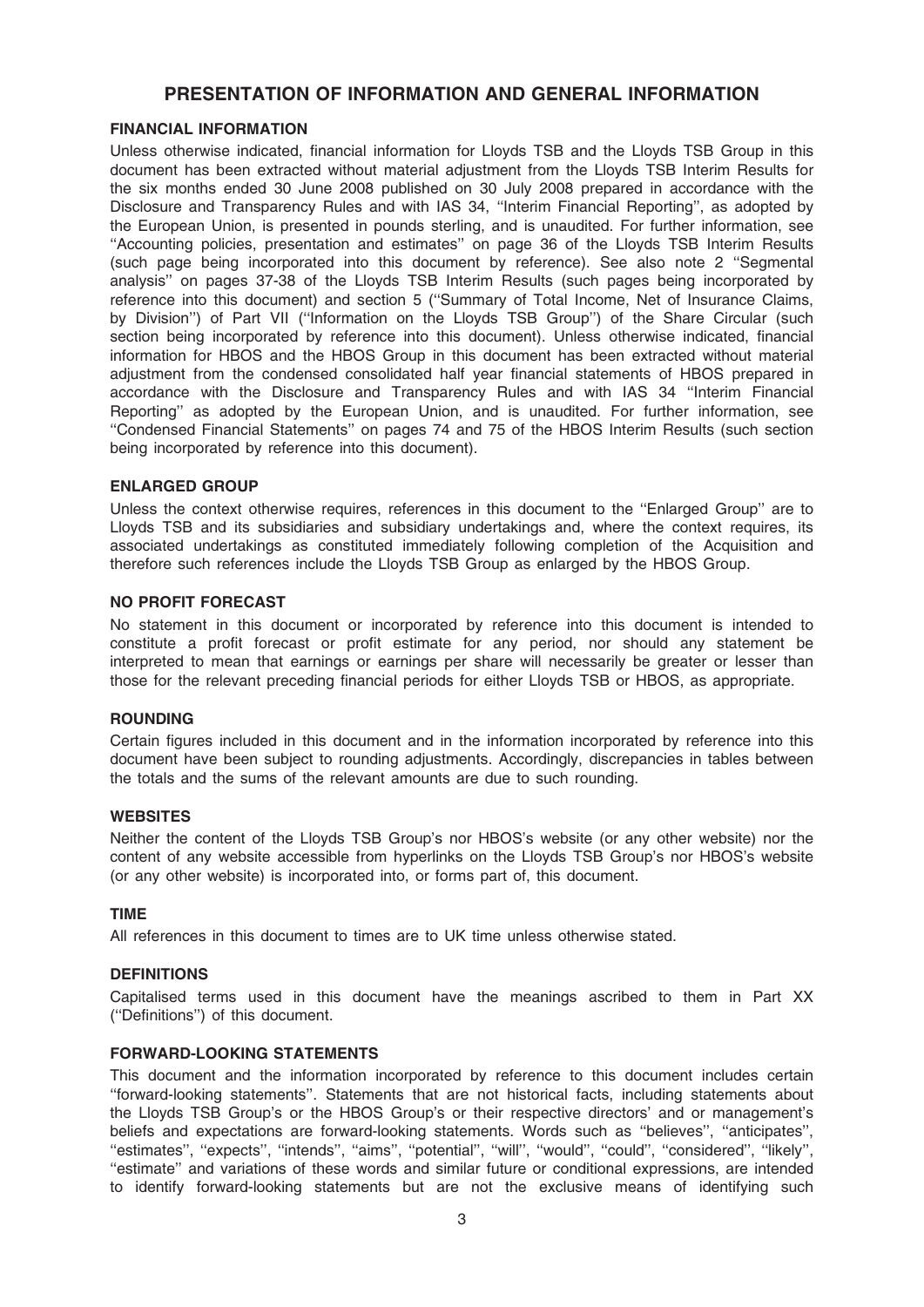statements. By their nature, forward-looking statements involve risk and uncertainty because they relate to events and depend upon future circumstances that may or may not occur, many of which are beyond the Company's control and all of which are based on the Lloyds TSB Directors' current beliefs and expectations about future events. Such forward-looking statements involve known and unknown risks, uncertainties and other factors, which may cause the actual results, performance or achievements of Lloyds TSB, HBOS or the Enlarged Group, or industry results, to be materially different from any future results, performance or achievements expressed or implied by such forward-looking statements. Such forward-looking statements are based on numerous assumptions regarding Lloyds TSB's, HBOS' and the Enlarged Group's present and future business strategies and the environment in which the Enlarged Group will operate in the future. These forward-looking statements speak only as at the date of this document.

HBOS Preference Shareholders should specifically consider all of the information set out in, and incorporated by reference into, this document before making any investment decision. In particular, HBOS Preference Shareholders should consider the risks, uncertainties and other factors as set out in Part III ("Risk Factors") of this document, which include general risks relating to the Lloyds TSB Group and, if the Acquisition becomes effective, the Enlarged Group, risks relating to the Acquisition, risks relating to the Placing and Open Offer and to investment in Lloyds TSB Shares and risks relating to the Preference Shares.

Except as required by the FSA, the London Stock Exchange, the Listing Rules, the Prospectus Rules, the Disclosure and Transparency Rules or any other applicable law or regulation, the Company expressly disclaims any obligations or undertaking to release publicly any updates or revisions to any forward-looking statements contained in this document or incorporated by reference into this document to reflect any change in the Company's expectations with regard thereto or any change in events, conditions or circumstances on which any such statement is based.

### General Notice

Nothing contained in this document nor the information incorporated by reference herein is intended to constitute or should be construed as business, investment, legal, tax, accounting or other professional advice. This document is for your information only and nothing in this document is intended to endorse or recommend a particular course of action. You should consult with an appropriate professional for specific advice rendered on the basis of your situation.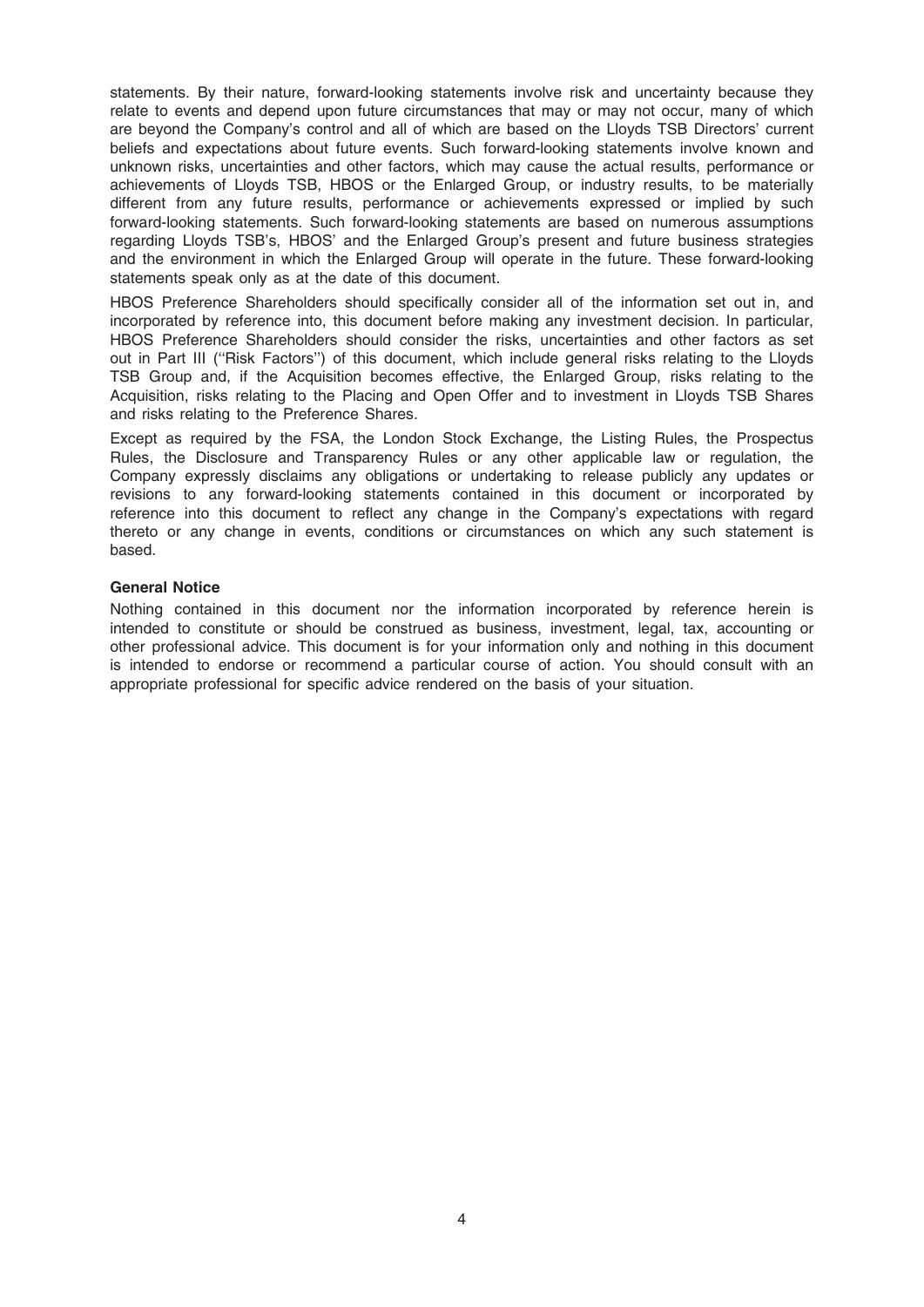# DOCUMENTS INCORPORATED BY REFERENCE

The Annual Report and Accounts for each of the financial years ended 31 December 2007, 2006 and 2005, the 2008 Interim Results for the half year ended 30 June 2008 as well as the Annual Report on Form 20-F for the year ending 31 December 2007 and the reports on Form 6-K dated 11 July 2008, 19 September 2008, 3 November 2008, 4 November 2008 of the Lloyds TSB Group are available for inspection in accordance with section 16 (''Documents Available for Inspection'') of Part XVIII ("Additional Information") of this document and contain information which is relevant to the Acquisition and/or the Issues. These documents are also available on Lloyds TSB's website at www.investorrelations.lloydstsb.com.

The Annual Report and Accounts for each of the financial years ended 31 December 2007, 2006, and 2005 and the 2008 Interim Results for the half year ended 30 June 2008 of the HBOS Group are available for inspection in accordance with section 16 (''Documents Available for Inspection'') of Part XVIII (''Additional Information'') of this document and contain information which is relevant to the Acquisition and/or the Issues. These documents are also available on HBOS' website at www.hbosplc.com/investors.

The Share Circular dated 3 November 2008 and the Lloyds TSB Placing and Open Offer Prospectus dated 18 November 2008 prepared by Lloyds TSB in connection with the Acquisition, the Issues and the Placing and Open Offer are available for inspection in accordance with section 16 ("Documents Available for Inspection") of Part XVIII ("Additional Information") of this document. It contains information which is relevant to the Acquisition and/or the Issues. This document is also available at www.investorrelations.lloydstsb.com.

In addition, the HBOS Rights Issue Prospectus, the HBOS Placing and Open Offer Prospectus, the HBOS 6.657% Preference Share Prospectus, Lloyds TSB's Memorandum and Articles of Association and the Regulatory News Service Announcement of Lloyds TSB dated 18 September 2008 (as subsequently amended) are available for inspection in accordance with section 16 (''Documents Available for Inspection'') of Part XVIII (''Additional Information'') of this document.

The table below sets out the various sections of such documents which are incorporated by reference into this document so as to provide the information required under the Prospectus Rules and to ensure the Preference Scheme Shareholders and others are aware of all information which is necessary to enable Preference Scheme Shareholders and others to make an informed assessment of the assets and liabilities, financial position, profit and losses and prospects of Lloyds TSB and the Enlarged Group.

Page number

# 1 Lloyds TSB Information Incorporated by Reference

|                                 |                                                | in such          |
|---------------------------------|------------------------------------------------|------------------|
| Document                        | Section                                        | document         |
| Annual Report and Accounts 2005 | Independent Auditors' Report                   | 58               |
| Annual Report and Accounts 2005 | <b>Consolidated Income Statement</b>           | 59               |
| Annual Report and Accounts 2005 | <b>Consolidated Balance Sheet</b>              | 60-61            |
| Annual Report and Accounts 2005 | Consolidated Statement of Changes in<br>Equity | 62               |
| Annual Report and Accounts 2005 | <b>Consolidated Cash Flow Statement</b>        | 63               |
| Annual Report and Accounts 2005 | Notes to the Accounts                          | $64 - 120^{(1)}$ |
| Annual Report and Accounts 2005 | Note 49 ("Related Party Transactions")         | 104-105          |
| Annual Report and Accounts 2006 | Independent Auditor's Report                   | 62               |
| Annual Report and Accounts 2006 | <b>Consolidated Income Statement</b>           | 63               |
| Annual Report and Accounts 2006 | <b>Consolidated Balance Sheet</b>              | 64-65            |
| Annual Report and Accounts 2006 | Consolidated Statement of Changes in<br>Equity | 66               |
| Annual Report and Accounts 2006 | <b>Consolidated Cash Flow Statement</b>        | 67               |
| Annual Report and Accounts 2006 | Notes to the Accounts                          | $68 - 120^{(1)}$ |
| Annual Report and Accounts 2006 | Note 45 ("Related Party Transactions")         | 111              |
| Annual Report and Accounts 2007 | Directors' Remuneration Report                 | 64-75            |
| Annual Report and Accounts 2007 | Independent Auditors' Report                   | 76               |
| Annual Report and Accounts 2007 | <b>Consolidated Income Statement</b>           | 77               |
|                                 |                                                |                  |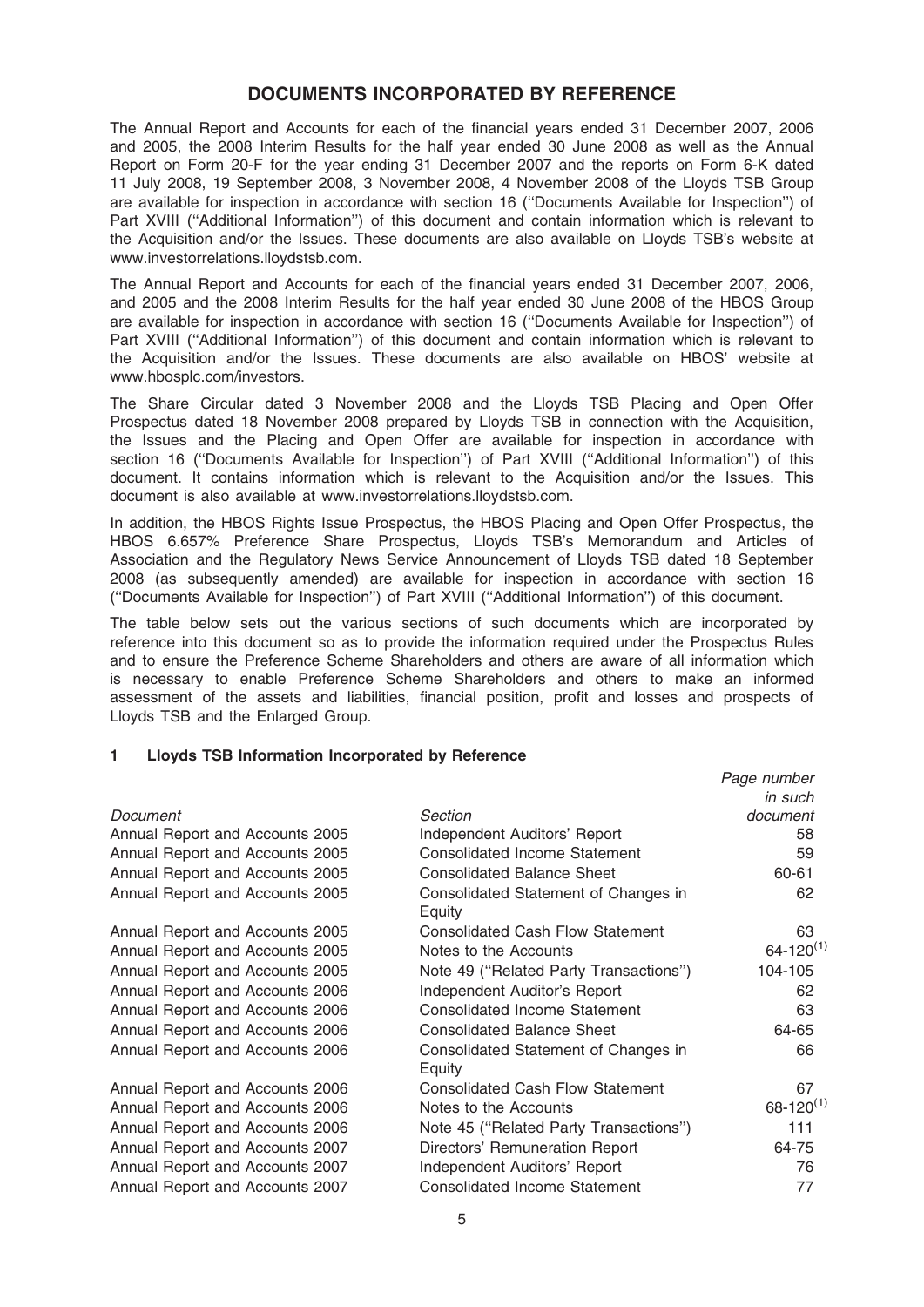|                                                                                                                                              |                                                                                                                           | Page number<br>in such |
|----------------------------------------------------------------------------------------------------------------------------------------------|---------------------------------------------------------------------------------------------------------------------------|------------------------|
| Document                                                                                                                                     | Section                                                                                                                   | document               |
| Annual Report and Accounts 2007<br>Annual Report and Accounts 2007                                                                           | <b>Consolidated Balance Sheet</b><br>Consolidated Statement of Changes in<br>Equity                                       | 78-79<br>80            |
| Annual Report and Accounts 2007                                                                                                              | <b>Consolidated Cash Flow Statement</b>                                                                                   | 81                     |
| Annual Report and Accounts 2007                                                                                                              | Notes to the Accounts                                                                                                     | $82 - 147^{(1)}$       |
| Annual Report and Accounts 2007                                                                                                              | Note 45 ("Related Party Transactions")                                                                                    | 131-132                |
| Annual Report on Form 20-F, for the year<br>ending 31 December 2007                                                                          | <b>Consolidated Income Statement</b>                                                                                      | $F-3$                  |
| Annual Report on Form 20-F, for the year<br>ending 31 December 2007                                                                          | <b>Consolidated Balance Sheet</b>                                                                                         | $F-4-F-5$              |
| Annual Report on Form 20-F, for the year<br>ending 31 December 2007                                                                          | Consolidated Statement of Changes in<br>Equity                                                                            | $F-6$                  |
| Annual Report on Form 20-F, for the year<br>ending 31 December 2007                                                                          | <b>Consolidated Cash Flow Statement</b>                                                                                   | $F-7$                  |
| Annual Report on Form 20-F, for the year<br>ending 31 December 2007                                                                          | Notes to the Financial Statements                                                                                         | $F-8-F-77$             |
| Annual Report on Form 20-F, for the year<br>ending 31 December 2007                                                                          | Independent Auditors' Report                                                                                              | $F-2$                  |
| Annual Report on Form 20-F, for the year<br>ending 31 December 2007                                                                          | Operating and Financial Review and<br>Prospects                                                                           | $3, 15-74$             |
| Annual Report on Form 20-F for the year<br>ending 31 December 2007                                                                           | <b>Compensation Report</b>                                                                                                | 83-93                  |
| Annual Report on Form 20-F, for the year<br>ending 31 December 2007                                                                          | <b>Business Review Report</b>                                                                                             | $6 - 11$               |
| Annual Report on Form 20-F, for the year<br>ending 31 December 2007                                                                          | <b>Financial Soundness</b>                                                                                                | 62-74                  |
| 2008 Interim Results for the half year ended<br>30 June 2008 (also furnished on page 35 of<br>Form 6-K, report dated 30 July 2008)           | <b>Consolidated Income Statement</b><br>(unaudited)                                                                       | 30                     |
| 2008 Interim Results for the half year ended<br>30 June 2008 (also furnished on page 36 of<br>Form 6-K, report dated 30 July 2008)           | Consolidated Balance Sheet (unaudited)                                                                                    | 31                     |
| 2008 Interim Results for the half year ended<br>30 June 2008 (also furnished on pages 36<br>to 37 of Form 6-K, report dated 30 July<br>2008) | Consolidated Statement of Changes in<br>Equity                                                                            | 32-33                  |
| 2008 Interim Results for the half year ended<br>30 June 2008 (also furnished on page 38 of<br>Form 6-K, report dated 30 July 2008)           | <b>Consolidated Cash Flow Statement</b><br>(unaudited)                                                                    | 34                     |
| 2008 Interim Results for the half year ended<br>30 June 2008 (also furnished on pages 39<br>to 49 of Form 6-K, report dated 30 July<br>2008) | Notes to the Condensed Interim Financial<br><b>Statements</b>                                                             | $35 - 45$              |
| 2008 Interim Results for the half year ended<br>30 June 2008 (also furnished on page 51 of<br>Form 6-K, report dated 30 July 2008)           | Independent Review Report                                                                                                 | 47                     |
| <b>Share Circular</b>                                                                                                                        | Part III ("Principal Terms of the<br>Acquisition")                                                                        | 47-52                  |
| <b>Share Circular</b>                                                                                                                        | Part V ("Conditions Relating to the<br>Proposed Government Funding")                                                      | 57-58                  |
| <b>Share Circular</b>                                                                                                                        | Part VI ("Principal Terms of the<br>Capitalisation Issue")                                                                | 59-60                  |
| <b>Share Circular</b>                                                                                                                        | Part VII ("Information on the Lloyds TSB<br>Group") including the Lloyds TSB Interim<br>Management Statement (issued on 3 | 61-71                  |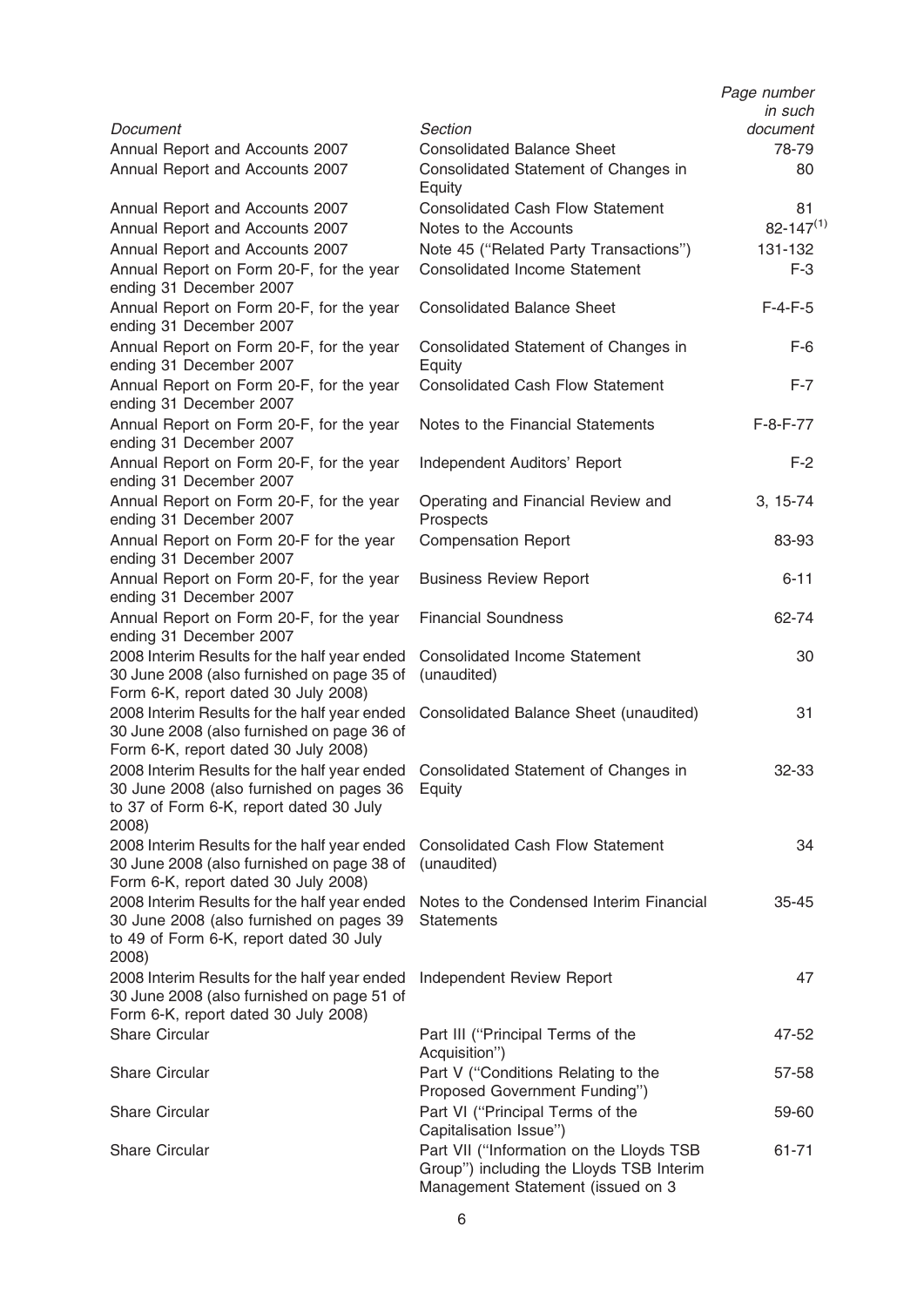|                                                                                                              |                                                                                                                                                                                                   | Page number<br>in such |
|--------------------------------------------------------------------------------------------------------------|---------------------------------------------------------------------------------------------------------------------------------------------------------------------------------------------------|------------------------|
| Document                                                                                                     | <b>Section</b><br>November 2008) and also furnished on<br>Form 6-K report dated 3 November 2008                                                                                                   | document               |
| <b>Share Circular</b>                                                                                        | Part X ("Reconciliation of Accounting<br>Policies")                                                                                                                                               | 235-237                |
| <b>Share Circular</b>                                                                                        | Part XII ("Additional Information"),<br>section 9.1 ("Lloyds TSB Material<br>Contracts")                                                                                                          | 254-258                |
| <b>Share Circular</b>                                                                                        | Part XII ("Additional Information"),<br>section 10 ("Related Party Transactions")                                                                                                                 | 262-263                |
| <b>Share Circular</b>                                                                                        | Part XII ("Additional Information"),<br>section 11.1.3 ("Litigation - Office of<br>Foreign Assets Control")                                                                                       | 263-265                |
| Report on Form 6-K dated 4 November<br>2008                                                                  | Notice of General Meeting                                                                                                                                                                         | whole<br>document      |
| Report on Form 6-K dated 3 November<br>2008                                                                  | Notice of availability of Shareholder<br>Circular                                                                                                                                                 | whole<br>document      |
| Report on Form 6-K dated 19 September<br>2008                                                                | Announcement of Placing                                                                                                                                                                           | whole<br>document      |
| Report on Form 6-K dated 11 July 2008                                                                        | Segmental Analysis Restatement                                                                                                                                                                    | whole<br>document      |
| Lloyds TSB's Memorandum and Articles of Whole Documents<br>Association                                       |                                                                                                                                                                                                   |                        |
| <b>Regulatory News Service Announcement</b><br>(also furnished on Form 6-K, report dated<br>14 October 2008) | Announcement made by Lloyds TSB on<br>18 September 2008 of the Acquisition, as<br>supplemented by the announcement<br>made on 13 October 2008 announcing the<br>revised terms of the Acquisition. | whole<br>document      |
| Lloyds TSB Placing and Open Offer<br>Prospectus                                                              | Part III, Part B ("Expected Timetable of<br>Principal Events")                                                                                                                                    | 37-38                  |
| Lloyds TSB Placing and Open Offer<br>Prospectus                                                              | Part A ("Letter from Sir Victor Blank, the<br>Chairman of Lloyds TSB Group plc") of<br>Part VI ("Information on the Acquisition")                                                                 | 42-61                  |
| Lloyds TSB Placing and Open Offer<br>Prospectus                                                              | Part B ("Further Information on the<br>Acquisition") of Part VI ("Information on<br>the Acquisition")                                                                                             | 62                     |
| Lloyds TSB Placing and Open Offer<br>Prospectus                                                              | Part VIII ("Terms and Conditions of the<br>Placing and Open Offer")                                                                                                                               | 77-102                 |
| Lloyds TSB Placing and Open Offer<br>Prospectus                                                              | Part XIII ("Operating and Financial Review<br>Relating to Lloyds TSB") except for<br>paragraphs 1, 2, 3 and 4                                                                                     | 116-133                |
| Lloyds TSB Placing and Open Offer<br>Prospectus                                                              | Part XVIII ("Unaudited Pro Forma Net<br>Assets Statement of the Enlarged Group<br>as at 30 June 2008")                                                                                            | 145-151                |
| Lloyds TSB Placing and Open Offer<br>Prospectus                                                              | Section 3 ("Interests of the Lloyds TSB<br>Directors") of Part XX ("Directors,<br>Corporate Governance and Employees")                                                                            | 161-163                |
| Lloyds TSB Placing and Open Offer<br>Prospectus                                                              | Section 4.1 ("The Chairman and the<br>Executive Directors of Lloyds TSB") of<br>Part XX ("Directors, Corporate<br>Governance and Employees")                                                      | 163-164                |
| Lloyds TSB Placing and Open Offer<br>Prospectus                                                              | Section 9 ("Directorships and<br>Partnerships") of Part XX ("Directors,<br>Corporate Governance and Employees")                                                                                   | 169-172                |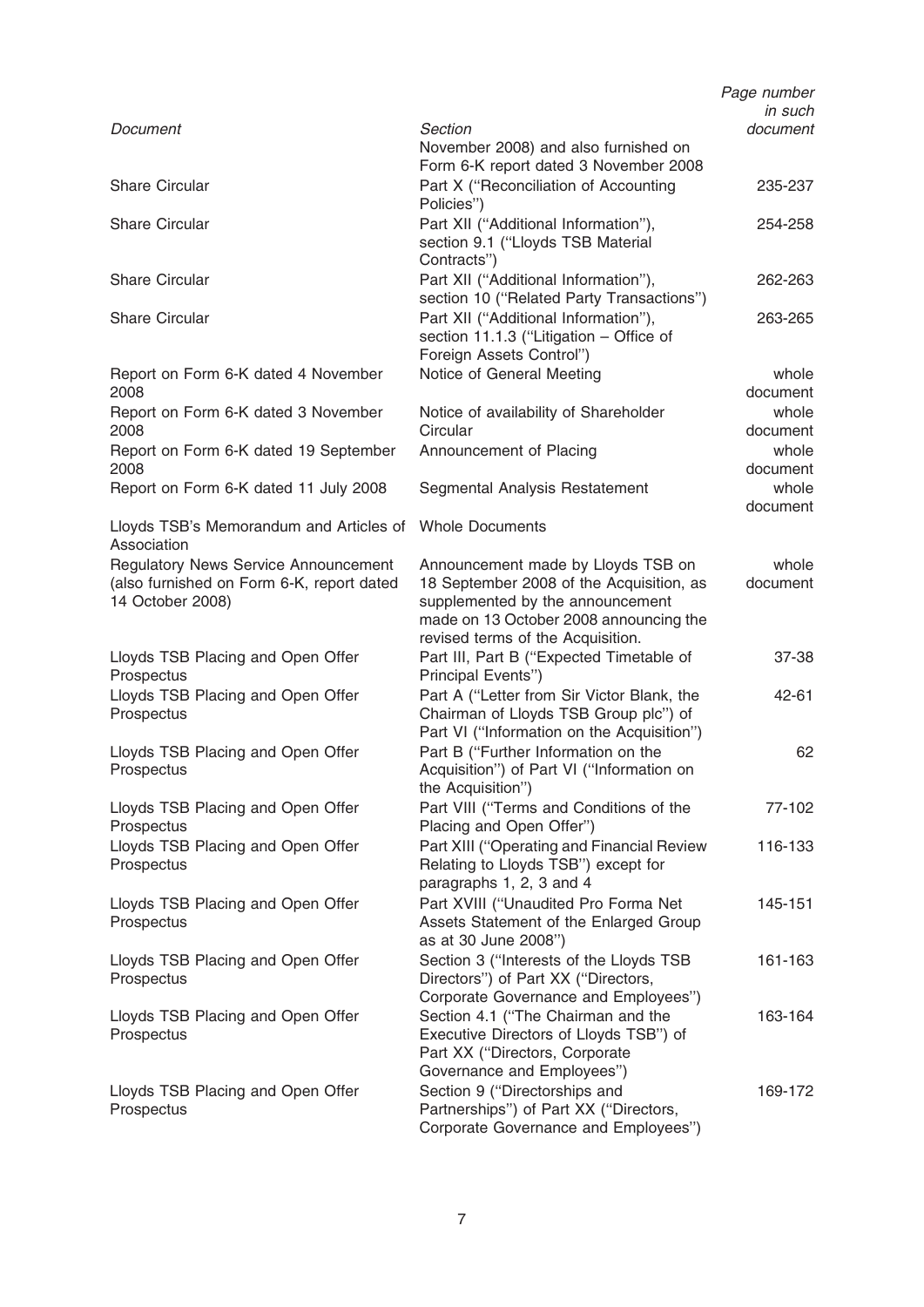# 2 HBOS Information Incorporated by Reference

|                                                                                             | Section                                                                                                 | Page number<br>in such |
|---------------------------------------------------------------------------------------------|---------------------------------------------------------------------------------------------------------|------------------------|
| Document                                                                                    |                                                                                                         | document               |
| Annual Report and Accounts 2005                                                             | Independent Auditors' Report                                                                            | 95                     |
| Annual Report and Accounts 2005                                                             | <b>Consolidated Income Statement</b>                                                                    | 101                    |
| Annual Report and Accounts 2005                                                             | <b>Consolidated Balance Sheet</b>                                                                       | 102-103                |
| Annual Report and Accounts 2005                                                             | <b>Consolidated Statement of Recognised</b><br>Income and Expense                                       | 105                    |
| Annual Report and Accounts 2005                                                             | <b>Consolidated Cash Flow Statement</b>                                                                 | 106-107                |
| Annual Report and Accounts 2005                                                             | Notes to the Accounts                                                                                   | 109-179                |
| Annual Report and Accounts 2005                                                             | Note 50 (Related Party Transactions")<br>and 51 ("Transactions with Key<br>Management Personnel")       | 165-166                |
| Annual Report and Accounts 2006                                                             | Independent Auditors' Report                                                                            | 123                    |
| Annual Report and Accounts 2006                                                             | <b>Consolidated Income Statement</b>                                                                    | 124                    |
| Annual Report and Accounts 2006                                                             | <b>Consolidated Balance Sheet</b>                                                                       | 125-126                |
| Annual Report and Accounts 2006                                                             | Consolidated Statement of Recognised<br>Income and Expenses                                             | 127                    |
| Annual Report and Accounts 2006                                                             | <b>Consolidated Cash Flow Statement</b>                                                                 | 127-128                |
| Annual Report and Accounts 2006                                                             | Notes to the Accounts                                                                                   | 131-191                |
| Annual Report and Accounts 2006                                                             | Note 47 ("Related Party Transactions")<br>and Note 48 ("Transactions with Key<br>Management Personnel") | 187-188                |
| Annual Report and Accounts 2007                                                             | Independent Auditors' Report                                                                            | 152                    |
| Annual Report and Accounts 2007                                                             | <b>Consolidated Income Statement</b>                                                                    | 153                    |
| Annual Report and Accounts 2007                                                             | <b>Consolidated Balance Sheet</b>                                                                       | 154-155                |
| Annual Report and Accounts 2007                                                             | <b>Consolidated Statement of Recognised</b><br>Income and Expenses                                      | 156                    |
| Annual Report and Accounts 2007                                                             | <b>Consolidated Cash Flow Statement</b>                                                                 | 156-157                |
| Annual Report and Accounts 2007                                                             | Notes 47 ("Related Party Transactions")<br>and 48 ("Transactions with Key<br>Management Personnel")     | 221-223                |
| Annual Report and Accounts 2007                                                             | Notes to the Financial Statements                                                                       | $160 - 223^{(1)}$      |
| 2008 Interim Results for the half year ended Condensed Financial Statements<br>30 June 2008 |                                                                                                         | 74-75                  |
| 2008 Interim Results for the half year ended<br>30 June 2008                                | <b>Consolidated Income Statement</b><br>(unaudited)                                                     | 76                     |
| 2008 Interim Results for the half year ended<br>30 June 2008                                | Consolidated Balance Sheet (unaudited)                                                                  | 77                     |
| 2008 Interim Results for the half year ended<br>30 June 2008                                | <b>Consolidated Statement of Recognised</b><br>Income and Expense (unaudited)                           | 78                     |
| 2008 Interim Results for the half year ended<br>30 June 2008                                | <b>Consolidated Cash Flow Statement</b><br>(unaudited)                                                  | 79-80                  |
| 2008 Interim Results for the half year ended<br>30 June 2008                                | Notes to the Condensed Financial<br><b>Statements</b>                                                   | 81-94                  |
| 2008 Interim Results for the half year ended<br>30 June 2008                                | Independent Review Report                                                                               | 95                     |
| <b>Share Circular</b>                                                                       | Part XII section 9.2 ("HBOS Material<br>Contracts")                                                     | 259-262                |
| <b>Share Circular</b>                                                                       | Part XIII ("HBOS Interim Management<br>Statement 3 November 2008")                                      | 271-273                |
| HBOS 6.657% Preference Share<br>Prospectus                                                  | Section "Description of the American<br>Depositary Receipts"                                            | 145-155                |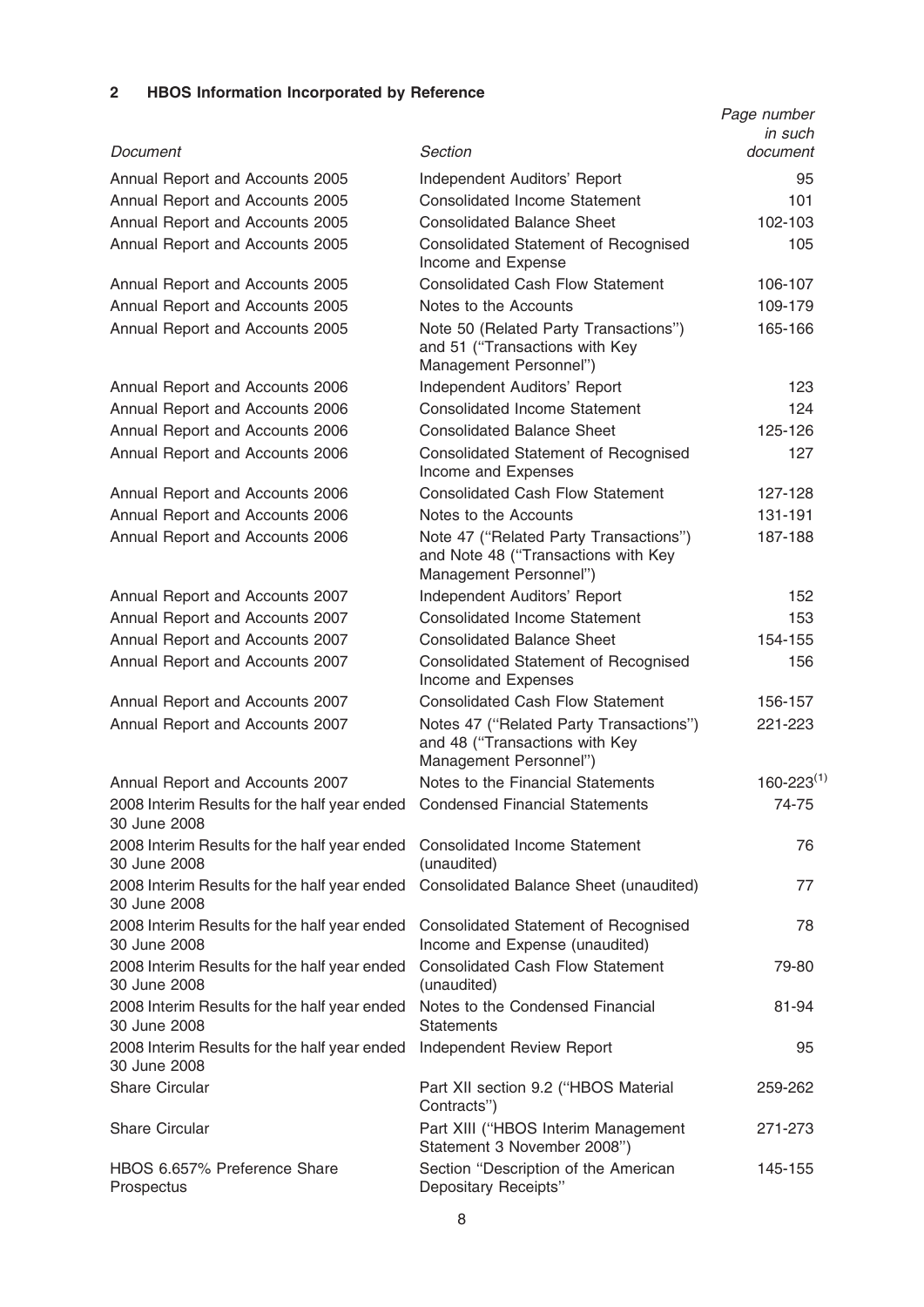|                                        |                                                                                                                             | Page number<br>in such |
|----------------------------------------|-----------------------------------------------------------------------------------------------------------------------------|------------------------|
| Document                               | Section                                                                                                                     | document               |
| <b>HBOS Rights Issue Prospectus</b>    | Part XIV ("Operating and Financial<br>Review of HBOS")                                                                      | 73-116                 |
| <b>HBOS Rights Issue Prospectus</b>    | Part XV ("Selected Statistical and Other<br>Information")                                                                   | 117-121                |
| <b>HBOS Rights Issue Prospectus</b>    | Section 18 ("Litigation") of Part XVIII<br>("Additional Information")                                                       | 189                    |
| HBOS Placing and Open Offer Prospectus | Part X ("Information on the HBOS Group")                                                                                    | 70-73                  |
| HBOS Placing and Open Offer Prospectus | Part XIII ("Operating and Financial Review<br>Relating to HBOS")                                                            | 83-128                 |
| HBOS Placing and Open Offer Prospectus | Part XVI ("Risk Management")                                                                                                | 135-152                |
| HBOS Placing and Open Offer Prospectus | Section 7 ("Directors") of Part XXII<br>("Additional Information")                                                          | 187-198                |
| HBOS Placing and Open Offer Prospectus | Section 9 ("HBOS Directors' interests in<br>the Company") of Part XXII ("Additional<br>Information")                        | 199-204                |
| HBOS Placing and Open Offer Prospectus | Section 10 (except 10.7 and 10.8) ("Major<br>Shareholders") of Part XXII ("Additional<br>Information")                      | 204-205                |
| HBOS Placing and Open Offer Prospectus | Section 11 ("Remuneration and Benefits")<br>of Part XXII ("Additional Information")                                         | 206-207                |
| HBOS Placing and Open Offer Prospectus | Section 12.1 ("Employees - HBOS<br>Group") of Part XXII ("Additional<br>Information")                                       | 208-209                |
| HBOS Placing and Open Offer Prospectus | Section 13 ("The HBOS Share Schemes")<br>of Part XXII ("Additional Information")                                            | 209-215                |
| HBOS Placing and Open Offer Prospectus | Section 14.1 ("Pension Schemes") of Part<br>XXII ("Additional Information")                                                 | 215                    |
| HBOS Placing and Open Offer Prospectus | Section 15.1 and 15.2 ("Significant<br>Subsidiary and associated undertakings")<br>of Part XXII ("Additional Information")  | 216-217                |
| HBOS Placing and Open Offer Prospectus | Section 16 (first paragraph) ("Property<br>and Environment") of Part XXII<br>("Additional Information")                     | 217                    |
| HBOS Placing and Open Offer Prospectus | Paragraphs 17.1.6 of section 17 ("Material<br>Contracts") of Part XXII ("Additional<br>Information")                        | 217-221                |
| HBOS Placing and Open Offer Prospectus | Section 18.1 ("Litigation - HBOS") of Part<br>XXII ("Additional Information")                                               | 222-224                |
| HBOS Placing and Open Offer Prospectus | Section 19 (except second last paragraph)<br>("Capital Resources and Liquidity") of Part<br>XXII ("Additional Information") | 224-225                |
| HBOS Placing and Open Offer Prospectus | Section 20 ("Statutory Auditors") of Part<br>XXII ("Additional Information")                                                | 226                    |
| HBOS Placing and Open Offer Prospectus | Section 21 (first paragraph) ("No<br>Significant Change") of Part XXII<br>("Additional Information")                        | 226                    |

<sup>(1)</sup> Including such other information in the relevant Annual Report and Accounts as is cross-referenced therein.

Information that is itself incorporated by reference in the above documents is not incorporated by reference into this Prospectus. It should be noted that, except as set forth above, no other portion of the above documents are incorporated by reference into this Prospectus.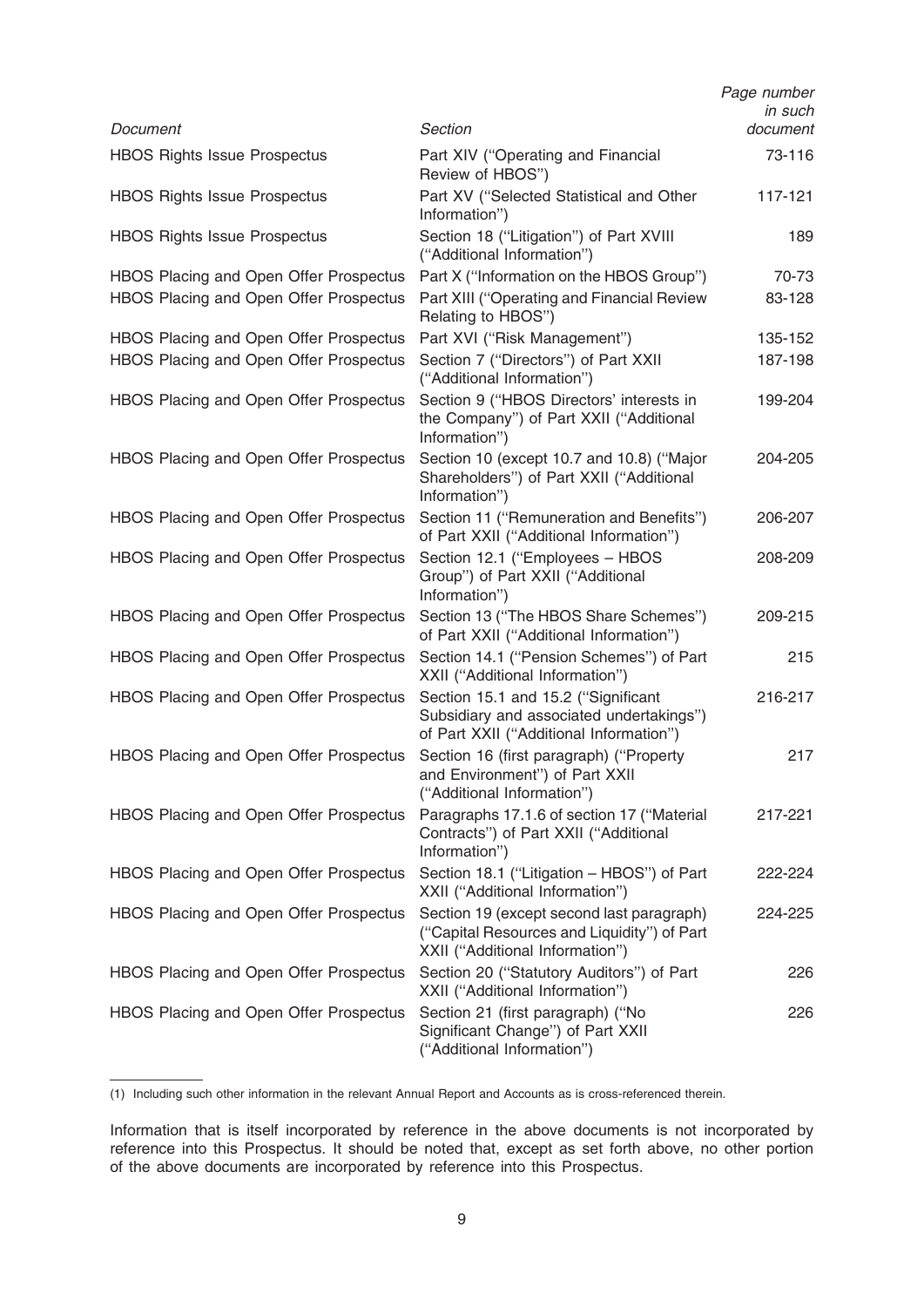# TABLE OF CONTENTS

|                                                                                                             | Page |
|-------------------------------------------------------------------------------------------------------------|------|
| PRESENTATION OF INFORMATION AND GENERAL INFORMATION                                                         | 3    |
| <b>PART I EXPLANATORY STATEMENT</b>                                                                         | 11   |
| PART II PART A - SUMMARY                                                                                    | 19   |
| PART II PART B – OVERVIEW OF THE PREFERENCE SHARES                                                          | 24   |
| <b>PART III RISK FACTORS</b>                                                                                | 57   |
| PART IV DESCRIPTION OF THE PREFERENCE SHARES                                                                | 78   |
| PART V INFORMATION ON THE LLOYDS TSB GROUP                                                                  | 155  |
| PART VI INFORMATION ON THE HBOS GROUP                                                                       | 156  |
| PART VII REGULATION AND SUPERVISION IN THE UNITED KINGDOM                                                   | 157  |
| PART VIII HISTORICAL FINANCIAL INFORMATION RELATING TO LLOYDS TSB<br>Part A – Audited Financial Information | 165  |
| PART VIII HISTORICAL FINANCIAL INFORMATION RELATING TO LLOYDS TSB<br>Part B - Unaudited Interim Information | 167  |
| PART IX OPERATING AND FINANCIAL REVIEW RELATING TO LLOYDS TSB                                               | 168  |
| PART X CAPITAL RESOURCES - LLOYDS TSB GROUP                                                                 | 169  |
| PART XI HISTORICAL FINANCIAL INFORMATION RELATING TO HBOS<br>Part A: Audited Financial Information          | 175  |
| PART XI HISTORICAL FINANCIAL INFORMATION RELATING TO HBOS<br>Part B: Unaudited Interim Information          | 176  |
| PART XII OPERATING AND FINANCIAL REVIEW RELATING TO HBOS                                                    | 177  |
| PART XIII CAPITAL RESOURCES - ENLARGED GROUP                                                                | 178  |
| PART XIV RECONCILIATION OF ACCOUNTING POLICIES                                                              | 179  |
| PART XV UNAUDITED PRO FORMA NET ASSETS STATEMENT OF THE ENLARGED<br>GROUP AS AT 30 JUNE 2008                | 180  |
| PART XVI UNITED KINGDOM TAXATION                                                                            | 181  |
| PART XVII DIRECTORS AND CORPORATE GOVERNANCE                                                                | 183  |
| PART XVIII ADDITIONAL INFORMATION                                                                           | 191  |
| <b>PART XIX RESTRICTIONS</b>                                                                                | 214  |
| <b>PART XX DEFINITIONS</b>                                                                                  | 218  |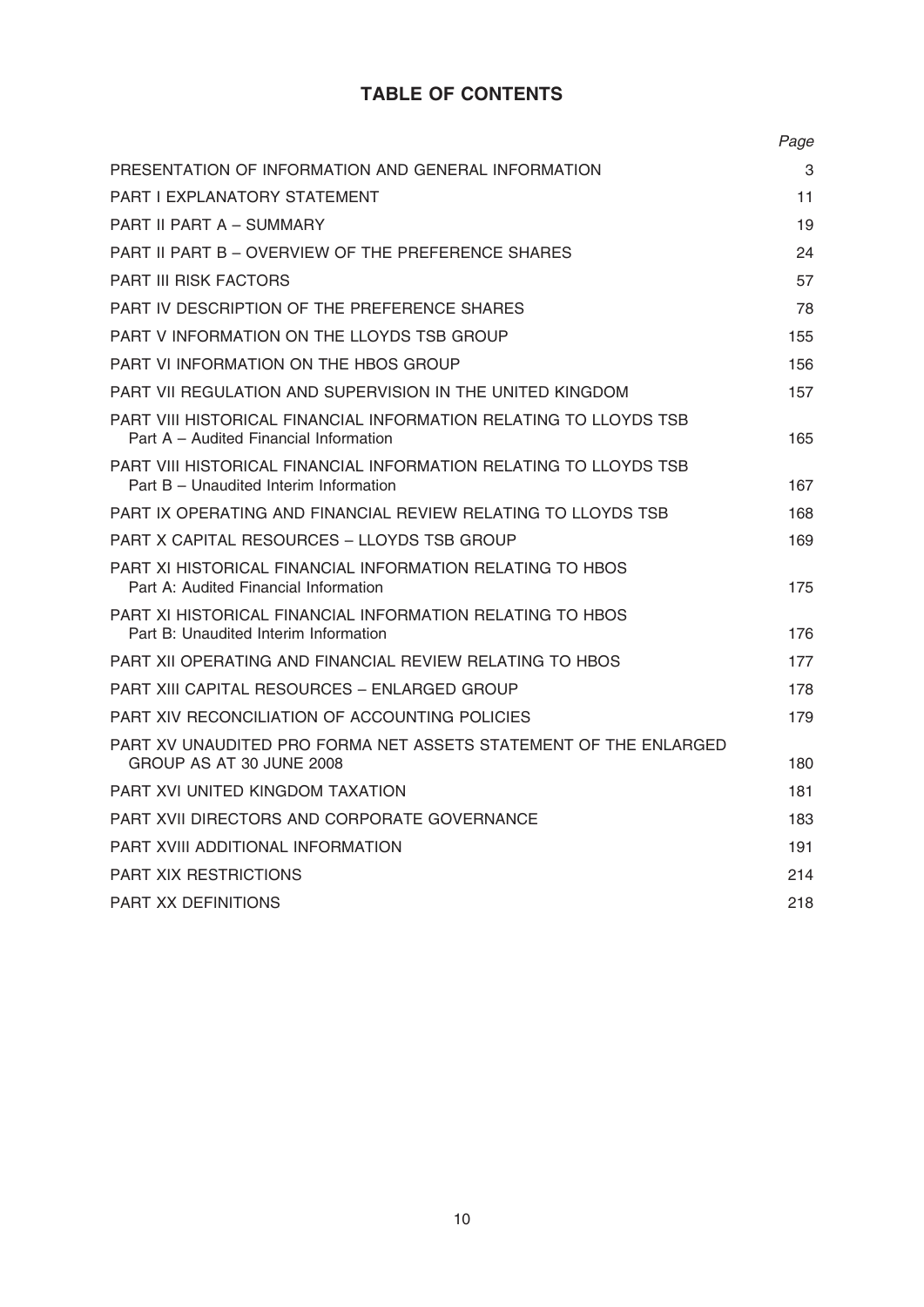# PART I

# EXPLANATORY STATEMENT

#### 1 Summary of the terms of the Issues

#### (a) The Preference Scheme

On 18 September 2008, with the support of the UK Government, the Boards of HBOS and Lloyds TSB announced they had reached agreement on the terms of a recommended acquisition of HBOS by Lloyds TSB. The terms of the Acquisition were subsequently amended as announced on 13 October 2008. The Acquisition will, subject to the satisfaction or, if permitted, waiver of certain conditions, be implemented by way of a separate scheme of arrangement under section 895 to 899 of the Companies Act (the "Scheme").

Following the announcement of the Acquisition, the Lloyds TSB Board has considered the position of the HBOS Preference Shareholders in the Enlarged Group. It is proposed, as announced on 14 November 2008, that each class of preference shares issued by HBOS be cancelled in consideration for the issue of a substantially similar class of preference shares by Lloyds TSB. It is proposed that this will be implemented by way of a separate scheme of arrangement under sections 895 to 899 of the Companies Act (the "Preference Scheme"). The Preference Scheme will not be completed unless all of the Conditions set out in paragraph 6 of this Part I below have been satisfied or, if permitted, waived by the close of business (London time) on 28 February 2009, or such later date as HBOS, Lloyds TSB and, if required, the Court may agree. The Preference Scheme is conditional on, amongst other things, the Scheme becoming effective. Lloyds TSB has agreed to undertake to the Court to be bound by the terms of the Preference Scheme.

Under the terms of the Preference Scheme, and subject to the satisfaction or, if permitted, waiver of the Conditions, it is proposed that the HBOS Preference Shares are cancelled and that HBOS Preference Shareholders (other than the Restricted Entities) will be entitled to receive New Lloyds TSB Preference Shares on the following basis:

For every HBOS 9.25% Preference Share One new Lloyds TSB 9.25% Preference Share For every HBOS 9.75% Preference Share One new Lloyds TSB 9.75% Preference Share For every HBOS 6.475% Preference Share One new Lloyds TSB 6.475% Preference Share For every HBOS 6.0884% Preference Share One new Lloyds TSB 6.0884% Preference Share For every HBOS 6.3673% Preference Share One new Lloyds TSB 6.3673% Preference Share For every HBOS 6.413% Preference Share One new Lloyds TSB 6.413% Preference Share For every HBOS 5.92% Preference Share One new Lloyds TSB 5.92% Preference Share For every HBOS 6.657% Preference Share One new Lloyds TSB 6.657% Preference Share For every HBOS 12% Preference Share One new Lloyds TSB 12% Preference Share

The rights attaching to each class of New Lloyds TSB Preference Shares are in substance similar to those of the equivalent class of HBOS Preference Shares, however, certain provisions will be amended to conform the New Lloyds TSB Preference Shares to the terms of existing preference shares issued by Lloyds TSB and to the Articles. The terms of the New Lloyds TSB Preference Shares reflect current FSA requirements to ensure they are eligible to qualify as perpetual noncumulative preference share capital for regulatory purposes. The terms of each class of New Lloyds TSB Preference Shares are set out in Part IV (''Description of the Preference Shares'') of this document.

Any dividends which are accrued on a class of HBOS Preference Shares as at the date the Preference Scheme becomes effective with respect to such class will be paid, subject to the terms of the corresponding class of New Lloyds TSB Preference Shares, on the first scheduled dividend payment date thereafter under such New Lloyds TSB Preference Shares. It is anticipated that each class of New Lloyds TSB Preference Shares will be in the same form and will be settled and tradable through the same clearing systems (as applicable) as the corresponding HBOS Preference Shares.

#### Information for HBOS Preference ADS Holders

The U.S. dollar denominated classes of HBOS Preference Shares are the deposited securities that underlie the HBOS Preference ADSs. Following the Preference Scheme becoming effective in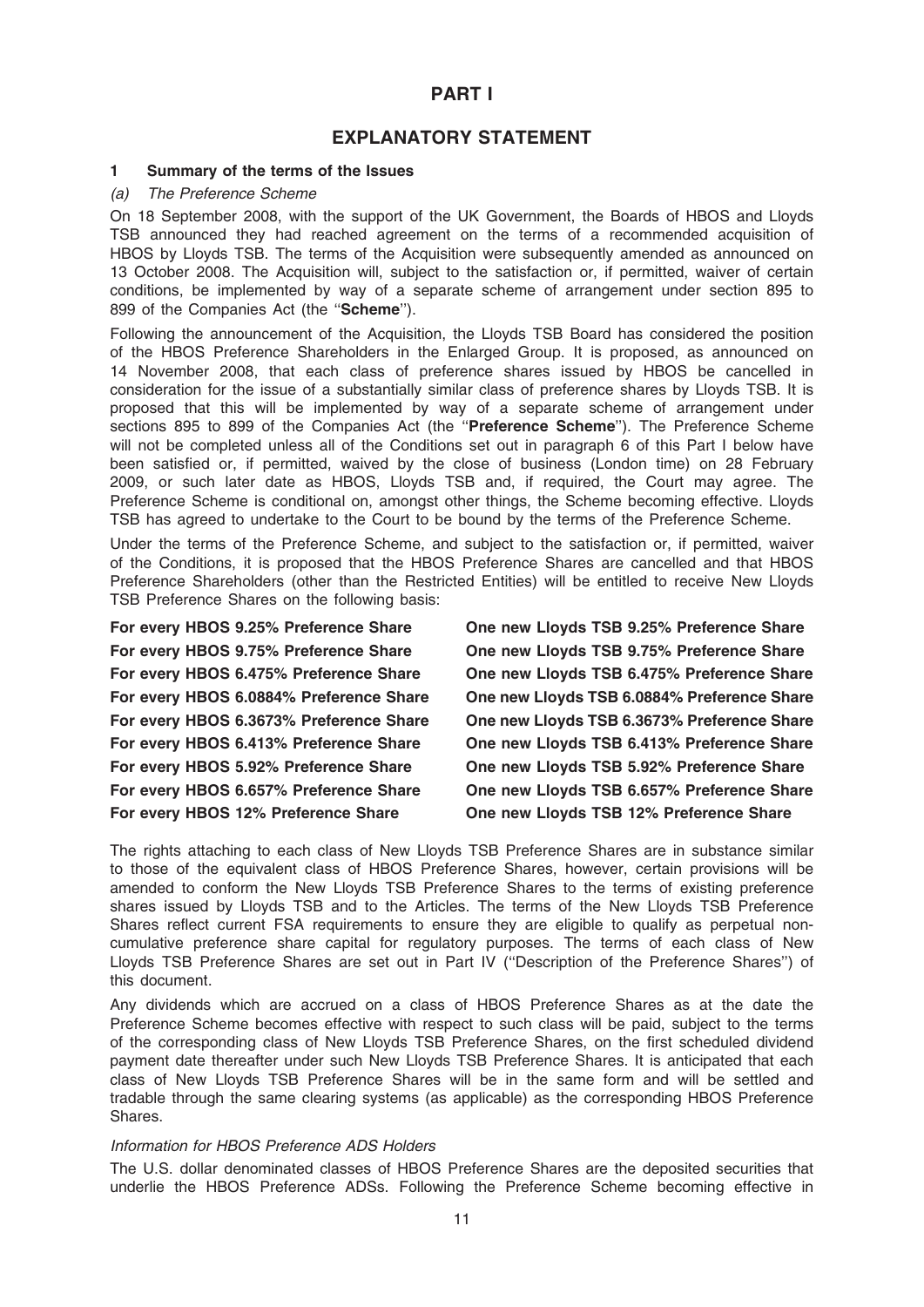respect of a class of U.S. dollar denominated HBOS Preference Shares, the HBOS Preference Share Depositary will receive one New Lloyds TSB Preference Share for each HBOS Preference Share of that class cancelled pursuant to the terms of the Preference Scheme. The New Lloyds TSB Preference Shares received by the HBOS Preference Share Depositary will remain in the respective HBOS ADS facilities and will be deposited securities under the relevant HBOS Preference Share Deposit Agreement.

The ADSs representing Preference Scheme Shares will remain outstanding but will then represent New Lloyds TSB Preference Shares. The HBOS Preference Share Deposit Agreements relating to the Preference Scheme Shares will not be terminated. Following the cancellation and issue described above, Lloyds TSB will assume the obligations of HBOS under the respective HBOS Preference Share Deposit Agreement with respect to the series of HBOS Preference ADSs that then represent New Lloyds TSB Preference Shares.

The HBOS Preference Share Depositary will notify holders of those ADSs of the change in the deposited securities and will call for surrender of the ADRs evidencing those ADSs to be replaced with new ADRs evidencing the New Lloyds TSB Preference ADSs.

### (b) The New Preference Share Issue

Under the Preference Share Subscription Agreement, Lloyds TSB intends to issue to HM Treasury, or to one or more persons nominated by HM Treasury, the New HM Treasury Preference Shares at the issue price of £1,000 per New HM Treasury Preference Share, raising approximately £1 billion (before costs and expenses). The New Preference Share Issue is conditional upon the Placing and Open Offer Agreement becoming unconditional in accordance with its terms. The New HM Treasury Preference Shares will be issued directly by Lloyds TSB and will not form part of the Preference Share Scheme.

Immediately upon the Preference Scheme becoming effective, the New HM Treasury Preference Shares and the Lloyds TSB 12% Preference Shares shall be consolidated and form a single class. The terms and conditions of both the New HM Treasury Preference Shares and the Lloyds TSB 12% Preference Shares will be identical in all respects, and are set out in Part IV – (''Description of the Preference Shares – Description of the Lloyds TSB 12% Preference Shares and the New HM Treasury Preference Shares'').

#### 2 Structure of the Preference Scheme

# (a) Introduction

The cancellation of each class of Preference Scheme Shares and corresponding issue of New Lloyds TSB Preference Shares is to be effected by means of a scheme of arrangement under sections 895 to 899 of the Companies Act between HBOS and the Preference Scheme Shareholders. The procedure involves an application by HBOS to the Court to sanction the Preference Scheme and to confirm the cancellation of the Preference Scheme Shares. In consideration of the cancellation of each class of HBOS Preference Share, on terms that the reserve arising on such cancellation is applied in paying up the New HBOS Preference Shares to be issued to Lloyds TSB, Preference Scheme Shareholders (except Restricted Entities) who are (i) on the Register of Members at the Preference Scheme Record Time; or (ii) the holder of a Share Warrant which has been deposited at 33 Old Street, London EC2N 1HZ on or before the Preference Share Record Time, will receive New Lloyds TSB Preference Shares from Lloyds TSB credited as fully paid, on the basis described in paragraph 1(a) of this Part I.

The Restricted Entities are prohibited from receiving New Lloyds TSB Preference Shares. To the extent that any Restricted Entity continues to hold an interest in HBOS Preference Shares at the Preference Scheme Record Time, the Preference Scheme will include a reorganisation of the share capital of HBOS whereby, in accordance with the terms of the Preference Scheme, in relation to each class of Preference Scheme Shares in respect of which a Restricted Entity holds an interest in Preference Scheme Shares in such a manner as would prevent such Restricted Entity from holding a similar interest in New Lloyds TSB Preference Shares by virtue of Section 23 of the Companies Act 1985, any Preference Scheme Share of that class in respect of which an interest is held by a Restricted Entity, shall be reclassified as a B Preference Share and any other Preference Scheme Shares of that class shall be reclassified as an A Preference Share. The share capital reorganisation will only take place at the time at which the Preference Scheme Court Order is delivered to the Registrar of Companies, at which point the A Preference Shares will carry the right to receive New Lloyds TSB Preference Shares on the basis set out in paragraph 1(a) of this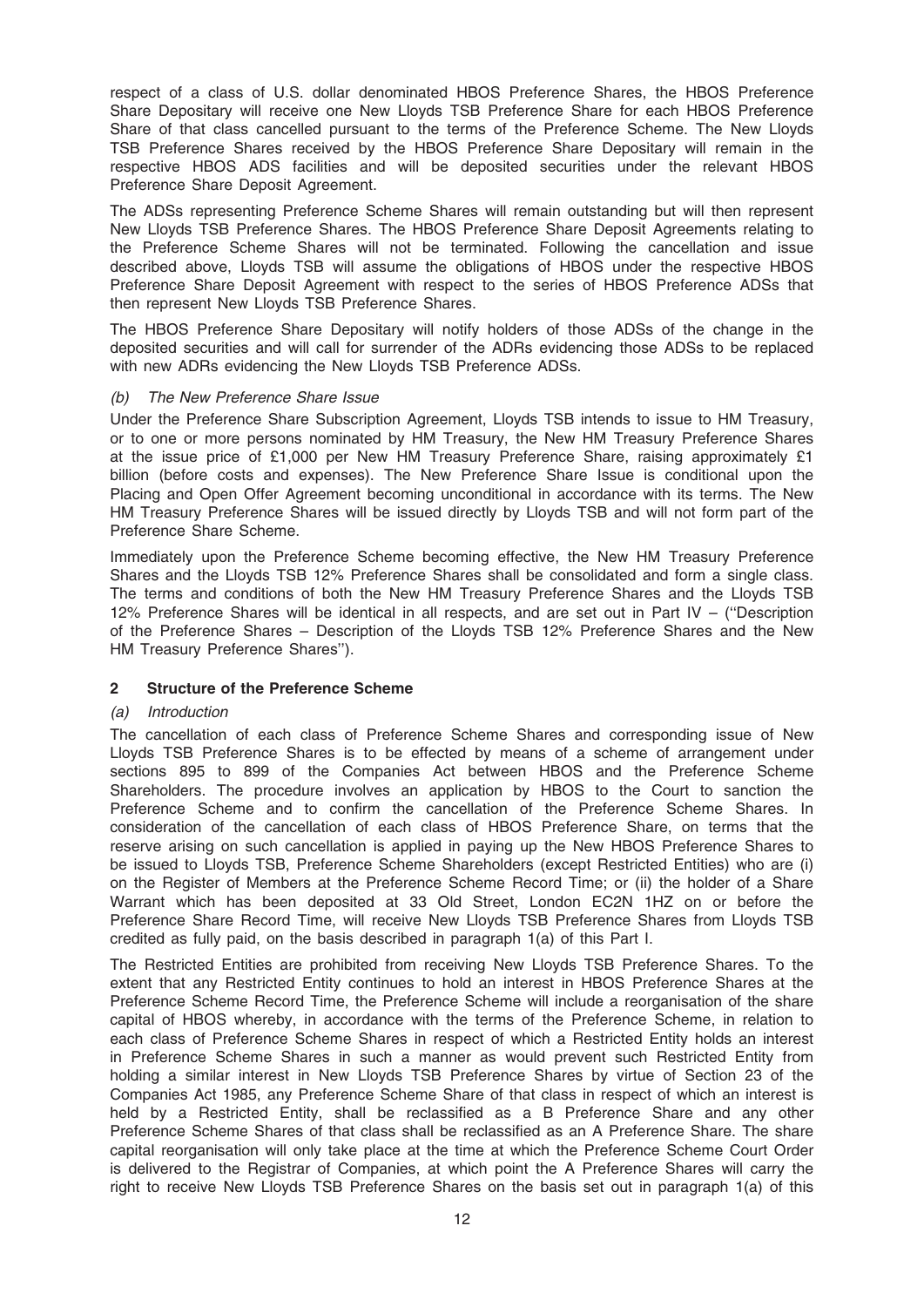Part I and the B Preference Shares will carry the right to receive cash equal to the market value of the New Lloyds TSB Preference Shares to which they would have received had their shares been reclassified as A Preference Shares, where the market value of one New Lloyds TSB Preference Share is equal to the average Closing Price for a New Lloyds TSB Preference Share of that class in the first three trading days following the Effective Date, provided that if Lloyds TSB, having received the advice of its financial advisers, considers that in respect of any one or more classes of B Preference Share, such amount does not fairly reflect the market value of one New Lloyds TSB Preference Share of the corresponding class, the market value of any such New Lloyds TSB Preference Share shall be determined by an independent third party valuer (of international repute and standing) to be appointed by Lloyds TSB. On the subsequent registration of the Preference Reduction Court Order by the Registrar of Companies, any A Preference Shares and any B Preference Shares will be cancelled and holders of A Preference Shares will receive New Lloyds TSB Preference Shares and holders of B Preference Shares will receive cash. No temporary documents of title will be issued to HBOS Preference Shareholders in respect of the A Preference Shares or the B Preference Shares.

If for any reason the Preference Scheme does not become effective, the share capital reorganisation described above will be reversed and HBOS Preference Shareholders will retain their current holdings of HBOS Preference Shares.

The Preference Scheme will only be completed if all of the Conditions, including the Scheme becoming effective, as further described in paragraph 6 of this Part I have been satisfied or, if permitted, waived.

### (b) The Meetings

To become effective, the Preference Scheme requires the passing of the Preference Scheme Special Resolution and the Preference Reduction Special Resolutions at the HBOS General Meeting and approval by HBOS Preference Shareholders at the Preference Court Meetings, all of which will be held on 12 December 2008 at The NEC, Birmingham B40 1NT. If the Preference Scheme is not approved by all classes of HBOS Preference Shareholders, the Preference Scheme shall be ineffective in respect of each class of HBOS Preference Share which has not approved the Preference Scheme. However, it will be effective in respect of all other classes of HBOS Preference Shares.

Each Preference Court Meeting is being held at the direction of the Court to seek the approval of the holders of the different classes of HBOS Preference Shares in relation to the Preference Scheme. The Preference Scheme is also conditional upon the approval of the Acquisition by the Lloyds TSB Shareholders at the Lloyds TSB General Meeting.

# (c) The Court Hearings

Under the Companies Act, the Preference Scheme also requires the sanction of the Court. There will be two Court Hearings following the HBOS General Meeting and the Preference Court Meetings. The Preference Scheme Court Hearing will be held to sanction the Preference Scheme and is expected to be held on 12 January 2009. The Preference Reduction Court Hearing will be held to confirm the reductions of capital which form part of the Preference Scheme and is expected to be held on 16 January 2009. Lloyds TSB has confirmed that it will be represented by counsel at the Preference Scheme Court Hearing so as to consent to the Preference Scheme and to undertake to the Court to be bound thereby.

Sanction by the Court at the Preference Scheme Court Hearing will only be effective in respect of a class of HBOS Preference Shares in respect of which the relevant Preference Reduction Special Resolution and the Preference Scheme Special Resolution were passed at the HBOS General Meeting and the resolution proposed at the relevant Preference Court Meeting was passed by the holders of that class of HBOS Preference Shares.

The existence of the petition to sanction the Preference Scheme will be advertised in the Scotsman, the Edinburgh Gazette and the Financial Times (UK and International editions) at least 21 days before the date of the Preference Scheme Court Hearing. Before sanctioning the Preference Scheme, the Court will remit to a reporter to enquire into the facts and circumstances of the petition and the Preference Scheme and to provide a report to the Court for its consideration.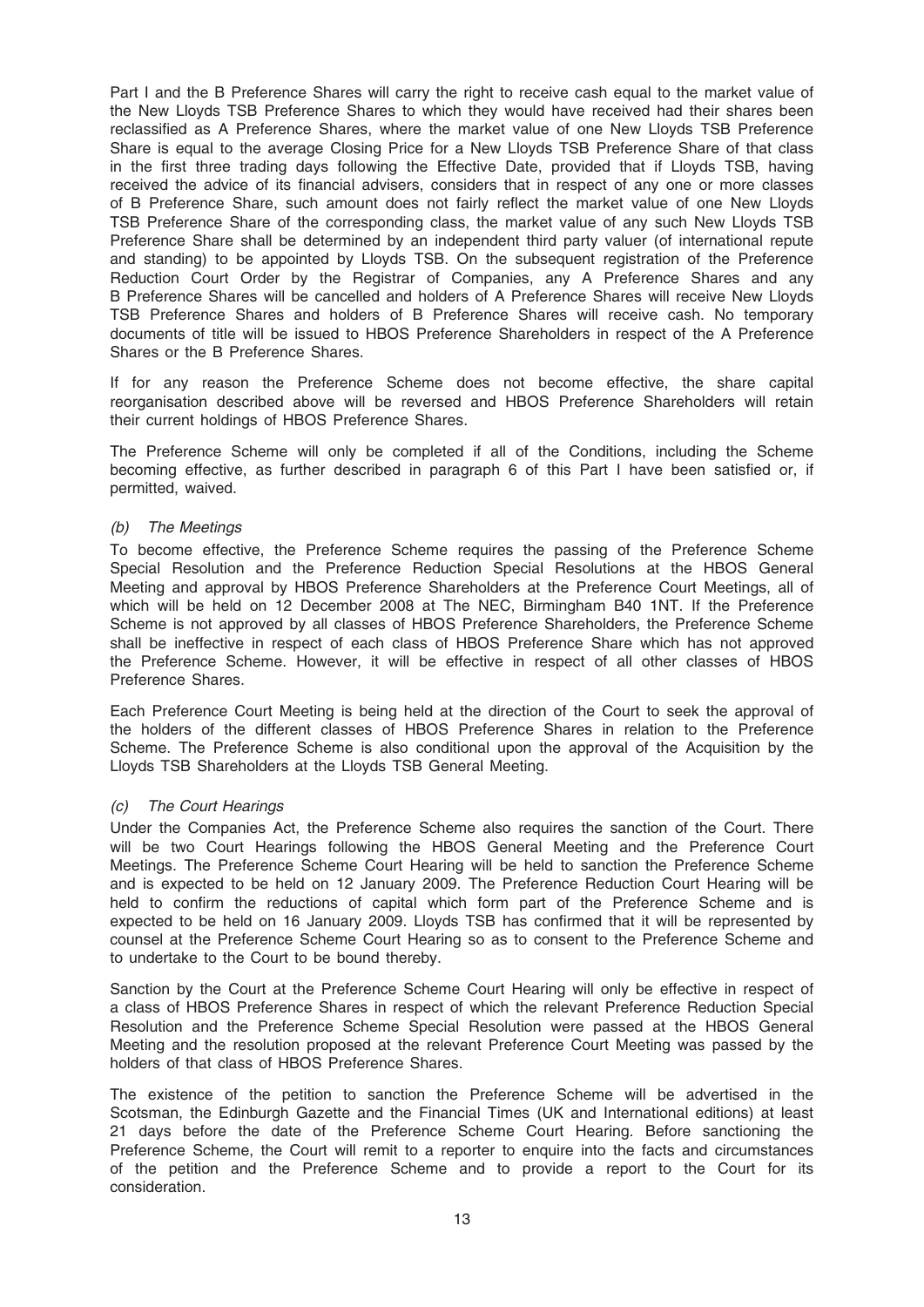### (d) Preference Scheme becoming effective

Once the necessary approvals from the HBOS Preference Shareholders and the Lloyds TSB Shareholders have been obtained, the Preference Scheme Special Resolution and the Preference Reduction Special Resolutions have been passed and the other Conditions have been satisfied or, where permitted, waived, the Preference Scheme and the related reductions in HBOS's share capital will become effective upon sanction of the Preference Scheme and confirmation of the reduction of capital by the Court, delivery of the Preference Court Orders and registration of the Preference Reduction Court Order by the Registrar of Companies.

If the Preference Scheme is not approved by all classes of HBOS Preference Shareholders, the Preference Scheme shall be ineffective in respect of each class of HBOS Preference Shares which has not approved the Preference Scheme. There is no need for all classes of HBOS Preference Shareholders to approve the Preference Scheme in order for it to become effective. If a Preference Court Meeting in respect of a class of HBOS Preference Shares is adjourned, the Preference Scheme may become effective in respect of that class of HBOS Preference Shares at a later time or date to the time and date on which the Preference Scheme becomes effective in respect of other classes of Preference Scheme Shares.

# 3 The HBOS General Meeting and the Preference Court Meetings

### (a) The HBOS General Meeting

The HBOS General Meeting has been convened for 10.10 a.m. (London time) on 12 December 2008, and will be held at The NEC, Birmingham B40 1NT, to enable HBOS Preference Shareholders (as appropriate) and HBOS Shareholders to, amongst other things, consider and, if thought fit, approve special resolutions to implement the Preference Scheme by, among other things:

- (i) reducing the capital of HBOS by cancelling and extinguishing each class of HBOS Preference Shares;
- (ii) increasing the share capital of HBOS to its former amount by the creation of such number of New HBOS Preference Shares as is equal to the number of HBOS Preference Shares which are cancelled, such New HBOS Preference Shares to have substantially the same rights as the HBOS Preference Shares;
- (iii) capitalising the reserve arising in the books of HBOS as a result of the reduction of capital and applying such reserve to pay up at par each New HBOS Preference Share, which shall be issued, credited as fully paid up, and treated as having the same share premium as that of the corresponding Preference Scheme Shares to Lloyds TSB (or its nominee(s));
- (iv) giving the directors of HBOS the power to allot the New HBOS Preference Shares; and
- (v) amending the HBOS Articles.

At the HBOS General Meeting, the HBOS Preference Shareholders are entitled to vote only on the Preference Scheme Special Resolution and the Preference Reduction Special Resolution which relates to the class of HBOS Preference Shares of which he/she is a member. HBOS Shareholders are entitled to vote on all resolutions to be proposed at the HBOS General Meeting.

The approval required at the HBOS General Meeting for the Preference Scheme Special Resolution is not less than 75 per cent. of the votes cast by the holders of all classes of HBOS Preference Shares and the HBOS Shareholders. The approval required for each Preference Reduction Special Resolution is not less than 75 per cent. of the votes cast by the holders of the relevant class of HBOS Preference Share and the HBOS Shareholders. Voting will be on a poll instead of by a show of hands. In respect of the Preference Scheme Special Resolution and each Preference Reduction Special Resolution, holders of the HBOS Preference Shares, present in person or by proxy, will be entitled to one vote for each HBOS Preference Share held by them.

# (b) The Preference Court Meetings

The Preference Court Meetings have been convened at the direction of the Court to enable the holders of the different classes of HBOS Preference Shares to consider and, if thought fit, approve the Preference Scheme (with or without modification). The Preference Court Meetings will all be held at The NEC, Birmingham B40 1NT on 12 December 2008.

In lieu of a Preference Court Meeting in respect of the HBOS 12% Preference Shares, HM Treasury has agreed to submit a letter to the Court pursuant to which it will undertake to be bound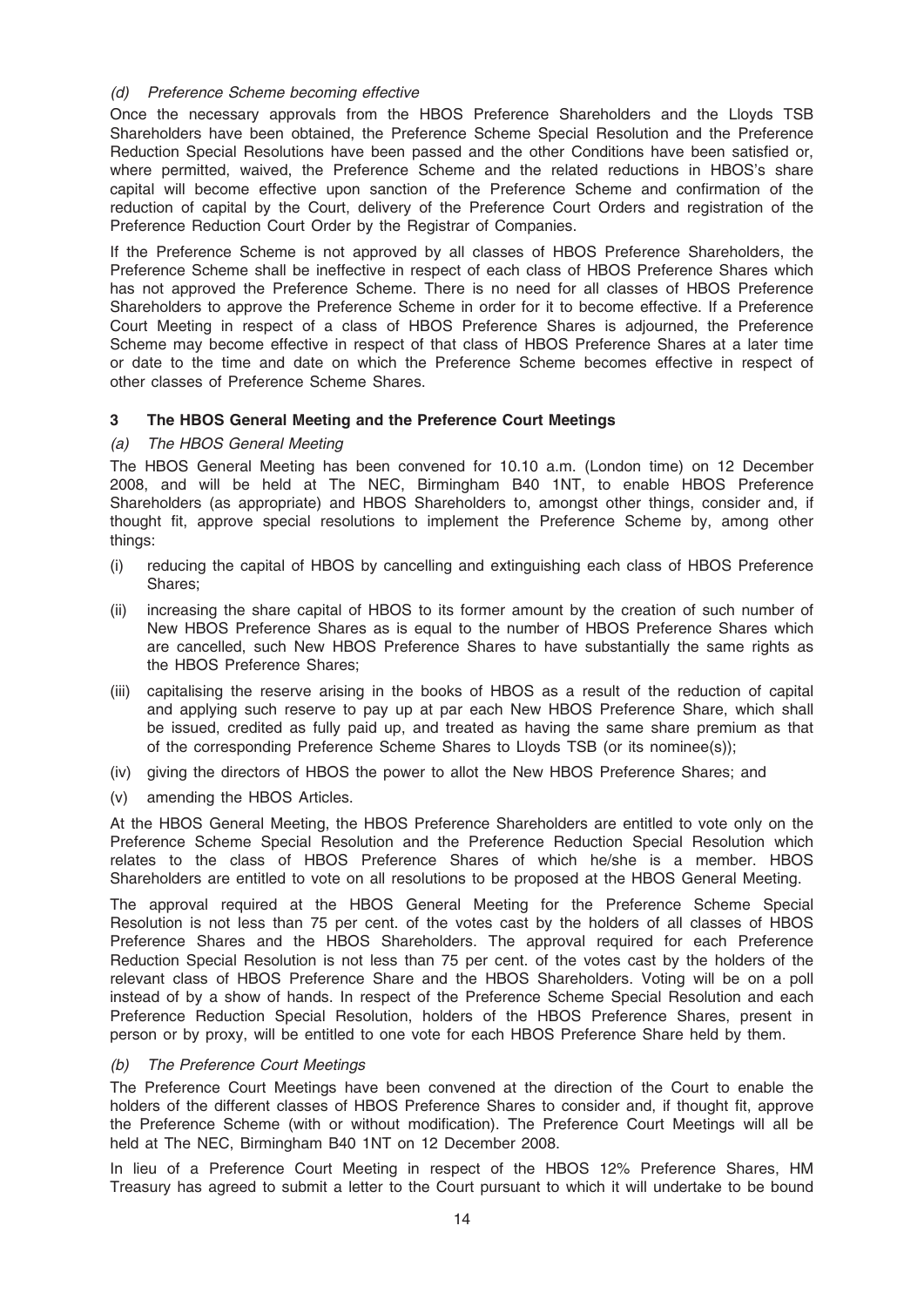by the terms of the Preference Scheme or procure that such a letter is submitted by the holder of the HBOS 12% Preference Shares.

The quorum for each of the Preference Court Meetings shall be two persons (other than any Restricted Entities) who hold at least one third of the total nominal value of the existing shares of the relevant class of HBOS Preference Shares in issue and who are entitled to vote on the resolution, present in person or by proxy. If a Preference Court Meeting is adjourned, the quorum for that adjourned Preference Court Meeting shall be two HBOS Preference Shareholders of the relevant class (other than any Restricted Entities) present in person or by proxy.

At the Preference Court Meetings, voting will be by way of a poll and each HBOS Preference Shareholder of the relevant class of HBOS Preference Shares present in person or by proxy will be entitled to one vote for each HBOS Preference Share of that class held. The approval required at each Preference Court Meeting is that those HBOS Preference Shareholders of the relevant class voting in favour of the Preference Scheme must:

- (A) represent a majority in number of those HBOS Preference Shareholders of the relevant class present and voting in person or by proxy; and
- (B) represent not less than 75 per cent. in value of the HBOS Preference Shares held by those HBOS Preference Shareholders of the relevant class present and voting in person or by proxy.

A holder of a Share Warrant shall only be entitled to vote at the relevant Preference Court Meeting if he has deposited his Share Warrant at 33 Old Broad Street, London EC2N 1HZ at least 72 hours before the time fixed for the relevant Preference Court Meeting and has been issued with a certificate stating his name and address and a description of the relevant HBOS Preference Shares to which the Share Warrant relates in accordance with article 17A of the HBOS Articles.

If the Preference Scheme is not approved by all classes of HBOS Preference Shareholders, the Preference Scheme shall be ineffective in respect of each class of HBOS Preference Shares which has not approved the Preference Scheme and the members of such classes will retain their HBOS Preference Shares and no New Lloyds Preference Shares will be issued to the members of such classes. There is no need for all classes of HBOS Preference Shareholders to approve the Preference Scheme in order for it to become effective. If a Preference Court Meeting in respect of a class of HBOS Preference Shares is adjourned, the Preference Scheme may become effective in respect of that class of Preference Scheme Shares at a later time or date to the time and date on which the Preference Scheme becomes effective in respect of other classes of Preference Scheme Shares.

# 4 Listings and dealings

Subject to the conditions described in paragraph 6 below, the New Lloyds TSB Preference Shares will be issued on the Effective Date. Application will be made to the UK Listing Authority for the New Lloyds TSB Preference Shares and ADRs evidencing the New Lloyds TSB Preference ADSs to be admitted to the Official List and to the London Stock Exchange for the New Lloyds TSB Preference Shares and ADRs evidencing the New Lloyds TSB Preference ADSs to be admitted to trading on the London Stock Exchange's main market for listed securities. It is expected that Admission will become effective and that dealings, for normal settlement, will commence at 8.00 a.m. on the Business Day after the Effective Date which, subject to the sanction of the Preference Scheme and the associated reductions of capital by the Court, the delivery of the Preference Court Orders and registration of the Preference Reduction Court Order by the Registrar of Companies and the satisfaction (or waiver) of the Conditions, is expected to be on 19 January 2009.

It is expected that dealings in Preference Scheme Shares on the London Stock Exchange will be suspended with effect from 6.00 p.m. (London time) on 14 January 2009, the Business Day before the Reorganisation Record Time. Prior to the Preference Scheme becoming effective, applications will be made to the UK Listing Authority for the listing of the Preference Scheme Shares on the Official List to be cancelled and to the London Stock Exchange for the Preference Scheme Shares to cease to be admitted to trading on the London Stock Exchange's market for listed securities with effect from 8.00 a.m. (London time) on the Business Day following the Effective Date.

Application will also be made to the UK Listing Authority for the New HM Treasury Preference Shares to be admitted to the Official List and to the London Stock Exchange for the HM Treasury Preference Shares to be admitted to trading on the London Stock Exchange's main market for listed securities, in each case, to commence on or around 8.00 a.m. (London time) on the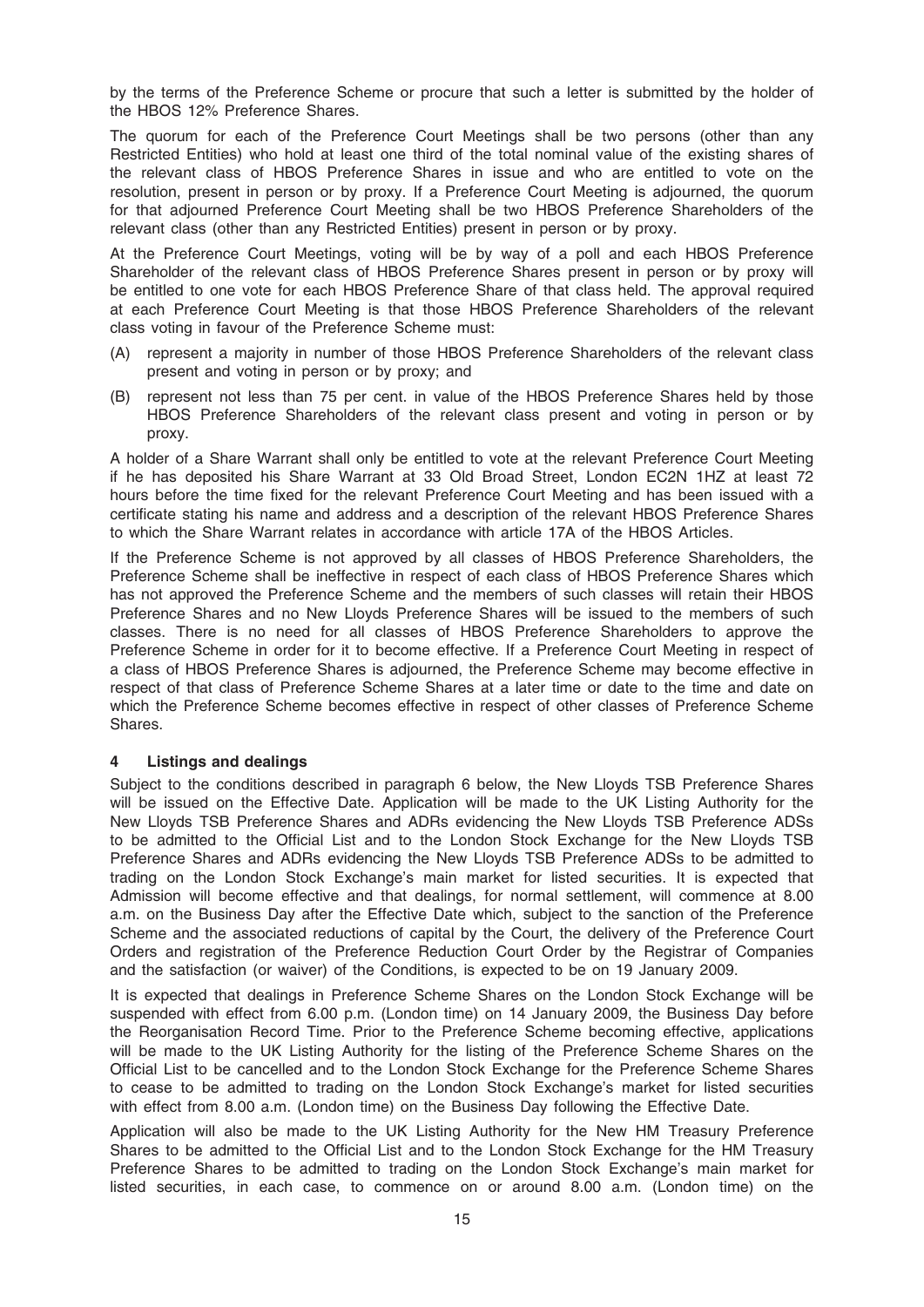Business Day following the Effective Date. Admission of the New HM Treasury Preference Shares to the Official List and to the London Stock Exchange's main market is not conditional upon the Preference Scheme becoming effective.

# 5 Lloyds TSB General Meeting

The Lloyds TSB General Meeting was held on 19 November 2008 at which resolutions were passed authorising and permitting the creation and allotment of the New Lloyds TSB Preference Shares.

### 6 Conditions to the Preference Scheme

The Preference Scheme will only be implemented (in respect of each class of HBOS Preference Shares) if all the Conditions have been satisfied or, if permitted, waived. In summary, the implementation of the Preference Scheme in respect of each class of HBOS Preference Shares is conditional upon:

- (i) approval of the Preference Scheme by a majority in number representing 75 per cent. or more in value of the class of the HBOS Preference Shareholders present and voting, either in person or by proxy, at the relevant Preference Court Meeting in respect of that class of HBOS Preference Shares, or at any adjournment thereof or a written undertaking having been given to the Court by the sole shareholder of that class;
- (ii) the Preference Scheme Special Resolution being duly passed by the requisite majority at the HBOS General Meeting or at any adjournment thereof;
- (iii) the Preference Reduction Special Resolution in respect of that class of HBOS Preference Share being duly passed by the requisite majority at the HBOS General Meeting, or at any adjournment thereof;
- (iv) the sanction (with or without modification, any such modification as agreed by HBOS and Lloyds TSB) of the Preference Scheme and the confirmation of the associated reduction of the share capital of HBOS by the Court and the delivery of certified copies of the Preference Scheme Court Order and the Preference Reduction Court Order together with the associated minute of the reductions of the share capital of HBOS attached thereto in the form approved by the Court having been delivered to the Registrar of Companies for registration, and, in the case of the Preference Reduction Court Order and the associated minute of the reduction of capital, registered by him;
- (v) the Scheme becoming effective (with or without modification, any such modification as agreed by HBOS and Lloyds TSB); and
- (vi) the other Conditions (set out in Part 3 (''Conditions to the Implementation of the Preference Scheme'') of the Preference Scheme Circular) which are not otherwise summarised in paragraphs (i) to (v) above being satisfied or, if permitted, waived.

The Conditions are set out in full in Part 3 (''Conditions to the Implementation of the Preference Scheme'') of the Preference Scheme Circular.

#### 7 Overseas shareholders

The implications of the Preference Scheme for persons resident in, or citizens of, jurisdictions outside the UK ("Overseas Shareholders") may be affected by the laws of the relevant jurisdiction. Such Overseas Shareholders should inform themselves about and observe any applicable legal requirements. It is the responsibility of each Overseas Shareholder to satisfy himself or herself as to the full observance of the laws of the relevant jurisdiction in connection therewith, including the obtaining of any governmental, exchange control or other consents which may be required and the payment of any issue, transfer or other taxes due in such jurisdiction.

In any case where Lloyds TSB is advised that the delivery of New Lloyds TSB Preference Shares or New Lloyds TSB Preference ADSs would or may infringe the laws of any jurisdiction outside the UK or the United States or would or may require Lloyds TSB to obtain any governmental or other consent or effect any registration, filing or other formality with which, in the opinion of Lloyds TSB, it would be unable to comply with or which it regards as unduly onerous or disproportionate given the number of HBOS Preference Shareholders or HBOS Preference ADS Holders resident in that jurisdiction, the Preference Scheme provides that such New Lloyds TSB Preference Shares may, at the discretion of Lloyds TSB, either (i) be issued to a nominee on behalf of the relevant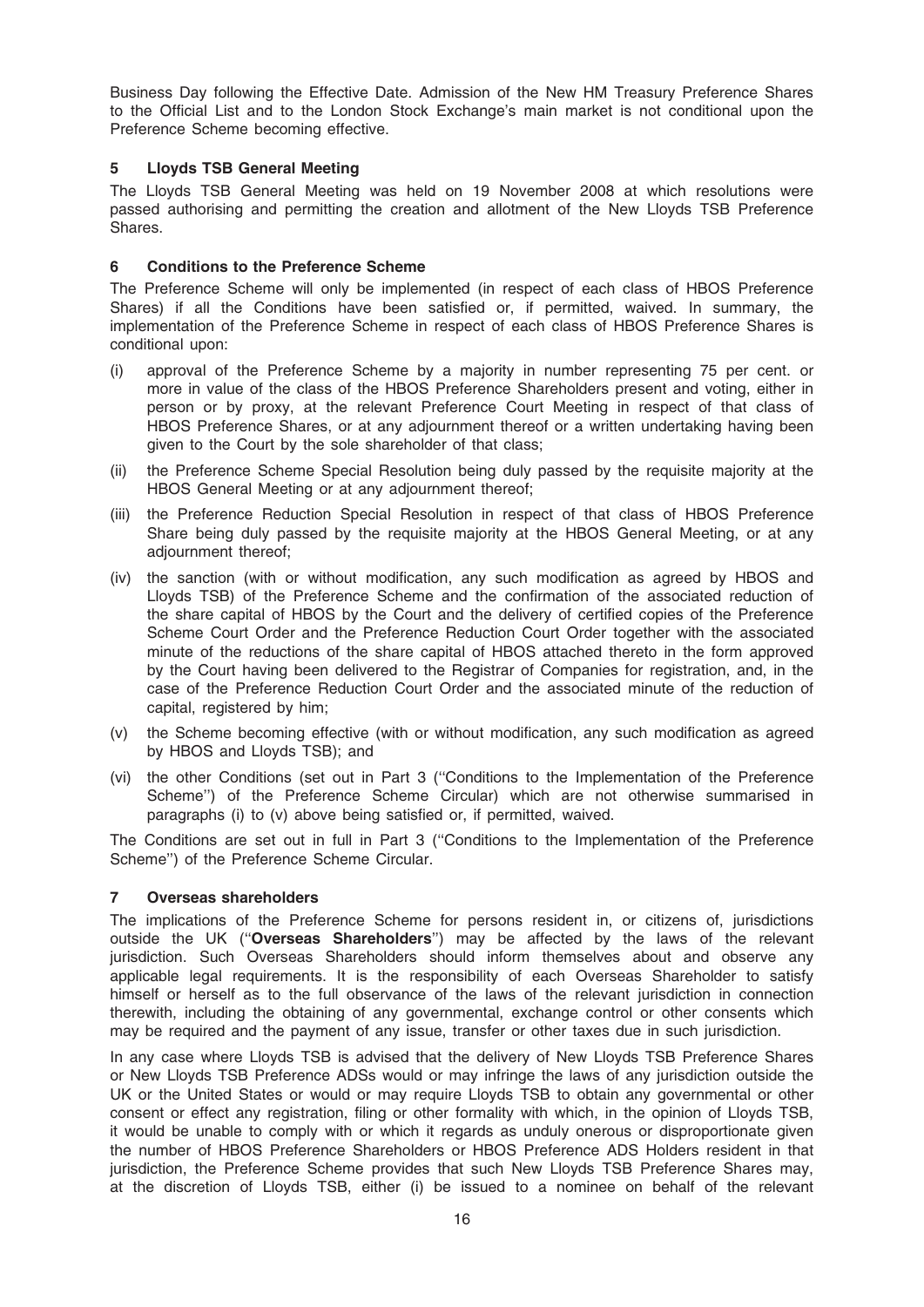Overseas Shareholder and then sold or (ii) issued to the relevant Overseas Shareholder and sold on his or her behalf, in each case with the net proceeds of sale being remitted to the Overseas Shareholder, except that individual amounts of less than £5.00 per holding will not be distributed and will be donated to charity. Any such proceeds shall be remitted by way of cheque to the relevant Overseas Shareholder within 14 days of the Effective Date.

#### United States of America

The New Lloyds TSB Preference Shares and the New Lloyds TSB Preference ADSs have not been and will not be registered under the Securities Act in reliance upon the exemption from the registration requirements of the Securities Act provided by Section 3(a)(10) thereof. For the purpose of establishing this exemption from the registration requirements of the Securities Act, HBOS will advise the Court at the Preference Scheme Court Hearing that its sanctioning of the Preference Scheme will be relied upon by HBOS and Lloyds TSB for such purpose as an approval of the Preference Scheme following a hearing on the fairness of the terms and conditions of the Preference Scheme for HBOS Preference Shareholders, at which hearing all such holders (subject to compliance with applicable procedures) are entitled to attend in person or through counsel to support or oppose the sanctioning of the Preference Scheme.

The New HM Treasury Preference Shares will not be registered under the Securities Act and are offered and sold to non-US persons in accordance with Regulation S under the Securities Act.

The Preference Shares and New Lloyds TSB Preference ADSs may not be sold without registration under the Securities Act, except pursuant to an available exemption from the registration requirements or in a transaction not subject to such requirements (including a transaction that satisfies the applicable requirements for resales outside of the U.S. pursuant to Regulation S under the Securities Act). An HBOS Preference Shareholder or HBOS Preference ADS Holder should consult his or her own legal advisers prior to any sales of New Lloyds TSB Preference Shares or New Lloyds TSB Preference ADSs.

In addition, until 40 days after the commencement of the offer of the Preference Shares and the New Lloyds TSB Preference ADSs, an offer, sale or transfer of the Preference Shares or the New Lloyds TSB ADSs within the United States by a dealer (whether or not participating in the Offer) may violate the registration requirements of the Securities Act.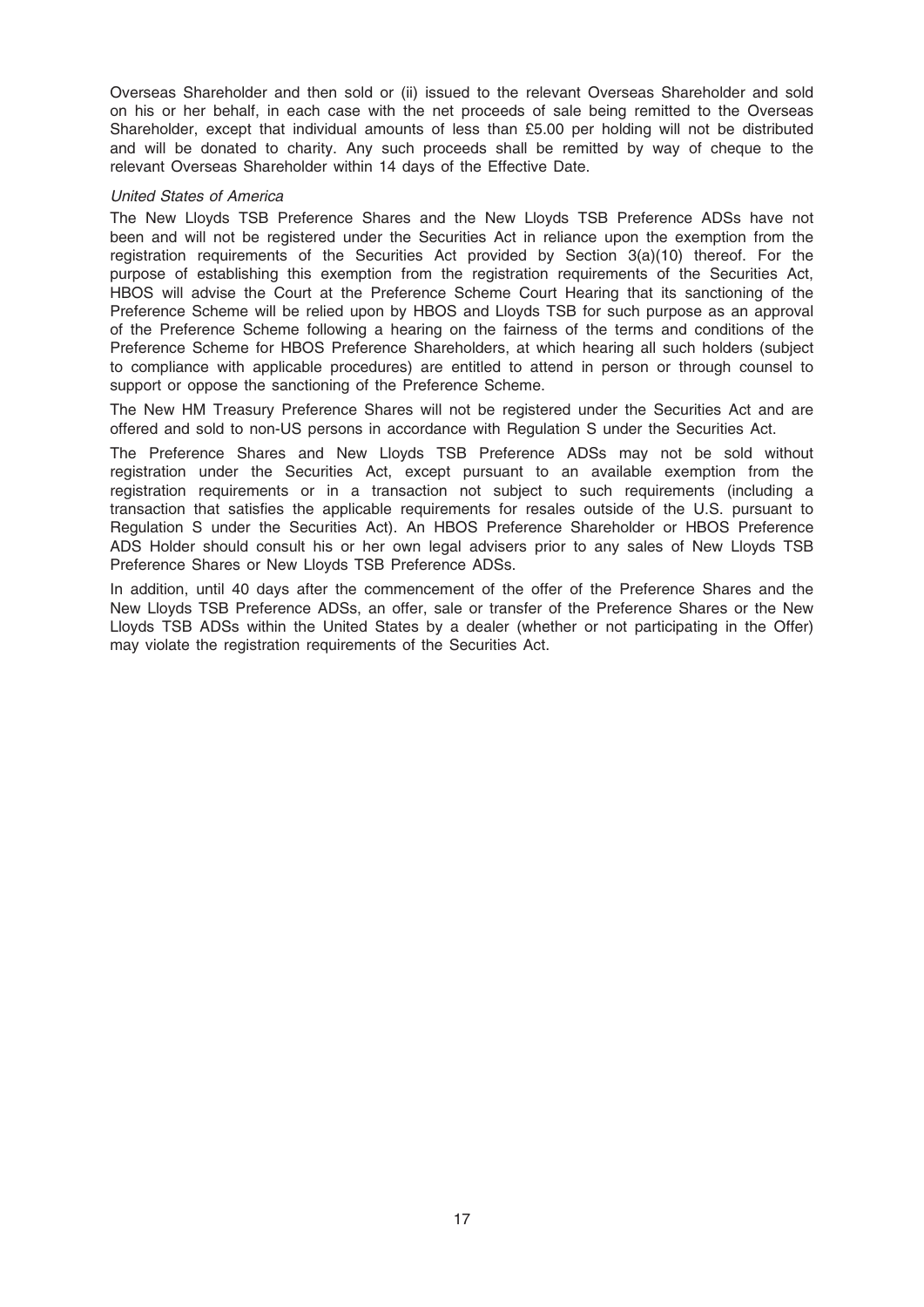# 8 Expected Timetable of Principal Events

| Event                                                                                                                                                                                                                            | Time and/or date                                                                                                             |
|----------------------------------------------------------------------------------------------------------------------------------------------------------------------------------------------------------------------------------|------------------------------------------------------------------------------------------------------------------------------|
| Preference ADS Voting Record Time                                                                                                                                                                                                | 5.00 p.m. (New York time) on<br>10 November 2008                                                                             |
| <b>Lloyds TSB General Meeting</b>                                                                                                                                                                                                | 19 November 2008                                                                                                             |
| Preference Voting Record Time                                                                                                                                                                                                    | 6.00 p.m. on 10 December 2008 <sup>(1)</sup>                                                                                 |
| <b>HBOS General Meeting</b><br><b>Preference Court Meetings</b><br>Preference Scheme Court Hearing (to sanction the Preference<br>Scheme)                                                                                        | 10.10 a.m. on 12 December 2008 <sup>(2)</sup><br>From 12.00 p.m. on 12 December 2008 <sup>(2)</sup><br>12 January 2009 $(3)$ |
| Last day for dealings in, and, where applicable, for registration of<br>transfers and disablement in CREST of, HBOS Preference<br>Shares                                                                                         | 14 January 2009 <sup>(3)</sup>                                                                                               |
| Suspension of listing and dealings in, and last time for registration<br>of transfers of relevant HBOS Preference Shares and ADRs<br>evidencing HBOS Preference ADSs <sup>(4)</sup>                                              | 6.00 p.m. on 14 January 2009 <sup>(3)(4)</sup>                                                                               |
| Reorganisation Record Time                                                                                                                                                                                                       | 2.00 p.m. on 15 January 2009 <sup>(3)</sup>                                                                                  |
| Preference Scheme Record Time                                                                                                                                                                                                    | 6.00 p.m. on 15 January 2009 <sup>(3)</sup>                                                                                  |
| Reduction Court Hearing (to confirm the reductions of capital)                                                                                                                                                                   | 16 January 2009 <sup>(3)</sup>                                                                                               |
| <b>Effective Date</b>                                                                                                                                                                                                            | 16 January 2009 <sup>(3)</sup>                                                                                               |
| New Lloyds TSB Preference Shares and New HM Treasury<br>Preference Shares to be issued                                                                                                                                           | on or after 5.00 p.m. on 16 January<br>$2009^{(3)}$                                                                          |
| Cancellation of listing of HBOS Preference Shares and ADRs<br>evidencing HBOS Preference ADSs                                                                                                                                    | 8.00 a.m. on 19 January 2009 <sup>(3)</sup>                                                                                  |
| Expected time and date of Admission and commencement of<br>dealings on the London Stock Exchange of New Lloyds TSB<br>Preference Shares, New HM Treasury Preference Shares and<br>ADRs evidencing New Lloyds TSB Preference ADSs | 8.00 a.m. on 19 January 2009 <sup>(3)</sup>                                                                                  |

Notes:

<sup>(1)</sup> If any of the Preference Court Meetings or the HBOS General Meeting is adjourned, the Preference Voting Record Time in respect of such adjourned meeting(s) will be 6.00 p.m. (London time) on the date two days before the adjourned meeting.

<sup>(2)</sup> The Meetings will commence at the times specified above or, if later, as soon thereafter as the HBOS General Meeting or the previous Preference Court Meeting shall have been concluded or adjourned.

<sup>(3)</sup> These date are indicative only and will depend, amongst other things, on the dates upon which the Court actually sanctions the Preference Scheme and confirms the associated reductions of capital, as applicable.

<sup>(4)</sup> Suspension of listing and dealings shall not apply to the HBOS 5.92% Preference Shares and the HBOS 6.413% Preference Shares which are not listed on the Official List or admitted to trading on the market.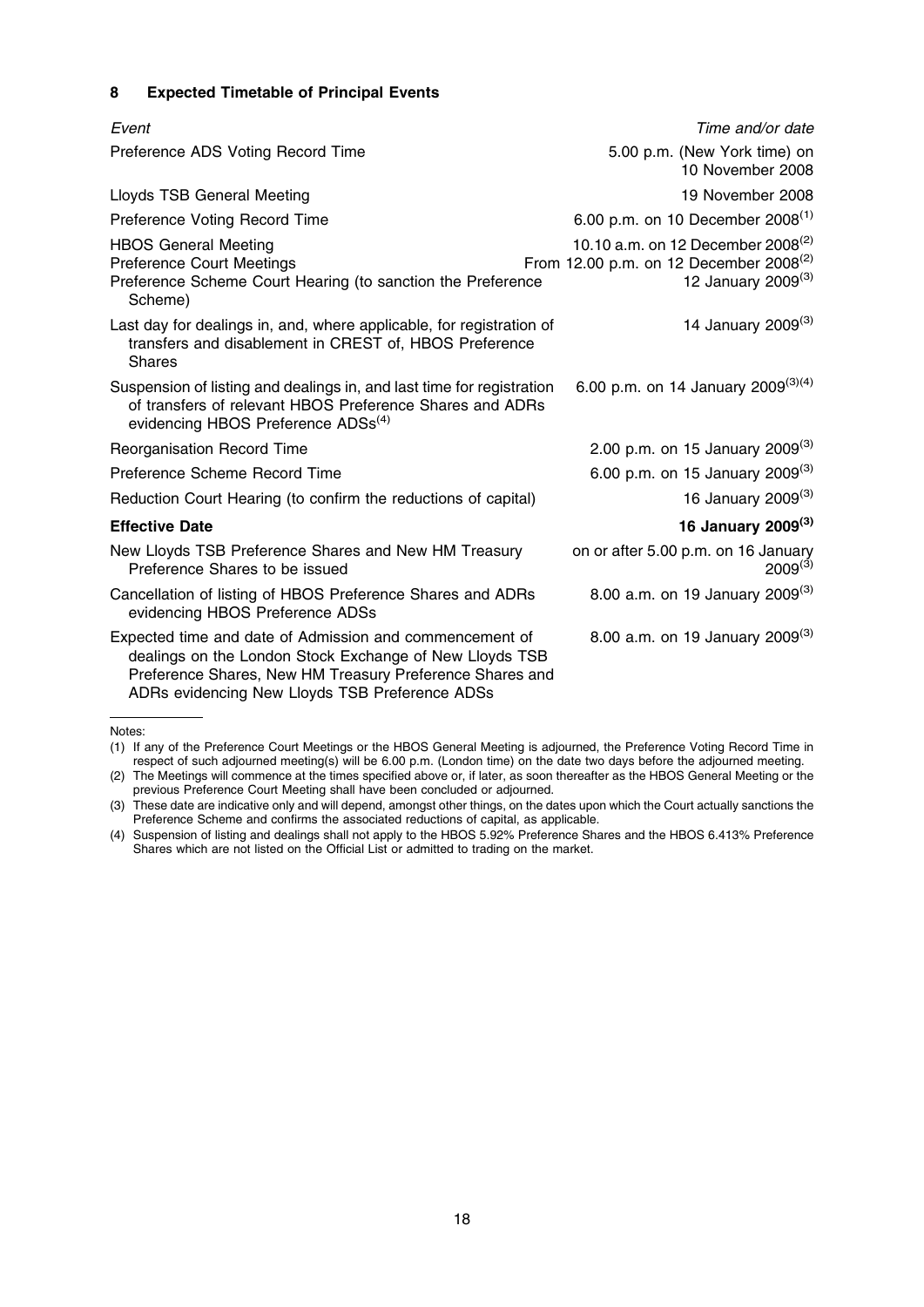# PART II

# PART A – SUMMARY

The following summary must be read as an introduction to this Prospectus. Any decision to participate in the Issues should be based on a consideration by an investor of this Prospectus as a whole, including the documents incorporated by reference. Following the implementation of the relevant provisions of the Prospectus Directive in each Member State of the European Economic Area (each an ''EEA State''), the Responsible Person may have civil liability in respect of this summary if it is misleading, inaccurate or inconsistent when read together with the other parts of this Prospectus. Where a claim relating to information contained in this Prospectus is brought before a court in an EEA State, the plaintiff may, under the national legislation of the EEA State where the claim is brought, be required to bear the costs of translating the Prospectus before the legal proceedings are initiated. Capitalised terms used herein but not otherwise defined shall have the meanings as set out in Part IV (''Description of the Preference Shares'') of this document and in Part XX (''Definitions'').

### Lloyds TSB Group

The Group is a diversified UK based financial services group providing a wide range of banking and financial services, primarily in the UK, to personal and corporate customers. Its main business activities are retail, commercial and corporate banking, general insurance, and life, pensions and investment provision.

#### Risk Factors

There are certain factors which affect the Company's ability to fulfil its obligations under the Preference Shares. These are set out in full in Part III (''Risk Factors'') of this document and are listed below relate to the Lloyds TSB Group, the Enlarged Group, the Acquisition and the Preference Shares. The risks include certain market risks associated with the Company's and the Enlarged Group's business, risks that the Acquisition may not become effective and certain risks associated with the terms of the Preference Shares.

# Key risks relating to the Group and, if the Acquisition becomes Effective, the Enlarged Group:

- general and sector–specific economic conditions;
- market fluctuations;
- market conditions resulting in material negative adjustments to the estimated fair values of financial assets;
- borrower and counterparty credit quality;
- $\bullet$  liquidity;
- having insufficient capital resources to meet the minimum regulatory requirements;
- systemic risks;
- \* continuing deterioration of credit-worthiness of monoline insurers and other market counterparties;
- insurance claim rates and pension scheme benefit payment levels and changes in insurance customer and employee pension scheme member behaviour;
- the ability to maintain credit ratings;
- operational risks including weaknesses in internal processes and procedures;
- loss of consumer confidence and reduced retail deposits;
- terrorist acts and other acts of war, and geopolitical, pandemic or other such events;
- undertakings in the Placing and Open Offer Agreement;
- risk of adverse regulatory developments or changes in government policy including potential costs relating to the FSCS;
- changes in taxation rates or law; and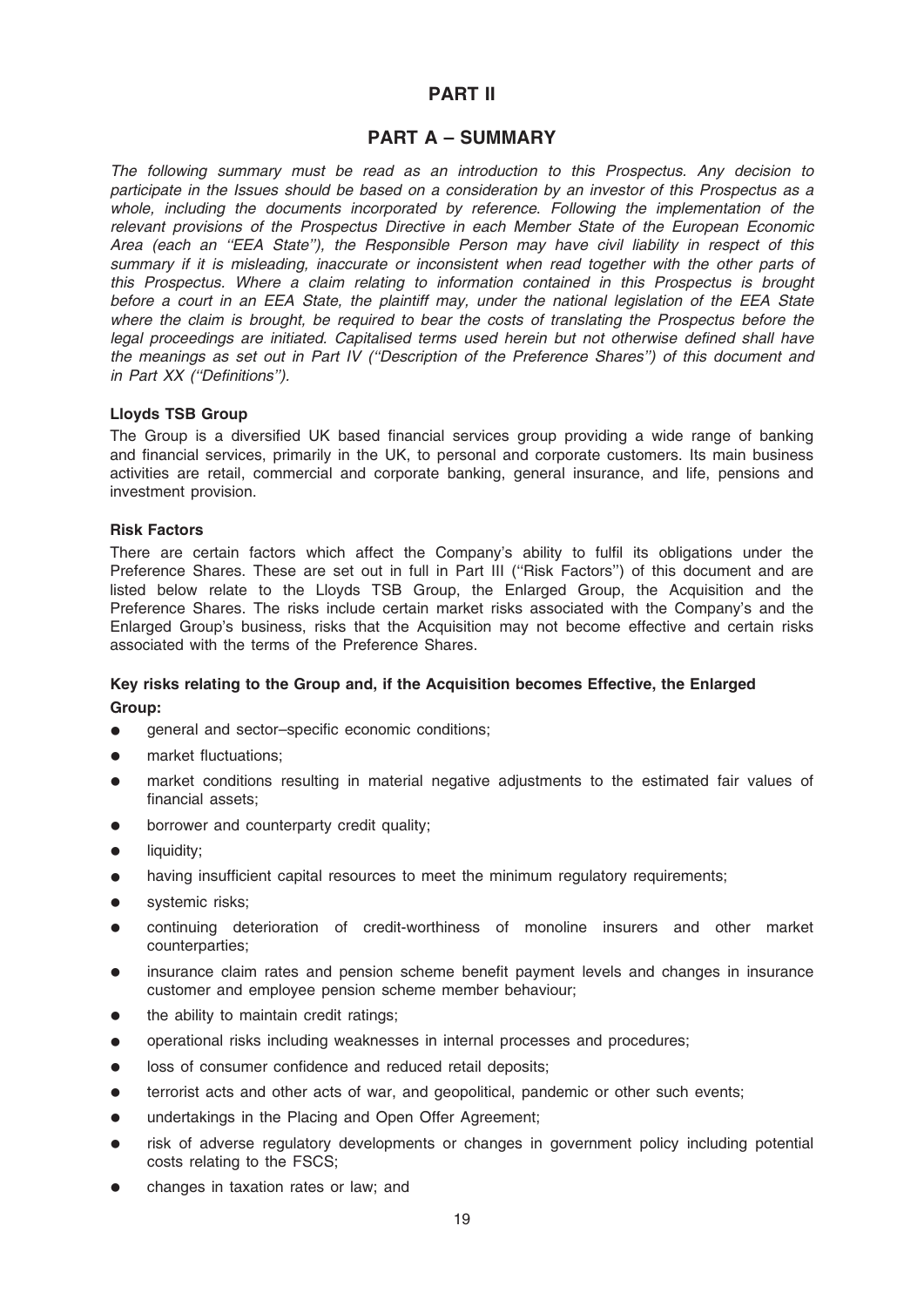failure to attract or retain senior management or other key employees.

# Key risks relating to the Acquisition:

- the Acquisition does not become Effective, resulting in the need to raise additional capital in an alternative manner;
- the required HBOS Shareholder and Lloyds TSB Shareholder approvals will not be obtained;
- conditions to the Acquisition will not be satisfied or waived;
- not obtaining timely regulatory approvals for the Scheme and the Acquisition;
- the Acquisition may not yield the anticipated benefits, or that it may result in unanticipated costs;
- adverse tax consequences resulting from a change of ownership of HBOS;
- change of control provisions or termination rights in HBOS Group's agreements may be triggered upon the completion of the Acquisition; and
- the Acquisition results in reduced ownership and voting interests for existing Lloyds TSB Shareholders.

# Risks relating to the Placing and Open Offer and to investment in Lloyds TSB Shares:

- risks associated with HM Treasury potentially becoming the largest shareholder of the Enlarged Group;
- Lloyds TSB will not be able to pay dividends until it has repurchased or redeemed the Enlarged Group HMT Preference Shares; and
- HM Treasury's actions under the BSP Act could impact on the rights of Lloyds TSB Shareholders and/or HBOS Shareholders.

# Risks relating to the Preference Shares:

- deferral or waiver by the Company of coupon payments on certain of its other securities may prevent the payment of dividends on, and the redemption or purchase by the Company of, the Preference Shares;
- dividends on the Preference Shares are discretionary and will not be declared or paid in full, or at all, if the Board of Directors so resolves;
- dividends on the Preference Shares are non-cumulative;
- if the Company is wound up, distributions to holders of the Preference Shares will be subordinated to the claims of creditors;
- no limitation on issuing senior debt securities or pari passu shares;
- absence of voting rights;
- certain of the Preference Shares may be redeemed at the option of the Company;
- the terms of the New Lloyds TSB Preference Shares will differ from the terms of the corresponding HBOS Preference Shares;
- $\bullet$  liquidity; and
- taxation risks.

# Description of the Preference Shares

The descriptions set out below in relation to the Preference Shares generally and in relation to each class of Preference Shares are not exhaustive, and contain only a summary of certain key features of each class.

The provisions of each relevant class of New Lloyds TSB Preference Shares will provide, among other things:

- (i) that dividends will be mandatorily payable, subject to the existence of sufficient distributable profits, in the event that the relevant class of New Lloyds TSB Preference Shares cease to qualify as regulatory capital pursuant to applicable capital regulations;
- (ii) for a discretion for the board of directors to resolve that no dividend be declared on a relevant class of New Lloyds TSB Preference Shares or that a dividend be paid in part only;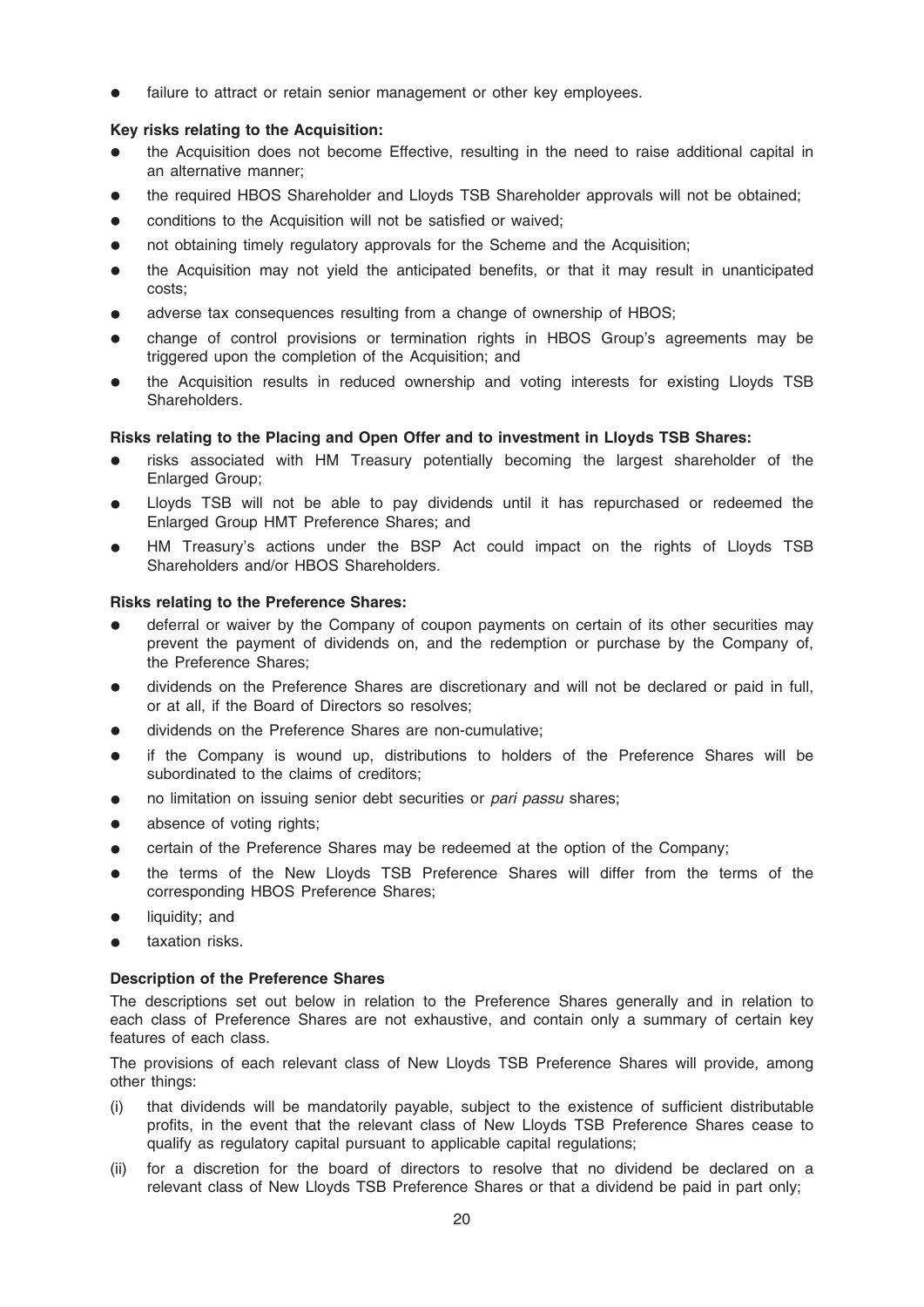- (iii) that, subject to the Articles and applicable laws and regulations and to prior confirmation from the FSA, Lloyds TSB may (save in the case of the Enlarged Group HMT Preference Shares) substitute a relevant class of New Lloyds TSB Preference Shares, with certain qualifying Tier 1 securities ranking *pari passu* with such class on terms materially as favourable as the preference shares or (in all cases) purchase any such relevant class of New Lloyds TSB Preference Shares in issue; and
- (iv) that, save as otherwise described below in respect of the Enlarged Group HMT Preference Shares, in the event that the board resolves that the Company should not pay in full a dividend stated to be payable, the Company will not, for a period of (subject as more fully described therein) one calendar year from the date on which such full dividend is not paid, redeem or otherwise acquire any shares, or pay on, any shares, expressed to rank junior to the relevant class of New Lloyds TSB Preference Shares.

In addition to the general description of certain of the provisions applying to each class of New Lloyds TSB Preference Share above:

#### Lloyds TSB 9.25% Preference Shares

The provisions of the Lloyds TSB 9.25% Preference Shares will provide, among other things:

- (i) that dividends will accrue at 9.25 per cent. per annum, and will be payable in arrear on 31 May and 30 November in each year, save that the first dividend payment will be made on 31 May 2009 and will be 4.625 pence per Preference Share; and
- that the Preference Shares will be irredeemable instruments.

#### Lloyds TSB 9.75% Preference Shares

The provisions of the Lloyds TSB 9.75% Preference Shares will provide, among other things:

- (i) that dividends will accrue at 9.75 per cent. per annum and will be payable in arrear on 31 May and 30 November in each year, save that the first dividend payment will be made on 31 May 2009, and will be 4.875 pence per Preference Share; and
- (ii) that the Preference Shares will be irredeemable instruments.

#### Lloyds TSB 6.475% Preference Shares

The provisions of the Lloyds TSB 6.475% Preference Shares will provide, among other things:

- (i) that dividends will accrue at 6.475 per cent. per annum from (and including) their issue date and will be payable in arrear on 15 March and 15 September in each year, save that the first dividend payable will be made on 15 March 2009, and will be 3.2375 pence per Preference Share; and
- (ii) that all or some only of the Preference Shares are redeemable, at the option of the Company, subject to confirmation from the FSA that it has no objection to the redemption (if required), on 15 September 2024 or any Dividend Payment Date falling on each fifth anniversary of such date thereafter at the liquidation preference amount per Preference Share.

# Lloyds TSB 6.0884% Preference Shares

The provisions of the Lloyds TSB 6.0884% Preference Shares will provide, among other things:

- (i) that dividends will accrue at 6.0884 per cent. per annum from (and including) their issue date to (but excluding) 12 May 2015, and will be payable in arrear on 12 May and 12 November in each year, save that the first dividend payment will be made on 12 May 2009, and will be £30.442 per Preference Share;
- (ii) that from (and including) 12 May 2015, dividends will accrue at a rate, reset quarterly, of 1.31 per cent. per annum above three-month sterling LIBOR, and will be payable quarterly in arrear on, subject (where applicable) to adjustment, 12 February, 12 May, 12 August and 12 November in each year; and
- (iii) that all or some only of the Preference Shares are redeemable, at the option of the Company, subject to confirmation from the FSA that it has no objection to the redemption (if required), on 12 May 2015 or any Dividend Payment Date thereafter at the liquidation preference amount per Preference Share.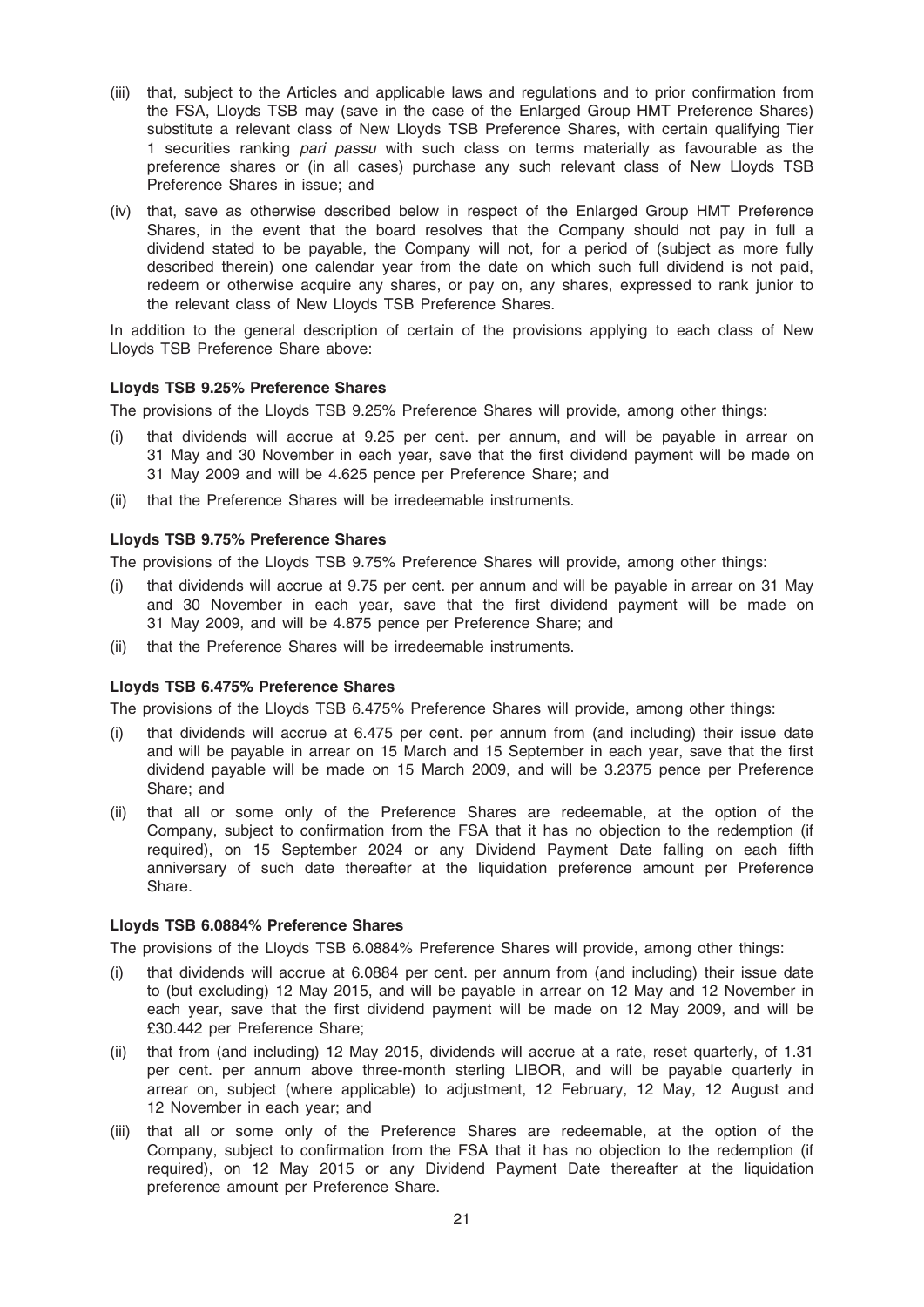#### Lloyds TSB 6.413% Preference Shares

The provisions of the Lloyds TSB 6.413% Preference Shares will provide, among other things:

- (i) that dividends will accrue at 6.413 per cent. per annum from (and including) their issue date to (but excluding) 1 October 2035, and will be payable in arrear on 1 April and 1 October in each year, save that the first dividend payment will be made on 1 April 2009, and will be U.S.\$32.065 per Preference Share;
- (ii) that from (and including) 1 October 2035, dividends will accrue at a rate, reset quarterly, of 1.495 per cent. per annum above three-month U.S. dollar LIBOR, and will be payable quarterly in arrear on, subject (where applicable) to adjustment, 1 January, 1 April, 1 July and 1 October in each year; and
- (iii) that all or some only of the Preference Shares are redeemable, at the option of the Company, subject to confirmation from the FSA that it has no objection to the redemption (if required), on 1 October 2035 or any Dividend Payment Date thereafter at the liquidation preference amount Preference Share.

#### Lloyds TSB 5.92% Preference Shares

The provisions of the Lloyds TSB 5.92% Preference Shares will provide, among other things:

- (i) that dividends will accrue at 5.92 per cent. per annum from (and including) their issue date to (but excluding) 1 October 2015, and will be payable in arrear on 1 April and 1 October in each year, save that the first dividend payment will be made on 1 April 2009, and will be U.S.\$29.60 per Preference Share;
- (ii) that from (and including) 1 October 2015, dividends will accrue at a rate, reset quarterly, of 1.295 per cent. per annum above three-month U.S. dollar LIBOR, and will be payable quarterly in arrear on, subject (where applicable) to adjustment, 1 January, 1 April, 1 July and 1 October in each year; and
- (iii) that all or some only of the Preference Shares are redeemable, at the option of the Company, subject to confirmation from the FSA that it has no objection to the redemption (if required), on 1 October 2015 or any Dividend Payment Date falling on or about each tenth anniversary of such date thereafter at the liquidation preference amount per Preference Share.

#### Lloyds TSB 6.3673% Preference Shares

The provisions of the Lloyds TSB 6.3673% Preference Shares will provide, among other things:

- (i) that dividends will accrue at 6.3673 per cent. per annum from (and including) their issue date to (but excluding) 17 June 2019, and will be payable in arrear on 17 June in each year, save that the first dividend payment will be made on 17 June 2009, and will be £63.673 per Preference Share;
- (ii) that from (and including) 17 June 2019, dividends will accrue at a rate, reset quarterly, of 1.36 per cent. per annum above three-month sterling LIBOR, and will be payable quarterly in arrear on, subject (where applicable) to adjustment, 17 March, 17 June, 17 September and 17 December in each year; and
- (iii) that all or some only of the Preference Shares are redeemable, at the option of the Company, subject to confirmation from the FSA that it has no objection to the redemption (if required), on 17 June 2019 or any Dividend Payment Date thereafter at the liquidation preference amount per Preference Share.

### Lloyds TSB 6.657% Preference Shares

The provisions of the Lloyds TSB 6.657% Preference Shares will provide, among other things:

(i) that dividends will accrue at 6.657 per cent. per annum from (and including) their issue date to (but excluding) 21 May 2037, and will be payable in arrear on 21 May and 21 November in each year, save that the first dividend payment will be made on 21 May 2009, and will be U.S.\$33.285 per Preference Share;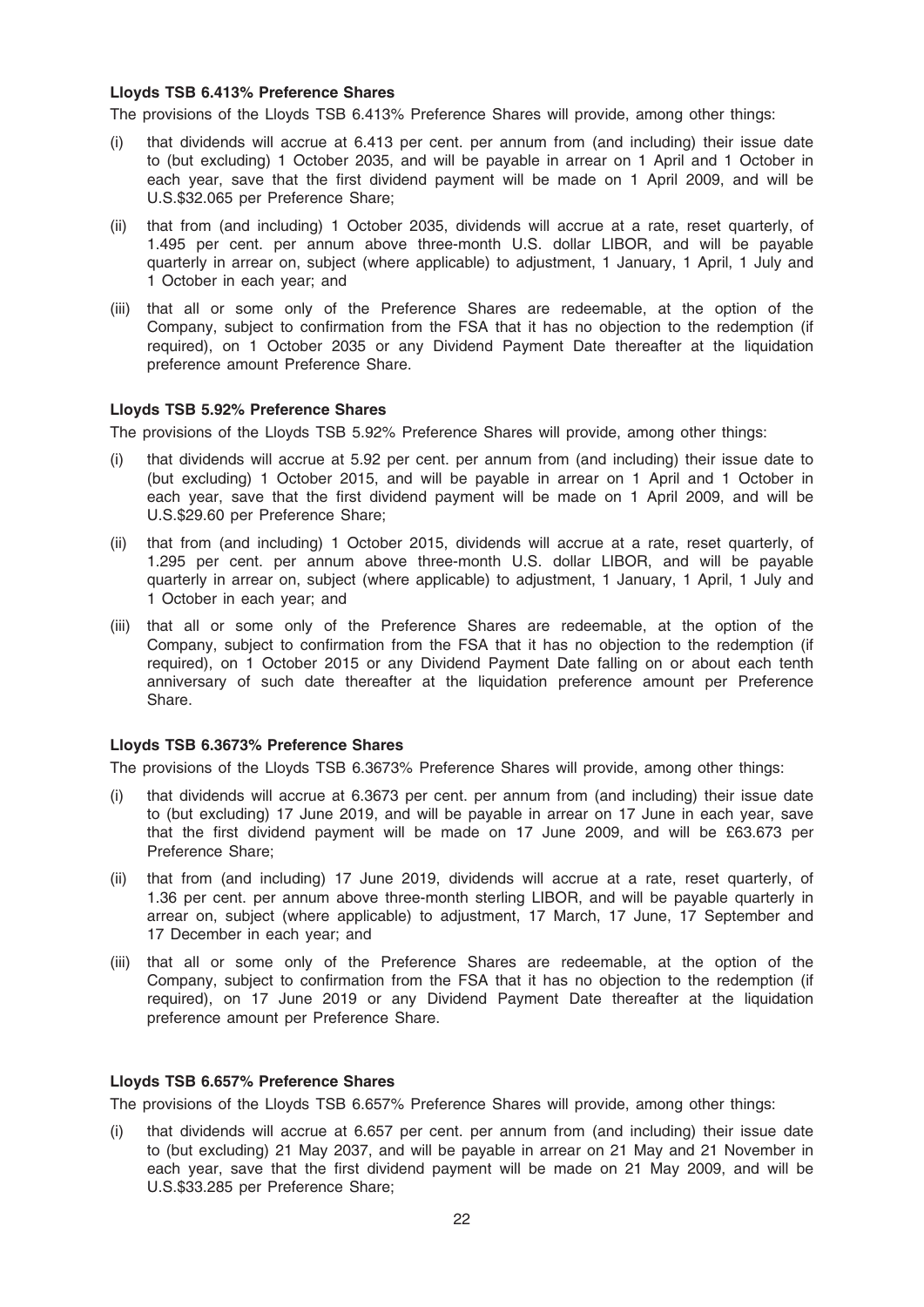- (ii) that from (and including) 21 May 2037, dividends will accrue at a rate, reset quarterly, of 1.27 per cent. per annum above three-month U.S. dollar LIBOR, and will be payable quarterly in arrear on, subject (where applicable) to adjustment, 21 February, 21 May, 21 August and 21 November in each year; and
- (iii) that all or some only of the Preference Shares are redeemable, at the option of the Company, subject to confirmation from the FSA that it has no objection to the redemption (if required), on 21 May 2037 or any Dividend Payment Date thereafter at the liquidation preference amount per Preference Share.

#### Lloyds TSB 12% Preference Shares and the New HM Treasury Preference Shares

The provisions of the Lloyds TSB 12% Preference Shares and the New HM Treasury Preference Shares (together, the "Enlarged Group HMT Preference Shares") will provide, among other things:

- (i) that dividends will accrue at 12 per cent. per annum from (and including) their issue date to (but excluding) the date falling five years and one day after their issue date, and will be payable semi-annually in equal instalments in arrear;
- (ii) that from (and including) the date falling five years and one day after their issue date, dividends will accrue on the Enlarged Group HMT Preference Shares at a rate, reset quarterly, of 7 per cent. per annum above three-month sterling LIBOR, and will be payable quarterly in arrear on;
- (iii) that, in the event that the board does not resolve that the Company should pay in full a dividend stated to be payable, the Company will not, for a period of (as more fully described therein) one calendar year from the date on which such full dividend is not paid, redeem, purchase, cancel, reduce or otherwise acquire in any other way any shares or declare, or pay or set aside any sum for payment of any distribution or dividend or make any other payment on, and will procure that no distribution or dividend or other payment is made on, the most senior ranking class or classes of non-cumulative preference shares in the capital of the Company from time to time and any other obligations ranking or expressed to rank pari passu with the Enlarged Group HMT Preference Shares (subject to certain exceptions) as well as any shares expressed to rank junior to the Enlarged Group HMT Preference Shares; and
- (iv) that, until the date on which the Enlarged Group HMT Preference Shares are redeemed or repurchased in full, the Company shall not declare or pay any dividend or make any distribution (whether in cash or otherwise) on or in respect of the ordinary shares of the Company or set aside any sum to provide for payment of any such dividend or distribution (subject to certain exceptions) or redeem, purchase, cancel or otherwise acquire in any way any ordinary shares of the Company or effect a reduction of the ordinary share capital of the Company which involves a distribution to holders of ordinary shares.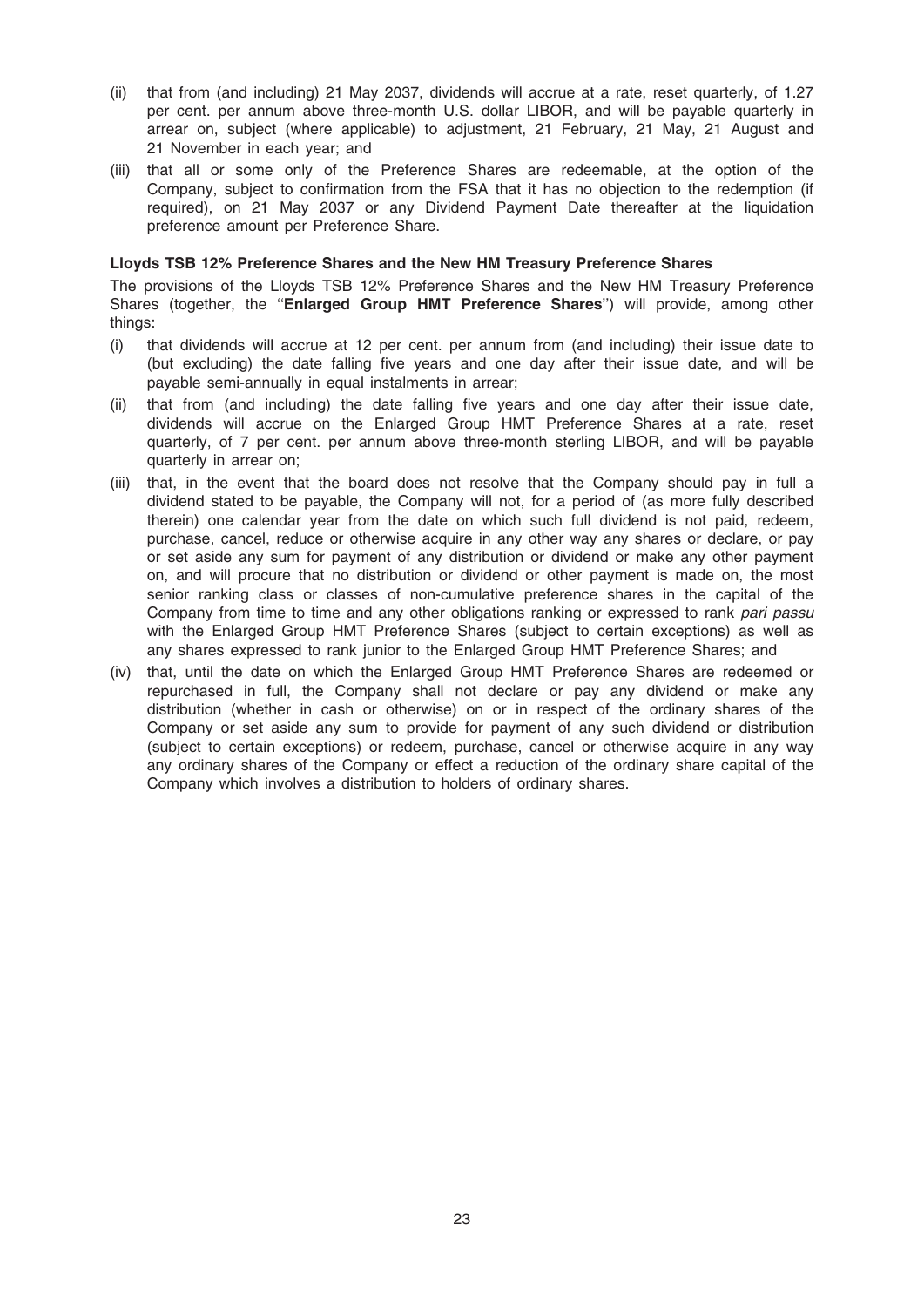# PART II

# PART B – OVERVIEW OF THE PREFERENCE SHARES

# Lloyds TSB 9.25% Preference Shares

Capitalised terms used in this overview of the Lloyds TSB 9.25% Preference Shares have the same meanings as set out in Part IV ("Description of the Preference Shares - Description of the Lloyds TSB 9.25% Preference Shares'') below.

| <b>Issuer of the Preference Shares</b> | Lloyds TSB Group plc |
|----------------------------------------|----------------------|
|----------------------------------------|----------------------|

The Preference Shares **E300,000,000** Preference Shares of the Company, each with a nominal value of £0.25.

Liquidation Preference E1 per Preference Share.

Preference Share Dividends Non-cumulative preferential dividends will accrue on the Preference Shares at a rate of 9.25 per cent. per annum on the liquidation preference of £1 per Preference Share from (and including) the Issue Date, and will be payable semi-annually in equal instalments in arrear on 31 May (in respect of the halfyearly period ending on the preceding 28 February (or, in a leap year, 29 February)) and 30 November (in respect of the halfyearly period ending on the preceding 31 August) in each year, save that the first dividend payment will be made on 31 May 2009 in respect of the period from (and including) 1 September 2008 to (and including) 28 February 2009, and will amount to 4.625 pence per Preference Share.

> Dividends are payable at the discretion of the Board of Directors or the Committee. Dividends will be paid only to the extent that payment of the same can be made out of profits of the Company available for distribution and permitted by law to be distributed as at each Dividend Payment Date. The Board of Directors or the Committee may in its discretion decide that a dividend will not be declared at all or will be declared only in part even when distributable profits are available for distribution.

> Notwithstanding the Board of Directors' discretion to forego dividends as described above, dividends on the Preference Shares will be mandatorily payable on each Dividend Payment Date upon which (i) a Capital Disqualification Event has occurred and (ii) the Company is in compliance with its Applicable Regulatory Capital Requirements, subject always to the existence of sufficient distributable profits.

> If the Board of Directors or the Committee decides not to declare a dividend payable on a Dividend Payment Date or declares that it shall be payable only in part, then the rights of holders of the Preference Shares to receive the dividend in respect of the preceding dividend period will be lost either entirely or as to the part not declared, as applicable, and the Company will have no obligation in respect of the amount of dividend not declared either to pay the dividend accrued for such period or to pay interest thereon, whether or not dividends on the Preference Shares are declared for any future dividend period.

> Holders of the Preference Shares will rank as regards participation in the profits of the Company in priority to the payment of any dividend to the holders of any class of shares in the capital of the Company ranking junior to the Preference Shares and in such regard pari passu with the holders of any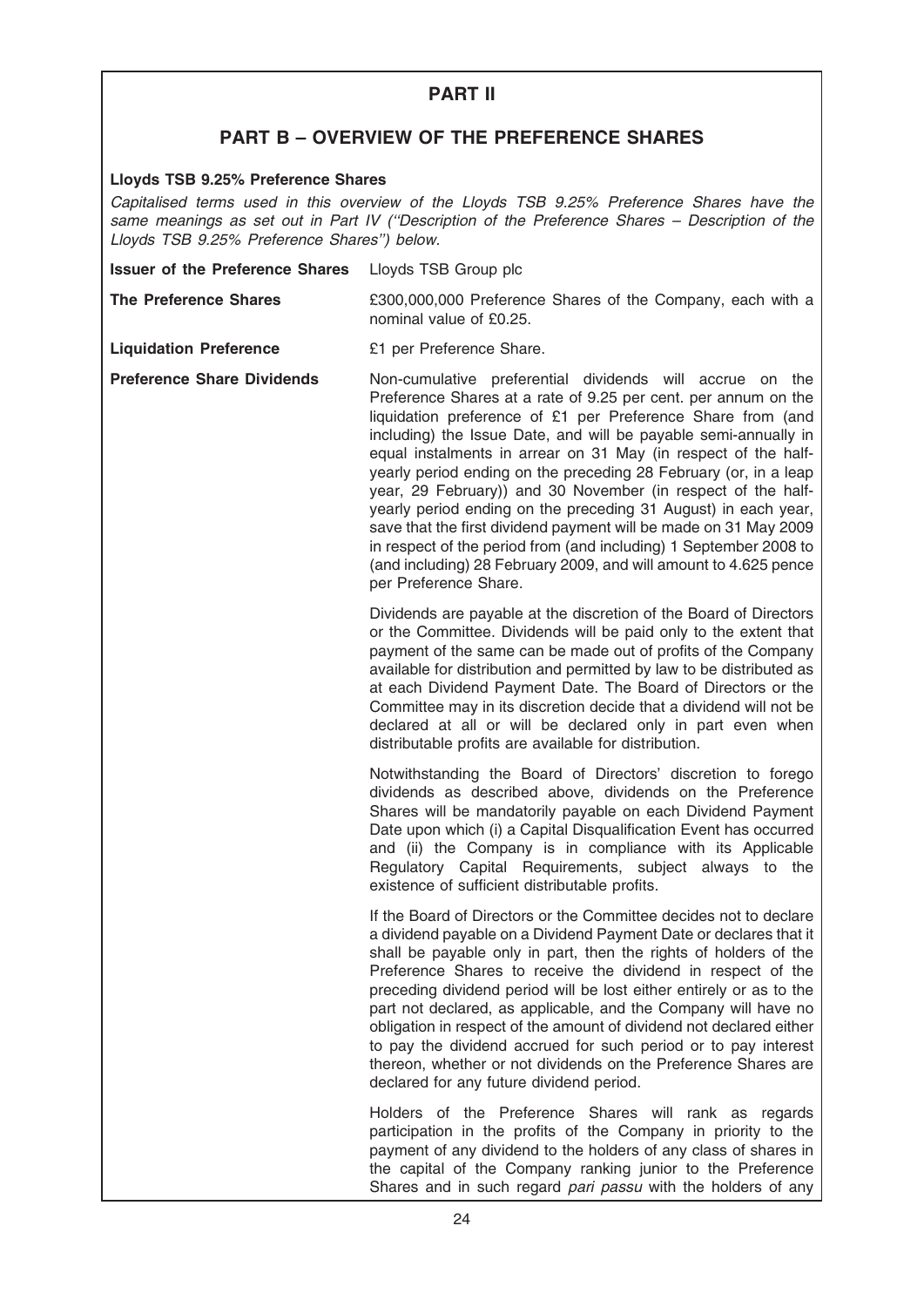class of shares in issue or which may be issued which are expressed to rank equally with the Preference Shares in the capital of the Company and other Parity Securities.

**Dividend Restriction** If the Company has not declared or paid in full a dividend stated to be payable on the Preference Shares as a result only of the exercise of the discretion of the Board of Directors or the Committee, then the Company shall not during the Stopper Period: (a) redeem, purchase, cancel, reduce or otherwise acquire in any other way any Junior Share Capital or the 2004 Preference Shares, or (b) declare, or pay or set aside any sum for payment of any distribution or dividend or make any other payment on, and will procure that no distribution, dividend or other payment is made, on any Junior Share Capital or the 2004 Preference Shares.

Redemption The Preference Shares are irredeemable securities and have no maturity date.

Rights upon Liquidation On a return of capital or distribution of assets, whether or not on a winding-up (but other than a purchase by the Company of any of its share capital permitted by its Articles and under applicable law), holders of Preference Shares will rank in the application of the assets of the Company available to shareholders; (1) equally in all respects with holders of the most senior class of preference shares and any other class of shares of the Company in issue or which may be issued by the Company which are expressed to rank equally with the Preference Shares and (2) in priority to the holders of any other share capital of the Company (including the Junior Share Capital).

> Subject to such ranking, in such event holders of the Preference Shares will be entitled to receive out of the surplus assets of the Company remaining after payment of the Company's priorranking liabilities a sum equal to the aggregate of: (1) £1 per Preference Share, (2) the amount of any dividend which is due for payment on the Preference Shares on or after the date of commencement of the winding-up or other return of capital but which is payable in respect of a period ending on or before such date and (3) the proportion of any dividend (whether or not declared or earned) that would otherwise be payable and is not otherwise paid in respect of any period that begins before, but ends after, the date of commencement of the winding-up or other return of capital and which is attributable to the part of the period that ends on such date.

Substitution Subject to the Articles, the provisions of the Companies Act and all other laws and regulations applying to the Company and to confirmation from the FSA that it has no objection, the Company may substitute the Preference Shares in whole, but not in part, with Qualifying Non-Innovative Tier 1 Securities, at any time without any requirement for consent or approval of the holders of the Preference Shares. Upon such substitution, the Preference Shares shall be exchanged for, or redeemed by, the relevant Qualifying Non-Innovative Tier 1 Securities or the proceeds of redemption of the Preference Shares shall be mandatorily applied to the subscription or purchase of the Qualifying Non-Innovative Tier 1 Securities so issued.

Voting Rights **Holders** of Preference Shares will only be entitled to receive notice of and to attend any general meeting of shareholders of the Company and to speak or vote upon any resolution proposed at such meeting if a resolution is proposed either varying or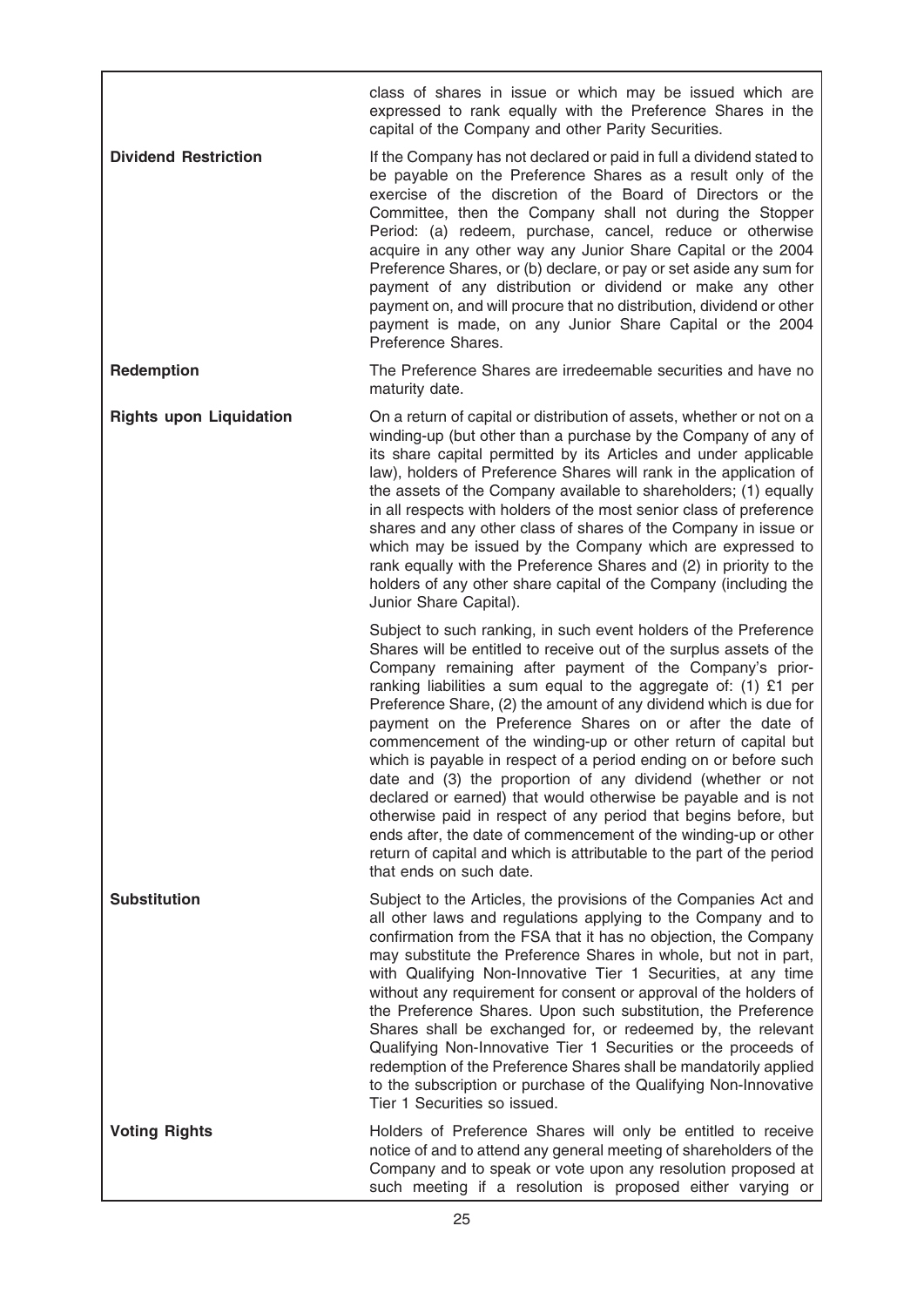|                                   | abrogating any of the rights and restrictions attached to the<br>Preference Shares or to wind-up, or in relation to the winding-up<br>of, the Company (and then in each case only to speak and vote<br>upon any such resolution) subject to the terms and conditions<br>(including where dividends have not been paid on the previous<br>Dividend Payment Date) as described in Part IV ("Description of<br>the Preference Shares - Description of the Lloyds TSB 9.25%<br>Preference Shares - 9. Voting").                                                                                                                                                                                                                                                                                                                                                                                                                            |
|-----------------------------------|----------------------------------------------------------------------------------------------------------------------------------------------------------------------------------------------------------------------------------------------------------------------------------------------------------------------------------------------------------------------------------------------------------------------------------------------------------------------------------------------------------------------------------------------------------------------------------------------------------------------------------------------------------------------------------------------------------------------------------------------------------------------------------------------------------------------------------------------------------------------------------------------------------------------------------------|
| <b>Variation of Rights</b>        | If applicable law permits, the rights, preferences and privileges<br>attached to the Preference Shares may be varied or abrogated<br>only with the written consent of the holders of 75 per cent. in<br>nominal value of the outstanding Preference Shares or with the<br>sanction of an extraordinary resolution passed at a separate class<br>meeting of the holders of the outstanding Preference Shares. An<br>extraordinary resolution will be adopted if passed by a majority of<br>75 per cent. of those holders voting in person or by proxy at the<br>meeting. The quorum required for any such class meeting will be<br>two persons at least holding or representing by proxy one-third in<br>nominal amount of the outstanding Preference Shares affected,<br>except at any adjourned meeting where this quorum requirement<br>is not met, where any two holders present in person or by proxy<br>will constitute a quorum. |
|                                   | The written consent of the holders of 75 per cent. in nominal value<br>of the outstanding Preference Shares or the sanction of an<br>extraordinary resolution passed at a separate class meeting of<br>holders of the outstanding Preference Shares will be required if<br>the Board of Directors proposes to authorise, create or increase<br>the amount of any shares of any class or any security convertible<br>into shares of any class ranking as regards rights to participate in<br>the Company's profits or assets, in priority to the Preference<br>Shares.                                                                                                                                                                                                                                                                                                                                                                  |
|                                   | If the Company has paid the most recent dividend payable on the<br>Preference Shares in full, the rights attached to the Preference<br>Shares will not be deemed to be varied by the creation or issue of<br>any further non-cumulative preference shares or of any other<br>further shares ranking equally as regards participation in the<br>Company's profits or assets with, or junior to, the Preference<br>Shares, whether carrying identical rights or different rights in any<br>respect, including as to dividend, premium on a return of capital,<br>redemption or conversion whether denominated in sterling or any<br>other currency.                                                                                                                                                                                                                                                                                      |
| <b>Form</b>                       | The Preference Shares will be issued in either certificated form or<br>uncertificated form in CREST.                                                                                                                                                                                                                                                                                                                                                                                                                                                                                                                                                                                                                                                                                                                                                                                                                                   |
| Yield                             | 9.25 per cent. per annum, payable semi-annually.                                                                                                                                                                                                                                                                                                                                                                                                                                                                                                                                                                                                                                                                                                                                                                                                                                                                                       |
| Listing                           | London Stock Exchange.                                                                                                                                                                                                                                                                                                                                                                                                                                                                                                                                                                                                                                                                                                                                                                                                                                                                                                                 |
| <b>Governing Law</b>              | Laws of Scotland.                                                                                                                                                                                                                                                                                                                                                                                                                                                                                                                                                                                                                                                                                                                                                                                                                                                                                                                      |
| <b>Registrar and Paying Agent</b> | Equiniti Limited will maintain the register and will act as Registrar<br>and Paying Agent, save that the Company reserves the right at<br>any time to appoint an additional or successor registrar or paying<br>agent.                                                                                                                                                                                                                                                                                                                                                                                                                                                                                                                                                                                                                                                                                                                 |
|                                   |                                                                                                                                                                                                                                                                                                                                                                                                                                                                                                                                                                                                                                                                                                                                                                                                                                                                                                                                        |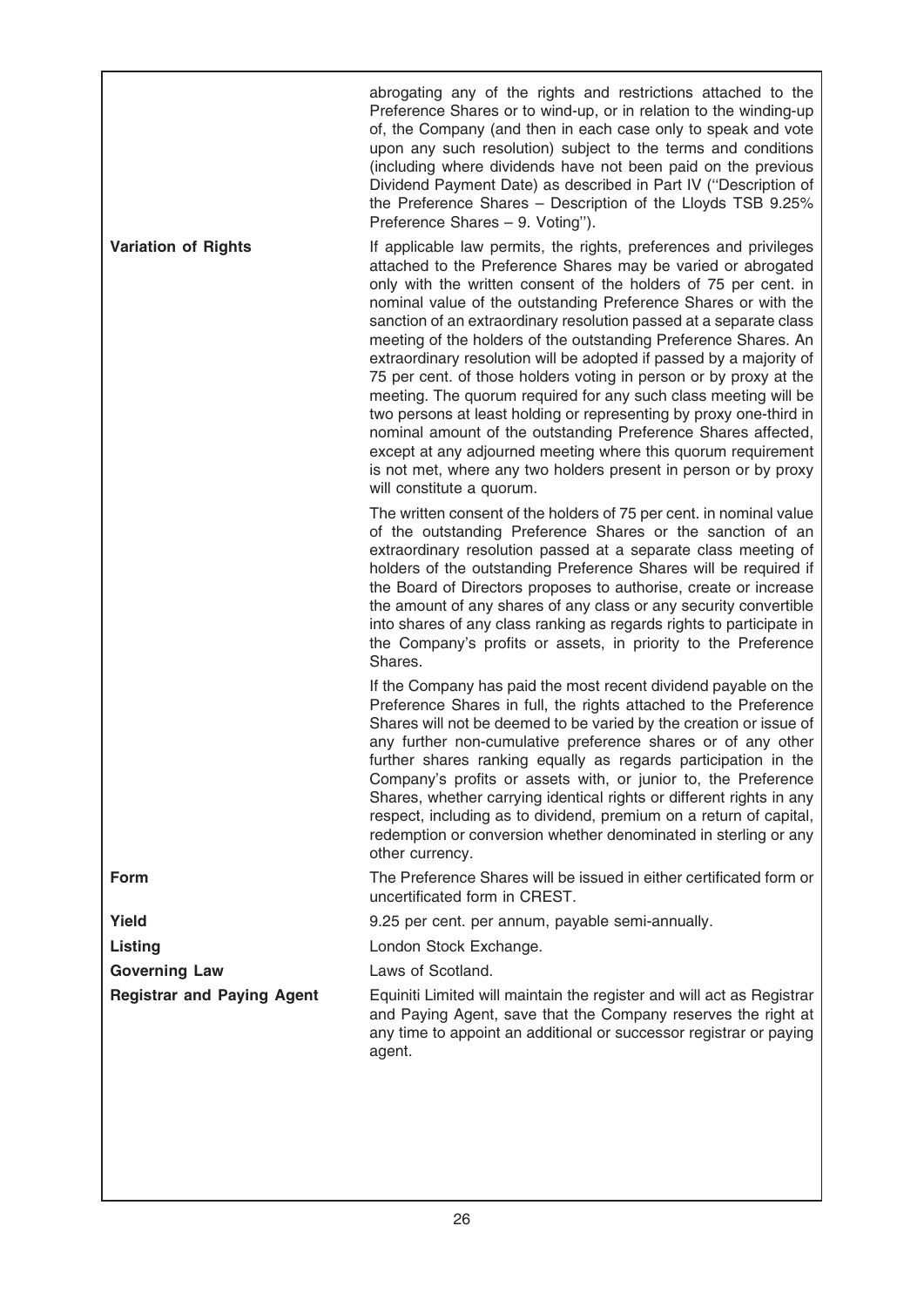# Lloyds TSB 9.75% Preference Shares

Capitalised terms used in this overview of the Lloyds TSB 9.75% Preference Shares have the same meanings as set out in Part IV ("Description of the Preference Shares – Description of the Lloyds TSB 9.75% Preference Shares'') below.

| <b>Issuer of the Preference Shares</b> | Lloyds TSB Group plc                                                                                                                                                                                                                                                                                                                                                                                                                                                                                                                                                                                                                                                                                                                      |
|----------------------------------------|-------------------------------------------------------------------------------------------------------------------------------------------------------------------------------------------------------------------------------------------------------------------------------------------------------------------------------------------------------------------------------------------------------------------------------------------------------------------------------------------------------------------------------------------------------------------------------------------------------------------------------------------------------------------------------------------------------------------------------------------|
| <b>The Preference Shares</b>           | £100,000,000 Preference Shares of the Company, each with a<br>nominal value of £0.25.                                                                                                                                                                                                                                                                                                                                                                                                                                                                                                                                                                                                                                                     |
| <b>Liquidation Preference</b>          | £1 per Preference Share.                                                                                                                                                                                                                                                                                                                                                                                                                                                                                                                                                                                                                                                                                                                  |
| <b>Preference Share Dividends</b>      | Non-cumulative preferential dividends will accrue on the<br>Preference Shares at a rate of 9.75 per cent. per annum on the<br>liquidation preference of £1 per Preference Share from (and<br>including) the Issue Date and will be payable semi-annually in<br>equal instalments in arrear on 31 May (in respect of the half-<br>yearly period ending on 28 February (or, in a leap year,<br>29 February)) and 30 November (in respect of the half-yearly<br>period ending 31 August) in each year, save that the first dividend<br>payment will be made on 31 May 2009 in respect of the period<br>from (and including) 1 September 2008 to (and including)<br>28 February 2009, and will amount to 4.875 pence per<br>Preference Share. |
|                                        | Dividends are payable at the discretion of the Board of Directors<br>or the Committee. Dividends will be paid only to the extent that<br>payment of the same can be made out of profits of the Company<br>available for distribution and permitted by law to be distributed as<br>at each Dividend Payment Date. The Board of Directors or the<br>Committee may in its discretion decide that a dividend will not be<br>declared at all or will be declared only in part even when<br>distributable profits are available for distribution.                                                                                                                                                                                               |
|                                        | Notwithstanding the Board of Directors' discretion to forego<br>dividends as described above, dividends on the Preference<br>Shares will be mandatorily payable on each Dividend Payment<br>Date upon which (i) a Capital Disqualification Event has occurred<br>and (ii) the Company is in compliance with its Applicable<br>Regulatory Capital Requirements, subject always to the<br>existence of sufficient distributable profits.                                                                                                                                                                                                                                                                                                    |
|                                        | If the Board of Directors or the Committee decides not to declare<br>a dividend payable on a Dividend Payment Date or declares that it<br>shall be payable only in part, then the rights of holders of the<br>Preference Shares to receive the dividend in respect of the<br>preceding dividend period will be lost either entirely or as to the<br>part not declared, as applicable, and the Company will have no<br>obligation in respect of the amount of dividend not declared either<br>to pay the dividend accrued for such period or to pay interest<br>thereon, whether or not dividends on the Preference Shares are<br>declared for any future dividend period.                                                                 |
|                                        | Holders of the Preference Shares will rank as regards<br>participation in the profits of the Company in priority to the<br>payment of any dividend to the holders of any class of shares in<br>the capital of the Company ranking junior to the Preference<br>Shares and in such regard pari passu with the holders of any<br>class of shares in issue or which may be issued which are<br>expressed to rank equally with the Preference Shares in the<br>capital of the Company and other Parity Securities.                                                                                                                                                                                                                             |
| <b>Dividend Restriction</b>            | If the Company has not declared or paid in full a dividend stated to<br>be payable on the Preference Shares as a result only of the<br>exercise of the discretion of the Board of Directors or the                                                                                                                                                                                                                                                                                                                                                                                                                                                                                                                                        |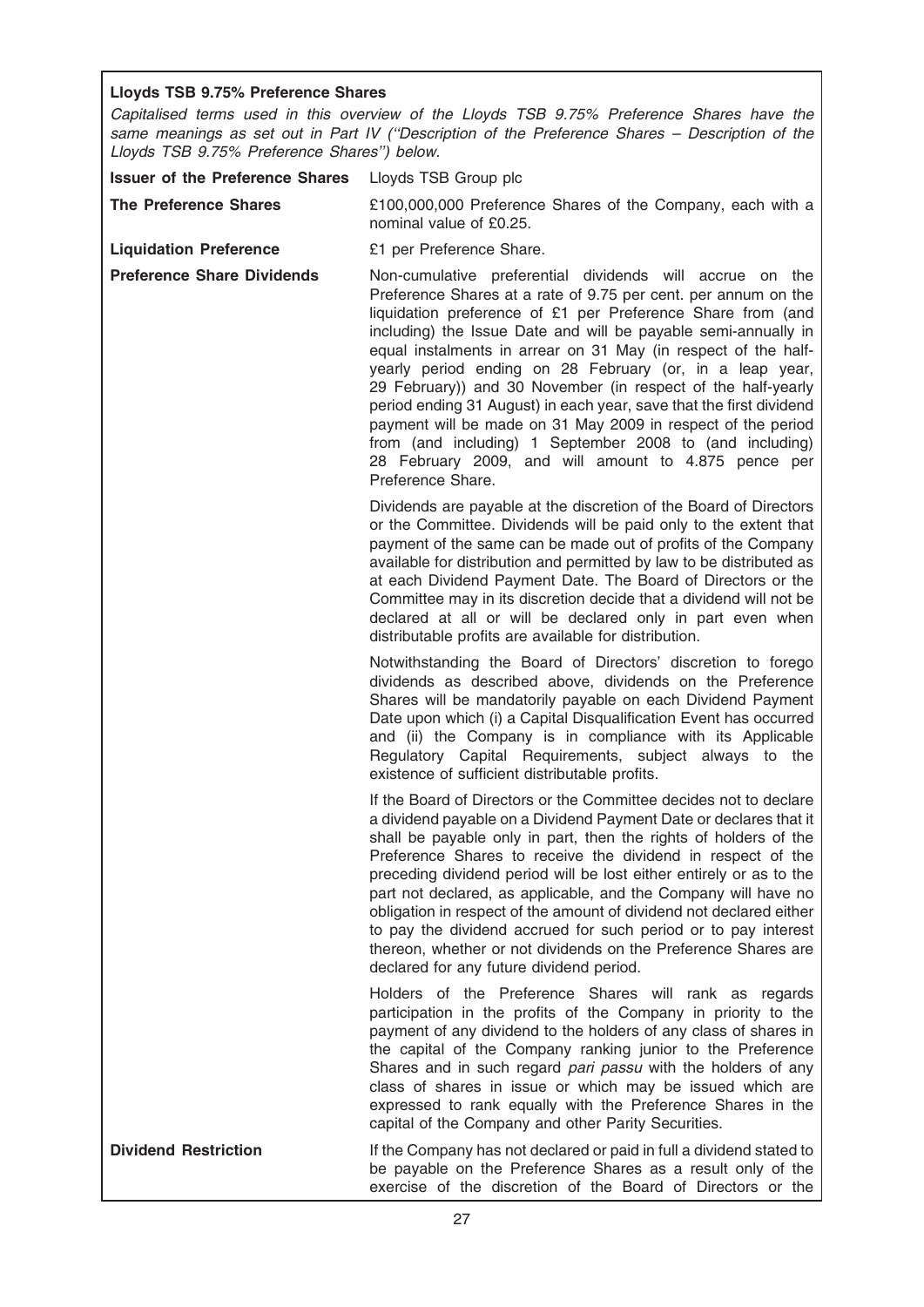|                                | Committee, then the Company shall not during the Stopper<br>Period: (a) redeem, purchase, cancel, reduce or otherwise<br>acquire in any other way any Junior Share Capital or the 2004<br>Preference Shares, or (b) declare, or pay or set aside any sum for<br>payment of any distribution or dividend or make any other<br>payment on, and will procure that no distribution, dividend or other<br>payment is made, on any Junior Share Capital or the 2004<br>Preference Shares.                                                                                                                                                                                                                                                                                                                                                                                                                                      |
|--------------------------------|--------------------------------------------------------------------------------------------------------------------------------------------------------------------------------------------------------------------------------------------------------------------------------------------------------------------------------------------------------------------------------------------------------------------------------------------------------------------------------------------------------------------------------------------------------------------------------------------------------------------------------------------------------------------------------------------------------------------------------------------------------------------------------------------------------------------------------------------------------------------------------------------------------------------------|
| Redemption                     | The Preference Shares are irredeemable securities and have no<br>maturity date.                                                                                                                                                                                                                                                                                                                                                                                                                                                                                                                                                                                                                                                                                                                                                                                                                                          |
| <b>Rights upon Liquidation</b> | On a return of capital or distribution of assets, whether or not on a<br>winding-up (but other than a redemption or purchase by the<br>Company of any of its share capital permitted by its Articles and<br>under applicable law), holders of Preference Shares will rank in<br>the application of the assets of the Company available to<br>shareholders; (1) equally in all respects with holders of the<br>most senior class of preference shares and any other class of<br>shares of the Company in issue or which may be issued by the<br>Company which are expressed to rank equally with the<br>Preference Shares and (2) in priority to the holders of any other<br>share capital of the Company (including the Junior Share Capital).                                                                                                                                                                           |
|                                | Subject to such ranking, in such event holders of the Preference<br>Shares will be entitled to receive out of the surplus assets of the<br>Company remaining after payment of the Company's prior-<br>ranking liabilities a sum equal to the aggregate of: $(1)$ £1 per<br>Preference Share, (2) the amount of any dividend which is due for<br>payment on the Preference Shares on or after the date of<br>commencement of the winding-up or other return of capital but<br>which is payable in respect of a period ending on or before such<br>date and (3) the proportion of any dividend (whether or not<br>declared or earned) that would otherwise be payable and is not<br>otherwise paid in respect of any period that begins before, but<br>ends after, the date of commencement of the winding-up or other<br>return of capital and which is attributable to the part of the period<br>that ends on such date. |
| <b>Substitution</b>            | Subject to the Articles, the provisions of the Companies Act and<br>all other laws and regulations applying to the Company and to<br>confirmation from the FSA that it has no objection, the Company<br>may substitute the Preference Shares in whole, but not in part,<br>with Qualifying Non-Innovative Tier 1 Securities, at any time<br>without any requirement for consent or approval of the holders of<br>the Preference Shares. Upon such substitution, the Preference<br>Shares shall be exchanged for, or redeemed by, the relevant<br>Qualifying Non-Innovative Tier 1 Securities or the proceeds of<br>redemption of the Preference Shares shall be mandatorily applied<br>to the subscription or purchase of the Qualifying Non-Innovative<br>Tier 1 Securities so issued.                                                                                                                                  |
| <b>Voting Rights</b>           | Holders of Preference Shares will only be entitled to receive<br>notice of and to attend any general meeting of shareholders of the<br>Company and to speak or vote upon any resolution proposed at<br>such meeting if a resolution is proposed either varying or<br>abrogating any of the rights and restrictions attached to the<br>Preference Shares or to wind-up, or in relation to the winding-up<br>of, the Company (and then in each case only to speak and vote<br>upon any such resolution) subject to the terms and conditions<br>(including where dividends have not been paid on the previous                                                                                                                                                                                                                                                                                                               |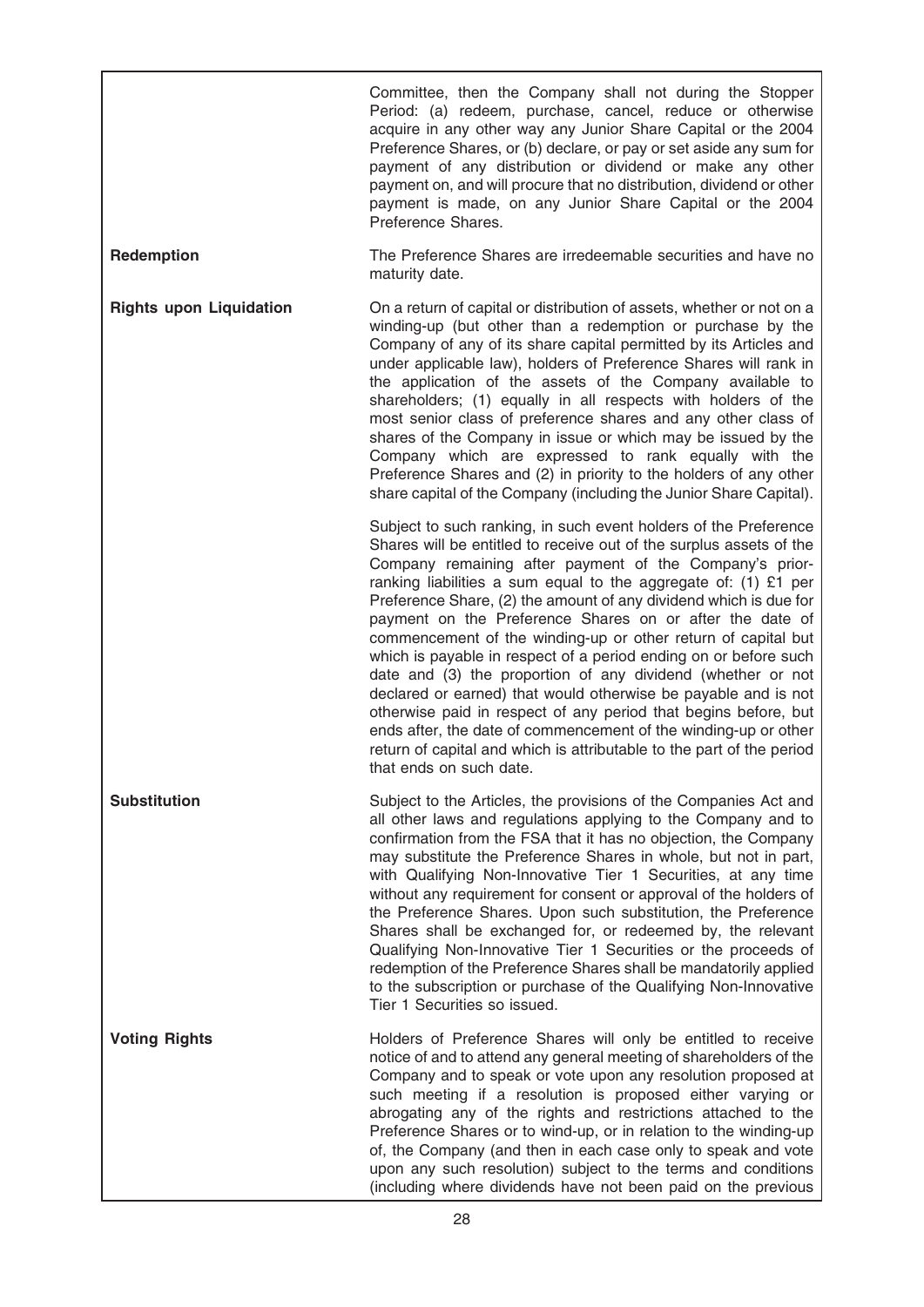|                                   | Dividend Payment Date) as described in Part IV ("Description of<br>the Preference Shares - Description of the Lloyds TSB 9.75%<br>Preference Shares - 9. Voting").                                                                                                                                                                                                                                                                                                                                                                                                                                                                                                                                                                                                                                                                                                                                                                     |
|-----------------------------------|----------------------------------------------------------------------------------------------------------------------------------------------------------------------------------------------------------------------------------------------------------------------------------------------------------------------------------------------------------------------------------------------------------------------------------------------------------------------------------------------------------------------------------------------------------------------------------------------------------------------------------------------------------------------------------------------------------------------------------------------------------------------------------------------------------------------------------------------------------------------------------------------------------------------------------------|
| <b>Variation of Rights</b>        | If applicable law permits, the rights, preferences and privileges<br>attached to the Preference Shares may be varied or abrogated<br>only with the written consent of the holders of 75 per cent. in<br>nominal value of the outstanding Preference Shares or with the<br>sanction of an extraordinary resolution passed at a separate class<br>meeting of the holders of the outstanding Preference Shares. An<br>extraordinary resolution will be adopted if passed by a majority of<br>75 per cent. of those holders voting in person or by proxy at the<br>meeting. The quorum required for any such class meeting will be<br>two persons at least holding or representing by proxy one-third in<br>nominal amount of the outstanding Preference Shares affected,<br>except at any adjourned meeting where this quorum requirement<br>is not met, where any two holders present in person or by proxy<br>will constitute a quorum. |
|                                   | The written consent of the holders of 75 per cent. in nominal value<br>of the outstanding Preference Shares or the sanction of an<br>extraordinary resolution passed at a separate class meeting of<br>holders of the outstanding Preference Shares will be required if<br>the Board of Directors proposes to authorise, create or increase<br>the amount of any shares of any class or any security convertible<br>into shares of any class ranking as regards rights to participate in<br>the Company's profits or assets, in priority to the Preference<br>Shares.                                                                                                                                                                                                                                                                                                                                                                  |
|                                   | If the Company has paid the most recent dividend payable on the<br>Preference Shares in full, the rights attached to the Preference<br>Shares will not be deemed to be varied by the creation or issue of<br>any further non-cumulative preference shares or of any other<br>further shares ranking equally as regards participation in the<br>Company's profits or assets with, or junior to, the Preference<br>Shares, whether carrying identical rights or different rights in any<br>respect, including as to dividend, premium on a return of capital,<br>redemption or conversion whether denominated in sterling or any<br>other currency.                                                                                                                                                                                                                                                                                      |
| <b>Form</b>                       | The Preference Shares will be issued in either certificated form or<br>uncertificated form in CREST.                                                                                                                                                                                                                                                                                                                                                                                                                                                                                                                                                                                                                                                                                                                                                                                                                                   |
| Yield                             | 9.75 per cent. per annum, payable semi-annually.                                                                                                                                                                                                                                                                                                                                                                                                                                                                                                                                                                                                                                                                                                                                                                                                                                                                                       |
| <b>Listing</b>                    | London Stock Exchange.                                                                                                                                                                                                                                                                                                                                                                                                                                                                                                                                                                                                                                                                                                                                                                                                                                                                                                                 |
| <b>Governing Law</b>              | Laws of Scotland.                                                                                                                                                                                                                                                                                                                                                                                                                                                                                                                                                                                                                                                                                                                                                                                                                                                                                                                      |
| <b>Registrar and Paying Agent</b> | Equiniti Limited will maintain the register and will act as Registrar<br>and Paying Agent, save that the Company reserves the right at<br>any time to appoint an additional or successor registrar or paying<br>agent.                                                                                                                                                                                                                                                                                                                                                                                                                                                                                                                                                                                                                                                                                                                 |
|                                   |                                                                                                                                                                                                                                                                                                                                                                                                                                                                                                                                                                                                                                                                                                                                                                                                                                                                                                                                        |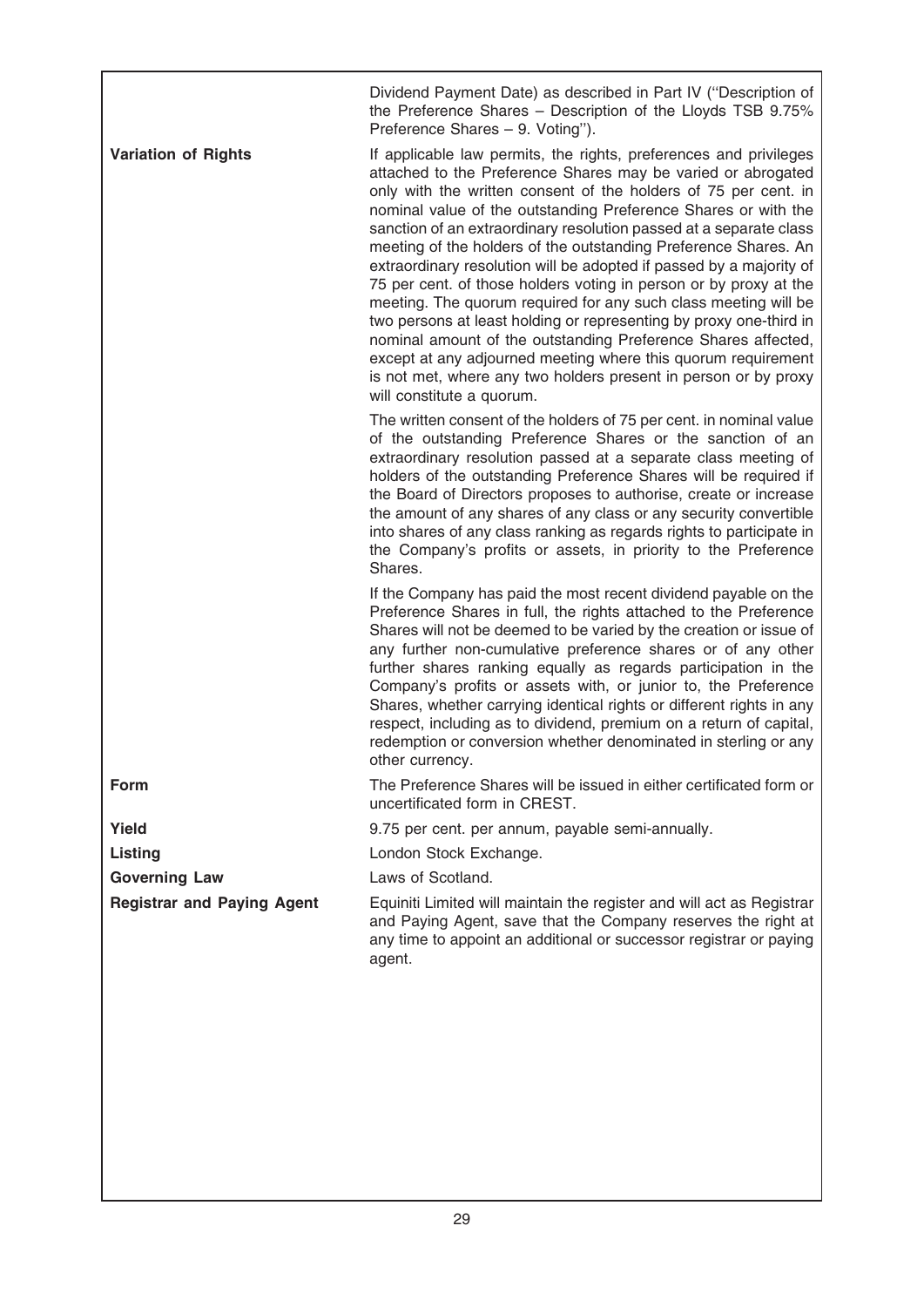# Lloyds TSB 6.475% Preference Shares

Capitalised terms used in this overview of the Lloyds TSB 6.475% Preference Shares have the same meanings as set out in Part IV ("Description of the Preference Shares - Description of the Lloyds TSB 6.475% Preference Shares'') below.

| <b>Issuer of the Preference Shares</b> | Lloyds TSB Group plc                                                                                                                                                                                                                                                                                                                                                                                                                                                                                                                                                                                                                                                      |
|----------------------------------------|---------------------------------------------------------------------------------------------------------------------------------------------------------------------------------------------------------------------------------------------------------------------------------------------------------------------------------------------------------------------------------------------------------------------------------------------------------------------------------------------------------------------------------------------------------------------------------------------------------------------------------------------------------------------------|
| <b>The Preference Shares</b>           | £198,065,600 Preference Shares of the Company, each with a<br>nominal value of £0.25.                                                                                                                                                                                                                                                                                                                                                                                                                                                                                                                                                                                     |
| <b>Liquidation Preference</b>          | £1 per Preference Share.                                                                                                                                                                                                                                                                                                                                                                                                                                                                                                                                                                                                                                                  |
| <b>Preference Share Dividends</b>      | Non-cumulative preferential dividends will accrue on the<br>Preference Shares at a rate of 6.475 per cent. per annum on a<br>liquidation preference of £1 per Preference Share from (and<br>including) the Issue Date and will be payable semi-annually in<br>equal instalments in arrear on 15 March and 15 September in<br>each year, save that the first dividend payable will be made on<br>15 March 2009 in respect of the period from (and including<br>15 September 2008 to (but excluding) 15 March 2009, and will<br>amount to 3.2375 pence per Preference Share.                                                                                                |
|                                        | Dividends are payable at the discretion of the Board of Directors<br>or the Committee. Dividends will be paid only to the extent that<br>payment of the same can be made out of profits of the Company<br>available for distribution and permitted by law to be distributed as<br>at each Dividend Payment Date. The Board of Directors or the<br>Committee may in its discretion decide that a dividend will not be<br>declared at all or will be declared only in part even when<br>distributable profits are available for distribution.                                                                                                                               |
|                                        | Notwithstanding the Board of Directors' discretion to forego<br>dividends as described above, dividends on the Preference<br>Shares will be mandatorily payable on each Dividend Payment<br>Date upon which (i) a Capital Disqualification Event has occurred<br>and (ii) the Company is in compliance with its Applicable<br>Regulatory Capital Requirements, subject always to the<br>existence of sufficient distributable profits.                                                                                                                                                                                                                                    |
|                                        | If the Board of Directors or the Committee decides not to declare<br>a dividend payable on a Dividend Payment Date or declares that it<br>shall be payable only in part, then the rights of holders of the<br>Preference Shares to receive the dividend in respect of the<br>preceding Dividend Period will be lost either entirely or as to the<br>part not declared, as applicable, and the Company will have no<br>obligation in respect of the amount of dividend not declared either<br>to pay the dividend accrued for such period or to pay interest<br>thereon, whether or not dividends on the Preference Shares are<br>declared for any future Dividend Period. |
|                                        | Holders of the Preference Shares will rank as regards<br>participation in the profits of the Company in priority to the<br>payment of any dividend to the holders of any class of shares in<br>the capital of the Company ranking junior to the Preference<br>Shares and in such regard pari passu with the holders of any<br>class of shares in issue or which may be issued which are<br>expressed to rank equally with the Preference Shares in the<br>capital of the Company and other Parity Securities.                                                                                                                                                             |
| <b>Dividend Restriction</b>            | If the Company has not declared or paid in full a dividend stated to<br>be payable on the Preference Shares as a result only of the<br>exercise of the discretion of the Board of Directors or the<br>Committee, then the Company shall not during the Stopper<br>Period: (a) redeem, purchase, cancel, reduce or otherwise<br>acquire in any other way any Junior Share Capital or the 2004                                                                                                                                                                                                                                                                              |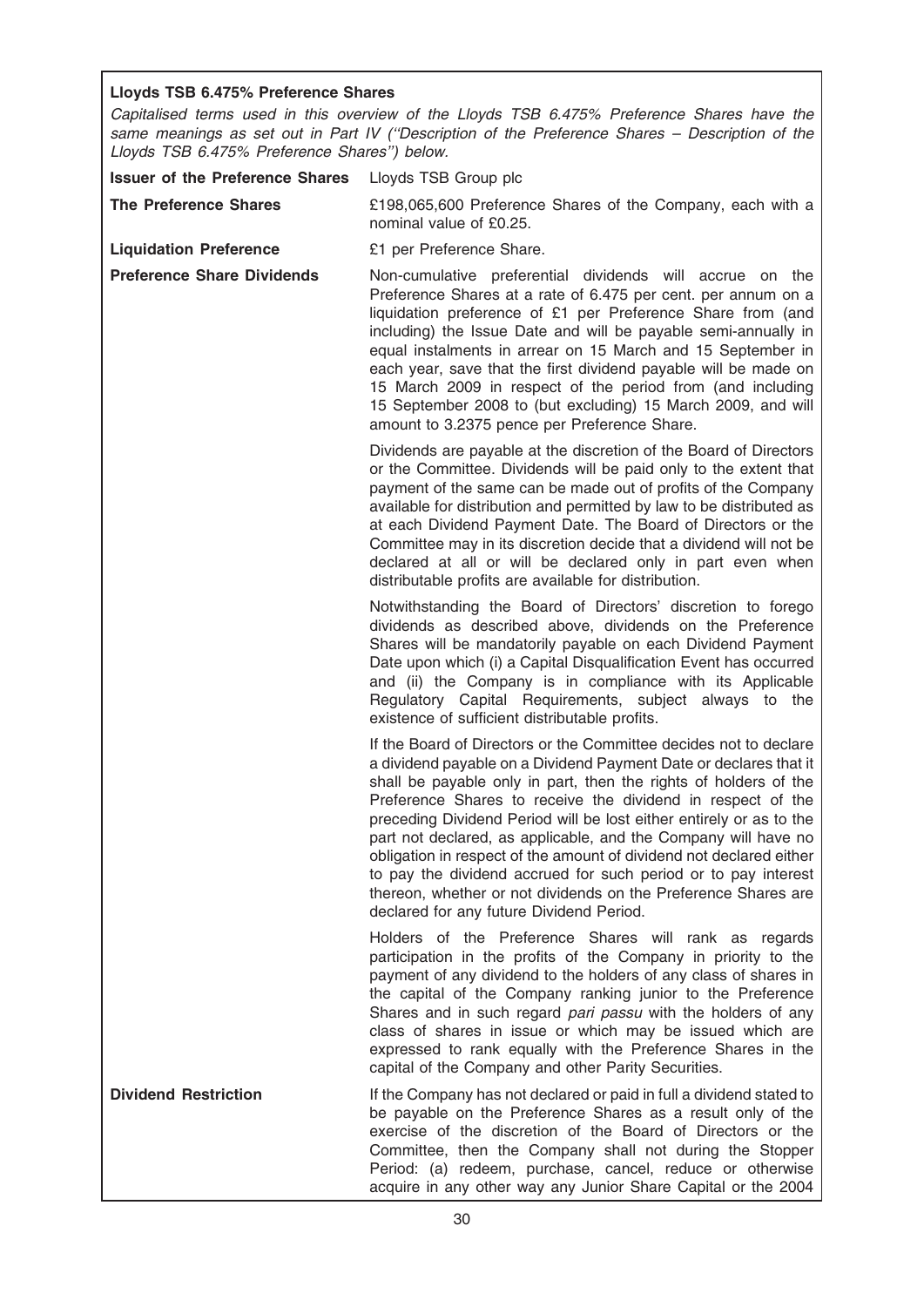Preference Shares, or (b) declare, or pay or set aside any sum for payment of any distribution or dividend or make any other payment on, and will procure that no distribution, dividend or other payment is made, on any Junior Share Capital or the 2004 Preference Shares.

Redemption The Preference Shares are perpetual securities and have no maturity date. However, all or some only of the Preference Shares are redeemable, at the option of the Company, subject to confirmation from the FSA that it has no objection to the redemption (if required), on 15 September 2024 or any Dividend Payment Date occurring on the fifth anniversary thereafter at the Redemption Price per Preference Share.

> In the event that fewer than all the outstanding Preference Shares are to be redeemed, the Preference Shares to be redeemed will be selected by the Company by means of a draw.

Rights upon Liquidation **On a return of capital or distribution of assets**, whether or not on a winding-up (but other than a redemption or purchase by the Company of any of its share capital permitted by its Articles and under applicable law), holders of Preference Shares will rank in the application of the assets of the Company available to shareholders; (1) equally in all respects with holders of the most senior class of preference shares and any other class of shares of the Company in issue or which may be issued by the Company which are expressed to rank equally with the Preference Shares and (2) in priority to the holders of any other share capital of the Company (including the Junior Share Capital).

> Subject to such ranking, in such event holders of the Preference Shares will be entitled to receive out of the surplus assets of the Company remaining after payment of the Company's priorranking liabilities a sum equal to the aggregate of: (1) £1 per Preference Share, (2) the amount of any dividend which is due for payment on the Preference Shares on or after the date of commencement of the winding-up or other return of capital but which is payable in respect of a period ending on or before such date and (3) the proportion of any dividend (whether or not declared or earned) that would otherwise be payable and is not otherwise paid in respect of any period that begins before, but ends after, the date of commencement of the winding-up or other return of capital and which is attributable to the part of the period that ends on such date.

Substitution Subject to the Articles, the provisions of the Companies Act and all other laws and regulations applying to the Company and to confirmation from the FSA that it has no objection, the Company may substitute the Preference Shares in whole, but not in part, with Qualifying Non-Innovative Tier 1 Securities, at any time without any requirement for consent or approval of the holders of the Preference Shares. Upon such substitution, the Preference Shares shall be exchanged for, or redeemed by, the relevant Qualifying Non-Innovative Tier 1 Securities or the proceeds of redemption of the Preference Shares shall be mandatorily applied to the subscription or purchase of the Qualifying Non-Innovative Tier 1 Securities so issued.

Voting Rights **Holders** of Preference Shares will only be entitled to receive notice of and to attend any general meeting of shareholders of the Company and to speak or vote upon any resolution proposed at such meeting if a resolution is proposed either varying or abrogating any of the rights and restrictions attached to the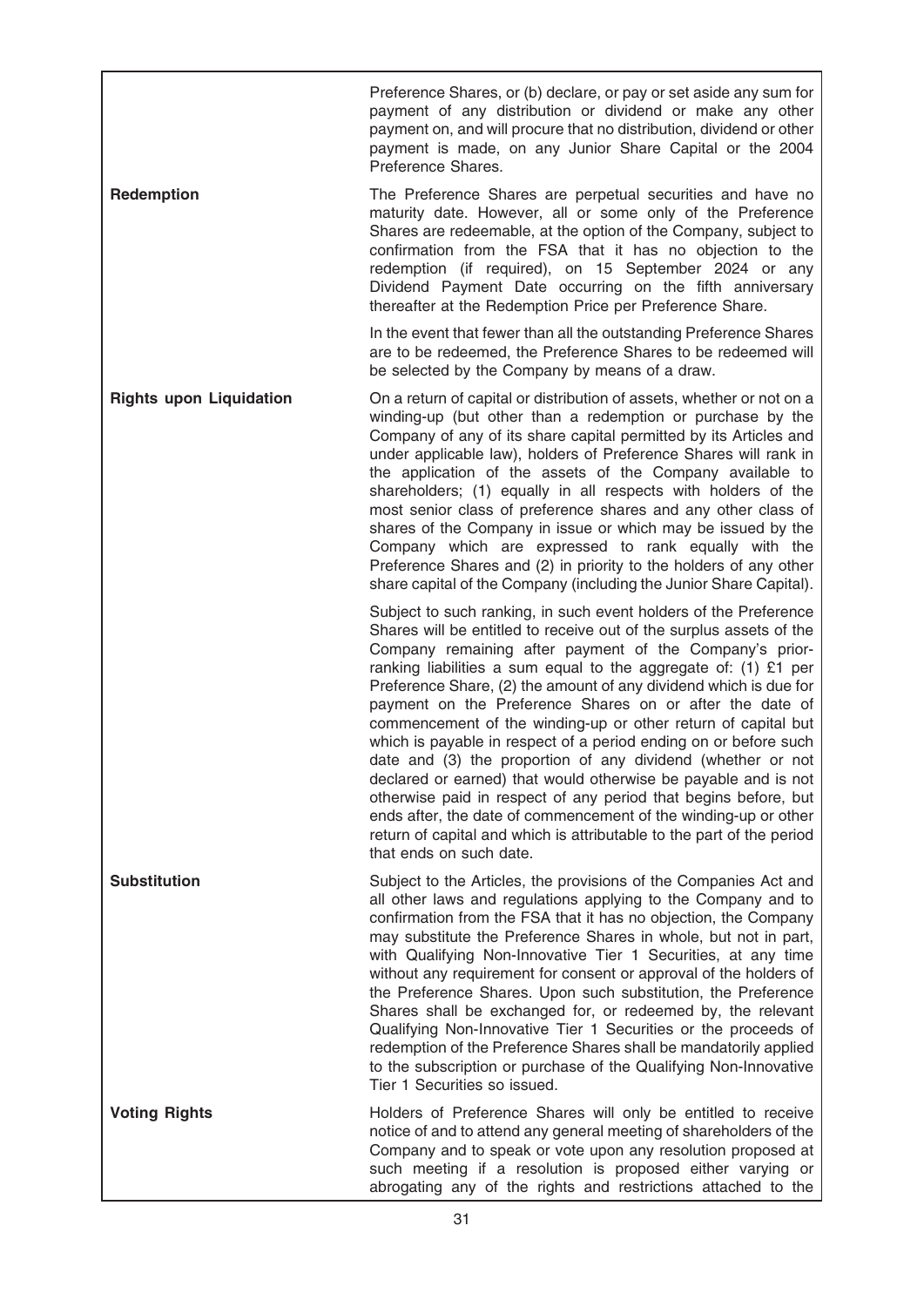|                                   | Preference Shares or to wind-up, or in relation to the winding-up<br>of, the Company (and then in each case only to speak and vote<br>upon any such resolution) subject to the terms and conditions<br>(including where dividends have not been paid on the previous<br>Dividend Payment Date) as described in Part IV ("Description of<br>the Preference Shares - Description of the Lloyds TSB 6.475%<br>Preference Shares - 9. Voting").                                                                                                                                                                                                                                                                                                                                                                                                                                                                                            |
|-----------------------------------|----------------------------------------------------------------------------------------------------------------------------------------------------------------------------------------------------------------------------------------------------------------------------------------------------------------------------------------------------------------------------------------------------------------------------------------------------------------------------------------------------------------------------------------------------------------------------------------------------------------------------------------------------------------------------------------------------------------------------------------------------------------------------------------------------------------------------------------------------------------------------------------------------------------------------------------|
| <b>Variation of Rights</b>        | If applicable law permits, the rights, preferences and privileges<br>attached to the Preference Shares may be varied or abrogated<br>only with the written consent of the holders of 75 per cent. in<br>nominal value of the outstanding Preference Shares or with the<br>sanction of an extraordinary resolution passed at a separate class<br>meeting of the holders of the outstanding Preference Shares. An<br>extraordinary resolution will be adopted if passed by a majority of<br>75 per cent. of those holders voting in person or by proxy at the<br>meeting. The quorum required for any such class meeting will be<br>two persons at least holding or representing by proxy one-third in<br>nominal amount of the outstanding Preference Shares affected,<br>except at any adjourned meeting where this quorum requirement<br>is not met, where any two holders present in person or by proxy<br>will constitute a quorum. |
|                                   | The written consent of the holders of 75 per cent. in nominal value<br>of the outstanding Preference Shares or the sanction of an<br>extraordinary resolution passed at a separate class meeting of<br>holders of the outstanding Preference Shares will be required if<br>the Board of Directors proposes to authorise, create or increase<br>the amount of any shares of any class or any security convertible<br>into shares of any class ranking as regards rights to participate in<br>the Company's profits or assets, in priority to the Preference<br>Shares.                                                                                                                                                                                                                                                                                                                                                                  |
|                                   | If the Company has paid the most recent dividend payable on the<br>Preference Shares in full, the rights attached to the Preference<br>Shares will not be deemed to be varied by the creation or issue of<br>any further non-cumulative preference shares or of any other<br>further shares ranking equally as regards participation in the<br>Company's profits or assets with, or junior to, the Preference<br>Shares, whether carrying identical rights or different rights in any<br>respect, including as to dividend, premium on a return of capital,<br>redemption or conversion whether denominated in sterling or any<br>other currency.                                                                                                                                                                                                                                                                                      |
| <b>Form</b>                       | The Preference Shares will be issued in either certificated form or<br>uncertificated form in CREST.                                                                                                                                                                                                                                                                                                                                                                                                                                                                                                                                                                                                                                                                                                                                                                                                                                   |
| Yield                             | 6.475 per cent. per annum, payable semi-annually.                                                                                                                                                                                                                                                                                                                                                                                                                                                                                                                                                                                                                                                                                                                                                                                                                                                                                      |
| Listing                           | London Stock Exchange.                                                                                                                                                                                                                                                                                                                                                                                                                                                                                                                                                                                                                                                                                                                                                                                                                                                                                                                 |
| <b>Governing Law</b>              | Laws of Scotland.                                                                                                                                                                                                                                                                                                                                                                                                                                                                                                                                                                                                                                                                                                                                                                                                                                                                                                                      |
| <b>Registrar and Paying Agent</b> | Equiniti Limited will maintain the register and will act as Registrar<br>and Paying Agent, save that the Company reserves the right at<br>any time to appoint an additional or successor registrar or paying<br>agent.                                                                                                                                                                                                                                                                                                                                                                                                                                                                                                                                                                                                                                                                                                                 |
|                                   |                                                                                                                                                                                                                                                                                                                                                                                                                                                                                                                                                                                                                                                                                                                                                                                                                                                                                                                                        |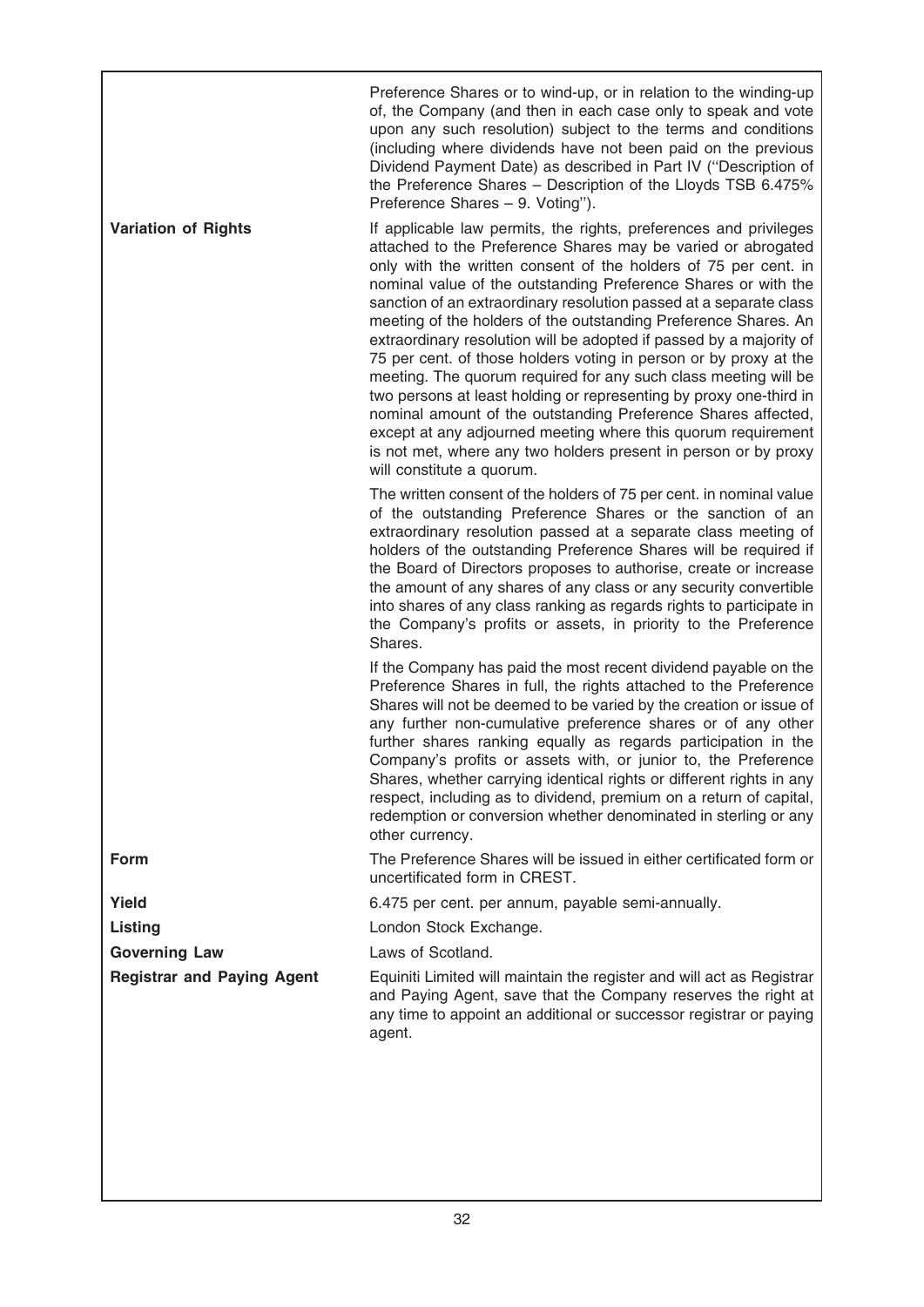# Lloyds TSB 6.0884% Preference Shares

Capitalised terms used in this overview of the Lloyds TSB 6.0884% Preference Shares have the same meanings as set out in Part IV (''Description of the Preference Shares – Description of the Lloyds TSB 6.0884% Preference Shares'') below.

| <b>Issuer of the Preference Shares</b> | Lloyds TSB Group plc                                                                                                                                                                                                                                                                                                                                                                                                                                                                                                                                                                                                                                                      |
|----------------------------------------|---------------------------------------------------------------------------------------------------------------------------------------------------------------------------------------------------------------------------------------------------------------------------------------------------------------------------------------------------------------------------------------------------------------------------------------------------------------------------------------------------------------------------------------------------------------------------------------------------------------------------------------------------------------------------|
| <b>The Preference Shares</b>           | £750,000,000 Preference Shares of the Company, each with a<br>nominal value of £0.25.                                                                                                                                                                                                                                                                                                                                                                                                                                                                                                                                                                                     |
| <b>Liquidation Preference</b>          | £1,000 per Preference Share.                                                                                                                                                                                                                                                                                                                                                                                                                                                                                                                                                                                                                                              |
| <b>Preference Share Dividends</b>      | Non-cumulative preferential dividends will accrue on the<br>Preference Shares at a rate of 6.0884 per cent. per annum on<br>a liquidation preference of £1,000 per Preference Share from<br>(and including) the Issue Date to (but excluding) 12 May 2015<br>(the "First Call Date"), and will be payable semi-annually in equal<br>instalments in arrear on 12 May and 12 November in each year,<br>save that the first dividend payment will be made on 12 May 2009<br>in respect of the period from (and including) 12 November 2008 to<br>(but excluding) 12 May 2009, and will amount to £30.442 per<br>Preference Share.                                            |
|                                        | From (and including) the First Call Date, non-cumulative<br>preferential dividends will accrue on the Preference Shares at a<br>rate, reset quarterly, of 1.31 per cent. per annum above the<br>London interbank offered rate for three-month sterling deposits,<br>and will be payable quarterly in arrear on, subject (where<br>applicable) to adjustment in accordance with the Modified<br>Following Business Day Convention, 12 February, 12 May,<br>12 August and 12 November in each year.                                                                                                                                                                         |
|                                        | Dividends are payable at the discretion of the Board of Directors<br>or the Committee. Dividends will be paid only to the extent that<br>payment of the same can be made out of profits of the Company<br>available for distribution and permitted by law to be distributed as<br>at each Dividend Payment Date. The Board of Directors or the<br>Committee may in its discretion decide that a dividend will not be<br>declared at all or will be declared only in part even when<br>distributable profits are available for distribution.                                                                                                                               |
|                                        | Notwithstanding the Board of Directors' discretion to forego<br>dividends as described above, dividends on the Preference<br>Shares will be mandatorily payable on each Dividend Payment<br>Date upon which (i) a Capital Disqualification Event has occurred<br>and (ii) the Company is in compliance with its Applicable<br>Regulatory Capital Requirements, subject always to the<br>existence of sufficient distributable profits.                                                                                                                                                                                                                                    |
|                                        | If the Board of Directors or the Committee decides not to declare<br>a dividend payable on a Dividend Payment Date or declares that it<br>shall be payable only in part, then the rights of holders of the<br>Preference Shares to receive the dividend in respect of the<br>preceding Dividend Period will be lost either entirely or as to the<br>part not declared, as applicable, and the Company will have no<br>obligation in respect of the amount of dividend not declared either<br>to pay the dividend accrued for such period or to pay interest<br>thereon, whether or not dividends on the Preference Shares are<br>declared for any future Dividend Period. |
|                                        | Holders of the Preference Shares will rank as regards<br>participation in the profits of the Company in priority to the<br>payment of any dividend to the holders of any class of shares in<br>the capital of the Company ranking junior to the Preference<br>Shares and in such regard pari passu with the holders of any                                                                                                                                                                                                                                                                                                                                                |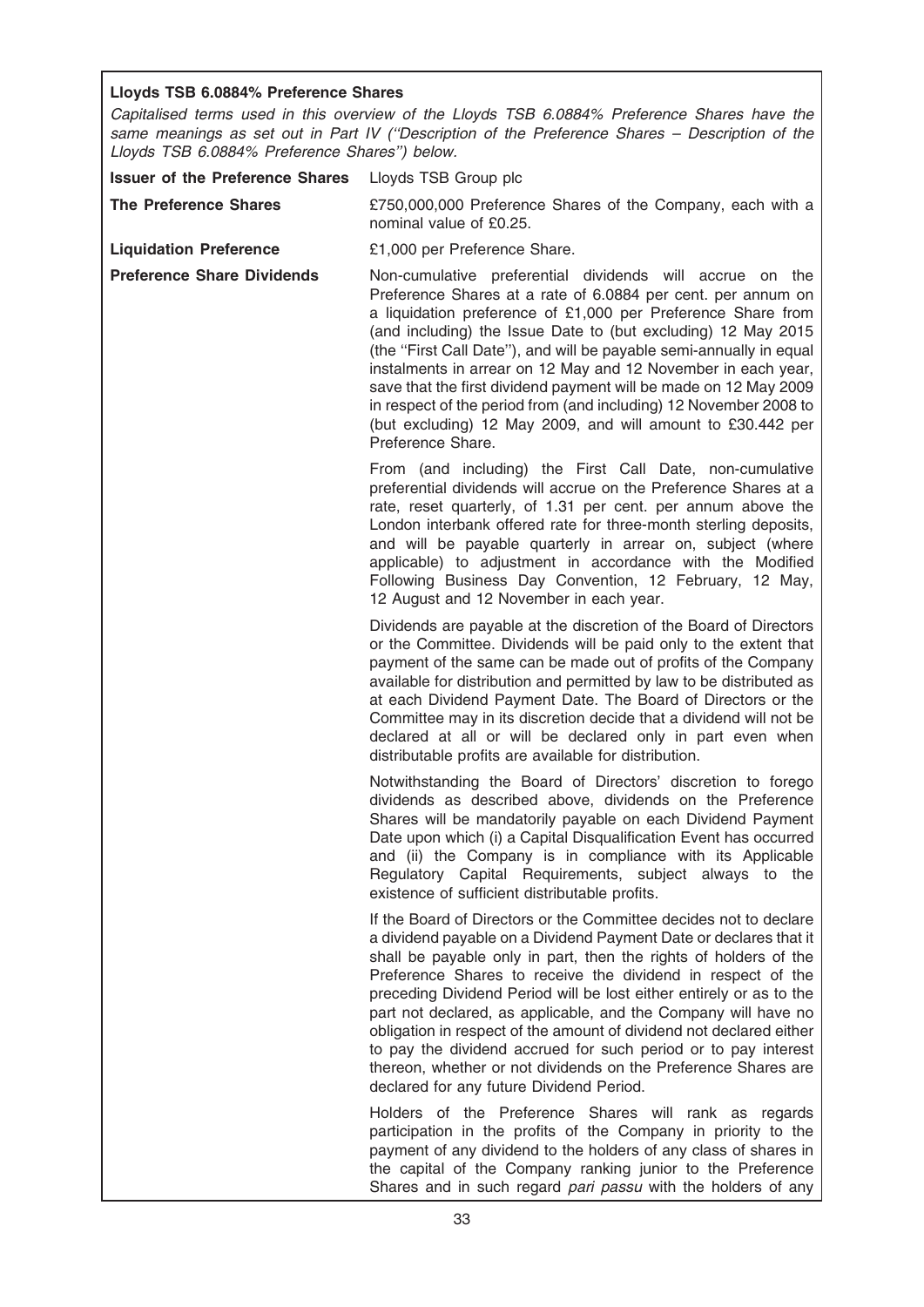class of shares in issue or which may be issued which are expressed to rank equally with the Preference Shares in the capital of the Company and other Parity Securities.

**Dividend Restriction** If the Company has not declared or paid in full a dividend stated to be payable on the Preference Shares as a result only of the exercise of the discretion of the Board of Directors or the Committee, then the Company shall not during the Stopper Period: (a) redeem, purchase, cancel, reduce or otherwise acquire in any other way any Junior Share Capital or the 2004 Preference Shares, or (b) declare, or pay or set aside any sum for payment of any distribution or dividend or make any other payment on, and will procure that no distribution, dividend or other payment is made, on any Junior Share Capital or the 2004 Preference Shares.

**Redemption** The Preference Shares are perpetual securities and have no maturity date. However, all or some only of the Preference Shares are redeemable, at the option of the Company, subject to confirmation from the FSA that it has no objection to the redemption (if required), on the First Call Date or any Dividend Payment Date thereafter at the Redemption Price per Preference Share.

> In the event that fewer than all the outstanding Preference Shares are to be redeemed, the Preference Shares to be redeemed will be selected by the Company by means of a draw.

Rights upon Liquidation On a return of capital or distribution of assets, whether or not on a winding-up (but other than a redemption or purchase by the Company of any of its share capital permitted by its Articles and under applicable law), holders of Preference Shares will rank in the application of the assets of the Company available to shareholders; (1) equally in all respects with holders of the most senior class of preference shares and any other class of shares of the Company in issue or which may be issued by the Company which are expressed to rank equally with the Preference Shares and (2) in priority to the holders of any other share capital of the Company (including the Junior Share Capital).

> Subject to such ranking, in such event holders of the Preference Shares will be entitled to receive out of the surplus assets of the Company remaining after payment of the Company's priorranking liabilities a sum equal to the aggregate of: (1) £1,000 per Preference Share, (2) the amount of any dividend which is due for payment on the Preference Shares on or after the date of commencement of the winding-up or other return of capital but which is payable in respect of a period ending on or before such date and (3) the proportion of any dividend (whether or not declared or earned) that would otherwise be payable and is not otherwise paid in respect of any period that begins before, but ends after, the date of commencement of the winding-up or other return of capital and which is attributable to the part of the period that ends on such date.

Substitution Subject to the Articles, the provisions of the Companies Act and all other laws and regulations applying to the Company and to confirmation from the FSA that it has no objection, the Company may substitute the Preference Shares in whole, but not in part, with Qualifying Non-Innovative Tier 1 Securities, at any time without any requirement for consent or approval of the holders of the Preference Shares. Upon such substitution, the Preference Shares shall be exchanged for, or redeemed by, the relevant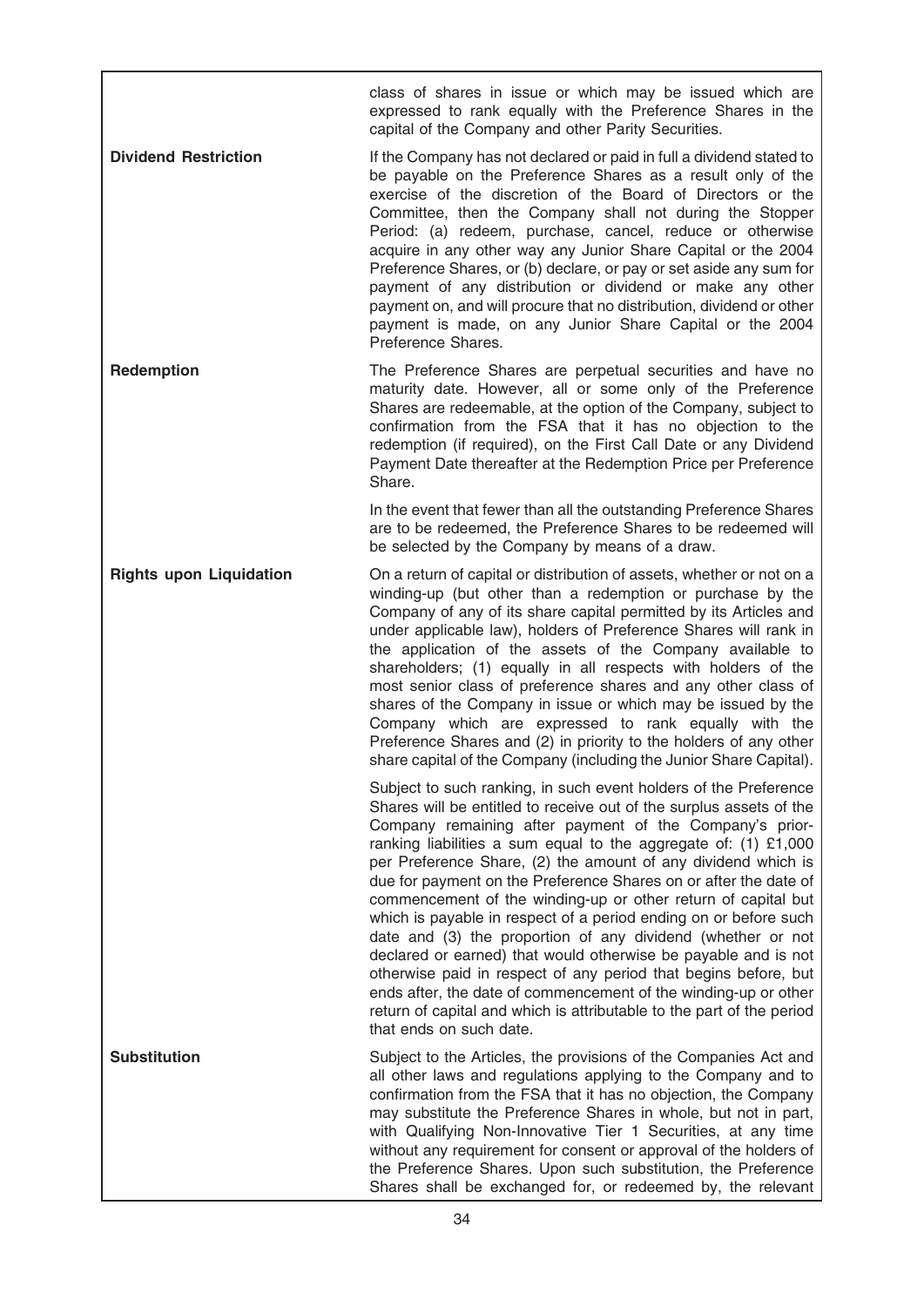Qualifying Non-Innovative Tier 1 Securities or the proceeds of redemption of the Preference Shares shall be mandatorily applied to the subscription or purchase of the Qualifying Non-Innovative Tier 1 Securities so issued.

Voting Rights **Holders** of Preference Shares will only be entitled to receive notice of and to attend any general meeting of shareholders of the Company and to speak or vote upon any resolution proposed at such meeting if a resolution is proposed either varying or abrogating any of the rights and restrictions attached to the Preference Shares or to wind-up, or in relation to the winding-up of, the Company (and then in each case only to speak and vote upon any such resolution) subject to the terms and conditions (including where dividends have not been paid on the previous Dividend Payment Date) as described in Part IV (''Description of the Preference Shares – Description of the Lloyds TSB 6.0884% Preference Shares – 9. Voting'').

Variation of Rights **If applicable law permits**, the rights, preferences and privileges attached to the Preference Shares may be varied or abrogated only with the written consent of the holders of 75 per cent. in nominal value of the outstanding Preference Shares or with the sanction of an extraordinary resolution passed at a separate class meeting of the holders of the outstanding Preference Shares. An extraordinary resolution will be adopted if passed by a majority of 75 per cent. of those holders voting in person or by proxy at the meeting. The quorum required for any such class meeting will be two persons at least holding or representing by proxy one-third in nominal amount of the outstanding Preference Shares affected, except at any adjourned meeting where this quorum requirement is not met, where any two holders present in person or by proxy will constitute a quorum.

> The written consent of the holders of 75 per cent. in nominal value of the outstanding Preference Shares or the sanction of an extraordinary resolution passed at a separate class meeting of holders of the outstanding Preference Shares will be required if the Board of Directors proposes to authorise, create or increase the amount of any shares of any class or any security convertible into shares of any class ranking as regards rights to participate in the Company's profits or assets, in priority to the Preference Shares.

> If the Company has paid the most recent dividend payable on the Preference Shares in full, the rights attached to the Preference Shares will not be deemed to be varied by the creation or issue of any further non-cumulative preference shares or of any other further shares ranking equally as regards participation in the Company's profits or assets with, or junior to, the Preference Shares, whether carrying identical rights or different rights in any respect, including as to dividend, premium on a return of capital, redemption or conversion whether denominated in sterling or any other currency.

Form The Preference Shares will be issued in either certificated form or uncertificated form in CREST. Investors who hold accounts in Euroclear and Clearstream, Luxembourg may also hold Preference Shares through such accounts in accordance with the relevant Clearing System's rules. Preference Shares held through the Clearing Systems will be registered in the name of the relevant Clearing System's nominee accountholder with CREST,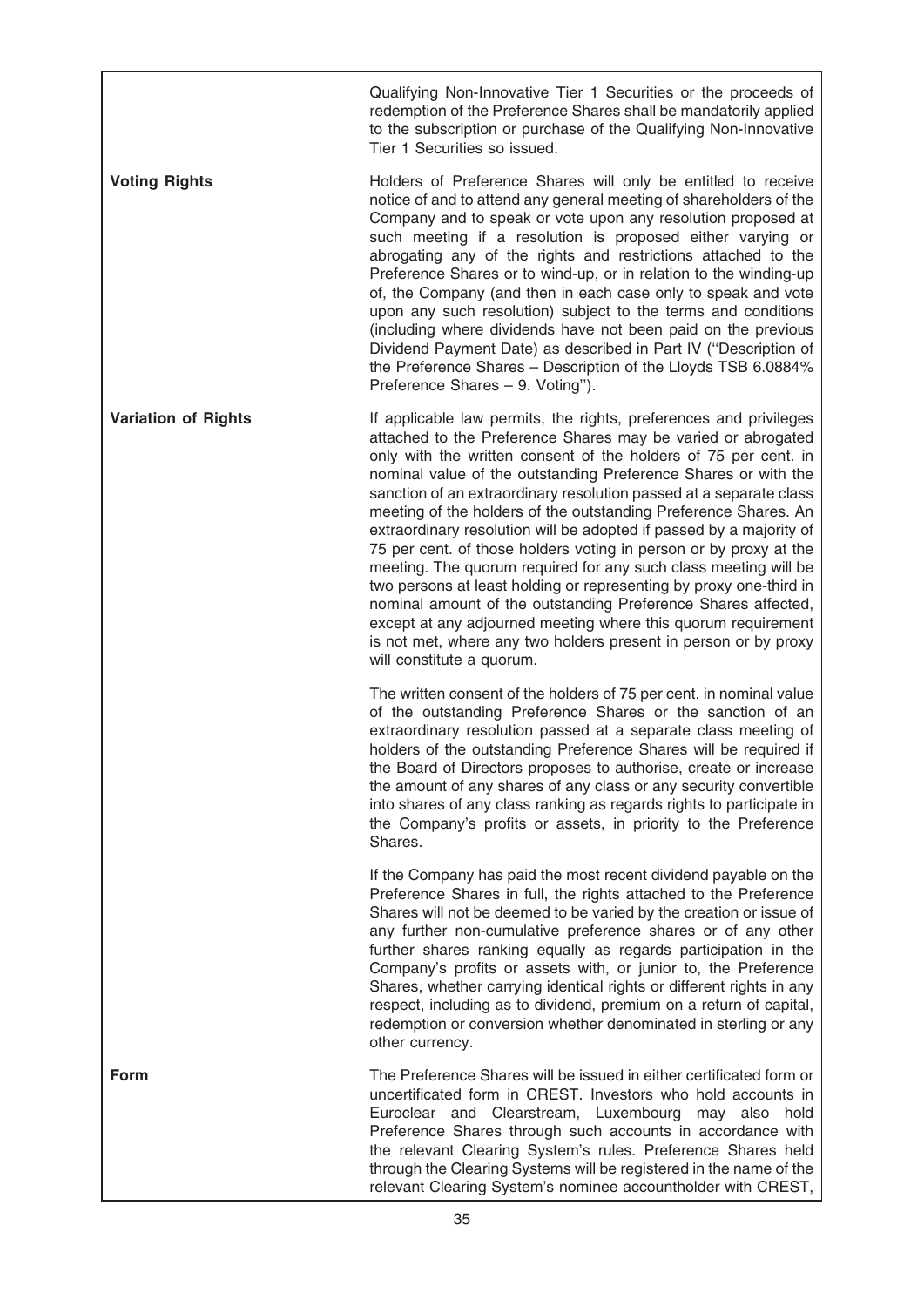who shall be the holder of record of such Preference Shares, and not the investors holding beneficial interests in the Preference Shares through the Clearing Systems.

TRANSFERS FROM PARTICIPANTS IN EUROCLEAR TO PARTICIPANTS IN CLEARSTREAM, LUXEMBOURG AND VICE VERSA, WILL BE EFFECTED THROUGH THE CLEARING SYSTEMS' ACCOUNTS HELD IN CREST. PARTICIPANTS TRANSFERRING PREFERENCE SHARES BETWEEN EUROCLEAR AND CLEARSTREAM, LUXEMBOURG AND VICE VERSA, SHOULD (PROVIDED THAT, AT THE TIME OF THE TRANSFER, NO RELEVANT ELECTION UNDER SECTION 97A OF THE FINANCE ACT 1986 IS IN FORCE IN RELATION TO THE TRANSFEROR CLEARING SYSTEM) INSTRUCT THE TRANSFEROR CLEARING SYSTEM TO ''FLAG'' THE TRANSFER AS EXEMPT FROM SDRT IN ACCORDANCE WITH THE RULES OF THAT CLEARING SYSTEM, AS SET OUT IN THE RELEVANT PARTICIPANT USER GUIDE.

Governing Law **Laws** of Scotland.

Initial Yield 6.0884 per cent. per annum, payable semi-annually.

Listing **Listing Community** London Stock Exchange.

Registrar and Paying Agent Equiniti Limited will maintain the register and will act as Registrar and Paying Agent, save that the Company reserves the right at any time to appoint an additional or successor registrar or paying agent.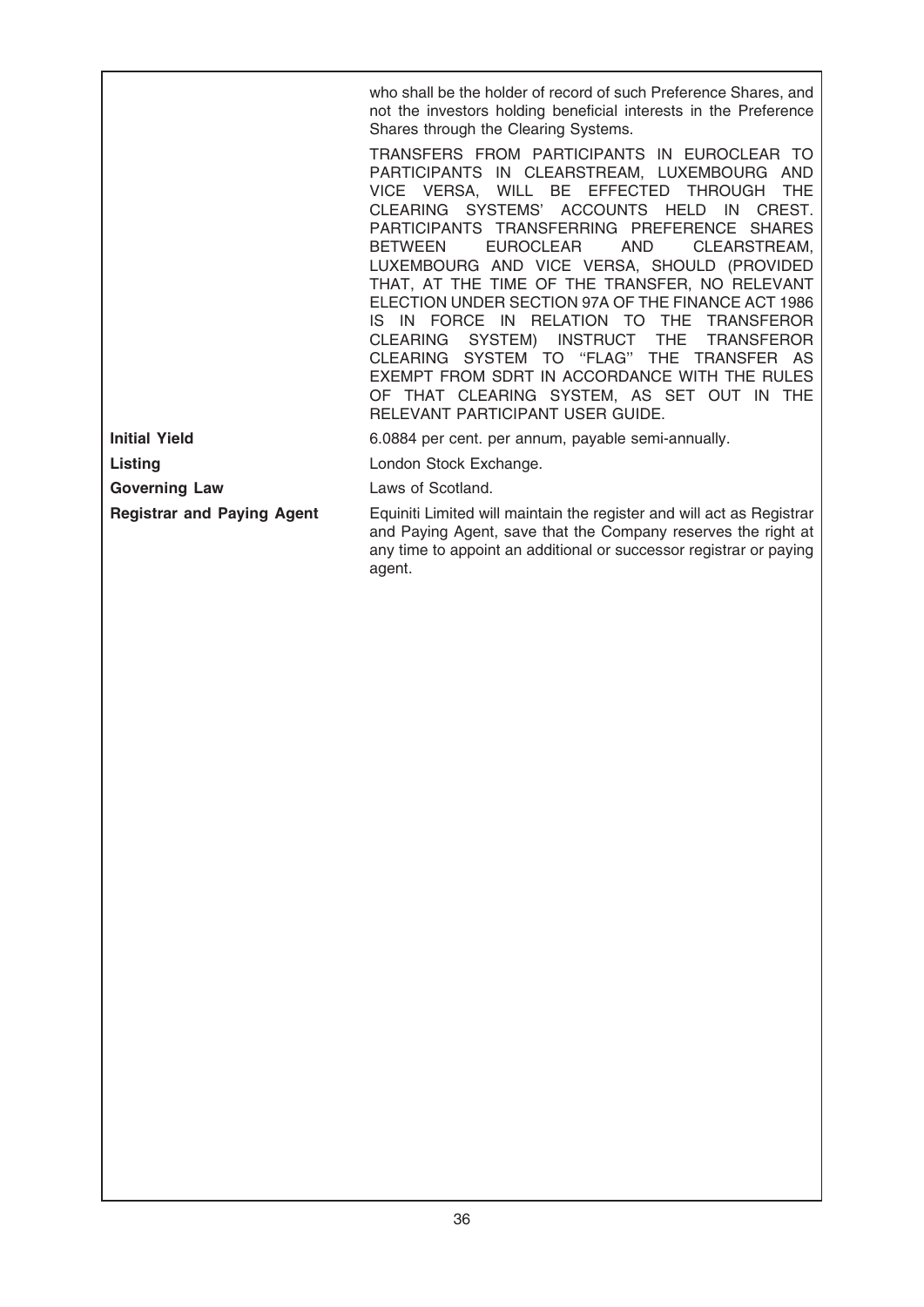# Lloyds TSB 6.413% Preference Shares

Capitalised terms used in this overview of the Lloyds TSB 6.413% Preference Shares have the same meanings as set out in Part IV ("Description of the Preference Shares - Description of the Lloyds TSB 6.413% Preference Shares and the Lloyds TSB 5.92% Preference Shares'') below.

| <b>Issuer of the Preference Shares</b> | Lloyds TSB Group plc.                                                                                                                                                                                                                                                                                                                                                                                                                                                                                                                                                                                                                                                                                   |
|----------------------------------------|---------------------------------------------------------------------------------------------------------------------------------------------------------------------------------------------------------------------------------------------------------------------------------------------------------------------------------------------------------------------------------------------------------------------------------------------------------------------------------------------------------------------------------------------------------------------------------------------------------------------------------------------------------------------------------------------------------|
| <b>The Preference Shares</b>           | U.S.\$750,000,000 Preference Shares of the Company, each with<br>a nominal value of U.S.\$0.25.                                                                                                                                                                                                                                                                                                                                                                                                                                                                                                                                                                                                         |
| <b>Liquidation Preference</b>          | U.S.\$1,000 per Series A Preference Share.                                                                                                                                                                                                                                                                                                                                                                                                                                                                                                                                                                                                                                                              |
| <b>Preference Share Dividends</b>      | Non-cumulative preferential dividends will accrue on the Series A<br>Preference Shares at a rate of 6.413 per cent. per annum on a<br>liquidation preference of U.S.\$1,000 per Series A Preference<br>Share from (and including) the Issue Date to (but excluding)<br>1 October 2035 (the "Series A First Call Date"), and will be<br>payable semi-annually in equal instalments in arrear on 1 April<br>and 1 October in each year, save that the first dividend payment<br>will be made on 1 April 2009 in respect of the period from (and<br>including) 1 October 2008 to (but excluding) 1 April 2009, and will<br>amount to U.S.\$32.065 per Series A Preference Share.                           |
|                                        | From (and including) the Series A First Call Date, non-cumulative<br>preferential dividends will accrue on the Preference Shares at a<br>rate, reset quarterly, of 1.495 per cent. per annum above the<br>London interbank offered rate for three-month U.S. dollar<br>deposits, and will be payable quarterly in arrear on, subject<br>(where applicable) to adjustment in accordance with the Modified<br>Following Business Day Convention, 1 January, 1 April, 1 July<br>and 1 October in each year.                                                                                                                                                                                                |
|                                        | Dividends are payable at the discretion of the Board of Directors<br>or the Committee. Dividends will be paid only to the extent that<br>payment of the same can be made out of profits of the Company<br>available for distribution and permitted by law to be distributed as<br>at each Series A Dividend Payment Date. The Board of Directors<br>or the Committee may in its discretion decide that a dividend will<br>not be declared at all or will be declared only in part even when<br>distributable profits are available for distribution.                                                                                                                                                    |
|                                        | Notwithstanding the Board of Directors' discretion to forego<br>dividends as described above, dividends on the Series A<br>Preference Shares will be mandatorily payable on each Series<br>A Dividend Payment Date upon which (i) a Capital Disqualification<br>Event has occurred and (ii) the Company is in compliance with its<br>Applicable Regulatory Capital Requirements, subject always to<br>the existence of sufficient distributable profits.                                                                                                                                                                                                                                                |
|                                        | If the Board of Directors or the Committee decides not to declare<br>a dividend payable on a Series A Dividend Payment Date or<br>declares that it shall be payable only in part, then the rights of<br>holders of the Series A Preference Shares to receive the dividend<br>in respect of the preceding Dividend Period will be lost either<br>entirely or as to the part not declared, as applicable, and the<br>Company will have no obligation in respect of the amount of<br>dividend not declared either to pay the dividend accrued for such<br>period or to pay interest thereon, whether or not dividends on the<br>Series A Preference Shares are declared for any future Dividend<br>Period. |
|                                        | Holders of the Series A Preference Shares will rank as regards<br>participation in the profits of the Company in priority to the<br>payment of any dividend to the holders of any class of shares in<br>the capital of the Company ranking junior to the Series A                                                                                                                                                                                                                                                                                                                                                                                                                                       |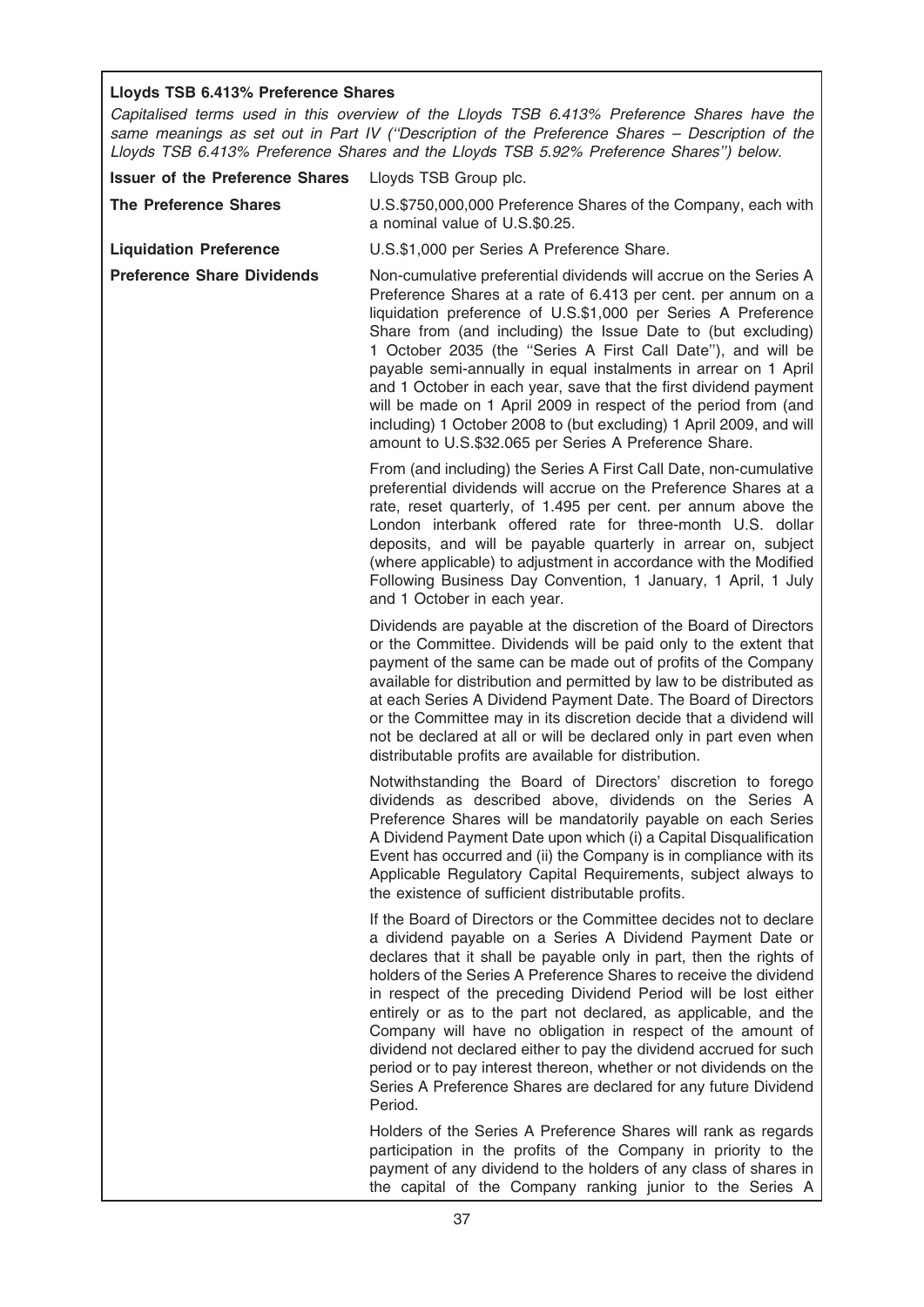Preference Shares and in such regard pari passu with the holders of any class of shares in issue or which may be issued which are expressed to rank equally with the Series A Preference Shares in the capital of the Company and other Parity Securities.

**Dividend Restriction** If the Company has not declared or paid in full a dividend stated to be payable on the Series A Preference Shares as a result only of the exercise of the discretion of the Board of Directors or the Committee, then the Company shall not during the Stopper Period: (a) redeem, purchase, cancel, reduce or otherwise acquire in any other way any Junior Share Capital or the 2004 Preference Shares, or (b) declare, or pay or set aside any sum for payment of any distribution or dividend or make any other payment on, and will procure that no distribution, dividend or other payment is made, on any Junior Share Capital or the 2004 Preference Shares.

**Redemption** The Series A Preference Shares are perpetual securities and have no maturity date. However, all or some only of the Series A Preference Shares are redeemable, at the option of the Company, subject to confirmation from the FSA that it has no objection to the redemption (if required), on the Series A First Call Date or any Series A Dividend Payment Date thereafter at the Redemption Price per Series A Preference Share.

> In the event that fewer than all the outstanding Series A Preference Shares are to be redeemed, the Series A Preference Shares to be redeemed will be selected by the Company by means of a draw.

Rights upon Liquidation On a return of capital or distribution of assets, whether or not on a winding-up (but other than a redemption or purchase by the Company of any of its share capital permitted by its Articles and under applicable law), holders of Series A Preference Shares will rank in the application of the assets of the Company available to shareholders; (1) equally in all respects with holders of the most senior class of preference shares and any other class of shares of the Company in issue or which may be issued by the Company which are expressed to rank equally with the Series A Preference Shares and (2) in priority to the holders of any other share capital of the Company (including the Junior Share Capital).

> Subject to such ranking, in such event holders of the Series A Preference Shares will be entitled to receive out of the surplus assets of the Company remaining after payment of the Company's prior-ranking liabilities a sum equal to the aggregate of: (1) U.S.\$1,000 per Series A Preference Share, (2) the amount of any dividend which is due for payment on the Series A Preference Shares on or after the date of commencement of the winding-up or other return of capital but which is payable in respect of a period ending on or before such date and (3) the proportion of any dividend (whether or not declared or earned) that would otherwise be payable and is not otherwise paid in respect of any period that begins before, but ends after, the date of commencement of the winding-up or other return of capital and which is attributable to the part of the period that ends on such date.

Substitution **Subject to the Articles, the provisions of the Companies Act and** all other laws and regulations applying to the Company and to confirmation from the FSA that it has no objection, the Company may substitute the Series A Preference Shares in whole, but not in part, with Qualifying Non-Innovative Tier 1 Securities, at any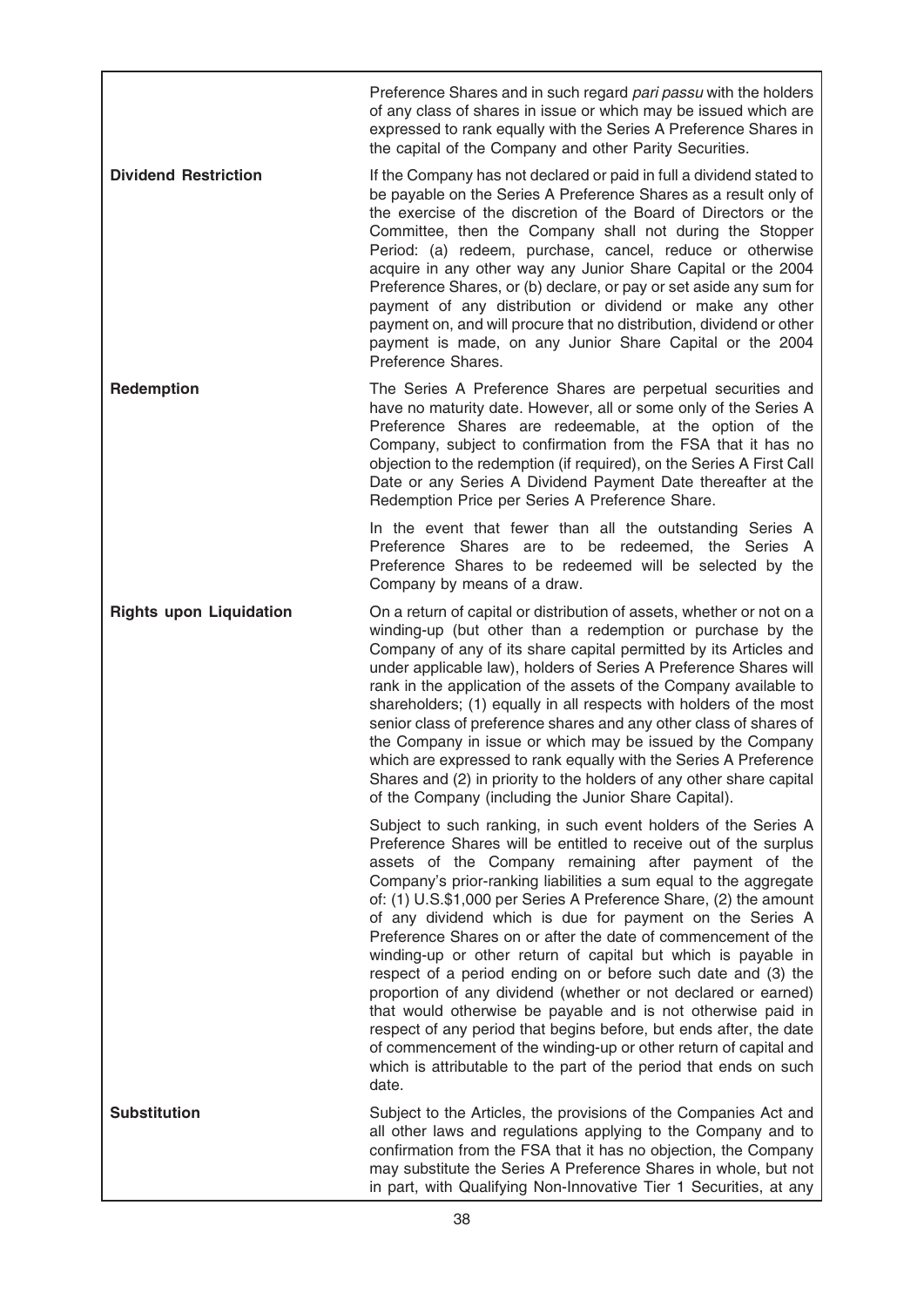|                            | time without any requirement for consent or approval of the<br>holders of the Series A Preference Shares. Upon such<br>substitution, the Preference Shares shall be exchanged for, or<br>redeemed by, the relevant Qualifying Non-Innovative Tier 1<br>Securities or the proceeds of redemption of the Series A<br>Preference Shares shall be mandatorily applied to the<br>subscription or purchase of the Qualifying Non-Innovative Tier 1<br>Securities so issued.                                                                                                                                                                                                                                                                                                                                                                                                                                                                                                         |
|----------------------------|-------------------------------------------------------------------------------------------------------------------------------------------------------------------------------------------------------------------------------------------------------------------------------------------------------------------------------------------------------------------------------------------------------------------------------------------------------------------------------------------------------------------------------------------------------------------------------------------------------------------------------------------------------------------------------------------------------------------------------------------------------------------------------------------------------------------------------------------------------------------------------------------------------------------------------------------------------------------------------|
| <b>Voting Rights</b>       | Holders of Series A Preference Shares will only be entitled to<br>receive notice of and to attend any general meeting of<br>shareholders of the Company and to speak or vote upon any<br>resolution proposed at such meeting if a resolution is proposed<br>either varying or abrogating any of the rights and restrictions<br>attached to the Series A Preference Shares or to wind-up, or in<br>relation to the winding-up of, the Company (and then in each case<br>only to speak and vote upon any such resolution) subject to the<br>terms and conditions (including where dividends have not been<br>paid on the previous Dividend Payment Date) as described in<br>Part IV ("Description of the Preference Shares - Description of<br>the Lloyds TSB 6.413% Preference Shares and the Lloyds TSB<br>5.92% Prefence Shares - 9. Voting").                                                                                                                               |
| <b>Variation of Rights</b> | If applicable law permits, the rights, preferences and privileges<br>attached to the Series A Preference Shares may be varied or<br>abrogated only with the written consent of the holders of 75 per<br>cent. in nominal value of the outstanding Series A Preference<br>Shares or with the sanction of an extraordinary resolution passed<br>at a separate class meeting of the holders of the outstanding<br>Series A Preference Shares. An extraordinary resolution will be<br>adopted if passed by a majority of 75 per cent. of those holders<br>voting in person or by proxy at the meeting. The quorum required<br>for any such class meeting will be two persons at least holding or<br>representing by proxy one-third in nominal amount of the<br>outstanding Series A Preference Shares affected, except at any<br>adjourned meeting where this quorum requirement is not met,<br>where any two holders present in person or by proxy will<br>constitute a quorum. |
|                            | The written consent of the holders of 75 per cent. in nominal value<br>of the outstanding Series A Preference Shares or the sanction of<br>an extraordinary resolution passed at a separate class meeting of<br>holders of the outstanding Series A Preference Shares will be<br>required if the Board of Directors proposes to authorise, create or<br>increase the amount of any shares of any class or any security<br>convertible into shares of any class ranking as regards rights to<br>participate in the Company's profits or assets, in priority to the<br>Series A Preference Shares.                                                                                                                                                                                                                                                                                                                                                                              |
|                            | If the Company has paid the most recent dividend payable on the<br>Series A Preference Shares in full, the rights attached to the<br>Series A Preference Shares will not be deemed to be varied by<br>the creation or issue of any further non-cumulative preference<br>shares or of any other further shares ranking equally as regards<br>participation in the Company's profits or assets with, or junior to,<br>the Series A Preference Shares, whether carrying identical rights<br>or different rights in any respect, including as to dividend,<br>premium on a return of capital, redemption or conversion<br>whether denominated in U.S. dollars or any other currency.                                                                                                                                                                                                                                                                                              |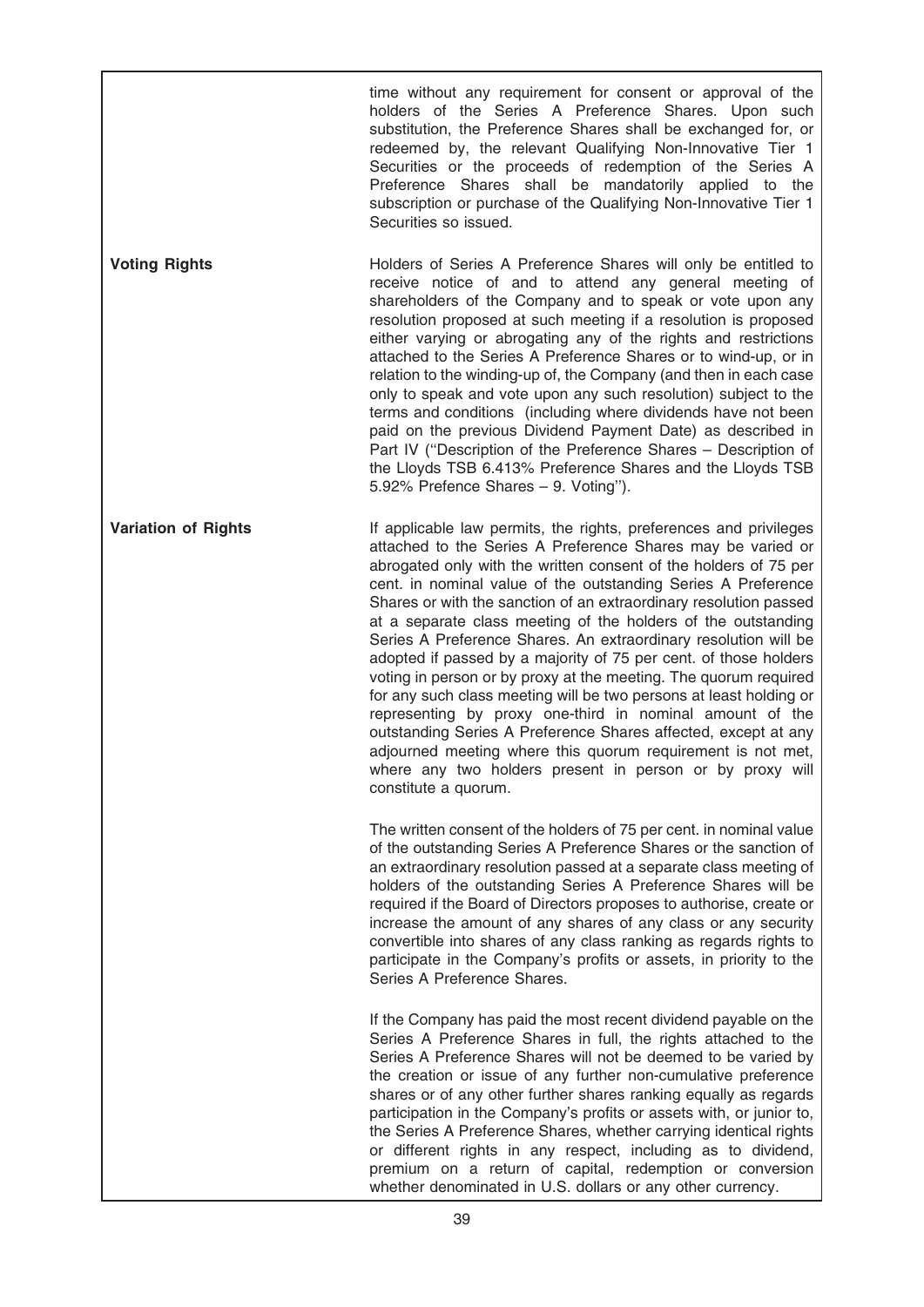| <b>Form</b>                       | The Series A Preference Shares will be represented by a share<br>warrant to bearer in the form of a single global share warrant to<br>bearer which will be deposited with the Depositary under the<br>Deposit Agreements. |
|-----------------------------------|---------------------------------------------------------------------------------------------------------------------------------------------------------------------------------------------------------------------------|
| <b>Initial Yield</b>              | 6.413 per cent. per annum, payable semi-annually.                                                                                                                                                                         |
| Listing                           | London Stock Exchange.                                                                                                                                                                                                    |
| <b>Governing Law</b>              | Laws of Scotland.                                                                                                                                                                                                         |
| <b>Registrar and Paying Agent</b> | The Company's company secretarial department will maintain the<br>register and the Company will act as Registrar and Paying Agent.                                                                                        |
| <b>Depositary</b>                 | The Bank of New York Mellon.                                                                                                                                                                                              |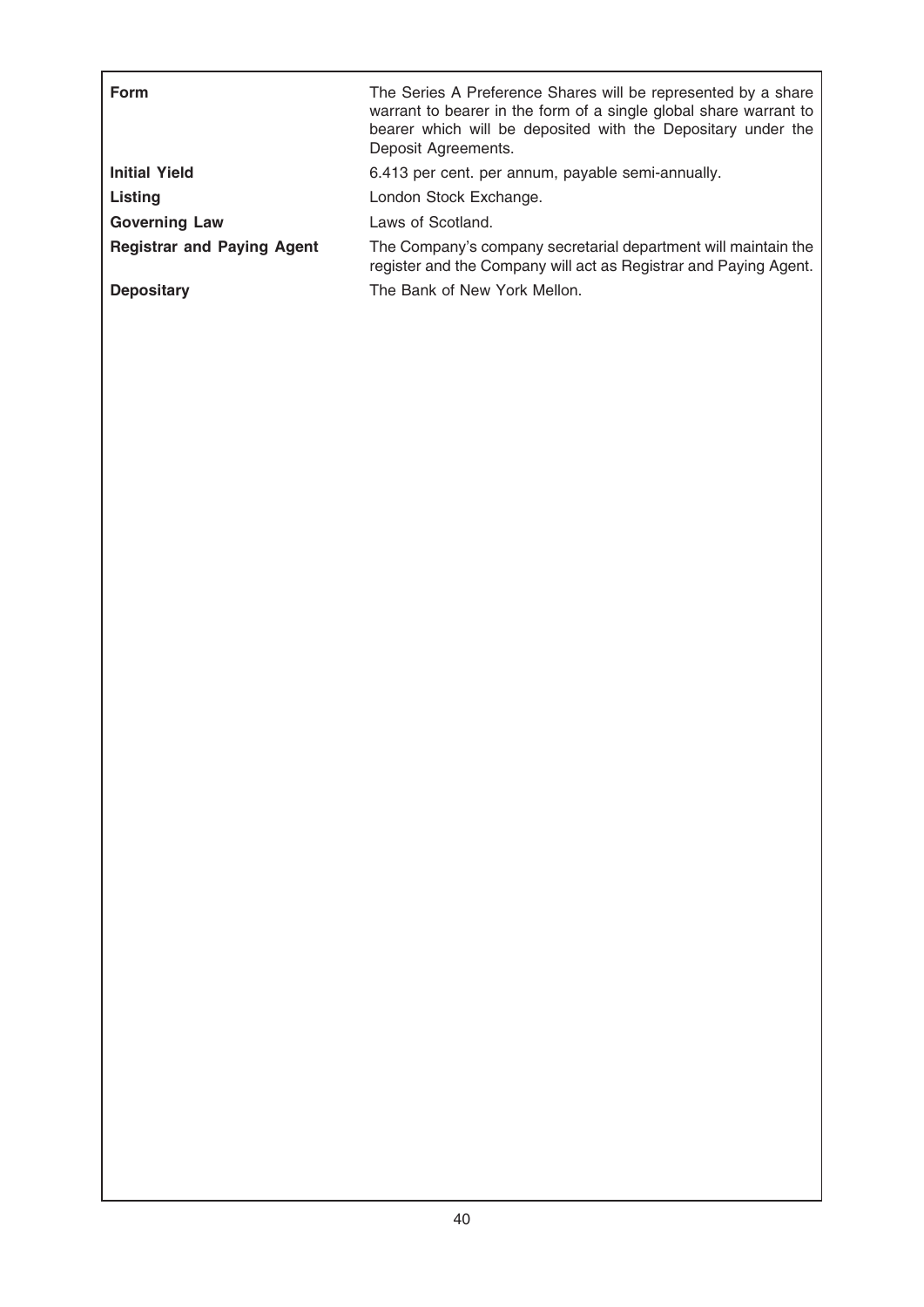# Lloyds TSB 5.92% Preference Shares

Capitalised terms used in this overview of the Lloyds TSB 5.92% Preference Shares have the same meanings as set out in Part IV ("Description of the Preference Shares - Description of the Lloyds TSB 6.413% Preference Shares and the Lloyds TSB 5.92% Preference Shares'') below.

| <b>Issuer of the Preference Shares</b> | Lloyds TSB Group plc.                                                                                                                                                                                                                                                                                                                                                                                                                                                                                                                                                                                                                                                                                   |
|----------------------------------------|---------------------------------------------------------------------------------------------------------------------------------------------------------------------------------------------------------------------------------------------------------------------------------------------------------------------------------------------------------------------------------------------------------------------------------------------------------------------------------------------------------------------------------------------------------------------------------------------------------------------------------------------------------------------------------------------------------|
| <b>The Preference Shares</b>           | U.S.\$750,000,000 Preference Shares of the Company, each with<br>a nominal value of U.S.\$0.25.                                                                                                                                                                                                                                                                                                                                                                                                                                                                                                                                                                                                         |
| <b>Liquidation Preference</b>          | U.S.\$1,000 per Series B Preference Share.                                                                                                                                                                                                                                                                                                                                                                                                                                                                                                                                                                                                                                                              |
| <b>Preference Share Dividends</b>      | Non-cumulative preferential dividends will accrue on the Series B<br>Preference Shares at a rate of 5.92 per cent. per annum on a<br>liquidation preference of U.S.\$1,000 per Series B Preference<br>Share from (and including) the Issue Date to (but excluding)<br>1 October 2015 (the "Series B First Call Date"), and will be<br>payable semi-annually in equal instalments in arrear on 1 April<br>and 1 October in each year, save that the first dividend payment<br>will be made on 1 April 2009 in respect of the period from (and<br>including) 1 October 2008 to (but excluding) 1 April 2009, and will<br>amount to U.S.\$29.60 per Series B Preference Share.                             |
|                                        | From (and including) the Series B First Call Date, non-cumulative<br>preferential dividends will accrue on the Series B Preference<br>Shares at a rate, reset quarterly, of 1.295 per cent. per annum<br>above the London interbank offered rate for three-month U.S.<br>dollar deposits, and will be payable quarterly in arrear on, subject<br>(where applicable) to adjustment in accordance with the Modified<br>Following Business Day Convention, 1 January, 1 April, 1 July<br>and 1 October in each year.                                                                                                                                                                                       |
|                                        | Dividends are payable at the discretion of the Board of Directors<br>or the Committee. Dividends will be paid only to the extent that<br>payment of the same can be made out of profits of the Company<br>available for distribution and permitted by law to be distributed as<br>at each Series B Dividend Payment Date. The Board of Directors<br>or the Committee may in its discretion decide that a dividend will<br>not be declared at all or will be declared only in part even when<br>distributable profits are available for distribution.                                                                                                                                                    |
|                                        | Notwithstanding the Board of Directors' discretion to forego<br>dividends as described above, dividends on the Preference<br>Shares will be mandatorily payable on each Series B Dividend<br>Payment Date upon which (i) a Capital Disqualification Event has<br>occurred and (ii) the Company is in compliance with its Applicable<br>Regulatory Capital Requirements, subject always to the existence<br>of sufficient distributable profits.                                                                                                                                                                                                                                                         |
|                                        | If the Board of Directors or the Committee decides not to declare<br>a dividend payable on a Series B Dividend Payment Date or<br>declares that it shall be payable only in part, then the rights of<br>holders of the Series B Preference Shares to receive the dividend<br>in respect of the preceding Dividend Period will be lost either<br>entirely or as to the part not declared, as applicable, and the<br>Company will have no obligation in respect of the amount of<br>dividend not declared either to pay the dividend accrued for such<br>period or to pay interest thereon, whether or not dividends on the<br>Series B Preference Shares are declared for any future Dividend<br>Period. |
|                                        | Holders of the Series B Preference Shares will rank as regards<br>participation in the profits of the Company in priority to the<br>payment of any dividend to the holders of any class of shares in<br>the capital of the Company ranking junior to the Series B                                                                                                                                                                                                                                                                                                                                                                                                                                       |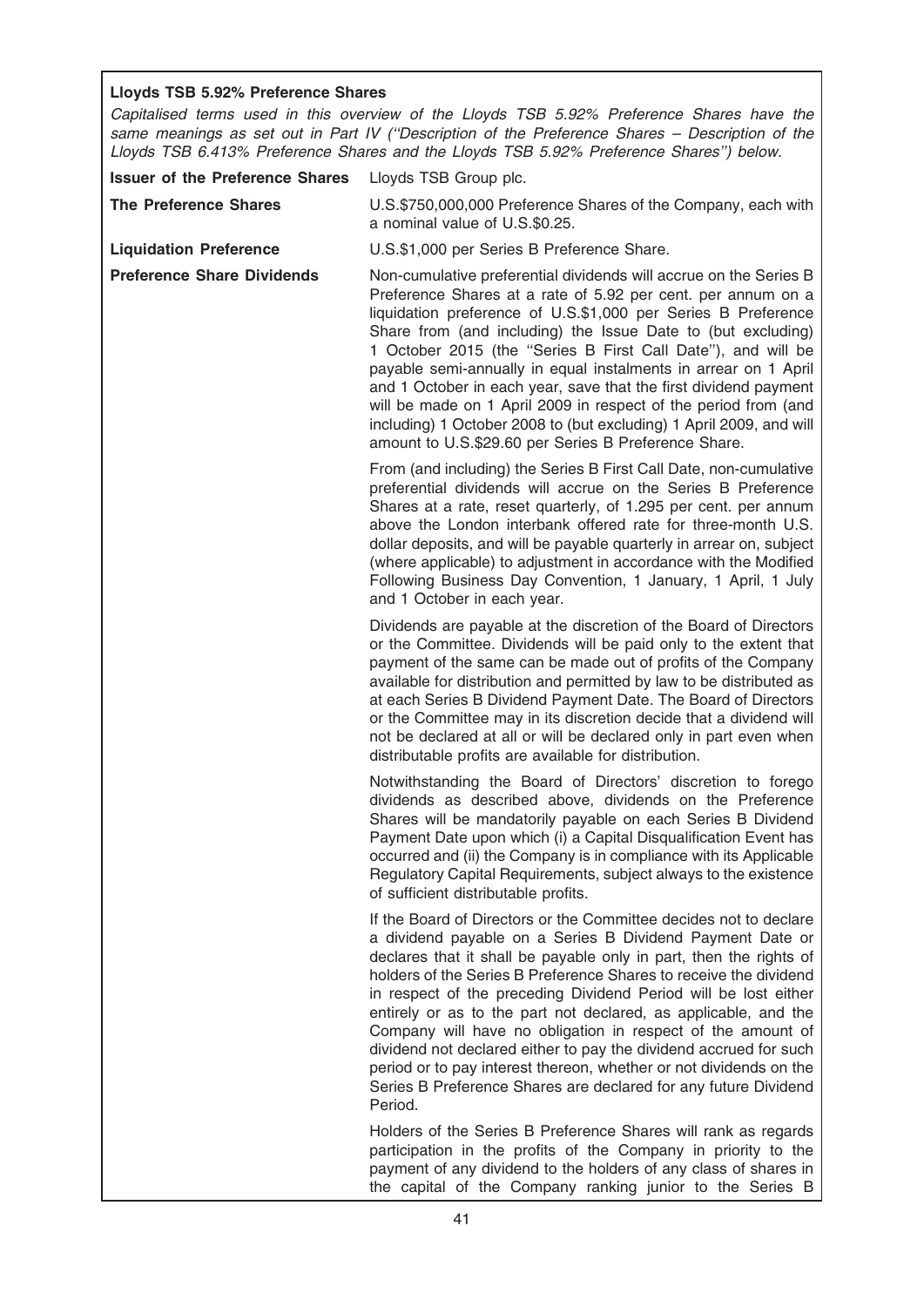Preference Shares and in such regard pari passu with the holders of any class of shares in issue or which may be issued which are expressed to rank equally with the Series B Preference Shares in the capital of the Company and other Parity Securities.

**Dividend Restriction** If the Company has not declared or paid in full a dividend stated to be payable on the Series B Preference Shares as a result only of the exercise of the discretion of the Board of Directors or the Committee, then the Company shall not during the Stopper Period: (a) redeem, purchase, cancel, reduce or otherwise acquire in any other way any Junior Share Capital or the 2004 Preference Shares, or (b) declare, or pay or set aside any sum for payment of any distribution or dividend or make any other payment on, and will procure that no distribution, dividend or other payment is made, on any Junior Share Capital or the 2004 Preference Shares.

**Redemption** The Series B Preference Shares are perpetual securities and have no maturity date. However, all or some only of the Series B Preference Shares are redeemable, at the option of the Company, subject to confirmation from the FSA that it has no objection to the redemption (if required), on the Series B First Call Date or any Series B Dividend Payment Date falling on or about the tenth anniversary thereafter at the Redemption Price per Series B Preference Share.

> In the event that fewer than all the outstanding Series B Preference Shares are to be redeemed, the Series B Preference Shares to be redeemed will be selected by the Company by means of a draw.

Rights upon Liquidation On a return of capital or distribution of assets, whether or not on a winding-up (but other than a redemption or purchase by the Company of any of its share capital permitted by its Articles and under applicable law), holders of Series B Preference Shares will rank in the application of the assets of the Company available to shareholders; (1) equally in all respects with holders of the most senior class of preference shares and any other class of shares of the Company in issue or which may be issued by the Company which are expressed to rank equally with the Series B Preference Shares and (2) in priority to the holders of any other share capital of the Company (including the Junior Share Capital).

> Subject to such ranking, in such event holders of the Series B Preference Shares will be entitled to receive out of the surplus assets of the Company remaining after payment of the Company's prior-ranking liabilities a sum equal to the aggregate of: (1) U.S.\$1,000 per Series B Preference Share, (2) the amount of any dividend which is due for payment on the Series B Preference Shares on or after the date of commencement of the winding-up or other return of capital but which is payable in respect of a period ending on or before such date and (3) the proportion of any dividend (whether or not declared or earned) that would otherwise be payable and is not otherwise paid in respect of any period that begins before, but ends after, the date of commencement of the winding-up or other return of capital and which is attributable to the part of the period that ends on such date.

Substitution **Subject to the Articles, the provisions of the Companies Act and** all other laws and regulations applying to the Company and to confirmation from the FSA that it has no objection, the Company may substitute the Series B Preference Shares in whole, but not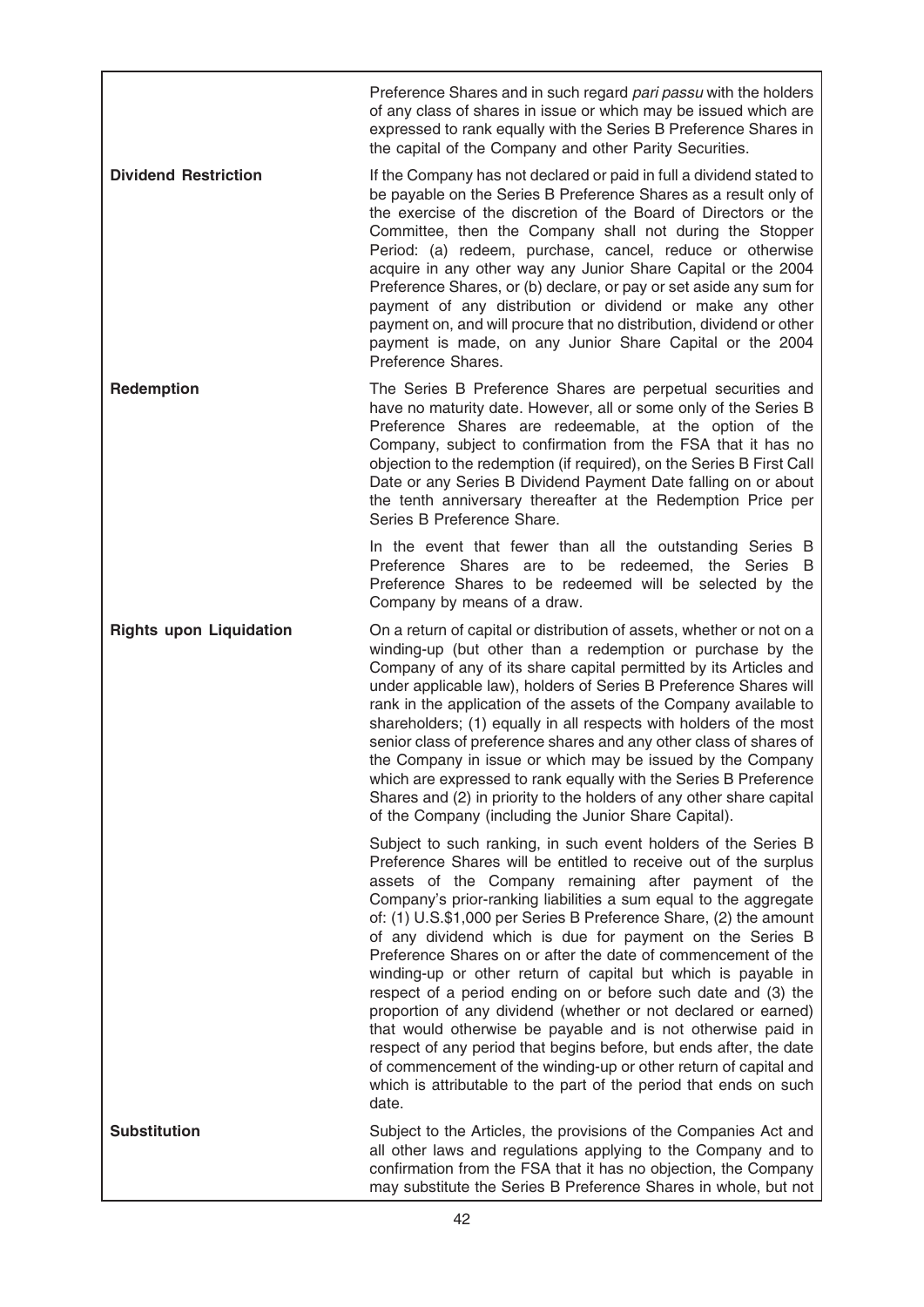in part, with Qualifying Non-Innovative Tier 1 Securities, at any time without any requirement for consent or approval of the holders of the Series B Preference Shares. Upon such substitution, the Preference Shares shall be exchanged for, or redeemed by, the relevant Qualifying Non-Innovative Tier 1 Securities or the proceeds of redemption of the Series B Preference Shares shall be mandatorily applied to the subscription or purchase of the Qualifying Non-Innovative Tier 1 Securities so issued.

Voting Rights **Holders** of Series B Preference Shares will only be entitled to receive notice of and to attend any general meeting of shareholders of the Company and to speak or vote upon any resolution proposed at such meeting if a resolution is proposed either varying or abrogating any of the rights and restrictions attached to the Series B Preference Shares or to wind-up, or in relation to the winding-up of, the Company (and then in each case only to speak and vote upon any such resolution) subject to the terms and conditions (including where dividends have not been paid on the previous Dividend Payment Date) as described in Part IV (''Description of the Preference Shares – Description of the Lloyds TSB 6.413% Preference Shares and the Lloyds TSB 5.92% Preference Shares – 9. Voting'').

Variation of Rights If applicable law permits, the rights, preferences and privileges attached to the Series B Preference Shares may be varied or abrogated only with the written consent of the holders of 75 per cent. in nominal value of the outstanding Series B Preference Shares or with the sanction of an extraordinary resolution passed at a separate class meeting of the holders of the outstanding Series B Preference Shares. An extraordinary resolution will be adopted if passed by a majority of 75 per cent. of those holders voting in person or by proxy at the meeting. The quorum required for any such class meeting will be two persons at least holding or representing by proxy one-third in nominal amount of the outstanding Series B Preference Shares affected, except at any adjourned meeting where this quorum requirement is not met, where any two holders present in person or by proxy will constitute a quorum.

> The written consent of the holders of 75 per cent. in nominal value of the outstanding Series B Preference Shares or the sanction of an extraordinary resolution passed at a separate class meeting of holders of the outstanding Series B Preference Shares will be required if the Board of Directors proposes to authorise, create or increase the amount of any shares of any class or any security convertible into shares of any class ranking as regards rights to participate in the Company's profits or assets, in priority to the Series B Preference Shares.

> If the Company has paid the most recent dividend payable on the Series B Preference Shares in full, the rights attached to the Series B Preference Shares will not be deemed to be varied by the creation or issue of any further non-cumulative preference shares or of any other further shares ranking equally as regards participation in the Company's profits or assets with, or junior to, the Series B Preference Shares, whether carrying identical rights or different rights in any respect, including as to dividend, premium on a return of capital, redemption or conversion whether denominated in U.S. dollars or any other currency.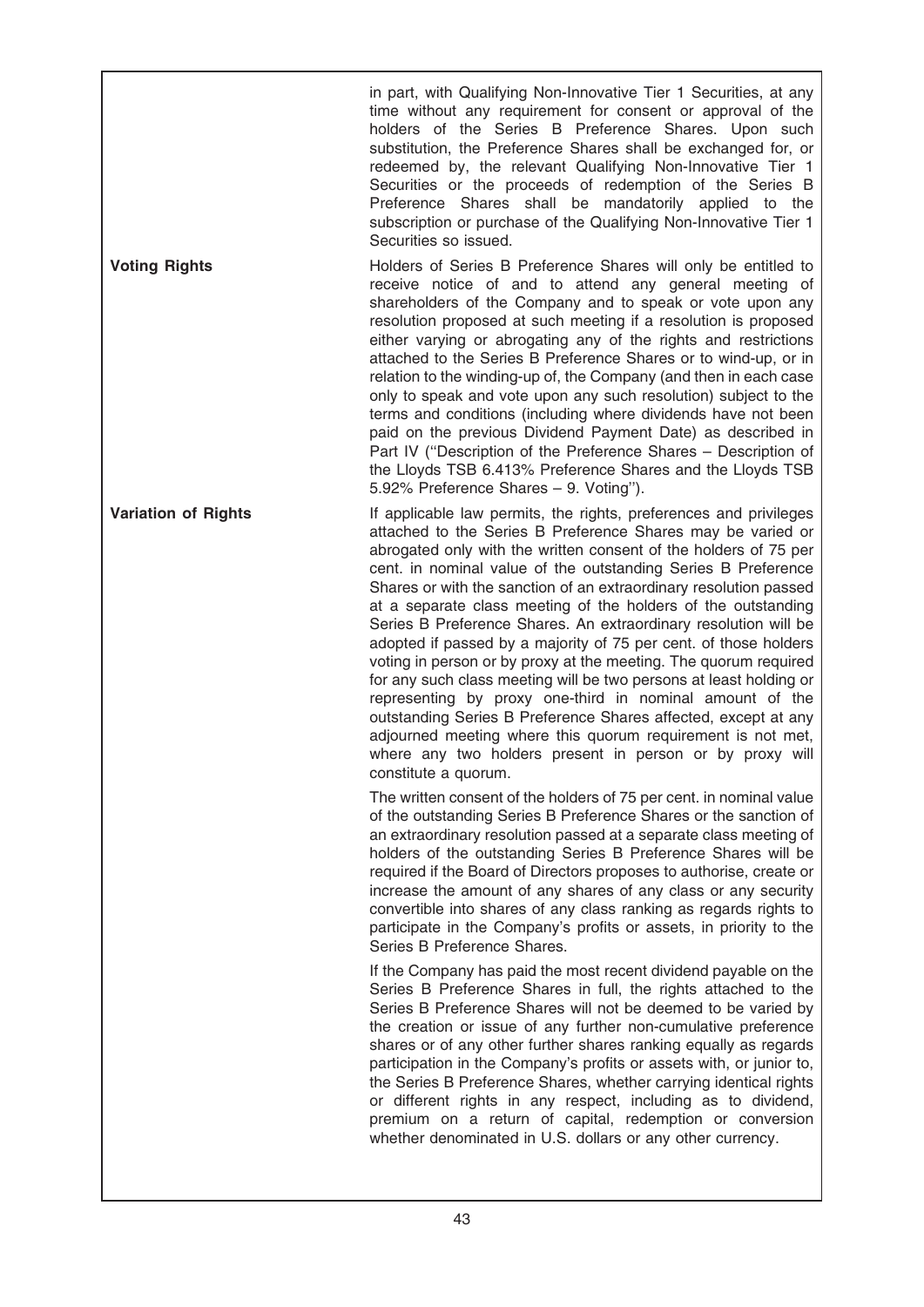| Form                              | The Preference Shares will be represented by a share warrant to<br>bearer in the form of a single global share warrant to bearer which<br>will be deposited with the Depositary under the Deposit<br>Agreements. |
|-----------------------------------|------------------------------------------------------------------------------------------------------------------------------------------------------------------------------------------------------------------|
| <b>Initial Yield</b>              | 5.92 per cent. per annum, payable semi-annually.                                                                                                                                                                 |
| Listing                           | London Stock Exchange.                                                                                                                                                                                           |
| <b>Governing Law</b>              | Laws of Scotland.                                                                                                                                                                                                |
| <b>Registrar and Paying Agent</b> | The Company's company secretarial department will maintain the<br>register and the Company will act as Registrar and Paying Agent.                                                                               |
| <b>Depositary</b>                 | The Bank of New York Mellon.                                                                                                                                                                                     |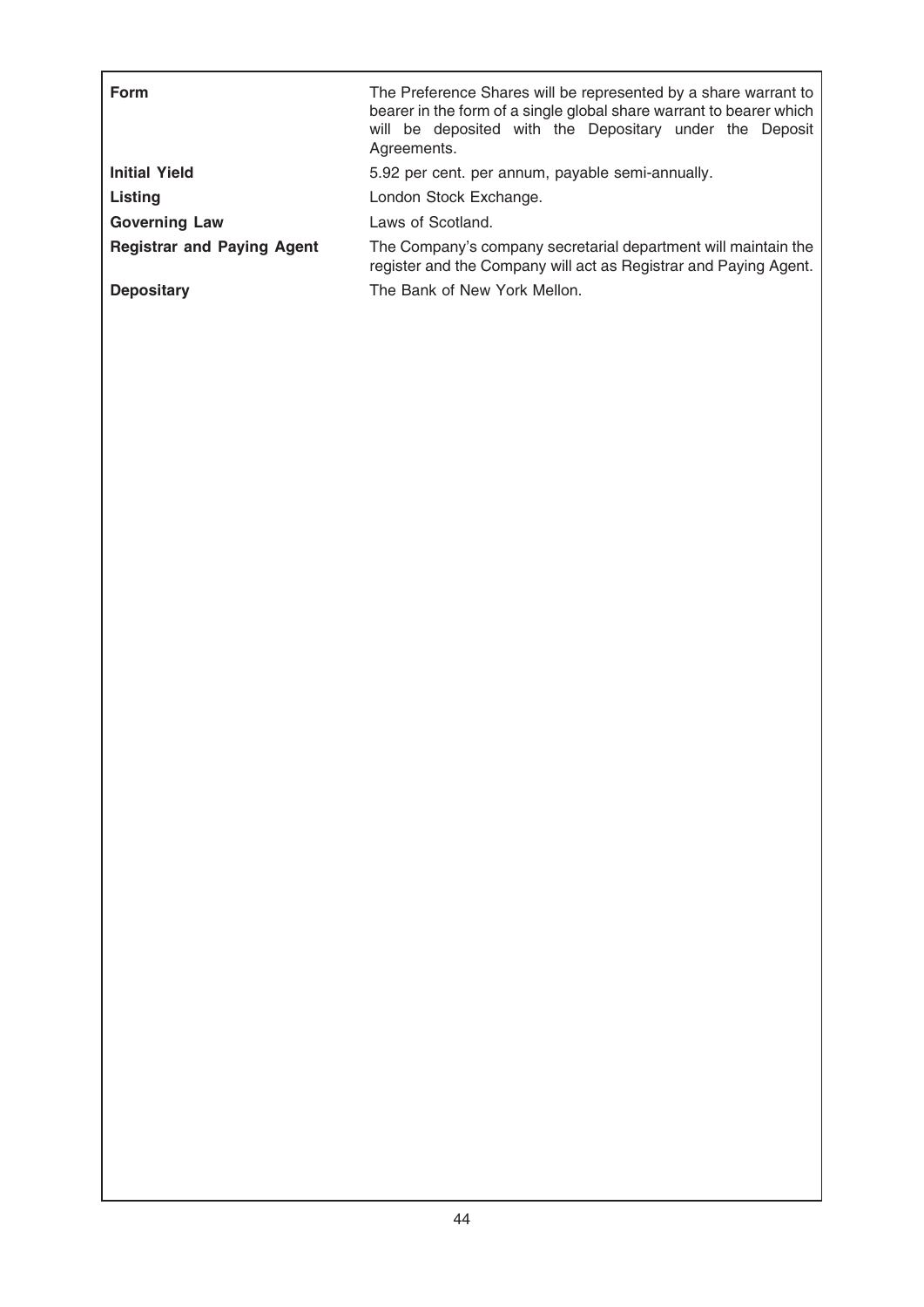# Lloyds TSB 6.3673% Preference Shares

Capitalised terms used in this overview of the Lloyds TSB 6.3673% Preference Shares have the same meanings as set out in Part IV (''Description of the Preference Shares – Description of the Lloyds TSB 6.3673% Preference Shares'') below.

| <b>Issuer of the Preference Shares</b> | Lloyds TSB Group plc                                                                                                                                                                                                                                                                                                                                                                                                                                                                                                                                                                                                                                                      |
|----------------------------------------|---------------------------------------------------------------------------------------------------------------------------------------------------------------------------------------------------------------------------------------------------------------------------------------------------------------------------------------------------------------------------------------------------------------------------------------------------------------------------------------------------------------------------------------------------------------------------------------------------------------------------------------------------------------------------|
| <b>The Preference Shares</b>           | £350,002,000 Preference Shares of the Company, each with a<br>nominal value of £0.25.                                                                                                                                                                                                                                                                                                                                                                                                                                                                                                                                                                                     |
| <b>Liquidation Preference</b>          | £1,000 per Preference Share.                                                                                                                                                                                                                                                                                                                                                                                                                                                                                                                                                                                                                                              |
| <b>Preference Share Dividends</b>      | Non-cumulative preferential dividends will accrue on the<br>Preference Shares at a rate of 6.3673 per cent. per annum on<br>a liquidation preference of £1,000 per Preference Share from<br>(and including) the Issue Date to (but excluding) 17 June 2019<br>(the "First Call Date"), and will be payable annually in arrear on<br>17 June in each year, save that the first dividend payment will be<br>made on 17 June 2009 in respect of the period from (and<br>including) 17 June 2008 to (but excluding) 17 June 2009, and will<br>amount to £63.673 per Preference Share.                                                                                         |
|                                        | From (and including) the First Call Date, non-cumulative<br>preferential dividends will accrue on the Preference Shares at a<br>rate, reset quarterly, of 1.36 per cent. per annum above the<br>London interbank offered rate for three-month sterling deposits,<br>and will be payable quarterly in arrear on, subject (where<br>applicable) to adjustment in accordance with the Modified<br>Following Business Day Convention, 17 March, 17 June,<br>17 September and 17 December in each year.                                                                                                                                                                        |
|                                        | Dividends are payable at the discretion of the Board of Directors<br>or the Committee. Dividends will be paid only to the extent that<br>payment of the same can be made out of profits of the Company<br>available for distribution and permitted by law to be distributed as<br>at each Dividend Payment Date. The Board of Directors or the<br>Committee may in its discretion decide that a dividend will not be<br>declared at all or will be declared only in part even when<br>distributable profits are available for distribution.                                                                                                                               |
|                                        | Notwithstanding the Board of Directors' discretion to forego<br>dividends as described above, dividends on the Preference<br>Shares will be mandatorily payable on each Dividend Payment<br>Date upon which (i) a Capital Disqualification Event has occurred<br>and (ii) the Company is in compliance with its Applicable<br>Regulatory Capital Requirements, subject always to the<br>existence of sufficient distributable profits.                                                                                                                                                                                                                                    |
|                                        | If the Board of Directors or the Committee decides not to declare<br>a dividend payable on a Dividend Payment Date or declares that it<br>shall be payable only in part, then the rights of holders of the<br>Preference Shares to receive the dividend in respect of the<br>preceding Dividend Period will be lost either entirely or as to the<br>part not declared, as applicable, and the Company will have no<br>obligation in respect of the amount of dividend not declared either<br>to pay the dividend accrued for such period or to pay interest<br>thereon, whether or not dividends on the Preference Shares are<br>declared for any future Dividend Period. |
|                                        | Holders of the Preference Shares will rank as regards<br>participation in the profits of the Company in priority to the<br>payment of any dividend to the holders of any class of shares in<br>the capital of the Company ranking junior to the Preference<br>Shares and in such regard pari passu with the holders of any                                                                                                                                                                                                                                                                                                                                                |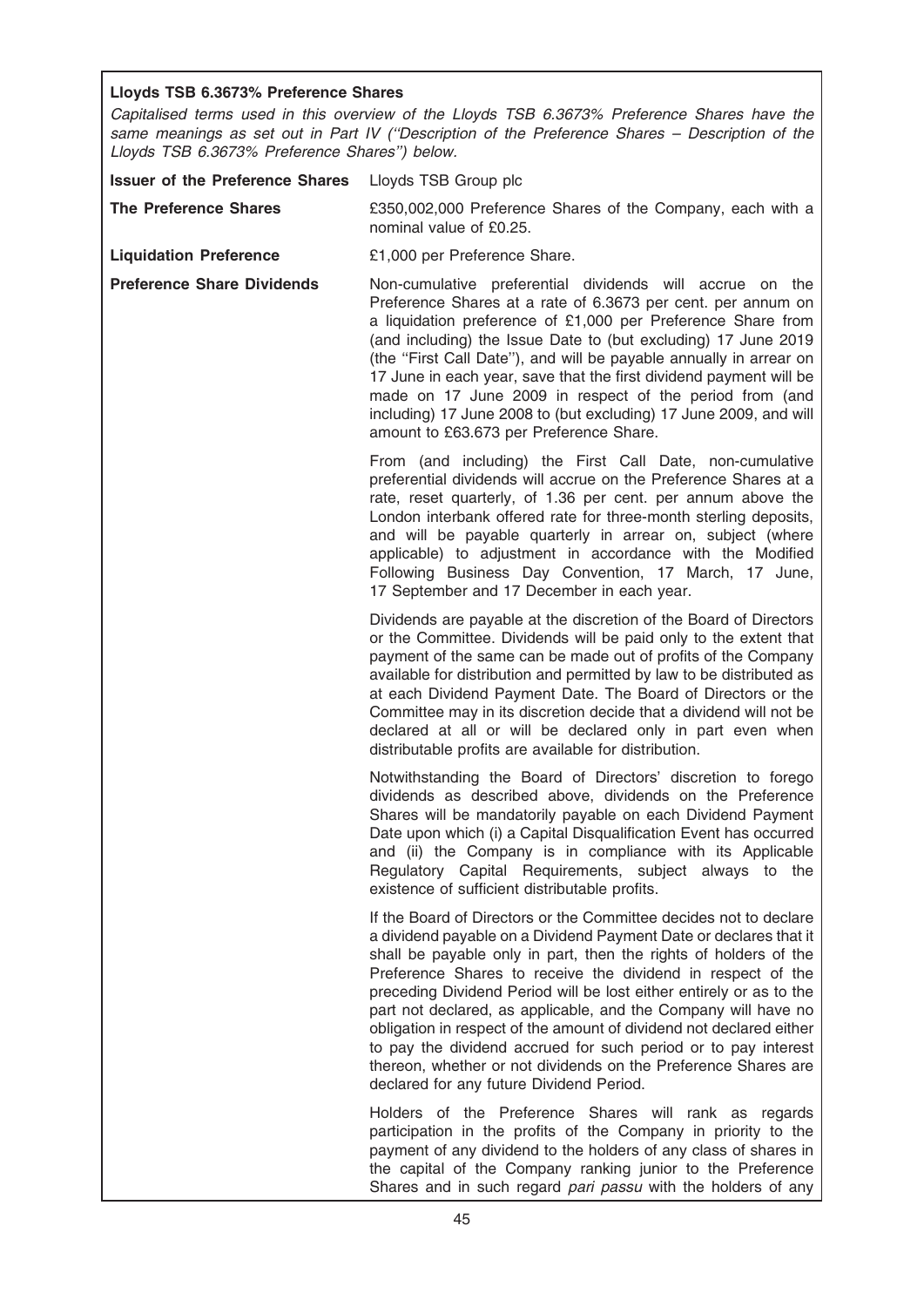class of shares in issue or which may be issued which are expressed to rank equally with the Preference Shares in the capital of the Company and other Parity Securities.

**Dividend Restriction** If the Company has not declared or paid in full a dividend stated to be payable on the Preference Shares as a result only of the exercise of the discretion of the Board of Directors or the Committee, then the Company shall not during the Stopper Period: (a) redeem, purchase, cancel, reduce or otherwise acquire in any other way any Junior Share Capital or the 2004 Preference Shares or (b) declare, or pay or set aside any sum for payment of any distribution or dividend or make any other payment on, and will procure that no distribution, dividend or other payment is made, on any Junior Share Capital or the 2004 Preference Shares.

**Redemption** The Preference Shares are perpetual securities and have no maturity date. However, all or some only of the Preference Shares are redeemable, at the option of the Company, subject to confirmation from the FSA that it has no objection to the redemption (if required), on the First Call Date or any Dividend Payment Date thereafter at the Redemption Price per Preference Share.

> In the event that fewer than all the outstanding Preference Shares are to be redeemed, the Preference Shares to be redeemed will be selected by the Company by means of a draw.

Rights upon Liquidation On a return of capital or distribution of assets, whether or not on a winding-up (but other than a redemption or purchase by the Company of any of its share capital permitted by its Articles and under applicable law), holders of Preference Shares will rank in the application of the assets of the Company available to shareholders; (1) equally in all respects with holders of the most senior class of preference shares and any other class of shares of the Company in issue or which may be issued by the Company which are expressed to rank equally with the Preference Shares and (2) in priority to the holders of any other share capital of the Company (including the Junior Share Capital).

> Subject to such ranking, in such event holders of the Preference Shares will be entitled to receive out of the surplus assets of the Company remaining after payment of the Company's priorranking liabilities a sum equal to the aggregate of: (1) £1,000 per Preference Share, (2) the amount of any dividend which is due for payment on the Preference Shares on or after the date of commencement of the winding-up or other return of capital but which is payable in respect of a period ending on or before such date and (3) the proportion of any dividend (whether or not declared or earned) that would otherwise be payable and is not otherwise paid in respect of any period that begins before, but ends after, the date of commencement of the winding-up or other return of capital and which is attributable to the part of the period that ends on such date.

Substitution Subject to the Articles, the provisions of the Companies Act and all other laws and regulations applying to the Company and to confirmation from the FSA that it has no objection, the Company may substitute the Preference Shares in whole, but not in part, with Qualifying Non-Innovative Tier 1 Securities, at any time without any requirement for consent or approval of the holders of the Preference Shares. Upon such substitution, the Preference Shares shall be exchanged for, or redeemed by, the relevant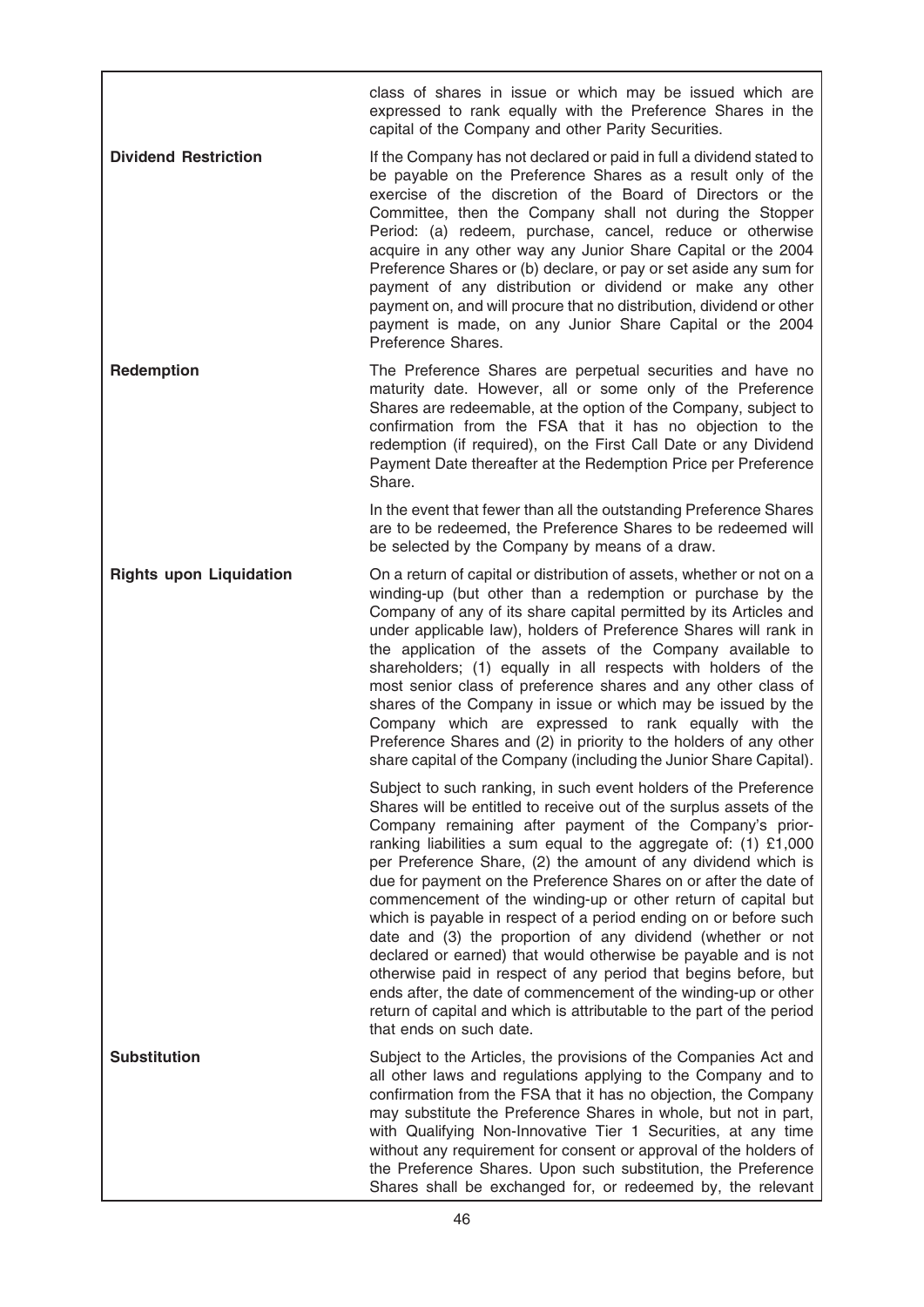Qualifying Non-Innovative Tier 1 Securities or the proceeds of redemption of the Preference Shares shall be mandatorily applied to the subscription or purchase of the Qualifying Non-Innovative Tier 1 Securities so issued.

Voting Rights **Holders** of Preference Shares will only be entitled to receive notice of and to attend any general meeting of shareholders of the Company and to speak or vote upon any resolution proposed at such meeting if a resolution is proposed either varying or abrogating any of the rights and restrictions attached to the Preference Shares or to wind-up, or in relation to the winding-up of, the Company (and then in each case only to speak and vote upon any such resolution) subject to the terms and conditions (including where dividends have not been paid on the previous Dividend Payment Date) as described in Part IV (''Description of the Preference Shares – Description of the Lloyds TSB 6.3673% Preference Shares – 9. Voting'').

Variation of Rights If applicable law permits, the rights, preferences and privileges attached to the Preference Shares may be varied or abrogated only with the written consent of the holders of 75 per cent. in nominal value of the outstanding Preference Shares or with the sanction of an extraordinary resolution passed at a separate class meeting of the holders of the outstanding Preference Shares. An extraordinary resolution will be adopted if passed by a majority of 75 per cent. of those holders voting in person or by proxy at the meeting. The quorum required for any such class meeting will be two persons at least holding or representing by proxy one-third in nominal amount of the outstanding Preference Shares affected, except at any adjourned meeting where this quorum requirement is not met, where any two holders present in person or by proxy will constitute a quorum.

The written consent of the holders of 75 per cent. in nominal value of the outstanding Preference Shares or the sanction of an extraordinary resolution passed at a separate class meeting of holders of the outstanding Preference Shares will be required if the Board of Directors proposes to authorise, create or increase the amount of any shares of any class or any security convertible into shares of any class ranking as regards rights to participate in the Company's profits or assets, in priority to the Preference Shares.

If the Company has paid the most recent dividend payable on the Preference Shares in full, the rights attached to the Preference Shares will not be deemed to be varied by the creation or issue of any further non-cumulative preference shares or of any other further shares ranking equally as regards participation in the Company's profits or assets with, or junior to, the Preference Shares, whether carrying identical rights or different rights in any respect, including as to dividend, premium on a return of capital, redemption or conversion whether denominated in sterling or any other currency.

Form The Preference Shares will be issued in and will be initially represented by interests in a global certificate held in the name of a nominee of, and deposited with a common depositary for, Euroclear and Clearstream Luxembourg.

| Yield                | 6.3673 per cent. per annum. |
|----------------------|-----------------------------|
| Listing              | London Stock Exchange.      |
| <b>Governing Law</b> | Laws of Scotland.           |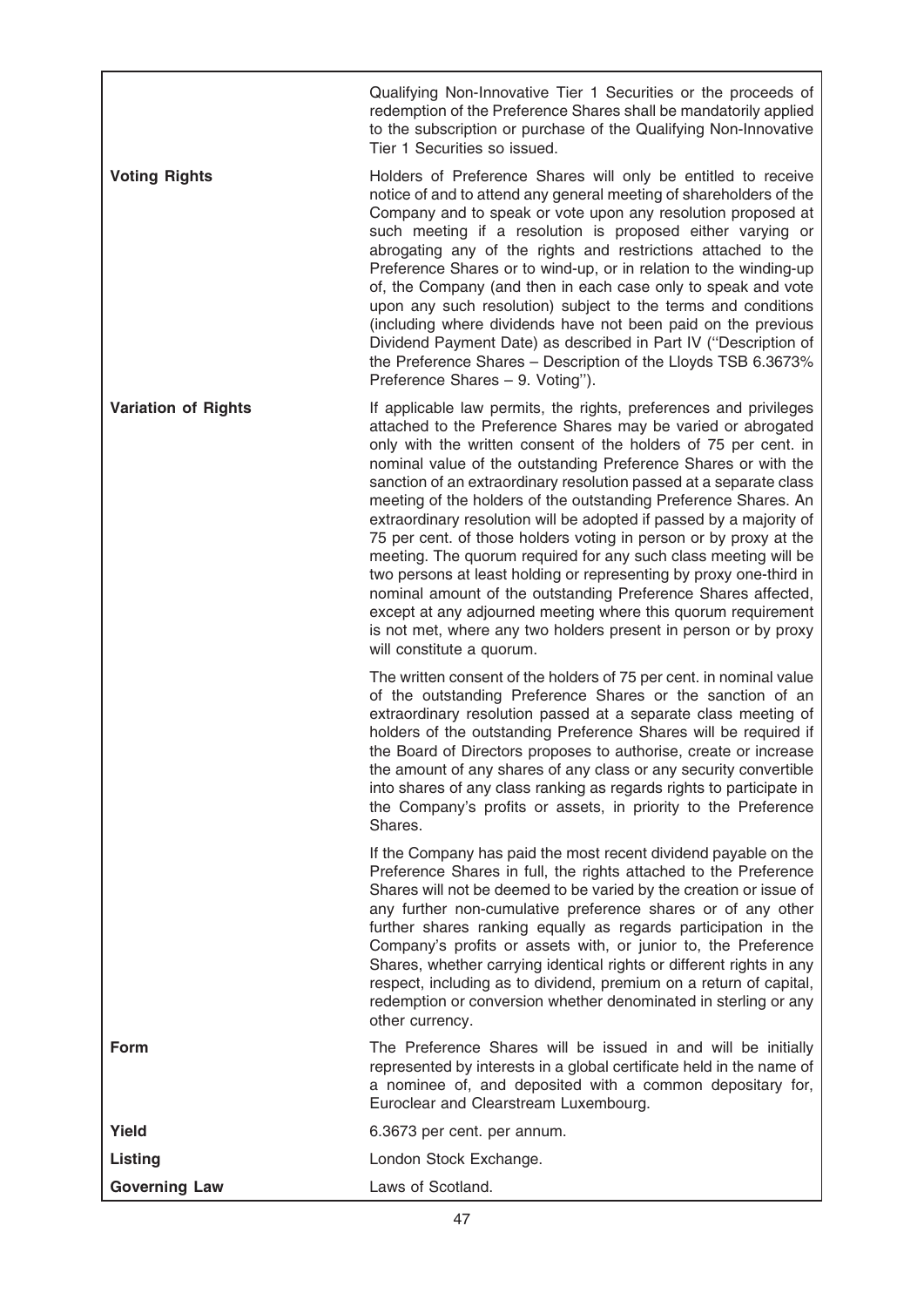Registrar and Paying Agent Equiniti Limited will maintain the register and will act as Registrar and Paying Agent, save that the Company reserves the right at any time to appoint an additional or successor registrar or paying any ....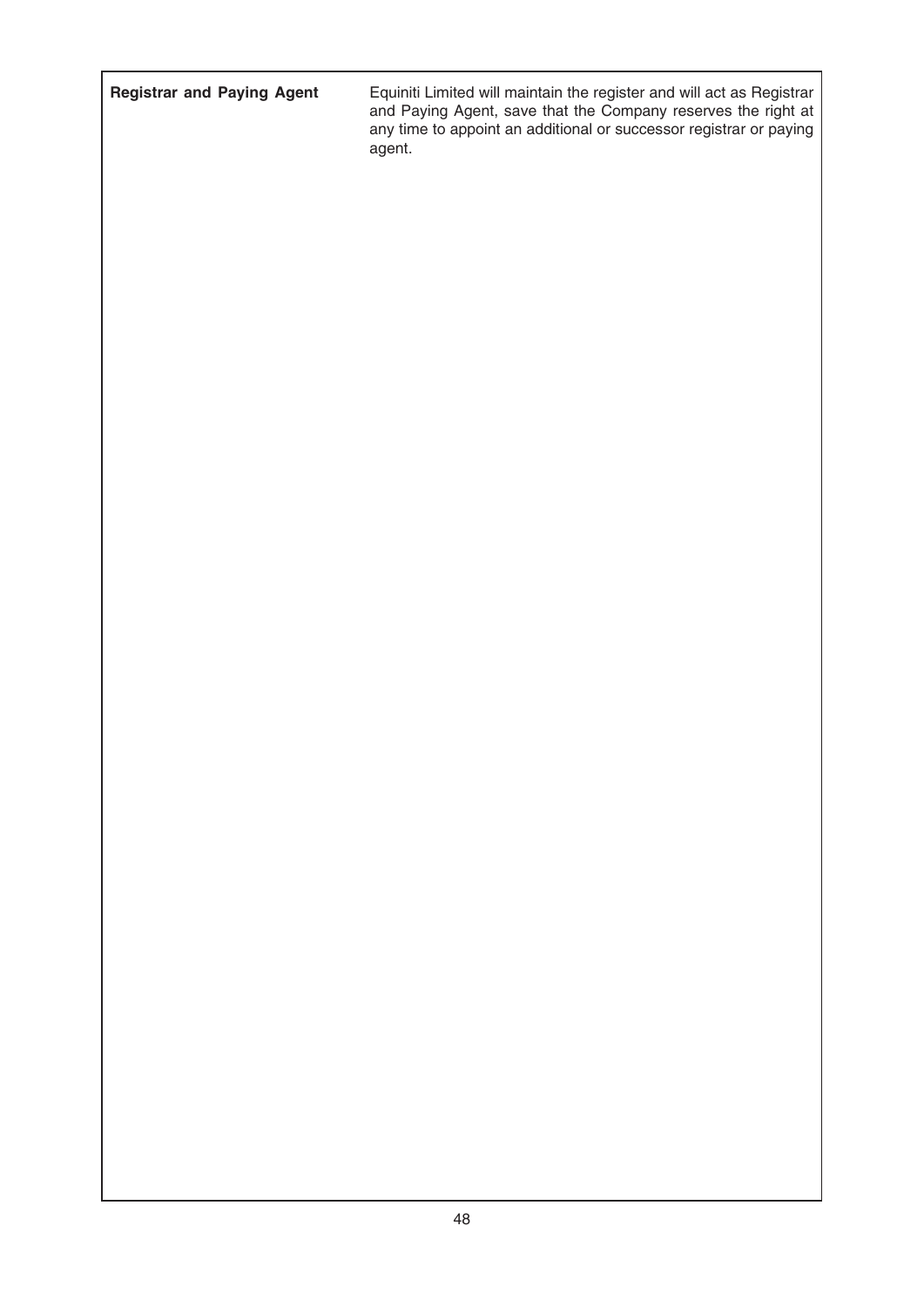# Lloyds TSB 6.657% Preference Shares

Capitalised terms used in this overview of the Lloyds TSB 6.657% Preference Shares have the same meanings as set out in Part IV ("Description of the Preference Shares - Description of the Lloyds TSB 6.657% Preference Shares'') below.

| <b>Issuer of the Preference Shares</b> | Lloyds TSB Group plc.                                                                                                                                                                                                                                                                                                                                                                                                                                                                                                                                                                                                                                                     |
|----------------------------------------|---------------------------------------------------------------------------------------------------------------------------------------------------------------------------------------------------------------------------------------------------------------------------------------------------------------------------------------------------------------------------------------------------------------------------------------------------------------------------------------------------------------------------------------------------------------------------------------------------------------------------------------------------------------------------|
| <b>The Preference Shares</b>           | U.S.\$750,000,000 Preference Shares of the Company, each with<br>a nominal value of U.S.\$0.25.                                                                                                                                                                                                                                                                                                                                                                                                                                                                                                                                                                           |
| <b>Liquidation Preference</b>          | U.S.\$1,000 per Preference Share.                                                                                                                                                                                                                                                                                                                                                                                                                                                                                                                                                                                                                                         |
| <b>Preference Share Dividends</b>      | Non-cumulative preferential dividends will accrue on the<br>Preference Shares at a rate of 6.657 per cent. per annum on a<br>liquidation preference of U.S.\$1,000 per Preference Share from<br>(and including) the Issue Date to (but excluding) 21 May 2037<br>(the "First Call Date"), and will be payable semi-annually in equal<br>instalments in arrear on 21 May and 21 November in each year,<br>save that the first dividend payment will be made on 21 May 2009<br>in respect of the period from (and including) 21 November 2008 to<br>(but excluding) 21 May 2009, and will amount to U.S.\$33.285 per<br>Preference Share.                                   |
|                                        | From (and including) the First Call Date, non-cumulative<br>preferential dividends will accrue on the Preference Shares at a<br>rate, reset quarterly, of 1.27 per cent. per annum above the<br>London interbank offered rate for three-month U.S. dollar<br>deposits, and will be payable quarterly in arrear on, subject<br>(where applicable) to adjustment in accordance with the Modified<br>Following Business Day Convention, 21 February, 21 May, 21<br>August and 21 November in each year.                                                                                                                                                                      |
|                                        | Dividends are payable at the discretion of the Board of Directors<br>or the Committee. Dividends will be paid only to the extent that<br>payment of the same can be made out of profits of the Company<br>available for distribution and permitted by law to be distributed as<br>at each Dividend Payment Date. The Board of Directors or the<br>Committee may in its discretion decide that a dividend will not be<br>declared at all or will be declared only in part even when<br>distributable profits are available for distribution.                                                                                                                               |
|                                        | Notwithstanding the Board of Directors' discretion to forego<br>dividends as described above, dividends on the Preference<br>Shares will be mandatorily payable on each Dividend Payment<br>Date upon which (i) a Capital Disqualification Event has occurred<br>and (ii) the Company is in compliance with its Applicable<br>Regulatory Capital Requirements, subject always to the<br>existence of sufficient distributable profits.                                                                                                                                                                                                                                    |
|                                        | If the Board of Directors or the Committee decides not to declare<br>a dividend payable on a Dividend Payment Date or declares that it<br>shall be payable only in part, then the rights of holders of the<br>Preference Shares to receive the dividend in respect of the<br>preceding Dividend Period will be lost either entirely or as to the<br>part not declared, as applicable, and the Company will have no<br>obligation in respect of the amount of dividend not declared either<br>to pay the dividend accrued for such period or to pay interest<br>thereon, whether or not dividends on the Preference Shares are<br>declared for any future Dividend Period. |
|                                        | Holders of the Preference Shares will rank as regards<br>participation in the profits of the Company in priority to the<br>payment of any dividend to the holders of any class of shares in<br>the capital of the Company ranking junior to the Preference<br>Shares and in such regard pari passu with the holders of any                                                                                                                                                                                                                                                                                                                                                |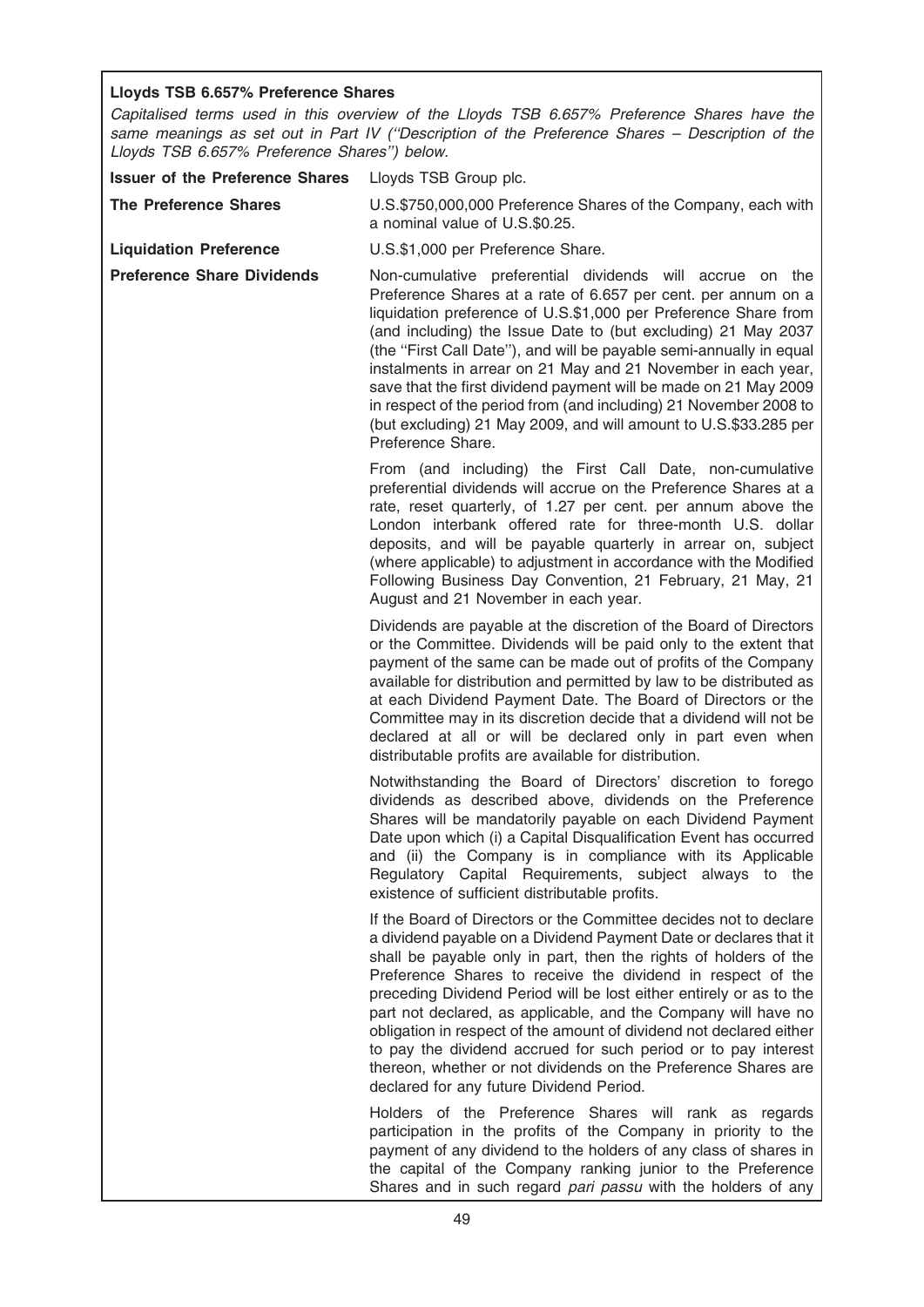class of shares in issue or which may be issued which are expressed to rank equally with the Preference Shares in the capital of the Company and other Parity Securities.

**Dividend Restriction** If the Company has not declared or paid in full a dividend stated to be payable on the Preference Shares as a result only of the exercise of the discretion of the Board of Directors or the Committee, then the Company shall not during the Stopper Period: (a) redeem, purchase, cancel, reduce or otherwise acquire in any other way any Junior Share Capital or the 2004 Preference Shares, or (b) declare, or pay or set aside any sum for payment of any distribution or dividend or make any other payment on, and will procure that no distribution, dividend or other payment is made, on any Junior Share Capital or the 2004 Preference Shares.

**Redemption** The Preference Shares are perpetual securities and have no maturity date. However, all or some only of the Preference Shares are redeemable, at the option of the Company, subject to confirmation from the FSA that it has no objection to the redemption (if required), on the First Call Date or any Dividend Payment Date thereafter at the Redemption Price per Preference Share.

> In the event that fewer than all the outstanding Preference Shares are to be redeemed, the Preference Shares to be redeemed will be selected by the Company by means of a draw.

Rights upon Liquidation On a return of capital or distribution of assets, whether or not on a winding-up (but other than a redemption or purchase by the Company of any of its share capital permitted by its Articles and under applicable law), holders of Preference Shares will rank in the application of the assets of the Company available to shareholders; (1) equally in all respects with holders of the most senior class of preference shares and any other class of shares of the Company in issue or which may be issued by the Company which are expressed to rank equally with the Preference Shares and (2) in priority to the holders of any other share capital of the Company (including the Junior Share Capital).

> Subject to such ranking, in such event holders of the Preference Shares will be entitled to receive out of the surplus assets of the Company remaining after payment of the Company's priorranking liabilities a sum equal to the aggregate of: (1) U.S.\$1,000 per Preference Share, (2) the amount of any dividend which is due for payment on the Preference Shares on or after the date of commencement of the winding-up or other return of capital but which is payable in respect of a period ending on or before such date and (3) the proportion of any dividend (whether or not declared or earned) that would otherwise be payable and is not otherwise paid in respect of any period that begins before, but ends after, the date of commencement of the winding-up or other return of capital and which is attributable to the part of the period that ends on such date.

Substitution Subject to the Articles, the provisions of the Companies Act and all other laws and regulations applying to the Company and to confirmation from the FSA that it has no objection, the Company may substitute the Preference Shares in whole, but not in part, with Qualifying Non-Innovative Tier 1 Securities, at any time without any requirement for consent or approval of the holders of the Preference Shares. Upon such substitution, the Preference Shares shall be exchanged for, or redeemed by, the relevant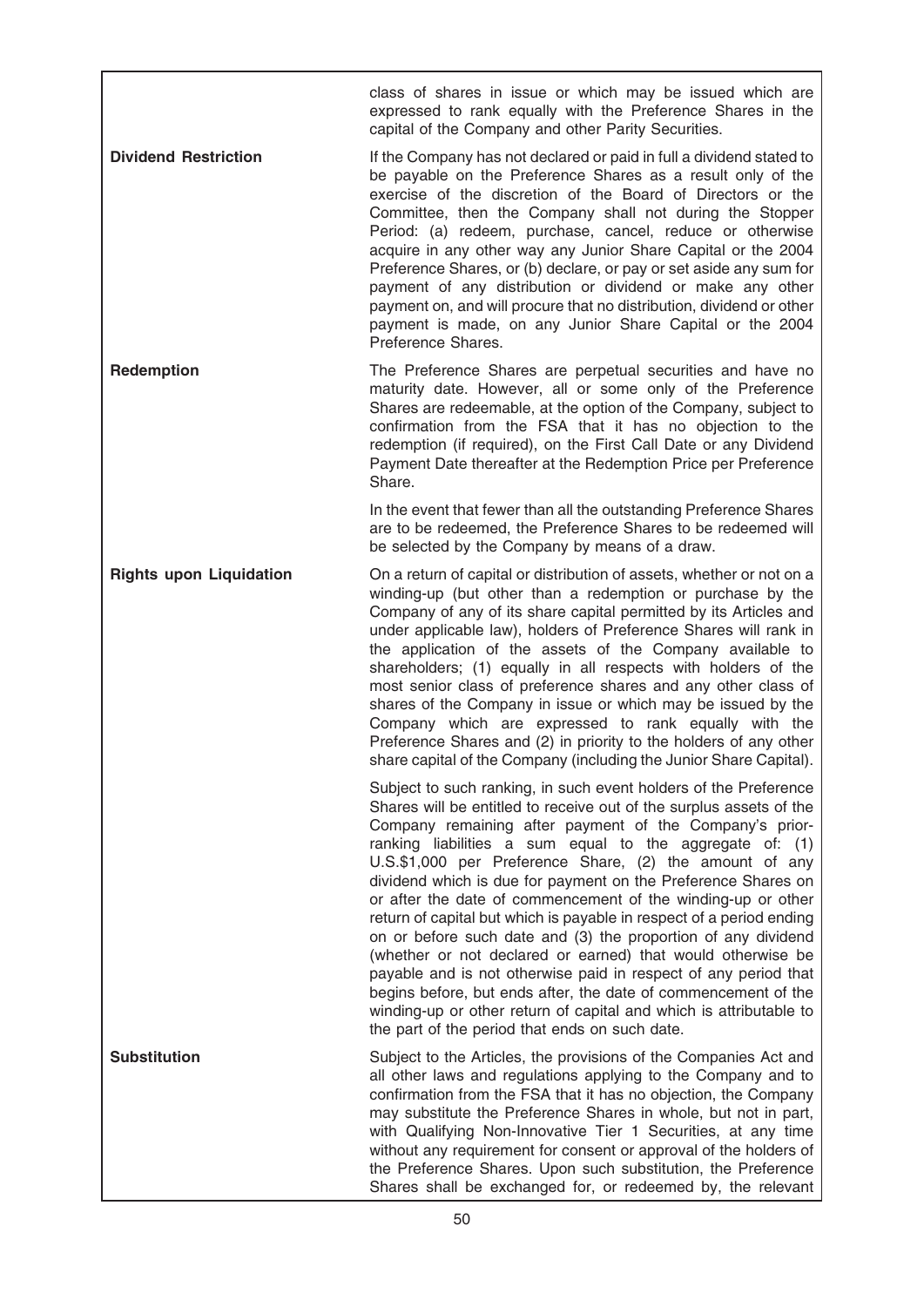Qualifying Non-Innovative Tier 1 Securities or the proceeds of redemption of the Preference Shares shall be mandatorily applied to the subscription or purchase of the Qualifying Non-Innovative Tier 1 Securities so issued.

Voting Rights **Holders** of Preference Shares will only be entitled to receive notice of and to attend any general meeting of shareholders of the Company and to speak or vote upon any resolution proposed at such meeting if a resolution is proposed either varying or abrogating any of the rights and restrictions attached to the Preference Shares or to wind-up, or in relation to the winding-up of, the Company (and then in each case only to speak and vote upon any such resolution) subject to the terms and conditions (including where dividends have not been paid on the previous Dividend Payment Date) as described in Part IV (''Description of the Preference Shares – Description of the Lloyds TSB 6.657% Preference Shares – 9. Voting'').

Variation of Rights If applicable law permits, the rights, preferences and privileges attached to the Preference Shares may be varied or abrogated only with the written consent of the holders of 75 per cent. in nominal value of the outstanding Preference Shares or with the sanction of an extraordinary resolution passed at a separate class meeting of the holders of the outstanding Preference Shares. An extraordinary resolution will be adopted if passed by a majority of 75 per cent. of those holders voting in person or by proxy at the meeting. The quorum required for any such class meeting will be two persons at least holding or representing by proxy one-third in nominal amount of the outstanding Preference Shares affected, except at any adjourned meeting where this quorum requirement is not met, where any two holders present in person or by proxy will constitute a quorum.

The written consent of the holders of 75 per cent. in nominal value of the outstanding Preference Shares or the sanction of an extraordinary resolution passed at a separate class meeting of holders of the outstanding Preference Shares will be required if the Board of Directors proposes to authorise, create or increase the amount of any shares of any class or any security convertible into shares of any class ranking as regards rights to participate in the Company's profits or assets, in priority to the Preference Shares.

If the Company has paid the most recent dividend payable on the Preference Shares in full, the rights attached to the Preference Shares will not be deemed to be varied by the creation or issue of any further non-cumulative preference shares or of any other further shares ranking equally as regards participation in the Company's profits or assets with, or junior to, the Preference Shares, whether carrying identical rights or different rights in any respect, including as to dividend, premium on a return of capital, redemption or conversion whether denominated in U.S. dollars or any other currency.

Form The Preference Shares will be represented by a share warrant to bearer in the form of a single global share warrant to bearer which will be deposited with the Depositary under the Deposit Agreements.

| <b>Initial Yield</b> | 6.657 per cent. per annum, payable semi-annually. |
|----------------------|---------------------------------------------------|
| Listing              | London Stock Exchange.                            |
| <b>Governing Law</b> | Laws of Scotland.                                 |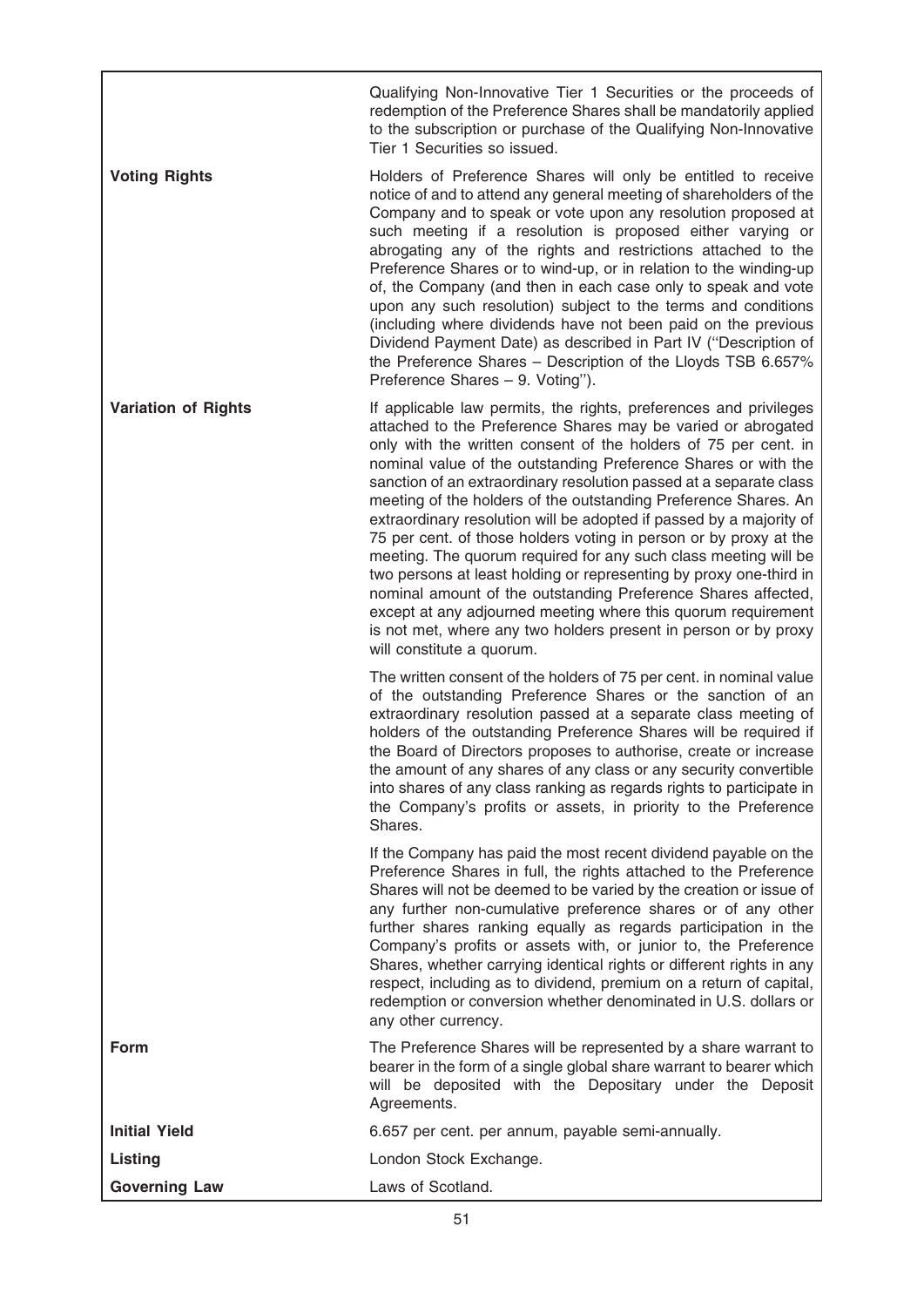| <b>Registrar and Paying Agent</b> | The Company's company secretarial department will maintain the<br>register and the Company will act as Registrar and Paying Agent. |
|-----------------------------------|------------------------------------------------------------------------------------------------------------------------------------|
| <b>Depositary</b>                 | The Bank of New York Mellon.                                                                                                       |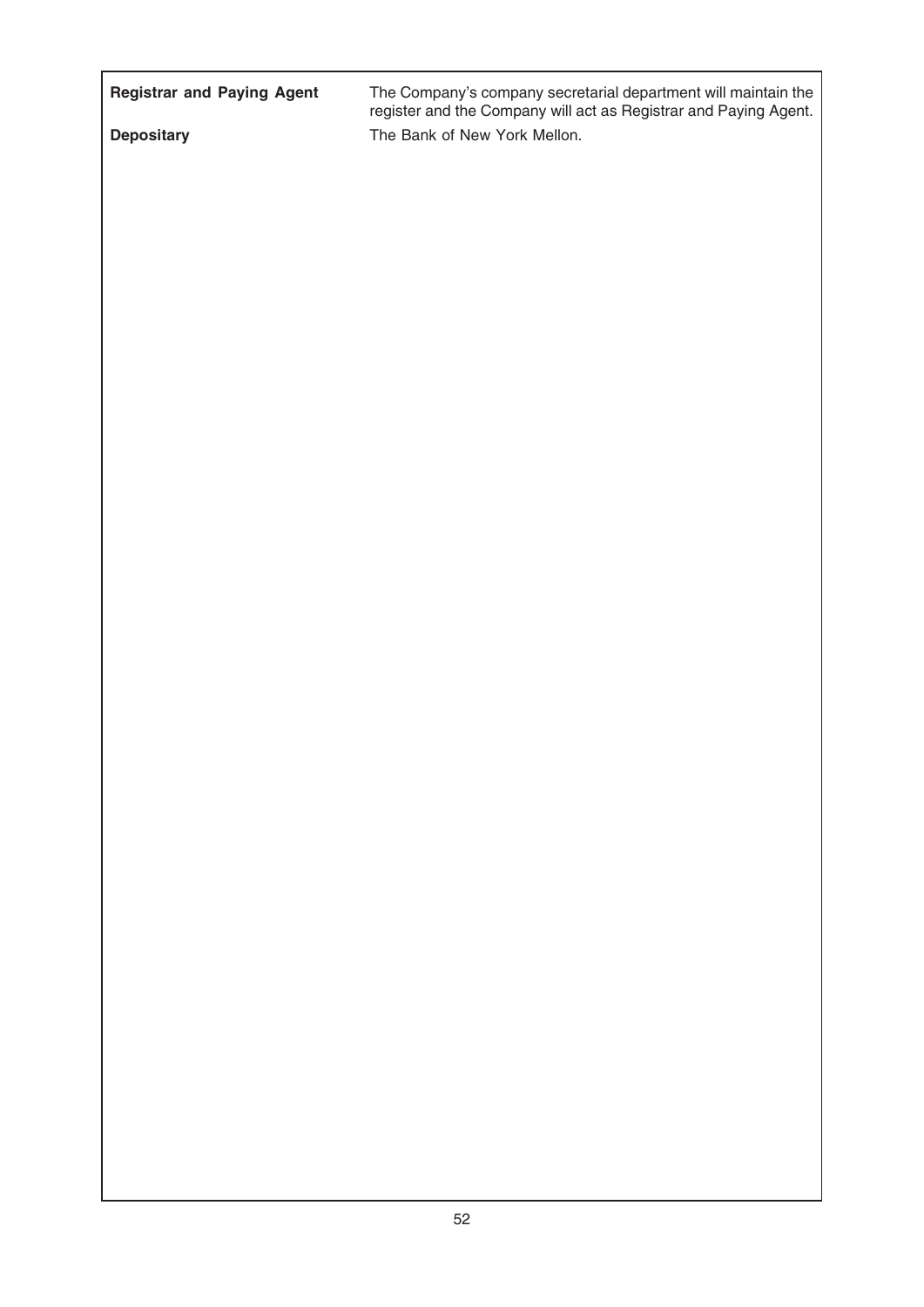# Lloyds TSB 12% Preference Shares and the New HM Treasury Preference Shares

Capitalised terms used in this overview of the Lloyds TSB 12% Preference Shares and the New HM Treasury Preference Shares have the same meanings as set out in Part IV (''Description of the Preference Shares – Description of the Lloyds TSB 12% Preference Shares and New HM Treasury Preference Shares'') below.

Issuer of the Preference Shares Lloyds TSB Group plc.

The Preference Shares **In respect of the Lloyds TSB 12% Preference Shares:** £3,000,000,000 Preference Shares of the Company, each with a nominal value of £0.25.

> In respect of the New HM Treasury Preference Shares: £1,000,000,000 Preference Shares of the Company, each with a nominal value of £0.25.

Liquidation Preference £1,000 per Preference Share.

Preference Share Dividends Mon-cumulative preferential dividends will accrue on the Preference Shares at a rate of 12 per cent. per annum on a liquidation preference of £1,000 per Preference Share from (and including) the Issue Date to (but excluding)  $[•]$  2013 [the day falling five years and one day after the Issue Date] (the "First Call Date''), and will be payable semi-annually in equal instalments in arrear on  $[\bullet]$  and  $[\bullet]$  [the corresponding dates falling in the sixth and twelfth month in each year following the Issue Datel in each year (save that the tenth Dividend Payment Date shall fall on the First Call Date).

> From (and including) the First Call Date, non-cumulative preferential dividends will accrue on the Preference Shares at a rate, reset quarterly, of 7 per cent. per annum above the London interbank offered rate for three-month sterling deposits, and will be payable quarterly in arrear on, subject (where applicable) to adjustment in accordance with the Modified Following Business Day Convention,  $[\bullet]$ ,  $[\bullet]$ ,  $[\bullet]$  and  $[\bullet]$  [the corresponding dates falling in the third, sixth, ninth and twelfth month in each year following the First Call Date] in each year.

> Dividends are payable at the discretion of the Board of Directors or the Committee. Dividends will be paid only to the extent that payment of the same can be made out of profits of the Company available for distribution and permitted by law to be distributed as at each Dividend Payment Date. The Board of Directors or the Committee may in its discretion decide that a dividend will not be declared at all or will be declared only in part even when distributable profits are available for distribution.

> Notwithstanding the Board of Directors' discretion to forego dividends as described above, dividends on the Preference Shares will be mandatorily payable on each Dividend Payment Date upon which (i) a Capital Disqualification Event has occurred and (ii) the Company is in compliance with its Applicable Regulatory Capital Requirements, subject always to the existence of sufficient distributable profits.

> If the Board of Directors or the Committee decides not to declare a dividend payable on a Dividend Payment Date or declares that it shall be payable only in part, then the rights of holders of the Preference Shares to receive the dividend in respect of the preceding Dividend Period will be lost either entirely or as to the part not declared, as applicable, and the Company will have no obligation in respect of the amount of dividend not declared either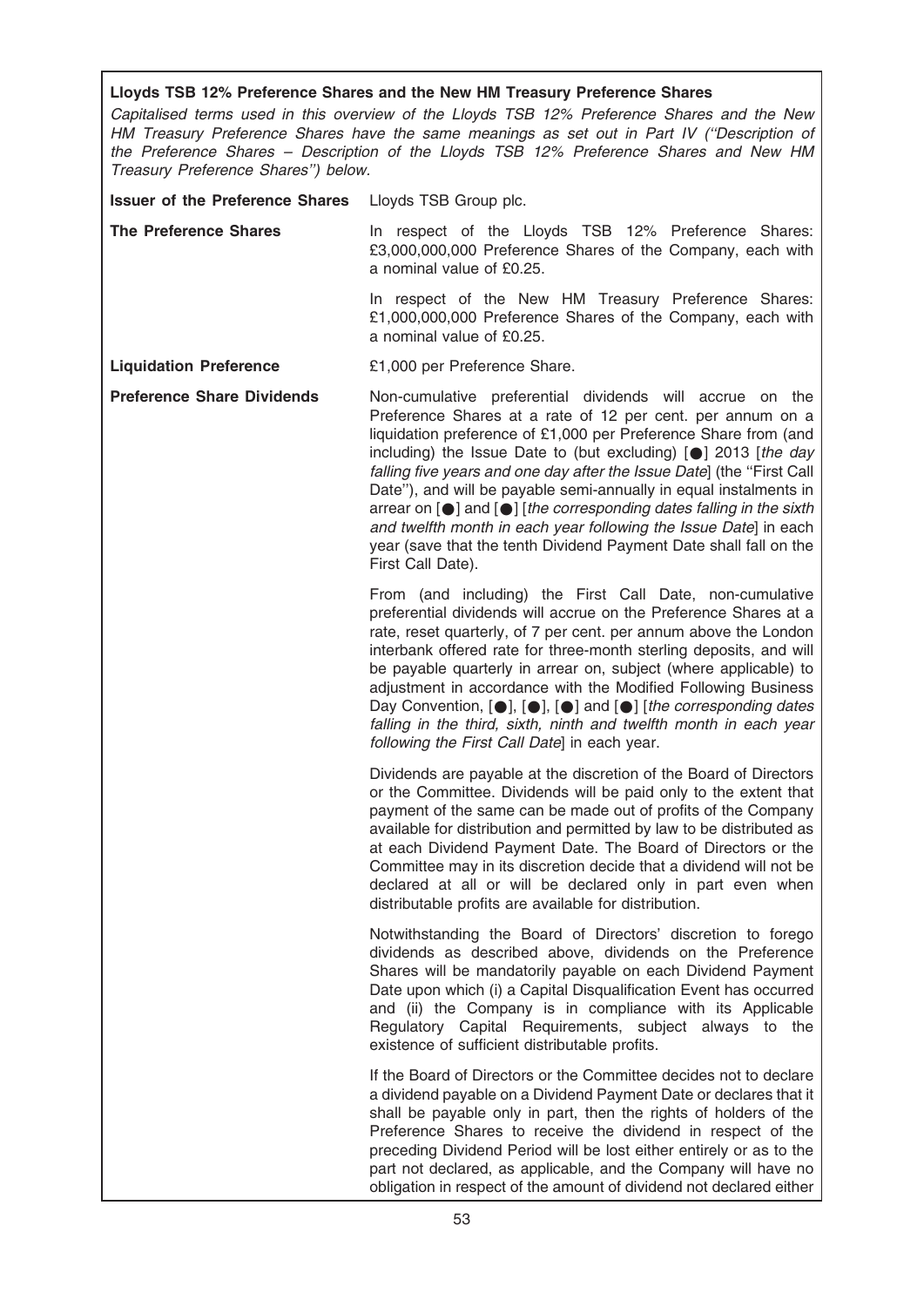to pay the dividend accrued for such period or to pay interest thereon, whether or not dividends on the Preference Shares are declared for any future Dividend Period.

Holders of the Preference Shares will rank as regards participation in the profits of the Company in priority to the payment of any dividend to the holders of any class of shares in the capital of the Company ranking junior to the Preference Shares and in such regard pari passu with the holders of any class of shares in issue or which may be issued which are expressed to rank equally with the Preference Shares in the capital of the Company and other Parity Securities.

**Dividend Restriction** If the Company has not declared or paid in full a dividend stated to be payable on the Preference Shares as a result only of the exercise of the discretion of the Board of Directors or the Committee, then the Company shall not during the Stopper Period: (a) redeem, purchase, cancel, reduce or otherwise acquire in any other way any Parity Securities, Junior Share Capital or the 2004 Preference Shares, or (b) declare, or pay or set aside any sum for payment of any distribution or dividend or make any other payment on, and will procure that no distribution, dividend or other payment is made, on any Parity Securities (subject to certain exceptions), Junior Share Capital or the 2004 Preference Shares.

> Until the date on which the Preference Shares are redeemed or repurchased in full, the Company shall not: (a) declare or pay any dividend or make any distribution (whether cash or otherwise) on or in respect of the ordinary shares of the Company or set aside any sum to provide for payment of any such dividend or distribution (save that the foregoing restriction shall not apply to a capitalisation issue pursuant to which newly issued bonus shares are paid up out of undistributable reserves); or (b) redeem, purchase, cancel or otherwise acquire in any way any ordinary shares of the Company or effect a reduction of the ordinary share capital of the Company which involves a distribution to holders of ordinary shares.

Redemption The Preference Shares are perpetual securities and have no maturity date. However, all or some only of the Preference Shares are redeemable, at the option of the Company, subject to confirmation from the FSA that it has no objection to the redemption (if required) and upon the Company giving not less than 30 nor more than 60 days notice to the holders of the Preference Shares to be redeemed, on the First Call Date or any Dividend Payment Date thereafter at the Redemption Price per Preference Share.

> In the event that fewer than all the outstanding Preference Shares are to be redeemed, the Preference Shares to be redeemed will be selected by the Company by means of a draw.

Rights upon Liquidation On a return of capital or distribution of assets, whether or not on a winding-up (but other than a redemption or purchase by the Company of any of its share capital permitted by its Articles and under applicable law), holders of Preference Shares will rank in the application of the assets of the Company available to shareholders: (1) equally in all respects with holders of the most senior class of preference shares and any other class of shares of the Company in issue or which may be issued by the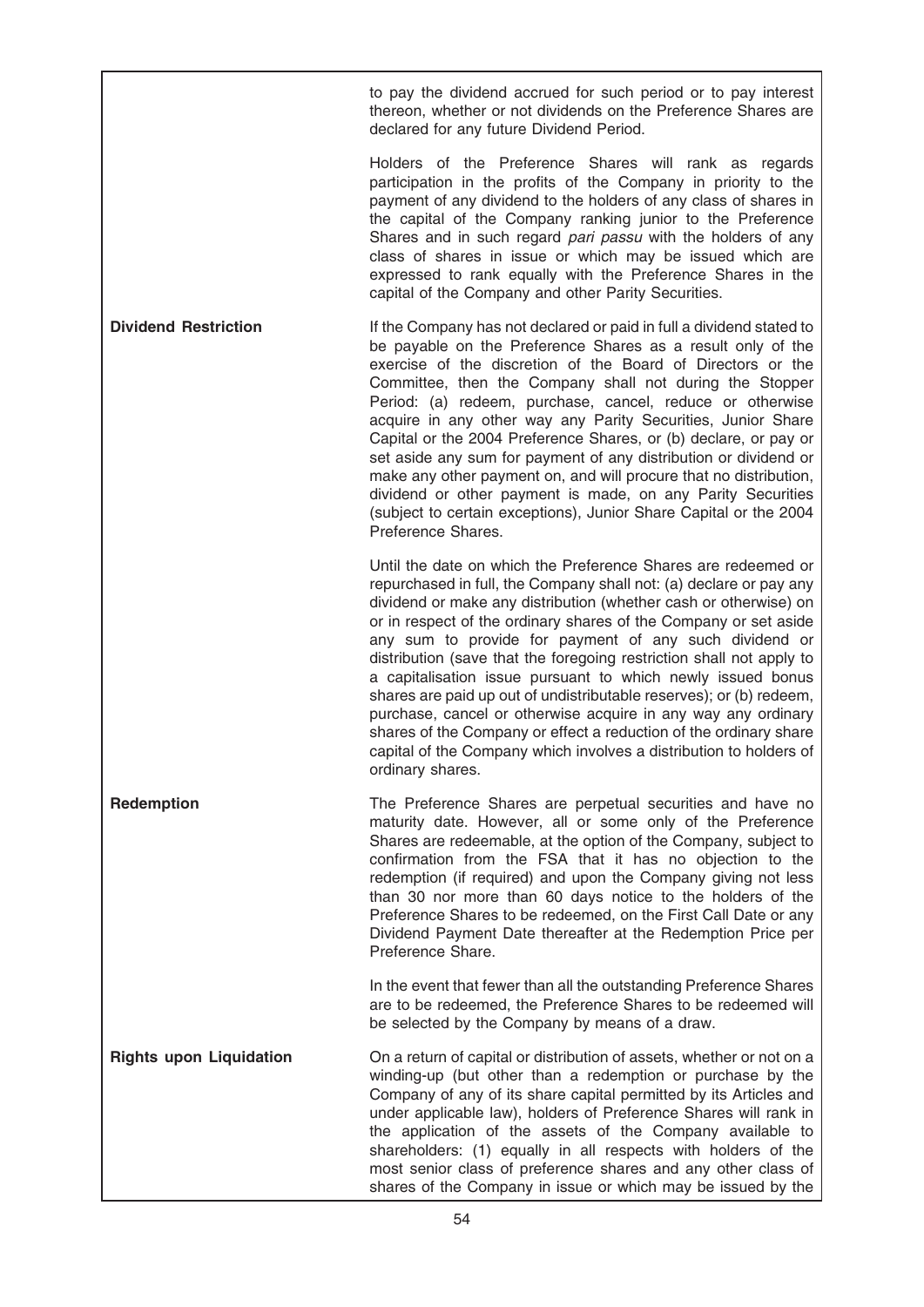Company which are expressed to rank equally with the Preference Shares and (2) in priority to the holders of any other share capital of the Company (including the Junior Share Capital).

Subject to such ranking, in such event holders of the Preference Shares will be entitled to receive out of the surplus assets of the Company remaining after payment of the Company's priorranking liabilities a sum equal to the aggregate of: (1) £1,000 per Preference Share, (2) the amount of any dividend which is due for payment on the Preference Shares on or after the date of commencement of the winding-up or other return of capital but which is payable in respect of a period ending on or before such date and (3) the proportion of any dividend (whether or not declared or earned) that would otherwise be payable and is not otherwise paid in respect of any period that begins before, but ends after, the date of commencement of the winding-up or other return of capital and which is attributable to the part of the period that ends on such date.

Voting Rights **Holders** of Preference Shares will only be entitled to receive notice of and to attend any general meeting of shareholders of the Company and to speak or vote upon any resolution proposed at such meeting if a resolution is proposed either varying or abrogating any of the rights and restrictions attached to the Preference Shares or to wind-up, or in relation to the winding-up of, the Company (and then in each case only to speak and vote upon any such resolution) subject to the terms and conditions (including where dividends have not been paid on the previous Dividend Payment Date) as described in Part IV (''Description of the Preference Shares – Description of the Lloyds TSB 12% Preference Shares and the New HM Treasury Preference Shares – 9. Voting'').

Variation of Rights If applicable law permits, the rights, preferences and privileges attached to the Preference Shares may be varied or abrogated only with the written consent of the holders of 75 per cent. in nominal value of the outstanding Preference Shares or with the sanction of an extraordinary resolution passed at a separate class meeting of the holders of the outstanding Preference Shares. An extraordinary resolution will be adopted if passed by a majority of 75 per cent. of those holders voting in person or by proxy at the meeting. The quorum required for any such class meeting will be two persons at least holding or representing by proxy one-third in nominal amount of the outstanding Preference Shares affected, except at any adjourned meeting where this quorum requirement is not met, where any two holders present in person or by proxy will constitute a quorum.

> The written consent of the holders of 75 per cent. in nominal value of the outstanding Preference Shares or the sanction of an extraordinary resolution passed at a separate class meeting of holders of the outstanding Preference Shares will be required if the Board of Directors proposes to authorise, create or increase the amount of any shares of any class or any security convertible into shares of any class ranking as regards rights to participate in the Company's profits or assets, in priority to the Preference Shares.

> If the Company has paid the most recent dividend payable on the Preference Shares in full, the rights attached to the Preference Shares will not be deemed to be varied by the creation or issue of any further non-cumulative preference shares or of any other further shares ranking equally as regards participation in the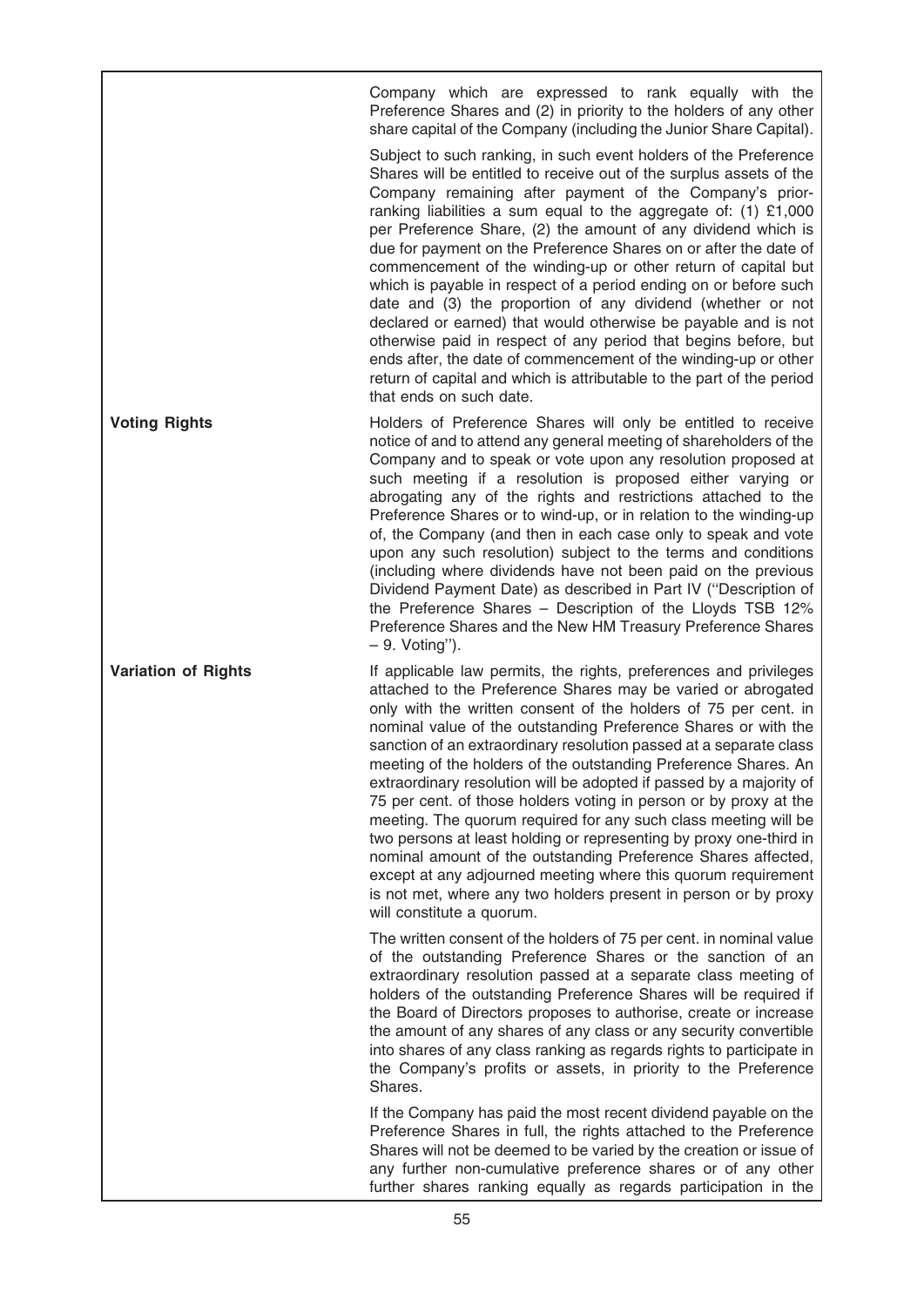|                                   | Company's profits or assets with, or junior to, the Preference<br>Shares, whether carrying identical rights or different rights in any<br>respect, including as to dividend, premium on a return of capital,<br>redemption or conversion whether denominated in sterling or any<br>other currency. |
|-----------------------------------|----------------------------------------------------------------------------------------------------------------------------------------------------------------------------------------------------------------------------------------------------------------------------------------------------|
| <b>Form</b>                       | The Preference Shares will be issued in either certificated form or<br>uncertificated form in CREST.                                                                                                                                                                                               |
| <b>Initial Yield</b>              | 12 per cent. per annum, payable semi-annually.                                                                                                                                                                                                                                                     |
| <b>Listing</b>                    | London Stock Exchange.                                                                                                                                                                                                                                                                             |
| <b>Governing Law</b>              | Laws of Scotland.                                                                                                                                                                                                                                                                                  |
| <b>Registrar and Paying Agent</b> | The Company's company secretarial department will maintain the<br>register and the Company will act as Registrar and Paying Agent.                                                                                                                                                                 |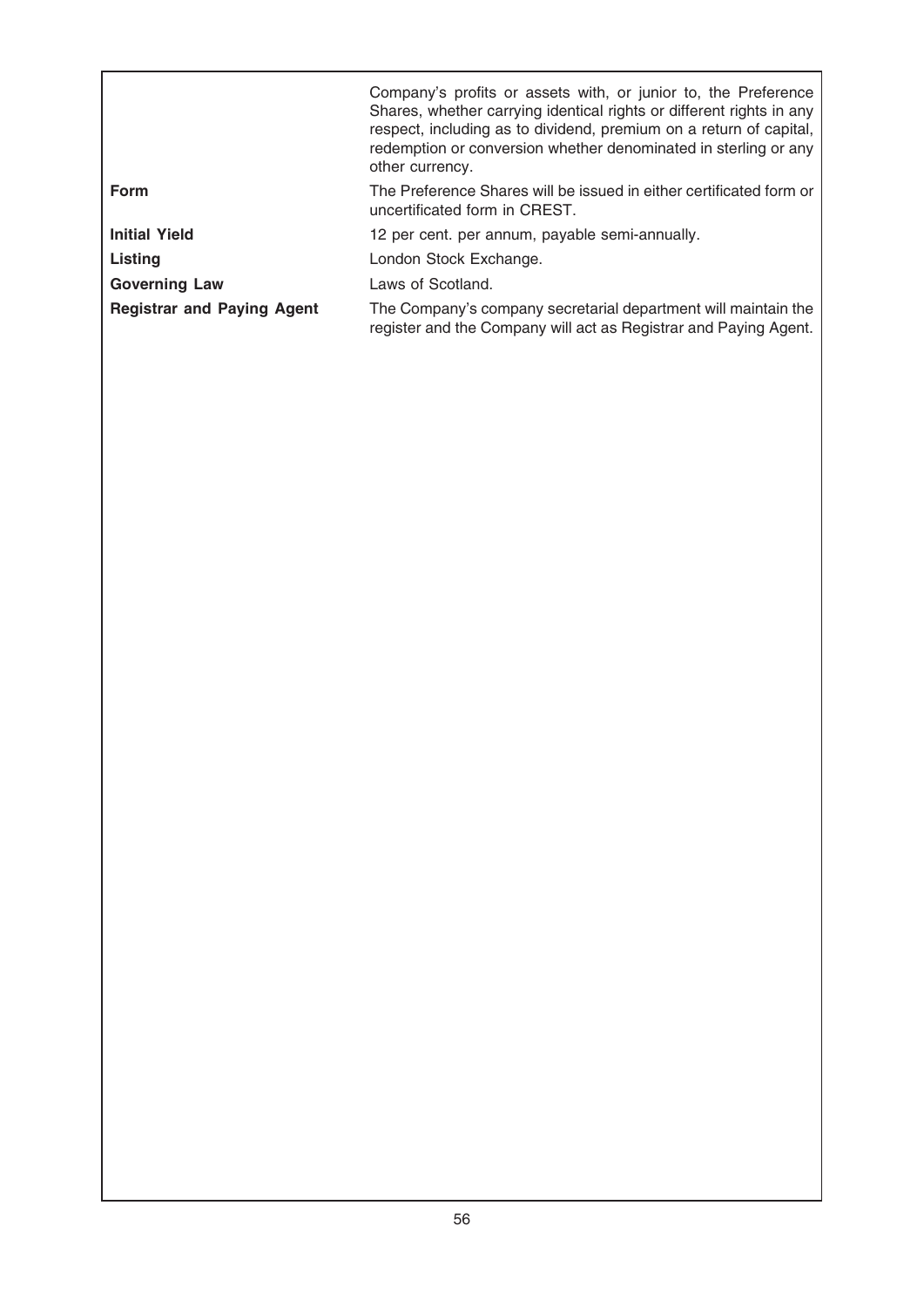# PART III

# RISK FACTORS

The Lloyds TSB Group's and/or, following the Acquisition, the Enlarged Group's operating results, financial condition and prospects could be materially and adversely affected by any of the risks described below. In that event, the value of the Preference Shares could decline, and investors could lose all or part of their investment in the Preference Shares.

This section describes the risk factors which are considered by the Lloyds TSB Directors to be material in relation to the Lloyds TSB Group and/or which will, following the Acquisition, apply to the Enlarged Group. Where risks are described in terms of a risk to an investment in Lloyds TSB Shares these apply and are equally relevant to the Open Offer Shares, the Consideration Shares and to the Preference Shares as well as to the Consideration ADSs.

These risks should not be regarded as a complete and comprehensive statement of all potential risks and uncertainties. Additional risks and uncertainties that are not presently known to the Lloyds TSB Directors, or which they currently deem immaterial, may also have an adverse effect on the Lloyds TSB Group's and/or, if the Acquisition becomes Effective, the Enlarged Group's operating results, financial condition and prospects. The information given is as of the date of this document and, except as required by the FSA, the London Stock Exchange, the Listing Rules, the Prospectus Rules, the Disclosure and Transparency Rules or any other applicable law or regulation, will not be updated. Any forward-looking statements are made subject to the reservations specified under ''Forward-Looking Statements'' on pages 3-4 of this document.

You should consider carefully the risks and uncertainties described below, together with all other information contained in this document and the information incorporated by reference herein, before making any investment decision.

- 1 Risks relating to the Lloyds TSB Group and, if the Acquisition becomes Effective, the Enlarged Group
- 1.1 The Lloyds TSB Group's businesses are, and the Enlarged Group's businesses will be, subject to inherent risks arising from general and sector-specific economic conditions in the markets in which they operate, particularly the United Kingdom. Adverse developments, such as the current and ongoing crisis in the global financial markets and further deterioration of general economic conditions, particularly in the UK, have already adversely affected the Lloyds TSB Group's earnings and profits and could continue to cause its and the Enlarged Group's profitability to decline

The Lloyds TSB Group's businesses are, and the Enlarged Group's businesses will be, subject to inherent risks arising from general and sector-specific economic conditions in the markets in which they operate, particularly the United Kingdom in which the Lloyds TSB Group's earnings are, and the Enlarged Group's earnings will be, predominantly generated. Over approximately the past 15 months, the global economy and the global financial system have been experiencing a period of significant turbulence and uncertainty, particularly the very severe dislocation of the financial markets around the world that began in August 2007 and has substantially worsened since September 2008 and related problems at many large global and UK commercial banks, investment banks, insurance companies and other financial and related institutions. This dislocation has severely impacted general levels of liquidity, the availability of credit and the terms on which credit is available. This crisis in the financial markets led the United Kingdom and other governments to inject liquidity into the financial system and require (and participate in) recapitalisation of the banking sector to reduce the risk of failure of certain large institutions and provide confidence to the market.

Despite this intervention, the volatility and market disruption in the banking sector have continued to a degree unprecedented in recent history. This market dislocation has also been accompanied by recessionary conditions and trends in many economies throughout the world, including the United Kingdom. There is increasing concern of a deep and prolonged global recession. These conditions have already adversely affected the Lloyds TSB Group's and the HBOS Group's earnings and profits. Continued general deterioration in the UK or other major economies throughout the world, including, but not limited to, business and consumer confidence, unemployment trends, the state of the housing market, the commercial real estate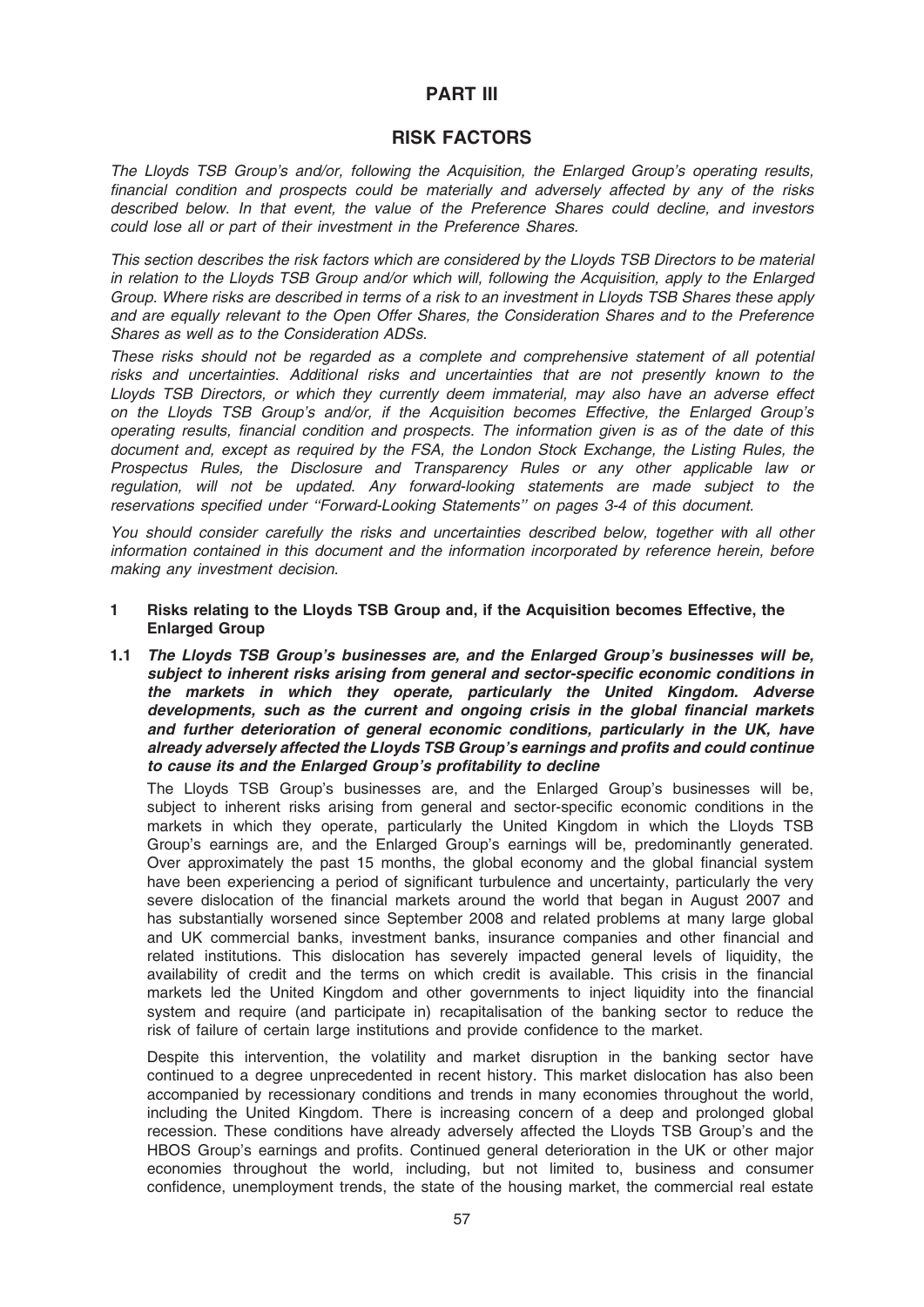sector, equity markets, bond markets, foreign exchange markets, counterparty risk, inflation, the availability and cost of credit, lower transaction volumes in key markets, the liquidity of the global financial markets and market interest rates, would reduce the level of demand for, and supply of, the Lloyds TSB Group's and the Enlarged Group's products and services, lead to lower realisations and write downs and impairments of investments and negative fair value adjustments of assets and materially and adversely impact their operating results, financial condition and prospects.

Additionally, the profitability of the Lloyds TSB Group's and the Enlarged Group's insurance businesses could be affected by increased claims from market factors such as increased unemployment. Significantly higher UK unemployment, reduced corporate profitability, increased corporate insolvency rates, increased personal insolvency rates and/or increased interest rates may reduce borrowers' ability to repay loans and may cause prices of residential or commercial real estate or other asset prices to fall further, thereby reducing the collateral value on many of the Lloyds TSB Group's and the Enlarged Group's loans and increasing write downs and, if this happens, impairment losses will occur. Poor general economic conditions and difficulty in valuation have depressed asset valuations for both the Lloyds TSB Group and the HBOS Group and are likely to continue to do so. This would be exacerbated by a further deterioration in general economic conditions.

As discussed in greater detail in the risk factor numbered 1.3 in this Part III ("Risk Factors") below, the Lloyds TSB Group has not yet been able to assess fully the level of fair value adjustments of the assets of the HBOS Group to be acquired in the Acquisition or other aspects of the HBOS business. If the fair valuation of the assets of the HBOS Group is materially less than anticipated, this could have a material and adverse impact on the financial condition and prospects of the Enlarged Group.

The exact nature of the risks faced by the Lloyds TSB Group and the Enlarged Group is difficult to predict and guard against in view of the severity of the global financial crisis and the fact that many of the related risks to the business are totally or in part outside of the control of the Lloyds TSB Group and the Enlarged Group.

### 1.2 The Lloyds TSB Group's businesses are, and the Enlarged Group's businesses will be, inherently subject to the risk of market fluctuations, which could adversely affect operating results, financial condition and prospects

The Lloyds TSB Group's businesses are, and the Enlarged Group's businesses will be, inherently subject to the risk of financial market fluctuations, including changes in, and increased volatility of, interest rates, inflation rates, credit spreads, foreign exchange rates, commodity, equity, bond and property prices and the risk that their customers act in a manner which is inconsistent with business, pricing and hedging assumptions.

Market movements have (and will have) an impact on the Lloyds TSB Group and the Enlarged Group in a number of key areas. For example, adverse market movements would have an adverse effect, which could be material, upon the financial condition of the pension schemes of the Lloyds TSB Group and the Enlarged Group. In addition, banking and trading activities that are undertaken by the Lloyds TSB Group and will be undertaken by the Enlarged Group are subject to interest rate risk, foreign exchange risk, inflation risk and credit spread risk. For example, changes in interest rate levels, yield curves and spreads may affect the interest rate margin realised between lending and borrowing costs. Since August 2007, there has been a period of unprecedented high and volatile interbank lending rates (to the extent banks have been willing to lend at all), which has exacerbated these risks. Competitive pressures or fixed rates in existing loan commitments or facilities may mean that the Lloyds TSB Group is and the Enlarged Group will be restricted in their ability to increase interest rates charged to customers in response to changes in interest rates that affect wholesale borrowing. In addition, such increases in interest rates may result in each of the Lloyds TSB Group and the Enlarged Group having to increase the rates paid to wholesale and retail customers, which would have an adverse impact on net interest margins.

The insurance and investments businesses of the Lloyds TSB Group, and of the Enlarged Group, will face market risk arising, for example, from equity, bond and property markets in a number of ways depending upon the product and associated contract. Some of these risks are borne directly by the customer and some are borne by the insurance and investments businesses. Some insurance contracts involve guarantees and options that increase in value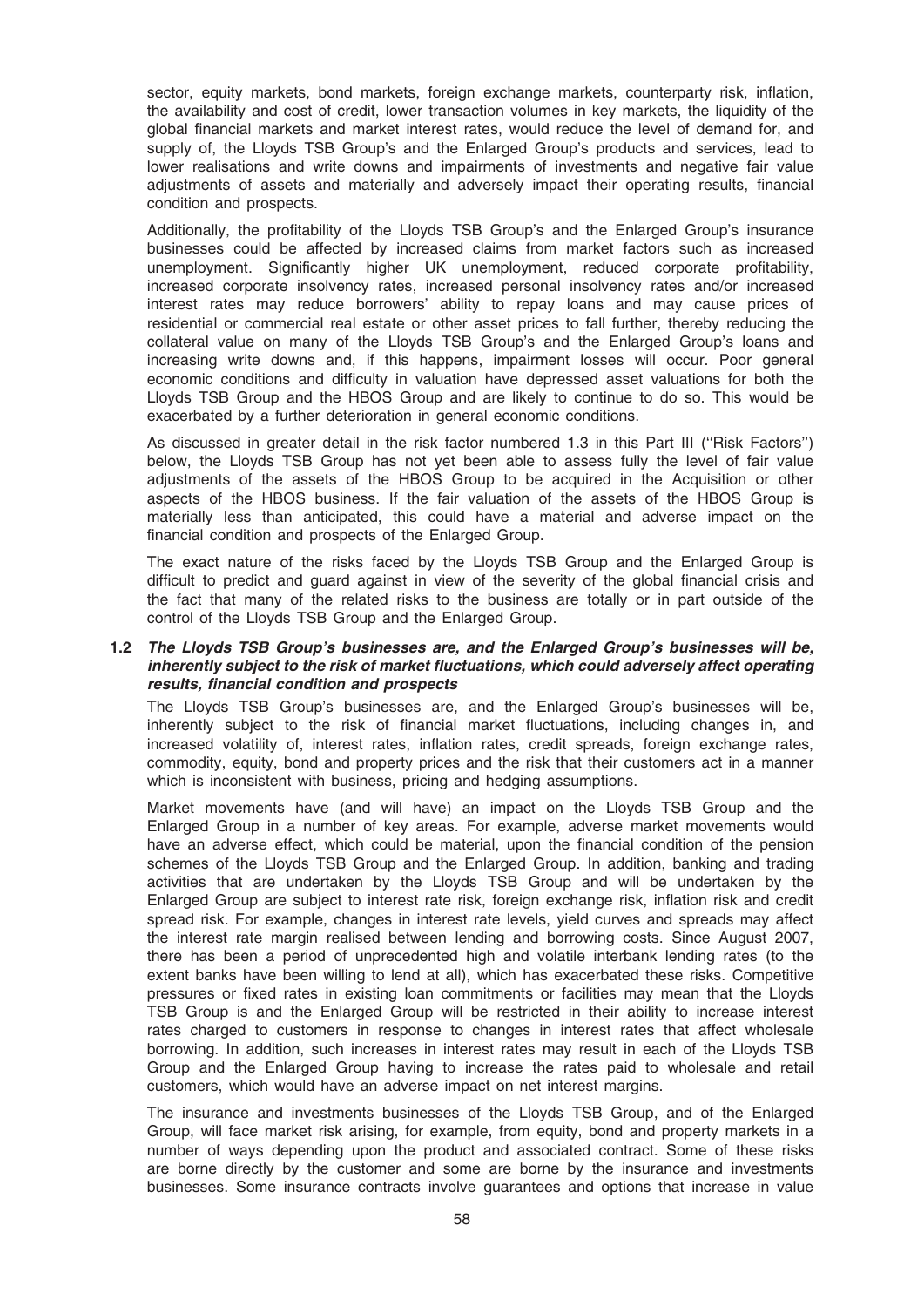in adverse investment markets. There is a risk that the insurance and investments businesses will bear some of the cost of such guarantees and options. The insurance and investments businesses also have capital invested in the markets that are exposed to market risk. The performance of the investment markets will thus have a direct impact upon the embedded value of insurance and investments contracts and the Lloyds TSB Group's and Enlarged Group's operating results, financial condition and prospects. Adverse investment market conditions can affect investor confidence, which in turn can result in lower sales and/or reduced persistency.

Changes in foreign exchange rates affect the value of assets and liabilities denominated in foreign currencies and may affect earnings reported by the Lloyds TSB Group and the Enlarged Group. In the Lloyds TSB Group's and the Enlarged Group's international businesses, earnings and net assets are denominated in local currency, which will fluctuate with exchange rates in pounds sterling terms. It is difficult to predict with any accuracy changes in economic or market conditions, and such changes could have a material adverse effect on the Lloyds TSB Group's and the Enlarged Group's operating results, financial condition and prospects.

1.3 Market conditions have resulted, and may in the future result, in material negative adjustments to the estimated fair values of financial assets of the Lloyds TSB Group and the Enlarged Group. This may include material negative adjustments to the valuation of financial assets that the Lloyds TSB Group will acquire as part of the Acquisition compared to the book value of such assets as at 30 June 2008. Any such negative fair value adjustments could have a material adverse effect on operating results, financial conditions or prospects

Financial markets have been subject to significant stress conditions resulting in steep falls in perceived or actual financial asset values. The severity of this phenomenon is exemplified by the current and ongoing crisis in the global financial markets.

The fair value of the Lloyds TSB Group's and the Enlarged Group's financial assets could fall further and therefore result in negative adjustments, particularly in view of current market dislocation and the prospect of recession. Asset valuations in future periods, reflecting thenprevailing market conditions, may result in further negative changes in the fair values of the Lloyds TSB Group's and the Enlarged Group's financial assets. In addition, the value ultimately realised by the Lloyds TSB Group and the Enlarged Group may be lower than the current fair value. Any of these factors could require the Lloyds TSB Group and the Enlarged Group to record further negative fair value adjustments, which may have a material adverse effect on their operating results, financial condition or prospects.

The Lloyds TSB Group has made, and the Enlarged Group may make in the future, asset redesignations as permitted by recent amendments to IAS 39. The effect of such redesignations has been and would be that any effect on the profit and loss account of movements in the fair value of such redesignated assets that has occurred since 1 July 2008, in the case of assets redesignated prior to 1 November 2008, or may occur in the future may not be recognised until such time as the assets become impaired or are disposed of.

In addition, to the extent that fair values are determined using financial valuation models, the data used by such models may not be available or may become unavailable due to changes in market conditions, particularly for illiquid assets, and particularly in times of substantial instability such as the current economic crisis. In such circumstances the Lloyds TSB Group's valuation methodologies require it to make assumptions, judgements and estimates in order to establish fair value. These valuation models are complex and the assumptions used are difficult to make and are inherently uncertain, particularly in light of the uncertainty resulting from the current and ongoing crisis in the global financial markets.

In addition to some exposures of the Lloyds TSB Group to similar investments, the HBOS Group has, and the Enlarged Group will have, a significant portfolio of securities and other investments, including asset backed securities, structured investments and private equity investments, that are recorded at fair value and are therefore exposed to further negative fair value adjustments in the event of deterioration in market conditions.

Furthermore, fair value adjustments will be required in connection with the Acquisition. The pro forma net assets of the HBOS Group do not take account of any fair value adjustments that will be required as a result of the Acquisition. The Lloyds TSB Group has not yet been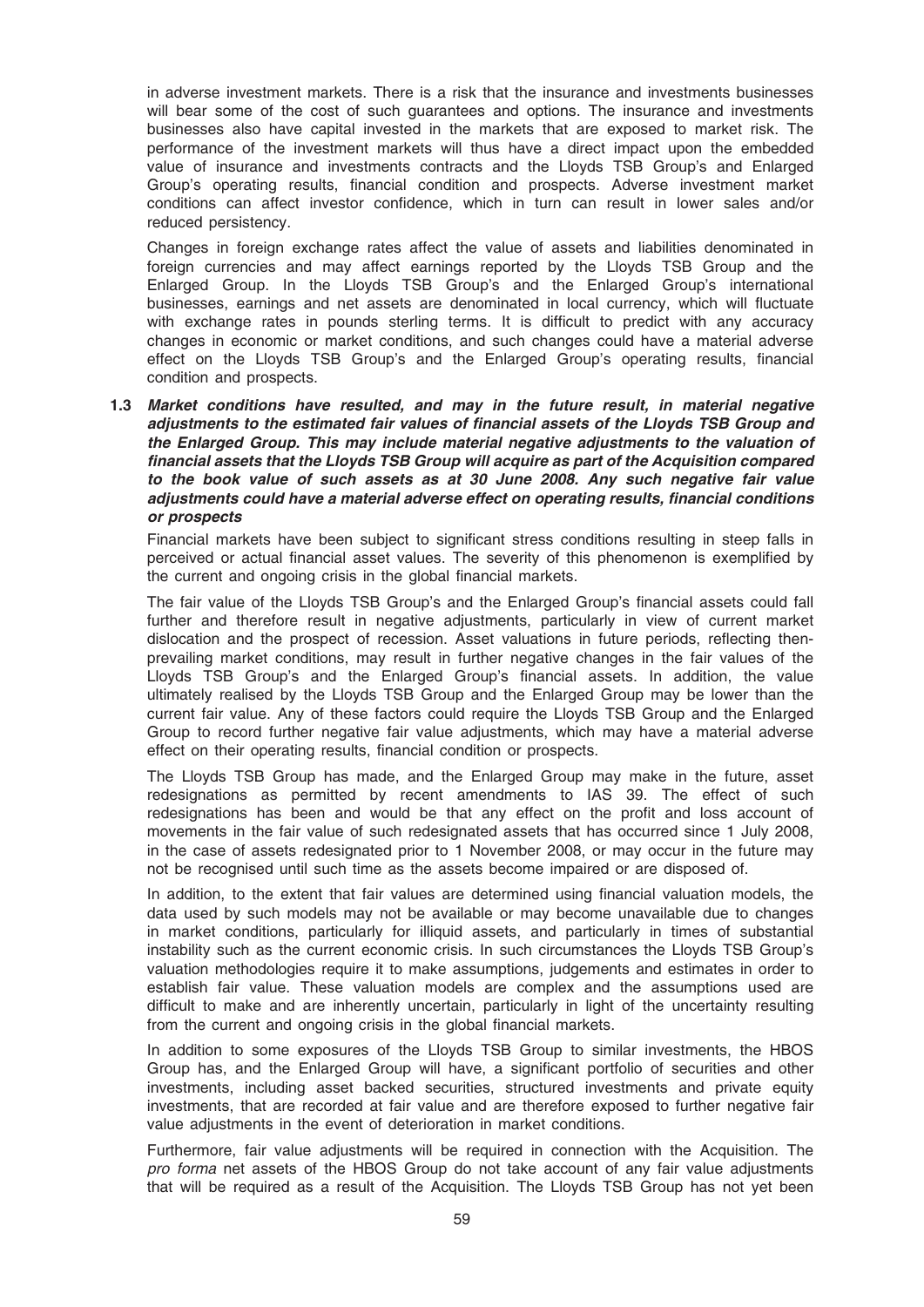able to assess fully the level of fair value adjustments of the assets of the HBOS Group. These adjustments may be material. The provisional results of this valuation exercise are not expected to be available until such time as the Lloyds TSB Group publishes its interim financial statements for the six-month period ended 30 June 2009. Given the material deterioration in the value of the financial assets since 30 June 2008, and the market outlook for the near future, as well as the different valuation methodologies for such assets, following the Acquisition, such fair valuations will differ from the book value of the HBOS Group's net assets at 30 June 2008 and such difference may be material.

1.4 The Lloyds TSB Group's businesses are, and the Enlarged Group's businesses will be, subject to inherent risks concerning borrower and counterparty credit quality which could affect the recoverability and value of assets on the balance sheet. As a result of the Acquisition, the Enlarged Group will have greater exposure to certain sectors and asset classes than the Lloyds TSB Group currently has

The Lloyds TSB Group makes, and the Enlarged Group will make, both secured and unsecured loans to retail and corporate customers. The Lloyds TSB Group's businesses are, and the Enlarged Group's businesses will be, subject to inherent risks regarding the credit quality of, and the recovery on loans to and amounts due from, customers and market counterparties. Changes in the credit quality of the Lloyds TSB Group's or the Enlarged Group's UK and/or international borrowers and counterparties, or in their behaviour, or arising from systemic risks in the UK and global financial system, could reduce the value of the Lloyds TSB Group's and the Enlarged Group's assets, and increase the Lloyds TSB Group's and the Enlarged Group's write downs and allowances for impairment losses. Factors including higher UK unemployment, reduced corporate profitability, increased corporate and personal insolvencies and/or increased interest rates may reduce borrowers' ability to repay loans. The outlook for the UK (and the global) economy has deteriorated significantly in recent months and this deterioration is expected to continue for the foreseeable future. In addition, changes in economic conditions may result in a deterioration in the value of security held against lending exposures and increase the risk of loss in the event of borrower default.

UK house prices have declined significantly in recent months, reflecting economic downturn and uncertainty, reduced affordability and lower availability of credit. Economic or other factors are likely to lead to further contraction in the mortgage market and further decreases in housing prices. Many borrowers in the UK borrow on short-term fixed or discounted floating rates and when such rates expire the continued reduced supply and stricter terms of mortgages together with the potential for higher mortgage rates have led and will continue to lead to higher delinquency rates. The Lloyds TSB Group and, to a greater extent, the HBOS Group both provide mortgages to buy-to-let investors where an excess supply of rental property or falls in rental demand could also impact the borrowers' income and ability to service the loans. In addition, the HBOS Group has a substantial exposure to the self-certified mortgage sector where the Lloyds TSB Group has no exposure. If the current economic downturn continues, with further falls in house prices and increases in unemployment, the Enlarged Group's mortgage portfolios are likely to generate substantial increases in impairment losses which could materially affect the operations, financial condition and prospects of the Enlarged Group.

The average rating of the HBOS Group's corporate lending portfolio is lower than that of the Lloyds TSB Group, with substantial lending to mid-sized and private companies. The HBOS Group also has greater exposure to leveraged finance and subordinated loans, as well as significant exposure to the commercial real estate sector, including hotels and residential property developers. Commercial real estate prices have shown declines over the last year and the construction and real estate sectors are facing very challenging market conditions. If the current economic downturn continues, as expected, with weakening consumer spending and falling corporate profitability, the Enlarged Group's corporate lending portfolios are likely to generate substantial increases in impairment losses which could materially affect the operations, financial condition and prospects of the Enlarged Group.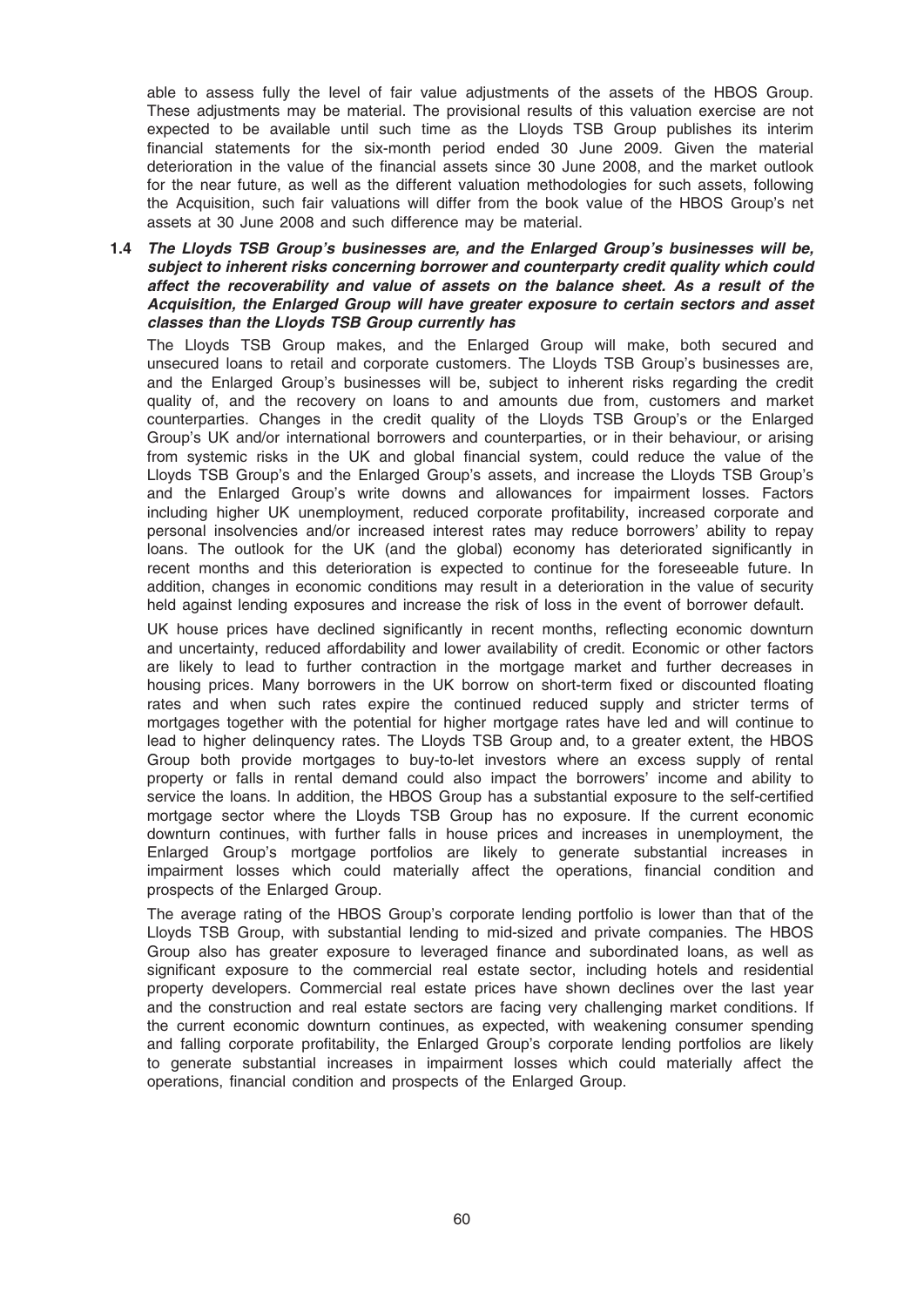1.5 The Lloyds TSB Group's businesses are, and the Enlarged Group's businesses will be, subject to inherent risks concerning liquidity, particularly if current market conditions continue to reduce the availability of traditional sources of funding or the access to wholesale money markets becomes more limited, which could affect the Lloyds TSB Group's and the Enlarged Group's ability to meet its financial obligations as they fall due The Lloyds TSB Group's businesses are, and the Enlarged Group's businesses will be, subject to risks concerning liquidity, which are inherent in banking operations, and could affect the Lloyds TSB Group's and the Enlarged Group's ability to meet financial obligations as they fall due or to fulfil commitments to lend. The HBOS Group has a funding profile that involves the need to refinance a significantly higher level of loan assets than that of the Lloyds TSB Group. Accordingly, the Enlarged Group's funding profile will involve higher refinancing risk than for the Lloyds TSB Group on a stand-alone basis. It is expected that the Enlarged Group will be required to refinance a significant amount of funding due to mature during 2009. These risks can be exacerbated by many enterprise-specific factors, including an overreliance on a particular source of funding (including, for example, securitisations, covered bonds and short-term and overnight money markets), and changes in credit ratings, or market-wide phenomena such as market dislocation and major disasters. There is also a risk that corporate and institutional counterparties may look to reduce aggregate credit exposures to the Enlarged Group or to all banks. The funding needs of the Enlarged Group will increase to the extent that customers, including conduit vehicles of the Enlarged Group, draw down under existing credit arrangements with the Enlarged Group and such increases in funding needs may be material. In order to continue to meet their funding obligations and to maintain or grow their businesses generally the Lloyds TSB Group relies, and the Enlarged Group will rely, on customer savings and transmission balances, as well as ongoing access to the wholesale lending markets and Bank of England liquidity facilities and the UK Government's guarantee scheme. The ability of the Lloyds TSB Group and the Enlarged Group to access wholesale and retail funding sources on favourable economic terms is subject to a variety of factors, including a number of factors outside of their control, such as liquidity constraints, general market conditions and loss of confidence in the UK banking system. See the risk numbered 1.19 for a discussion of the competitive nature of the banking industry and competitive pressures that could have a negative impact on the availability of customer deposits and retail funding. In the current environment of unprecedented market volatility, banks' access to traditional sources of liquidity has been and may continue to be significantly restricted which may affect Lloyds TSB Group's and the Enlarged Group's access to such sources of liquidity.

While various governments including the UK Government have taken substantial measures to ease the crisis in liquidity, such as the measures announced in the UK on 8 October 2008 and 13 October 2008, there can be no assurance that these measures will succeed in materially improving the liquidity position of major UK banks, including the Lloyds TSB Group and the Enlarged Group. In addition, the availability and the terms on which any such measures will be made available to the Company (whether in the form of access to HM Treasury's recapitalisation scheme or guarantee scheme for short- and medium- term debt issuance or the Bank of England's special liquidity scheme) and how and when such measures will be implemented are uncertain. Lloyds TSB has, and the Enlarged Group will have, no influence over the policy making behind such measures. Further, there can be no assurance that these conditions will not lead to an increase in the overall cost of funding of the Lloyds TSB Group or the Enlarged Group. The Lloyds TSB Group expects that the Enlarged Group will substantially rely for the foreseeable future on the continued availability of Bank of England liquidity facilities as well as HM Treasury's guarantee scheme for short- and medium-term debt issuance. If the Bank of England liquidity facility, HM Treasury's guarantee scheme or other sources of short-term funding are not available after that period, the Lloyds TSB Group, or the Enlarged Group, could face serious liquidity constraints, which would have a material adverse impact on its solvency.

Access to sufficient liquidity might also determine whether or not the Lloyds TSB Group will be in a position to redeem or repurchase the Enlarged Group HMT Preference Shares to be held by HM Treasury in accordance with their terms or, if circumstances permit, to repurchase them early. See the risk numbered 3.3 for a discussion of the limitation on cash dividends and other terms of the Enlarged Group HMT Preference Shares.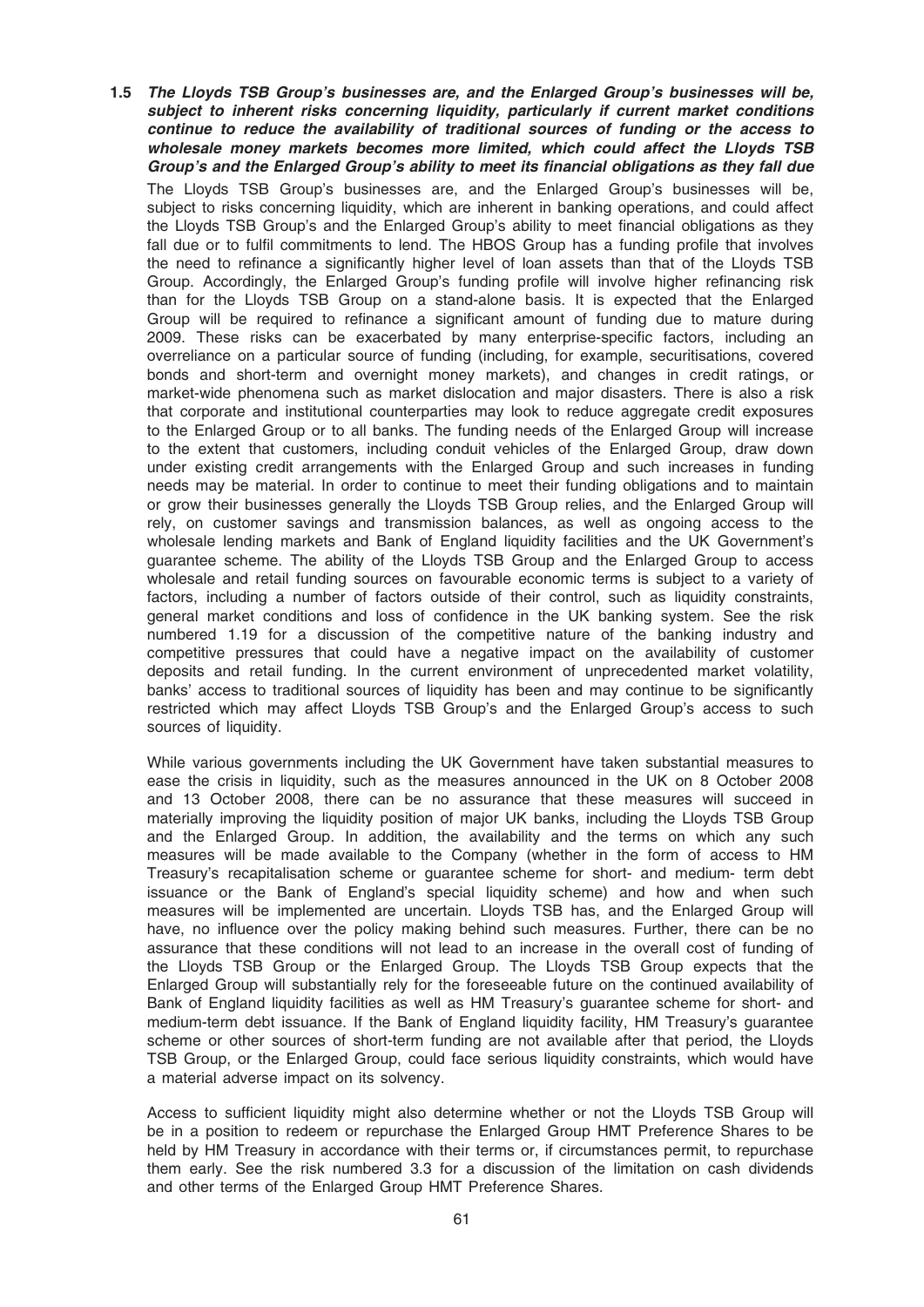## 1.6 The Lloyds TSB Group is subject, and the Enlarged Group will be subject, to the risk of insufficient capital resources to meet the minimum required by regulators

The Lloyds TSB Group is, and the Enlarged Group will be, subject to the risk, inherent in all regulated financial businesses, of having insufficient capital resources to meet the minimum regulatory capital requirements. In addition, those minimum regulatory requirements may increase in the future.

In the Announcement of 13 October 2008 Lloyds TSB stated that the pro forma core Tier 1 capital ratio for the Enlarged Group as at 30 June 2008 would have been in excess of 8.5 per cent. Such pro forma core Tier 1 capital ratio number does not take account of net negative capital adjustments that would be required to be made since that date and is for illustrative purposes only. Lloyds TSB has made a preliminary assessment that net negative capital adjustments of no more than £10 billion after tax would need to be made to HBOS' financial position for core Tier 1 capital purposes as a result of the Acquisition, the effect of which would mean that the Enlarged Group would have a core Tier 1 ratio in excess of 7 per cent.

The Enlarged Group's ability to maintain its targeted and regulatory capital ratios will depend on a number of factors, including post-Acquisition net synergies and implementation costs, the level of Enlarged Group's risk-weighted assets, the Enlarged Group's post-tax profit and the level of net negative capital adjustments resulting from the Acquisition. More specifically, the Enlarged Group's ability to maintain its targeted and regulatory capital ratios will be significantly impacted by net negative capital adjustments resulting from the Acquisition. In addition to the impact of net negative capital adjustments, the Enlarged Group's core Tier 1 ratio will be directly impacted by any shortfall in forecasted after-tax profit (which could result, most notably, from greater than anticipated asset impairments and/or adverse volatility relating to the issuance business). Furthermore, under Basel II, capital requirements are inherently more sensitive to market movements than under previous regimes and capital requirements will increase if economic conditions or negative trends in the financial markets worsen. Any failure of the Enlarged Group to maintain its minimum regulatory capital ratios could result in administrative actions or sanctions, which in turn may have a material adverse impact on the Lloyds TSB Group's and the Enlarged Group's operating results, financial condition and prospects. A shortage of available capital would also affect the ability to continue organic growth or to pursue acquisition or other strategic opportunities. For further information see section 9 ("Dividend Policy, Capitalisation Issue and Capital Position"), Part A ("Letter from Sir Victor Blank, Chairman of Lloyds TSB Group plc'') of Part VI (''Information on the Acquisition'') of the Lloyds TSB Placing and Open Offer Prospectus, which is incorporated by reference into this document.

The Lloyds TSB Group's life assurance and general insurance businesses in the UK are, and the Enlarged Group's life assurance and general insurance businesses will be, subject to the capital requirements prescribed by the FSA, and the Lloyds TSB Group's life and general insurance companies outside the UK are, and the Enlarged Group's will be, subject to local regulatory capital requirements. In July 2007, the European Commission published a draft proposal for primary legislation to define broad ''framework'' principles for Solvency II, a fundamental review of the capital adequacy regime for the European insurance industry. Solvency II aims to establish a revised set of EU-wide capital requirements where the required regulatory capital will be dependent upon the risk profile of the entities, together with risk management standards, that will replace the current Solvency I requirements. At this early stage of development, it is not possible to predict the ultimate impact of this proposed regime on the Lloyds TSB Group's or the Enlarged Group's capital. However, the final regime could significantly impact the regulatory capital the Lloyds TSB Group's or the Enlarged Group's life assurance and general insurance businesses are required to hold.

## 1.7 The Lloyds TSB Group and the Enlarged Group could be negatively affected by the soundness and/or the perceived soundness of other financial institutions, which could result in significant systemic liquidity problems, losses or defaults by other financial institutions and counterparties

Against the backdrop of the lack of liquidity and high cost of funds in the interbank lending market, which is unprecedented in recent history, the Lloyds TSB Group is, and the Enlarged Group will be, subject to the risk of deterioration of the commercial soundness and/or perceived soundness of other financial services institutions within and outside the United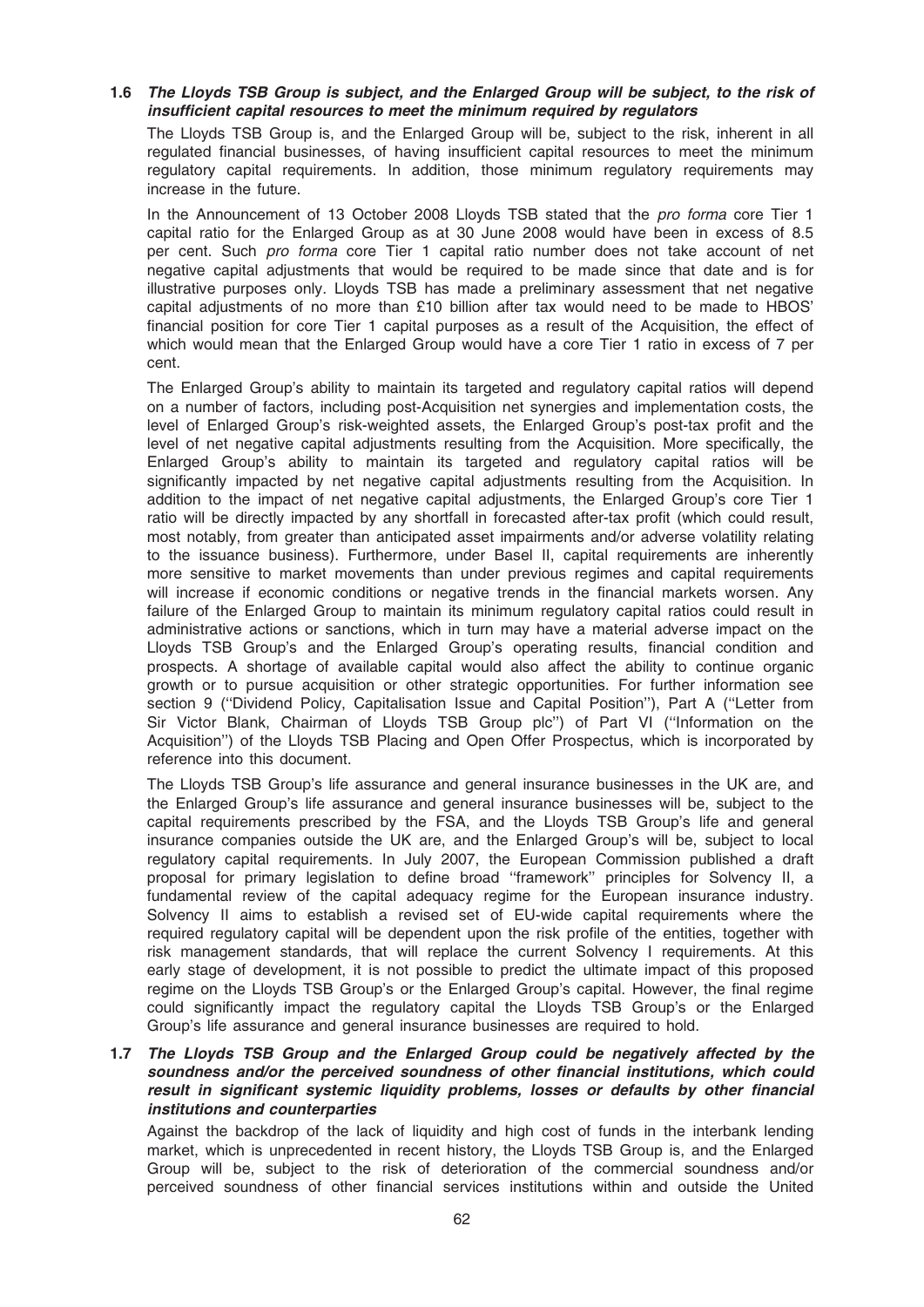Kingdom. Financial services institutions that deal with each other are interrelated as a result of trading, investment, clearing, counterparty and other relationships. This risk is sometimes referred to as ''systemic risk'' and may adversely affect financial intermediaries, such as clearing agencies, clearing houses, banks, securities firms and exchanges with whom the Lloyds TSB Group interacts and the Enlarged Group will interact on a daily basis, all of which could have an adverse effect on the Lloyds TSB Group's and the Enlarged Group's ability to raise new funding.

The Lloyds TSB Group routinely executes, and the Enlarged Group will routinely execute, a high volume of transactions with counterparties in the financial services industry, including brokers and dealers, commercial banks, investment banks, mutual and hedge funds and other institutional clients, resulting in a significant credit concentration. As a result, the Lloyds TSB Group is, and the Enlarged Group will be, exposed to counterparty risk as a result of recent financial institution failures and nationalisations and will continue to be exposed to the risk of loss if counterparty financial institutions fail or are otherwise unable to meet their obligations. A default by, or even concerns about the ability of, one or more financial services institutions could lead to further significant systemic liquidity problems, or losses or defaults by other financial institutions, which could materially and adversely affect the Lloyds TSB Group's and the Enlarged Group's operating results, financial condition and prospects.

#### 1.8 If the perceived credit-worthiness of monoline insurers and other market counterparties continues to deteriorate, the Lloyds TSB Group and the Enlarged Group may be forced to record further credit valuation adjustments on securities insured or guaranteed by such parties, which could have a material adverse effect on the Lloyds TSB Group's and the Enlarged Group's results of operations, financial condition and prospects

The Lloyds TSB Group has, and the Enlarged Group will have, credit exposure to monoline insurers and other market counterparties through securities insured or guaranteed by such parties and credit protection bought from such parties with respect to certain over-the-counter derivative contracts, mainly credit default swaps (''CDSs'') which are carried at fair value. The fair value of these underlying CDSs and other securities, and the Lloyds TSB Group's and the Enlarged Group's exposure to the risk of default by the underlying counterparties, depend on the valuation and the perceived credit risk of the instrument insured or guaranteed or against which protection has been bought as well as on the credit-worthiness of the relevant monoline or other insurer. In 2007 and 2008, monoline and other insurers and other market counterparties have been adversely affected by their exposure to residential mortgage-linked products, and their perceived credit-worthiness has deteriorated significantly in 2008. Their credit-worthiness may further deteriorate as a consequence of the deterioration of the value of underlying assets. Although the Lloyds TSB Group tries, and the Enlarged Group will try, to limit and manage direct exposure to monoline or other insurers and other market counterparties, indirect exposure may exist through other financial arrangements and counterparties. If the financial condition of monoline or other insurers or market counterparties or their perceived credit-worthiness deteriorates further, the Lloyds TSB Group and/or the Enlarged Group may record further credit valuation adjustments on the underlying instruments insured by such parties in addition to those already recorded. In addition, to the extent that asset devaluations lower the credit-worthiness of monoline insurers, the Lloyds TSB Group and the Enlarged Group would be further exposed to diminished credit-worthiness of such insurers themselves. Any primary or indirect exposure to the financial condition or creditworthiness of these counterparties could have a material adverse impact on the results of operations, financial condition and prospects of the Lloyds TSB Group and/or the Enlarged Group.

# 1.9 The Lloyds TSB Group's and the Enlarged Group's insurance and investments businesses and employee pension schemes are subject to risks relating to insurance claims rates, pension scheme benefit payment levels and changes in insurance customer and employee pension scheme member behaviour

The life and pensions insurance businesses of the Lloyds TSB Group and the Enlarged Group and their employee pension schemes are exposed to short-term and longer-term impacts arising from uncertain longevity and ill-health rates. Adverse developments in any of these factors will increase the size of the liabilities and may adversely affect the Lloyds TSB Group's and the Enlarged Group's financial condition and results of operations.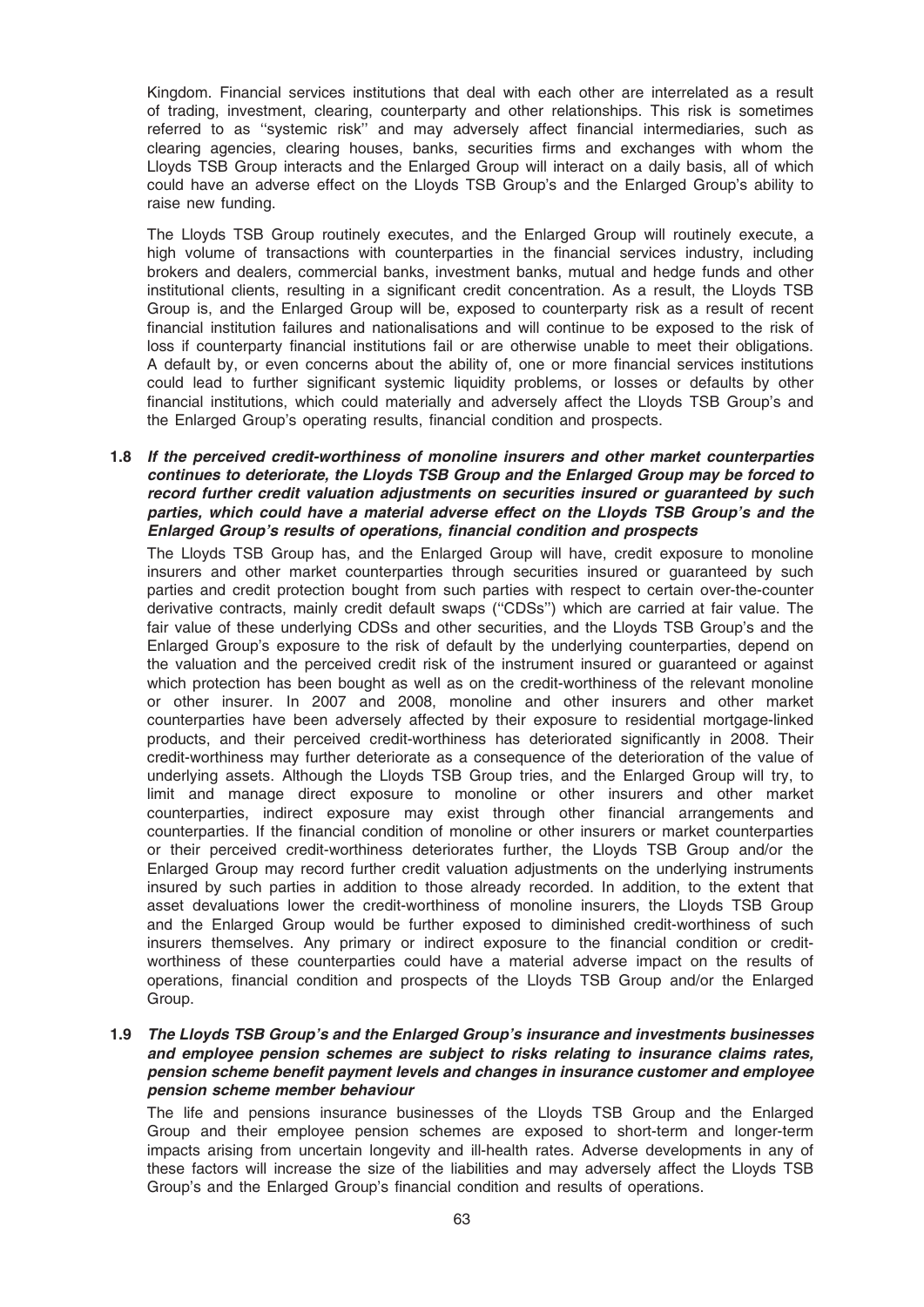Customer behaviour in the life and pensions insurance business may result in increased propensity to cease contributing to or cancel insurance policies at a rate in excess of business assumptions. The consequent reduction in policy persistency and fee income would have an adverse impact upon the profitability of the life and pensions business of the Lloyds TSB Group and the Enlarged Group. The behaviour of employee pension scheme members affects the levels of benefits payable from the schemes. For example, the rate at which members cease employment affects the aggregate amount of benefits payable by the schemes. This rate may differ from applicable business assumptions. Adverse variances may increase the size of the aggregate pension liabilities and may adversely affect the Lloyds TSB Group's and the Enlarged Group's financial condition and results of operations.

The general insurance businesses of the Lloyds TSB Group and the Enlarged Group are exposed to the risk of uncertain insurance claim rates. For example, extreme weather conditions can result in high property damage claims, higher levels of theft can increase claims on property, contents and motor vehicle insurance and changes to unemployment levels can increase claims on loan protection insurance. These claims rates may differ from business assumptions and negative developments may adversely affect the Lloyds TSB Group's and the Enlarged Group's financial condition and results of operations.

UK banks recognise an asset in their balance sheets representing the value of in-force business (''VIF'') in respect of long-term life assurance contracts, being insurance contracts and investment contracts with discretionary participation features. This asset represents the present value of future profits expected to arise from the portfolio of in-force life assurance contracts. Adoption of this accounting treatment results in the earlier recognition of profit on new business, but subsequently a lower contribution from existing business, when compared to the recognition of profits on investment contracts under IAS 39 (Financial Instruments: Recognition and Measurement). Differences between actual and expected experience may have a significant impact on the value of the VIF asset, as changes in experience can result in significant changes to modelled future cash flows. The VIF asset is calculated based on best-estimate assumptions made by management, including the value of investments under management, mortality experience and persistency. If these assumptions prove incorrect, the VIF asset could be materially reduced, which in turn could have a material adverse effect on the Lloyds TSB Group's and the Enlarged Group's financial condition and results of operations.

Also, as further described in the risk numbered 1.2, the Lloyds TSB Group's and the Enlarged Group's insurance assets are subject to the risk of market fluctuations.

#### 1.10 The Lloyds TSB Group's and the HBOS Group's borrowing costs and access to the capital markets depend significantly on their credit ratings, as will those of the Enlarged Group

As at the date of this document, the long-term credit ratings for the Lloyds TSB Group are Aaa from Moody's Investors Service, AA from Standard & Poor's rating service, AA+ from Fitch Ratings and AA(H) from DBRS. As at the date of this document, the long-term credit ratings for the HBOS Group are Aa2 from Moody's Investors Service, A+ from Standard & Poor's rating service, AA from Fitch Ratings and AA(H) from DBRS. Recently, each of these ratings services placed the long-term credit ratings of both the Lloyds TSB Group and the HBOS Group on watch with negative implications. Reduction in the long-term credit ratings of the Lloyds TSB Group, the HBOS Group and/or the Enlarged Group could significantly increase their respective borrowing costs, limit their access to the capital markets and trigger additional collateral requirements in derivative contracts and other secured funding arrangements. Therefore, a reduction in credit ratings could materially adversely affect the Enlarged Group's access to liquidity and competitive position and, hence, have a material adverse effect on the Enlarged Group's business, financial position and results of operations.

#### 1.11 Weaknesses or failures in the Lloyds TSB Group's and the Enlarged Group's internal processes and procedures and other operational risks could have a negative impact on results and could result in reputational damage

Operational risks, through inadequate or failed internal processes (including financial reporting and risk monitoring processes) or from people-related or external events, including the risk of fraud and other criminal acts carried out against the Lloyds TSB Group, are present in the Lloyds TSB Group's businesses and will be present in the business of the Enlarged Group. The Lloyds TSB Group's businesses and the HBOS Group's businesses are, and the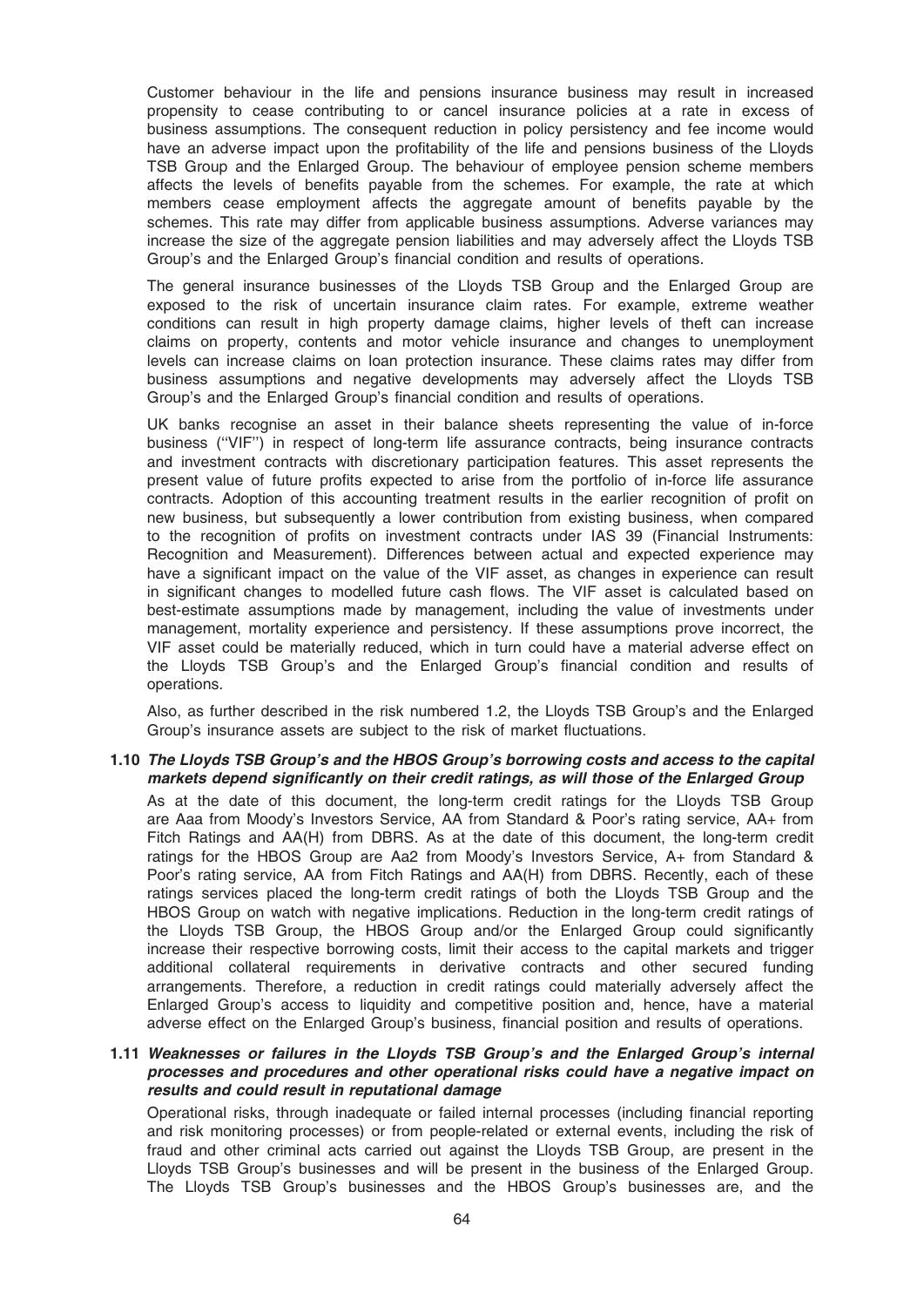Enlarged Group's business will be, dependent on their ability to process and report accurately and efficiently a high volume of complex transactions across numerous and diverse products and services, in different currencies and subject to a number of different legal and regulatory regimes. Following the Acquisition, the existing internal controls and procedures of the HBOS Group must be integrated with those of the Lloyds TSB Group. This is a complex and timeconsuming process and there can be no assurance that delays will not occur or that systems weaknesses or inadequacies will be uncovered. Any weakness in such internal control systems and processes could have a negative impact on their results during the affected period. Furthermore, damage to the Lloyds TSB Group's or the Enlarged Group's reputation (including to customer confidence) arising from inadequacies, weaknesses or failures in such systems could have a significant adverse impact on the Lloyds TSB Group's and Enlarged Group's businesses. Notwithstanding anything in this risk factor, this risk factor should not be taken as implying that either the Company or any relevant company within the Lloyds TSB Group will be unable to comply with its obligations as a company with securities admitted to the Official List or as a supervised firm regulated by the FSA (as the case may be).

1.12 The Lloyds TSB Group relies, and the Enlarged Group will rely, in part on retail deposits to fund lending activities, the ongoing availability of which is sensitive to factors outside the Lloyds TSB Group's control. Loss in consumer confidence could result in high levels of withdrawals, which could have a material adverse effect on the Lloyds TSB Group's and the Enlarged Group's business, financial position and results of operations and could, in extreme circumstances, prevent the Lloyds TSB Group or the Enlarged Group from meeting its minimum liquidity requirements

Medium-term growth in the Lloyds TSB Group's and the Enlarged Group's lending activities will depend, in part, on the availability of retail funding on appropriate terms, for which there is increasing competition. This reliance has increased in the recent past given the difficulties in accessing wholesale funding. Increases in the cost of such funding will impact on the Lloyds TSB Group's and the Enlarged Group's margins and affect profit, and a lack of availability of such retail deposit funding could impact on the Lloyds TSB Group's and the Enlarged Group's future growth.

The ongoing availability of retail deposit funding is dependent on a variety of factors outside the Lloyds TSB Group's and the Enlarged Group's control, such as general economic conditions and the confidence of retail depositors in the economy in general and the financial services industry specifically and the availability and extent of deposit guarantees. These factors could lead to a reduction in the Lloyds TSB Group's and the Enlarged Group's ability to access retail deposit funding on appropriate terms in the future. If the current difficulties in the wholesale funding markets are not resolved or central bank lending to financial institutions is withdrawn it is likely that wholesale funding will prove even more difficult to obtain.

Any loss in consumer confidence in the banking businesses of the Lloyds TSB Group or the Enlarged Group could significantly increase the amount of retail deposit withdrawals in a short space of time. Should the Lloyds TSB Group or the Enlarged Group experience an unusually high level of withdrawals, this may have an adverse effect on the Lloyds TSB Group's and the Enlarged Group's business, financial position and results of operations and could, in extreme circumstances, prevent the Lloyds TSB Group or the Enlarged Group from meeting its minimum liquidity requirements. In such extreme circumstances the Lloyds TSB Group and/or the Enlarged Group may not be in a position to continue to operate without additional funding support, which it may be unable to access.

## 1.13 Terrorist acts, other acts of war, geopolitical, pandemic or other such events could have a negative impact on the business and results of the Lloyds TSB Group and the Enlarged Group

Terrorist acts, other acts of war or hostility, geopolitical, pandemic or other such events and responses to those acts/events, may create economic and political uncertainties, which could have a negative impact on UK and international economic conditions generally, and more specifically on the business and results of the Lloyds TSB Group and the Enlarged Group in ways that cannot necessarily be predicted.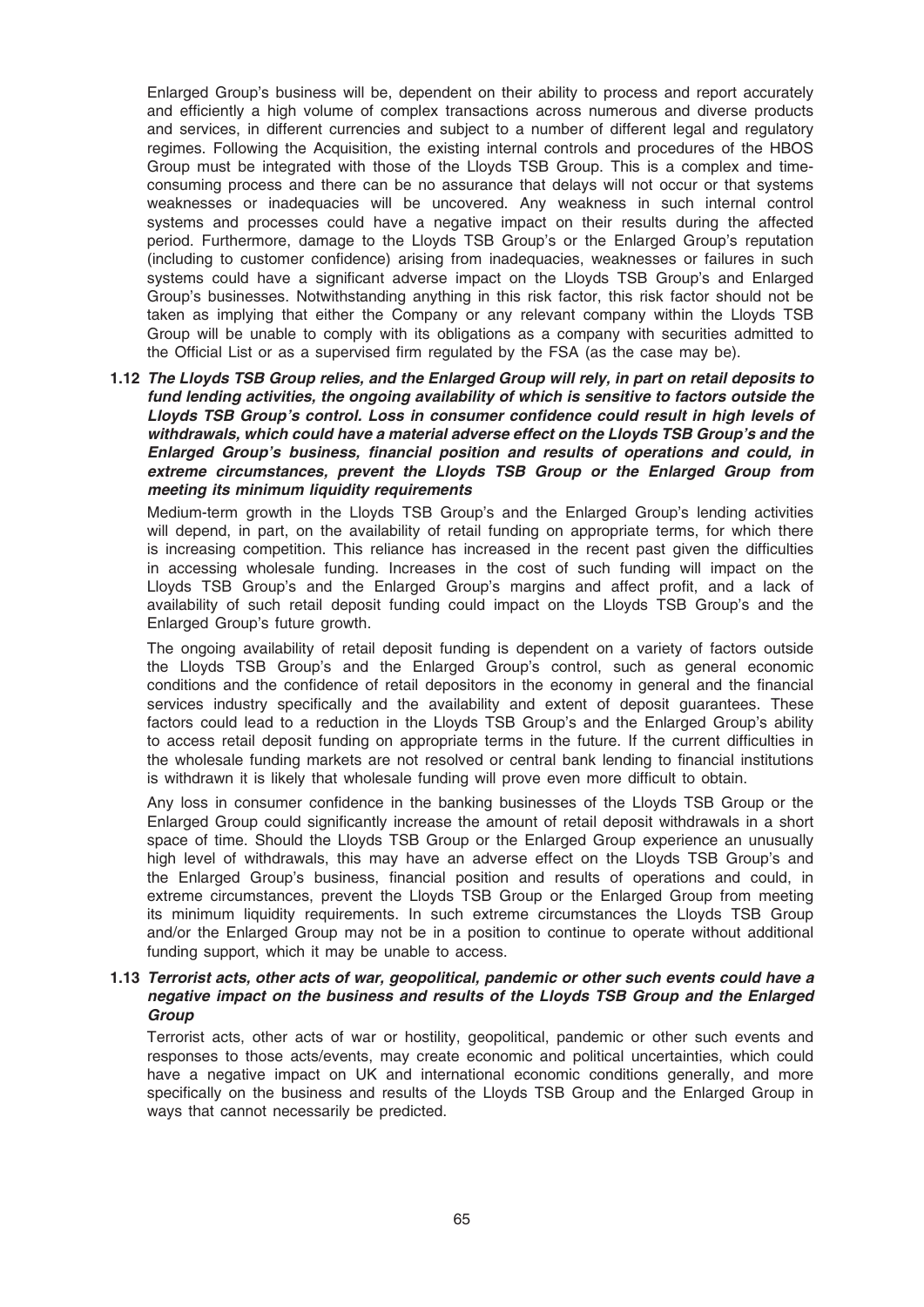## 1.14 The Lloyds TSB Group has agreed to certain undertakings in relation to the operation of its business in the Placing and Open Offer Agreement. The implications and details of some of these undertakings remain unclear and they could have a material adverse effect on the operations of the Lloyds TSB Group and the Enlarged Group

Under the terms of the Placing and Open Offer Agreement, the Lloyds TSB Group has provided certain undertakings aimed at ensuring that the potential acquisition by HM Treasury of Lloyds TSB Shares and the Lloyds TSB Group's participation in the guarantee scheme promoted by HM Treasury as part of its support for the banking industry is consistent with the State Aid Approval. The state aid rules aim to prevent companies from being given an artificial or unfair competitive advantage as a result of governmental assistance. It is Lloyds TSB's understanding that the undertakings are also aimed at supporting certain objectives of HM Treasury in providing assistance to the UK banking industry. These undertakings, which are consistent with the Lloyds TSB Group's existing focus in its relevant lines of business, include (i) supporting UK Government policy in relation to mortgage lending and lending to SMEs through 2011; (ii) regulating management remuneration; (iii) regulating the rate of growth of the Lloyds TSB Group's balance sheet; and (iv) requiring the presentation to HM Treasury of a restructuring plan within six months (as all banks participating in HM Treasury's recapitalisation and guarantee schemes are required to do). There is a risk that these undertakings or any further requirements introduced by HM Treasury could have a materially adverse effect on the operations of the Lloyds TSB Group and the Enlarged Group. For a description of these undertakings, see Part V (''Conditions Relating to the Proposed Government Funding'') of the Share Circular, which is incorporated by reference into this document. In addition, pursuant to the conditions attaching to the Proposed Government Funding, the Lloyds TSB Board is required to consult with HM Treasury in relation to the appointment of two new independent directors.

Through its shareholding, the UK Government may seek to influence Lloyds TSB or the Enlarged Group in other ways that would have a materially adverse effect on the Lloyds TSB Group's and the Enlarged Group's business.

HM Treasury has agreed to consult with Lloyds TSB with a view to applying to the European Commission to have the undertakings referred to above disapplied where (i) the Lloyds TSB Group is no longer participating in the guarantee scheme and (ii) HM Treasury either does not acquire shares in the Lloyds TSB Group or HM Treasury has substantively reduced its holding of Lloyds TSB Shares and/or preference shares.

#### 1.15 The Lloyds TSB Group's businesses are, and the Enlarged Group's business will be, subject to substantial regulation, and regulatory and governmental oversight. Adverse regulatory developments or changes in government policy could have a significant negative impact on the Lloyds TSB Group's and the Enlarged Group's operating results, financial condition and prospects

The Lloyds TSB Group conducts, and the Enlarged Group will conduct, their businesses subject to ongoing regulation and associated regulatory risks, including the effects of changes in the laws, regulations, policies, voluntary codes of practice and interpretations in the UK and the other markets where it operates. This is particularly the case in the current market environment, which is witnessing increased levels of government intervention in the banking sector. Future changes in regulation, fiscal or other policies are unpredictable and beyond the control of the Lloyds TSB Group and the Enlarged Group and could materially adversely affect the Lloyds TSB Group's and the Enlarged Group's business.

Areas where changes could have an adverse impact include, but are not limited to:

- the monetary, interest rate and other policies of central banks and regulatory authorities;
- general changes in government or regulatory policy or changes in regulatory regimes that may significantly influence investor decisions in particular markets in which the Lloyds TSB Group and the Enlarged Group operate, may change the structure of those markets and the products offered or may increase the costs of doing business in those markets;
- other general changes in regulatory requirements, such as prudential rules relating to the capital adequacy or liquidity frameworks;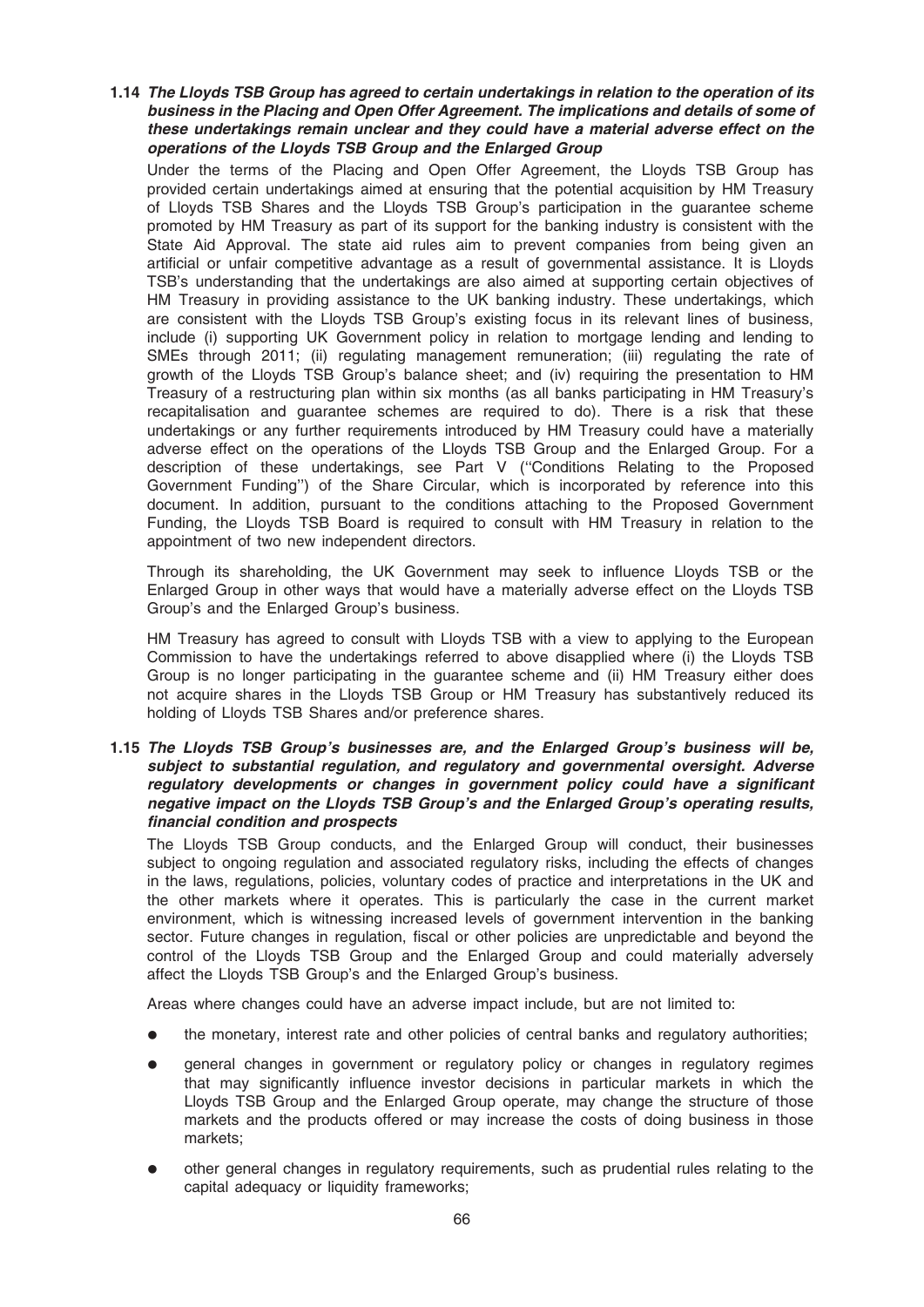- external bodies applying or interpreting standards or laws differently to those applied by the Lloyds TSB Group or the HBOS Group historically;
- changes in competition and pricing environments;
- further developments in the financial reporting environment;
- expropriation, nationalisation, confiscation of assets and changes in legislation relating to foreign ownership; and
- other unfavourable political, military or diplomatic developments producing social instability or legal uncertainty which, in turn, may affect demand for the Lloyds TSB Group's and the Enlarged Group's products and services.

In addition, in the United Kingdom and elsewhere, there is continuing political and regulatory scrutiny of the banking industry and, in particular, retail banking. In the United Kingdom, the Competition Commission, the Financial Services Authority and the Office of Fair Trading are carrying out several inquiries, which are referred to in Part VII (''Regulation and Supervision in the United Kingdom'') and section 11 (''Litigation'') of Part XVIII (''Additional Information'') of this document. In recent years there have been several issues in the UK financial services industry in which the FSA has intervened directly, including the sale of personal pensions and the sale of mortgage related endowments. There may be further inquiries in the future which could lead to further regulatory intervention.

For example, in clearing the Acquisition without a reference to the Competition Commission the Secretary of State noted that there were some competition concerns identified by the OFT in the markets for personal current accounts and mortgages in Great Britain and the market for SME banking in Scotland. He said that he is asking the OFT to keep relevant markets under review in order to protect the interests of UK consumers and the British economy. It is too soon to tell what form, or implications for the Enlarged Group, those reviews might have.

The UK Government, the FSA or other regulators, in the United Kingdom or overseas, may intervene further in relation to the areas of industry risk already identified, or in new areas, which could adversely affect the Lloyds TSB Group and the Enlarged Group.

## 1.16 In the United Kingdom, the Lloyds TSB Group is responsible for contributing to compensation schemes in respect of banks and other authorised financial services firms that are unable to meet their obligations to customers

In the United Kingdom, the FSCS was established under FSMA and is the UK's statutory fund of last resort for customers of authorised financial services firms. The FSCS can pay compensation to customers if a firm is unable, or likely to be unable, to pay claims against it. The FSCS is funded by levies on firms authorised by the FSA, including the Lloyds TSB Group and, it is expected, the Enlarged Group. In the event that the FSCS raises funds from the authorised firms, raises those funds more frequently or significantly increases the levies to be paid by such firms, the associated costs to the Lloyds TSB Group and/or the Enlarged Group may have a material impact on its results of operations and financial condition.

1.17 The Lloyds TSB Group is exposed to various forms of legal and regulatory risk, including the risk of misselling financial products, acting in breach of legal or regulatory principles or requirements and giving negligent advice, any of which could have a negative impact on its results or its relations with its customers. This will also be true of the Enlarged Group

The Lloyds TSB Group is, and the Enlarged Group will be, exposed to many forms of legal and regulatory risk, which may arise in a number of ways. Primarily:

- certain aspects of the Lloyds TSB Group's and the Enlarged Group's business may be determined by the authorities, the Financial Ombudsman Service (''FOS'') or the courts as not being conducted in accordance with applicable laws or regulations, or, in the case of FOS, with what is fair and reasonable in the Ombudsman's opinion. For more information on additional constraints that may be imposed as a result of the State Aid Approval, see also the risk factor numbered 1.14;
- the possibility of alleged misselling of financial products which, as a result, may require additional provisions;
- contractual obligations may either not be enforceable as intended or may be enforced against the Lloyds TSB Group and the Enlarged Group in an adverse way;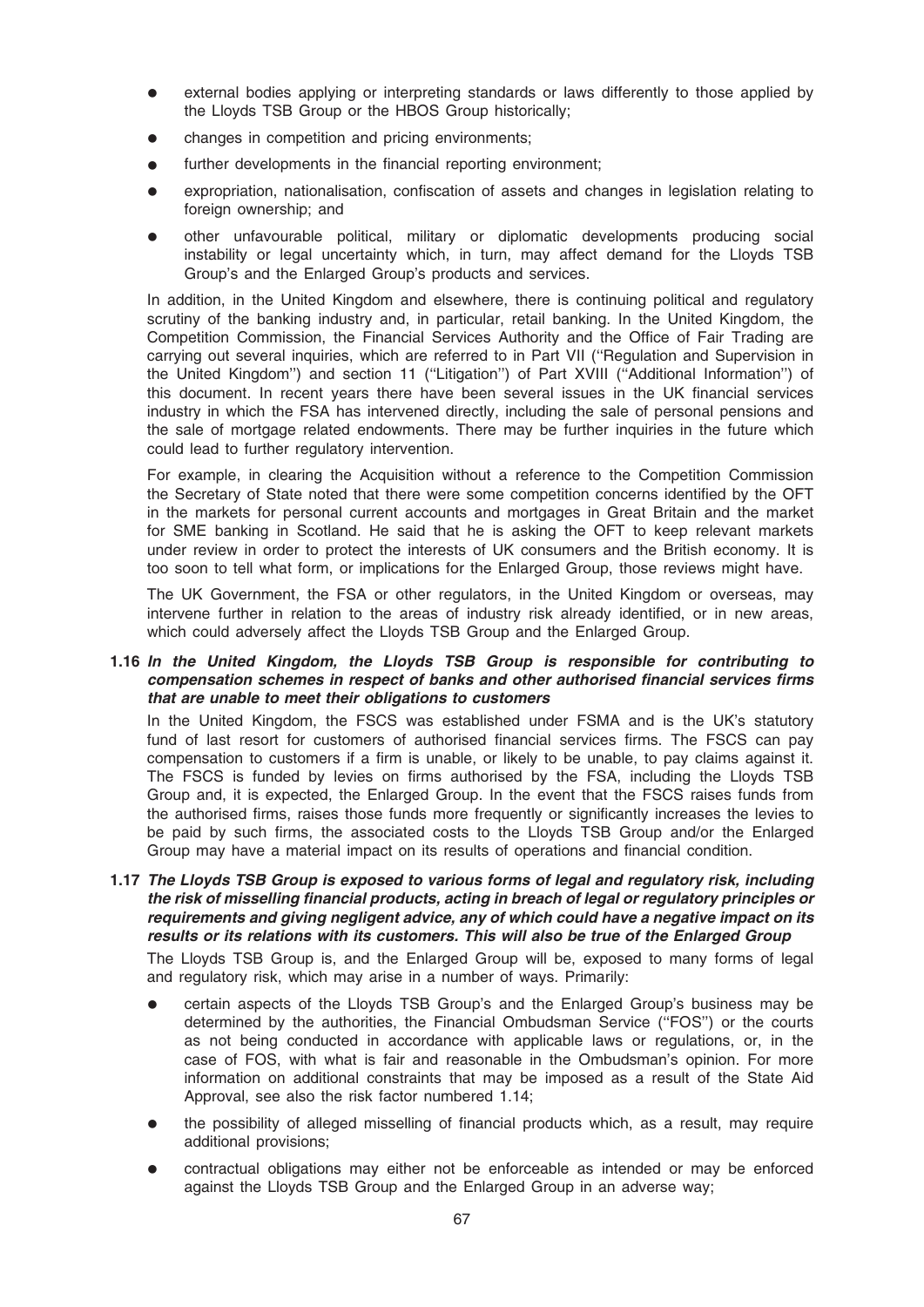- the intellectual property of the Lloyds TSB Group and the Enlarged Group (such as trade names) may not be adequately protected; and
- the Lloyds TSB Group and the Enlarged Group may be liable for damages to third parties harmed by the conduct of its business.

In addition, the Lloyds TSB Group faces and the Enlarged Group will face risk where legal or regulatory proceedings or FOS or other complaints are brought against it in the UK High Court or elsewhere, or in jurisdictions outside the UK, including other European countries and the United States. A major focus of US governmental policy relating to financial institutions in recent years has been combating money laundering and terrorist financing and enforcing compliance with US economic sanctions. See section 11.1.3 of Part XII (''Additional Information'') of the Share Circular, which is incorporated by reference into this document. The outcome of any proceeding or complaint is inherently uncertain and could have a material adverse effect on the Lloyds TSB Group's and the Enlarged Group's operations and/or financial condition, particularly if extended more broadly.

Failure to manage these risks adequately could impact the Lloyds TSB Group and the Enlarged Group adversely, both financially and reputationally through an adverse impact on the Lloyds TSB brand.

#### 1.18 The Lloyds TSB Group is, and the Enlarged Group will be, exposed to tax risk

Tax risk is the risk associated with changes in taxation rates or law, or misinterpretation of the law. This could result in increased charges or financial loss. Failure to manage this risk adequately could impact the Lloyds TSB Group and the Enlarged Group materially and adversely.

#### 1.19 The Lloyds TSB Group's businesses are conducted in highly competitive environments. Achieving an appropriate return for shareholders depends upon management's ability to respond effectively to competitive pressures. This will also be true for the Enlarged Group

The markets for UK financial services and the other markets within which the Lloyds TSB Group operates, and the Enlarged Group will operate, are highly competitive, and management expects such competition to intensify in response to competitor behaviour, consumer demand, technological changes, the impact of consolidation, regulatory actions and other factors. If financial markets remain unstable, financial institution consolidation may accelerate. Moreover, government intervention in the banking sector may impact the competitive position of banks within a country and among international competitors which may be subject to different forms of government intervention, thus potentially putting the Lloyds TSB Group and the Enlarged Group at a competitive disadvantage to local banks in such jurisdictions. Any combination of these factors could result in a reduction in profit. The Lloyds TSB Group's and the Enlarged Group's ability to generate an appropriate return for its shareholders depends significantly upon the competitive environment and management's response to it.

The Lloyds TSB Group's and the Enlarged Group's financial performance may be materially and adversely impacted by competition, including declining lending margins or competition for savings driving up funding costs which cannot be recovered from borrowers. Adverse persistency in the Lloyds TSB Group's insurance and investments business, as well as the Enlarged Group's insurance and investment operations, is a risk to current and future earnings.

A key part of the Lloyds TSB Group's strategy involves, and the Enlarged Group's strategy will involve, building strong customer relationships in order to win a bigger share of its customers' financial services spend. If the Lloyds TSB Group and the Enlarged Group are not successful in retaining and strengthening customer relationships they will not be able to deliver on this strategy, and may lose market share, incur losses on some or all of their activities or fail to attract new and retain existing deposits, which could have a material adverse effect on their business, financial position and results of operations.

#### 1.20 The Lloyds TSB Group and the Enlarged Group could fail to attract or retain senior management or other key employees

The Lloyds TSB Group's success depends, and the Enlarged Group's success will depend, on the ability and experience of its senior management. The loss of the services of certain key employees, particularly to competitors, could have a material adverse effect on the Lloyds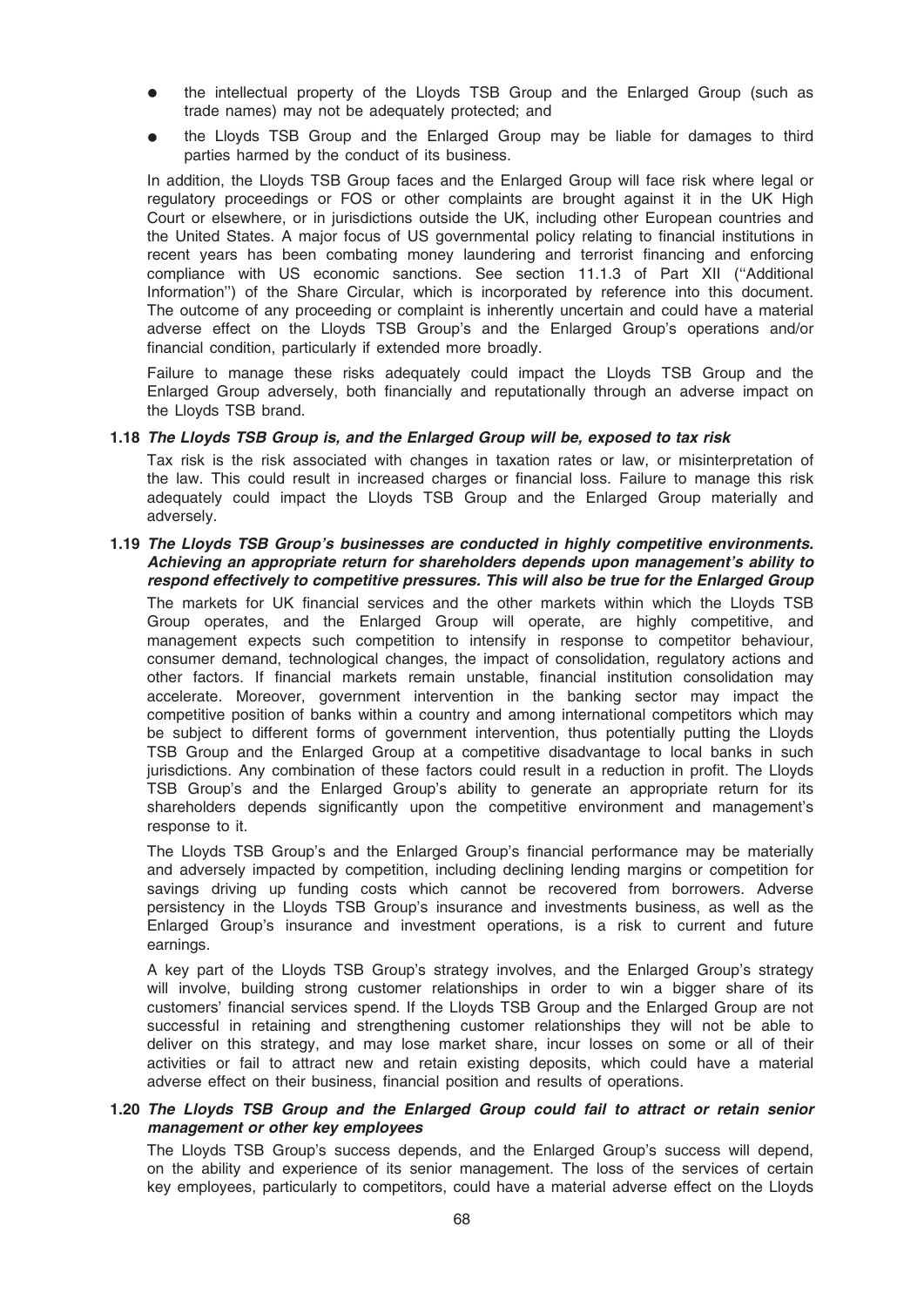TSB Group's and/or the Enlarged Group's revenue, profit and financial condition. In addition, as the Enlarged Group's business develops, both in the UK and in other jurisdictions, its future success will depend on its ability to attract and retain highly skilled and qualified personnel, which cannot be guaranteed, particularly in light of the increased regulatory oversight of financial institutions and management compensation arrangements coming under closer scrutiny. In addition, failure to manage trade union relationships effectively may result in disruption to the business and its operations causing potential financial loss. The failure to attract or retain a sufficient number of appropriate personnel could significantly impede the Lloyds TSB Group's and the Enlarged Group's financial plans, growth and other objectives and have a material adverse effect on their business, financial position and results of operations.

#### 2 Risks relating to the Acquisition

## 2.1 If the Acquisition does not become Effective, the Lloyds TSB Group will not be able to proceed with the Placing and Open Offer. In that case, the Lloyds TSB Group will be required to raise additional capital in an alternative manner. There is no certainty that it would be able to do so on acceptable terms or at all

The Placing and Open Offer is conditional on the passing of various resolutions, including those relating to the Acquisition, at the Lloyds TSB General Meeting. It is also conditional on the satisfaction of certain conditions as set out in the Placing and Open Offer Agreement, including that the Scheme has been sanctioned at the Scheme Court Hearing and that the HBOS Placing and Open Offer Agreement has not been terminated. The Acquisition is also conditional on the passing of Resolutions 1 and 3 at the Lloyds TSB General Meeting; the passing of various resolutions at the HBOS General Meeting and the Court Meeting; and all regulatory conditions and consents having been obtained or, in certain circumstances, waived. Accordingly, the Placing and Open Offer and the Acquisition are interconditional. If the Resolutions on which the Placing and Open Offer or the Acquisition are conditional are not approved or for some other reason the Placing and Open Offer Agreement is terminated or the Acquisition does not become Effective, the Lloyds TSB Group will not be able to proceed with its desired capital raising plan via the Placing and Open Offer. In that event, HM Treasury has stated that it would expect the Lloyds TSB Group to take appropriate action to strengthen its capital position. The FSA has advised the Lloyds TSB Group that if the Acquisition were not to occur, it would require the Lloyds TSB Group to raise £7 billion of additional capital, made up of £5 billion of core Tier 1 equity and £2 billion of Tier 1 instruments. There can be no certainty that the Lloyds TSB Group would be able to successfully raise such capital or as to the terms on which such capital could be raised, including the price and other terms of any participation by HM Treasury in any such capital raising and whether or not such a capital raising would be on a pre-emptive basis. Thus, if the conditions to the Acquisition are not satisfied or waived and the Lloyds TSB Group is not able to proceed with its desired capital raising plan via the Placing and Open Offer, it will be required to renegotiate the terms of either the Acquisition or the Placing and Open Offer or both with HM Treasury and the HBOS Group, and may be required to seek alternate means of raising funding. There can be no assurance as to whether the Lloyds TSB Group would be successful in raising alternative capital or as to the timetable or terms of an alternative capital raising or as to whether any such capital raising would be on a pre-emptive basis. If the Lloyds TSB Group is unable to find alternative sources of capital and sufficiently raise its capital, its business, results of operations and financial condition will suffer, its credit ratings may drop, its cost of funding may increase and it may need to access HM Treasury's recapitalisation fund, if such fund is available. Any of the above may have a material adverse impact on the Lloyds TSB Group share price.

#### 2.2 The Acquisition is being effected by way of the Scheme and will require the separate approval of the Scheme Shareholders, HBOS Shareholders and Lloyds TSB Shareholders. There can be no assurance that the required shareholder approvals will be obtained

The Acquisition is being effected by means of a scheme of arrangement between HBOS and the Scheme Shareholders under sections 895 to 899 of the Companies Act which will require an application by HBOS to the Court to sanction the Scheme and confirm the reduction and cancellation of HBOS' issued and to be issued ordinary share capital. Before such Court Orders can be sought, the Acquisition will require approval (i) by the Scheme Shareholders at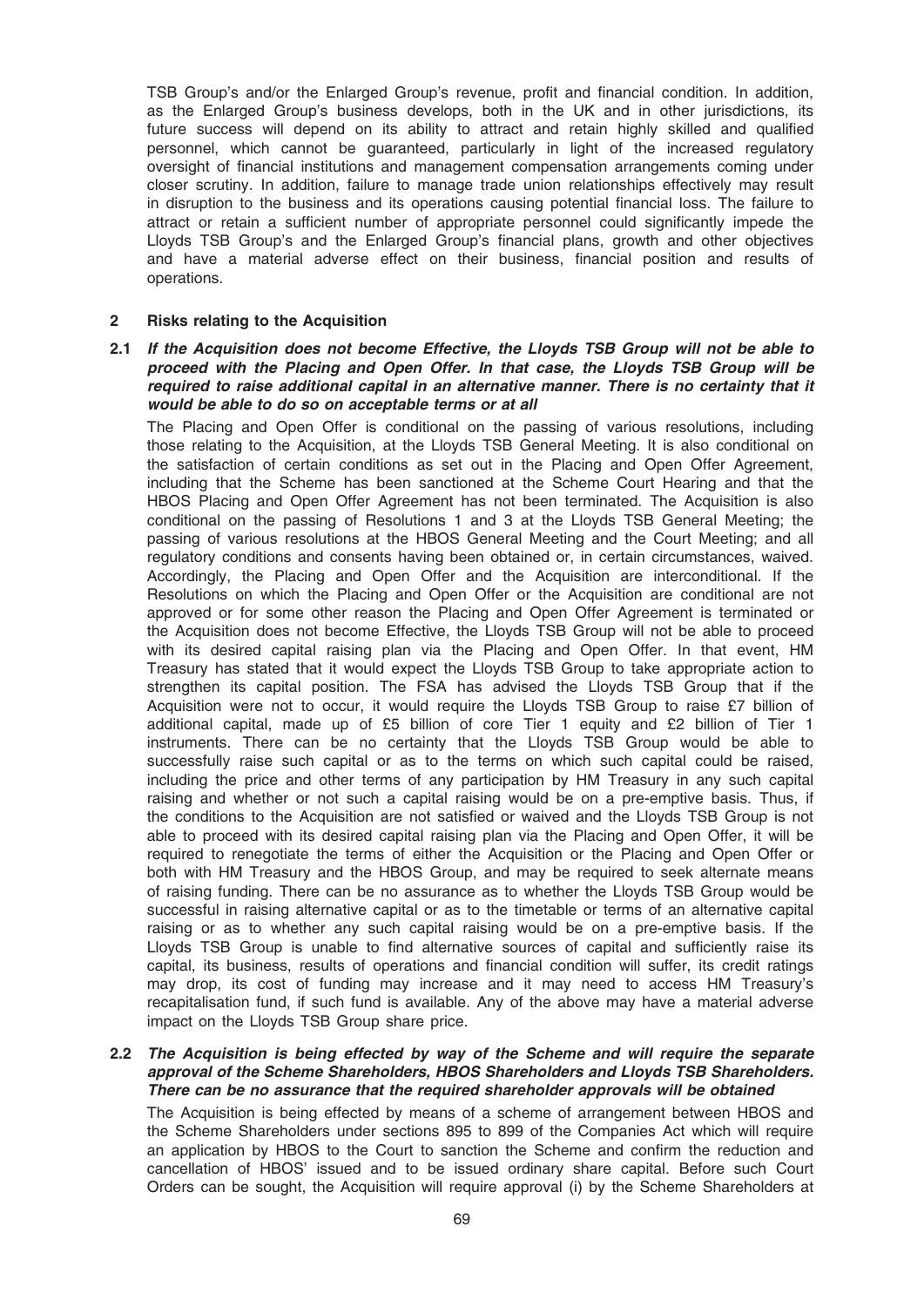the Court Meeting, (ii) by the HBOS Shareholders of certain resolutions to be proposed at the HBOS General Meeting and (iii) by Lloyds TSB Shareholders of certain resolutions to be proposed at the Lloyds TSB General Meeting. There can be no assurance that the approval of the Scheme by the Scheme Shareholders at the Court Meeting will be obtained, that the HBOS Shareholders will approve the Resolutions to be proposed at the HBOS General Meeting, or that the Lloyds TSB Shareholders will approve the resolutions to be proposed at the Lloyds TSB General Meeting. In addition, there can be no assurance that if the Scheme and resolutions are approved by shareholders, the Court will grant the Court Orders, or seek to impose modifications thereto.

#### 2.3 The implementation of the Scheme and the consummation of the Acquisition are conditional upon the Scheme becoming Effective by a set date and are subject to the satisfaction or, if permitted, waiver of certain conditions. There can be no assurance that the Scheme Conditions will be satisfied or waived and that the Acquisition will be consummated

The Acquisition is conditional upon the Scheme becoming Effective by not later than 28 February 2009 (subject to extension of such date by agreement between the HBOS Group and the Lloyds TSB Group in accordance with applicable law and regulation) and Admission of the Open Offer Shares becoming effective not later than 19 January 2009 (subject to extension of such date by agreement between Lloyds TSB and HM Treasury in accordance with applicable law and regulation) and is subject to the satisfaction or, if permitted, waiver of certain conditions prior to such date. The conditions in respect of the Scheme are set out in Appendix I to the Announcement and are incorporated by reference into this document. There can be no assurance that these conditions will be satisfied or waived. In addition, there can be no assurance that the Scheme or the Acquisition will become Effective as currently contemplated or at all.

2.4 Obtaining required regulatory approvals may delay implementation of the Scheme and consummation of the Acquisition, and compliance with conditions and obligations in connection with regulatory approvals could adversely affect prospects for the Acquisition The Acquisition is conditional upon obtaining merger control approvals and regulatory clearances from the FSA as well as certain other regulatory bodies in other jurisdictions.

In addition, the Acquisition is conditional upon (i) Lloyds TSB being satisfied, on terms satisfactory to it, that there is no intention by the Secretary of State to refer the Acquisition, or any matters arising from or relating to the proposal, to the Competition Commission, and (ii) if clause (i) is satisfied, either the deadline for making an application for review related to that decision having expired or that, in the event such application is made, any such application having been dismissed by the Competition Appeal Tribunal.

Following the original announcement of the Acquisition of the HBOS Group by the Lloyds TSB Group on 18 September 2008, the Secretary of State issued an intervention notice in relation to the Acquisition on public interest grounds to ensure appropriate consideration would be given, in the context of decisions under the Enterprise Act 2002 (the ''Enterprise Act'') on whether to refer the merger to the Competition Commission, to the public interest in the stability of the UK financial system under section 42 of the Enterprise Act, following advice from the UK Tripartite Authorities (HM Treasury, Bank of England and the FSA). As a result of that notice and of a Parliamentary Order, the Secretary of State had the power to consider the public interest issues in the stability of the UK financial system alongside competition issues in making his decision on whether to refer the Acquisition to the Competition Commission for investigation.

On 31 October 2008 the Secretary of State gave his decision that, considering the competition issues identified by the OFT and the evidence before him on the public interest issues in the stability of the UK financial system, the Acquisition is in the public interest and should be cleared unconditionally.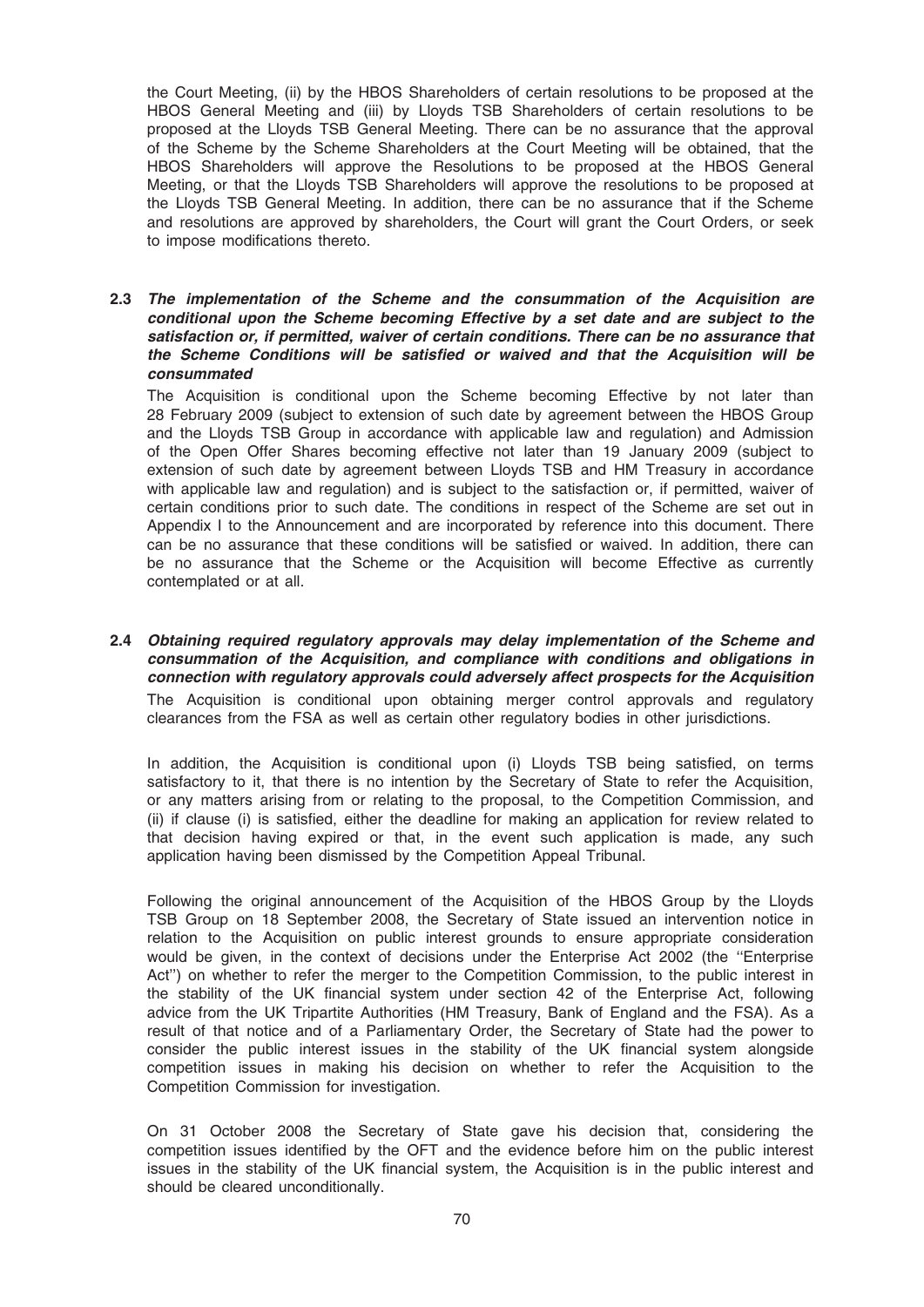2.5 The Lloyds TSB Group may fail to realise the business growth opportunities, revenue benefits, cost synergies, operational efficiencies and other benefits anticipated from, or may incur unanticipated costs associated with, the Acquisition. As a consequence, the Lloyds TSB Group's and the Enlarged Group's results of operations, financial condition and the price of the Lloyds TSB Shares may suffer

The integration of the HBOS Group into the Lloyds TSB Group will be complex, expensive and present a number of challenges for the management of the Lloyds TSB Group, its staff and potentially its customers. On the basis described in section 5 (''Financial Effects of the Acquisition'') of Part A (''Letter from Sir Victor Blank, Chairman of Lloyds TSB Group plc'') of Part VI (''Information on the Acquisition'') of the Lloyds TSB Placing and Open Offer Prospectus, which is incorporated by reference into this document, Lloyds TSB believes that the Acquisition will lead to accretion in Lloyds TSB's cash earnings per share and that through the implementation of cost synergies and other operational efficiencies it will deliver total pretax annual cost savings greater than £1.5 billion. The Lloyds TSB Group believes that these anticipated cost synergies as well as other operating efficiencies and the business growth opportunities, revenue benefits and other benefits it expects to achieve by combining its operations with those of the HBOS Group constitute a large part of the business rationale for the Acquisition. However, these expected business growth opportunities, revenue benefits, cost synergies and other operational efficiencies and other benefits may not develop, including because the assumptions upon which the Lloyds TSB Group determined the Acquisition consideration may prove to be incorrect. For example, the expected cost synergies have been calculated by the Lloyds TSB Group on the basis of the existing and projected cost and operating structures of the Lloyds TSB Group and the Lloyds TSB Group's estimate of the existing and projected cost and operating structures of the HBOS Group. Statements of estimated synergies and other effectiveness and calculations of the costs of achieving them relate to future actions and circumstances which, by their nature, involve risks, uncertainties, contingencies and other factors. As a result, the synergies and other efficiencies referred to may not be achieved, or those achieved may be materially different from those estimated.

The Lloyds TSB Group may also face challenges with respect to: obtaining the required approvals of various regulatory agencies, any of which could refuse or impose conditions or restrictions on its approval; retaining key employees (including key employees of the HBOS Group); redeploying resources in different areas of operations to improve efficiency; unifying financial reporting and internal control procedures; minimising the diversion of management attention from ongoing business concerns; overcoming integration challenges, particularly as the Lloyds TSB Group's management may be unfamiliar with some aspects of the HBOS Group's business and operations; and addressing possible differences between the Lloyds TSB Group's business culture, processes, controls, procedures, systems, accounting practices and implementation of accounting standards and those of the HBOS Group.

Under any of these circumstances, the business growth opportunities, revenue benefits, cost savings and other benefits anticipated by the Lloyds TSB Group to result from the Acquisition may not be achieved as expected, or at all, or may be delayed. To the extent that the Lloyds TSB Group incurs higher integration costs or achieves lower revenue benefits or fewer cost savings than expected, its and the Enlarged Group's operating results, financial condition and prospects and the price of the Lloyds TSB Shares may suffer.

### 2.6 Consummation of the Acquisition may result in adverse tax consequences resulting from a change of ownership

The consummation of the Acquisition may result in adverse tax consequences related to the change of ownership of HBOS and its subsidiaries. A change of ownership of a corporation can lead to restrictions on the ability to utilise certain tax reliefs, including, but not limited to, tax losses. It can also lead to certain tax charges arising as a result of parties becoming connected with each other for tax purposes, such as credits related to loan relationships between the parties. Moreover, a change of ownership may result in other tax costs not normally associated with the ordinary course of business. Such other tax costs may include, but are not limited to, stamp duties, land transfer taxes, franchise taxes and other levies.

Furthermore, similar consequences could apply in relation to the Lloyds TSB Group and its subsidiaries if over a three-year period HM Treasury, alone or together with any other shareholders with a stake of 5 per cent. or more in the Lloyds TSB Group, acquires a controlling shareholding.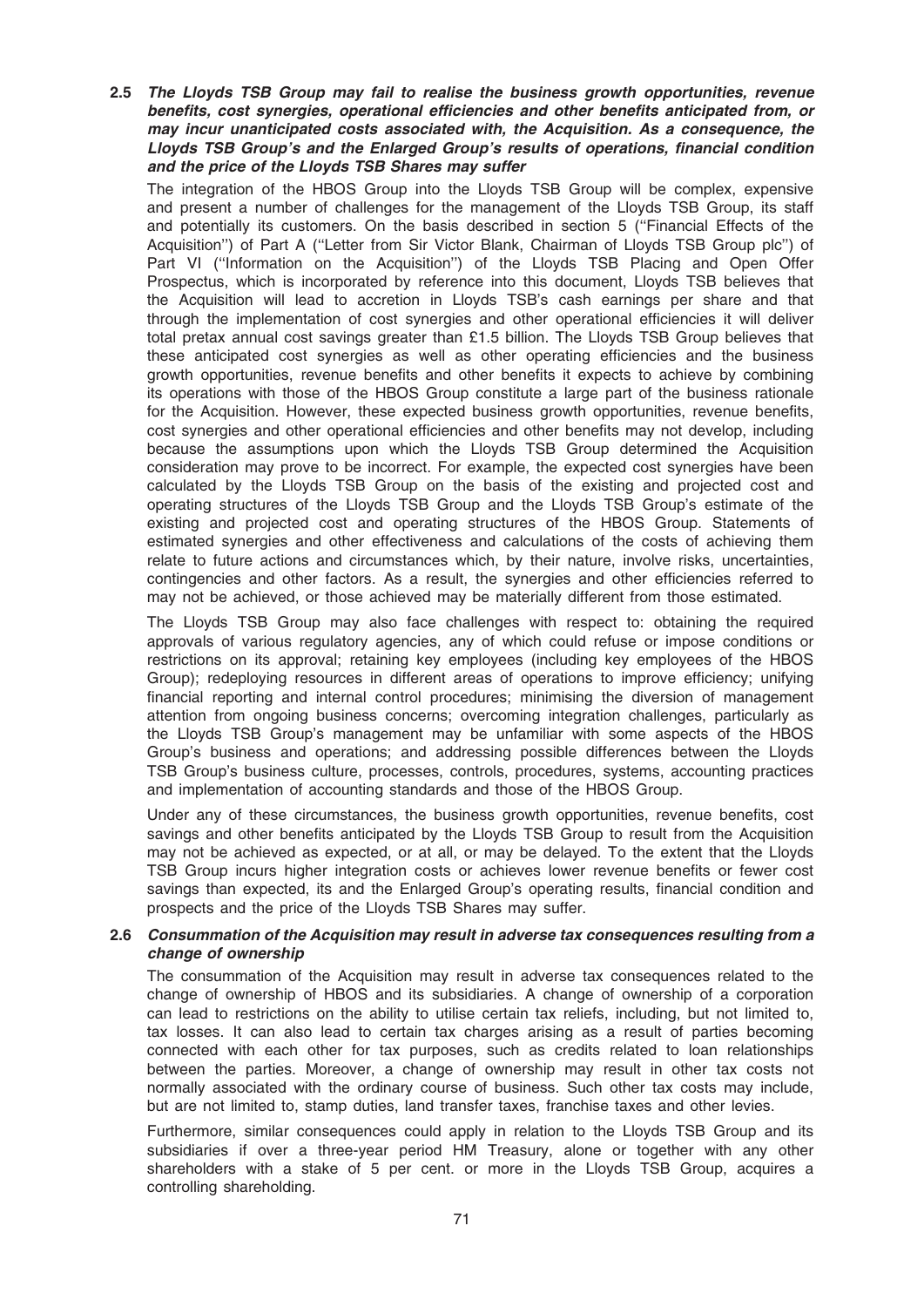2.7 Change of control provisions or termination rights in the HBOS Group's agreements may be triggered upon the completion of the Acquisition or upon the completion of any resulting reorganisation and may lead to adverse consequences for the Enlarged Group, including the loss of significant contractual rights and benefits, the termination of joint venture and/or licensing agreements

Members of the HBOS Group are party to joint ventures, licences and other agreements and instruments that may contain change of control provisions or termination rights that will be triggered upon the completion of the Acquisition or upon completion of the reorganisation of HBOS within the Lloyds TSB Group. While the Lloyds TSB Group does not anticipate any material issues, the operation of such change of control provisions or termination rights, if any, could result in the loss of material contractual rights and benefits, the termination of joint venture agreements and licensing agreements or the requirement to repay outstanding indebtedness.

## 2.8 The Acquisition will result in a reduction in ownership and voting interest for existing Lloyds TSB Shareholders

The Acquisition is such that, when it becomes Effective, existing Lloyds TSB Shareholders will suffer a reduction in their proportionate ownership, and may suffer a reduction in their proportionate voting interest, in the ordinary share capital of the Lloyds TSB Group compared to their current ownership and voting interest.

### 3 Risks relating to the Placing and Open Offer and to investment in Lloyds TSB Shares

### 3.1 HM Treasury will become the largest shareholder of the Enlarged Group if existing Lloyds TSB and HBOS Shareholders do not acquire a significant number of the new Open Offer Shares and the HBOS Open Offer Shares, respectively

Under the Placing and the HBOS Placing, HM Treasury will acquire the Open Offer Shares and the HBOS Open Offer Shares, respectively, subject to the right of eligible existing shareholders to claw back their proportionate entitlement to Open Offer Shares and HBOS Open Offer Shares through the Open Offer and the HBOS Open Offer respectively and to apply for new Open Offer Shares in excess of their respective entitlements. If eligible existing Lloyds TSB Shareholders do not acquire new shares in the Open Offer and eligible existing HBOS Shareholders do not acquire new HBOS Ordinary Shares in the HBOS Open Offer, HM Treasury would own up to 43.5 per cent. of the Enlarged Group Ordinary Share Capital. This percentage will be diminished to the extent of the participation by eligible existing shareholders in the Open Offer or the HBOS Open Offer. Details of the conditions to the Proposed Government Funding are set out in Part V (''Conditions Relating to the Proposed Government Funding'') of the Share Circular, which is incorporated by reference into this document. Subject to this, HM Treasury has informed the Lloyds TSB Group that it currently has no intentions or strategic plans concerning the Enlarged Group or its business and employees. HM Treasury has also informed the Lloyds TSB Group that it does not currently intend to seek to exert significant influence over financial management or operational matters. It might, however, change its views on whether it will seek to exert influence over the Lloyds TSB Group or the Enlarged Group, and may disagree with the commercial decisions of the Lloyds TSB Group, including over such matters as the implementation of synergies and commercial and consumer lending policies.

Moreover, arrangements have been announced by HM Treasury in relation to its equity participation in banks accessing the recapitalisation fund which may limit the operational flexibility of the Lloyds TSB Group and the Enlarged Group with regard to matters such as mortgage and small business lending.

Should HM Treasury decide to seek to exert influence over the Lloyds TSB Group or the Enlarged Group, it may be able to exercise a significant degree of influence over, among other things, the election of directors, the appointment of senior management and, subject to the terms of the bank recapitalisation scheme, the payment of any dividends on the Lloyds TSB Shares. Furthermore, if HM Treasury becomes a major shareholder, HM Treasury's interests might conflict with those of minority shareholders, and HM Treasury may have the ability to prevent or cause a change in control and could take other actions that may not be favourable to minority shareholders. However, the Lloyds TSB Group expects that HM Treasury will, in accordance with its public statements, act as a value-oriented shareholder.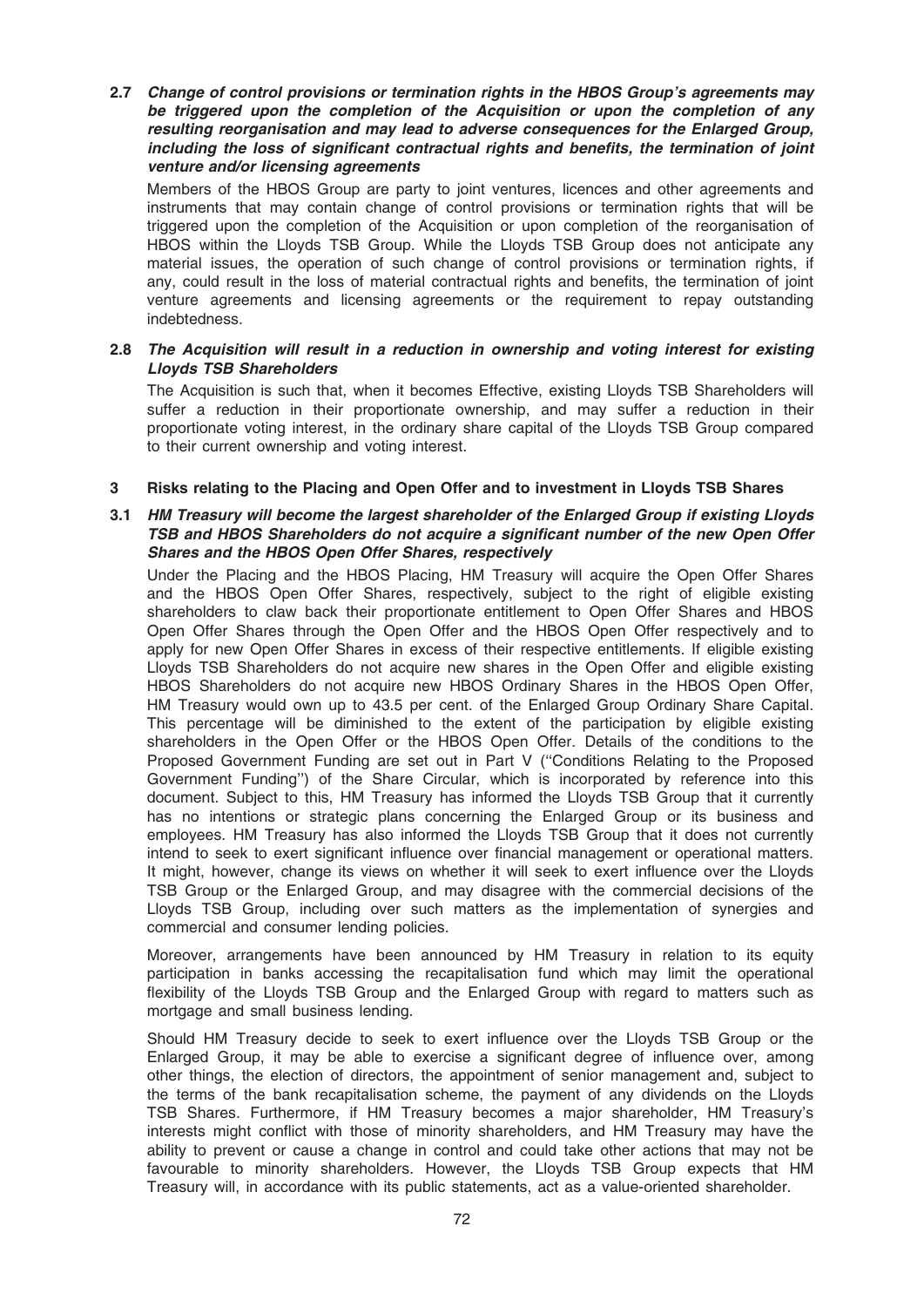Finally, HM Treasury has confirmed its intention over time, to dispose of its investment in Lloyds TSB Shares and the Enlarged Group. Any such sale, or the perception that such a sale might occur, could adversely affect the market price of the Lloyds TSB Shares.

Depending on the level of the shareholdings acquired by the UK Government in the Lloyds TSB Group, the Enlarged Group and other financial institutions, further filings may have to be made to UK and non-UK competition and regulatory authorities. The nature and extent of those filings and the risks of conditions being sought by or imposed upon the UK Government in relation to its shareholdings cannot be reasonably estimated at this point.

### 3.2 Under the BSP Act, HM Treasury is able to effect transfers of Lloyds TSB Shares or HBOS Shares and/or any property of the Lloyds TSB Group or the HBOS Group, or effect other transactions which could impact on the rights of Lloyds TSB Shareholders and/or HBOS Shareholders, and/or result in the de-listing of the Lloyds TSB Shares and/or the HBOS Shares

Under the BSP Act, until 21 February 2009, HM Treasury has wide powers to make certain orders in respect of a UK authorised deposit taking institution (such as Lloyds TSB Bank plc and the HBOS Group) and, in certain circumstances, certain corporate-related undertakings. The orders which may be made under the BSP Act in respect of relevant deposit-taking institutions (and/or, in certain circumstances, certain related corporate undertakings) relate to (among other things) (i) transfers of securities issued by relevant entities (such as the Lloyds TSB Shares, the Open Offer Shares and the Consideration Shares) (and/or securing that rights of holders of securities cease to be exercisable by such holders, discontinuing the listing of securities and/or varying or nullifying the terms of securities), (ii) transfers of property, rights and liabilities of relevant entities notwithstanding any restrictions, requirements or interest (and/or modifying related interests, rights or liabilities of third parties), (iii) the disapplication or modification of laws, (iv) the imposition of a moratorium on the commencement or continuation of any legal process in relation to any body or property and/or (v) the dissolution of any relevant entity. Significantly, orders may have retrospective effect and may make provision for nullifying the effect of transactions or events taking place after the time in question.

While certain orders under the BSP Act may be made by HM Treasury only in certain circumstances for the purposes of maintaining the stability of the UK financial system and/or protecting the public interest where financial assistance has been provided by HM Treasury to the deposit-taking institution, such purpose conditions may not apply in respect of all orders which may be made under the BSP Act. The BSP Act includes provisions related to compensation in respect of any transfer orders made.

If HM Treasury were to make an order in respect of Lloyds TSB Bank plc and/or certain related corporate undertakings, such order may (among other things) (i) result in a transfer of shares in Lloyds TSB Bank plc and/or any property of Lloyds TSB Bank plc, or shares in UK authorised deposit-takers within the HBOS Group and/or any property of such HBOS Group entities, (ii) impact on the rights of Lloyds TSB Shareholders and/or HBOS Shareholders, and/ or (iii) result in the de-listing of the Lloyds TSB Shares and/or the HBOS Shares. At present, HM Treasury has not made any orders under the BSP Act in respect of Lloyds TSB Bank plc or HBOS or any of their respective related corporate undertakings and there has been no indication that it will make any such order under the BSP Act, but there can be no assurance that this will not change and/or that Lloyds TSB Shareholders will not be adversely affected by any such order if made.

A draft Banking Bill was introduced to the United Kingdom parliament on 7 October 2008. If enacted, the Banking Bill may have significant consequences for the UK banking industry. For example, it is currently anticipated that a new ''Special Resolutions Regime'' will be implemented which will give wide powers in respect of UK authorised deposit-taking institutions (such as Lloyds TSB Bank plc) to HM Treasury, the FSA and the Bank of England in circumstances where any such UK-authorised deposit-taking institution has encountered, or is likely to encounter, financial difficulties. It is also anticipated that a new administration and insolvency regime will be implemented in respect of UK-authorised deposit-taking institutions (such as Lloyds TSB Bank plc). However, given that the Banking Bill is at an early stage in the legislative process, currently it is not possible to predict with any certainty what form any legislation (if enacted) will take and the impact it will have on Lloyds TSB Bank plc and the impact it will have (if any) on the Lloyds TSB Shareholders.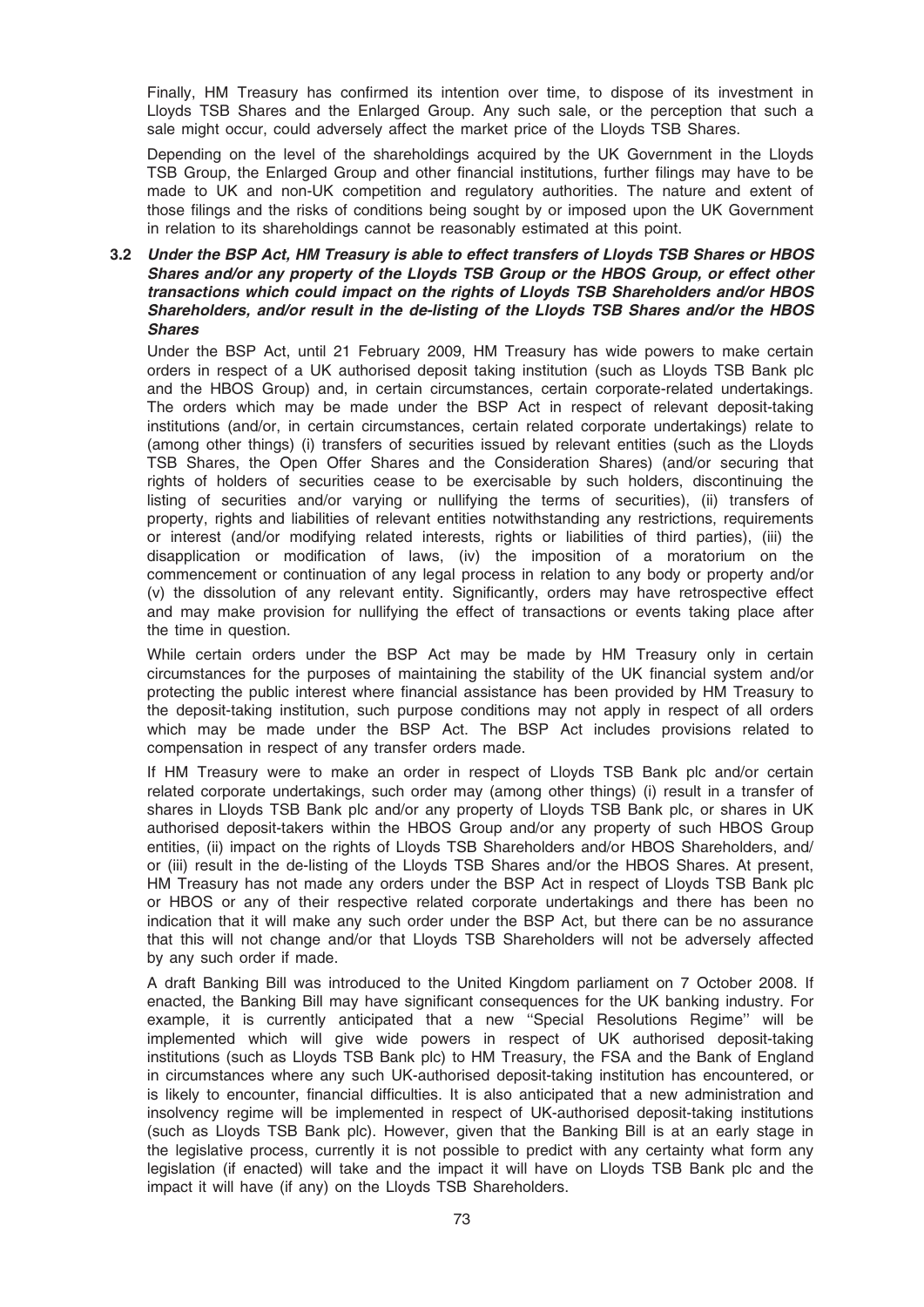## 3.3 Lloyds TSB will not be able to pay cash dividends until it has repurchased or redeemed the Enlarged Group HMT Preference Shares

No dividends may be paid on the Lloyds TSB Shares until the Enlarged Group HMT Preference Shares have been repurchased or redeemed in full. The Enlarged Group HMT Preference Shares will not by their terms be redeemable for a period of five years after their issue. Although it is the Lloyds TSB Group's clear intention to seek their earlier repurchase in 2009 with the consent of the holders of the Enlarged Group HMT Preference Shares, such consent might not be forthcoming and there is no guarantee that the Lloyds TSB Group will be in a position to do so at such time. Even after repayment of the Enlarged Group HMT Preference Shares, the ability of Lloyds TSB to pay dividends in cash or otherwise on Lloyds TSB Shares is a function of its profitability and the extent to which, as a matter of law, it has available to it sufficient distributable reserves out of which any proposed dividend may be paid. Lloyds TSB's ability to pay dividends is also dependent upon receipt by it of dividends and other distributions from subsidiaries. Further, the Lloyds TSB Directors may not consider it appropriate to declare dividends in the context of prolonged economic uncertainty. Lloyds TSB can give no assurances that it will be able to pay a dividend in the future.

#### 4 Risk Factors relating to the Preference Shares

### 4.1 Deferral or waiver by the Company of coupon payments on certain of its other securities may prevent the payment of dividends on, and the redemption or purchase by the Company of, the Preference Shares

Certain issued securities of the Company ranking in priority to or *pari passu* with Preference Shares may contain provisions to the effect that if a dividend is not declared or paid in full or a coupon not paid on them, then the Company will be restricted from paying dividends on, and/or redeeming or purchasing any of the Preference Shares, as the case may be.

### 4.2 Dividends on the Preference Shares are discretionary and may not be declared or paid in full, or at all, if the Board of Directors so resolves

Save as provided further herein (following the occurence of a Capital Disqualification Event), the Board of Directors or the Committee may resolve, in its absolute discretion, on or before any Dividend Payment Date not to pay in full, or at all, the dividend on the Preference Shares for the Dividend Period to which that Dividend Payment Date relates.

The Company in any event may pay dividends on the Preference Shares only if and to the extent that payment can be made out of the profits of the Company available for distribution and permitted to be distributed. The Company will be the holding company of the Enlarged Group and as such the profits which it has available for distribution will be affected by the level of ordinary dividends it receives on the ordinary shares which it holds in other members of the Enlarged Group. The ability of the Company to declare and pay a dividend on the Preference Shares is also subject to compliance with the then existing capital adequacy requirements of the FSA.

## 4.3 Dividends on the Preference Shares are non-cumulative

The dividends on the Preference Shares are non-cumulative. Accordingly, to the extent that any dividend or part thereof is on any occasion not declared and paid for any reason, holders of Preference Shares will not have a claim in respect of the dividend accrued for the relevant Dividend Period or for interest on the dividend, whether or not dividends on the Preference Shares are declared for any future Dividend Period, though the Company will be subject to certain restrictions on (i) payments of dividends on junior ranking securities as to which, also see paragraph 3.3 above and, subject to certain exceptions, on parity securities and (ii) redemption of junior ranking and parity securities, in each case during the Stopper Period. See, in respect of each series of the Preference Shares, ''Description of the Preference Shares – 5. Restrictions on Dividends and Redemption''.

#### 4.4 If the Company is wound up, distributions to holders of the Preference Shares will be subordinated to the claims of creditors

On a return of capital or distribution of assets, whether or not on a winding-up (but other than a redemption or purchase by the Company of any of its share capital), holders of Preference Shares will be entitled to distributions in liquidation only after the claims of all creditors of the Company have been satisfied.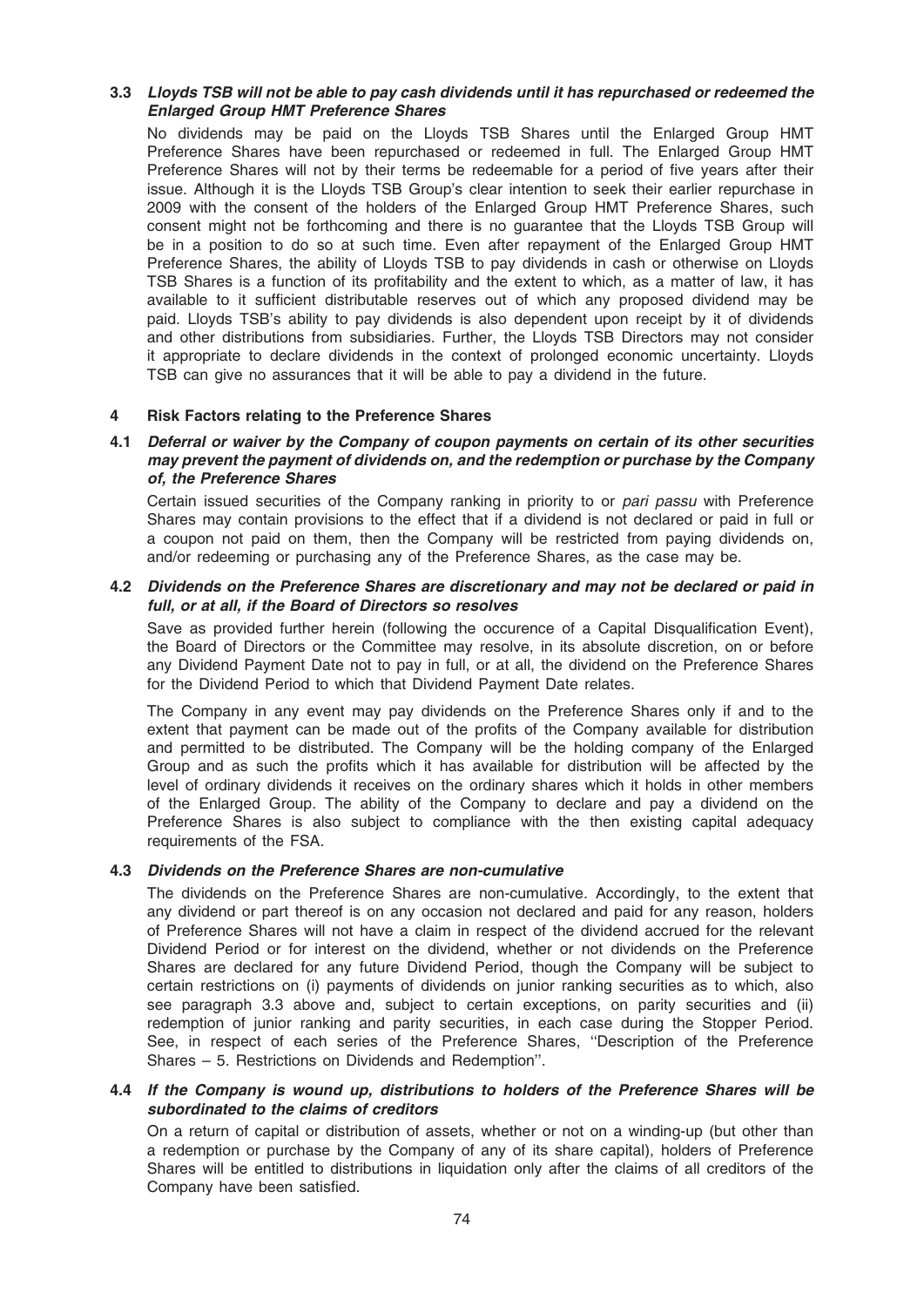### 4.5 No limitation on issuing senior debt securities or pari passu shares

There is no restriction on the amount of debt which the Company may incur which ranks senior to the Preference Shares or, subject to the Company having paid the most recent dividend payable on the Preference Shares in full, on the amount or terms of securities which the Company may issue which rank pari passu with the Preference Shares. The issue of any such debt or securities may reduce the amount recoverable by holders of the Preference Shares on a winding-up or other return of capital of the Company or may increase the likelihood of a suspension of distributions in respect of the Preference Shares.

### 4.6 Absence of voting rights

Holders of Preference Shares will only be entitled to receive notice of and to attend any general meeting of shareholders of the Company and to speak or vote upon any resolution proposed at such meeting if a resolution is proposed either varying or abrogating any of the rights and restrictions attached to the Preference Shares or to wind-up, or in relation to the winding-up of, the Company (and then in each case only to speak and vote upon any such resolution) subject to certain terms and conditions as more particularly described in the relevant sections of Part IV (''Description of the Preference Shares'') of this document.

### 4.7 Perpetual securities

In respect of the Redeemable Preference Shares, the Company is under no obligation to redeem the Preference Shares at any time and the holders of the Preference Shares have no right to call for their redemption.

#### 4.8 The Redeemable Preference Shares may be redeemed at the option of the Company

Subject to confirmation from the FSA that it has no objection (if required) and to compliance with the FSA's capital adequacy requirements (to the extent they apply at the time) and United Kingdom company law requirements as to the manner of financing any redemption of redeemable shares, the Redeemable Preference Shares may be redeemed at the option of the Company in whole or in part on any Dividend Payment Date falling on or after the respective First Call Dates of each class at their relevant liquidation preference.

### 4.9 The terms of the New Lloyds TSB Preference Shares will differ from the terms of the corresponding HBOS Preference Shares

The terms of any New Lloyds TSB Preference Shares issued pursuant to the Preference Scheme will differ from the terms of the HBOS Preference Shares which they replace. Such differences include changes to align the terms of the New Lloyds TSB Preference Shares (i) more closely with those of the existing preference shares issued by Lloyds TSB and (ii) with the Articles; and other structural changes to comply with current FSA requirements to permit the New Lloyds TSB Preference Shares to be eligible to qualify as perpetual non-cumulative preference share capital for regulatory purposes. Preference Shareholders should consider the terms of the relevant class of New Lloyds TSB Preference Shares prior to voting at the HBOS General Meeting and the relevant Preference Court Meeting.

#### 4.10 Liauidity

Although application has been made for the Preference Shares to be admitted to trading on the London Stock Exchange, there can be no assurance that an active public market for such Preference Shares will develop. The liquidity and the market prices for the Preference Shares can be expected to vary with changes in market and economic conditions, the financial condition and prospects of the Company and other factors that generally influence the market prices of securities.

The market price of the Preference Shares and/or Lloyds TSB Preference ADSs could be volatile and subject to significant fluctuations due to a variety of factors, including changes in sentiment in the market regarding Lloyds TSB, any regulatory changes affecting Lloyds TSB's or the Enlarged Group's operations, variations in Lloyds TSB's or the Enlarged Group's operating results, business developments of Lloyds TSB or the Enlarged Group or its competitors, the operating and share price performance of other companies in the industries and markets in which Lloyds TSB or the Enlarged Group operate, or speculation about Lloyds TSB's or the Enlarged Group's business in the press, media or investment community. Stock markets have from time to time, including recently and particularly with respect to certain financial institution shares, experienced significant price and volume fluctuations which have affected market prices for securities which may be unrelated to Lloyds TSB's or the Enlarged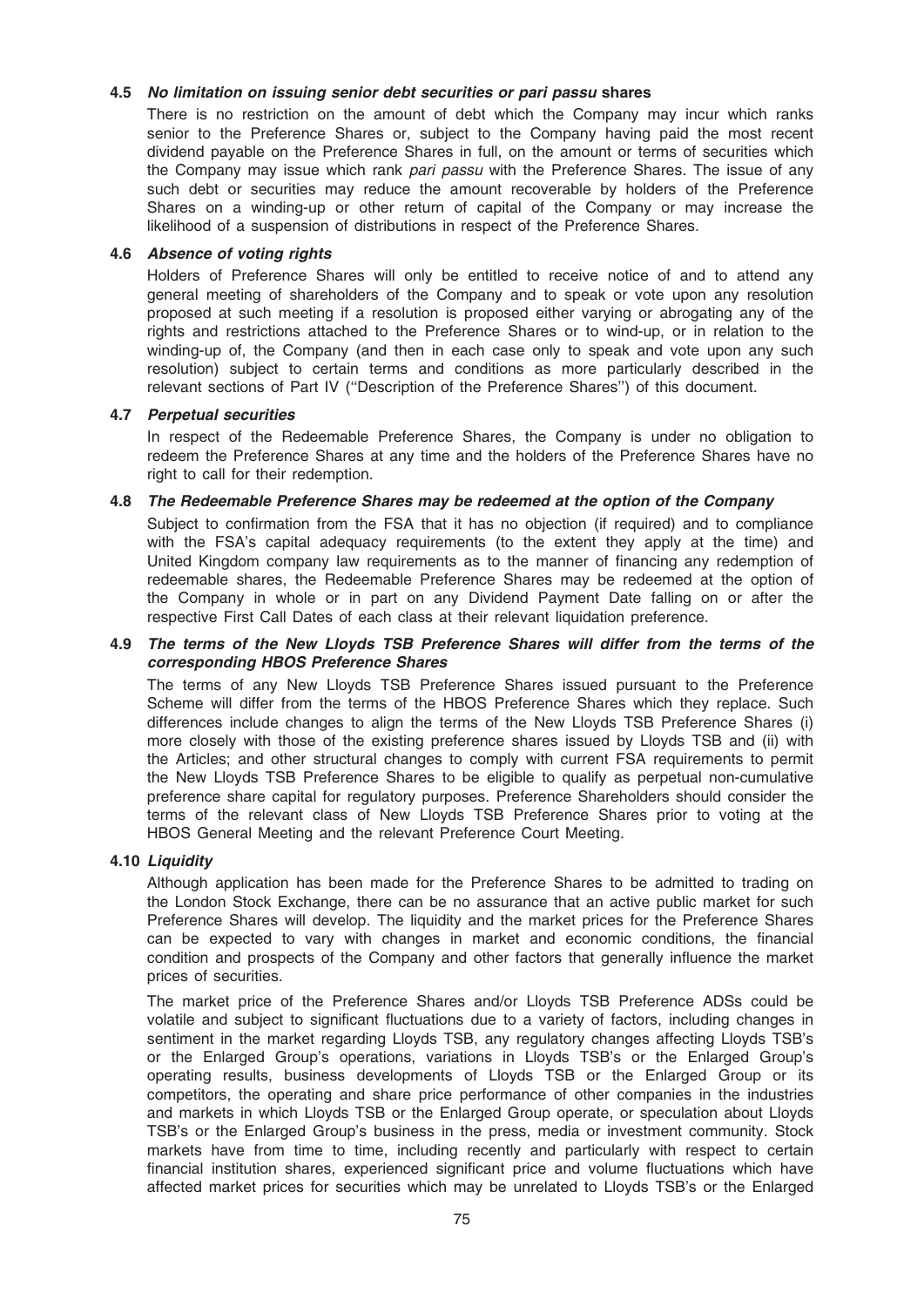Group's operating performance or prospects. Furthermore, the Lloyds TSB's Group's or the Enlarged Group's operating results and prospects from time to time may be below the expectations of market analysts and investors. Any of these events could result in a decline in the market price of the Preference Shares and/or Lloyds TSB Preference ADSs.

In general, prospective investors should be aware that the value of an investment in Lloyds TSB and the Enlarged Group may go down as well as up. The market value of the Preference Shares and Lloyds TSB Preference ADSs can fluctuate and may not always reflect the underlying asset value or prospects of the Lloyds TSB Group.

### 4.11 Payments of dividends in respect of, and issues and transfers of, Preference Shares may give rise to certain United Kingdom taxes

Payments of dividends in respect of, and issues and transfers of Preference Shares may give rise to certain United Kingdom tax obligations. See Part XVI (''United Kingdom Taxation''). While under current United Kingdom tax law the Company may make payment of dividends free of withholding tax, if the laws were to change, the Company would be under no obligation to pay any additional amounts in respect of any withholding taxes. Save as provided in paragraph 4.14 below, a transfer of (or agreement to transfer) Preference Shares is generally subject to United Kingdom stamp duty or SDRT payable by the transferee at 0.5 per cent. of the amount or value of the consideration.

### 4.12 Implications of holding New Lloyds TSB Preference ADSs in registered form

Preference Shares in the form of share warrants to bearer each representing one Preference Share are capable of being surrendered in exchange for Preference Shares in registered form. Prospective investors should note that, generally, a transfer of (or agreement to transfer) Preference Shares in registered form is subject to 0.5 per cent. UK stamp duty, or SDRT, on the amount or value of the consideration, payable by the transferee. It should be noted that UK stamp duty, or SDRT, would, subject to certain exceptions, be payable at the rate of 1.5 per cent. of the value of each Preference Share in registered form on any instrument or agreement pursuant to which such Preference Shares are transferred: (i) to, or to a nominee or agent for, a person whose business is or includes the provision of clearance services; or (ii) to, or to a nominee or agent for, a person whose business is or includes issuing depositary receipts. There should be no such stamp duty or SDRT on a transfer of or agreement to transfer Preference Shares held in a clearance system or represented by a depositary receipt. This different tax treatment may mean that Preference Shares in registered form trade separately from Preference Shares which are represented by ADRs, and consequently there may be an increased risk of illiquidity in relation to any Preference Shares held in registered form.

### 4.13 Disadvantages associated with withdrawal of underlying ADS Preference Shares

If a Holder chooses to take delivery of the New Lloyds TSB Preference Shares underlying its ADSs, provided the Lloyds TSB Preference Shares are not transferred: (i) to, or to a nominee for, a person whose business is or includes the provision of clearance services; or (ii) to, or to a nominee or agent for, a person whose business is or includes issuing depositary receipts, neither UK stamp duty nor SDRT should be payable at the rate of 1.5 per cent. on the exchange. However, a subsequent transfer of (or agreement to transfer) Lloyds TSB Preference Shares in registered form is subject to 0.5 per cent. UK stamp duty or SDRT as described in the paragraph under the sub-heading ''Implications of holding New Lloyds TSB Preference ADSs in registered form'' above.

#### 4.14 Differing levels of UK stamp duty or SDRT

Differing rates of UK stamp duty and SDRT apply to transfers of the Preference Shares depending on whether they are held (i) directly in CREST; or (ii) through a CREST account held by a nominee for a clearing system and traded within that clearing system. Preference Shares held and traded within Euroclear and Clearstream, Luxembourg will not be subject to UK stamp duty or SDRT. Preference Shares held and traded within Euroclear or Clearstream, Luxembourg which are transferred to CREST to be held directly in CREST will be subject to SDRT at a rate of 0.5 per cent. Preference Shares held directly in CREST will be subject to SDRT at a rate of 0.5 per cent. on transfers within CREST and to UK stamp duty or SDRT at a rate of 1.5 per cent. if transferred into Euroclear or Clearstream, Luxembourg as summarised in the table below. This may have an adverse effect on the liquidity and market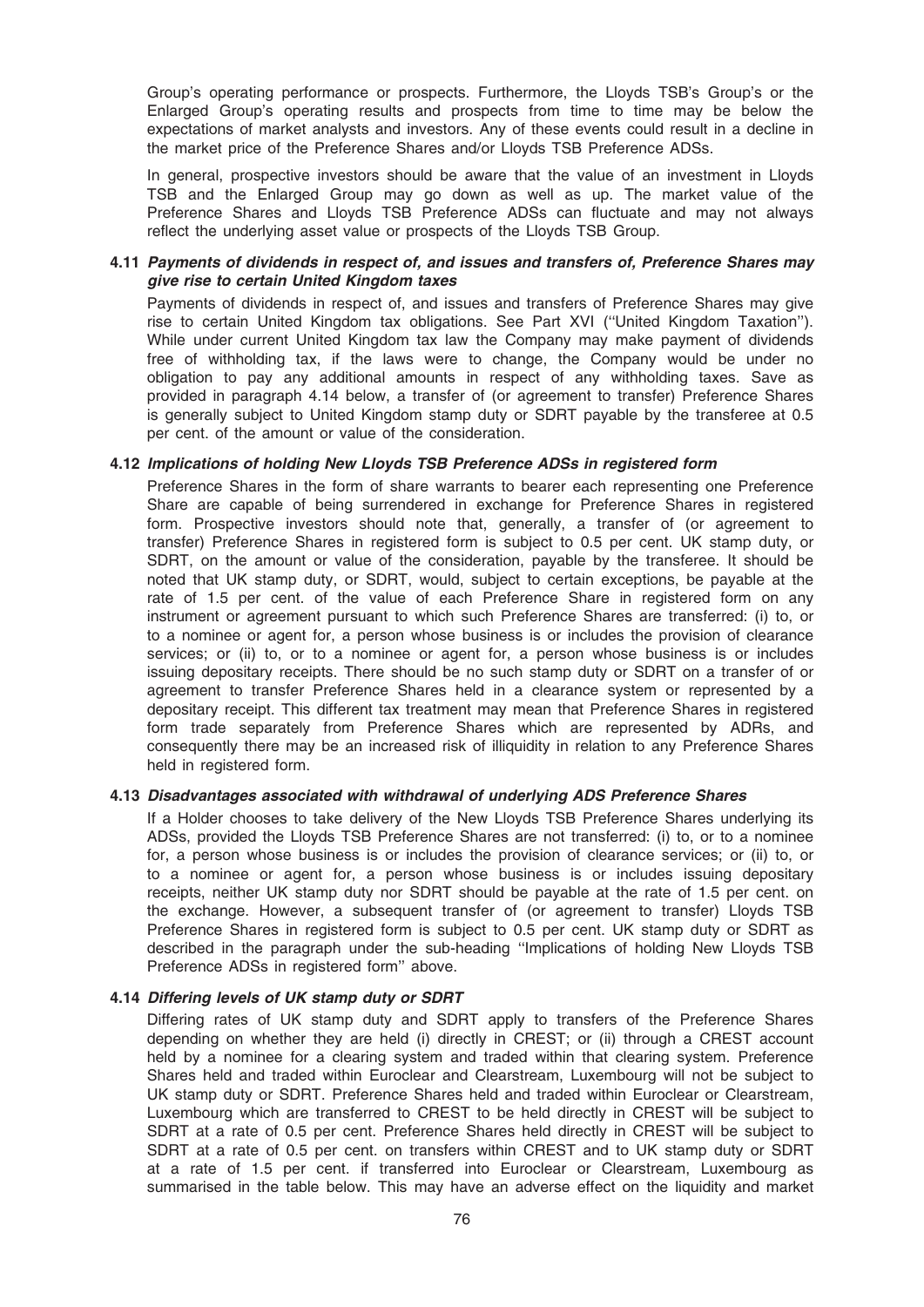price of those Preference Shares held directly in CREST. The significance of this is likely to depend on the relative number of Preference Shares held in CREST, Euroclear and Clearstream, Luxembourg.

For further information on stamp duty and SDRT in relation to the Preference Shares, see Part XVI (''United Kingdom Taxation'').

Preference Shares held: SDRT arising upon each trade:

Directly in CREST 0.5% payable by the purchaser where he also holds directly in CREST (including in relation to transfers made from Euroclear or Clearstream, Luxembourg); or 1.5% where the purchaser holds through Euroclear or Clearstream, Luxembourg or where the shares are held via a nominee for Euroclear or Clearstream, Luxembourg. Liability for payment will depend on arrangements between the seller, Euroclear or Clearstream, Luxembourg and the purchaser.

Through Euroclear or Clearstream, Luxembourg

None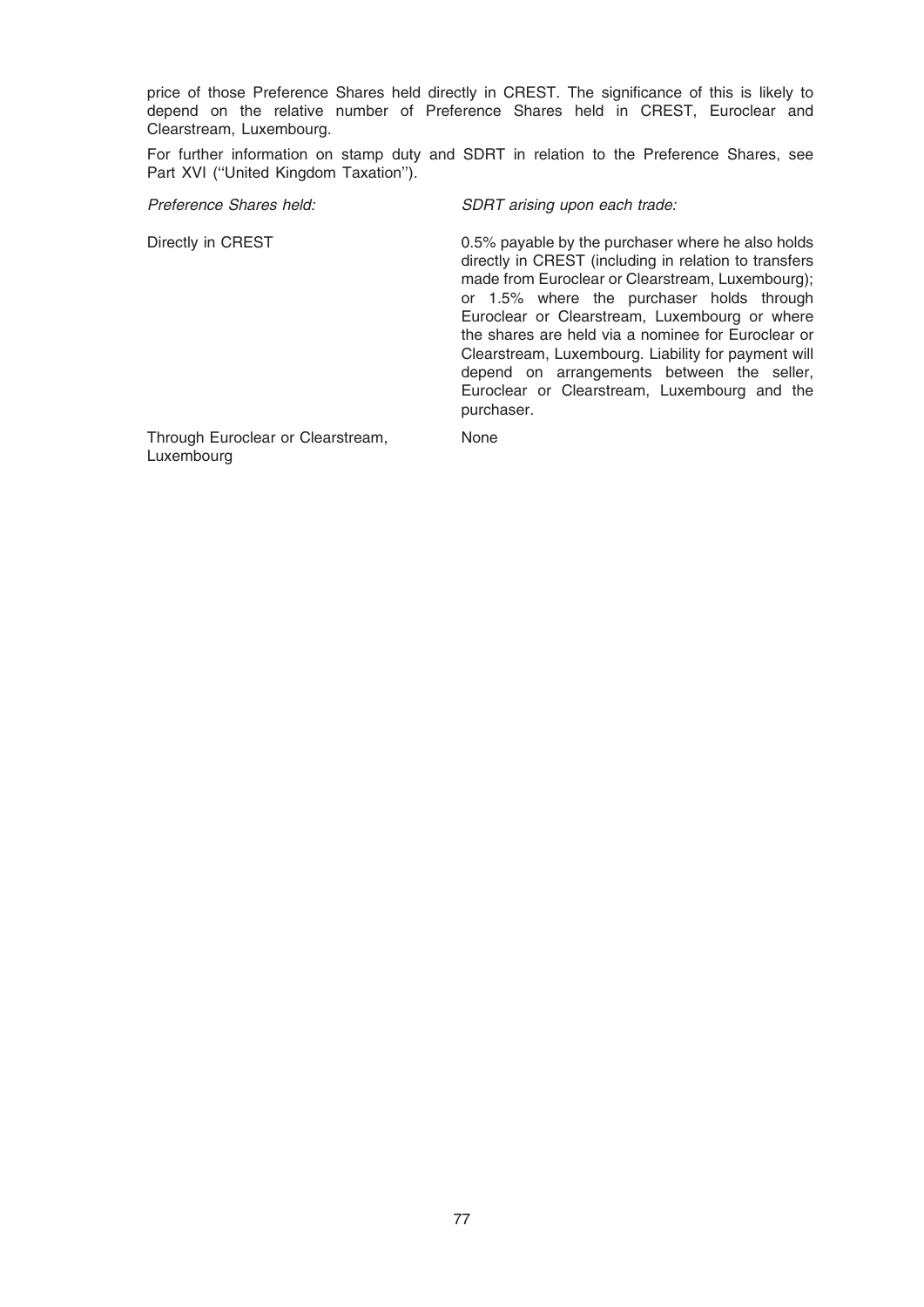# PART IV

# DESCRIPTION OF THE PREFERENCE SHARES

The following descriptions of the terms and provisions of the Preference Shares do not purport to be complete and are subject to, and qualified in their entirety by reference to, the Articles and the resolutions adopted by a Committee of the Board of Directors of the Company passed on 17 November 2008. The principal rights attaching to the Preference Shares are as summarised below. Unless otherwise defined herein, defined terms used in this section have the meanings given to such terms under ''Definitions'' below.

### Description of the Lloyds TSB 9.25% Preference Shares

### 1 General

Each Preference Share will have a nominal value of £0.25 and will be issued fully paid together with a premium of £0.75 per Preference Share. The Preference Shares constitute a class of preference share capital in the Company and will be issued in registered form and may be held in either certificated form or uncertificated form in CREST. Temporary documents of title in relation to the Preference Shares in certificated form will not be issued in respect of the Preference Shares pending the despatch by post of definitive certificates.

### 2 Dividends

- 2.1 Non-cumulative preferential dividends on the Preference Shares will accrue from the date the Company issues the Preference Shares. The Company will pay dividends when, as and if declared by the board of directors of the Company (the "Board of Directors") or a duly authorised committee of the Board of Directors (the ''Committee''). Subject to the discretions, limitations and qualifications set out herein, each Preference Share shall entitle the holder thereof to receive out of the distributable profits of the Company a non-cumulative preferential dividend (the "Preference Dividend"), in priority to the payment of any dividend to the holders of any class of Junior Share Capital and *pari passu* in such regard with the holders of any other class of non-cumulative preference shares in the capital of the Company or other Parity Securities.
- 2.2 In respect of the period from (and including) the Issue Date, the Preference Dividend shall, save as provided below in respect of the first Preference Dividend, accrue at a rate of 9.25 per cent. per annum on the liquidation preference in respect of each Preference Share outstanding payable, subject as provided below, semi-annually in equal instalments in arrear in sterling on 31 May (in respect of the half-yearly period ending on the preceding 28 February (or, in a leap year, 29 February)) and 30 November (in respect of the half-yearly period ending on the preceding 31 August) in each year (each such half-yearly period, a "Dividend Period'') when, as and if declared by the Board of Directors or the Committee (each, a ''Dividend Payment Date''). In respect of the first Dividend Payment Date on 31 May 2009, the dividend payable will, subject to the limitations and qualifications set out herein and at the sole discretion of the Board of Directors or the Committee, amount to 4.625 pence per Preference Share. Thereafter, the Preference Dividend during any full semi-annual dividend period will amount to 4.625 pence per Preference Share. For the purposes hereof, "liquidation preference" means, in relation to each Preference Share, an amount of £1. Save in respect of complete semi-annual Dividend Periods, dividends will be calculated on the basis of the number of days in the relevant period from (and including) the first day of the relevant Dividend Period to (but excluding) the last day of such relevant period divided by the product of two times the number of days in the relevant Dividend Period and, in the case of the first dividend period, on the assumption that  $E[\bullet]$  per Preference Share *[to be determined* on the basis of the period from, and including, 31 August 2008 to, but excluding, the Issue Date] of dividend had already accrued as at the Issue Date.

#### 3 Declaration of Dividends

If, in the opinion of the Board of Directors or the Committee, the distributable profits of the Company are sufficient to cover the payment, in full, of dividends accrued on the Preference Shares during the dividend period immediately preceding the relevant Dividend Payment Date and also the payment in full of all other dividends and other amounts stated to be payable on such date on any Parity Securities in issue (including any arrears of dividends or other amounts on any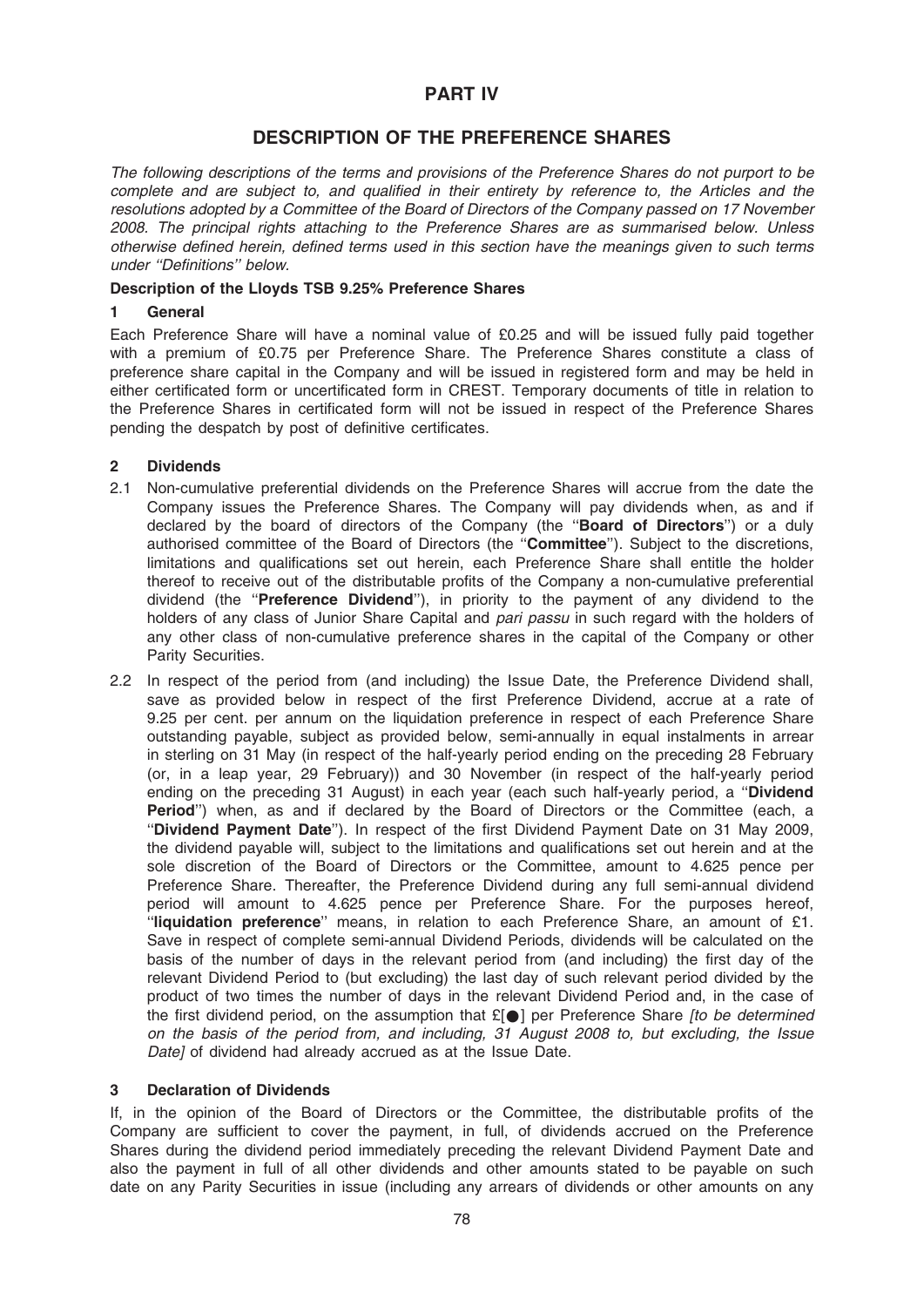such Parity Securities which have rights to cumulative dividends or other amounts), the Board of Directors or the Committee may:

- (a) declare and pay in full Preference Dividends on the relevant Dividend Payment Date; or
- (b) in their sole and absolute discretion resolve at least 10 Business Days prior to the relevant Dividend Payment Date that no Preference Dividend shall be declared and paid on the Preference Shares or that a Preference Dividend shall be declared and paid only in part.

Notwithstanding the Board of Directors' or the Committee's discretion described in (a) and (b) above, subject always to the existence of sufficient distributable profits as described in the first paragraph of this section and subject to the immediately following paragraph, Preference Dividends will be mandatorily payable as described under "Payment of Dividends" on each Dividend Payment Date upon which (i) a Capital Disqualification Event has occurred and (ii) the Company is in compliance with its Applicable Regulatory Capital Requirements.

If, however, in the opinion of the Board of Directors or the Committee, the payment of any Preference Dividend would breach or cause a breach of the capital adequacy requirements of the FSA that apply at that time to the Company and/or any of its subsidiaries, then no Preference Dividend shall be declared or paid unless the FSA confirms that it has no objection to such declaration or payment.

If, at least 10 Business Days prior to a Dividend Payment Date, the Board of Directors or the Committee considers that the distributable profits of the Company are insufficient to cover the payment in full of Preference Dividends and also the payment in full of all other dividends or other amounts stated to be payable on such Dividend Payment Date on any Parity Securities (including any arrears of dividends and other amounts on any such Parity Securities which have rights to cumulative dividends or other amounts), then, subject as provided above on the restrictions relating to the Company's capital adequacy requirements, the Board of Directors or the Committee may declare a reduced Preference Dividend. This will be paid in proportion to the dividends and other amounts which would have been due on the Preference Shares and any other shares and other instruments of the Company on such Dividend Payment Date which are expressed to rank equally with the Preference Shares as regards participation in profits (including any arrears of dividends and other amounts on any such Parity Securities which have rights to cumulative dividends or other amounts) if there had been sufficient profit.

As soon as practicable after resolving that no Preference Dividend shall be declared and paid or that it shall be declared and paid only in part, the Board of Directors or the Committee shall give notice thereof to the holders of the Preference Shares.

## 4 Payment of Dividends

The Company will pay Preference Dividends on the Preference Shares out of its distributable profits in sterling, calculated on the liquidation preference of £1 per Preference Share. Preference Dividends may be paid by the Company by crediting any account which the holder of the Preference Shares, or in the case of joint holders, the holder whose name stands first in the register in respect of the Preference Shares, has with the Company, whether in the sole name of such holder or the joint names of such holder and another person or persons, unless the Company has received not less than one month's notice in writing from such holder or joint holders directing that payment be made in another manner permitted by the Articles.

Any Preference Dividend may also be paid by cheque or warrant sent by post addressed to the holder of the Preference Shares at his registered address or, in the case of joint holders, addressed to the holder whose name stands first in the register in respect of the Preference Shares at his address as appearing in such register or addressed to such person at such address as the holder or joint holders may in writing direct.

Any such Preference Dividend may be paid by any bank or other funds transfer system or, if agreed by the Company, such other means and to or through such person as the holder or joint holders may in writing direct.

If payment in respect of the Preference Shares into any such bank account is to be made on a Dividend Payment Date which is not a Business Day, then payment of such amount will be made on the next succeeding Business Day, without any interest or payment in respect of such delay.

Payments in respect of amounts payable by way of Preference Dividend will be subject in all cases to any applicable fiscal or other laws and other regulations.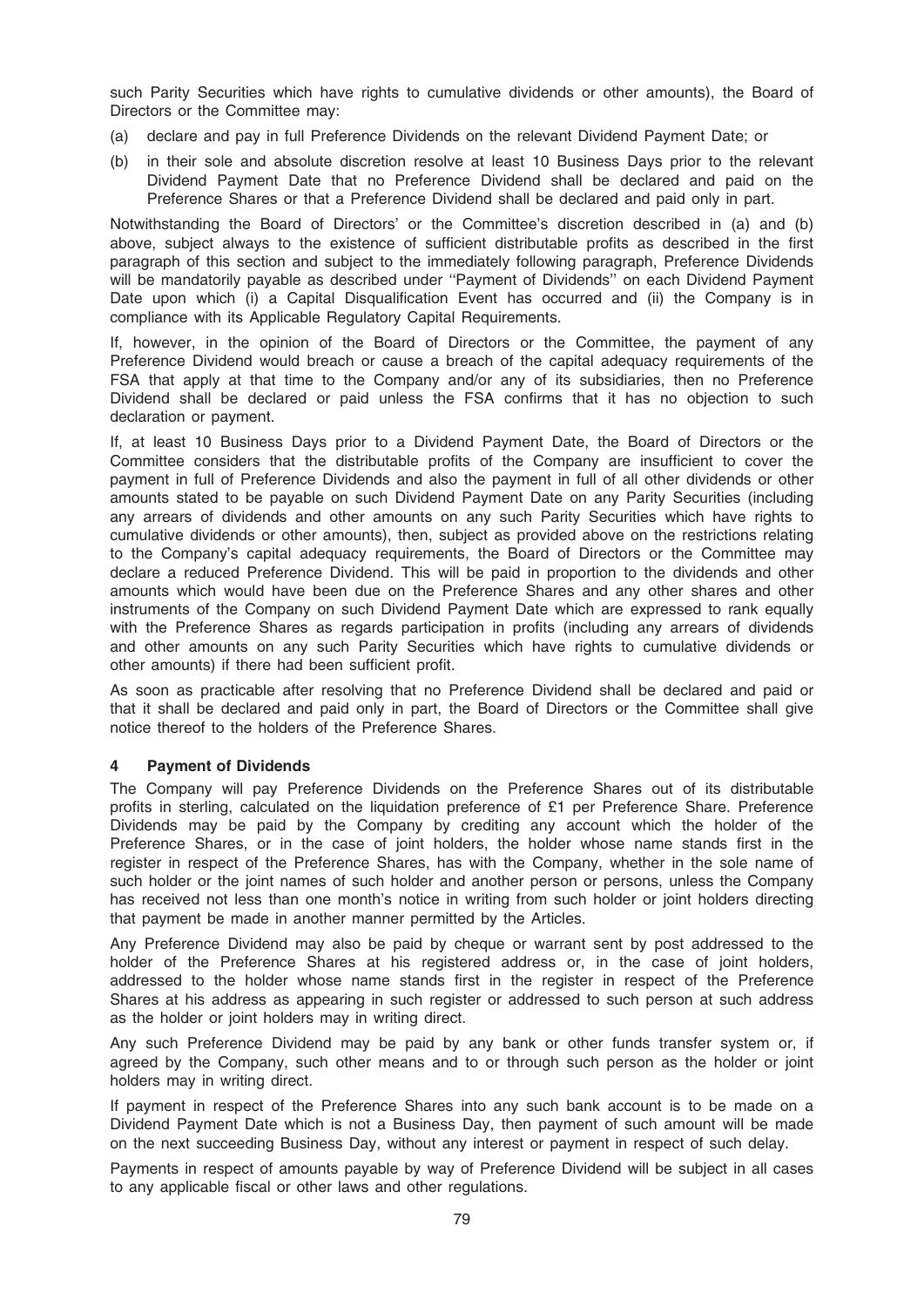Preference Dividends will be non-cumulative and, to the extent that the Board of Directors or the Committee does not declare a Preference Dividend or any part of a Preference Dividend payable on a Dividend Payment Date, then holders of Preference Shares will have no claim in respect of the non-payment. Except as described in this description of the Preference Share rights, the holders of the Preference Shares will have no right to participate in the Company's profits.

Any Preference Dividend which has remained unclaimed for 12 years from the date when it became due for payment shall, if the Board of Directors so resolves, be forfeited and shall revert to the Company.

### 5 Restrictions on Dividends and Redemption

If the Company has not declared or paid in full a Preference Dividend stated to be payable as a result only of the exercise of the discretion of the Board of Directors or the Committee, then the Company shall not during the Stopper Period:

- (a) redeem, purchase, cancel, reduce or otherwise acquire in any other way any Junior Share Capital or the 2004 Preference Shares; or
- (b) declare, or pay or set aside any sum for payment of any distribution or dividend or make any other payment on, and will procure that no distribution or dividend or other payment is made on, any Junior Share Capital or the 2004 Preference Shares.

### 6 Rights upon Liquidation

On a return of capital or distribution of assets, whether or not on a winding-up (but other than a purchase by the Company of any of its share capital permitted by its Articles and under applicable law), holders of Preference Shares will rank in the application of the assets of the Company available to shareholders: (1) equally in all respects with holders of the most senior class of preference shares and any other class of shares of the Company in issue or which may be issued by the Company which are expressed to rank equally with the Preference Shares and (2) in priority to the holders of any other share capital of the Company (including the Junior Share Capital).

Subject to such ranking, in such event holders of the Preference Shares will be entitled to receive out of the surplus assets of the Company remaining after payment of the Company's prior-ranking liabilities a sum equal to the aggregate of: (1) £1 per Preference Share, (2) the amount of any Preference Dividend which is due for payment on or after the date of commencement of the winding-up or other return of capital but which is payable in respect of a period ending on or before such date and (3) the proportion of any Preference Dividend (whether or not declared or earned) that would otherwise be payable and is not otherwise paid in respect of any period that begins before, but ends after, the date of commencement of the winding-up or other return of capital and which is attributable to the part of the period that ends on such date. In respect of any such Preference Dividend, the amount of Preference Dividend accruing in respect of any such period will be calculated on the same basis as is applicable to calculation of a Preference Dividend accruing on the then-relevant basis. If, upon any return of capital or distribution of assets, the amounts available for payment are insufficient to cover the amounts payable in full on the Preference Shares and any Parity Securities and the 2004 Preference Shares, the holders of the Preference Shares and the holders of such Parity Securities and the 2004 Preference Shares will share rateably in the distribution of surplus assets (if any) of the Company in proportion to the full amounts to which they are respectively entitled.

After payment of the full amount of the liquidation distribution to which they are entitled, the holders of the Preference Shares will have no claim on any of the Company's remaining assets and will not be entitled to any further participation in the return of capital. If there is a sale of all or substantially all of the Company's assets, the distribution to the Company's shareholders of all or substantially all of the consideration for the sale, unless the consideration, apart from assumption of liabilities, or the net proceeds consists entirely of cash, will not be deemed a return of capital in respect of the Company's liquidation, dissolution or winding-up.

## 7 Redemption

The Preference Shares are irredeemable securities in respect of which there is no redemption date.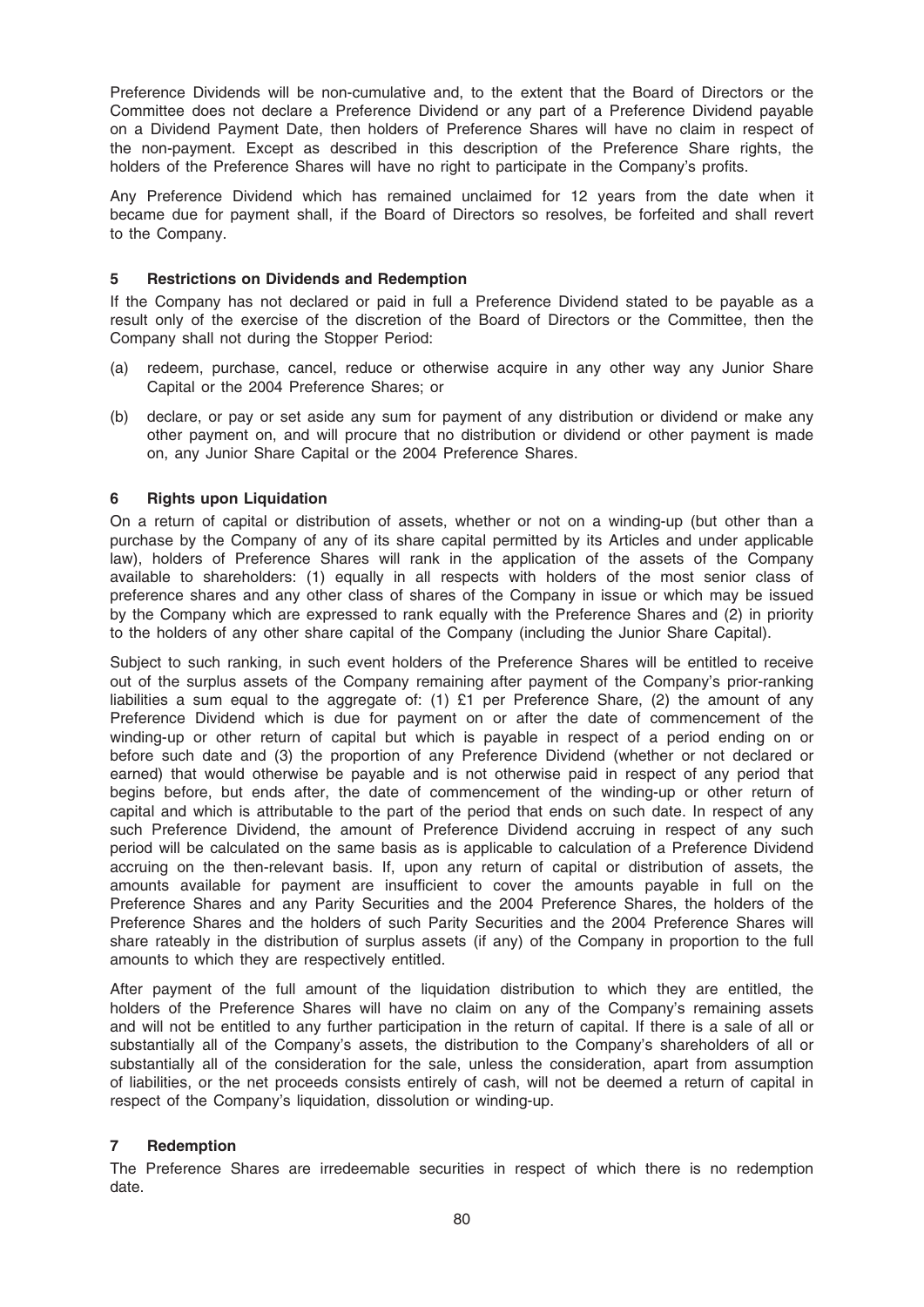## 8 Substitution

Subject to the Articles (including the restrictions described under ''Restrictions on Dividends and Redemption'' above), the provisions of the Companies Acts and all other laws and regulations applying to the Company and to prior confirmation from the FSA that it has no objection (if such confirmation is required, in which case, the FSA may impose conditions on the redemption or substitution), the Company may substitute the Preference Shares in whole, but not in part, with Qualifying Non-Innovative Tier 1 Securities at any time (the date of such substitution being the ''Substitution Date'') without any requirement for consent or approval of the holders of the Preference Shares.

Upon such substitution, the Preference Shares shall be exchanged for, or redeemed by, the relevant Qualifying Non-Innovative Tier 1 Securities or the proceeds of redemption of the Preference Shares shall be mandatorily applied to the subscription or purchase of the Qualifying Non-Innovative Tier 1 Securities so issued.

The Company must give a written notice of substitution to the holders of the Preference Shares, not less than 30 days nor more than 60 days prior to the Substitution Date. Prior to the publication of any notice of substitution pursuant to the foregoing provisions, the Company must first deliver to the Registrar a certificate, which shall be available for inspection by holders of the Preference Shares, signed by two Directors, certifying that the securities to be offered in substitution for the Preference Shares are, and that an independent investment bank appointed by the Company for the purposes of making such assessment agrees that they are, Qualifying Non-Innovative Tier 1 Securities.

# 9 Voting

Subject to the next paragraph immediately below, holders of Preference Shares will only be entitled to receive notice of and to attend any general meeting of Shareholders and to speak or vote upon any resolution proposed at such meeting if a resolution is proposed either varying or abrogating any of the rights and restrictions attached to the Preference Shares or to wind up, or in relation to the winding up of, the Company (and then in each such case only to speak and vote upon any such resolution).

If on the applicable Dividend Payment Date immediately preceding the date of notice of any general meeting of Shareholders, the Preference Dividend has not been declared and paid in full, holders of the Preference Shares will be entitled to speak and to vote upon all resolutions proposed at such general meeting. In these circumstances only, the rights of the holders of the Preference Shares so to speak and vote will continue until the Company has resumed the payment in full of Preference Dividends.

On a show of hands, every holder of Preference Shares who is entitled to vote or any proxy (other than the chairman of the meeting in his or her capacity as proxy) or a corporate representative for that holder, in each case who is present in person, will have one vote. On a poll, each holder of Preference Shares who is entitled to vote and who is present in person, by proxy or by corporate representative, will have one vote for each £0.25 of nominal value of Preference Shares of which he or she is the holder.

Other provisions in the Articles relating to voting rights and procedures also apply to the Preference Shares.

## 10 Purchase of own shares

Subject to the Articles, the provisions of the Companies Acts, all other laws and regulations applying to the Company and the rights conferred on any other class of shares of the Company described under ''Restrictions on Dividends and Redemption'' above and confirmation from the FSA that it has no objection to the purchase (for so long as the Company is required to obtain such confirmation), the Company may at any time and from time to time (subject to the payment in full of the Preference Dividend on the immediately preceding Dividend Payment Date) purchase any Preference Shares in issue in the open market or by tender upon such terms and conditions as the Board of Directors or the Committee may determine. The Company will not be required to select the shares to be purchased rateably or in any particular manner as between the holders of Preference Shares or as between them and the holders of shares of any other class (whether or not the Preference Shares rank prior to such other shares). Any such Preference Shares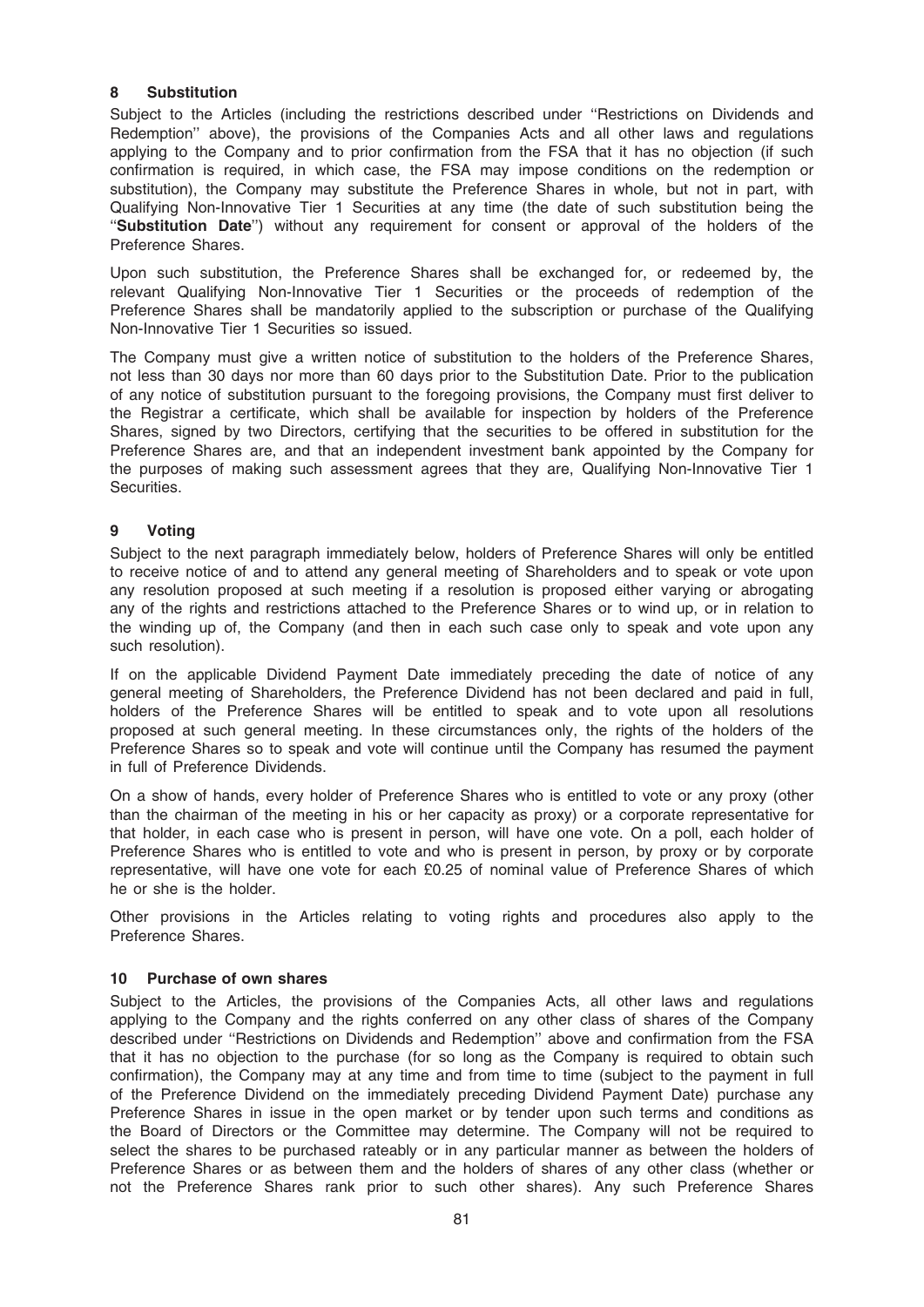purchased by or on behalf of the Company may be held, reissued, resold or, at the option of the Company, cancelled by the Company.

### 11 Untraced shareholders

- 11.1 The Articles provide that the Company may sell any Preference Shares of a holder of Preference Shares at the best price reasonably obtainable at the time of such sale if and provided that:
	- (a) during the period of 12 years prior to the date of the publication of the advertisements referred to in sub-paragraph (b) below (or, if published on different dates, the first thereof) at least three Preference Dividends have become payable and no Preference Dividend on those Preference Shares has been claimed;
	- (b) the Company shall on expiry of such period of 12 years have inserted advertisements in both a national newspaper and a newspaper circulating in the area of the registered address of the holder of such Preference Shares within the United Kingdom, or (if such holder has no such address) of the address, if any, within the United Kingdom supplied by such holder to the Company for the service of documents giving notice of its intention to sell the Preference Shares; and
	- (c) during the period of three months following the publication of such advertisements the Company shall have received no communication from such holder.
- 11.2 To give effect to any such sale the Company may appoint any person to transfer those Preference Shares, and such transfer shall be as effective as if it had been carried out by the holder of such Preference Shares and the title of the transferee shall not be affected by any irregularity or invalidity in the proceedings relating thereto.
- 11.3 The net proceeds of sale shall belong to the Company which shall be obliged to account to the former holder of such Preference Shares for an amount equal to such proceeds and shall enter the name of such former holder in the books of the Company as a creditor for such amount which shall be a debt of the Company. Any net proceeds of sale unclaimed after a period of 12 years from the date of sale shall be forfeited and shall revert to the Company.

## 12 Form and Denomination

The Preference Shares will, when issued, be fully paid and, as such, will not be subject to a call for any additional payment. For each Preference Share issued, an amount equal to its nominal value of £0.25 will be credited to the Company's issued share capital account and an amount of £0.75, being the difference between its nominal value and its issue price, will be credited to the Company's share premium account.

The Preference Shares will be issued in registered form.

Title to Preference Shares in certificated form will pass by transfer and registration on the register of members of the Company in accordance with the Articles. The Articles provide, amongst other matters, that transfers of the Preferences Shares in certificated form must be in writing and are to be effected by an instrument of transfer in the usual standard form or in any other form approved by the Directors. Instruments of transfer of the Preference Shares must be signed by the transferor or executed in some other legally valid way.

The Directors may refuse to register a transfer of Preference Shares in certificated form unless the instrument of transfer is duly stamped and:

- (a) is in respect of Preference Shares only;
- (b) is in favour of not more than four joint transferees; and
- (c) is deposited at the office of the Registrars accompanied by the relevant share certificate(s) and any other evidence which the Directors ask for to provide the entitlement of the person wishing to make the transfer.

Transfers of Preference Shares in uncertificated form must be made using CREST and must comply with the Regulations. See ''Registrar and Paying Agent'' below. Any registration of transfer will be effected without charge to the person requesting the exchange or registration, but the requesting person will be required to pay any related taxes, stamp duties or other governmental charges.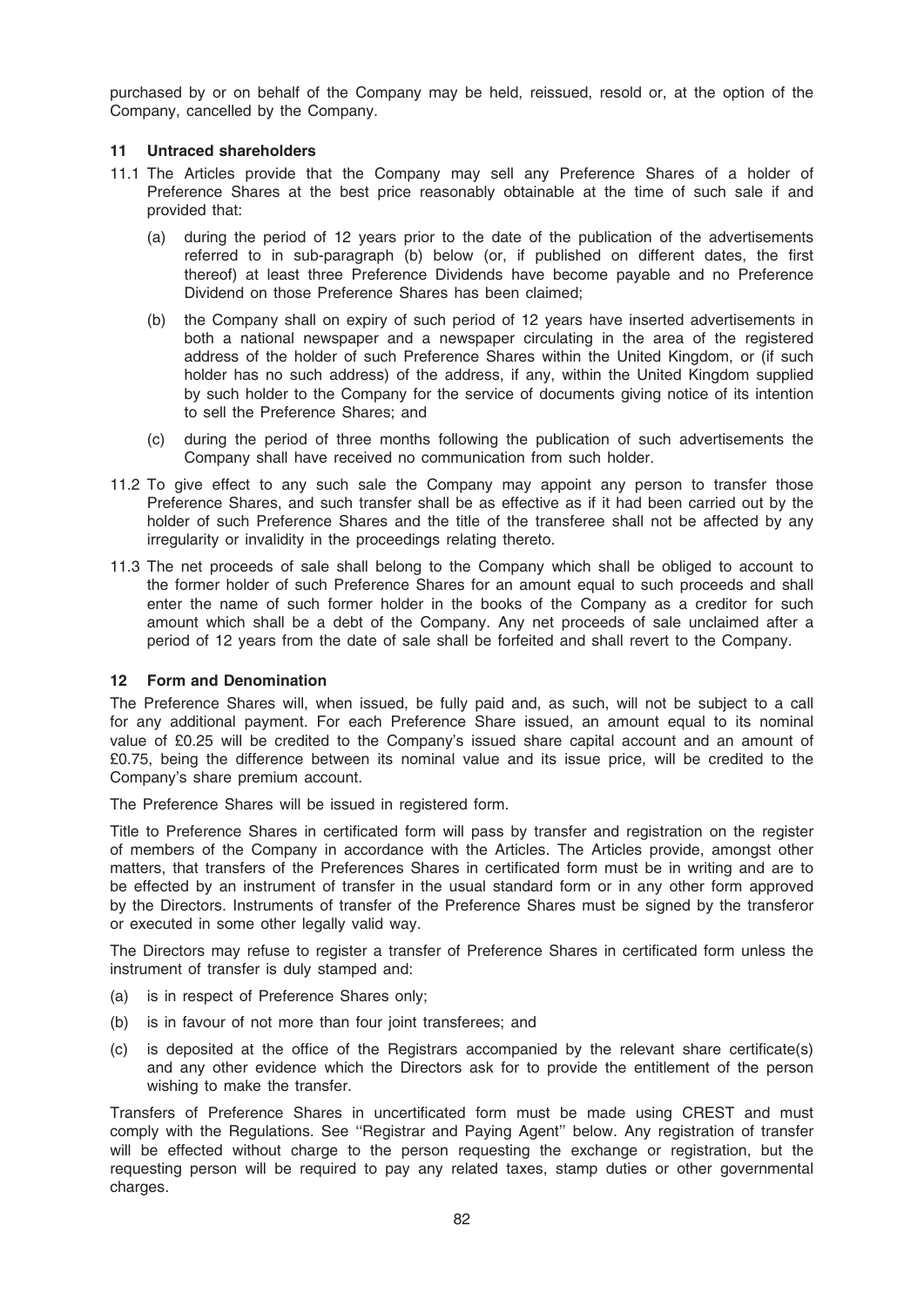### 13 Variation of Rights

If applicable law permits, the rights, preferences and privileges attached to Preference Shares may be varied or abrogated only with the written consent of the holders of 75 per cent. in nominal value of the outstanding Preference Shares or with the sanction of an extraordinary resolution passed at a separate class meeting of the holders of the outstanding Preference Shares. An extraordinary resolution will be adopted if passed by a majority of 75 per cent. of those holders voting in person or by proxy at the meeting. The quorum required for any such class meeting will be two persons at least holding or representing by proxy one-third in nominal amount of the outstanding Preference Shares affected, except at any adjourned meeting where this quorum requirement is not met, where any two holders present in person or by proxy will constitute a quorum.

The written consent of the holders of 75 per cent. in nominal value of the outstanding Preference Shares or the sanction of an extraordinary resolution passed at a separate class meeting of holders of the outstanding Preference Shares will be required if the Board of Directors propose to authorise, create or increase the amount of any shares of any class or any security convertible into shares of any class ranking as regards rights to participate in the Company's profits or assets, in priority to the Preference Shares.

If the Company has paid the most recent Preference Dividend payable in full, the rights attached to the Preference Shares will not be deemed to be varied by the creation or issue of any further noncumulative preference shares or of any other further shares ranking equally as regards participation in the Company's profits or assets with, or junior to, the Preference Shares, whether carrying identical rights or different rights in any respect, including as to dividend, premium on a return of capital, redemption or conversion and whether denominated in sterling or any other currency.

### 14 Notices

Notices given by the Company will be given by the Registrar on its behalf unless the Company decides otherwise. A notice may be given by the Company to any holder in certificated form by sending it by post to the holder's registered address. Service of the notice shall be deemed to be effected by properly addressing, prepaying and posting a letter containing the notice, and to have been effected on the day after the letter containing the same is posted. Where a holder's registered address is outside the United Kingdom, all notices shall be sent to him by air mail post.

A notice may be given by the Company to the joint holders of Preference Shares by giving the notice to the joint holder first named in the register.

A notice may be given by the Company to the extent permitted by the Companies Acts and the FSA in its capacity as competent authority under the Financial Services and Markets Act 2000 (the ''UK Listing Authority'') by electronic communication, if so requested or authorised by the holder, the holder having notified the Company of an e-mail address to which the Company may send electronic communications, and having agreed to receive notices and other documents from the Company by electronic communication. If a holder notifies the Company of an e-mail address, the Company may send the holder the notice or other document by publishing the notice or other document on a website and notifying the holder by e-mail that the notice or other document has been published on the website. The Company must also specify the address of the website on which it has been published, the place on the website where the notice may be accessed and how it may be accessed, and where the notice in question is a notice of a meeting, the notice must continue to be published on that website throughout the period beginning with the giving of that notification and ending with the conclusion of the meeting, save that if the notice is published for part only of that period then failure to publish the notice throughout that period shall not invalidate the proceedings of the meeting where such failure is wholly attributable to circumstances which it would not be reasonable to have expected the Company to prevent or avoid.

Notices to holders of the Preference Shares in uncertificated form, including notices for general meetings of holders of Preference Shares, will be published in accordance with the operating procedures for the time being of CREST and the Regulations. In addition, for so long as the Preference Shares are listed and admitted to trading on any stock exchange, notices shall be given in accordance with any requirements of such exchange.

#### 15 No Additional Amounts

If at any time the Company is required by a tax authority to deduct or withhold taxes from payments made by the Company with respect to the Preference Shares, the Company will not pay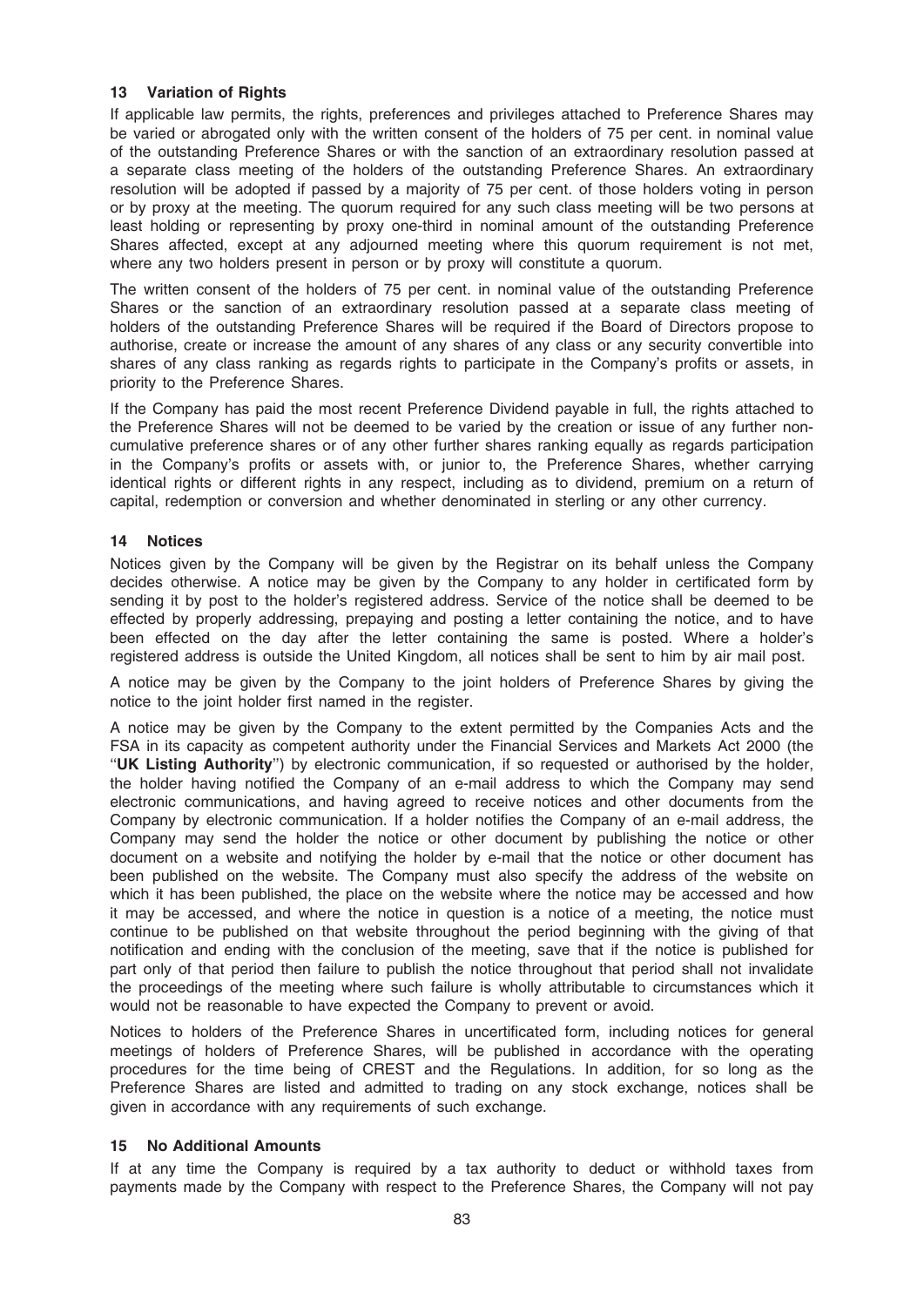additional amounts. As a result, the net amount received from the Company by each holder of a Preference Share, after the deduction or withholding, will be less than the amount the holder would have received in the absence of the deduction or the withholding.

## 16 Governing Law

The creation and issuance of the Preference Shares and the rights attached to them shall be governed by and construed in accordance with the laws of Scotland.

# 17 Registrar and Paying Agent

Equiniti Limited located at Aspect House, Spencer Road, Lancing, West Sussex BN99 6DA will maintain the register and will act as Registrar and Paying Agent.

The Company reserves the right at any time to appoint an additional or successor registrar or paying agent; provided, however, that if, and for so long as, the Preference Shares are admitted to the official list of the UK Listing Authority and to trading on the London Stock Exchange plc's Regulated Market and the applicable rules so require, the Company shall maintain a paying agent having its specified office in the United Kingdom. Notice of any change of registrar or paying agent will be given to holders of the Preference Shares.

# 18 Further Issues

Subject to the provisions set out in ''Variation of Rights'', the Company may, at any time and from time to time, and without any consent or sanction of the holders of the Preference Shares, create or issue further preference shares or other share capital ranking equal or junior to the Preference Shares. The creation or issuance of further preference shares or other share capital ranking equally with the Preference Shares will not be deemed to alter, vary, affect, modify or abrogate any of the rights attaching to the Preference Shares. These rights will not be deemed to be varied by any change to the provisions in the Articles, other than a change which would result in any further preference shares or other share capital ranking senior to the Preference Shares. Any further series of preference shares or other share capital ranking equal or junior to the Preference Shares may either carry identical rights in all respects with the Preference Shares (except as regards the date from which such shares rank for dividend) or carry different rights.

## 19 Definitions

"Applicable Regulatory Capital Requirements" means any requirements contained in Capital Regulations for the maintenance of capital from time to time applicable to the Company on a solo and/or consolidated basis, including transitional rules and waivers;

''Articles'' means the articles of association of the Company;

"Business Day" means a day on which banks are open for business in London;

''Capital Disqualification Event'' shall be deemed to have occurred if (a) the Preference Shares would cease to be eligible to qualify (save where such non-qualification is only as a result of any applicable limitation on the amount of such capital) as regulatory capital for the Company under Applicable Regulatory Capital Requirements and (b) the FSA has confirmed to the Company that the Preference Shares would cease to be eligible to qualify as regulatory capital for the Company;

"Capital Regulations" means at any time the regulations, requirements, guidelines and policies relating to capital adequacy then in effect of the FSA or other relevant regulator;

''Companies Acts'' means the Companies Act 1985 and the Companies Act 2006 (in each case as amended from time to time);

"Company" means Lloyds TSB Group plc;

''CREST'' means the system for the paperless settlement of trades and holding of uncertificated securities operated by Euroclear UK & Ireland Limited, the operator of CREST (in accordance with the Regulations) (or any successor);

''Directors'' means the executive and non-executive directors of the Company who make up its board of directors;

"distributable profits" has the meaning given to it in the Companies Act as, in general terms and subject to adjustment, accumulated realised profits less accumulated realised losses;

"Dividend Payment Date" means 31 May and 30 November in each year;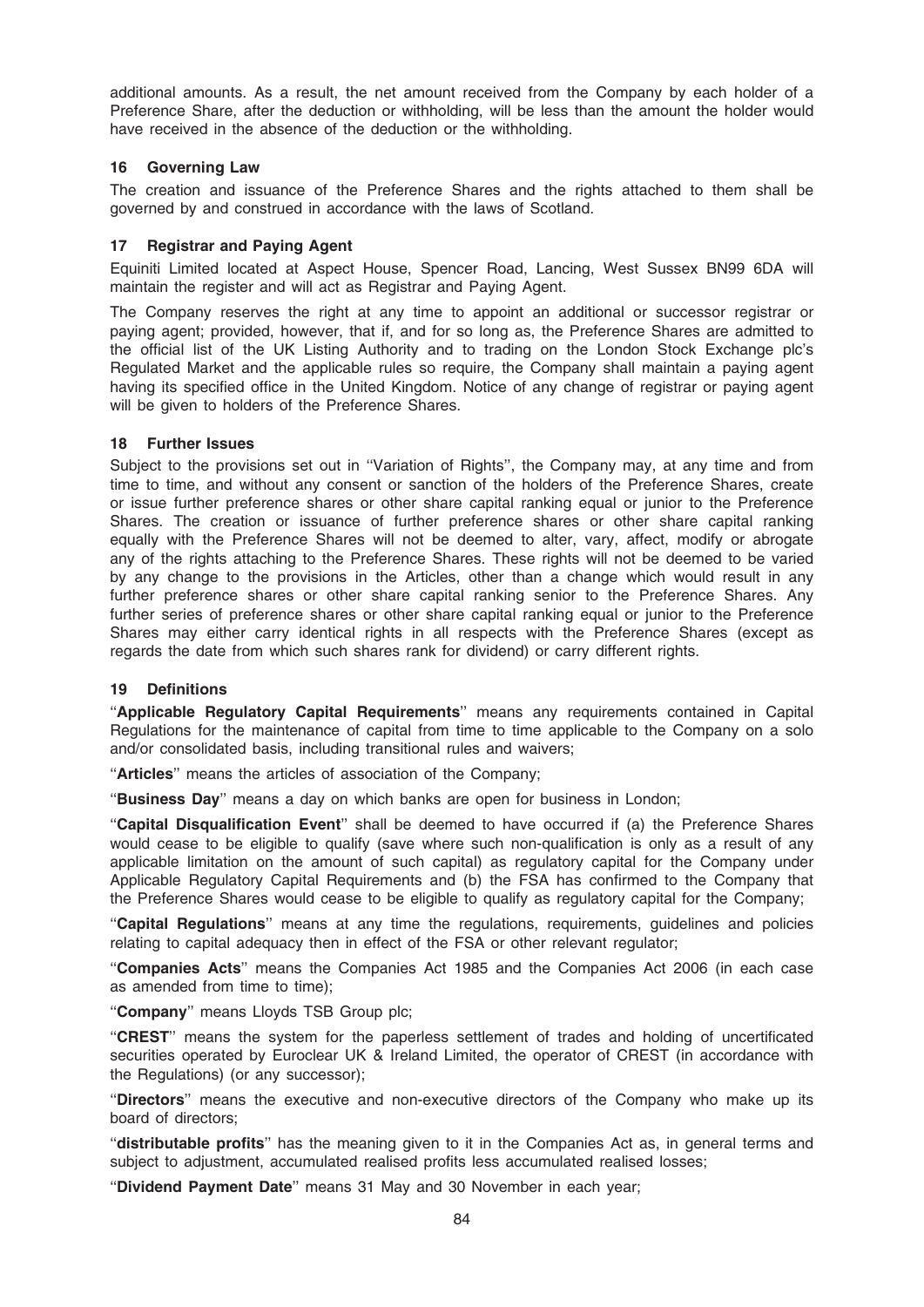''FSA'' means the Financial Services Authority or such other governmental authority in the United Kingdom (or if the Company becomes domiciled in a jurisdiction other than the United Kingdom, in such other jurisdiction) having primary bank supervisory authority;

''in certificated form'' means a share or other security which is not in uncertificated form;

"Issue Date" means  $\lceil \bullet \rceil$  [the date of issue of the Preference Shares following the coming into effect of the Preference Scheme];

''Junior Share Capital'' means the ordinary shares, or any other shares ranking, or expressed to rank junior to the Preference Shares, (either issued directly by the Company or by a subsidiary undertaking and the terms of which securities benefit from a guarantee or support agreement ranking or expressed to rank junior to the Preference Shares);

''Non-Innovative Tier 1 Capital'' means capital which by its terms is eligible to qualilfy for Tier 1 capital treatment over the current 15% limitation established for Innovative Tier 1 capital within the requirements laid down in the FSA's General Prudential Sourcebook (as amended from time to time) or any successor publication replacing such guide or is issued capital of the Company regardless of name or designation;

''Parity Securities'' means the most senior ranking class or classes of non-cumulative preference shares in the capital of the Company from time to time and any other obligations ranking or expressed to rank pari passu with the Preference Shares other than the 2004 Preference Shares;

''Paying Agent'' means the Registrar or any other entity appointed by it and notified by the Company to the holders of the Preference Shares to perform the function as paying agent in respect of the Preference Shares;

"Preference Shares" means the £300,000,000 in aggregate value of Fixed Rate Non-Cumulative Preference Shares of the Company;

"Qualifying Non-Innovative Tier 1 Securities" means securities whether debt, equity or otherwise, issued directly or indirectly by the Company that:

- (a) have terms not materially less favourable to a holder of Preference Shares, as reasonably determined by an independent investment bank appointed by the Company, than the terms of the Preference Shares, provided that they shall (1) include a ranking at least equal to that of the Preference Shares, (2) have the same dividend or distribution rate or rate of return and Dividend Payment Dates from time to time applying to the Preference Shares, (3) be issued in an amount at least equal to the total number of Preference Shares multiplied by £1,  $(4)$ comply with the then current requirements of the FSA in relation to Non-Innovative Tier 1 Capital, and (5) preserve any existing rights under the Preference Shares to any accrued dividend which has not been paid in respect of the period from (and including) the Dividend Payment Date last preceding the Substitution Date to (but excluding) the Substitution Date; and
- (b) are listed on the London Stock Exchange, the Luxembourg Stock Exchange or such other stock exchange as is a recognised stock exchange;

"Registrar" means Equiniti Limited or any other entity appointed by the Company and notified by the Company to the holders of the Preference Shares to perform the function as registrar in respect of the Preference Shares;

''Regulations'' means the Uncertificated Securities Regulations 2001 (SI 2001 No. 2001/3755) in respect of which Euroclear UK & Ireland Limited is the operator (as defined in such regulations) (or any successor);

"Shareholder" means a holder of the Company's shares;

''Stopper Period'' means with respect to any Dividend Payment Date or the equivalent term in respect of any Parity Security, one calendar year from and including the earlier of the date (i) on which a full Dividend is not paid on the Preference Shares or (ii) on which a full scheduled dividend or distribution on any Parity Security has not been paid;

''uncertificated form'' or ''in uncertificated form'' means, when used in relation to shares, means shares recorded on the relevant register as being held in uncertificated form in CREST and title to which, by virtue of the Regulations, may be transferred by means of CREST; and

''2004 Preference Shares'' means the 400 6% Non-Cumulative Redeemable Preference Shares of £0.25 par value each issued in 2004.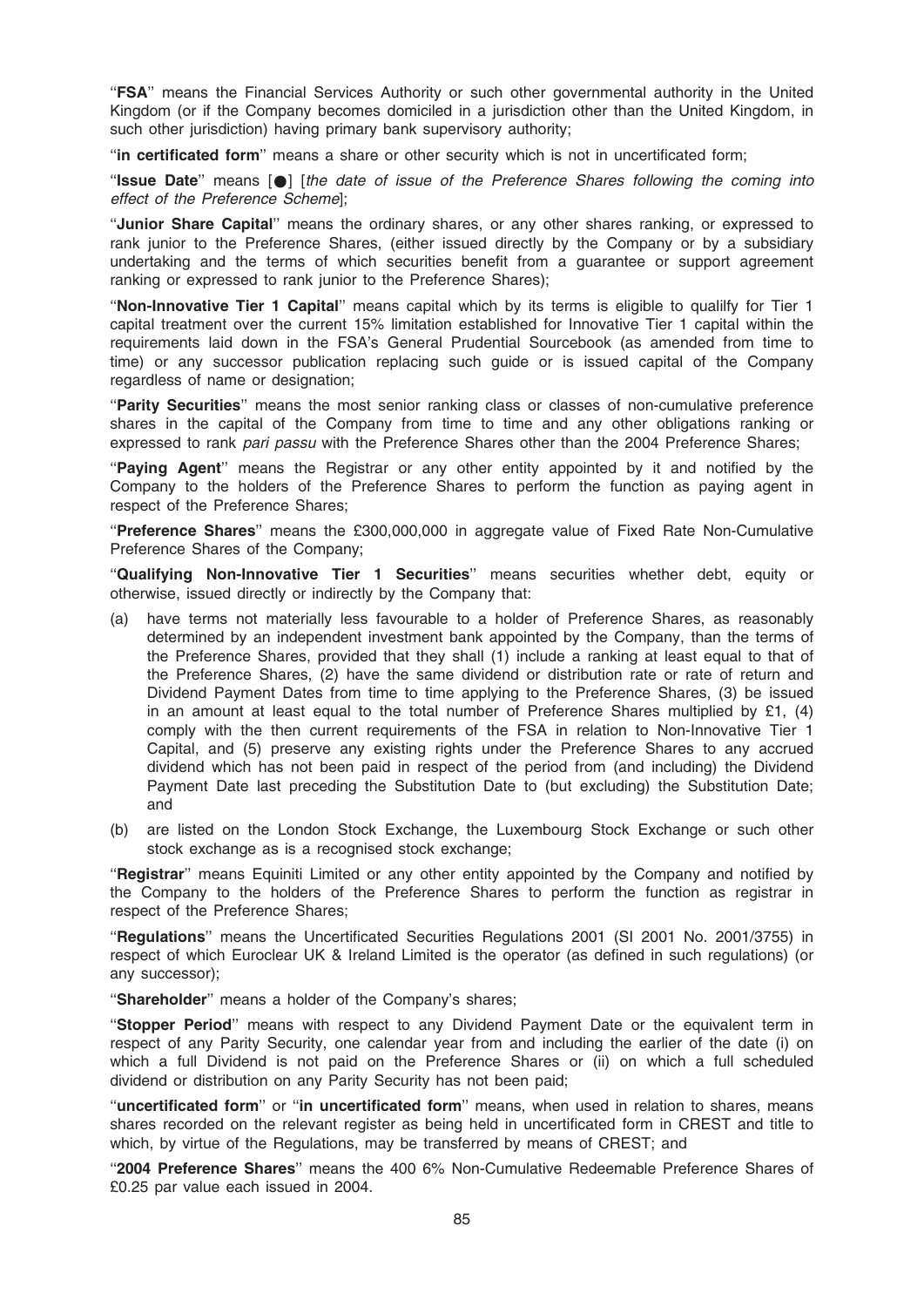### Description of the Lloyds TSB 9.75% Preference Shares

## 1 General

Each Preference Share will have a nominal value of £0.25 and will be issued fully paid together with a premium of £0.75 per Preference Share. The Preference Shares constitute a class of preference share capital in the Company and will be issued in registered form and may be held in either certificated form or uncertificated form in CREST. Temporary documents of title in relation to the Preference Shares in certificated form will not be issued in respect of the Preference Shares pending the despatch by post of definitive certificates.

# 2 Dividends

- 2.1 Non-cumulative preferential dividends on the Preference Shares will accrue from the date the Company issues the Preference Shares. The Company will pay dividends when, as and if declared by the board of directors of the Company (the "Board of Directors") or a duly authorised committee of the Board of Directors (the ''Committee''). Subject to the discretions, limitations and qualifications set out herein, each Preference Share shall entitle the holder thereof to receive out of the distributable profits of the Company a non-cumulative preferential dividend (the "Preference Dividend"), in priority to the payment of any dividend to the holders of any class of Junior Share Capital and pari passu in such regard with the holders of any other class of non-cumulative preference shares in the capital of the Company or other Parity Securities.
- 2.2 In respect of the period from (and including) the Issue Date, the Preference Dividend shall, save as provided below in respect of the first Preference Dividend, accrue at a rate of 9.75 per cent. per annum on the liquidation preference in respect of each Preference Share outstanding payable, subject as provided below, semi-annually in equal instalments in arrear in sterling on 31 May (in respect of the half-yearly period ending on the preceding 28 February (or, in a leap year, 29 February)) and 30 November (in respect of the half-yearly period ending on the preceding 31 August) in each year (each such half-yearly period, a "Dividend Period") when, as and if declared by the Board of Directors or the Committee (each, a "Dividend Payment Date"). In respect of the first Dividend Payment Date on 31 May 2009, the dividend payable will, subject to the limitations and qualifications set out herein and at the sole discretion of the Board of Directors or the Committee, amount to 4.875 pence per Preference Share. Thereafter, the Preference Dividend during any full semi-annual dividend period will amount to 4.875 pence per Preference Share. For the purposes hereof, ''liquidation preference'' means, in relation to each Preference Share, an amount of £1. Save in respect of complete semi-annual Dividend Periods, dividends will be calculated on the basis of the number of days in the relevant period from (and including) the first day of the relevant Dividend Period to (but excluding) the last day of such relevant period divided by the product of two times the number of days in the relevant Dividend Period and, in the case of the first dividend period, on the assumption that  $E[\bullet]$  per Preference Share [to be determined on the basis of the period from, and including, 31 August 2008 to, but excluding, the Issue Datel of dividend had already accrued as at the Issue Date.

## 3 Declaration of Dividends

If, in the opinion of the Board of Directors or the Committee, the distributable profits of the Company are sufficient to cover the payment, in full, of dividends accrued on the Preference Shares during the dividend period immediately preceding the relevant Dividend Payment Date and also the payment in full of all other dividends and other amounts stated to be payable on such date on any Parity Securities in issue (including any arrears of dividends or other amounts on any such Parity Securities which have rights to cumulative dividends or other amounts), the Board of Directors or the Committee may:

- (a) declare and pay in full Preference Dividends on the relevant Dividend Payment Date; or
- (b) in their sole and absolute discretion resolve at least 10 Business Days prior to the relevant Dividend Payment Date that no Preference Dividend shall be declared and paid or that a Preference Dividend on the Preference Shares shall be declared and paid only in part.

Notwithstanding the Board of Directors' or the Committee's discretion described in (a) and (b) above, subject always to the existence of sufficient distributable profits as described in the first paragraph of this section and subject to the immediately following paragraph, Preference Dividends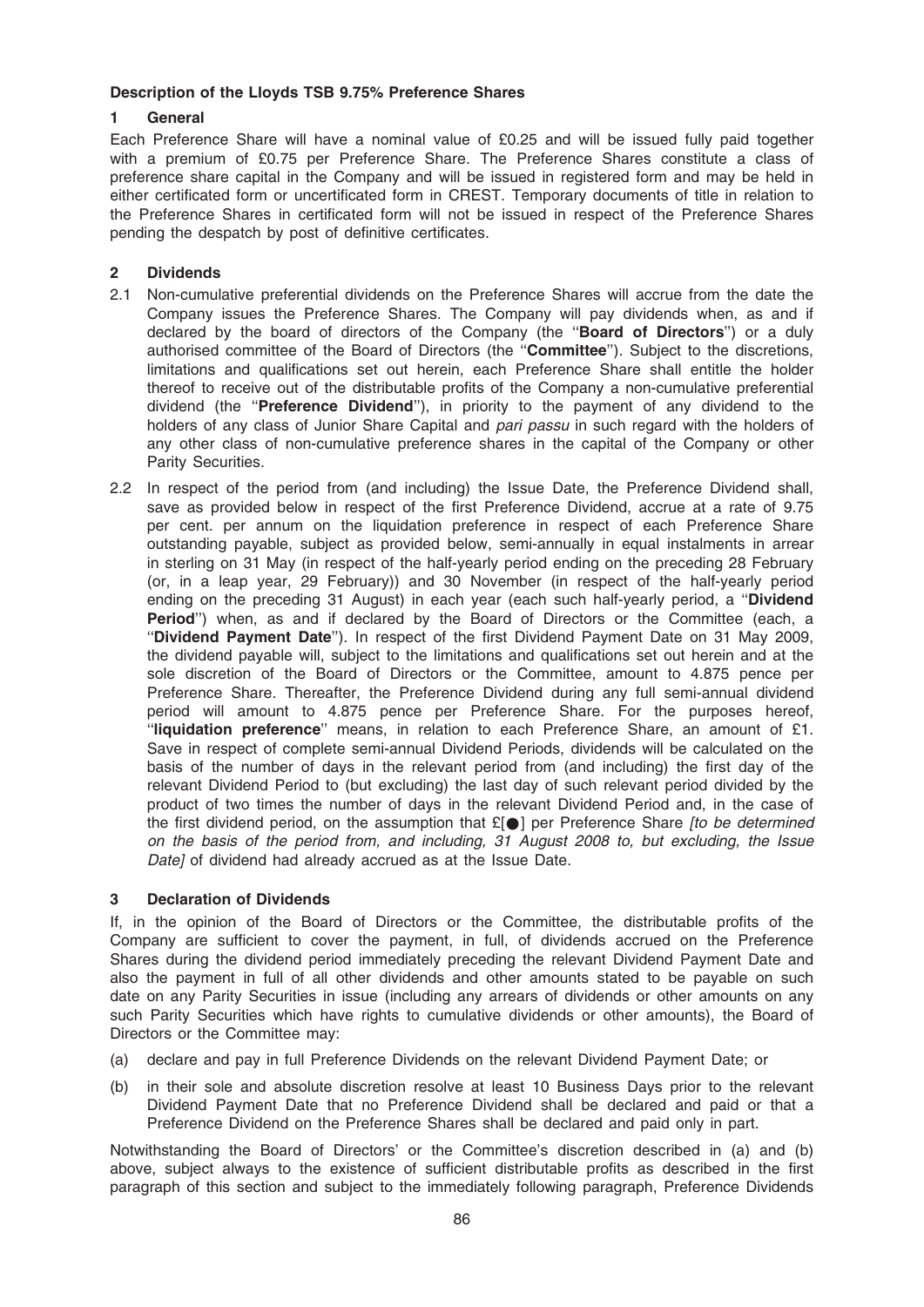will be mandatorily payable as described under ''Payment of Dividends'' on each Dividend Payment Date upon which (i) a Capital Disqualification Event has occurred and (ii) the Company is in compliance with its Applicable Regulatory Capital Requirements.

If, however, in the opinion of the Board of Directors or the Committee, the payment of any Preference Dividend would breach or cause a breach of the capital adequacy requirements of the FSA that apply at that time to the Company and/or any of its subsidiaries, then no Preference Dividend shall be declared or paid unless the FSA confirms that it has no objection to such declaration or payment.

If, at least 10 Business Days prior to a Dividend Payment Date, the Board of Directors or the Committee considers that the distributable profits of the Company are insufficient to cover the payment in full of Preference Dividends and also the payment in full of all other dividends or other amounts stated to be payable on such Dividend Payment Date on any Parity Securities (including any arrears of dividends and other amounts on any such Parity Securities which have rights to cumulative dividends or other amounts), then, subject as provided above on the restrictions relating to the Company's capital adequacy requirements, the Board of Directors or the Committee may declare a reduced Preference Dividend. This will be paid in proportion to the dividends and other amounts which would have been due on the Preference Shares and any other shares and other instruments of the Company on such Dividend Payment Date which are expressed to rank equally with the Preference Shares as regards participation in profits (including any arrears of dividends and other amounts on any such Parity Securities which have rights to cumulative dividends or other amounts) if there had been sufficient profit.

As soon as practicable after resolving that no Preference Dividend shall be declared and paid or that it shall be declared and paid only in part, the Board of Directors or the Committee shall give notice thereof to the holders of the Preference Shares.

### 4 Payment of Dividends

The Company will pay Preference Dividends out of its distributable profits in sterling, calculated on the liquidation preference of £1 per Preference Share. Preference Dividends may be paid by the Company by crediting any account which the holder of the Preference Shares, or in the case of joint holders, the holder whose name stands first in the register in respect of the Preference Shares, has with the Company, whether in the sole name of such holder or the joint names of such holder and another person or persons, unless the Company has received not less than one month's notice in writing from such holder or joint holders directing that payment be made in another manner permitted by the Articles.

Any Preference Dividend may also be paid by cheque or warrant sent by post addressed to the holder of the Preference Shares at his registered address or, in the case of joint holders, addressed to the holder whose name stands first in the register in respect of the Preference Shares at his address as appearing in such register or addressed to such person at such address as the holder or joint holders may in writing direct.

Any such Preference Dividend may be paid by any bank or other funds transfer system or, if agreed by the Company, such other means and to or through such person as the holder or joint holders may in writing direct.

If payment in respect of the Preference Shares into any such bank account is to be made on a Dividend Payment Date which is not a Business Day, then payment of such amount will be made on the next succeeding Business Day, without any interest or payment in respect of such delay.

Payments in respect of amounts payable by way of Preference Dividend will be subject in all cases to any applicable fiscal or other laws and other regulations.

Preference Dividends will be non-cumulative and, to the extent that the Board of Directors or the Committee does not declare a Preference Dividend or any part of a Preference Dividend payable on a Dividend Payment Date, then holders of Preference Shares will have no claim in respect of the non-payment. Except as described in this description of the Preference Share rights, the holders of the Preference Shares will have no right to participate in the Company's profits.

Any Preference Dividend which has remained unclaimed for 12 years from the date when it became due for payment shall, if the Board of Directors so resolves, be forfeited and shall revert to the Company.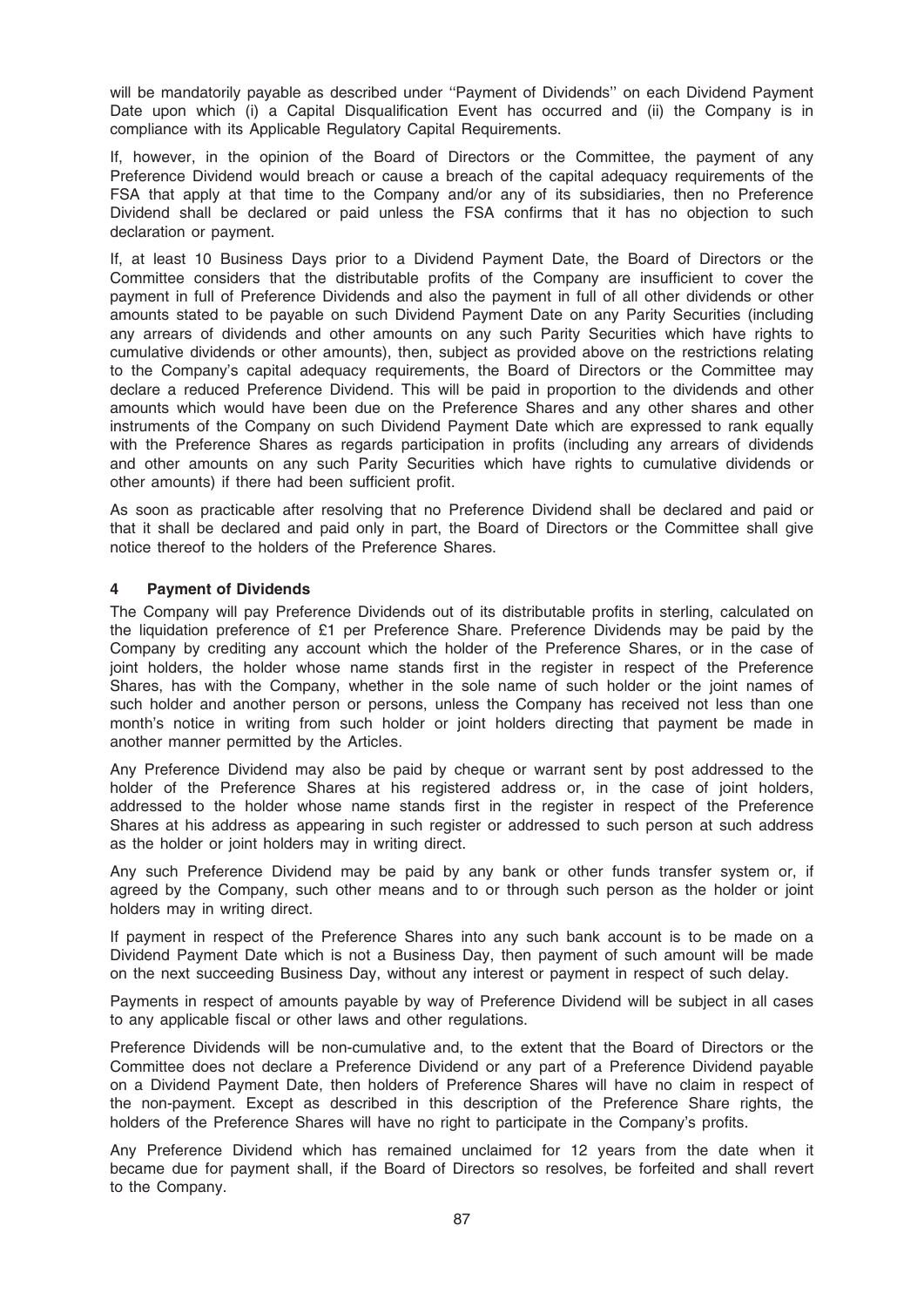## 5 Restrictions on Dividends and Redemption

If the Company has not declared or paid in full a Preference Dividend stated to be payable as a result only of the exercise of the discretion of the Board of Directors or the Committee then the Company shall not during the Stopper Period:

- (a) redeem, purchase, cancel, reduce or otherwise acquire in any other way any Junior Share Capital or the 2004 Preference Shares; or
- (b) declare, or pay or set aside any sum for payment of any distribution or dividend or make any other payment on, and will procure that no distribution or dividend or other payment is made on, any Junior Share Capital or the 2004 Preference Shares.

### 6 Rights upon Liquidation

On a return of capital or distribution of assets, whether or not on a winding-up (but other than a purchase by the Company of any of its share capital permitted by its Articles and under applicable law), holders of Preference Shares will rank in the application of the assets of the Company available to shareholders: (1) equally in all respects with holders of the most senior class of preference shares and any other class of shares of the Company in issue or which may be issued by the Company which are expressed to rank equally with the Preference Shares and (2) in priority to the holders of any other share capital of the Company (including the Junior Share Capital).

Subject to such ranking, in such event holders of the Preference Shares will be entitled to receive out of the surplus assets of the Company remaining after payment of the Company's prior-ranking liabilities a sum equal to the aggregate of: (1) £1 per Preference Share, (2) the amount of any Preference Dividend which is due for payment on or after the date of commencement of the winding-up or other return of capital but which is payable in respect of a period ending on or before such date and (3) the proportion of any Preference Dividend (whether or not declared or earned) that would otherwise be payable and is not otherwise paid in respect of any period that begins before, but ends after, the date of commencement of the winding-up or other return of capital and which is attributable to the part of the period that ends on such date. In respect of any such Preference Dividend, the amount of Preference Dividend accruing in respect of any such period will be calculated on the same basis as is applicable to calculation of a Preference Dividend accruing on the then-relevant basis. If, upon any return of capital or distribution of assets, the amounts available for payment are insufficient to cover the amounts payable in full on the Preference Shares and any Parity Securities and the 2004 Preference Shares, the holders of the Preference Shares and the holders of such Parity Securities and the 2004 Preference Shares will share rateably in the distribution of surplus assets (if any) of the Company in proportion to the full amounts to which they are respectively entitled.

After payment of the full amount of the liquidation distribution to which they are entitled, the holders of the Preference Shares will have no claim on any of the Company's remaining assets and will not be entitled to any further participation in the return of capital. If there is a sale of all or substantially all of the Company's assets, the distribution to the Company's shareholders of all or substantially all of the consideration for the sale, unless the consideration, apart from assumption of liabilities, or the net proceeds consists entirely of cash, will not be deemed a return of capital in respect of the Company's liquidation, dissolution or winding-up.

## 7 Redemption

The Preference Shares are irredeemable securities in respect of which there is no redemption date.

#### 8 Substitution

Subject to the Articles (including the restrictions described under ''Restrictions on Dividends and Redemption'' above), the provisions of the Companies Acts and all other laws and regulations applying to the Company and to prior confirmation from the FSA that it has no objection (if such confirmation is required, in which case, the FSA may impose conditions on the redemption or substitution), the Company may substitute the Preference Shares in whole, but not in part, with Qualifying Non-Innovative Tier 1 Securities at any time (the date of such substitution being the ''Substitution Date'') without any requirement for consent or approval of the holders of the Preference Shares.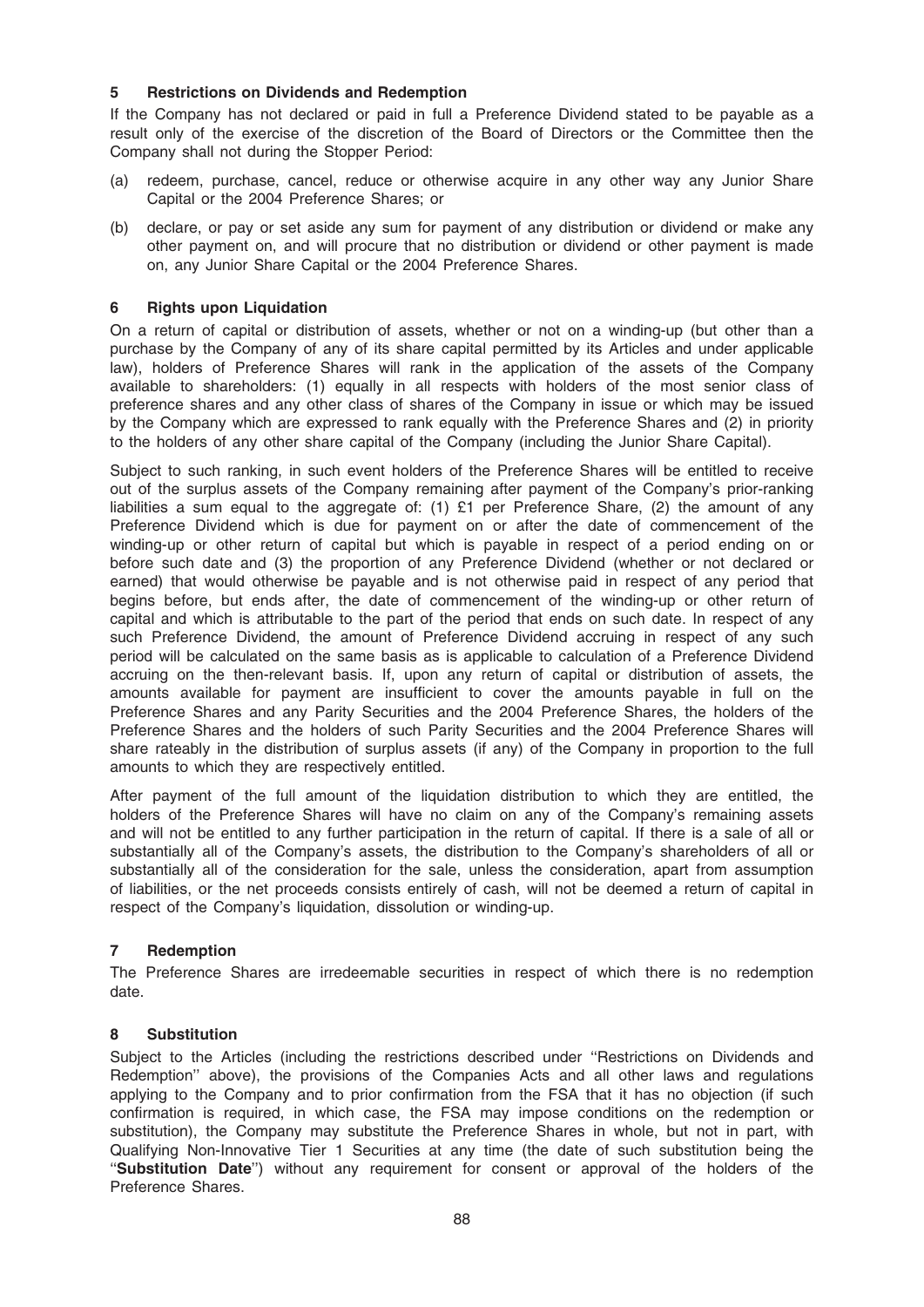Upon such substitution, the Preference Shares shall be exchanged for, or redeemed by, the relevant Qualifying Non-Innovative Tier 1 Securities or the proceeds of redemption of the Preference Shares shall be mandatorily applied to the subscription or purchase of the Qualifying Non-Innovative Tier 1 Securities so issued.

The Company must give a written notice of substitution to the holders of the Preference Shares, not less than 30 days nor more than 60 days prior to the Substitution Date. Prior to the publication of any notice of substitution pursuant to the foregoing provisions, the Company must first deliver to the Registrar a certificate, which shall be available for inspection by holders of the Preference Shares, signed by two Directors, certifying that the securities to be offered in substitution for the Preference Shares are, and that an independent investment bank appointed by the Company for the purposes of making such assessment agrees that they are, Qualifying Non-Innovative Tier 1 Securities.

# 9 Voting

Subject to the next paragraph immediately below, holders of Preference Shares will only be entitled to receive notice of and to attend any general meeting of Shareholders and to speak or vote upon any resolution proposed at such meeting if a resolution is proposed either varying or abrogating any of the rights and restrictions attached to the Preference Shares or to wind up, or in relation to the winding up of, the Company (and then in each such case only to speak and vote upon any such resolution).

If on the applicable Dividend Payment Date immediately preceding the date of notice of any general meeting of Shareholders, the Preference Dividend has not been declared and paid in full, holders of the Preference Shares will be entitled to speak and to vote upon all resolutions proposed at such general meeting. In these circumstances only, the rights of the holders of the Preference Shares so to speak and vote will continue until the Company has resumed the payment in full of Preference Dividends.

On a show of hands, every holder of Preference Shares who is entitled to vote or any proxy (other than the chairman of the meeting in his or her capacity as proxy) or a corporate representative for that holder, in each case who is present in person, will have one vote. On a poll, each holder of Preference Shares who is entitled to vote and who is present in person, by proxy or by corporate representative, will have one vote for each £0.25 of nominal value of Preference Share of which he or she is the holder.

Other provisions in the Articles relating to voting rights and procedures also apply to the Preference Shares.

## 10 Purchase of own shares

Subject to the Articles, the provisions of the Companies Acts, all other laws and regulations applying to the Company and the rights conferred on any other class of shares of the Company described under ''Restrictions on Dividends and Redemption'' above and confirmation from the FSA that it has no objection to the purchase (for so long as the Company is required to obtain such confirmation), the Company may at any time and from time to time (subject to the payment in full of the Preference Dividend on the immediately preceding Dividend Payment Date) purchase any Preference Shares in issue in the open market or by tender upon such terms and conditions as the Board of Directors or the Committee may determine. The Company will not be required to select the shares to be purchased rateably or in any particular manner as between the holders of Preference Shares or as between them and the holders of shares of any other class (whether or not the Preference Shares rank prior to such other shares). Any such Preference Shares purchased by or on behalf of the Company may be held, reissued, resold or, at the option of the Company, cancelled by the Company.

## 11 Untraced shareholders

11.1 The Articles provide that the Company may sell any Preference Shares of a holder of Preference Shares at the best price reasonably obtainable at the time of such sale if and provided that: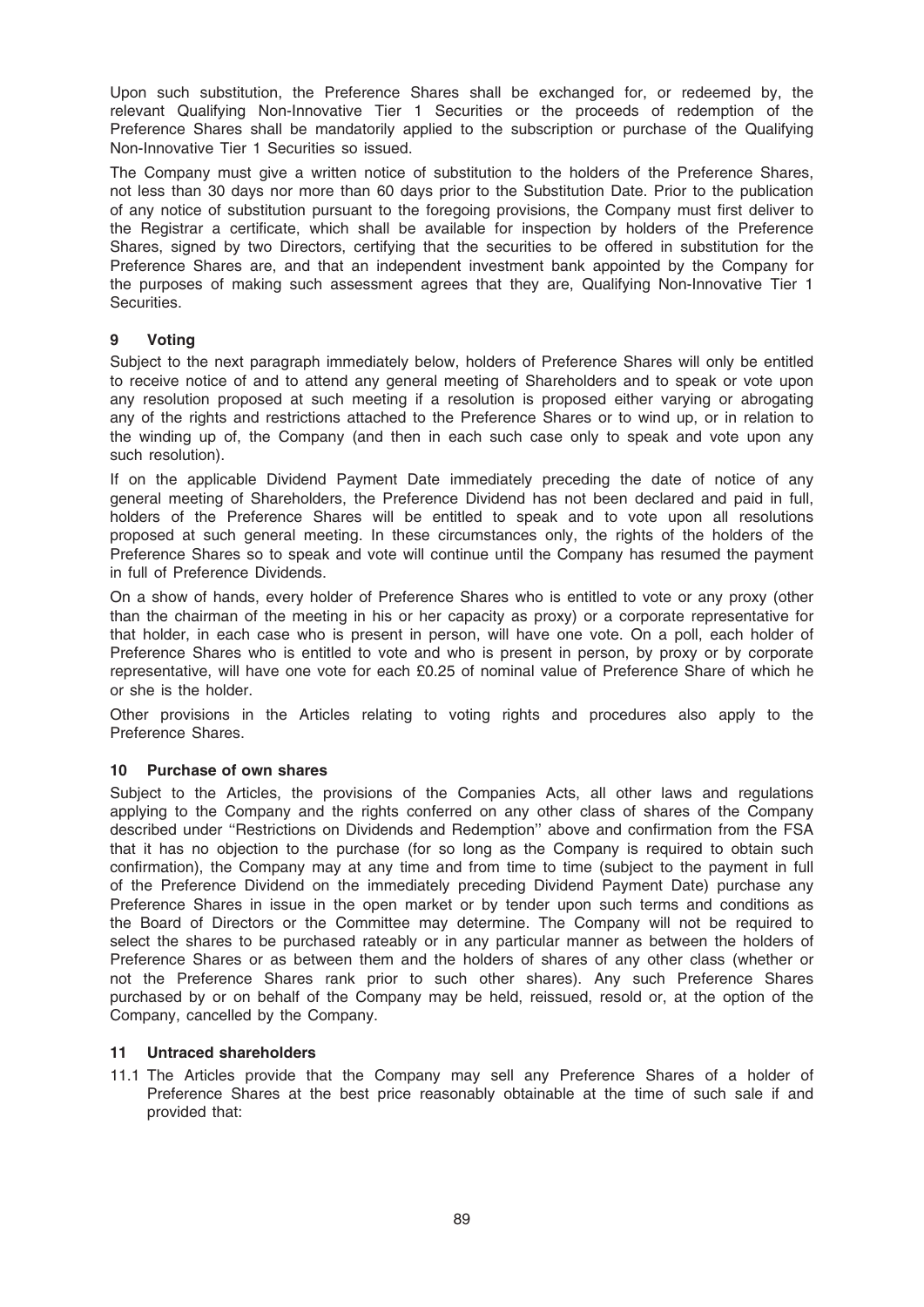- (a) during the period of 12 years prior to the date of the publication of the advertisements referred to in sub-paragraph (b) below (or, if published on different dates, the first thereof) at least three Preference Dividends have become payable and no Preference Dividend on those Preference Shares has been claimed;
- (b) the Company shall on expiry of such period of 12 years have inserted advertisements in both a national newspaper and a newspaper circulating in the area of the registered address of the holder of such Preference Shares within the United Kingdom, or (if such holder has no such address) of the address, if any, within the United Kingdom supplied by such holder to the Company for the service of documents giving notice of its intention to sell the Preference Shares; and
- (c) during the period of three months following the publication of such advertisements the Company shall have received no communication from such holder.
- 11.2 To give effect to any such sale the Company may appoint any person to transfer those Preference Shares, and such transfer shall be as effective as if it had been carried out by the holder of such Preference Shares and the title of the transferee shall not be affected by any irregularity or invalidity in the proceedings relating thereto.
- 11.3 The net proceeds of sale shall belong to the Company which shall be obliged to account to the former holder of such Preference Shares for an amount equal to such proceeds and shall enter the name of such former holder in the books of the Company as a creditor for such amount which shall be a debt of the Company. Any net proceeds of sale unclaimed after a period of 12 years from the date of sale shall be forfeited and shall revert to the Company.

### 12 Form and Denomination

The Preference Shares will, when issued, be fully paid and, as such, will not be subject to a call for any additional payment. For each Preference Share issued, an amount equal to its nominal value of £0.25 will be credited to the Company's issued share capital account and an amount of £0.75, being thedifference between its nominal value and its issue price, will be credited to the Company's share premium account.

The Preference Shares will be issued in registered form.

Title to Preference Shares in certificated form will pass by transfer and registration on the register of members of the Company in accordance with the Articles. The Articles provide, amongst other matters, that transfers of the Preferences Shares in certificated form must be in writing and are to be effected by an instrument of transfer in the usual standard form or in any other form approved by the Directors. Instruments of transfer of the Preference Shares must be signed by the transferor or executed in some other legally valid way.

The Directors may refuse to register a transfer of Preference Shares in certificated form unless the instrument of transfer is duly stamped and:

- (a) is in respect of Preference Shares only;
- (b) is in favour of not more than four joint transferees; and
- (c) is deposited at the office of the Registrars accompanied by the relevant share certificate(s) and any other evidence which the Directors ask for to provide the entitlement of the person wishing to make the transfer.

Transfers of Preference Shares in uncertificated form must be made using CREST and must comply with the Regulations. See ''Registrar and Paying Agent'' below. Any registration of transfer will be effected without charge to the person requesting the exchange or registration, but the requesting person will be required to pay any related taxes, stamp duties or other governmental charges.

#### 13 Variation of Rights

If applicable law permits, the rights, preferences and privileges attached to Preference Shares may be varied or abrogated only with the written consent of the holders of 75 per cent. in nominal value of the outstanding Preference Shares or with the sanction of an extraordinary resolution passed at a separate class meeting of the holders of the outstanding Preference Shares. An extraordinary resolution will be adopted if passed by a majority of 75 per cent. of those holders voting in person or by proxy at the meeting. The quorum required for any such class meeting will be two persons at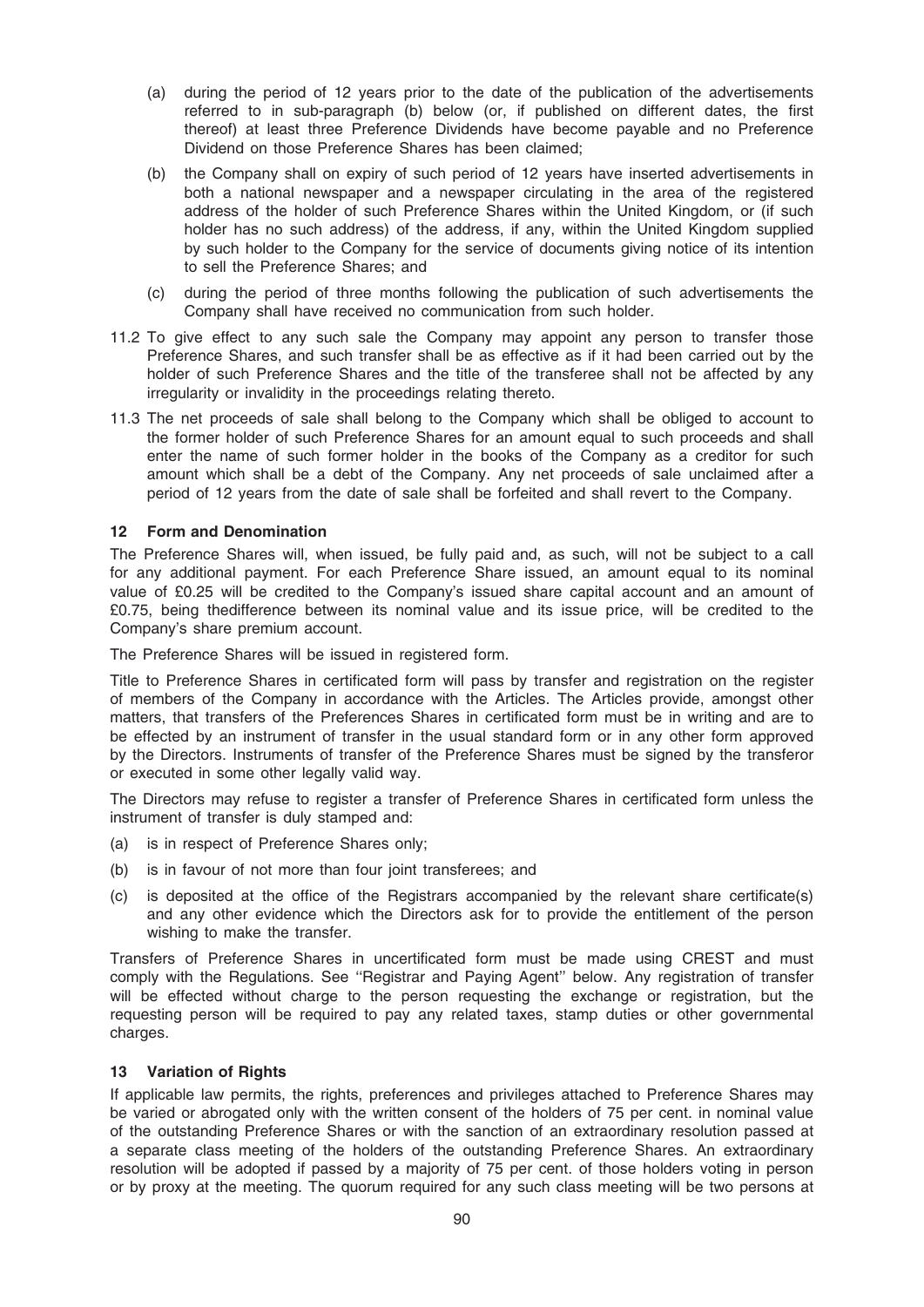least holding or representing by proxy one-third in nominal amount of the outstanding Preference Shares affected, except at any adjourned meeting where this quorum requirement is not met, where any two holders present in person or by proxy will constitute a quorum.

The written consent of the holders of 75 per cent. in nominal value of the outstanding Preference Shares or the sanction of an extraordinary resolution passed at a separate class meeting of holders of the outstanding Preference Shares will be required if the Board of Directors propose to authorise, create or increase the amount of any shares of any class or any security convertible into shares of any class ranking as regards rights to participate in the Company's profits or assets, in priority to the Preference Shares.

If the Company has paid the most recent Preference Dividend payable on the Preference Shares in full, the rights attached to the Preference Shares will not be deemed to be varied by the creation or issue of any further non-cumulative preference shares or of any other further shares ranking equally as regards participation in the Company's profits or assets with, or junior to, the Preference Shares, whether carrying identical rights or different rights in any respect, including as to dividend, premium on a return of capital, redemption or conversion and whether denominated in sterling or any other currency.

### 14 Notices

Notices given by the Company will be given by the Registrar on its behalf unless the Company decides otherwise. A notice may be given by the Company to any holder in certificated form by sending it by post to the holder's registered address. Service of the notice shall be deemed to be effected by properly addressing, prepaying and posting a letter containing the notice, and to have been effected on the day after the letter containing the same is posted. Where a holder's registered address is outside the United Kingdom, all notices shall be sent to him by air mail post.

A notice may be given by the Company to the joint holders of Preference Shares by giving the notice to the joint holder first named in the register.

A notice may be given by the Company to the extent permitted by the Companies Acts and the FSA in its capacity as competent authority under the Financial Services and Markets Act 2000 (the ''UK Listing Authority'') by electronic communication, if so requested or authorised by the holder, the holder having notified the Company of an e-mail address to which the Company may send electronic communications, and having agreed to receive notices and other documents from the Company by electronic communication. If a holder notifies the Company of an e-mail address, the Company may send the holder the notice or other document by publishing the notice or other document on a website and notifying the holder by e-mail that the notice or other document has been published on the website. The Company must also specify the address of the website on which it has been published, the place on the website where the notice may be accessed and how it may be accessed, and where the notice in question is a notice of a meeting, the notice must continue to be published on that website throughout the period beginning with the giving of that notification and ending with the conclusion of the meeting, save that if the notice is published for part only of that period then failure to publish the notice throughout that period shall not invalidate the proceedings of the meeting where such failure is wholly attributable to circumstances which it would not be reasonable to have expected the Company to prevent or avoid.

Notices to holders of the Preference Shares in uncertificated form, including notices for general meetings of holders of Preference Shares, will be published in accordance with the operating procedures for the time being of CREST and the Regulations. In addition, for so long as the Preference Shares are listed and admitted to trading on any stock exchange, notices shall be given in accordance with any requirements of such exchange.

#### 15 No Additional Amounts

If at any time the Company is required by a tax authority to deduct or withhold taxes from payments made by the Company with respect to the Preference Shares, the Company will not pay additional amounts. As a result, the net amount received from the Company by each holder of a Preference Share, after the deduction or withholding, will be less than the amount the holder would have received in the absence of the deduction or the withholding.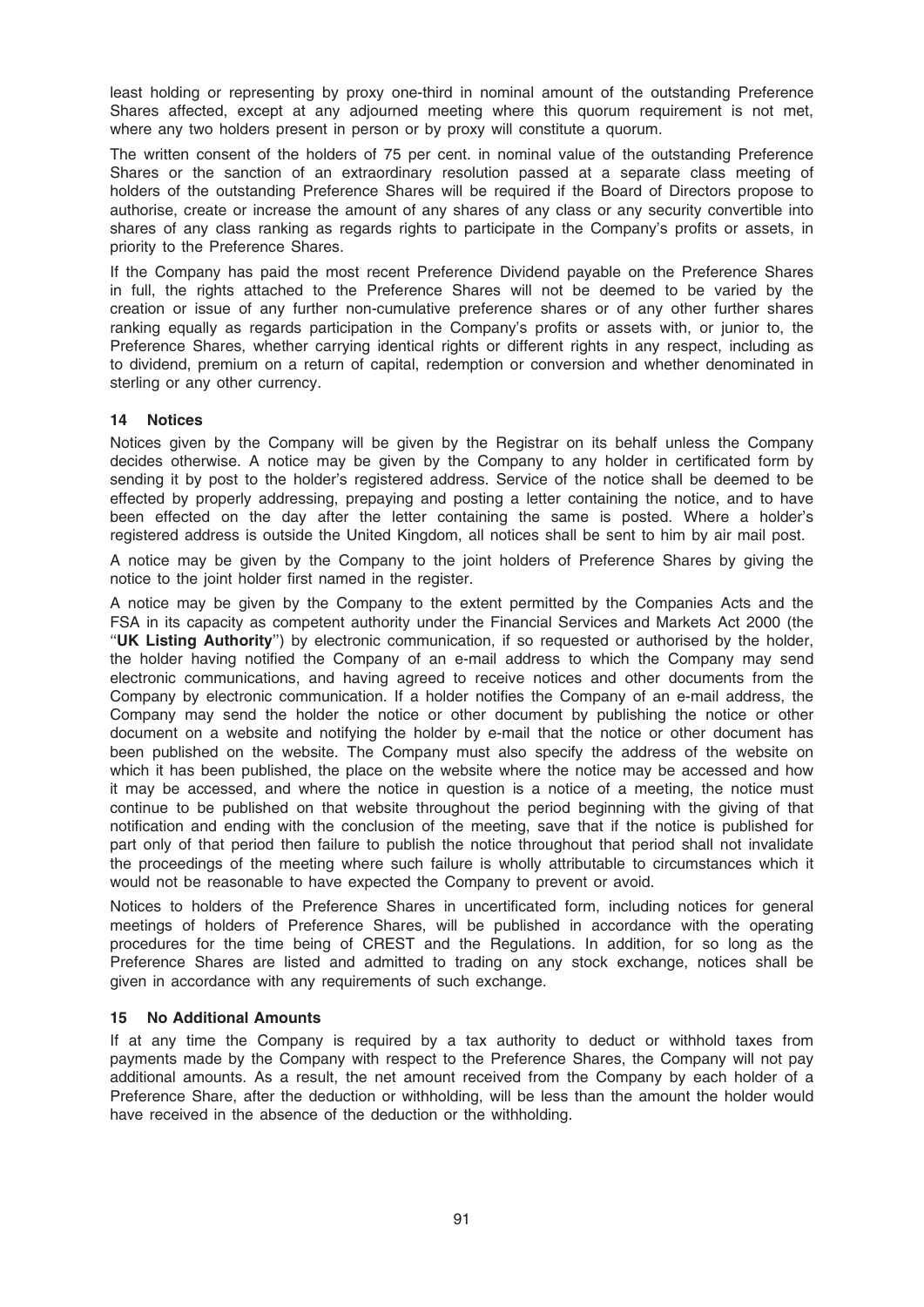### 16 Governing Law

The creation and issuance of the Preference Shares and the rights attached to them shall be governed by and construed in accordance with the laws of Scotland.

### 17 Registrar and Paying Agent

Equiniti Limited located at Aspect House, Spencer Wood, Lancing, West Sussex BN99 6DA will maintain the register and will act as Registrar and Paying Agent.

The Company reserves the right at any time to appoint an additional or successor registrar or paying agent; provided, however, that if, and for so long as, the Preference Shares are admitted to the official list of the UK Listing Authority and to trading on the London Stock Exchange plc's Regulated Market and the applicable rules so require, the Company shall maintain a paying agent having its specified office in the United Kingdom. Notice of any change of registrar or paying agent will be given to holders of the Preference Shares.

#### 18 Further Issues

Subject to the provisions set out in ''Variation of Rights'', the Company may, at any time and from time to time, and without any consent or sanction of the holders of the Preference Shares, create or issue further preference shares or other share capital ranking equal or junior to the Preference Shares. The creation or issuance of further preference shares or other share capital ranking equally with the Preference Shares will not be deemed to alter, vary, affect, modify or abrogate any of the rights attaching to the Preference Shares. These rights will not be deemed to be varied by any change to the provisions in the Articles, other than a change which would result in any further preference shares or other share capital ranking senior to the Preference Shares. Any further series of preference shares or other share capital ranking equal or junior to the Preference Shares may either carry identical rights in all respects with the Preference Shares (except as regards the date from which such shares rank for dividend) or carry different rights.

### 19 Definitions

''Applicable Regulatory Capital Requirements'' means any requirements contained in Capital Regulations for the maintenance of capital from time to time applicable to the Company on a solo and/or consolidated basis, including transitional rules and waivers;

"Articles" means the articles of association of the Company;

''Business Day'' means a day on which banks are open for business in London;

"Capital Disqualification Event" shall be deemed to have occurred if (a) the Preference Shares would cease to be eligible to qualify (save where such non-qualification is only as a result of any applicable limitation on the amount of such capital) as regulatory capital for the Company under Applicable Regulatory Capital Requirements and (b) the FSA has confirmed to the Company that the Preference Shares would cease to be eligible to qualify as regulatory capital for the Company;

''Capital Regulations'' means at any time the regulations, requirements, guidelines and policies relating to capital adequacy then in effect of the FSA or other relevant regulator;

''Companies Acts'' means the Companies Act 1985 and the Companies Act 2006 (in each case as amended from time to time);

"Company" means Lloyds TSB Group plc;

''CREST'' means the system for the paperless settlement of trades and holding of uncertificated securities operated by Euroclear UK & Ireland Limited, the operator of CREST (in accordance with the Regulations) (or any successor);

"Directors" means the executive and non-executive directors of the Company who make up its board of directors;

''distributable profits'' has the meaning given to it in the Companies Acts as, in general terms and subject to adjustment, accumulated realised profits less accumulated realised losses;

''Dividend Payment Date'' means 31 May and 30 November in each year;

''FSA'' means the Financial Services Authority or such other governmental authority in the United Kingdom (or if the Company becomes domiciled in a jurisdiction other than the United Kingdom, in such other jurisdiction) having primary bank supervisory authority;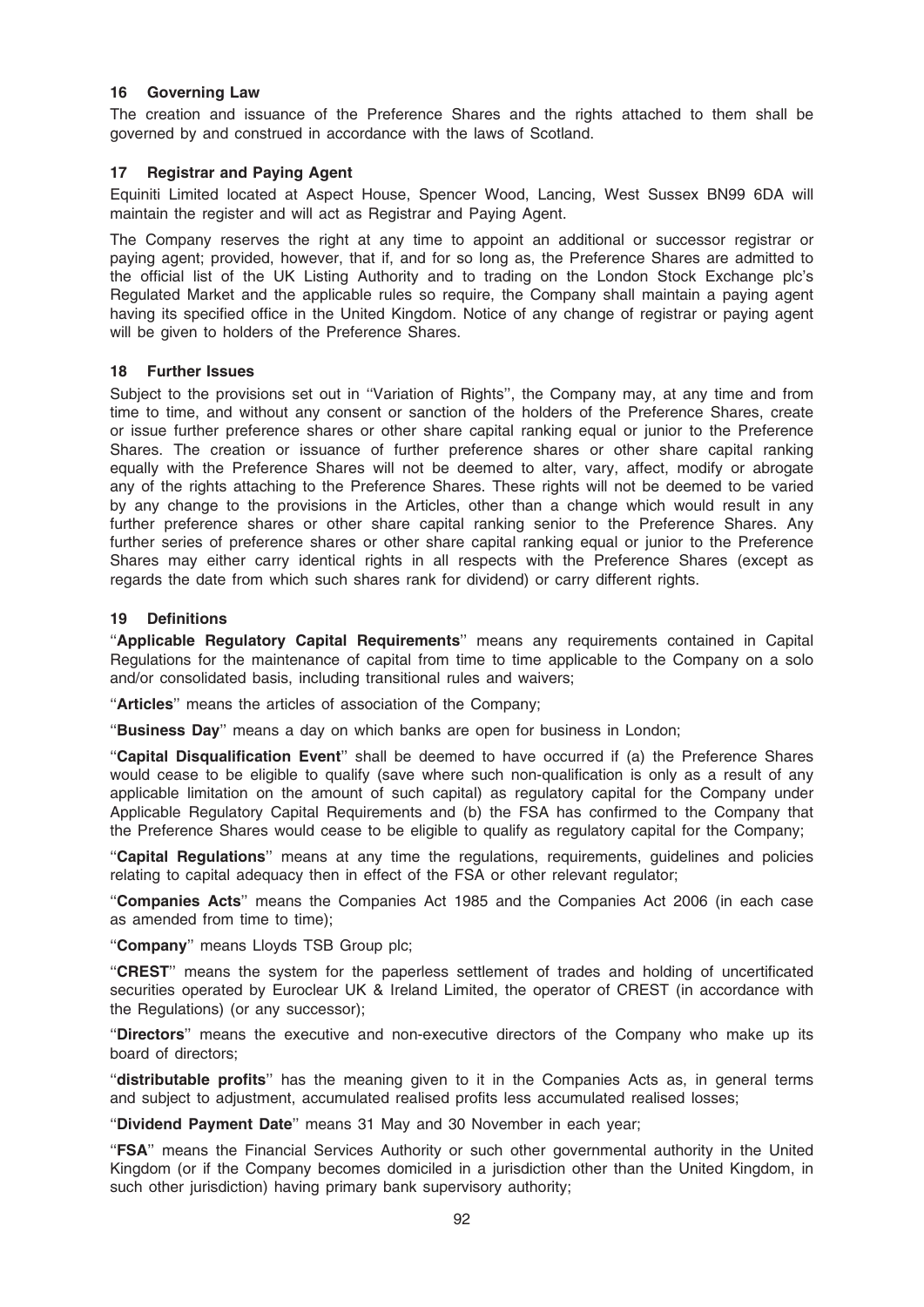"in certificated form" means a share or other security which is not in uncertificated form;

''Issue Date'' means [\*] [the date of issue of the Preference Shares following the coming into effect of the Preference Scheme];

''Junior Share Capital'' means the ordinary shares, or any other shares ranking, or expressed to rank junior to the Preference Shares, (either issued directly by the Company or by a subsidiary undertaking and the terms of which securities benefit from a guarantee or support agreement ranking or expressed to rank junior to the Preference Shares);

"Non-Innovative Tier 1 Capital" means capital which by its terms is eligible to qualify for Tier 1 capital treatment over the current 15% limitation established for Innovative Tier 1 capital within the requirements laid down in the FSA's General Prudential Sourcebook (as amended from time to time) or any successor publication replacing such guide or is issued capital of the Company regardless of name or designation;

''Parity Securities'' means the most senior ranking class or classes of non-cumulative preference shares in the capital of the Company from time to time and any other obligations ranking or expressed to rank pari passu with the Preference Shares other than the 2004 Preference Shares;

"Paying Agent" means the Registrar or any other entity appointed by the Company it and notified by the Company to the holders of the Preference Shares to perform the function as paying agent in respect of the Preference Shares;

''Preference Shares'' means the £100,000,000 in aggregate value of Fixed Rate Non-Cumulative Preference Shares of the Company;

"Qualifying Non-Innovative Tier 1 Securities" means securities whether debt, equity or otherwise, issued directly or indirectly by the Company that:

- (a) have terms not materially less favourable to a holder of Preference Shares, as reasonably determined by an independent investment bank appointed by the Company, than the terms of the Preference Shares, provided that they shall (1) include a ranking at least equal to that of the Preference Shares, (2) have the same dividend or distribution rate or rate of return and Dividend Payment Dates from time to time applying to the Preference Shares, (3) be issued in an amount at least equal to the total number of Preference Shares multiplied by £1, (4) comply with the then current requirements of the FSA in relation to Non-Innovative Tier 1 Capital, and (5) preserve any existing rights under the Preference Shares to any accrued dividend which has not been paid in respect of the period from (and including) the Dividend Payment Date last preceding the Substitution Date to (but excluding) the Substitution Date; and
- (b) are listed on the London Stock Exchange, the Luxembourg Stock Exchange or such other stock exchange as is a recognised stock exchange;

"Registrar" means Equiniti Limited or any other entity appointed by the Company and notified by the Company to the holders of the Preference Shares to perform the function as registrar in respect of the Preference Shares;

''Regulations'' means the Uncertificated Securities Regulations 2001 (SI 2001 No. 2001/3755) in respect of which Euroclear UK & Ireland Limited is the operator (as defined in such regulations) (or any successor);

"Shareholder" means a holder of the Company's shares;

''Stopper Period'' means with respect to any Dividend Payment Date or the equivalent term in respect of any Parity Security, one calendar year from and including the earlier of the date (i) on which a full Dividend is not paid on the Preference Shares or (ii) on which a full scheduled dividend or distribution on any Parity Security has not been paid;

''uncertificated form'' or ''in uncertificated form'' means, when used in relation to shares, means shares recorded on the relevant register as being held in uncertificated form in CREST and title to which, by virtue of the Regulations, may be transferred by means of CREST; and

''2004 Preference Shares'' means the 400 6% Non-Cumulative Redeemable Preference Shares of £0.25 par value each issued in 2004.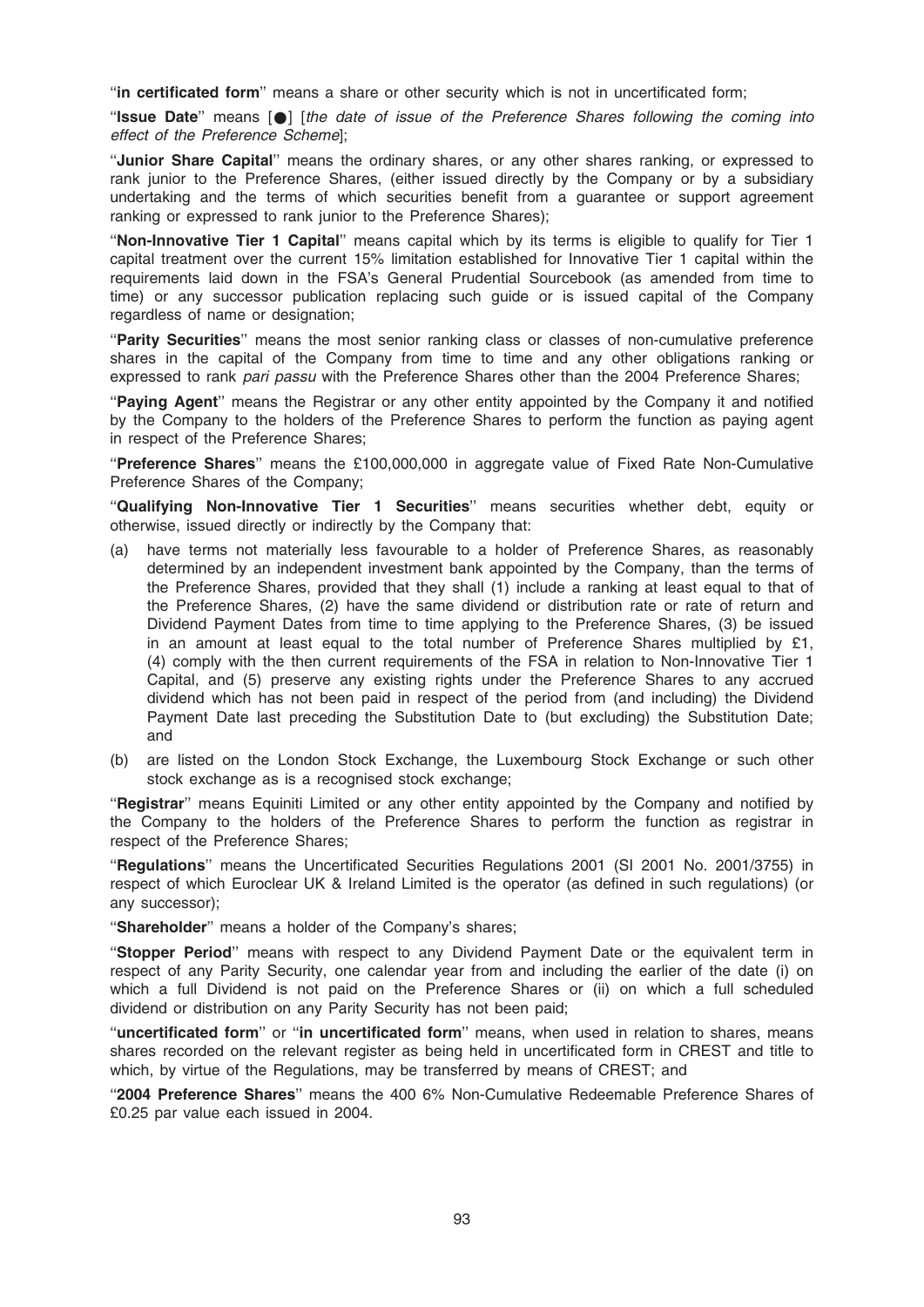### Description of the Lloyds TSB 6.475% Preference Shares

## 1 General

Each Preference Share will have a nominal value of £0.25 and will be issued fully paid with a premium of £0.75 per Preference Share. The Preference Shares constitute a class of preference share capital in the Company and will be issued in registered form and may be held in either certificated form or uncertificated form in CREST. Temporary documents of title in relation to the Preference Shares in certificated form will not be issued in respect of the Preference Shares pending the despatch by post of definitive certificates.

# 2 Dividends

- 2.1 Non-cumulative preferential dividends on the Preference Shares will accrue from the date the Company issues the Preference Shares. The Company will pay dividends when, as and if declared by the board of directors of the Company (the "Board of Directors") or a duly authorised committee of the Board of Directors (the ''Committee''). Subject to the discretions, limitations and qualifications set out herein, each Preference Share shall entitle the holder thereof to receive out of the distributable profits of the Company a non-cumulative preferential dividend (the "Preference Dividend"), in priority to the payment of any dividend to the holders of any class of Junior Share Capital and pari passu in such regard with the holders of any other class of non-cumulative preference shares in the capital of the Company or other Parity Securities.
- 2.2 In respect of the period from (and including) the Issue Date the Preference Dividend shall, save as provided below in respect of the first Preference Dividend, accrue at a rate of 6.475 per cent. per annum on the liquidation preference in respect of each Preference Share outstanding payable, subject as provided below, semi-annually in equal instalments in arrear in sterling on 15 March and 15 September in each year when, as and if declared by the Board of Directors or the Committee (each, a "Dividend Payment Date"). In respect of the first Dividend Payment Date on 15 March 2009, the dividend payable will, subject to the limitations and qualifications set out herein and at the sole discretion of the Board of Directors or the Committee, amount to 3.2375 pence per Preference Share. Thereafter, the Preference Dividend during any full semi-annual Dividend Period will amount to 3.2375 pence per Preference Share. For the purposes hereof, "liquidation preference" means, in relation to each Preference Share, an amount of £1. Save in respect of complete semi-annual Dividend Periods, Preference Dividends will be calculated on the basis of the number of days in the relevant period from (and including) the first day of such period to (but excluding) the last day of such period divided by 365 and, in the case of the first Dividend Period, on the assumption that  $E[\bullet]$  per Preference Share *[to be determined on the basis of the period from, and* including, 15 September 2008 to, but excluding, the Issue Date] of dividend had already accrued as at the Issue Date.

## 3 Declaration of Dividends

If, in the opinion of the Board of Directors or the Committee, the distributable profits of the Company are sufficient to cover the payment, in full, of dividends accrued on the Preference Shares during the Dividend Period immediately preceding the relevant Dividend Payment Date and also the payment in full of all other dividends and other amounts stated to be payable on such date on any Parity Securities in issue (including any arrears of dividends or other amounts on any such Parity Securities which have rights to cumulative dividends or other amounts), the Board of Directors or the Committee may:

- (a) declare and pay in full Preference Dividends on the relevant Dividend Payment Date; or
- (b) in their sole and absolute discretion resolve at least 10 Business Days prior to the relevant Dividend Payment Date that no Preference Dividend shall be declared and paid or that a Preference Dividend shall be declared and paid only in part.

Notwithstanding the Board of Directors' or the Committee's discretion described in (a) and (b) above, subject always to the existence of sufficient distributable profits as described in the first paragraph of this section and subject to the immediately following paragraph, Preference Dividends will be mandatorily payable as described under ''Payment of Dividends'' on each Dividend Payment Date upon which (i) a Capital Disqualification Event has occurred and (ii) the Company is in compliance with its Applicable Regulatory Capital Requirements.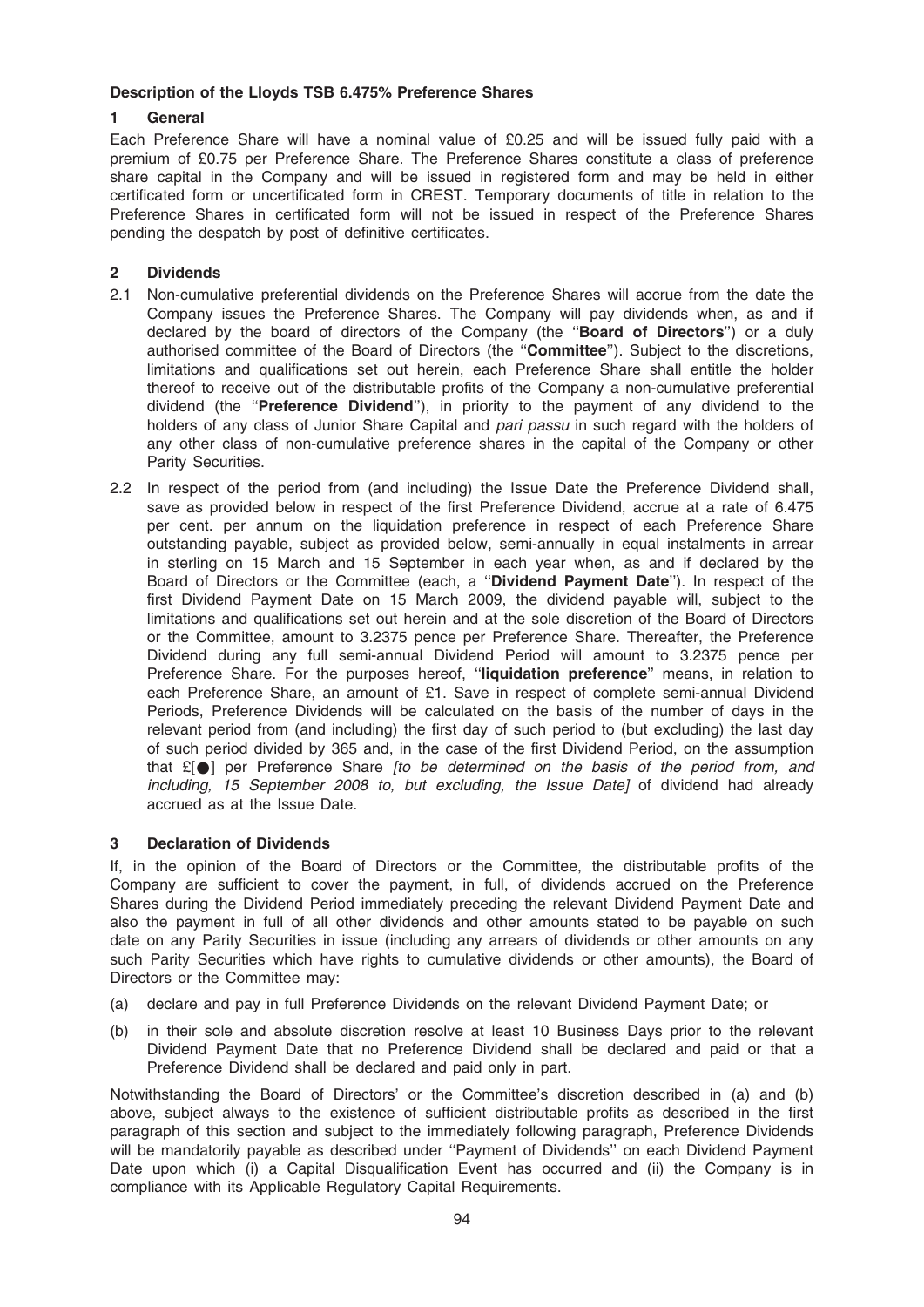If, however, in the opinion of the Board of Directors or the Committee, the payment of any Preference Dividend would breach or cause a breach of the capital adequacy requirements of the FSA that apply at that time to the Company and/or any of its subsidiaries, then no Preference Dividend shall be declared or paid unless the FSA confirms that it has no objection to such declaration or payment.

If, at least 10 Business Days prior to a Dividend Payment Date, the Board of Directors or the Committee considers that the distributable profits of the Company are insufficient to cover the payment in full of Preference Dividends and also the payment in full of all other dividends or other amounts stated to be payable on such Dividend Payment Date on any Parity Securities (including any arrears of dividends and other amounts on any such Parity Securities which have rights to cumulative dividends or other amounts), then, subject as provided above on the restrictions relating to the Company's capital adequacy requirements, the Board of Directors or the Committee may declare a reduced Preference Dividend. This will be paid in proportion to the dividends and other amounts which would have been due on the Preference Shares and any other shares and other instruments of the Company on such Dividend Payment Date which are expressed to rank equally with the Preference Shares as regards participation in profits (including any arrears of dividends and other amounts on any such Parity Securities which have rights to cumulative dividends or other amounts) if there had been sufficient profit.

As soon as practicable after resolving that no Preference Dividend shall be declared and paid or that it shall be declared and paid only in part, the Board of Directors or the Committee shall give notice thereof to the holders of the Preference Shares.

## 4 Payment of Dividends

The Company will pay Preference Dividends out of its distributable profits in sterling, calculated on the liquidation preference of £1 per Preference Share. Preference Dividends may be paid by the Company by crediting any account which the holder of the Preference Shares, or in the case of joint holders, the holder whose name stands first in the register in respect of the Preference Shares, has with the Company, whether in the sole name of such holder or the joint names of such holder and another person or persons, unless the Company has received not less than one month's notice in writing from such holder or joint holders directing that payment be made in another manner permitted by the Articles.

Any Preference Dividend may also be paid by cheque or warrant sent by post addressed to the holder of the Preference Shares at his registered address or, in the case of joint holders, addressed to the holder whose name stands first in the register in respect of the Preference Shares at his address as appearing in such register or addressed to such person at such address as the holder or joint holders may in writing direct.

Any such Preference Dividend may be paid by any bank or other funds transfer system or, if agreed by the Company, such other means and to or through such person as the holder or joint holders may in writing direct.

If payment in respect of the Preference Shares into any such bank account is to be made on a Dividend Payment Date or Redemption Date which is not a Business Day, then payment of such amount will be made on the next succeeding Business Day, without any interest or payment in respect of such delay.

Payment on redemption will be against presentation and surrender of the relative certificate at the place or at one of the places specified in the notice of redemption.

Payments in respect of amounts payable by way of Preference Dividend and on redemption of the Preference Shares will be subject in all cases to any applicable fiscal or other laws and other regulations.

Preference Dividends will be non-cumulative and, to the extent that the Board of Directors or the Committee does not declare a Preference Dividend or any part of a Preference Dividend payable on a Dividend Payment Date, then holders of Preference Shares will have no claim in respect of the non-payment. Except as described in this description of the Preference Share rights, the holders of the Preference Shares will have no right to participate in the Company's profits.

Any Preference Dividend which has remained unclaimed for 12 years from the date when it became due for payment shall, if the Board of Directors so resolves, be forfeited and shall revert to the Company.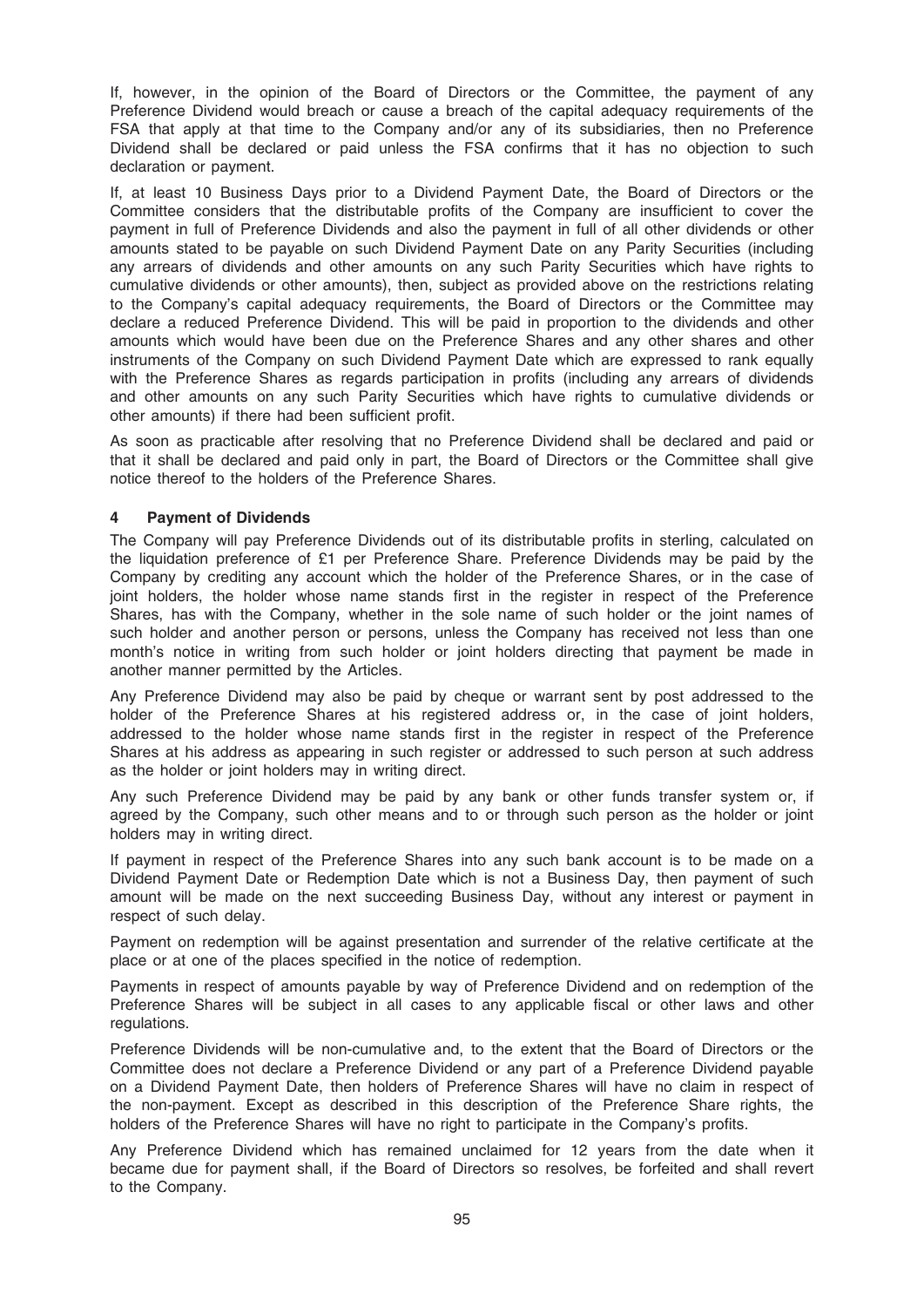## 5 Restrictions on Dividends and Redemption

If the Company has not declared or paid in full a Preference Dividend stated to be payable as a result only of the exercise of the discretion of the Board of Directors or the Committee, then the Company shall not during the Stopper Period:

- (a) redeem, purchase, cancel, reduce or otherwise acquire in any other way any Junior Share Capital or the 2004 Preference Shares; or
- (b) declare, or pay or set aside any sum for payment of any distribution or dividend or make any other payment on, and will procure that no distribution or dividend or other payment is made on, any Junior Share Capital or the 2004 Preference Shares.

### 6 Rights upon Liquidation

On a return of capital or distribution of assets, whether or not on a winding-up (but other than a redemption or purchase by the Company of any of its share capital permitted by its Articles and under applicable law), holders of Preference Shares will rank in the application of the assets of the Company available to shareholders: (1) equally in all respects with holders of the most senior class of preference shares and any other class of shares of the Company in issue or which may be issued by the Company which are expressed to rank equally with the Preference Shares and (2) in priority to the holders of any other share capital of the Company (including the Junior Share Capital).

Subject to such ranking, in such event holders of the Preference Shares will be entitled to receive out of the surplus assets of the Company remaining after payment of the Company's prior-ranking liabilities a sum equal to the aggregate of: (1) £1 per Preference Share, (2) the amount of any Preference Dividend which is due for payment on or after the date of commencement of the winding-up or other return of capital but which is payable in respect of a period ending on or before such date and (3) the proportion of any Preference Dividend (whether or not declared or earned) that would otherwise be payable and is not otherwise paid in respect of any period that begins before, but ends after, the date of commencement of the winding-up or other return of capital and which is attributable to the part of the period that ends on such date. In respect of any such Preference Dividend, the amount of Preference Dividend accruing in respect of any such period will be calculated on the same basis as is applicable to calculation of a Preference Dividend accruing on the then-relevant basis. If, upon any return of capital or distribution of assets, the amounts available for payment are insufficient to cover the amounts payable in full on the Preference Shares and any Parity Securities and the 2004 Preference Shares, the holders of the Preference Shares and the holders of such Parity Securities and the 2004 Preference Shares will share rateably in the distribution of surplus assets (if any) of the Company in proportion to the full amounts to which they are respectively entitled.

After payment of the full amount of the liquidation distribution to which they are entitled, the holders of the Preference Shares will have no claim on any of the Company's remaining assets and will not be entitled to any further participation in the return of capital. If there is a sale of all or substantially all of the Company's assets, the distribution to the Company's shareholders of all or substantially all of the consideration for the sale, unless the consideration, apart from assumption of liabilities, or the net proceeds consists entirely of cash, will not be deemed a return of capital in respect of the Company's liquidation, dissolution or winding-up.

## 7 Redemption

Subject to the Articles (including the restrictions described under ''Restrictions on Dividends and Redemption'' above), to the provisions of the Companies Acts and all other laws and regulations applying to the Company and to confirmation from the FSA that it has no objection to the redemption (if such confirmation is required, in which case the FSA may impose conditions on the redemption), the Company may, at its option, redeem all or some only of the Preference Shares on 15 September 2024, and thereafter on the Dividend Payment Date falling on each fifth anniversary of such date. The Redemption Price shall be paid on each Preference Share so redeemed. In the event that fewer than all the outstanding Preference Shares are to be redeemed, the Preference Shares to be redeemed will be selected by the Company by means of a draw at the registered office of the Company or at any other place which the Board of Directors or the Committee decides on in the presence of its auditors on such basis as the Board of Directors or the Committee considers appropriate at the time.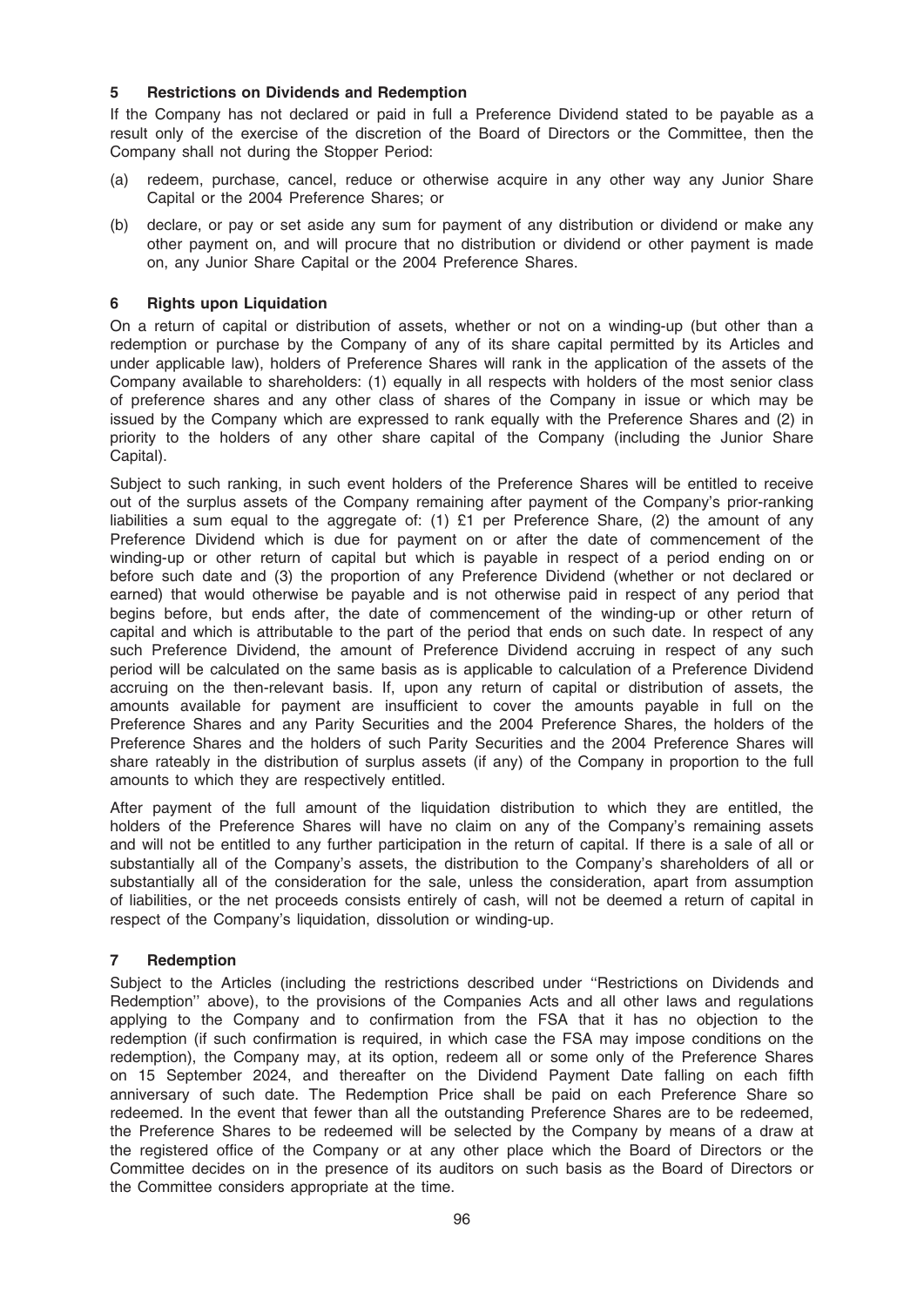If some or all of the Preference Shares are to be redeemed, the Company must give a written notice of redemption (a "Redemption Notice") to the holders of the Preference Shares, not less than 30 days nor more than 60 days prior to the Redemption Date. Each Redemption Notice will specify (i) the Redemption Date, (ii) the Redemption Price (specifying the amount of the accrued but unpaid dividend to be paid), (iii) the number of Preference Shares to be redeemed, (iv) in the case of Preference Shares held in certificated form, the place or places where holders may surrender share certificates in respect of such Preference Shares and where payment of the Redemption Price will be made and (v) in the case of Preference Shares held in uncertificated form, details of the issuer-instruction to be sent to Euroclear UK & Ireland Limited by the Company requesting the deletion of the relevant entries in CREST relating to the holdings of the Preference Shares concerned. No defect in the Redemption Notice or in its service will affect the validity of the redemption proceedings.

Payments in respect of the amount due on redemption of a Preference Share will be made by the same methods as described in ''Payment of Dividends''. Any such amount which has remained unclaimed for 12 years from the date when it became due for payment shall be forfeited and shall revert to the Company.

From the Redemption Date, the Preference Dividend will cease to accrue on the Preference Shares being redeemed except on any Preference Share in respect of which payment of the Redemption Price due on the Redemption Date is improperly withheld or refused. In such case, the Preference Dividend will be deemed to have continued and will accordingly continue to accrue at the rate which would have applied but for the redemption, as described under ''Payment of Dividends'' above, from the Redemption Date to the actual date of payment of the Redemption Price. Such Preference Share will not be treated as having been redeemed until the Redemption Price, including accrued Preference Dividend, has been paid.

A receipt given by the holder for the time being of any Preference Shares (or in the case of joint holders by the first-named joint holder) in respect of the amount payable on redemption of such Preference Shares will constitute an absolute discharge to the Company.

## 8 Substitution

Subject to the Articles (including the restrictions described under ''Restrictions on Dividends and Redemption'' above), the provisions of the Companies Acts and all other laws and regulations applying to the Company and to prior confirmation from the FSA that it has no objection (if such confirmation is required, in which case, the FSA may impose conditions on the redemption or substitution), the Company may substitute the Preference Shares in whole, but not in part, with Qualifying Non-Innovative Tier 1 Securities at any time (the date of such substitution being the ''Substitution Date'') without any requirement for consent or approval of the holders of the Preference Shares.

Upon such substitution, the Preference Shares shall be exchanged for, or redeemed by, the relevant Qualifying Non-Innovative Tier 1 Securities or the proceeds of redemption of the Preference Shares shall be mandatorily applied to the subscription or purchase of the Qualifying Non-Innovative Tier 1 Securities so issued.

The Company must give a written notice of substitution to the holders of the Preference Shares, not less than 30 days nor more than 60 days prior to the Substitution Date. Prior to the publication of any notice of substitution pursuant to the foregoing provisions, the Company must first deliver to the Registrar a certificate, which shall be available for inspection by holders of the Preference Shares, signed by two Directors, certifying that the securities to be offered in substitution for the Preference Shares are, and that an independent investment bank appointed by the Company for the purposes of making such assessment agrees that they are, Qualifying Non-Innovative Tier 1 Securities.

## 9 Voting

Subject to the next paragraph immediately below, holders of Preference Shares will only be entitled to receive notice of and to attend any general meeting of Shareholders and to speak or vote upon any resolution proposed at such meeting if a resolution is proposed either varying or abrogating any of the rights and restrictions attached to the Preference Shares or to wind up, or in relation to the winding up of, the Company (and then in each such case only to speak and vote upon any such resolution).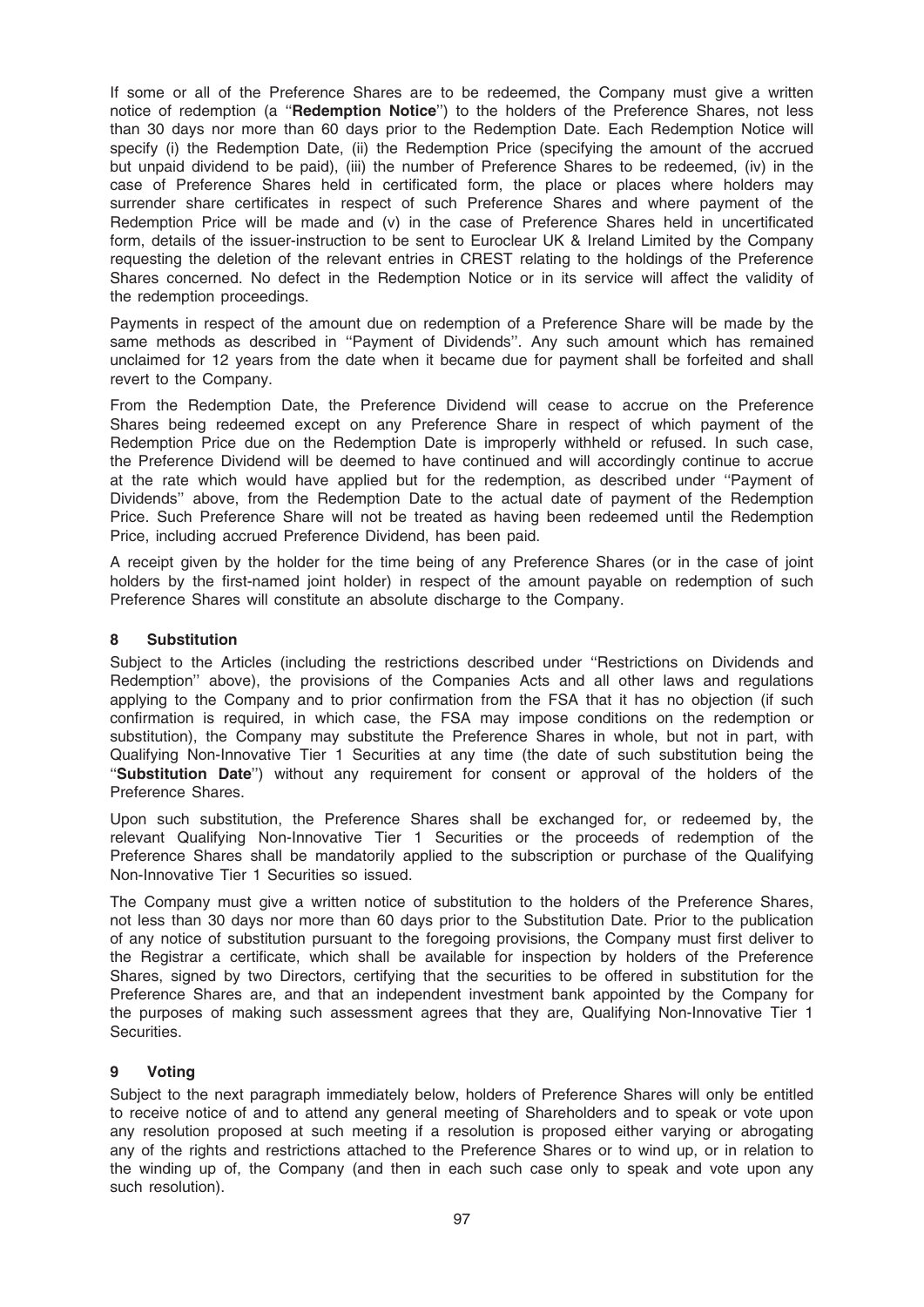If on the applicable Dividend Payment Date immediately preceding the date of notice of any general meeting of Shareholders, the Preference Dividend has not been declared and paid in full, holders of the Preference Shares will be entitled to speak and to vote upon all resolutions proposed at such general meeting. In these circumstances only, the rights of the holders of the Preference Shares so to speak and vote will continue until the Company has resumed the payment in full of Preference Dividends.

On a show of hands, every holder of Preference Shares who is entitled to vote or any proxy (other than the chairman of the meeting in his or her capacity as proxy) or a corporate representative for that holder, in each case who is present in person, will have one vote. On a poll, each holder of Preference Shares who is entitled to vote and who is present in person, by proxy or by corporate representative, will have one vote for each £0.25 of nominal value of Preference Shares of which he or she is the holder.

Other provisions in the Articles relating to voting rights and procedures also apply to the Preference Shares.

#### 10 Purchase of own shares

Subject to the Articles, the provisions of the Companies Acts, all other laws and regulations applying to the Company and the rights conferred on any other class of shares of the Company described under ''Restrictions on Dividends and Redemption'' above and confirmation from the FSA that it has no objection to the purchase (for so long as the Company is required to obtain such confirmation), the Company may at any time and from time to time (subject to the payment in full of the Preference Dividend on the immediately preceding Dividend Payment Date) purchase any Preference Shares in issue in the open market or by tender upon such terms and conditions as the Board of Directors or the Committee may determine. The Company will not be required to select the shares to be purchased rateably or in any particular manner as between the holders of Preference Shares or as between them and the holders of shares of any other class (whether or not the Preference Shares rank prior to such other shares). Any such Preference Shares purchased by or on behalf of the Company may be held, reissued, resold or, at the option of the Company, cancelled by the Company.

#### 11 Untraced shareholders

- 11.1 The Articles provide that the Company may sell any Preference Shares of a holder of Preference Shares at the best price reasonably obtainable at the time of such sale if and provided that:
	- (a) during the period of 12 years prior to the date of the publication of the advertisements referred to in sub-paragraph (b) below (or, if published on different dates, the first thereof) at least three Preference Dividends have become payable and no Preference Dividend on those Preference Shares has been claimed;
	- (b) the Company shall on expiry of such period of 12 years have inserted advertisements in both a national newspaper and a newspaper circulating in the area of the registered address of the holder of such Preference Shares within the United Kingdom, or (if such holder has no such address) of the address, if any, within the United Kingdom supplied by such holder to the Company for the service of documents giving notice of its intention to sell the Preference Shares; and
	- (c) during the period of three months following the publication of such advertisements the Company shall have received no communication from such holder.
- 11.2 To give effect to any such sale the Company may appoint any person to transfer those Preference Shares, and such transfer shall be as effective as if it had been carried out by the holder of such Preference Shares and the title of the transferee shall not be affected by any irregularity or invalidity in the proceedings relating thereto.
- 11.3 The net proceeds of sale shall belong to the Company which shall be obliged to account to the former holder of such Preference Shares for an amount equal to such proceeds and shall enter the name of such former holder in the books of the Company as a creditor for such amount which shall be a debt of the Company. Any net proceeds of sale unclaimed after a period of 12 years from the date of sale shall be forfeited and shall revert to the Company.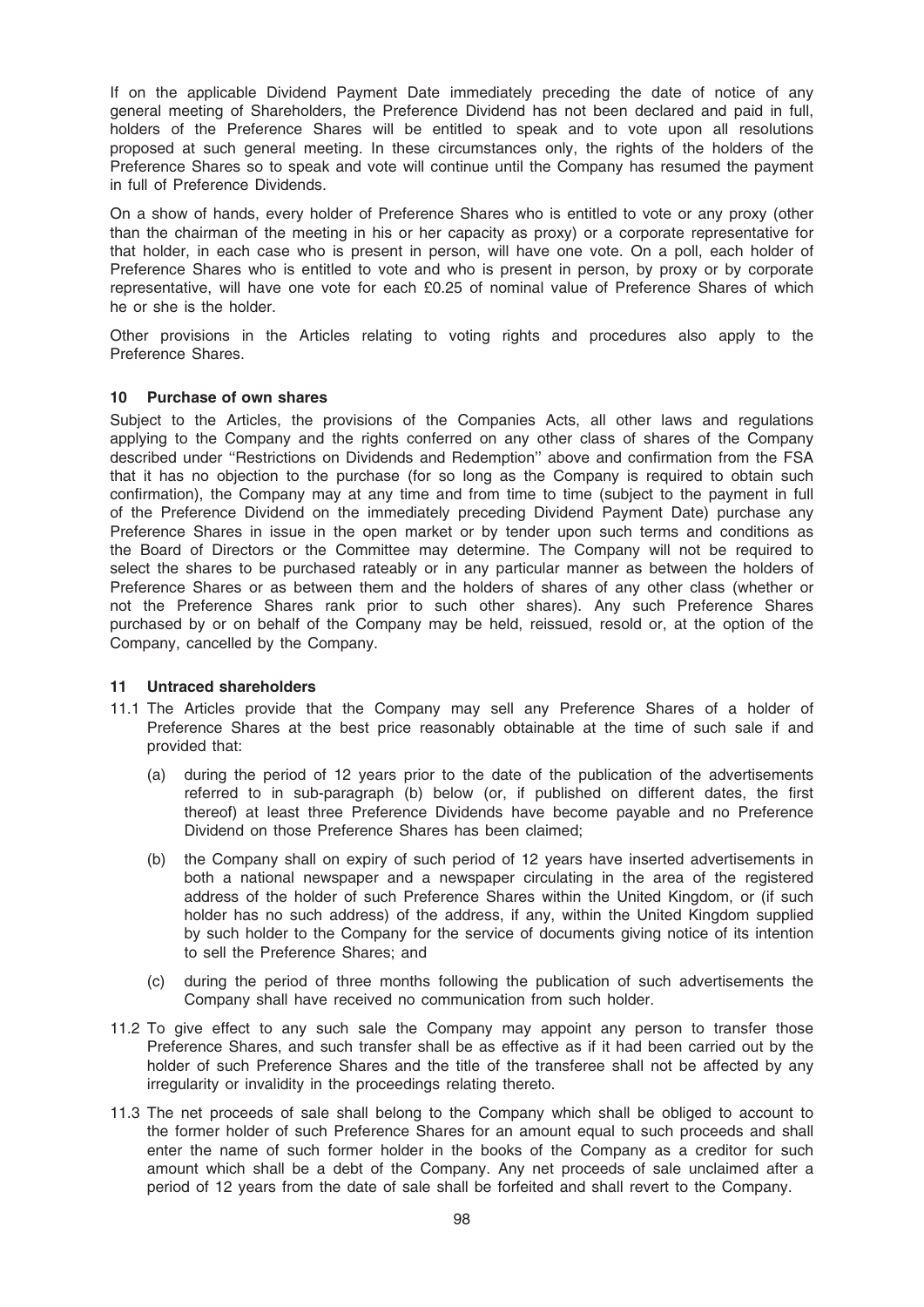### 12 Form and Denomination

The Preference Shares will, when issued, be fully paid and, as such, will not be subject to a call for any additional payment. For each Preference Share issued, an amount equal to its nominal value of £0.25 will be credited to the Company's issued share capital account and an amount of £0.75, being the difference between its nominal value and its issue price, will be credited to the Company's share premium account.

The Preference Shares will be issued in registered form.

Title to Preference Shares in certificated form will pass by transfer and registration on the register of members of the Company in accordance with the Articles. The Articles provide, amongst other matters, that transfers of the Preferences Shares in certificated form must be in writing and are to be effected by an instrument of transfer in the usual standard form or in any other form approved by the Directors. Instruments of transfer of the Preference Shares must be signed by the transferor or executed in some other legally valid way.

The Directors may refuse to register a transfer of Preference Shares in certificated form unless the instrument of transfer is duly stamped and:

- (a) is in respect of Preference Shares only;
- (b) is in favour of not more than four joint transferees; and
- (c) is deposited at the office of the Registrars accompanied by the relevant share certificate(s) and any other evidence which the Directors ask for to provide the entitlement of the person wishing to make the transfer.

Transfers of Preference Shares in uncertificated form must be made using CREST and must comply with the Regulations. See ''Registrar and Paying Agent'' below. Any registration of transfer will be effected without charge to the person requesting the exchange or registration, but the requesting person will be required to pay any related taxes, stamp duties or other governmental charges.

### 13 Variation of Rights

If applicable law permits, the rights, preferences and privileges attached to Preference Shares may be varied or abrogated only with the written consent of the holders of 75 per cent. in nominal value of the outstanding Preference Shares or with the sanction of an extraordinary resolution passed at a separate class meeting of the holders of the outstanding Preference Shares. An extraordinary resolution will be adopted if passed by a majority of 75 per cent. of those holders voting in person or by proxy at the meeting. The quorum required for any such class meeting will be two persons at least holding or representing by proxy one-third in nominal amount of the outstanding Preference Shares affected, except at any adjourned meeting where this quorum requirement is not met, where any two holders present in person or by proxy will constitute a quorum.

The written consent of the holders of 75 per cent. in nominal value of the outstanding Preference Shares or the sanction of an extraordinary resolution passed at a separate class meeting of holders of the outstanding Preference Shares will be required if the Board of Directors propose to authorise, create or increase the amount of any shares of any class or any security convertible into shares of any class ranking as regards rights to participate in the Company's profits or assets, in priority to the Preference Shares.

If the Company has paid the most recent Preference Dividend payable on the Preference Shares in full, the rights attached to the Preference Shares will not be deemed to be varied by the creation or issue of any further non-cumulative preference shares or of any other further shares ranking equally as regards participation in the Company's profits or assets with, or junior to, the Preference Shares, whether carrying identical rights or different rights in any respect, including as to dividend, premium on a return of capital, redemption or conversion and whether denominated in sterling or any other currency.

## 14 Notices

Notices given by the Company will be given by the Registrar on its behalf unless the Company decides otherwise. A notice may be given by the Company to any holder in certificated form by sending it by post to the holder's registered address. Service of the notice shall be deemed to be effected by properly addressing, prepaying and posting a letter containing the notice, and to have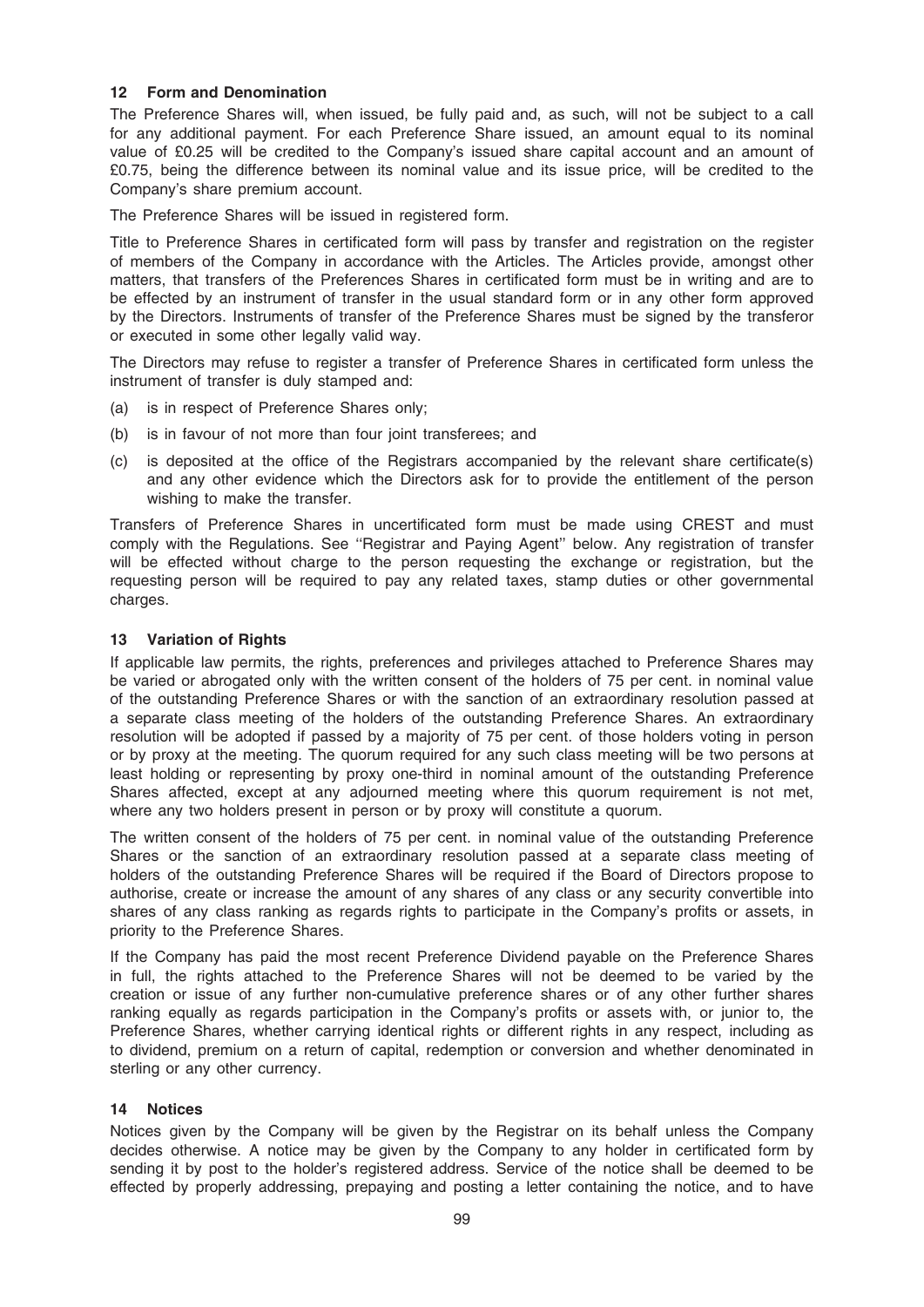been effected on the day after the letter containing the same is posted. Where a holder's registered address is outside the United Kingdom, all notices shall be sent to him by air mail post.

A notice may be given by the Company to the joint holders of Preference Shares by giving the notice to the joint holder first named in the register.

A notice may be given by the Company to the extent permitted by the Companies Acts and the FSA in its capacity as competent authority under the Financial Services and Markets Act 2000 (the "UK Listing Authority") by electronic communication, if so requested or authorised by the holder, the holder having notified the Company of an e-mail address to which the Company may send electronic communications, and having agreed to receive notices and other documents from the Company by electronic communication. If a holder notifies the Company of an e-mail address, the Company may send the holder the notice or other document by publishing the notice or other document on a website and notifying the holder by e-mail that the notice or other document has been published on the website. The Company must also specify the address of the website on which it has been published, the place on the website where the notice may be accessed and how it may be accessed, and where the notice in question is a notice of a meeting, the notice must continue to be published on that website throughout the period beginning with the giving of that notification and ending with the conclusion of the meeting, save that if the notice is published for part only of that period then failure to publish the notice throughout that period shall not invalidate the proceedings of the meeting where such failure is wholly attributable to circumstances which it would not be reasonable to have expected the Company to prevent or avoid.

Notices to holders of the Preference Shares in uncertificated form, including notices for general meetings of holders of Preference Shares, will be published in accordance with the operating procedures for the time being of CREST and the Regulations. In addition, for so long as the Preference Shares are listed and admitted to trading on any stock exchange, notices shall be given in accordance with any requirements of such exchange.

### 15 No Additional Amounts

If at any time the Company is required by a tax authority to deduct or withhold taxes from payments made by the Company with respect to the Preference Shares, the Company will not pay additional amounts. As a result, the net amount received from the Company by each holder of a Preference Share, after the deduction or withholding, will be less than the amount the holder would have received in the absence of the deduction or the withholding.

## 16 Governing Law

The creation and issuance of the Preference Shares and the rights attached to them shall be governed by and construed in accordance with the laws of Scotland.

## 17 Registrar and Paying Agent

Equiniti Limited located at Aspect House, Spencer Wood, Lancing, West Sussex BN99 6DA will maintain the register and will act as Registrar and Paying Agent.

The Company reserves the right at any time to appoint an additional or successor registrar or paying agent; provided, however, that if, and for so long as, the Preference Shares are admitted to the official list of the UK Listing Authority and to trading on the London Stock Exchange plc's Regulated Market and the applicable rules so require, the Company shall maintain a paying agent having its specified office in the United Kingdom. Notice of any change of registrar or paying agent will be given to holders of the Preference Shares.

#### 18 Further Issues

Subject to the provisions set out in ''Variation of Rights'', the Company may, at any time and from time to time, and without any consent or sanction of the holders of the Preference Shares, create or issue further preference shares or other share capital ranking equal or junior to the Preference Shares. The creation or issuance of further preference shares or other share capital ranking equally with the Preference Shares will not be deemed to alter, vary, affect, modify or abrogate any of the rights attaching to the Preference Shares. These rights will not be deemed to be varied by any change to the provisions in the Articles, other than a change which would result in any further preference shares or other share capital ranking senior to the Preference Shares. Any further series of preference shares or other share capital ranking equal or junior to the Preference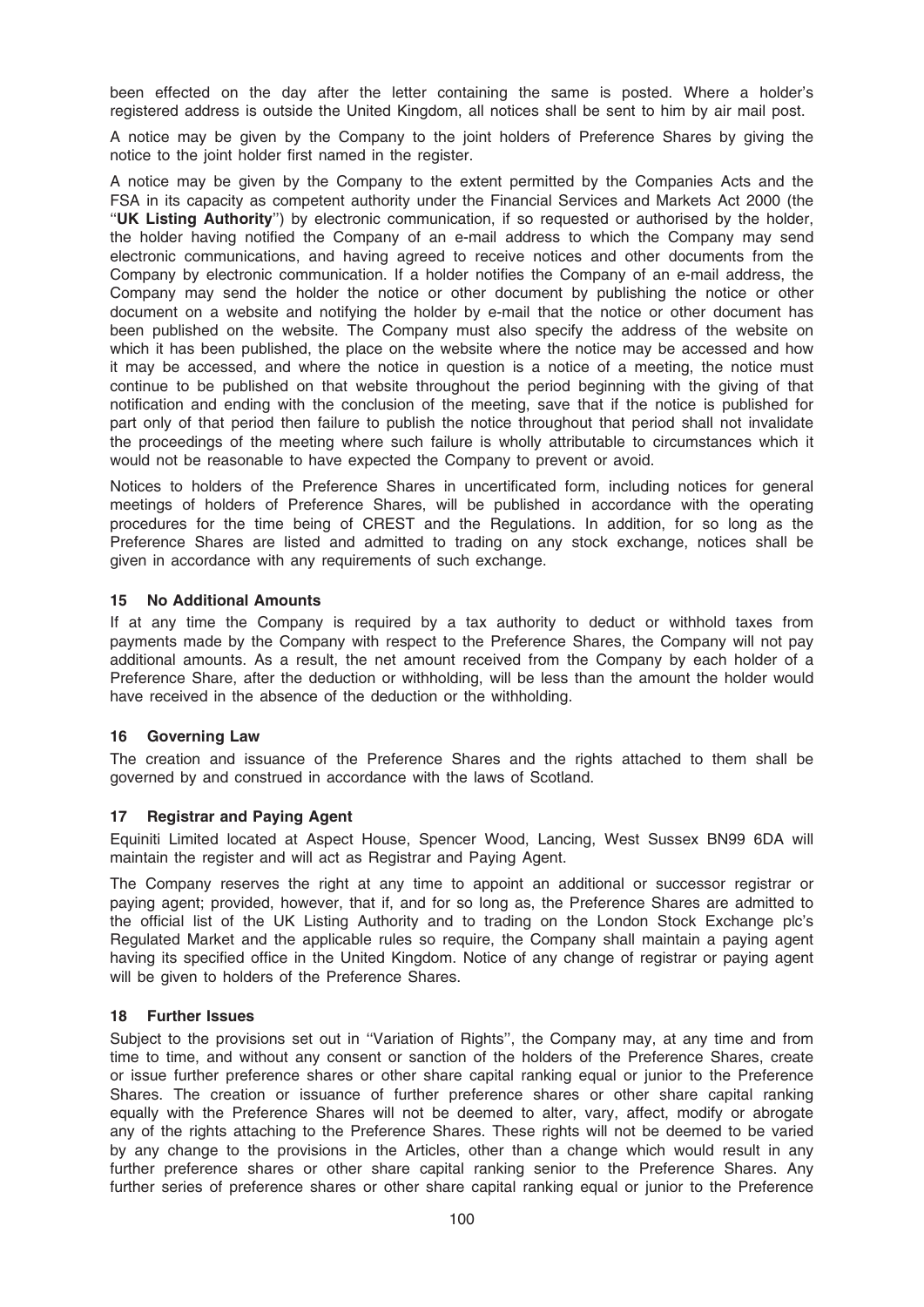Shares may either carry identical rights in all respects with the Preference Shares (except as regards the date from which such shares rank for dividend) or carry different rights.

#### 19 Definitions

"Applicable Regulatory Capital Requirements" means any requirements contained in Capital Regulations for the maintenance of capital from time to time applicable to the Company on a solo and/or consolidated basis, including transitional rules and waivers;

"Articles" means the articles of association of the Company;

"Business Day" means a day on which banks are open for business in London;

"Capital Disqualification Event" shall be deemed to have occurred if (a) the Preference Shares would cease to be eligible to qualify (save where such non-qualification is only as a result of any applicable limitation on the amount of such capital) as regulatory capital for the Company under Applicable Regulatory Capital Requirements and (b) the FSA has confirmed to the Company that the Preference Shares would cease to be eligible to qualify as regulatory capital for the Company;

''Capital Regulations'' means at any time the regulations, requirements, guidelines and policies relating to capital adequacy then in effect of the FSA or other relevant regulator;

''Companies Acts'' means the Companies Act 1985 and the Companies Act 2006 (in each case as amended from time to time);

"Company" means Lloyds TSB Group plc;

''Directors'' means the executive and non-executive directors of the Company who make up its board of directors;

"CREST" means the system for the paperless settlement of trades and holding of uncertificated securities operated by Euroclear UK & Ireland Limited, the operator of CREST (in accordance with the Regulations) (or any successor);

"distributable profits" has the meaning given to it in the Companies Acts as, in general terms and subject to adjustment, accumulated realised profits less accumulated realised losses;

''Dividend Payment Date'' means 15 March and 15 September in each year;

''Dividend Period'' means the period from and including the most recent Dividend Payment Date (or the Issue Date) to but excluding the next proceeding Dividend Payment Date;

''FSA'' means the Financial Services Authority or such other governmental authority in the United Kingdom (or if the Company becomes domiciled in a jurisdiction other than the United Kingdom, in such other jurisdiction) having primary bank supervisory authority;

"in certificated form" means a share or other security which is not in uncertificated form;

''Issue Date'' means [\*] [the date of issue of the Preference Shares following the coming into effect of the Preference Scheme];

"Junior Share Capital" means the ordinary shares, or any other shares ranking, or expressed to rank junior to the Preference Shares, (either issued directly by the Company or by a subsidiary undertaking and the terms of which securities benefit from a guarantee or support agreement ranking or expressed to rank junior to the Preference Shares);

"Non-Innovative Tier 1 Capital" means capital which by its terms is eligible to qualify for Tier 1 capital treatment over the current 15% limitation established for Innovative Tier 1 capital within the requirements laid down in the FSA's General Prudential Sourcebook (as amended from time to time) or any successor publication replacing such guide or is issued capital of the Company regardless of name or designation;

"Parity Securities" means the most senior ranking class or classes of non-cumulative preference shares in the capital of the Company from time to time and any other obligations ranking or expressed to rank pari passu with the Preference Shares other than the 2004 Preference Shares;

"Paying Agent" means the Registrar or any other entity appointed by the Company it and notified by the Company to the holders of the Preference Shares to perform the function as paying agent in respect of the Preference Shares;

''Preference Shares'' means the £198,065,600 in aggregate value of Fixed Rate Non-Cumulative Callable Preference Shares of the Company;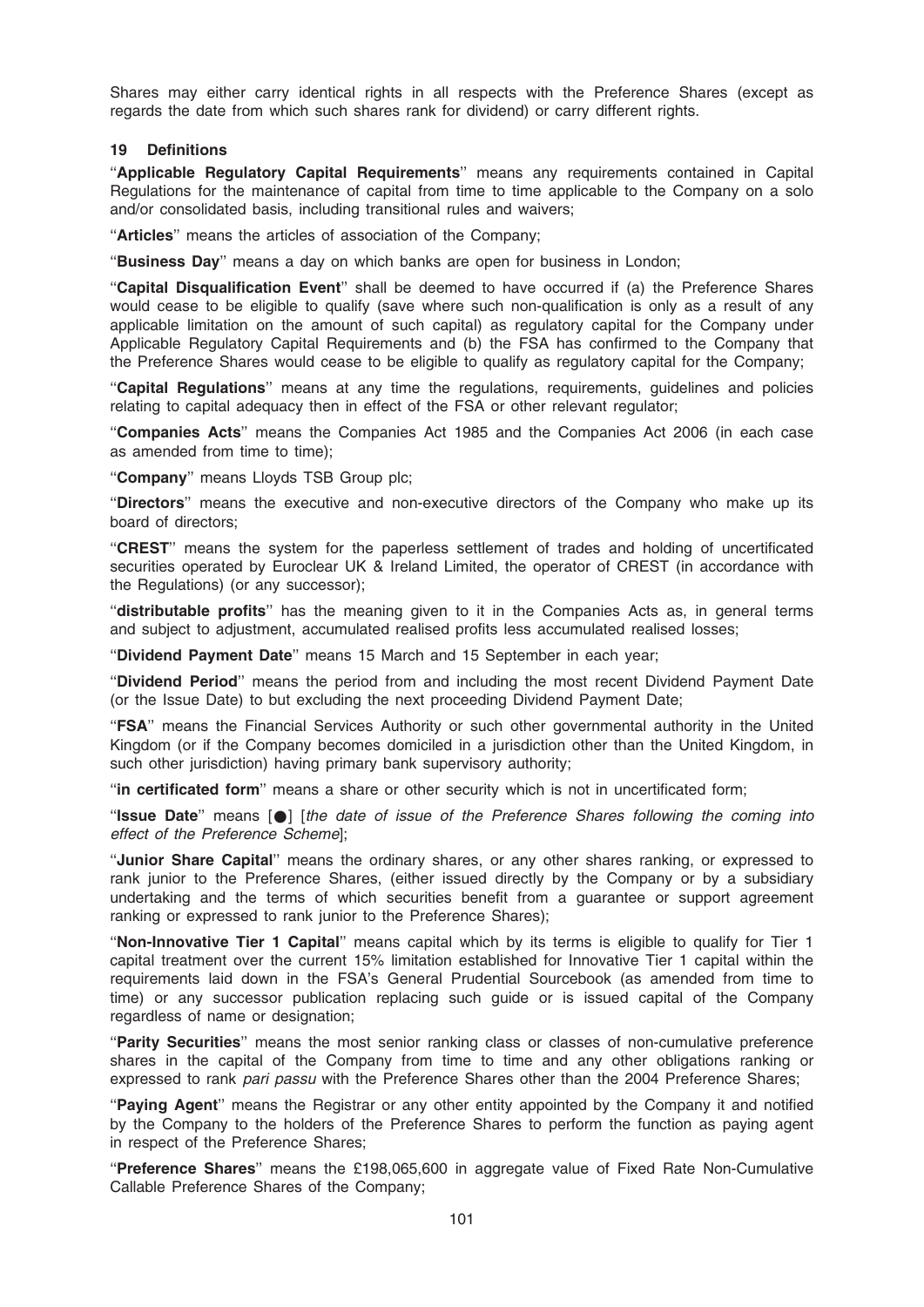"Qualifying Non-Innovative Tier 1 Securities" means securities whether debt, equity or otherwise, issued directly or indirectly by the Company that:

- (a) have terms not materially less favourable to a holder of Preference Shares, as reasonably determined by an independent investment bank appointed by the Company, than the terms of the Preference Shares, provided that they shall (1) include a ranking at least equal to that of the Preference Shares, (2) have the same dividend or distribution rate or rate of return and Dividend Payment Dates from time to time applying to the Preference Shares, (3) have the same redemption dates as the Preference Shares, (4) be issued in an amount at least equal to the total number of Preference Shares multiplied by £1, (5) comply with the then current requirements of the FSA in relation to Non-Innovative Tier 1 Capital, and (6) preserve any existing rights under the Preference Shares to any accrued dividend which has not been paid in respect of the period from (and including) the Dividend Payment Date last preceding the Substitution Date to (but excluding) the Substitution Date; and
- (b) are listed on the London Stock Exchange, the Luxembourg Stock Exchange or such other stock exchange as is a recognised stock exchange;

''Redemption Date'' means the date on which the Preference Shares are called for redemption in accordance with paragraph 7 above;

"Redemption Price" means the paid-up amount of £1 per Preference Share to be redeemed together with any dividends on such Preference Shares accrued but unpaid since the immediately preceding Dividend Payment Date (or, if none, accrued, or assumed in accordance with paragraph 2.2 above to be accrued, but unpaid since the Issue Date);

"Registrar" means Equiniti Limited or any other entity appointed by the Company and notified by the Company to the holders of the Preference Shares to perform the function as registrar in respect of the Preference Shares;

''Regulations'' means the Uncertificated Securities Regulations 2001 (SI 2001 No. 2001/3755) in respect of which Euroclear UK & Ireland Limited is the operator (as defined in such regulations) (or any successor);

"Shareholder" means a holder of the Company's shares;

''Stopper Period'' means with respect to any Dividend Payment Date or the equivalent term in respect of any Parity Security, one calendar year from and including the earlier of the date (i) on which a full Dividend is not paid on the Preference Shares or (ii) on which a full scheduled dividend or distribution on any Parity Security has not been paid;

"uncertificated form" or "in uncertificated form" means, when used in relation to shares, means shares recorded on the relevant register as being held in uncertificated form in CREST and title to which, by virtue of the Regulations, may be transferred by means of CREST; and

"2004 Preference Shares" means the 400 6% Non-Cumulative Redeemable Preference Shares of £0.25 par value each issued in 2004.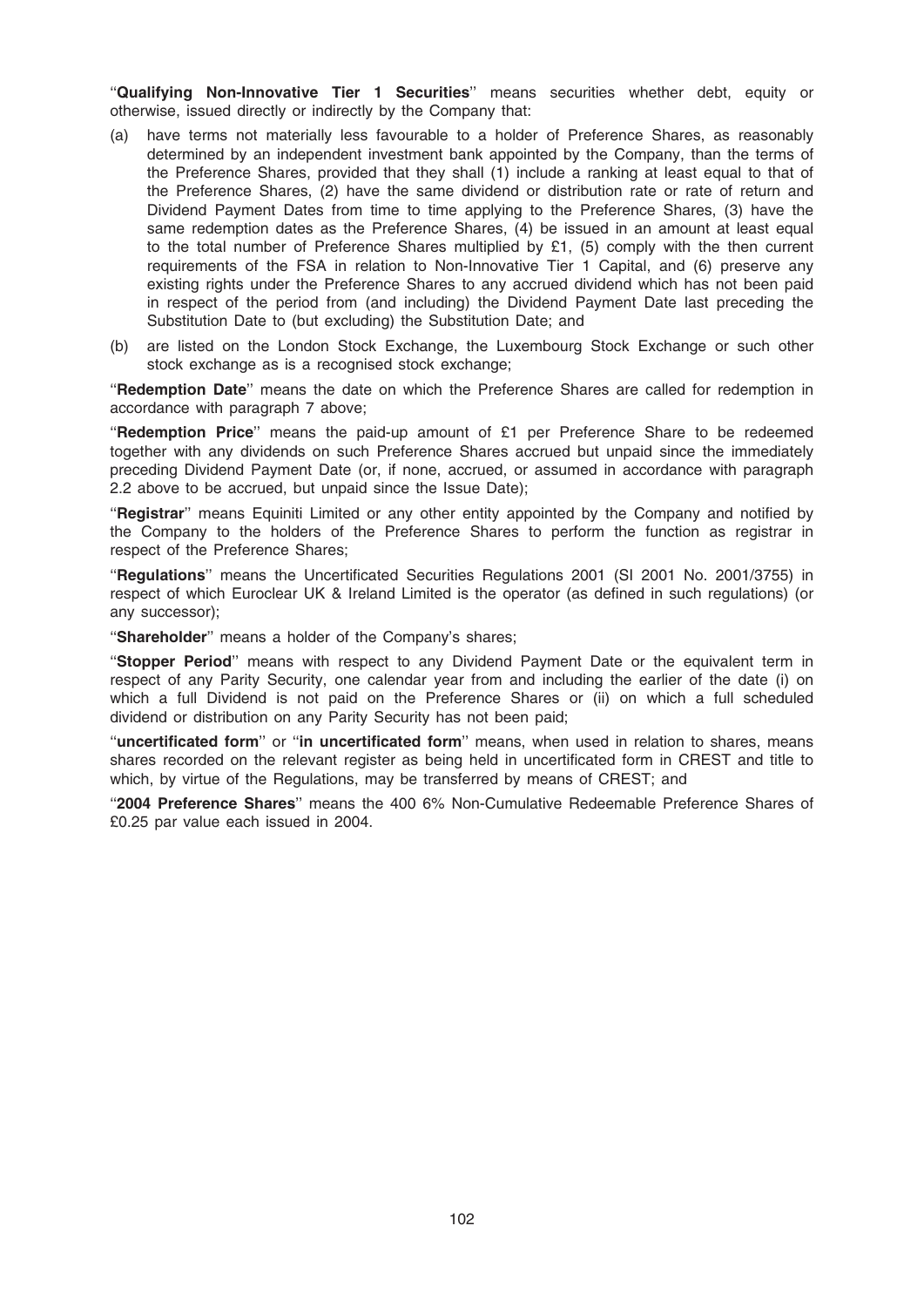### Description of the Lloyds TSB 6.0884% Preference Shares

## 1 General

Each Preference Share will have a nominal value of £0.25 and will be issued fully paid with a premium of £999.75 per Preference Share. The Preference Shares constitute a class of preference share capital in the Company and will be issued in registered form and may be held in either certificated form or uncertificated form in CREST. See "Provisions relating to the Preference **Shares while held through Clearing Systems**" below for a description of the provisions applying to transfers of beneficial interests in the Preference Shares held through accounts with the Clearing Systems. Temporary documents of title in relation to the Preference Shares in certificated form will not be issued in respect of the Preference Shares pending the despatch by post of definitive certificates.

# Provisions relating to the Preference Shares while held through Clearing Systems

Accountholders in the Clearing Systems may hold Preference Shares through the Clearing Systems in accordance with the relevant Clearing Systems' procedures and regulations.

Transfers of Preference Shares held through the Clearing Systems may only be made in accordance with the regulations and procedures of the relevant Clearing System.

TRANSFERS FROM PARTICIPANTS IN EUROCLEAR TO PARTICIPANTS IN CLEARSTREAM, LUXEMBOURG AND VICE VERSA, WILL BE EFFECTED THROUGH THE CLEARING SYSTEMS' ACCOUNTS HELD IN CREST. PARTICIPANTS TRANSFERRING PREFERENCE SHARES BETWEEN EUROCLEAR AND CLEARSTREAM, LUXEMBOURG AND VICE VERSA, SHOULD (PROVIDED THAT, AT THE TIME OF THE TRANSFER, NO RELEVANT ELECTION UNDER SECTION 97A OF THE FINANCE ACT 1986 IS IN FORCE IN RELATION TO THE TRANSFEROR CLEARING SYSTEM) INSTRUCT THE TRANSFEROR CLEARING SYSTEM TO ''FLAG'' THE TRANSFER AS EXEMPT FROM SDRT IN ACCORDANCE WITH THE RULES OF THAT CLEARING SYSTEM, AS SET OUT IN THE RELEVANT PARTICIPANT USER GUIDE.

All payments on Preference Shares held through Euroclear and Clearstream, Luxembourg accounts will be credited through the relevant Clearing System nominee's account with CREST to the account of Euroclear and Clearstream, Luxembourg holders in accordance with the relevant Clearing System's rules and procedures.

Holders of Preference Shares through Euroclear and Clearstream, Luxembourg accounts will receive notices in accordance with the relevant Clearing System's rules and procedures.

## 2 Dividends

- 2.1 Non-cumulative preferential dividends on the Preference Shares will accrue from the date the Company issues the Preference Shares. The Company will pay dividends when, as and if declared by the board of directors of the Company (the "Board of Directors") or a duly authorised committee of the Board of Directors (the "Committee"). Subject to the discretions, limitations and qualifications set out herein, each Preference Share shall entitle the holder thereof to receive out of the distributable profits of the Company a non-cumulative preferential dividend (the "Preference Dividend"), in priority to the payment of any dividend to the holders of any class of Junior Share Capital and *pari passu* in such regard with the holders of any other class of non-cumulative preference shares in the capital of the Company or other Parity Securities.
- 2.2 In respect of the period from (and including) the Issue Date to (but excluding) 12 May 2015 (the ''First Call Date''), the Preference Dividend shall, save as provided below in respect of the first Preference Dividend, accrue at a rate of 6.0884 per cent. per annum on the liquidation preference outstanding payable, subject as provided below, semi-annually in equal instalments in arrear in sterling on 12 May and 12 November each year when, as and if declared by the Board of Directors or the Committee. In respect of the first Dividend Payment Date on 12 May 2009, the dividend payable will, subject to the limitations and qualifications set out herein and at the sole discretion of the Board of Directors or the Committee, amount to £30.442 per Preference Share. Thereafter, the Preference Dividend during any full semiannual Dividend Period will amount to £30.442 per Preference Share. For the purposes hereof, "liquidation preference" means, in relation to each Preference Share, an amount of £1,000. In respect of the period from (and including) the Issue Date to (but excluding) the First Call Date, the amount of dividend accruing in respect of any Fixed Rate Calculation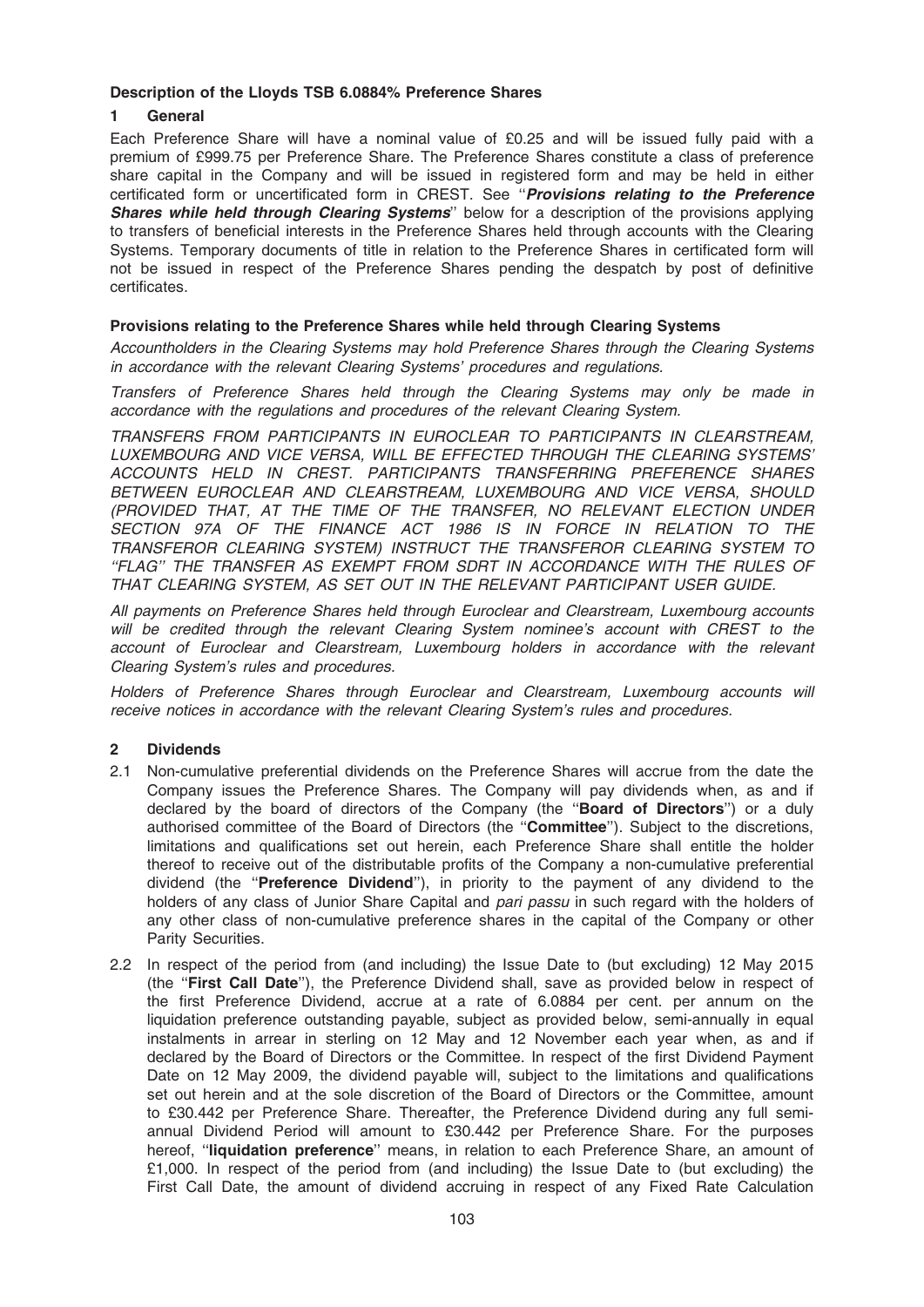Period (other than a full semi-annual Dividend Period) will be calculated on the basis of the actual number of days elapsed in the relevant period divided by 365, on the assumption that  $£[①]$  per Preference Share *[to be determined on the basis of the period from, and including,* 12 November 2008 to, but excluding, the Issue Datel of dividend had already accrued as at the Issue Date.

2.3 From (and including) the First Call Date, the dividend on the Preference Shares shall accrue at a rate, reset quarterly, equal to the aggregate of 1.31 per cent. per annum and LIBOR in respect of the relevant Dividend Period on the liquidation preference in respect of each Preference Share outstanding which dividend will be payable in quarterly instalments in arrear in sterling on, 12 February, 12 May, 12 August and 12 November in each year (subject (where applicable) to adjustment in accordance with the Modified Following Business Day Convention and, together with the payment dates specified in paragraph 2.2 above, each a "Dividend Payment Date") when, as and if declared by the Board of Directors or the Committee. The amount of dividend accruing in respect of any period commencing on or after the First Call Date will be calculated on the basis of the actual number of days elapsed in the relevant period divided by 365 with the resultant figure rounded to the nearest £0.01 (£0.005 being rounded upwards). The Company shall, upon determination of the rate at which the Preference Dividend will accrue pursuant to this paragraph 2.3, cause such rate and the amount payable in respect of the relevant Dividend Period on each Preference Share to be notified to holders of the Preference Shares in accordance with the Articles and (for so long as the Preference Shares are listed on such exchange) to the London Stock Exchange as soon as possible after determination of the rate, but in no event later than the fourth Business Day thereafter.

#### 3 Declaration of Dividends

If, in the opinion of the Board of Directors or the Committee, the distributable profits of the Company are sufficient to cover the payment, in full, of dividends accrued on the Preference Shares during the Dividend Period immediately preceding the relevant Dividend Payment Date and also the payment in full of all other dividends and other amounts stated to be payable on such date on any Parity Securities in issue (including any arrears of dividends or other amounts on any such Parity Securities which have rights to cumulative dividends or other amounts), the Board of Directors or the Committee may:

- (a) declare and pay in full Preference Dividends on the relevant Dividend Payment Date; or
- (b) in their sole and absolute discretion resolve at least 10 Business Days prior to the relevant Dividend Payment Date that no Preference Dividend shall be declared and paid or that a Preference Dividend shall be declared and paid only in part.

Notwithstanding the Board of Directors' or the Committee's discretion described in (a) and (b) above, subject always to the existence of sufficient distributable profits as described in the first paragraph of this section and subject to the immediately following paragraph, Preference Dividends will be mandatorily payable as described under "Payment of Dividends" on each Dividend Payment Date upon which (i) a Capital Disqualification Event has occurred and (ii) the Company is in compliance with its Applicable Regulatory Capital Requirements.

If, however, in the opinion of the Board of Directors or the Committee, the payment of any Preference Dividend would breach or cause a breach of the capital adequacy requirements of the FSA that apply at that time to the Company and/or any of its subsidiaries, then no Preference Dividend shall be declared or paid unless the FSA confirms that it has no objection to such declaration or payment.

If, at least 10 Business Days prior to a Dividend Payment Date, the Board of Directors or the Committee considers that the distributable profits of the Company are insufficient to cover the payment in full of Preference Dividends and also the payment in full of all other dividends or other amounts stated to be payable on such Dividend Payment Date on any Parity Securities (including any arrears of dividends and other amounts on any such Parity Securities which have rights to cumulative dividends or other amounts), then, subject as provided above on the restrictions relating to the Company's capital adequacy requirements, the Board of Directors or the Committee may declare a reduced Preference Dividend. This will be paid in proportion to the dividends and other amounts which would have been due on the Preference Shares and any other shares and other instruments of the Company on such Dividend Payment Date which are expressed to rank equally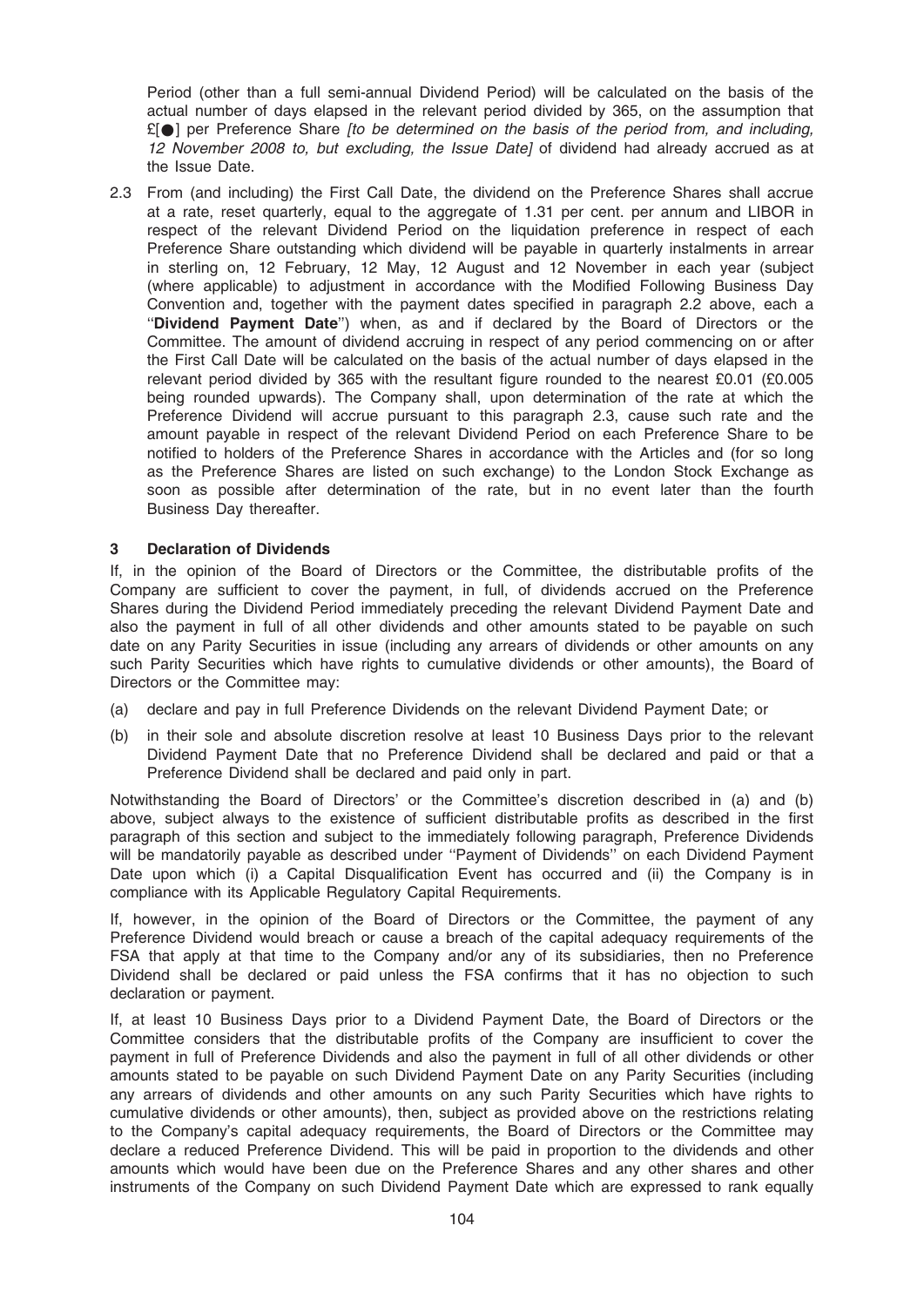with the Preference Shares as regards participation in profits (including any arrears of dividends and other amounts on any such Parity Securities which have rights to cumulative dividends or other amounts) if there had been sufficient profit.

As soon as practicable after resolving that no Preference Dividend shall be declared and paid or that it shall be declared and paid only in part, the Board of Directors or the Committee shall give notice thereof to the holders of the Preference Shares.

### 4 Payment of Dividends

The Company will pay Preference Dividends out of its distributable profits in sterling, calculated on the liquidation preference of £1,000 per Preference Share. Preference Dividends may be paid by the Company by crediting any account which the holder of the Preference Shares, or in the case of joint holders, the holder whose name stands first in the register in respect of the Preference Shares, has with the Company, whether in the sole name of such holder or the joint names of such holder and another person or persons, unless the Company has received not less than one month's notice in writing from such holder or joint holders directing that payment be made in another manner permitted by the Articles.

Any Preference Dividend may also be paid by cheque or warrant sent by post addressed to the holder of the Preference Shares at his registered address or, in the case of joint holders, addressed to the holder whose name stands first in the register in respect of the Preference Shares at his address as appearing in such register or addressed to such person at such address as the holder or joint holders may in writing direct.

Any such Preference Dividend may be paid by any bank or other funds transfer system or, if agreed by the Company, such other means and to or through such person as the holder or joint holders may in writing direct.

If payment in respect of the Preference Shares into any such bank account is to be made on a Dividend Payment Date or Redemption Date which is not a Business Day, then payment of such amount will be made on the next succeeding Business Day, without any interest or payment in respect of such delay.

Payment on redemption will be against presentation and surrender of the relative certificate at the place or at one of the places specified in the notice of redemption.

Payments in respect of amounts payable by way of Preference Dividend and on redemption of the Preference Shares will be subject in all cases to any applicable fiscal or other laws and other regulations.

Preference Dividends will be non-cumulative and, to the extent that the Board of Directors or the Committee does not declare a Preference Dividend or any part of a Preference Dividend payable on a Dividend Payment Date in respect of the Preference Shares, then holders of Preference Shares will have no claim in respect of the non-payment. Except as described in this description of the Preference Share rights, the holders of the Preference Shares will have no right to participate in the Company's profits.

Any Preference Dividend which has remained unclaimed for 12 years from the date when it became due for payment shall, if the Board of Directors so resolves, be forfeited and shall revert to the Company.

## 5 Restrictions on Dividends and Redemption

If the Company has not declared or paid in full a Preference Dividend stated to be payable as a result only of the exercise of the discretion of the Board of Directors or the Committee, then the Company shall not during the Stopper Period:

- (a) redeem, purchase, cancel, reduce or otherwise acquire in any other way any Junior Share Capital or the 2004 Preference Shares; or
- (b) declare, or pay or set aside any sum for payment of any distribution or dividend or make any other payment on, and will procure that no distribution or dividend or other payment is made on, any Junior Share Capital or the 2004 Preference Shares.

#### 6 Rights upon Liquidation

On a return of capital or distribution of assets, whether or not on a winding-up (but other than a redemption or purchase by the Company of any of its share capital permitted by its Articles and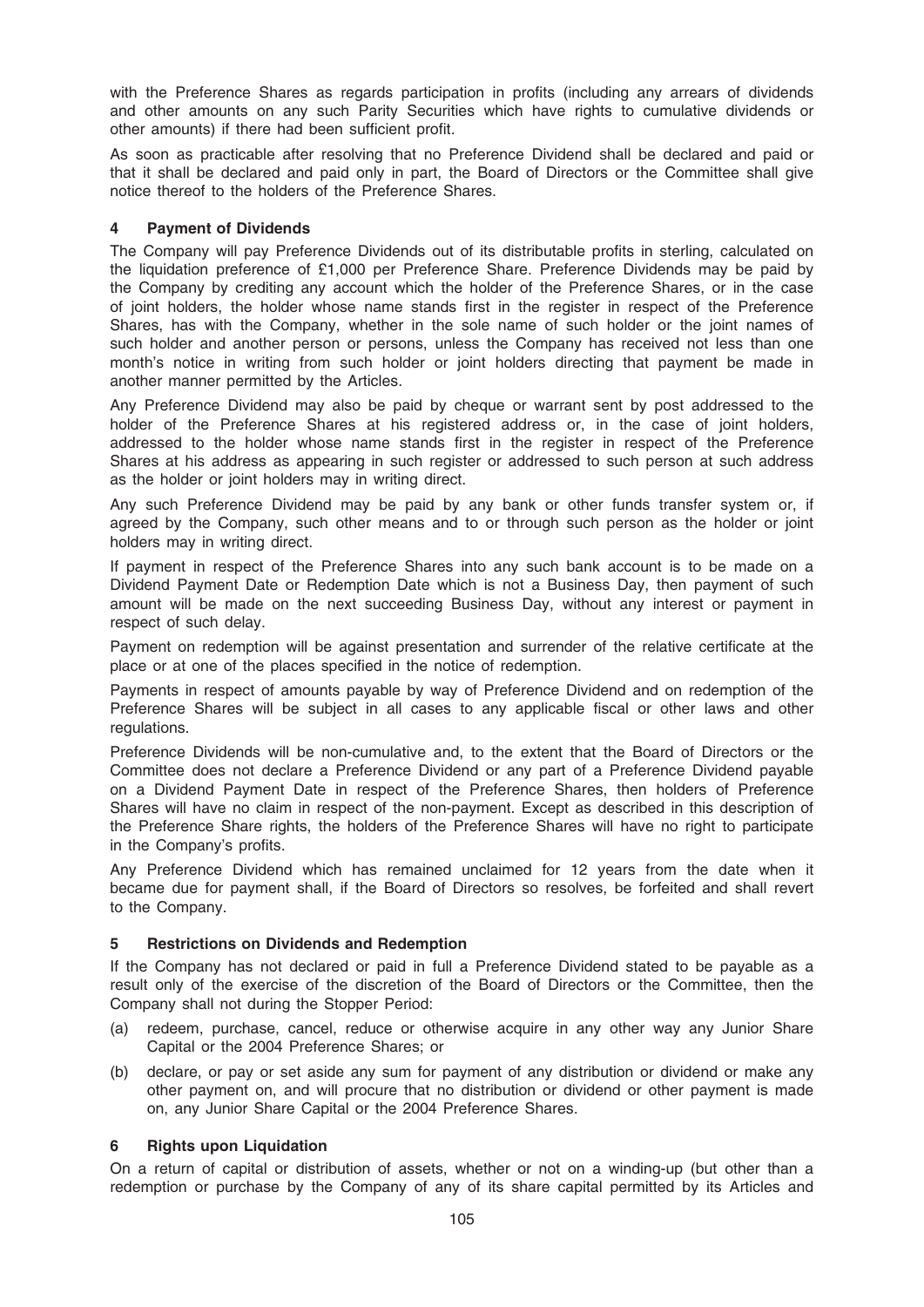under applicable law), holders of Preference Shares will rank in the application of the assets of the Company available to shareholders: (1) equally in all respects with holders of the most senior class of preference shares and any other class of shares of the Company in issue or which may be issued by the Company which are expressed to rank equally with the Preference Shares and (2) in priority to the holders of any other share capital of the Company (including the Junior Share Capital).

Subject to such ranking, in such event holders of the Preference Shares will be entitled to receive out of the surplus assets of the Company remaining after payment of the Company's prior-ranking liabilities a sum equal to the aggregate of: (1)  $£1,000$  per Preference Share, (2) the amount of any Preference Dividend which is due for payment on or after the date of commencement of the winding-up or other return of capital but which is payable in respect of a period ending on or before such date and (3) the proportion of any Preference Dividend (whether or not declared or earned) that would otherwise be payable and is not otherwise paid in respect of any period that begins before, but ends after, the date of commencement of the winding-up or other return of capital and which is attributable to the part of the period that ends on such date. In respect of any such Preference Dividend, the amount of Preference Dividend accruing in respect of any such period will be calculated on the same basis as is applicable to calculation of a Preference Dividend accruing on the then-relevant basis. If, upon any return of capital or distribution of assets, the amounts available for payment are insufficient to cover the amounts payable in full on the Preference Shares and any Parity Securities and the 2004 Preference Shares, the holders of the Preference Shares and the holders of such Parity Securities and the 2004 Preference Shares will share rateably in the distribution of surplus assets (if any) of the Company in proportion to the full amounts to which they are respectively entitled.

After payment of the full amount of the liquidation distribution to which they are entitled, the holders of the Preference Shares will have no claim on any of the Company's remaining assets and will not be entitled to any further participation in the return of capital. If there is a sale of all or substantially all of the Company's assets, the distribution to the Company's shareholders of all or substantially all of the consideration for the sale, unless the consideration, apart from assumption of liabilities, or the net proceeds consists entirely of cash, will not be deemed a return of capital in respect of the Company's liquidation, dissolution or winding-up.

#### 7 Redemption

Subject to the Articles (including the restrictions described under ''Restrictions on Dividends and Redemption'' above), to the provisions of the Companies Acts and all other laws and regulations applying to the Company and to confirmation from the FSA that it has no objection to the redemption (if such confirmation is required, in which case the FSA may impose conditions on the redemption), the Company may, at its option, redeem all or some only of the Preference Shares on the First Call Date, and thereafter on any Dividend Payment Date thereafter. The Redemption Price shall be paid on each Preference Share so redeemed. In the event that fewer than all the outstanding Preference Shares are to be redeemed, the Preference Shares to be redeemed will be selected by the Company by means of a draw at the registered office of the Company or at any other place which the Board of Directors or the Committee decides on in the presence of its auditors on such basis as the Board of Directors or the Committee considers appropriate at the time.

If some or all of the Preference Shares are to be redeemed, the Company must give a written notice of redemption (a "Redemption Notice") to the holders of the Preference Shares, not less than 30 days nor more than 60 days prior to the Redemption Date. Each Redemption Notice will specify (i) the Redemption Date, (ii) the number of Preference Shares to be redeemed, (iii) the Redemption Price (specifying the amount of the accrued but unpaid dividend to be paid), (iv) in the case of Preference Shares held in certificated form, the place or places where holders may surrender share certificates in respect of such Preference Shares and where payment of the Redemption Price will be made and (v) in the case of Preference Shares held in uncertificated form, details of the issuer-instruction to be sent to Euroclear UK & Ireland Limited by the Company requesting the deletion of the relevant entries in CREST relating to the holdings of the Preference Shares concerned. No defect in the Redemption Notice or in its service will affect the validity of the redemption proceedings.

Payments in respect of the amount due on redemption of a Preference Share will be made by the same methods as described in ''Payment of Dividends''. Any such amount which has remained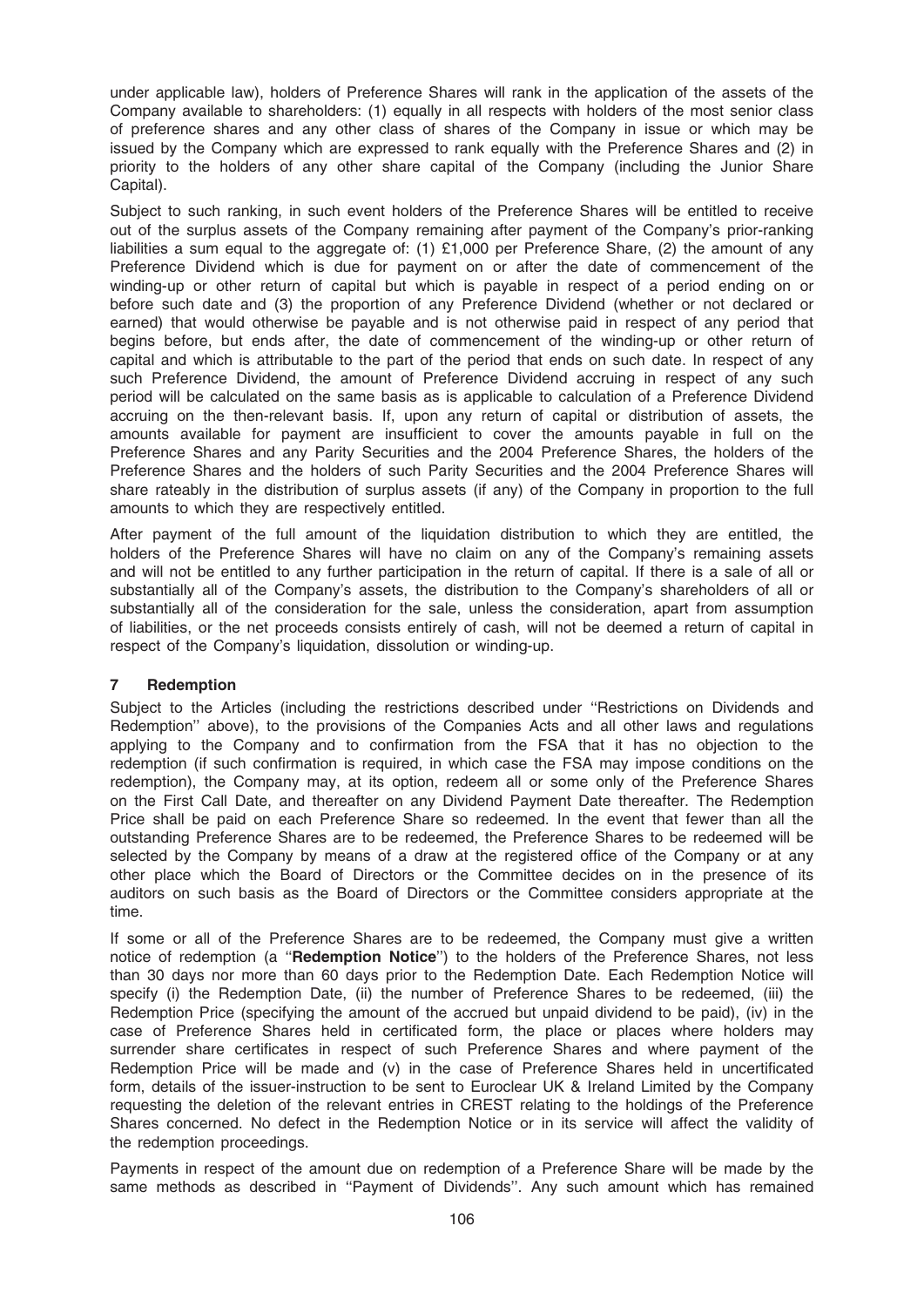unclaimed for 12 years from the date when it became due for payment shall be forfeited and shall revert to the Company.

From the Redemption Date, the Preference Dividend will cease to accrue on the Preference Shares being redeemed except on any Preference Share in respect of which payment of the Redemption Price due on the Redemption Date is improperly withheld or refused. In such case, the Preference Dividend will be deemed to have continued and will accordingly continue to accrue at the rate which would have applied but for the redemption, as described under ''Payment of Dividends'' above, from the Redemption Date to the actual date of payment of the Redemption Price. Such Preference Share will not be treated as having been redeemed until the Redemption Price, including accrued Preference Dividend, has been paid.

A receipt given by the holder for the time being of any Preference Shares (or in the case of joint holders by the first-named joint holder) in respect of the amount payable on redemption of such Preference Shares will constitute an absolute discharge to the Company.

### 8 Substitution

Subject to the Articles (including the restrictions described under ''Restrictions on Dividends and Redemption'' above), the provisions of the Companies Acts and all other laws and regulations applying to the Company and to prior confirmation from the FSA that it has no objection (if such confirmation is required, in which case, the FSA may impose conditions on the redemption or substitution), the Company may substitute the Preference Shares in whole, but not in part, with Qualifying Non-Innovative Tier 1 Securities at any time (the date of such substitution being the "Substitution Date") without any requirement for consent or approval of the holders of the Preference Shares.

Upon such substitution, the Preference Shares shall be exchanged for, or redeemed by, the relevant Qualifying Non-Innovative Tier 1 Securities or the proceeds of redemption of the Preference Shares shall be mandatorily applied to the subscription or purchase of the Qualifying Non-Innovative Tier 1 Securities so issued.

The Company must give a written notice of substitution to the holders of the Preference Shares, not less than 30 days nor more than 60 days prior to the Substitution Date. Prior to the publication of any notice of substitution pursuant to the foregoing provisions, the Company must first deliver to the Registrar a certificate, which shall be available for inspection by holders of the Preference Shares, signed by two Directors, certifying that the securities to be offered in substitution for the Preference Shares are, and that an independent investment bank appointed by the Company for the purposes of making such assessment agrees that they are, Qualifying Non-Innovative Tier 1 Securities.

## 9 Voting

Subject to the next paragraph immediately below, holders of Preference Shares will only be entitled to receive notice of and to attend any general meeting of Shareholders and to speak or vote upon any resolution proposed at such meeting if a resolution is proposed either varying or abrogating any of the rights and restrictions attached to the Preference Shares or to wind up, or in relation to the winding up of, the Company (and then in each such case only to speak and vote upon any such resolution).

If on the applicable Dividend Payment Date immediately preceding the date of notice of any general meeting of Shareholders, the Preference Dividend has not been declared and paid in full, holders of the Preference Shares will be entitled to speak and to vote upon all resolutions proposed at such general meeting. In these circumstances only, the rights of the holders of the Preference Shares so to speak and vote will continue until the Company has resumed the payment in full of Preference Dividends.

On a show of hands, every holder of Preference Shares who is entitled to vote or any proxy (other than the chairman of the meeting in his or her capacity as proxy) or a corporate representative for that holder, in each case who is present in person, will have one vote. On a poll, each holder of Preference Shares who is entitled to vote and who is present in person, by proxy or by corporate representative, will have one vote for each £0.25 of nominal value of Preference Shares of which he or she is the holder.

Other provisions in the Articles relating to voting rights and procedures also apply to the Preference Shares.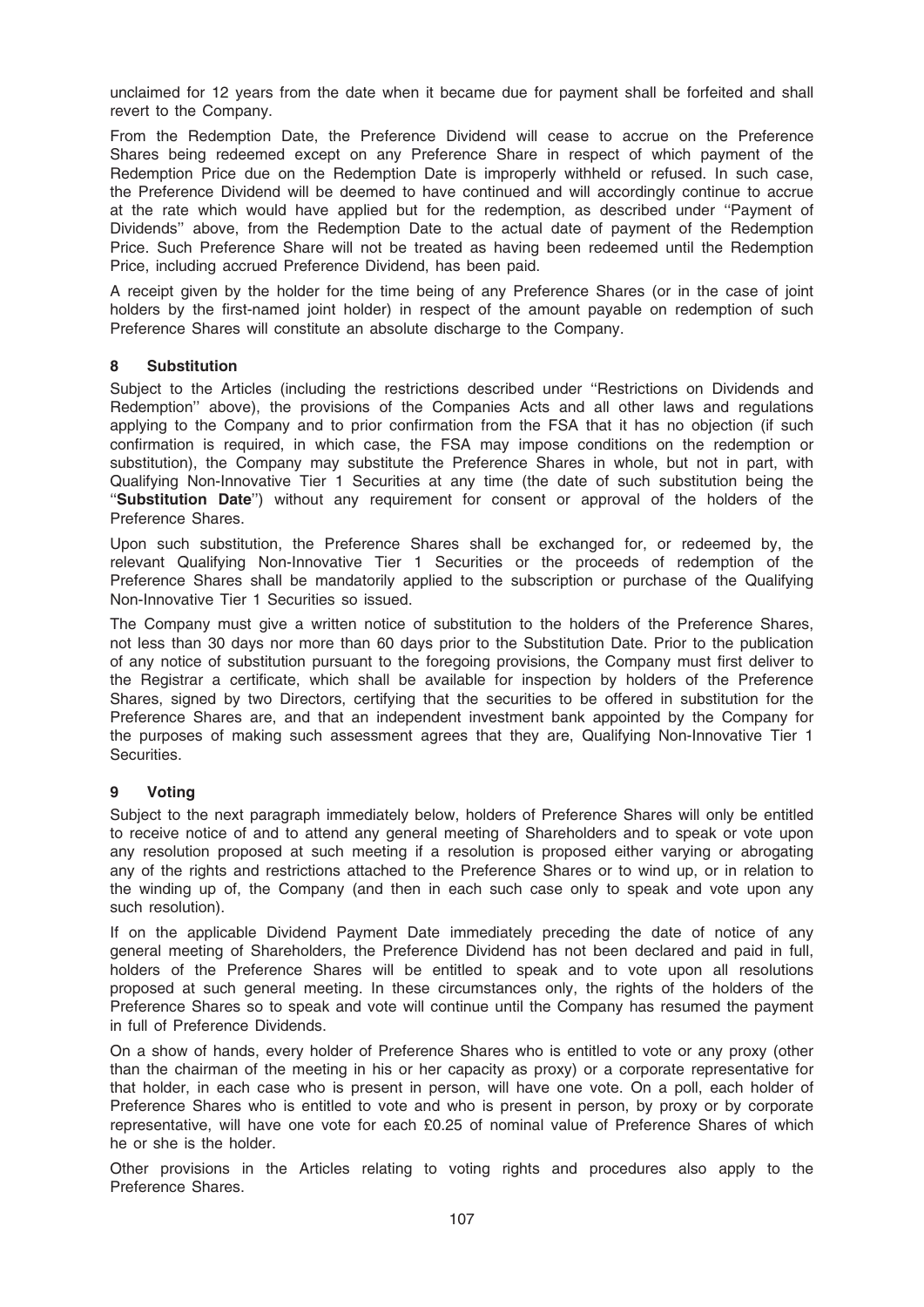### 10 Purchase of own shares

Subject to the Articles, the provisions of the Companies Acts, all other laws and regulations applying to the Company and the rights conferred on any other class of shares of the Company described under ''Restrictions on Dividends and Redemption'' above and confirmation from the FSA that it has no objection to the purchase (for so long as the Company is required to obtain such confirmation), the Company may at any time and from time to time (subject to the payment in full of the Preference Dividend on the immediately preceding Dividend Payment Date) purchase any Preference Shares in issue in the open market or by tender upon such terms and conditions as the Board of Directors or the Committee may determine. The Company will not be required to select the shares to be purchased rateably or in any particular manner as between the holders of Preference Shares or as between them and the holders of shares of any other class (whether or not the Preference Shares rank prior to such other shares). Any such Preference Shares purchased by or on behalf of the Company may be held, reissued, resold or, at the option of the Company, cancelled by the Company.

### 11 Untraced shareholders

- 11.1 The Articles provide that the Company may sell any Preference Shares of a holder of Preference Shares at the best price reasonably obtainable at the time of such sale if and provided that:
	- (a) during the period of 12 years prior to the date of the publication of the advertisements referred to in sub-paragraph (b) below (or, if published on different dates, the first thereof) at least three Preference Dividends have become payable and no Preference Dividend on those Preference Shares has been claimed;
	- (b) the Company shall on expiry of such period of 12 years have inserted advertisements in both a national newspaper and a newspaper circulating in the area of the registered address of the holder of such Preference Shares within the United Kingdom, or (if such holder has no such address) of the address, if any, within the United Kingdom supplied by such holder to the Company for the service of documents giving notice of its intention to sell the Preference Shares; and
	- (c) during the period of three months following the publication of such advertisements the Company shall have received no communication from such holder.
- 11.2 To give effect to any such sale the Company may appoint any person to transfer those Preference Shares, and such transfer shall be as effective as if it had been carried out by the holder of such Preference Shares and the title of the transferee shall not be affected by any irregularity or invalidity in the proceedings relating thereto.
- 11.3 The net proceeds of sale shall belong to the Company which shall be obliged to account to the former holder of such Preference Shares for an amount equal to such proceeds and shall enter the name of such former holder in the books of the Company as a creditor for such amount which shall be a debt of the Company. Any net proceeds of sale unclaimed after a period of 12 years from the date of sale shall be forfeited and shall revert to the Company.

#### 12 Form and Denomination

The Preference Shares will, when issued, be fully paid and, as such, will not be subject to a call for any additional payment. For each Preference Share issued, an amount equal to its nominal value of £0.25 will be credited to the Company's issued share capital account and an amount of £999.75, being the difference between its nominal value and its issue price, will be credited to the Company's share premium account.

The Preference Shares will be issued in registered form.

Title to Preference Shares in certificated form will pass by transfer and registration on the register of members of the Company in accordance with the Articles. The Articles provide, amongst other matters, that transfers of the Preferences Shares in certificated form must be in writing and are to be effected by an instrument of transfer in the usual standard form or in any other form approved by the Directors. Instruments of transfer of the Preference Shares must be signed by the transferor or executed in some other legally valid way.

The Directors may refuse to register a transfer of Preference Shares in certificated form unless the instrument of transfer is duly stamped and: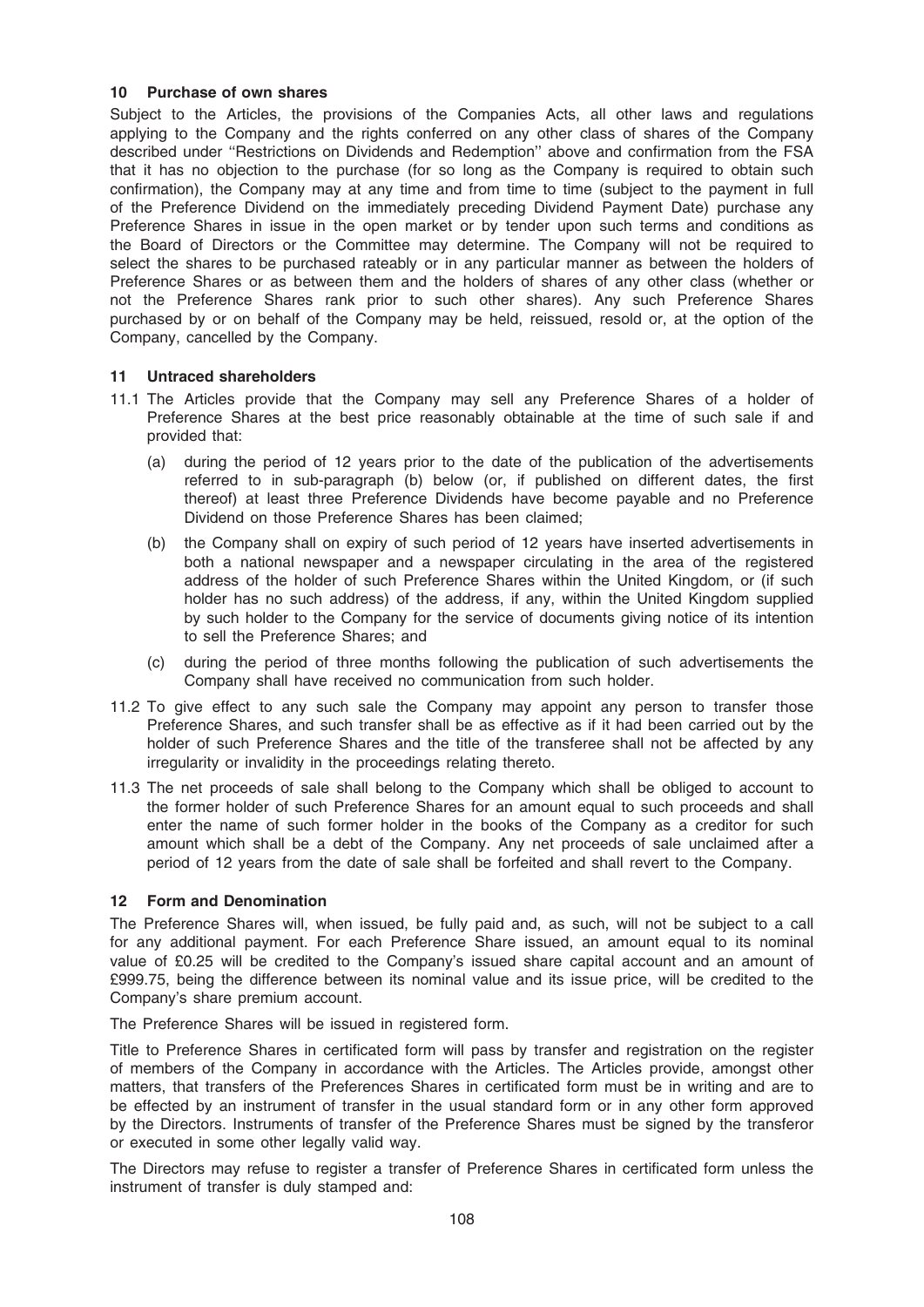- (a) is in respect of Preference Shares only;
- (b) is in favour of not more than four joint transferees; and
- (c) is deposited at the office of the Registrars accompanied by the relevant share certificate(s) and any other evidence which the Directors ask for to provide the entitlement of the person wishing to make the transfer.

Transfers of Preference Shares in uncertificated form must be made using CREST and must comply with the Regulations. See ''Registrar and Paying Agent'' below. Any registration of transfer will be effected without charge to the person requesting the exchange or registration, but the requesting person will be required to pay any related taxes, stamp duties or other governmental charges.

## 13 Variation of Rights

If applicable law permits, the rights, preferences and privileges attached to Preference Shares may be varied or abrogated only with the written consent of the holders of 75 per cent. in nominal value of the outstanding Preference Shares or with the sanction of an extraordinary resolution passed at a separate class meeting of the holders of the outstanding Preference Shares. An extraordinary resolution will be adopted if passed by a majority of 75 per cent. of those holders voting in person or by proxy at the meeting. The quorum required for any such class meeting will be two persons at least holding or representing by proxy one-third in nominal amount of the outstanding Preference Shares affected, except at any adjourned meeting where this quorum requirement is not met, where any two holders present in person or by proxy will constitute a quorum.

The written consent of the holders of 75 per cent. in nominal value of the outstanding Preference Shares or the sanction of an extraordinary resolution passed at a separate class meeting of holders of the outstanding Preference Shares will be required if the Board of Directors propose to authorise, create or increase the amount of any shares of any class or any security convertible into shares of any class ranking as regards rights to participate in the Company's profits or assets, in priority to the Preference Shares.

If the Company has paid the most recent Preference Dividend payable on the Preference Shares in full, the rights attached to the Preference Shares will not be deemed to be varied by the creation or issue of any further non-cumulative preference shares or of any other further shares ranking equally as regards participation in the Company's profits or assets with, or junior to, the Preference Shares, whether carrying identical rights or different rights in any respect, including as to dividend, premium on a return of capital, redemption or conversion and whether denominated in sterling or any other currency.

# 14 Notices

Notices given by the Company will be given by the Registrar on its behalf unless the Company decides otherwise. A notice may be given by the Company to any holder in certificated form by sending it by post to the holder's registered address. Service of the notice shall be deemed to be effected by properly addressing, prepaying and posting a letter containing the notice, and to have been effected on the day after the letter containing the same is posted. Where a holder's registered address is outside the United Kingdom, all notices shall be sent to him by air mail post.

A notice may be given by the Company to the joint holders of Preference Shares by giving the notice to the joint holder first named in the register.

A notice may be given by the Company to the extent permitted by the Companies Acts and the FSA in its capacity as competent authority under the Financial Services and Markets Act 2000 (the "UK Listing Authority") by electronic communication, if so requested or authorised by the holder, the holder having notified the Company of an e-mail address to which the Company may send electronic communications, and having agreed to receive notices and other documents from the Company by electronic communication. If a holder notifies the Company of an e-mail address, the Company may send the holder the notice or other document by publishing the notice or other document on a website and notifying the holder by e-mail that the notice or other document has been published on the website. The Company must also specify the address of the website on which it has been published, the place on the website where the notice may be accessed and how it may be accessed, and where the notice in question is a notice of a meeting, the notice must continue to be published on that website throughout the period beginning with the giving of that notification and ending with the conclusion of the meeting, save that if the notice is published for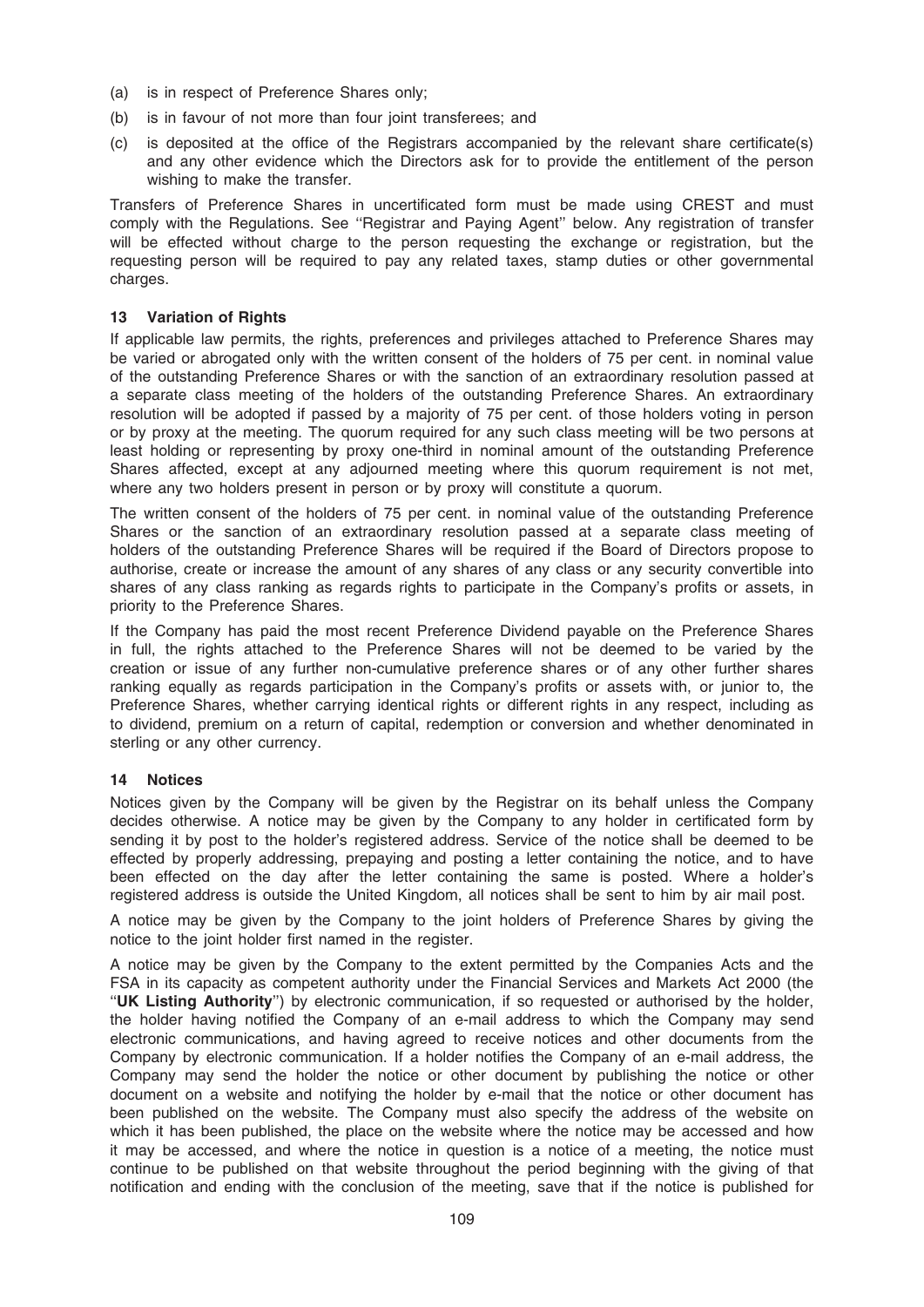part only of that period then failure to publish the notice throughout that period shall not invalidate the proceedings of the meeting where such failure is wholly attributable to circumstances which it would not be reasonable to have expected the Company to prevent or avoid.

Notices to holders of the Preference Shares in uncertificated form, including notices for general meetings of holders of Preference Shares, will be published in accordance with the operating procedures for the time being of CREST and the Regulations. In addition, for so long as the Preference Shares are listed and admitted to trading on any stock exchange, notices shall be given in accordance with any requirements of such exchange.

## 15 No Additional Amounts

If at any time the Company is required by a tax authority to deduct or withhold taxes from payments made by the Company with respect to the Preference Shares, the Company will not pay additional amounts. As a result, the net amount received from the Company by each holder of a Preference Share, after the deduction or withholding, will be less than the amount the holder would have received in the absence of the deduction or the withholding.

## 16 Governing Law

The creation and issuance of the Preference Shares and the rights attached to them shall be governed by and construed in accordance with the laws of Scotland.

## 17 Registrar and Paying Agent

Equiniti Limited located at Aspect House, Spencer Wood, Lancing, West Sussex BN99 6DA will maintain the register and will act as Registrar and Paying Agent.

The Company reserves the right at any time to appoint an additional or successor registrar or paying agent; provided, however, that if, and for so long as, the Preference Shares are admitted to the official list of the UK Listing Authority and to trading on the London Stock Exchange plc's Regulated Market and the applicable rules so require, the Company shall maintain a paying agent having its specified office in the United Kingdom. Notice of any change of registrar or paying agent will be given to holders of the Preference Shares.

### 18 Further Issues

Subject to the provisions set out in ''Variation of Rights'', the Company may, at any time and from time to time, and without any consent or sanction of the holders of the Preference Shares, create or issue further preference shares or other share capital ranking equal or junior to the Preference Shares. The creation or issuance of further preference shares or other share capital ranking equally with the Preference Shares will not be deemed to alter, vary, affect, modify or abrogate any of the rights attaching to the Preference Shares. These rights will not be deemed to be varied by any change to the provisions in the Articles, other than a change which would result in any further preference shares or other share capital ranking senior to the Preference Shares. Any further series of preference shares or other share capital ranking equal or junior to the Preference Shares may either carry identical rights in all respects with the Preference Shares (except as regards the date from which such shares rank for dividend) or carry different rights.

### 19 Definitions

''Applicable Regulatory Capital Requirements'' means any requirements contained in Capital Regulations for the maintenance of capital from time to time applicable to the Company on a solo and/or consolidated basis, including transitional rules and waivers;

"Articles" means the articles of association of the Company;

"Business Day" means a day on which banks are open for business in London;

''Capital Disqualification Event'' shall be deemed to have occurred if (a) the Preference Shares would cease to be eligible to qualify (save where such non-qualification is only as a result of any applicable limitation on the amount of such capital) as regulatory capital for the Company under Applicable Regulatory Capital Requirements and (b) the FSA has confirmed to the Company that the Preference Shares would cease to be eligible to qualify as regulatory capital for the Company;

''Capital Regulations'' means at any time the regulations, requirements, guidelines and policies relating to capital adequacy then in effect of the FSA or other relevant regulator;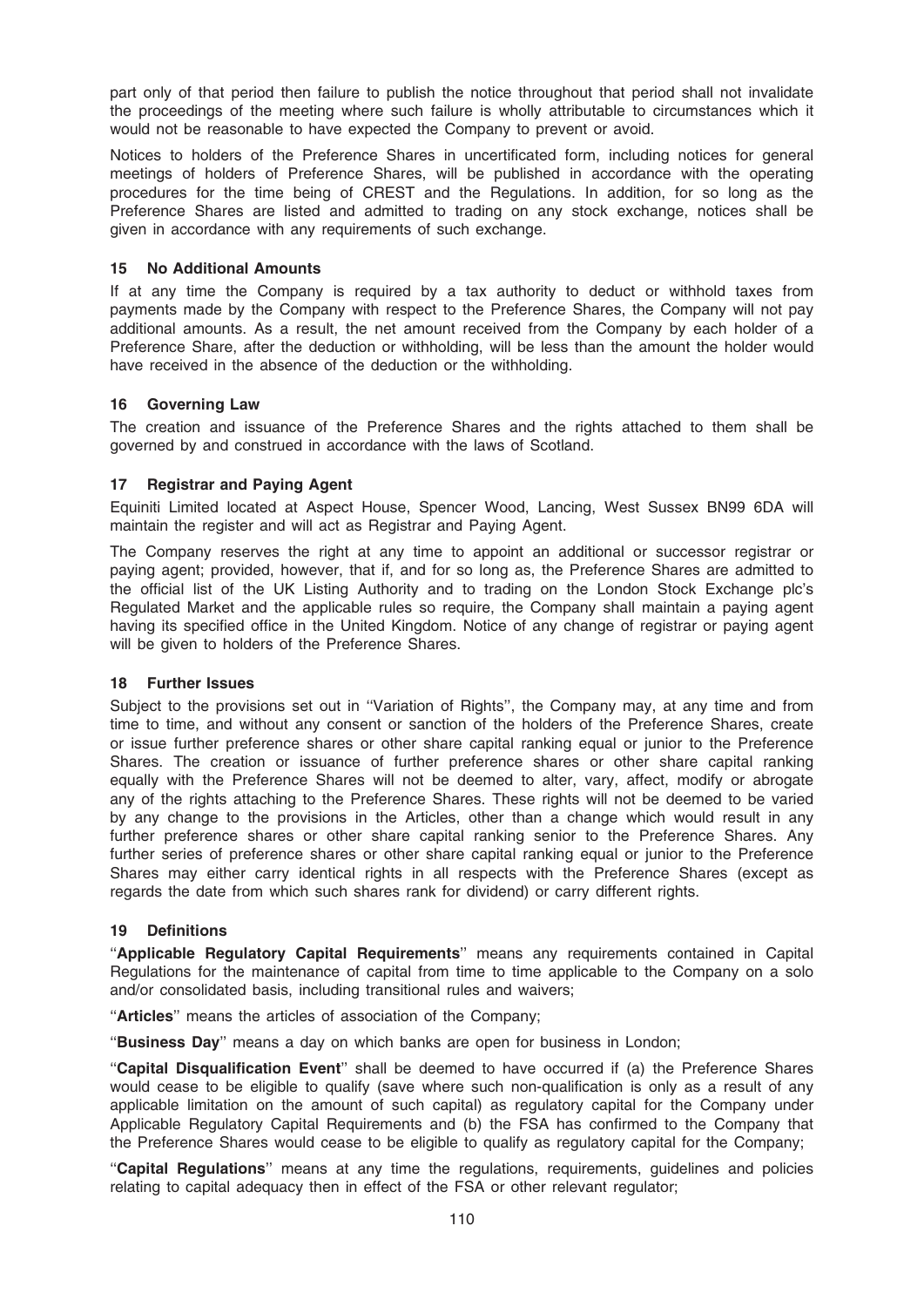"Clearing Systems" means Euroclear and Clearstream, Luxembourg;

"Clearstream, Luxembourg" means Clearstream Banking société anonyme;

''Companies Acts'' means the Companies Act 1985 and the Companies Act 2006 (in each case as amended from time to time);

"Company" means Lloyds TSB Group plc:

"CREST" means the system for the paperless settlement of trades and holding of uncertificated securities operated by Euroclear UK & Ireland Limited, the operator of CREST (in accordance with the Regulations) (or any successor);

''Directors'' means the executive and non-executive directors of the Company who make up its board of directors;

''distributable profits'' has the meaning given to it in the Companies Acts as, in general terms and subject to adjustment, accumulated realised profits less accumulated realised losses;

''Dividend Determination Date'' means, in relation to each Dividend Period commencing on or after the First Call Date, the first day of such Dividend Period, provided that if the First Call Date is not a Business Day, the Dividend Determination Date in respect of the Dividend Period commencing on the First Call Date shall be the Business Day immediately preceding the First Call Date;

''Dividend Payment Date'' means (i) 12 May and 12 November in each year up to and including the First Call Date and (ii) thereafter, subject to the Modified Following Business Day Convention, 12 February, 12 May, 12 August and 12 November in each year;

''Dividend Period'' means the period from and including the most recent Dividend Payment Date (or the Issue Date) to but excluding the next proceeding Dividend Payment Date;

"Euroclear" means Euroclear Bank S.A./N.V.;

"Fixed Rate Calculation Period" means the period from (and including) the most recent Dividend Payment Date (or, if none, the Issue Date) to (but excluding) the relevant payment date;

''FSA'' means the Financial Services Authority or such other governmental authority in the United Kingdom (or if the Company becomes domiciled in a jurisdiction other than the United Kingdom, in such other jurisdiction) having primary bank supervisory authority;

''in certificated form'' means a share or other security which is not in uncertificated form;

"Issue Date" means  $\lceil \bullet \rceil$  [the date of issue of the Preference Shares following the coming into effect of the Preference Scheme];

"Junior Share Capital" means the ordinary shares, or any other shares ranking, or expressed to rank junior to the Preference Shares, (either issued directly by the Company or by a subsidiary undertaking and the terms of which securities benefit from a guarantee or support agreement ranking or expressed to rank junior to the Preference Shares);

"LIBOR" means, in relation to a Dividend Period, the offered rate for three month deposits in sterling as at 11.00 a.m. London time on the related Dividend Determination Date appearing on the display designated as page ''LIBOR01'' on the Reuters Service (or such other page or service as may replace it for the purpose of displaying such information) as determined by the Company or on its behalf;

''Modified Following Business Day Convention'' means if a Dividend Payment Date falls on a day which is not a Business Day, such Dividend Payment Date shall be postponed to the next day which is a Business Day unless it would fall into the next calendar month in which event such Dividend Payment Date shall be brought forward to the immediately preceding day which is a Business Day;

''Non-Innovative Tier 1 Capital'' means capital which by its terms is eligible to qualify for Tier 1 capital treatment over the current 15% limitation established for Innovative Tier 1 capital within the requirements laid down in the FSA's General Prudential Sourcebook (as amended from time to time) or any successor publication replacing such guide or is issued capital of the Company regardless of name or designation;

''Parity Securities'' means the most senior ranking class or classes of non-cumulative preference shares in the capital of the Company from time to time and any other obligations ranking or expressed to rank pari passu with the Preference Shares other than the 2004 Preference Shares;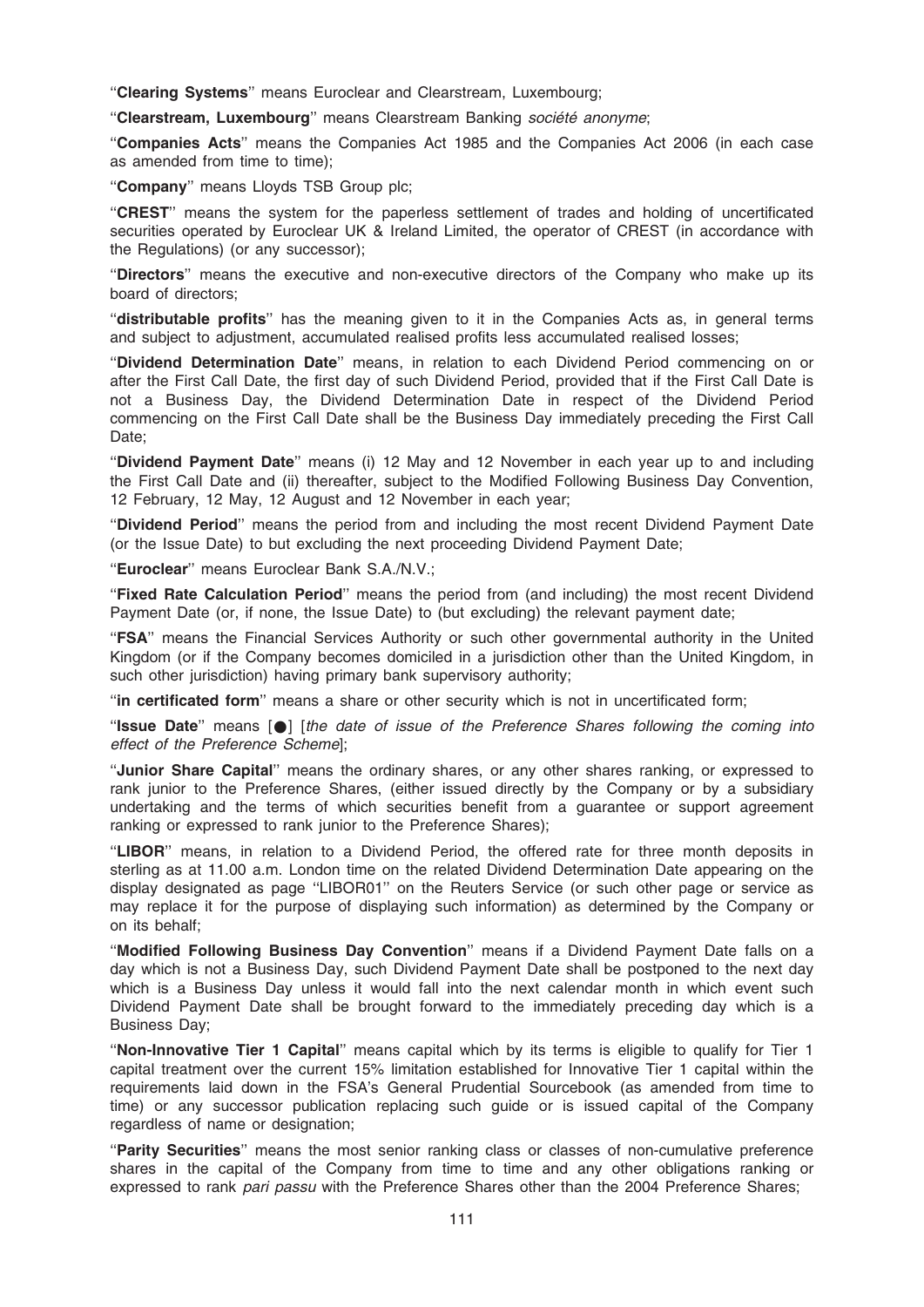"Paying Agent" means the Registrar or any entity appointed by the Company and notified by the Company to the holders of the Preference Shares to perform the function as paying agent in respect of the Preference Shares;

"Preference Shares" means the £750,000,000 in aggregate value of Fixed/Floating Rate Non-Cumulative Callable Preference Shares of the Company;

''Qualifying Non-Innovative Tier 1 Securities'' means securities whether debt, equity or otherwise, issued directly or indirectly by the Company that:

- (a) have terms not materially less favourable to a holder of Preference Shares, as reasonably determined by an independent investment bank appointed by the Company, than the terms of the Preference Shares, provided that they shall (1) include a ranking at least equal to that of the Preference Shares, (2) have the same dividend or distribution rate or rate of return and Dividend Payment Dates from time to time applying to the Preference Shares, (3) have the same redemption dates as the Preference Shares, (4) be issued in an amount at least equal to the total number of Preference Shares multiplied by £1,000, (5) comply with the then current requirements of the FSA in relation to Non-Innovative Tier 1 Capital, and (6) preserve any existing rights under the Preference Shares to any accrued dividend which has not been paid in respect of the period from (and including) the Dividend Payment Date last preceding the Substitution Date to (but excluding) the Substitution Date; and
- (b) are listed on the London Stock Exchange, the Luxembourg Stock Exchange or such other stock exchange as is a recognised stock exchange;

"Redemption Date" means the date on which the Preference Shares are called for redemption in accordance with paragraph 7 above;

"Redemption Price" means the liquidation preference of £1,000 per Preference Share to be redeemed together with any dividends on such Preference Shares accrued but unpaid since the immediately preceding Dividend Payment Date (or, if none, accrued, or assumed in accordance with paragraph 2.2 above to be accrued, but unpaid since the Issue Date);

"Registrar" means Equiniti Limited or any other entity appointed by the Company and notified by the Company to the holders of the Preference Shares to perform the function as registrar in respect of the Preference Shares;

''Regulations'' means the Uncertificated Securities Regulations 2001 (SI 2001 No. 2001/3755) in respect of which Euroclear UK & Ireland Limited is the operator (as defined in such regulations) (or any successor);

"SDRT" means stamp duty reserve tax;

"Shareholder" means a holder of the Company's shares:

''Stopper Period'' means with respect to any Dividend Payment Date or the equivalent term in respect of any Parity Security, one calendar year from and including the earlier of the date (i) on which a full Dividend is not paid on the Preference Shares or (ii) on which a full scheduled dividend or distribution on any Parity Security has not been paid;

''uncertificated form'' or ''in uncertificated form'' means, when used in relation to shares, means shares recorded on the relevant register as being held in uncertificated form in CREST and title to which, by virtue of the Regulations, may be transferred by means of CREST; and

''2004 Preference Shares'' means the 400 6% Non-Cumulative Redeemable Preference Shares of £0.25 par value each issued in 2004.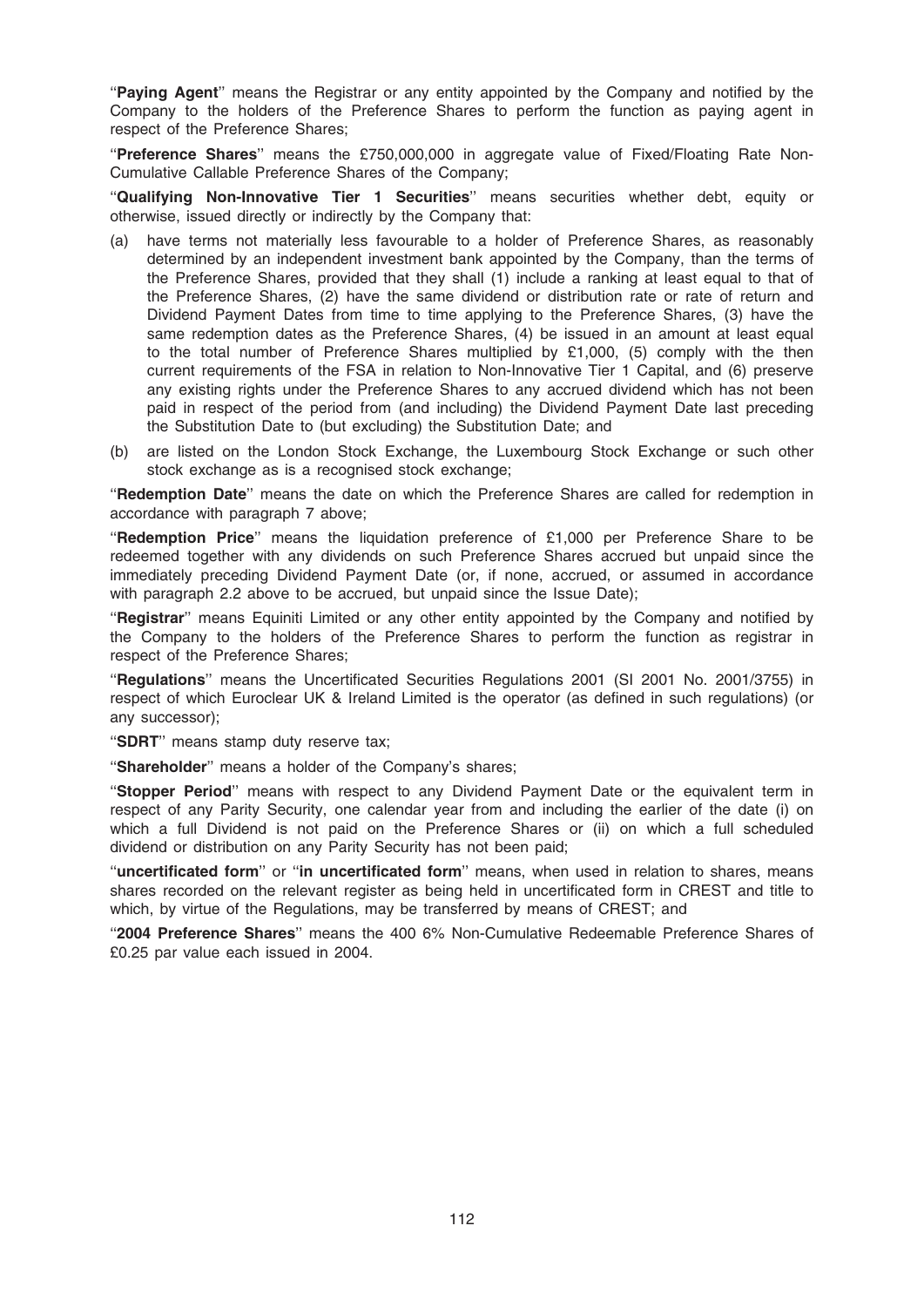## Description of the Lloyds TSB 6.413% Preference Shares and the Lloyds TSB 5.92% Preference Shares

## 1 General

Each Preference Share will have a nominal value of U.S.\$0.25 and will be issued fully paid with a premium of U.S.\$999.75 per Preference Share. The Preference Shares constitute a class of preference share capital in the Company and will be issued in registered form and are expected to be represented by a share warrant to bearer, within the meaning of the Companies Acts, in the form of a single global share warrant to bearer (the "Global Preference Share") which will be deposited with the Depositary under the Deposit Agreements. The Company may consider the Depositary to be a single holder of Preference Shares so deposited for all purposes. See ''Provisions relating to the Preference Shares while represented by the Global Preference Shares'', below.

Title to Preference Shares represented by a share warrant to bearer will pass by delivery of the relevant bearer share warrant without any written transfer and without registration. Subject to the Articles and Companies Acts, the bearer of any share warrant for the Preference Shares shall be deemed to be a Shareholder and shall be entitled to the same privileges and advantages as it would have had if the bearer's name had been included in the Company's register of members as the holder of the Preference Shares specified in the warrant. See "Provisions relating to the Preference Shares while represented by the Global Preference Share'', below.

Upon the surrender by the bearer of a share warrant, together with the outstanding dividend coupons (if any) in respect thereof, to the Company for cancellation and delivery of an application in writing signed by the bearer, in any form which the Directors approve, requesting that the bearer of the share warrant should be registered as a Shareholder in respect of the Preference Shares included in the share warrant, the bearer of a share warrant shall be entitled to have his name entered as a member in the register of members of the Company in respect of the Preference Shares included in the share warrant and shall receive a certificate in such holder's name. However, the Company shall not be responsible for any loss or damage incurred by any person by reason of the Company entering in its register of members the name of any other person who is not the true and lawful owner of the warrant surrendered.

Title to the Preference Shares in registered and certificated form (if any) will pass by transfer and registration in the register of members of the Company in accordance with the Articles. The Articles provide, among other matters, that transfers of the Preference Shares in certificated form must be in writing and are to be effected by an instrument of transfer in the usual standard form or in any other form approved by the Directors. Instruments of transfer of the Preference Shares must be signed by the transferor or executed in some other legally valid way.

The Directors may refuse to register a transfer of Preference Shares in certificated form unless the instrument of transfer is duly stamped and:

- (a) is in respect of Preference Shares only;
- (b) is in favour of not more than four joint transferees; and
- (c) is deposited at the office of the Company's registrar accompanied by the relevant share certificate(s) and any other evidence for which the Directors ask to prove the entitlement of the person wishing to make the transfer.

No fee is payable to the Company for transferring shares and any registration of a transfer is subject in all respects to the Articles.

### Provisions relating to the Preference Shares while represented by the Global Preference Share

Payments in respect of any amount payable by way of dividend or on redemption in respect of the Preference Shares represented by the Global Preference Share will be made to, or to the order of, the Depositary or its nominee, as holder of the Global Preference Share. The Depositary shall be the only person entitled to receive payments by way of dividend or on redemption in respect of the Preference Shares represented by the Global Preference Share.

Each Global Preference Share is exchangeable in whole or in part by the Depositary for Preference Shares in registered form. Upon surrender of ADRs by any holder of ADRs for exchange for Preference Shares, the Depositary will request the exchange of the Global Preference Share for Preference Shares in registered form to the extent of such holder's request. Upon such exchange, the holder of ADRs surrendered for exchange will receive Preference Shares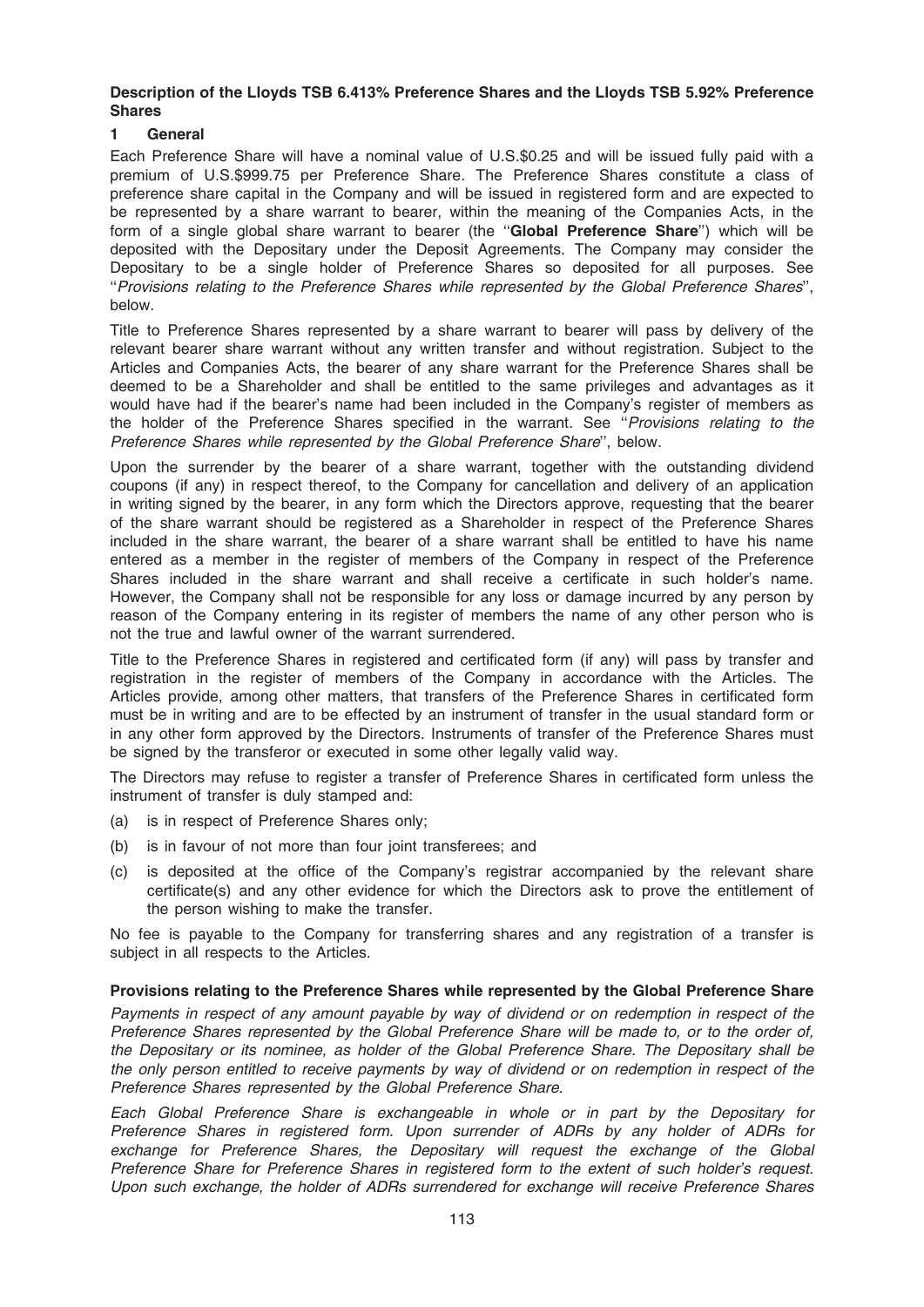in registered form and the Depositary will receive a new Global Preference Share representing the remaining Preference Shares not issued in registered form.

The exchange of Preference Shares represented by a share warrant to bearer (including the Global Preference Share) for Preference Shares in registered form will also be subject to applicable U.K. tax laws and regulations in effect at the time of the exchange. No exchange will be made unless any resulting taxes, stamp duties or other governmental charges have been paid to the Company. Preference Shares in registered form will not be exchangeable, in whole or in part, for Preference Shares represented by a share warrant to bearer.

### 2 Dividends

- 2.1 Non-cumulative preferential dividends on the Preference Shares will accrue from the date the Company issues the Preference Shares. The Company will pay dividends when, as and if declared by the board of directors of the Company (the "**Board of Directors**") or a duly authorised committee of the Board of Directors (the ''Committee''). Subject to the discretions, limitations and qualifications set out herein, each of the Series A Preference Shares and the Series B Preference Shares shall entitle the holder thereof to receive out of the distributable profits of the Company a non-cumulative preferential dividend (the "Preference Dividend"), in priority to the payment of any dividend to the holders of any class of Junior Share Capital and pari passu in such regard with the holders of any other class of non-cumulative preference shares in the capital of the Company or other Parity Securities.
- 2.2 In respect of the period from (and including) the Issue Date to (but excluding) 1 October 2035 (the ''Series A First Call Date''), the Preference Dividend in respect of the Series A Preference Shares shall, save as provided below in respect of the first Preference Dividend, accrue at a rate of 6.413 per cent. per annum on the liquidation preference in respect of each Series A Preference Share outstanding payable, subject as provided below, semi-annually in equal instalments in arrear in U.S. dollars on 1 April and 1 October in each year when, as and if declared by the Board of Directors or the Committee. In respect of the first Series A Dividend Payment Date on 1 April 2009, the dividend payable will, subject to the limitations and qualifications set out herein and at the sole discretion of the Board of Directors or the Committee, amount to U.S.\$32.065 per Preference Share. Thereafter, the Preference Dividend in respect of the Series A Preference Shares during any full semi-annual Dividend Period will amount to U.S.\$32.065 per Series A Preference Share. For the purposes hereof, ''liquidation preference'' means, in relation to each Preference Share, an amount of U.S.\$1,000. In respect of the period from (and including) the Issue Date to (but excluding) the Series A First Call Date, the amount of Preference Dividend accruing in respect of any Fixed Rate Calculation Period (other than a full semi-annual Dividend Period) will be calculated on the basis of a 360-day year consisting of 12 months of 30 days each and, in the case of an incomplete month, the number of days elapsed and, in the case of the first Dividend Period in respect of the Series A Preference Shares, on the assumption that U.S.\$[<sup>0</sup>] per Series A Preference Share *[to be determined on the basis of the period from, and including, 1 October* 2008 to, but excluding, the Issue Date] of dividend had already accrued as at the Issue Date.
- 2.3 From (and including) the Series A First Call Date, the dividend on the Series A Preference Shares shall accrue at a rate, reset quarterly, equal to the aggregate of 1.495 per cent. per annum and LIBOR in respect of the relevant Series A Dividend Period on the liquidation preference in respect of each Series A Preference Share outstanding which dividend will be payable in quarterly instalments in arrear in U.S. dollars on, 1 January, 1 April, 1 July and 1 October in each year (subject (where applicable) to adjustment in accordance with the Modified Following Business Day Convention and, together with the payment dates specified in paragraph 2.2 above, each a "Series A Dividend Payment Date") when, as and if declared by the Board of Directors or the Committee. The amount of dividend accruing in respect of any period commencing on or after the Series A First Call Date will be calculated on the basis of the actual number of days elapsed in the relevant period divided by 360 with the resultant figure rounded to the nearest U.S.\$0.01 (U.S.\$0.005 being rounded upwards). The Company shall, upon the determination of the rate at which the Preference Dividend on the Series A Preference Shares will accrue pursuant to this paragraph 2.3, cause such rate and the amount payable in respect of the relevant Series A Dividend Period on each Series A Preference Share to be notified to holders of the Preference Shares in accordance with the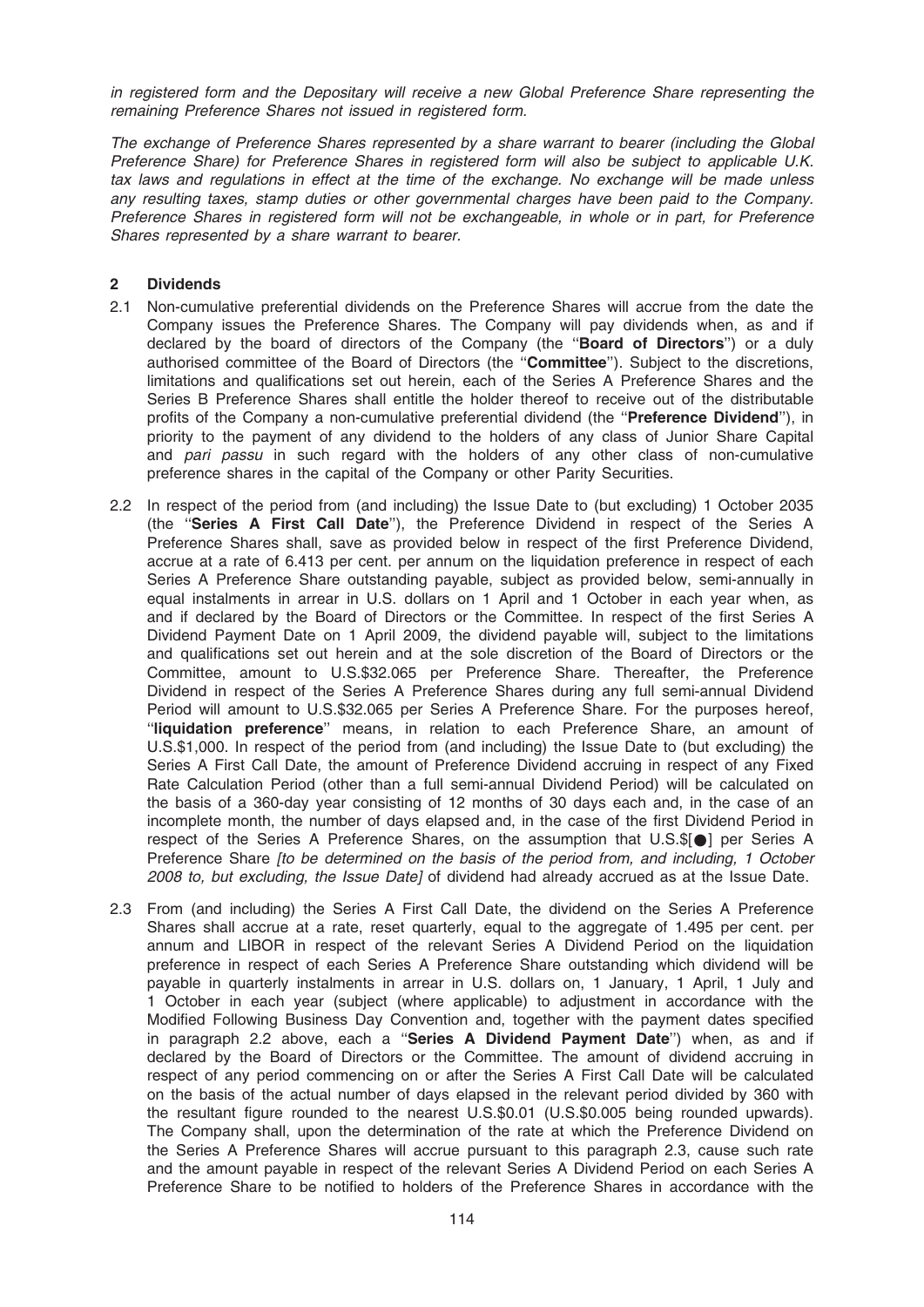Articles and (for so long as the Series A Preference Shares are listed on such exchange) to the London Stock Exchange as soon as possible after determination of the rate, but in no event later than the fourth Business Day thereafter.

- 2.4 In respect of the period from (and including) the Issue Date to (but excluding) 1 October 2015 (the ''Series B First Call Date''), the Preference Dividend in respect of the Series B Preference Shares shall, save as provided below in respect of the first Preference Dividend in respect of the Series B Preference Shares, accrue at a rate of 5.920 per cent. per annum on the liquidation preference in respect of each Series B Preference Share outstanding payable, subject as provided below, semi-annually in equal instalments in arrear in U.S. dollars on 1 April and 1 October in each year when, as and if declared by the Board of Directors or the Committee. In respect of the first Series B Dividend Payment Date on 1 April 2009, the dividend payable will, subject to the limitations and qualifications set out herein and at the sole discretion of the Board of Directors or the Committee, amount to U.S.\$29.60 per Series B Preference Share. Thereafter, the Preference Dividend during any full semi-annual Dividend Period will amount to U.S.\$29.60 per Preference Share. For the purposes hereof, ''liquidation preference'' means, in relation to each Preference Share, an amount of U.S.\$1,000. In respect of the period from (and including) the Issue Date to (but excluding) the Series B First Call Date, the amount of dividend accruing in respect of any Fixed Rate Calculation Period (other than a full semi-annual Dividend Period) will be calculated on the basis of a 360-day year consisting of 12 months of 30 days each and, in the case of an incomplete month, the number of days elapsed and, in the case of the first Dividend Period in respect of the Series B Preference Shares, on the assumption that U.S. $\mathcal{S}[\bullet]$  per Series B Preference Share [to be determined on the basis of the period from, and including, 1 October 2008 to, but excluding, the Issue Date] of dividend had already accrued as at the Issue Date.
- 2.5 From (and including) the Series B First Call Date, the dividend on the Series B Preference Shares shall accrue at a rate, reset quarterly, equal to the aggregate of 1.295 per cent. per annum and LIBOR in respect of the relevant Series B Dividend Period on the liquidation preference in respect of each Series B Preference Share outstanding which dividend will be payable in quarterly instalments in arrear in U.S. dollars on, 1 January, 1 April, 1 July and 1 October in each year (as so adjusted subject (where applicable) to adjustment in accordance with the Modified Following Business Day Convention and, together with the payment dates specified in paragraph 2.4 above, each a ''Series B Dividend Payment Date") when, as and if declared by the Board of Directors or the Committee. The amount of dividend accruing in respect of any period commencing on or after the Series B First Call Date will be calculated on the basis of the actual number of days elapsed in the relevant period divided by 360 with the resultant figure rounded to the nearest U.S.\$0.01 (U.S.\$0.005 being rounded upwards). The Company shall, upon the determination of the rate at which the Preference Dividend on the Series B Preference Shares will accrue pursuant to this paragraph 2.5, cause such rate and the amount payable in respect of the relevant Series B Dividend Period on each Series B Preference Share to be notified to holders of the Series B Preference Shares in accordance with the Articles and (for so long as the Series B Preference Shares are listed on such exchange) to the London Stock Exchange as soon as possible after determination of the rate, but in no event later than the fourth Business Day thereafter.

# 3 Declaration of Dividends

If, in the opinion of the Board of Directors or the Committee, the distributable profits of the Company are sufficient to cover the payment, in full, of dividends accrued on the Preference Shares during the Dividend Period immediately preceding the relevant Dividend Payment Date and also the payment in full of all other dividends and other amounts stated to be payable on such date on any Parity Securities in issue (including any arrears of dividends or other amounts on any such Parity Securities which have rights to cumulative dividends or other amounts), the Board of Directors or the Committee may:

- (a) declare and pay in full Preference Dividends on the relevant Dividend Payment Date; or
- (b) in their sole and absolute discretion resolve at least 10 Business Days prior to the relevant Dividend Payment Date that no Preference Dividend shall be declared and paid or that a Preference Dividend shall be declared and paid only in part.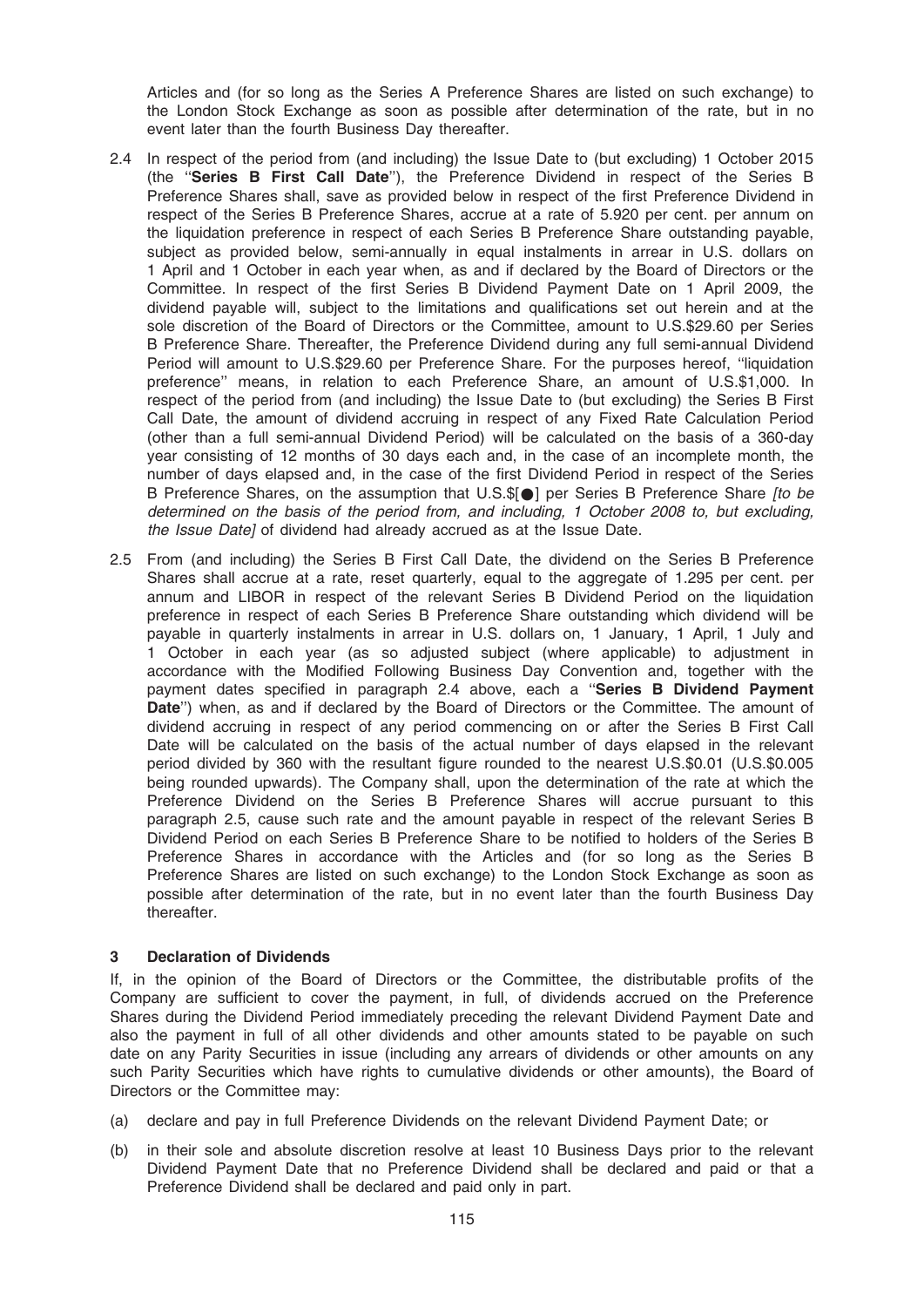Notwithstanding the Board of Directors' or the Committee's discretion described in (a) and (b) above, subject always to the existence of sufficient distributable profits as described in the first paragraph of this section and subject to the immediately following paragraph, Preference Dividends will be mandatorily payable as described under "Payment of Dividends" on each Dividend Payment Date upon which (i) a Capital Disqualification Event has occurred and (ii) the Company is in compliance with its Applicable Regulatory Capital Requirements.

If, however, in the opinion of the Board of Directors or the Committee, the payment of any Preference Dividend would breach or cause a breach of the capital adequacy requirements of the FSA that apply at that time to the Company and/or any of its subsidiaries, then no Preference Dividend shall be declared or paid unless the FSA confirms that it has no objection to such declaration or payment.

If, at least 10 Business Days prior to a Dividend Payment Date, the Board of Directors or the Committee considers that the distributable profits of the Company are insufficient to cover the payment in full of Preference Dividends and also the payment in full of all other dividends or other amounts stated to be payable on such Dividend Payment Date on any Parity Securities (including any arrears of dividends and other amounts on any such Parity Securities which have rights to cumulative dividends or other amounts), then, subject as provided above on the restrictions relating to the Company's capital adequacy requirements, the Board of Directors or the Committee may declare a reduced Preference Dividend. This will be paid in proportion to the dividends and other amounts which would have been due on the Preference Shares and any other shares and other instruments of the Company on such Dividend Payment Date which are expressed to rank equally with the Preference Shares as regards participation in profits (including any arrears of dividends and other amounts on any such Parity Securities which have rights to cumulative dividends or other amounts) if there had been sufficient profit.

As soon as practicable after resolving that no Preference Dividend shall be declared and paid or that it shall be declared and paid only in part, the Board of Directors or the Committee shall give notice thereof to the holders of the Preference Shares.

# 4 Payment of Dividends

The Company will pay Preference Dividends out of its distributable profits in U.S. dollars, calculated on the liquidation preference of U.S.\$1,000 per Preference Share. Preference Dividends may be paid by the Company by crediting any account which the holder of the Preference Shares, or in the case of joint holders, the holder whose name stands first in the register in respect of the Preference Shares, has with the Company, whether in the sole name of such holder or the joint names of such holder and another person or persons, unless the Company has received not less than one month's notice in writing from such holder or joint holders directing that payment be made in another manner permitted by the Articles.

Any Preference Dividend may also be paid by cheque or warrant sent by post addressed to the holder of the Preference Shares at his registered address or, in the case of joint holders, addressed to the holder whose name stands first in the register in respect of the Preference Shares at his address as appearing in such register or addressed to such person at such address as the holder or joint holders may in writing direct. Any such dividend may be paid by any bank or other funds transfer system or, if agreed by the Company, such other means and to or through such person as the holder or joint holders may in writing direct.

If payment in respect of the Preference Shares into any such bank account is to be made on a Dividend Payment Date or Redemption Date which is not a Business Day, then payment of such amount will be made on the next succeeding Business Day, without any interest or payment in respect of such delay.

Payment on redemption will be against presentation and surrender of the relative certificate at the place or at one of the places specified in the notice of redemption.

Payments in respect of amounts payable by way of Preference Dividend and on redemption of the Preference Shares will be subject in all cases to any applicable fiscal or other laws and other regulations.

Preference Dividends will be non-cumulative and, to the extent that the Board of Directors or the Committee does not declare a Preference Dividend or any part of a Preference Dividend payable on a Dividend Payment Date, then holders of Preference Shares will have no claim in respect of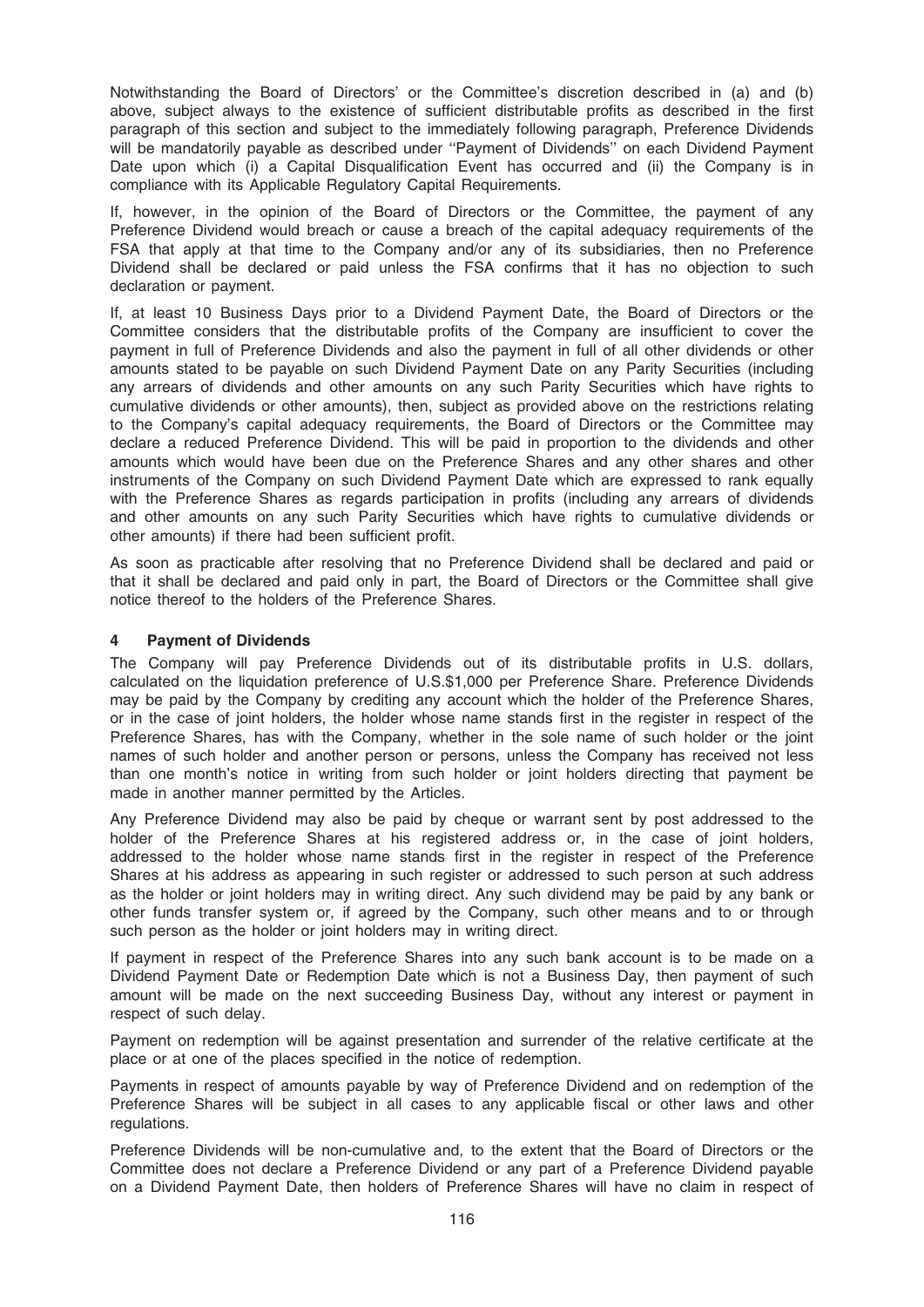the non-payment. Except as described in this description of the Preference Share rights, the holders of the Preference Shares will have no right to participate in the Company's profits.

Any Preference Dividend which has remained unclaimed for 12 years from the date when it became due for payment shall, if the Board of Directors so resolves, be forfeited and shall revert to the Company.

## 5 Restrictions on Dividends and Redemption

If the Company has not declared or paid in full a dividend stated to be payable on the Preference Shares as a result only of the exercise of the discretion of the Board of Directors or the Committee, then the Company shall not during the Stopper Period:

- (a) redeem, purchase, cancel, reduce or otherwise acquire in any other way any Junior Share Capital or the 2004 Preference Shares; or
- (b) declare, or pay or set aside any sum for payment of any distribution or dividend or make any other payment on, and will procure that no distribution or dividend or other payment is made on, any Junior Share Capital or the 2004 Preference Shares.

## 6 Rights upon Liquidation

On a return of capital or distribution of assets, whether or not on a winding-up (but other than a redemption or purchase by the Company of any of its share capital permitted by its Articles and under applicable law), holders of Preference Shares will rank in the application of the assets of the Company available to shareholders: (1) equally in all respects with holders of the most senior class of preference shares and any other class of shares of the Company in issue or which may be issued by the Company which are expressed to rank equally with the Preference Shares and (2) in priority to the holders of any other share capital of the Company (including the Junior Share Capital).

Subject to such ranking, in such event holders of the Preference Shares will be entitled to receive out of the surplus assets of the Company remaining after payment of the Company's prior-ranking liabilities a sum equal to the aggregate of: (1) U.S.\$1,000 per Preference Share, (2) the amount of any Preference Dividend which is due for payment on or after the date of commencement of the winding-up or other return of capital but which is payable in respect of a period ending on or before such date and (3) the proportion of any Preference Dividend (whether or not declared or earned) that would otherwise be payable and is not otherwise paid in respect of any period that begins before, but ends after, the date of commencement of the winding-up or other return of capital and which is attributable to the part of the period that ends on such date. In respect of any such Preference Dividend, the amount of Preference Dividend accruing in respect of any such period will be calculated on the same basis as is applicable to calculation of a Preference Dividend accruing on the then-relevant basis. If, upon any return of capital or distribution of assets, the amounts available for payment are insufficient to cover the amounts payable in full on the Preference Shares and any Parity Securities and the 2004 Preference Shares, the holders of the Preference Shares and the holders of such Parity Securities and the 2004 Preference Shares will share rateably in the distribution of surplus assets (if any) of the Company in proportion to the full amounts to which they are respectively entitled.

After payment of the full amount of the liquidation distribution to which they are entitled, the holders of the Preference Shares will have no claim on any of the Company's remaining assets and will not be entitled to any further participation in the return of capital. If there is a sale of all or substantially all of the Company's assets, the distribution to the Company's shareholders of all or substantially all of the consideration for the sale, unless the consideration, apart from assumption of liabilities, or the net proceeds consists entirely of cash, will not be deemed a return of capital in respect of the Company's liquidation, dissolution or winding-up.

### 7 Redemption

Subject to the Articles (including the restrictions described under ''Restrictions on Dividends and Redemption'' above), to the provisions of the Companies Acts and all other laws and regulations applying to the Company and to confirmation from the FSA that it has no objection to the redemption (if such confirmation is required, in which case the FSA may impose conditions on the redemption), the Company may, at its option, redeem all or some only of the Series A Preference Shares on the Series A First Call Date, and on each Dividend Payment Date thereafter and the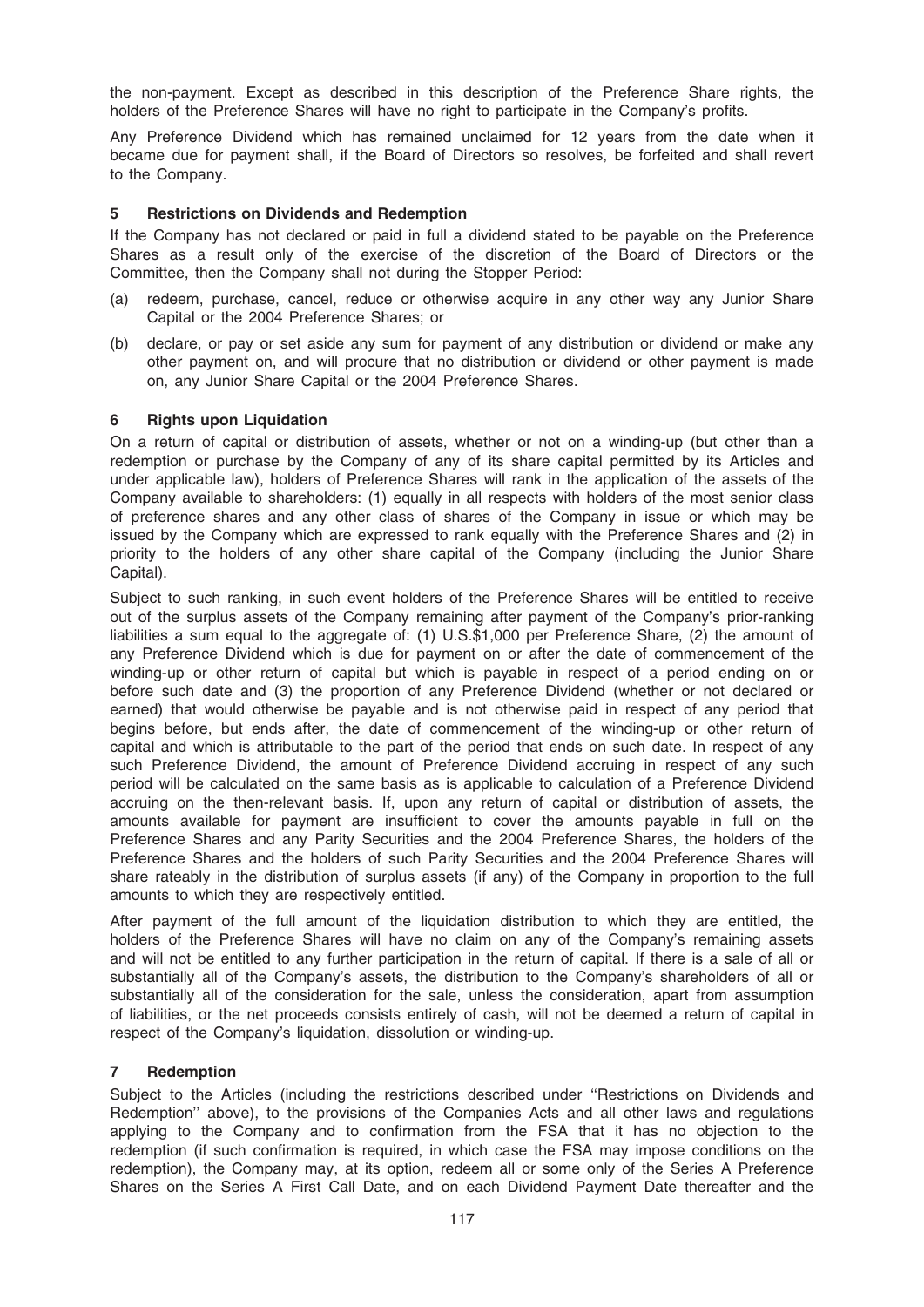Series B Preference Shares on the Series B First Call Date and thereafter on the Series B Dividend Payment Date falling on or closest to each tenth anniversary of such date. The Redemption Price shall be paid on each Preference Share so redeemed. In the event that fewer than all the outstanding Preference Shares are to be redeemed, the Preference Shares to be redeemed will be selected by the Company by means of a draw at the registered office of the Company or at any other place which the Board of Directors or the Committee decides on in the presence of its auditors on such basis as the Board of Directors or the Committee consider appropriate at the time.

If some or all of the Preference Shares are to be redeemed, the Company must give a written notice of redemption (a "Redemption Notice") to the holders of the Preference Shares, not less than 30 days nor more than 60 days prior to the Redemption Date. Each Redemption Notice will specify (i) the Redemption Date, (ii) the Redemption Price (specifying the amount of the accrued but unpaid dividend to be paid), (iii) the number of Preference Shares to be redeemed, (iv) in the case of Preference Shares held in certificated form, the place or places where holders may surrender share certificates in respect of such Preference Shares and where payment of the Redemption Price will be made and (v) while the Preference Shares are represented by the Global Preference Share, the place or places where the holder may surrender the Global Preference Share and where payment of the Redemption Price will be made. No defect in the Redemption Notice or in its service will affect the validity of the redemption proceedings.

Payments in respect of the amount due on redemption of a Preference Share will be made by the same methods as described in ''Payment of Dividends''. Any such amount which has remained unclaimed for 12 years from the date when it became due for payment shall be forfeited and shall revert to the Company.

From the Redemption Date, the Preference Dividend will cease to accrue on the Preference Shares being redeemed except on any Preference Share in respect of which payment of the Redemption Price due on the Redemption Date is improperly withheld or refused. In such case, the Preference Dividend will be deemed to have continued and will accordingly continue to accrue at the rate which would have applied but for the redemption, as described under ''Payment of Dividends'' above, from the Redemption Date to the actual date of payment of the Redemption Price. Such Preference Share will not be treated as having been redeemed until the Redemption Price, including accrued Preference Dividend, has been paid.

A receipt given by the holder for the time being of any Preference Shares (or in the case of joint holders by the first-named joint holder) in respect of the amount payable on redemption of such Preference Shares will constitute an absolute discharge to the Company.

# 8 Substitution

Subject to the Articles (including the restrictions described under ''Restrictions on Dividends and Redemption'' above), the provisions of the Companies Acts and all other laws and regulations applying to the Company and to prior confirmation from the FSA that it has no objection (if such confirmation is required, in which case, the FSA may impose conditions on the redemption or substitution), the Company may substitute the Preference Shares in whole, but not in part, with Qualifying Non-Innovative Tier 1 Securities at any time (the date of such substitution being the ''Substitution Date'') without any requirement for consent or approval of the holders of the Preference Shares.

Upon such substitution, the Preference Shares shall be exchanged for, or redeemed by, the relevant Qualifying Non-Innovative Tier 1 Securities or the proceeds of redemption of the Preference Shares shall be mandatorily applied to the subscription or purchase of the Qualifying Non-Innovative Tier 1 Securities so issued.

The Company must give a written notice of substitution to the holders of the Preference Shares, not less than 30 days nor more than 60 days prior to the Substitution Date. Prior to the publication of any notice of substitution pursuant to the foregoing provisions, the Company must first deliver to the Registrar a certificate, which shall be available for inspection by holders of the Preference Shares, signed by two Directors, certifying that the securities to be offered in substitution for the Preference Shares are, and that an independent investment bank appointed by the Company for the purposes of making such assessment agrees that they are, Qualifying Non-Innovative Tier 1 Securities.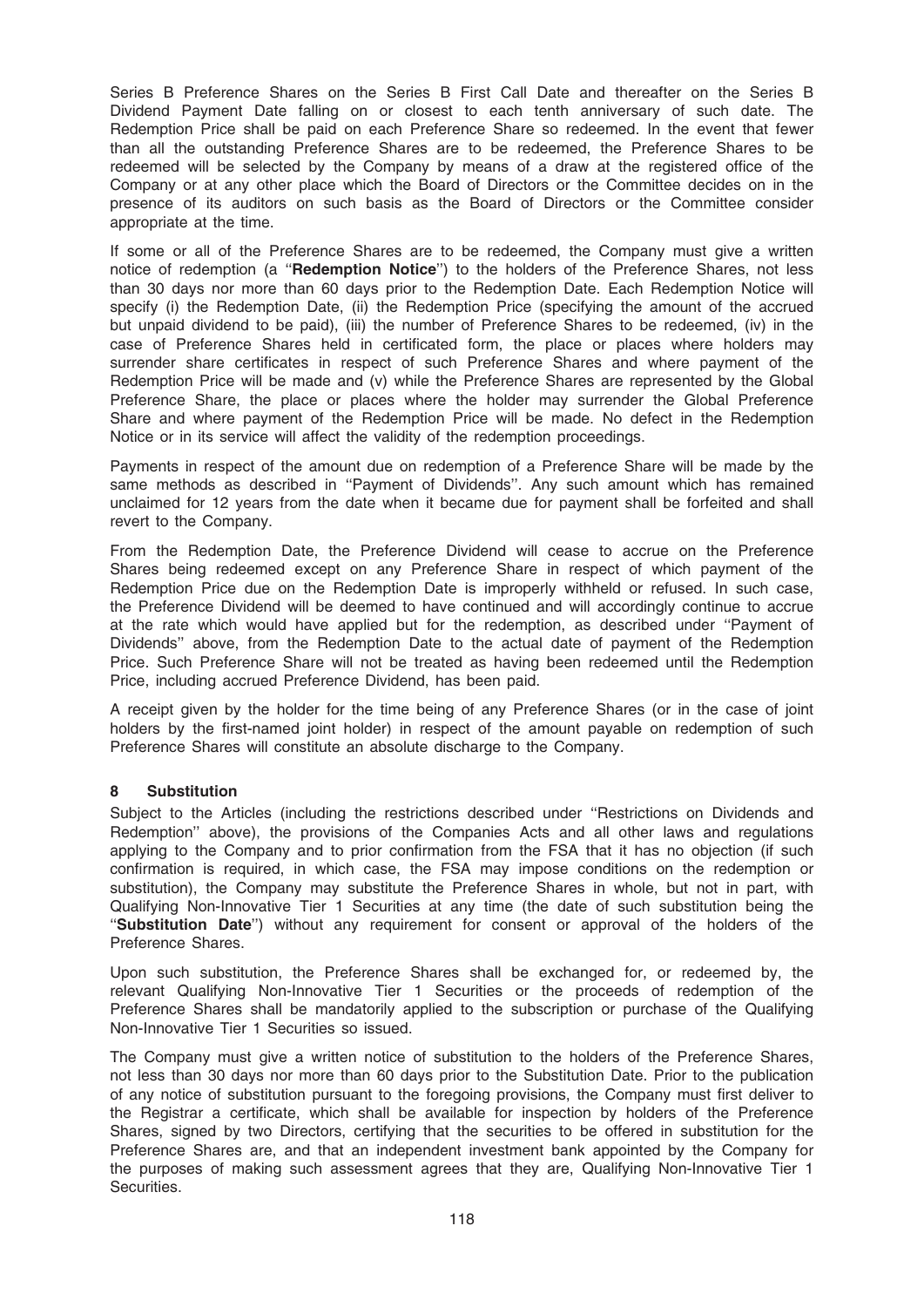# 9 Voting

Subject to the next paragraph immediately below, holders of Preference Shares will only be entitled to receive notice of and to attend any general meeting of Shareholders and to speak or vote upon any resolution proposed at such meeting if a resolution is proposed either varying or abrogating any of the rights and restrictions attached to the Preference Shares or to wind up, or in relation to the winding up of, the Company (and then in each such case only to speak and vote upon any such resolution).

If on the applicable Dividend Payment Date immediately preceding the date of notice of any general meeting of Shareholders, the Preference Dividend has not been declared and paid in full, holders of the Preference Shares will be entitled to speak and to vote upon all resolutions proposed at such general meeting. In these circumstances only, the rights of the holders of the Preference Shares so to speak and vote will continue until the Company has resumed the payment in full of Preference Dividends.

On a show of hands, every holder of Preference Shares who is entitled to vote or any proxy (other than the chairman of the meeting in his or her capacity as proxy) or a corporate representative for that holder, in each case who is present in person, will have one vote. On a poll, each holder of Preference Shares who is entitled to vote and who is present in person, by proxy or by corporate representative, will have one vote for each U.S.\$0.25 of nominal value of Preference Shares of which he or she is the holder.

The bearer of a share warrant in respect of Preference Shares shall not be entitled to attend or vote, personally or by proxy, unless the share warrant has been deposited with the Company and the Company has delivered a certificate in exchange. Subject as described above, the certificate shall entitle such person, either personally or by proxy, to attend and vote at any Shareholders' meeting at which the holder is entitled to attend and vote held within three months of the date of the certificate and prior to the return of the certificate to the Company, in the same way as if the holder were the registered holder of Preference Shares specified in the certificate.

Other provisions in the Articles relating to voting rights and procedures also apply to the Preference Shares.

### 10 Purchase of own shares

Subject to the Articles, the provisions of the Companies Acts, all other laws and regulations applying to the Company and the rights conferred on any other class of shares of the Company described under ''Restrictions on Dividends and Redemption'' above and confirmation from the FSA that it has no objection to the purchase (for so long as the Company is required to obtain such confirmation), the Company may at any time and from time to time (subject to the payment in full of the Preference Dividend on the immediately preceding Dividend Payment Date) purchase any Preference Shares in issue in the open market or by tender upon such terms and conditions as the Board of Directors or the Committee may determine. The Company will not be required to select the shares to be purchased rateably or in any particular manner as between the holders of Preference Shares or as between them and the holders of shares of any other class (whether or not the Preference Shares rank prior to such other shares). Any such Preference Shares purchased by or on behalf of the Company may be held, reissued, resold or, at the option of the Company, cancelled by the Company.

### 11 Untraced shareholders

- 11.1 The Articles provide that the Company may sell any Preference Shares of a holder of Preference Shares at the best price reasonably obtainable at the time of such sale if and provided that:
	- (a) during the period of 12 years prior to the date of the publication of the advertisements referred to in sub-paragraph (b) below (or, if published on different dates, the first thereof) at least three Preference Dividends have become payable and no Preference Dividend on those Preference Shares has been claimed;
	- (b) the Company shall on expiry of such period of 12 years have inserted advertisements in both a national newspaper and a newspaper circulating in the area of the registered address of the holder of such Preference Shares within the United Kingdom, or (if such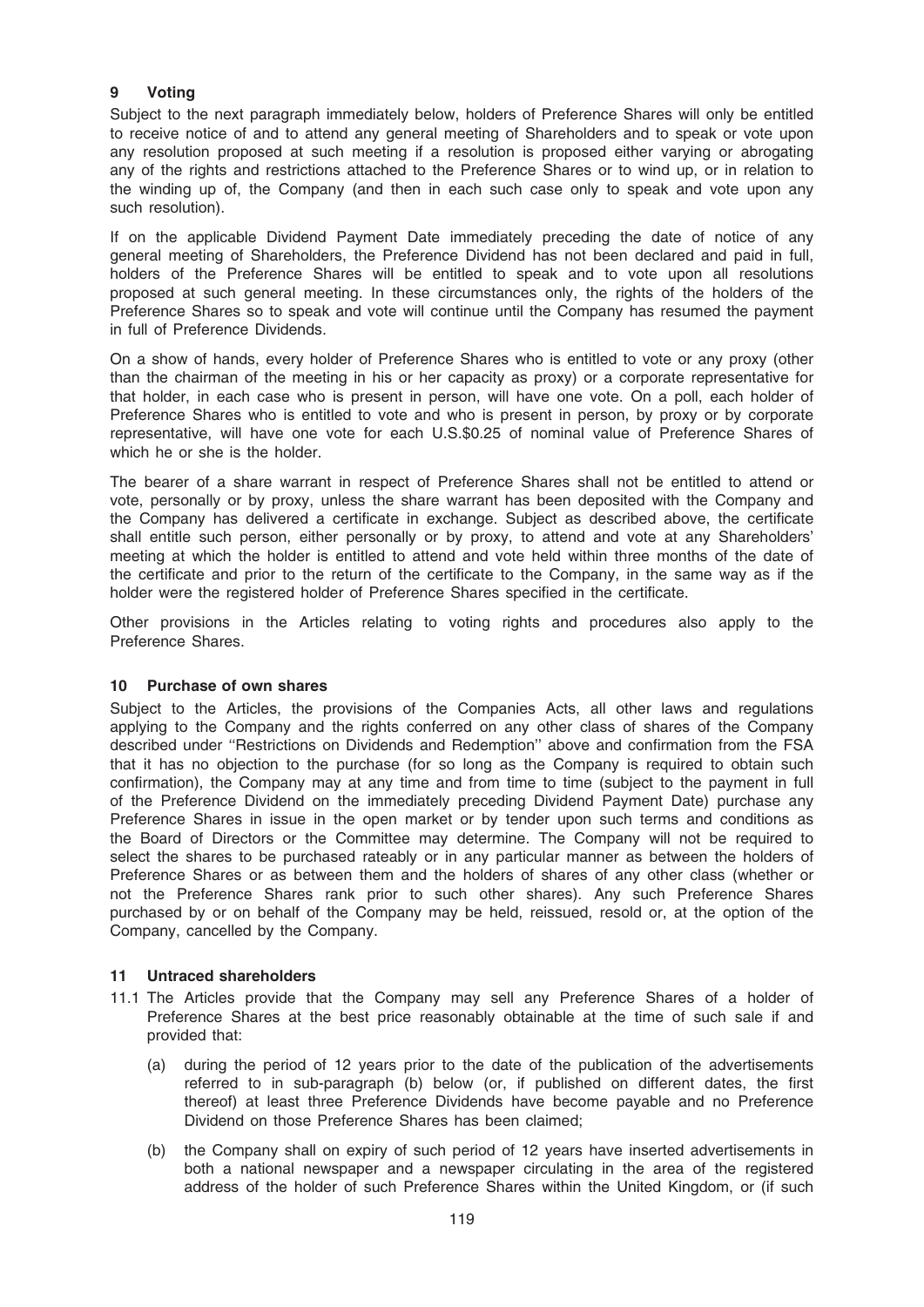holder has no such address) of the address, if any, within the United Kingdom supplied by such holder to the Company for the service of documents giving notice of its intention to sell the Preference Shares; and

- (c) during the period of three months following the publication of such advertisements the Company shall have received no communication from such holder.
- 11.2 To give effect to any such sale the Company may appoint any person to transfer those Preference Shares, and such transfer shall be as effective as if it had been carried out by the holder of such Preference Shares and the title of the transferee shall not be affected by any irregularity or invalidity in the proceedings relating thereto.
- 11.3 The net proceeds of sale shall belong to the Company which shall be obliged to account to the former holder of such Preference Shares for an amount equal to such proceeds and shall enter the name of such former holder in the books of the Company as a creditor for such amount which shall be a debt of the Company. Any net proceeds of sale unclaimed after a period of 12 years from the date of sale shall be forfeited and shall revert to the Company.

### 12 Form and Denomination

The Preference Shares will, when issued, be fully paid and, as such, will not be subject to a call for any additional payment. For each Preference Share issued, an amount equal to its nominal value of U.S.\$0.25 will be credited to the Company's issued share capital account and an amount of U.S.\$999.75, being the difference between its nominal value and its issue price, will be credited to the Company's share premium account.

## 13 Variation of Rights

If applicable law permits, the rights, preferences and privileges attached to Preference Shares may be varied or abrogated only with the written consent of the holders of 75 per cent. in nominal value of the outstanding Preference Shares or with the sanction of an extraordinary resolution passed at a separate class meeting of the holders of the outstanding Preference Shares. An extraordinary resolution will be adopted if passed by a majority of 75 per cent. of those holders voting in person or by proxy at the meeting. The quorum required for any such class meeting will be two persons at least holding or representing by proxy one-third in nominal amount of the outstanding Preference Shares affected, except at any adjourned meeting where this quorum requirement is not met, where any two holders present in person or by proxy will constitute a quorum.

The written consent of the holders of 75 per cent. in nominal value of the outstanding Preference Shares or the sanction of an extraordinary resolution passed at a separate class meeting of holders of the outstanding Preference Shares will be required if the Board of Directors propose to authorise, create or increase the amount of any shares of any class or any security convertible into shares of any class ranking as regards rights to participate in the Company's profits or assets, in priority to the Preference Shares.

If the Company has paid the most recent Preference Dividend payable on the Preference Shares in full, the rights attached to the Preference Shares will not be deemed to be varied by the creation or issue of any further non-cumulative preference shares or of any other further shares ranking equally as regards participation in the Company's profits or assets with, or junior to, the Preference Shares, whether carrying identical rights or different rights in any respect, including as to dividend, premium on a return of capital, redemption or conversion and whether denominated in sterling or any other currency.

### 14 Notices

Notices given by the Company will be given by the Registrar on its behalf unless the Company decides otherwise. A notice may be given by the Company to any holder by sending it by post to the holder's registered address. Service of the notice shall be deemed to be effected by properly addressing, prepaying and posting a letter containing the notice, and to have been effected on the day after the letter containing the same is posted. Where a holder's registered address is outside the United Kingdom, all notices shall be sent to him by air mail post.

A notice may be given by the Company to the joint holders of Preference Shares by giving the notice to the joint holder first named in the register.

A notice may be given by the Company to the extent permitted by the Companies Acts and the FSA in its capacity as competent authority under the Financial Services and Markets Act 2000 (the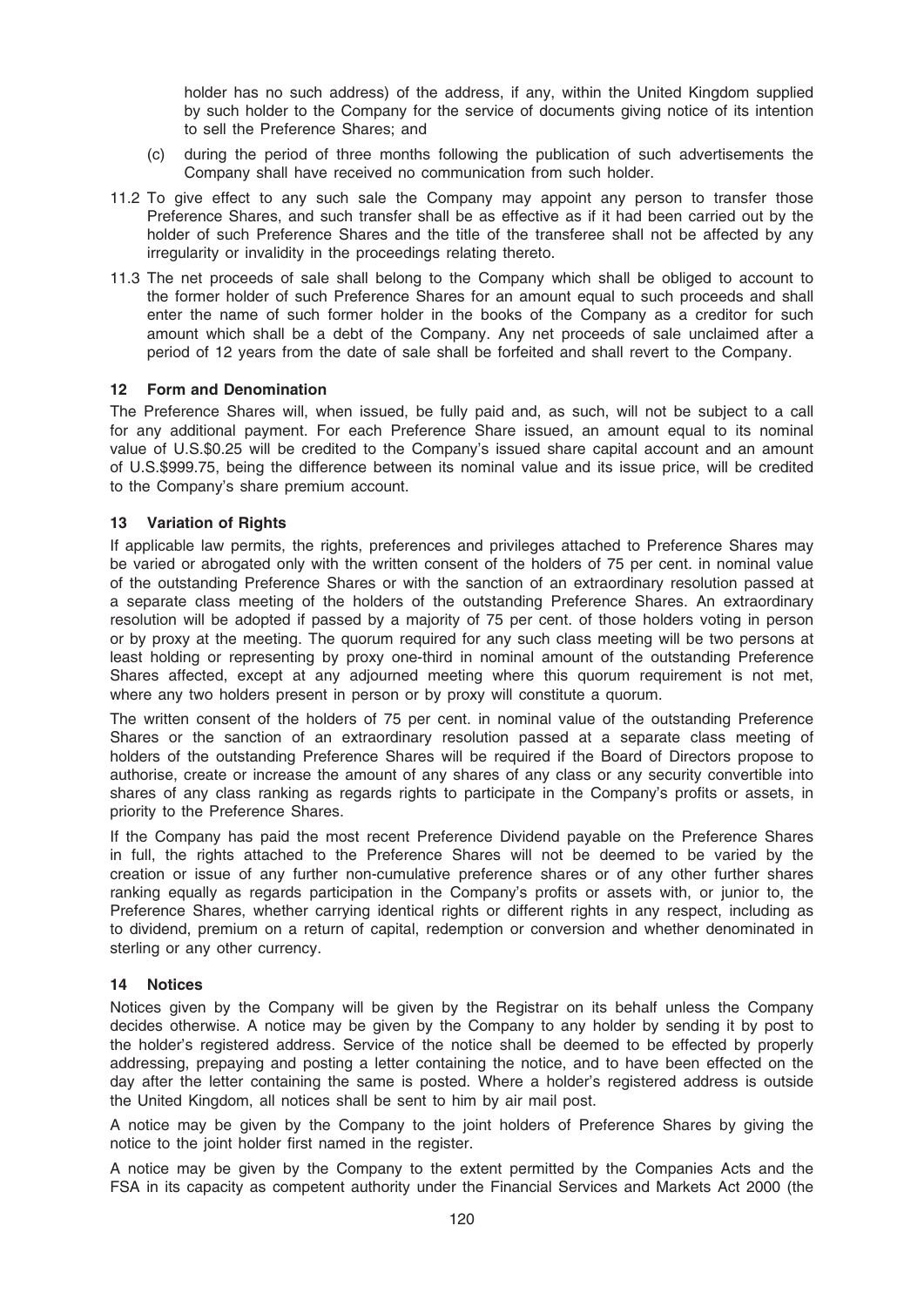''UK Listing Authority'') by electronic communication, if so requested or authorised by the holder, the holder having notified the Company of an e-mail address to which the Company may send electronic communications, and having agreed to receive notices and other documents from the Company by electronic communication. If a holder notifies the Company of an e-mail address, the Company may send the holder the notice or other document by publishing the notice or other document on a website and notifying the holder by e-mail that the notice or other document has been published on the website. The Company must also specify the address of the website on which it has been published, the place on the website where the notice may be accessed and how it may be accessed, and where the notice in question is a notice of a meeting, the notice must continue to be published on that website throughout the period beginning with the giving of that notification and ending with the conclusion of the meeting, save that if the notice is published for part only of that period then failure to publish the notice throughout that period shall not invalidate the proceedings of the meeting where such failure is wholly attributable to circumstances which it would not be reasonable to have expected the Company to prevent or avoid.

In addition, for so long as the Preference Shares are listed and admitted to trading on any stock exchange, notices shall be given in accordance with any requirements of such exchange.

In addition, any notice to the bearer of any warrant or any other person who holds or is interested in the Preference Shares in bearer form or any related coupons or talons (if any) shall be sufficiently given if advertised in such newspaper or newspapers as the Directors, in their discretion, shall consider appropriate or by such other means as the Directors consider appropriate. If notice is given by newspaper advertisement, it shall be deemed given on the day when the advertisement appears.

## 15 No Additional Amounts

If at any time the Company is required by a tax authority to deduct or withhold taxes from payments made by the Company with respect to the Preference Shares, the Company will not pay additional amounts. As a result, the net amount received from the Company by each holder of a Preference Share, after the deduction or withholding, will be less than the amount the holder would have received in the absence of the deduction or the withholding.

### 16 Governing Law

The creation and issuance of the Preference Shares and the rights attached to them shall be governed by and construed in accordance with the laws of Scotland.

# 17 Registrar and Paving Agent

The Company's company secretarial department will maintain the register and the Company will act as Registrar and Paying Agent.

The Company reserves the right at any time to appoint an additional or successor registrar or paying agent; provided, however, that if, and for so long as, the Preference Shares are admitted to the official list of the UK Listing Authority and to trading on the London Stock Exchange plc's Regulated Market and the applicable rules so require, the Company shall maintain a paying agent having its specified office in the United Kingdom. Notice of any change of registrar or paying agent will be given to holders of the Preference Shares.

### 18 Further Issues

Subject to the provisions set out in ''Variation of Rights'', the Company may, at any time and from time to time, and without any consent or sanction of the holders of the Preference Shares, create or issue further preference shares or other share capital ranking equal or junior to the Preference Shares. The creation or issuance of further preference shares or other share capital ranking equally with the Preference Shares will not be deemed to alter, vary, affect, modify or abrogate any of the rights attaching to the Preference Shares. These rights will not be deemed to be varied by any change to the provisions in the Articles, other than a change which would result in any further preference shares or other share capital ranking senior to the Preference Shares. Any further series of preference shares or other share capital ranking equal or junior to the Preference Shares may either carry identical rights in all respects with the Preference Shares (except as regards the date from which such shares rank for dividend) or carry different rights.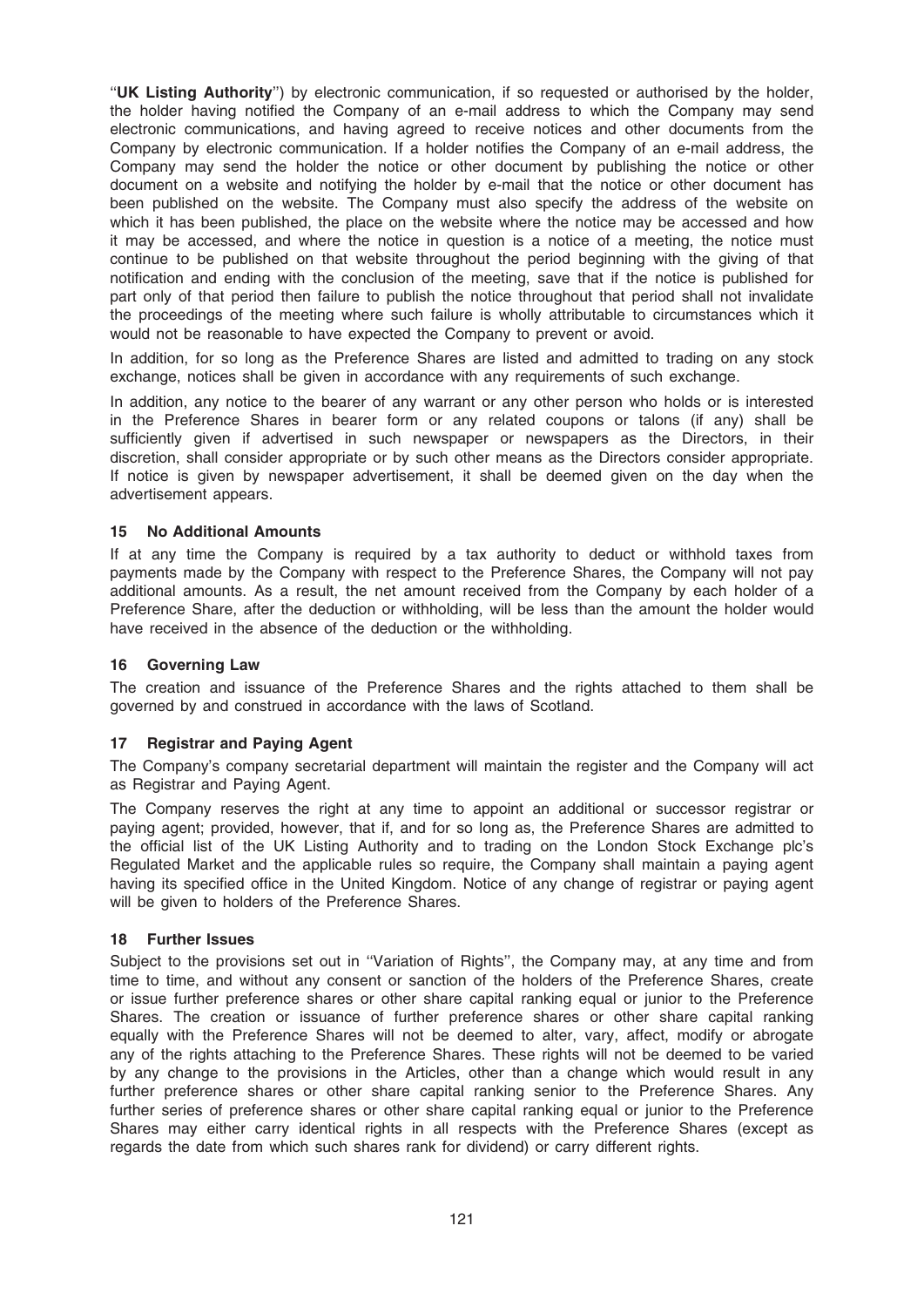### 19 Definitions

"Applicable Regulatory Capital Requirements" means any requirements contained in Capital Regulations for the maintenance of capital from time to time applicable to the Company on a solo and/or consolidated basis, including transitional rules and waivers;

"Articles" means the articles of association of the Company;

''Business Day'' means a day on which banks are open for business in London and New York;

''Capital Disqualification Event'' shall be deemed to have occurred if (a) the Preference Shares would cease to be eligible to qualify (save where such non-qualification is only as a result of any applicable limitation on the amount of such capital) as regulatory capital for the Company under Applicable Regulatory Capital Requirements and (b) the FSA has confirmed to the Company that the Preference Shares would cease to be eligible to qualify as regulatory capital for the Company;

"Capital Regulations" means at any time the regulations, requirements, guidelines and policies relating to capital adequacy then in effect of the FSA or other relevant regulator;

''Companies Acts'' means the Companies Act 1985 and the Companies Act 2006 (in each case as amended from time to time);

"Company" means Lloyds TSB Group plc;

"Deposit Agreements" means the Rule 144A deposit agreement and the Regulation S deposit agreement, in each case originally dated 29 September 2005, as amended, supplemented or restated on or around the Issue Date, between the Company and the Depositary (as amended, supplemented or restated, from time to time);

"Depositary" means The Bank of New York Mellon:

''Directors'' means the executive and non-executive directors of the Company who make up its board of directors;

''distributable profits'' has the meaning given to it in the Companies Acts as, in general terms and subject to adjustment, accumulated realised profits less accumulated realised losses;

''Dividend Determination Date'' means, in relation to each Dividend Period commencing on or after (i) the Series A First Call Date in respect of the Series A Preference Shares or (ii) the Series B First Call Date in respect of the Series B Preference Shares, the second Business Day prior to such Dividend Period;

''Dividend Payment Date'' means a Series A Dividend Payment Date and/or a Series B Dividend Payment Date, as the case may be;

''Dividend Period'' means the period from and including the most recent Dividend Payment Date (or the Issue Date) to but excluding the next proceeding Dividend Payment Date;

''Fixed Rate Calculation Period'' means the period from (and including) the most recent Dividend Payment Date (or, if none, the Issue Date) to (but excluding) the relevant payment date;

"FSA" means the Financial Services Authority or such other governmental authority in the United Kingdom (or if the Company becomes domiciled in a jurisdiction other than the United Kingdom, in such other jurisdiction) having primary bank supervisory authority;

"Issue Date" means  $\lceil \bullet \rceil$  [the date of issue of the Preference Shares following the coming into effect of the Preference Scheme];

''Junior Share Capital'' means the ordinary shares, or any other shares ranking, or expressed to rank junior to the Preference Shares, (either issued directly by the Company or by a subsidiary undertaking and the terms of which securities benefit from a guarantee or support agreement ranking or expressed to rank junior to the Preference Shares);

''LIBOR'' means, in relation to a Dividend Period, the offered rate for three month deposits in U.S. dollars as at 11.00 a.m. London time on the related Dividend Determination Date appearing on the display designated as page ''LIBOR01'' on the Reuters Service (or such other page or service as may replace it for the purpose of displaying such information) as determined by the Company or on its behalf;

''Modified Following Business Day Convention'' means if a Dividend Payment Date falls on a day which is not a Business Day, such Dividend Payment Date shall be postponed to the next day which is a Business Day unless it would fall into the next calendar month in which event such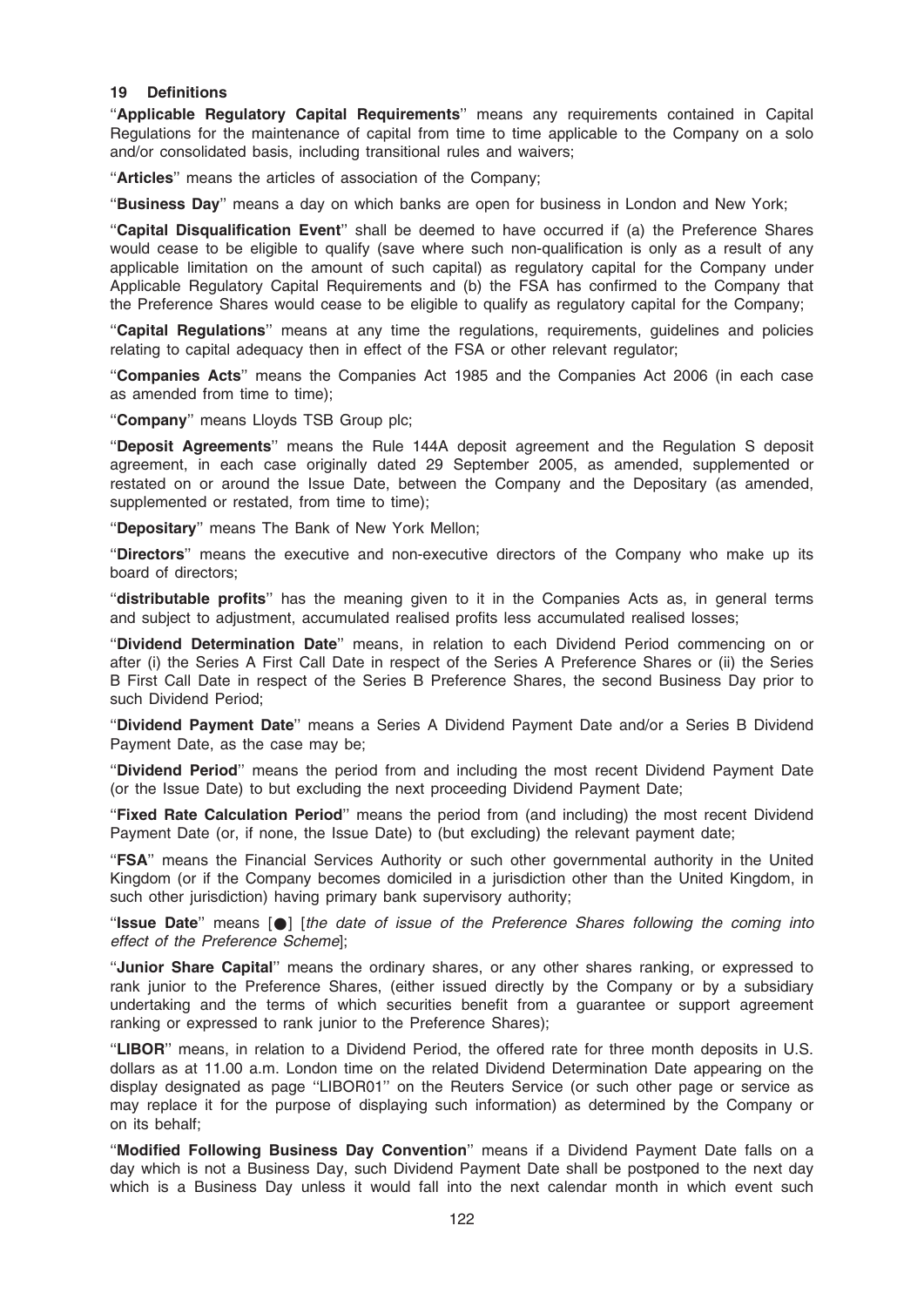Dividend Payment Date shall be brought forward to the immediately preceding day which is a Business Day;

''Non-Innovative Tier 1 Capital'' means capital which by its terms is eligible to qualify for Tier 1 capital treatment over the current 15% limitation established for Innovative Tier 1 capital within the requirements laid down in the FSA's General Prudential Sourcebook (as amended from time to time) or any successor publication replacing such guide or is issued capital of the Company regardless of name or designation;

''Parity Securities'' means the most senior ranking class or classes of non-cumulative preference shares in the capital of the Company from time to time and any other obligations ranking or expressed to rank pari passu with the Preference Shares other than the 2004 Preference Shares;

"Paying Agent" means the Company or any other entity appointed by the Company and notified by the Company to the holders of the Preference Shares to perform the function as paying agent in respect of the Preference Shares;

''Preference Shares'' means the Series A Preference Shares and/or the Series B Preference Shares, as the case may be;

"Qualifying Non-Innovative Tier 1 Securities" means securities whether debt, equity or otherwise, issued directly or indirectly by the Company that:

- (a) have terms not materially less favourable to a holder of Preference Shares, as reasonably determined by an independent investment bank appointed by the Company, than the terms of the Preference Shares, provided that they shall (1) include a ranking at least equal to that of the Preference Shares, (2) have the same dividend or distribution rate or rate of return and Dividend Payment Dates from time to time applying to the Preference Shares, (3) have the same redemption dates as the Preference Shares, (4) be issued in an amount at least equal to the total number of Preference Shares multiplied by U.S.\$1,000, (5) comply with the then current requirements of the FSA in relation to Non-Innovative Tier 1 Capital, and (6) preserve any existing rights under the Preference Shares to any accrued dividend which has not been paid in respect of the period from (and including) the Dividend Payment Date last preceding the Substitution Date to (but excluding) the Substitution Date; and
- (b) are listed on the London Stock Exchange, the Luxembourg Stock Exchange or such other stock exchange as is a recognised stock exchange;

"Redemption Date" means the date on which any of the Series A Preference Shares or Series B Preference Shares, as the case may be, are called for redemption in accordance with paragraph 7 above;

''Redemption Price'' means the liquidation preference of U.S.\$1,000 per Preference Share to be redeemed together with any dividends on such Preference Shares accrued but unpaid since the immediately preceding Dividend Payment Date (or, if none, accrued, or assumed in accordance with paragraph 2.2 or, as appropriate, paragraph 2.4 above to be accrued, but unpaid since the Issue Date);

"Registrar" means the Company's company secretarial department or any other entity appointed by the Company and notified by the Company to the holders of the Preference Shares to perform the function as registrar in respect of the Preference Shares;

"Series A Preference Shares" means the U.S.\$750,000,000 in aggregate value Series A Fixed/ Floating Rate Non-Cumulative Callable Preference Shares of the Company;

"Series B Preference Shares" means the U.S.\$750,000,000 in aggregate value Series B Fixed/ Floating Rate Non-Cumulative Callable Preference Shares of the Company;

"Shareholder" means a holder of the Company's shares;

''Stopper Period'' means with respect to any Dividend Payment Date or the equivalent term in respect of any Parity Security, one calendar year from and including the earlier of the date (i) on which a full Dividend is not paid on the Preference Shares or (ii) on which a full scheduled dividend or distribution on any Parity Security has not been paid; and

''2004 Preference Shares'' means the 400 6% Non-Cumulative Redeemable Preference Shares of £0.25 par value each issued in 2004.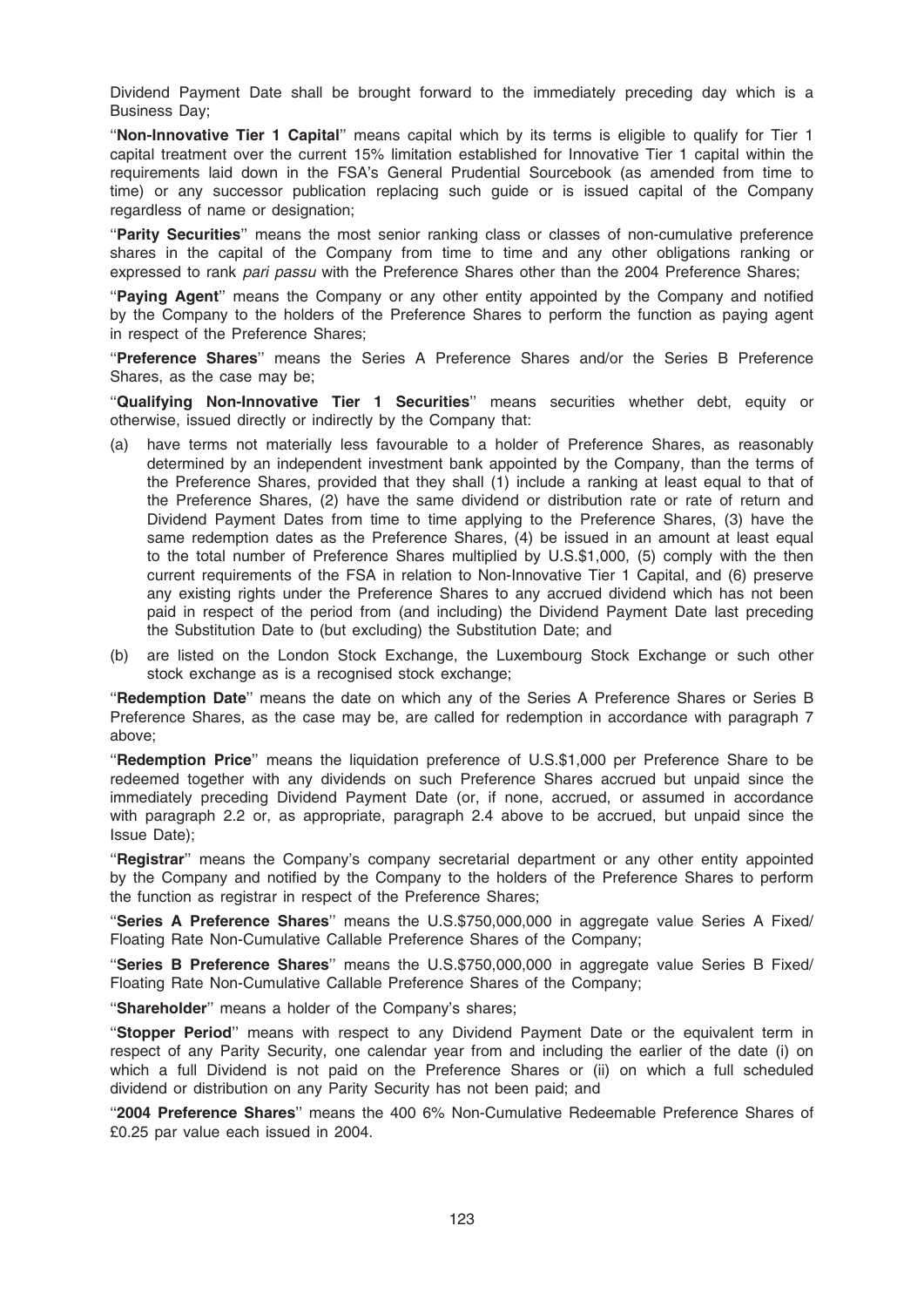## Description of the Lloyds TSB 6.3673% Preference Shares

# 1 General

Each Preference Share will have a nominal value of £0.25 and will be issued fully paid with a premium of £999.75 per Preference Share. The Preference Shares constitute a class of preference share capital in the Company. The Preference Shares will be issued in registered form and will be initially represented by interests in a Global Certificate which will be registered in the name of a nominee of, and deposited with a common depositary for, Euroclear and Clearstream, Luxembourg on the Issue Date. Upon the registration of the Preference Shares in the name of a nominee of Euroclear and Clearstream, Luxembourg and delivery of the Global Certificate to the common depositary for Euroclear and Clearstream, Luxembourg, the relevant Clearing System will credit each accountholder with its relevant interest in such Preference Shares.

## Provisions relating to the Preference Shares while represented by the Global Certificate

So long as the Preference Shares are registered in the name of a nominee for Euroclear and Clearstream, Luxembourg, the nominee for Euroclear and Clearstream, Luxembourg will be the sole registered owner or holder of the Preference Shares represented by the Global Certificate for all purposes. Except as set forth below, the persons shown in the records of Euroclear and Clearstream, Luxembourg or any other clearing system (an "Alternative Clearing System") as the holders of the Preference Share evidenced by the Global Certificate (each an "Accountholder") will not be entitled to have Preference Shares registered in their names, will not receive or be entitled to receive physical delivery of definitive Certificates evidencing interests in the Preference Shares, and will not be considered registered owners or holders of Preference Shares thereof. Accordingly, each Accountholder must rely on the rules and procedures of Euroclear and Clearstream, Luxembourg, as the case may be, to exercise any rights and obligations of a holder of Preference Shares.

The Global Certificate will be exchangeable in whole but not in part (free of charge to the holder of the Preference Shares) for definitive certificates if either Euroclear or Clearstream, Luxembourg is closed for business for a continuous period of 14 days (other than by reason of holiday, statutory or otherwise) or announces an intention permanently to cease business or does in fact do so and no alternative clearing system satisfactory to the Registrar is available.

Thereupon the Company may give notice to the holders of Preference Shares of its intention to exchange the Global Certificate for definitive certificates on or after the Exchange Date (as defined below). On or after the Exchange Date, the holder of the Global Certificate may surrender the Global Certificate to or to the order of the Registrar. In exchange for the Global Certificate, the Registrar will deliver, or procure the delivery of, definitive certificates printed in accordance with any applicable legal and stock exchange requirements.

For these purposes, ''Exchange Date'' means a day specified in the notice requiring exchange falling not less than 10 days after that on which such notice is given and being a day on which banks are open for general business in the place in which the specified office of the Registrar is located.

Each Accountholder must look solely to Euroclear and Clearstream, Luxembourg or any Alternative Clearing System, as the case may be, for its share of each payment made by the Company to the registered holder of the Preference Shares and in relation to all other rights arising under the Global Certificate, subject to and in accordance with the respective rules and procedures of Euroclear and Clearstream, Luxembourg or such Alternative Clearing System, as the case may be. Such persons shall have no claim directly against the Company in respect of payments due on the Preference Shares for so long as the Preference Shares are represented by the Global Certificate and such obligations of the Company will be discharged by payment to the registered holder of the Preference Shares in respect of each amount so paid.

Accountholders will only be able to transfer their beneficial interests in the Preference Shares in accordance with the rules and procedures of Euroclear and Clearstream, Luxembourg or the Alternative Clearing System, as the case may be.

# 2 Dividends

2.1 Non-cumulative preferential dividends on the Preference Shares will accrue from the date the Company issues the Preference Shares. The Company will pay dividends when, as and if declared by the board of directors of the Company (the "Board of Directors") or a duly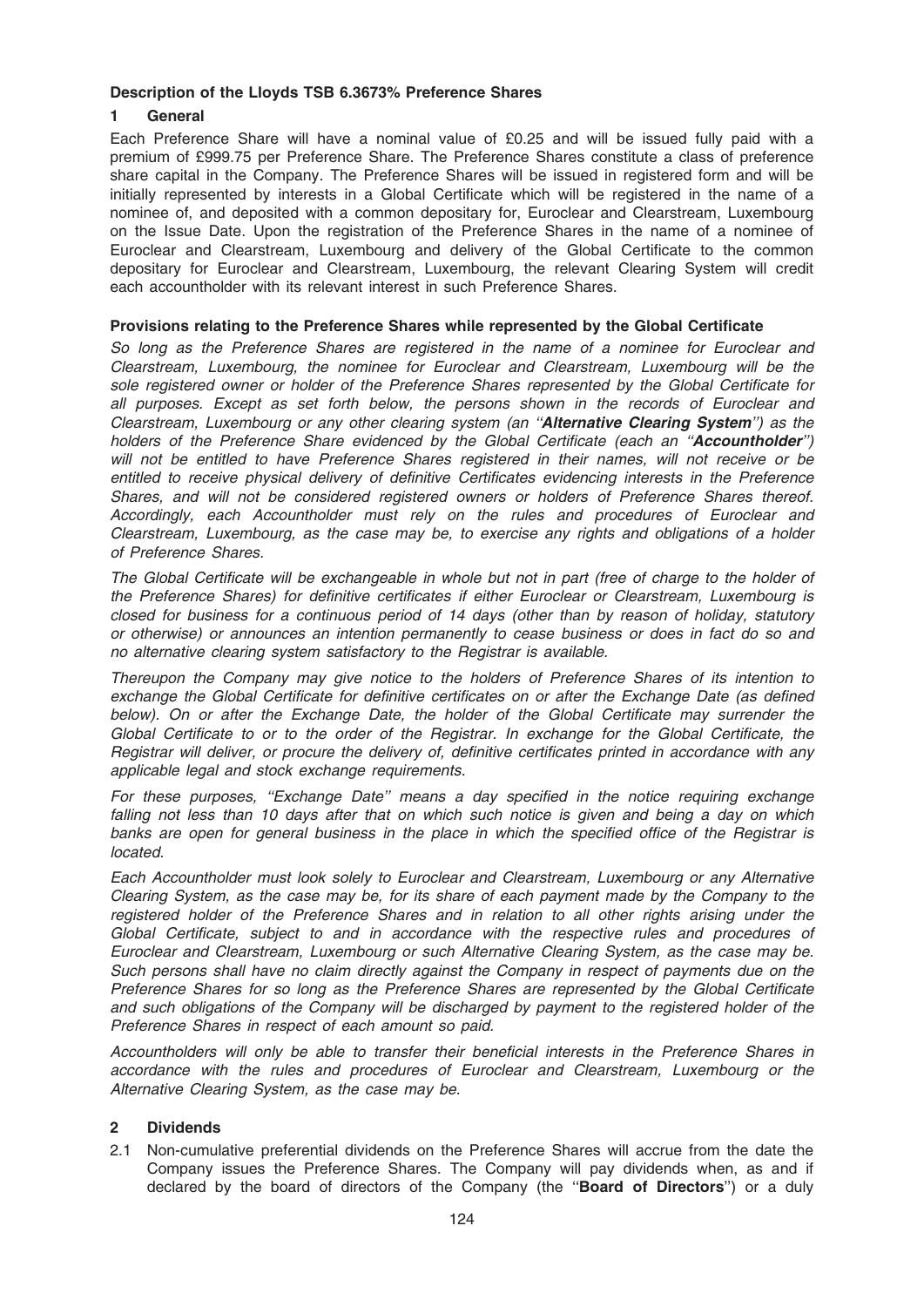authorised committee of the Board of Directors (the "Committee"). Subject to the discretions, limitations and qualifications set out herein, each Preference Share shall entitle the holder thereof to receive out of the distributable profits of the Company a non-cumulative preferential dividend (the ''Preference Dividend''), in priority to the payment of any dividend to the holders of any class of Junior Share Capital and *pari passu* in such regard with the holders of any other class of non-cumulative preference shares in the capital of the Company or other Parity Securities.

- 2.2 In respect of the period from (and including) the Issue Date to (but excluding) 17 June 2019 (the "First Call Date"), the Preference Dividend shall, save as provided below in respect of the first Preference Dividend, accrue at a rate of 6.3673 per cent. per annum on the liquidation preference in respect of each Preference Share outstanding payable, subject as provided below, annually in arrear in sterling on 17 June in each year when, as and if declared by the Board of Directors or the Committee. In respect of the first Dividend Payment Date on 17 June 2009, the dividend payable will, subject to the limitations and qualifications set out herein and at the sole discretion of the Board of Directors or the Committee, amount to £63.673 per Preference Share. Thereafter, the Preference Dividend during any full annual Dividend Period will amount to £63.673 per Preference Share. For the purposes hereof, ''liquidation preference'' means, in relation to each Preference Share, an amount of £1,000. In respect of the period from (and including) the Issue Date to (but excluding) the First Call Date, the amount of Preference Dividend accruing in respect of any Fixed Rate Calculation Period (other than a full annual Dividend Period) will be calculated on the basis of the number of days in the relevant period from (and including) the first day of such period to (but excluding) the last day of such period divided by the number of days from (and including) the immediately preceding Interest Payment Date (or, if none, the Issue Date) to (but excluding) the next Interest Payment Date and, in the case of the first Dividend Period, on the assumption that  $E[\bullet]$  per Preference Share *[to be determined on the basis of the period* from, and including, 17 June 2008 to, but excluding, the Issue Date] of Preference Dividend had already accrued as at the Issue Date.
- 2.3 From (and including) the First Call Date, the Preference Dividend shall accrue at a rate, reset quarterly, equal to the aggregate of 1.36 per cent. per annum and LIBOR in respect of the relevant Dividend Period on the liquidation preference in respect of each Preference Share outstanding which Preference Dividend will be payable in quarterly instalments in arrear in sterling on, 17 March, 17 June, 17 September and 17 December in each year (subject (where applicable) to adjustment in accordance with the Modified Following Business Day Convention and., together with the payment dates specified in paragraph 2.2 above, each a "Dividend" Payment Date'') when, as and if declared by the Board of Directors or the Committee. The amount of Preference Dividend accruing in respect of any period commencing on or after the First Call Date will be calculated on the basis of the actual number of days elapsed in the relevant period divided by 365 with the resultant figure rounded to the nearest £0.01 (£0.005 being rounded upwards). The Company shall, upon determination of the rate at which the Preference Dividend will accrue pursuant to this paragraph 2.3, cause such rate and the amount payable in respect of the relevant Dividend Period on each Preference Share to be notified to holders of the Preference Shares in accordance with the Articles and (for so long as the Preference Shares are listed on such exchange) to the London Stock Exchange as soon as possible after determination of the rate, but in no event later than the fourth Business Day thereafter.

# 3 Declaration of Dividends

If, in the opinion of the Board of Directors or the Committee, the distributable profits of the Company are sufficient to cover the payment, in full, of Preference Dividend accrued on the Preference Shares during the Dividend Period immediately preceding the relevant Dividend Payment Date and also the payment in full of all other dividends and other amounts stated to be payable on such date on any Parity Securities in issue (including any arrears of dividends or other amounts on any such Parity Securities which have rights to cumulative dividends or other amounts), the Board of Directors or the Committee may:

(a) declare and pay in full Preference Dividends on the relevant Dividend Payment Date; or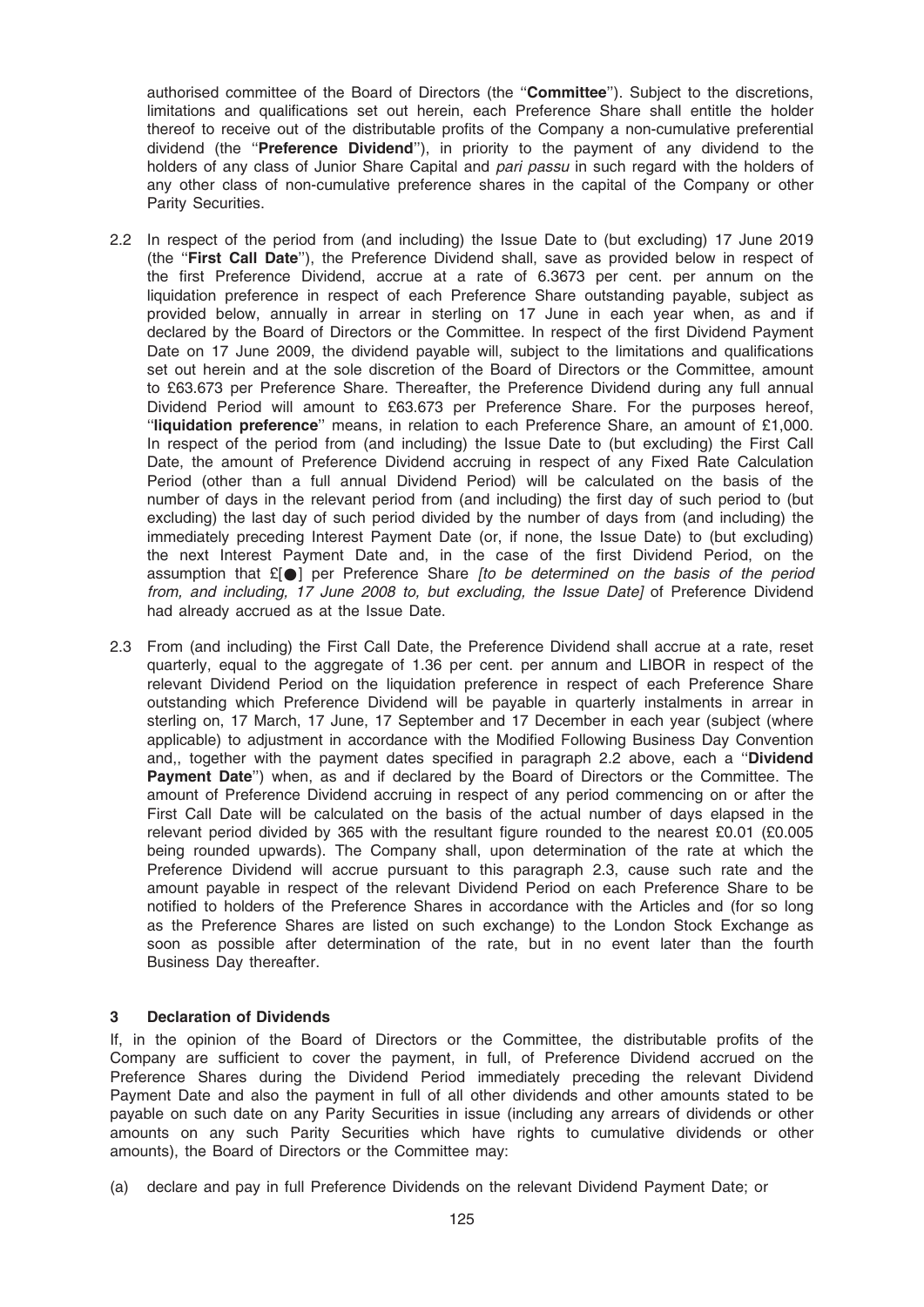(b) in their sole and absolute discretion resolve at least 10 Business Days prior to the relevant Dividend Payment Date that no Preference Dividend shall be declared and paid or that a Preference Dividend shall be declared and paid only in part.

Notwithstanding the Board of Directors' or the Committee's discretion described in (a) and (b) above, subject always to the existence of sufficient distributable profits as described in the first paragraph of this section and subject to the immediately following paragraph, Preference Dividends will be mandatorily payable as described under ''Payment of Dividends'' on each Dividend Payment Date upon which (i) a Capital Disqualification Event has occurred and (ii) the Company is in compliance with its Applicable Regulatory Capital Requirements.

If, however, in the opinion of the Board of Directors or the Committee, the payment of any Preference Dividend would breach or cause a breach of the capital adequacy requirements of the FSA that apply at that time to the Company and/or any of its subsidiaries, then no Preference Dividend shall be declared or paid unless the FSA confirms that it has no objection to such declaration or payment.

If, at least 10 Business Days prior to a Dividend Payment Date, the Board of Directors or the Committee considers that the distributable profits of the Company are insufficient to cover the payment in full of Preference Dividends and also the payment in full of all other dividends or other amounts stated to be payable on such Dividend Payment Date on any Parity Securities (including any arrears of dividends and other amounts on any such Parity Securities which have rights to cumulative dividends or other amounts), then, subject as provided above on the restrictions relating to the Company's capital adequacy requirements, the Board of Directors or the Committee may declare a reduced Preference Dividend. This will be paid in proportion to the dividends and other amounts which would have been due on the Preference Shares and any other shares and other instruments of the Company on such Dividend Payment Date which are expressed to rank equally with the Preference Shares as regards participation in profits (including any arrears of dividends and other amounts on any such Parity Securities which have rights to cumulative dividends or other amounts) if there had been sufficient profit.

As soon as practicable after resolving that no Preference Dividend shall be declared and paid or that it shall be declared and paid only in part, the Board of Directors or the Committee shall give notice thereof to the holders of the Preference Shares.

# 4 Payment of Dividends

The Company will pay Preference Dividends out of its distributable profits in sterling, calculated on the liquidation preference of £1,000 per Preference Share. Preference Dividends may be paid by the Company by crediting any account which the holder of the Preference Shares, or in the case of joint holders, the holder whose name stands first in the register in respect of the Preference Shares, has with the Company, whether in the sole name of such holder or the joint names of such holder and another person or persons, unless the Company has received not less than one month's notice in writing from such holder or joint holders directing that payment be made in another manner permitted by the Articles.

Any Preference Dividend may also be paid by cheque or warrant sent by post addressed to the holder of the Preference Shares at his registered address or, in the case of joint holders, addressed to the holder whose name stands first in the register in respect of the Preference Shares at his address as appearing in such register or addressed to such person at such address as the holder or joint holders may in writing direct.

Any such Preference Dividend may be paid by any bank or other funds transfer system or, if agreed by the Company, such other means and to or through such person as the holder or joint holders may in writing direct.

If payment in respect of the Preference Shares into any such bank account is to be made on a Dividend Payment Date or Redemption Date which is not a Business Day, then payment of such amount will be made on the next succeeding Business Day, without any interest or payment in respect of such delay.

Payment on redemption will be against presentation and surrender of the relative certificate at the place or at one of the places specified in the notice of redemption.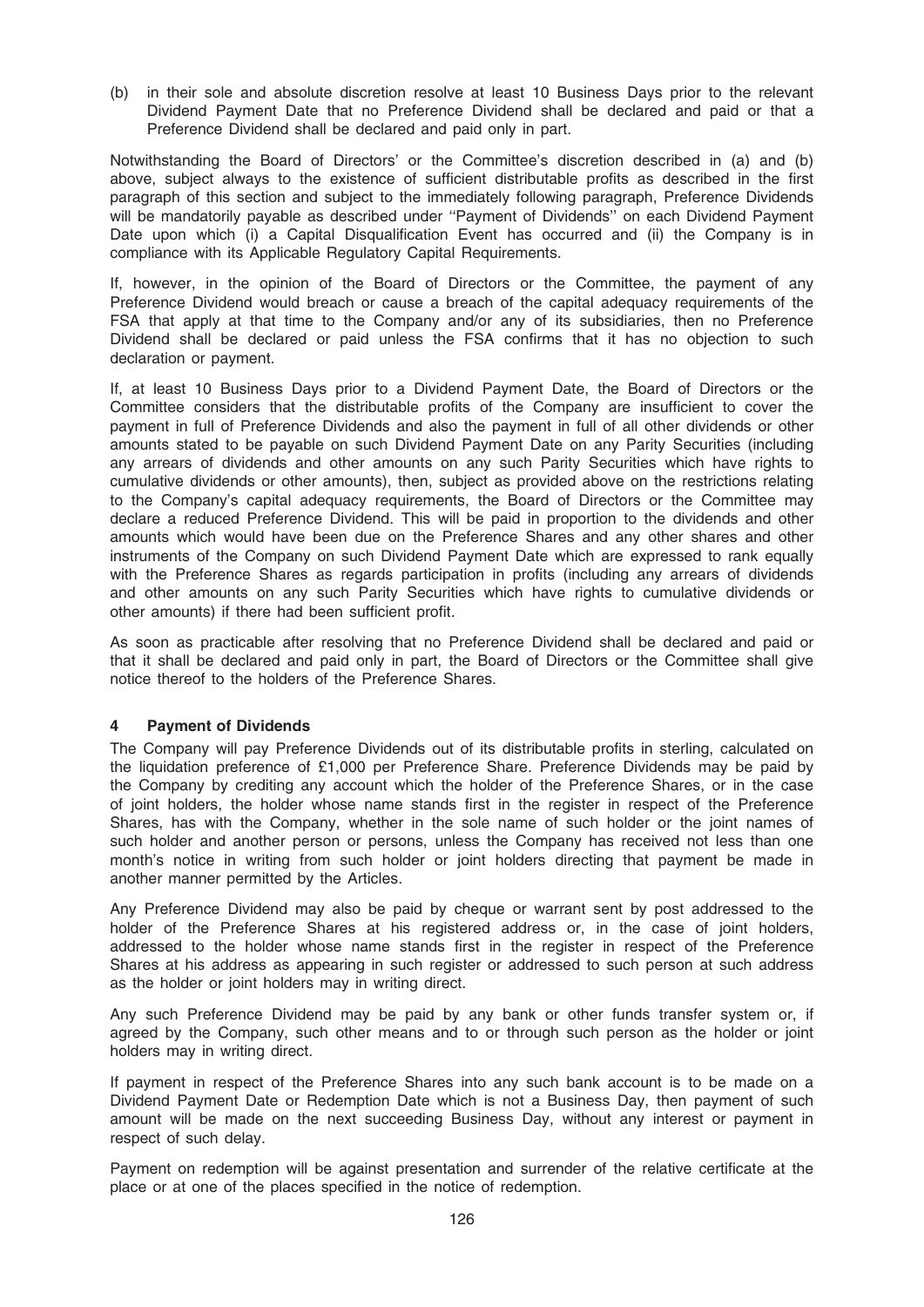Payments in respect of amounts payable by way of Preference Dividend and on redemption of the Preference Shares will be subject in all cases to any applicable fiscal or other laws and other regulations.

Preference Dividends will be non-cumulative and, to the extent that the Board of Directors or the Committee does not declare a Preference Dividend or any part of a Preference Dividend payable on a Dividend Payment Date, then holders of Preference Shares will have no claim in respect of the non-payment. Except as described in this description of the Preference Share rights, the holders of the Preference Shares will have no right to participate in the Company's profits.

Any Preference Dividend which has remained unclaimed for 12 years from the date when it became due for payment shall, if the Board of Directors so resolves, be forfeited and shall revert to the Company.

# 5 Restrictions on Dividends and Redemption

If the Company has not declared or paid in full a Preference Dividend stated to be payable as a result only of the exercise of the discretion of the Board of Directors or the Committee, then the Company shall not during the Stopper Period:

- (a) redeem, purchase, cancel, reduce or otherwise acquire in any other way any Junior Share Capital or the 2004 Preference Shares; or
- (b) declare, or pay or set aside any sum for payment of any distribution or dividend or make any other payment on, and will procure that no distribution or dividend or other payment is made on, any Junior Share Capital or the 2004 Preference Shares.

# 6 Rights upon Liquidation

On a return of capital or distribution of assets, whether or not on a winding-up (but other than a redemption or purchase by the Company of any of its share capital permitted by its Articles and under applicable law), holders of Preference Shares will rank in the application of the assets of the Company available to shareholders: (1) equally in all respects with holders of the most senior class of preference shares and any other class of shares of the Company in issue or which may be issued by the Company which are expressed to rank equally with the Preference Shares and (2) in priority to the holders of any other share capital of the Company (including the Junior Share Capital).

Subject to such ranking, in such event holders of the Preference Shares will be entitled to receive out of the surplus assets of the Company remaining after payment of the Company's prior-ranking liabilities a sum equal to the aggregate of: (1) £1,000 per Preference Share, (2) the amount of any Preference Dividend which is due for payment on or after the date of commencement of the winding-up or other return of capital but which is payable in respect of a period ending on or before such date and (3) the proportion of any Preference Dividend (whether or not declared or earned) that would otherwise be payable and is not otherwise paid in respect of any period that begins before, but ends after, the date of commencement of the winding-up or other return of capital and which is attributable to the part of the period that ends on such date. In respect of any such Preference Dividend, the amount of Preference Dividend accruing in respect of any such period will be calculated on the same basis as is applicable to calculation of a Preference Dividend accruing on the then-relevant basis. If, upon any return of capital or distribution of assets, the amounts available for payment are insufficient to cover the amounts payable in full on the Preference Shares and any Parity Securities and the 2004 Preference Shares the holders of the Preference Shares and the holders of such Parity Securities and the 2004 Preference Shares will share rateably in the distribution of surplus assets (if any) of the Company in proportion to the full amounts to which they are respectively entitled.

After payment of the full amount of the liquidation distribution to which they are entitled, the holders of the Preference Shares will have no claim on any of the Company's remaining assets and will not be entitled to any further participation in the return of capital. If there is a sale of all or substantially all of the Company's assets, the distribution to the Company's shareholders of all or substantially all of the consideration for the sale, unless the consideration, apart from assumption of liabilities, or the net proceeds consists entirely of cash, will not be deemed a return of capital in respect of the Company's liquidation, dissolution or winding-up.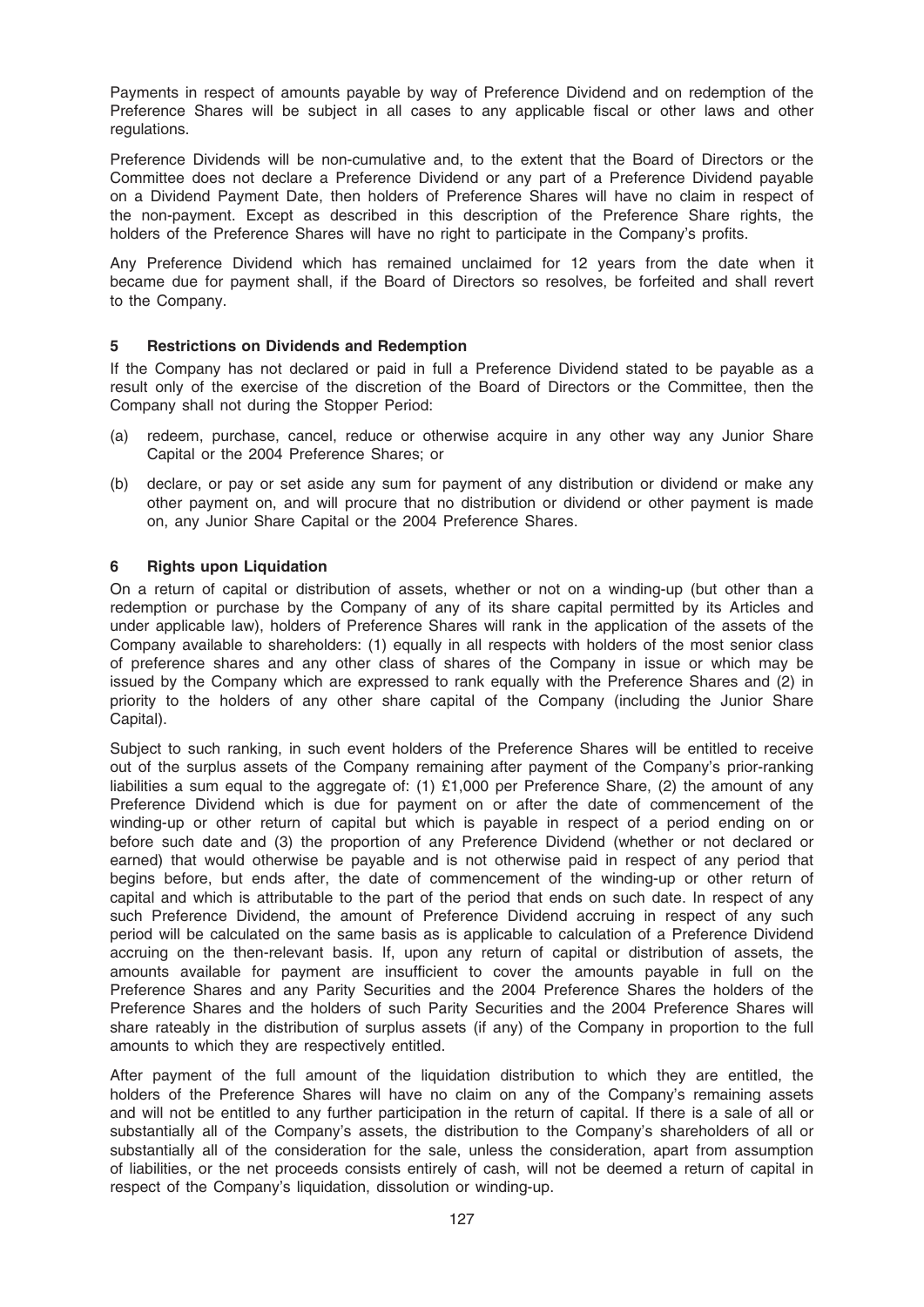# 7 Redemption

Subject to the Articles (including the restrictions described under ''Restrictions on Dividends and Redemption'' above), to the provisions of the Companies Acts and all other laws and regulations applying to the Company and to confirmation from the FSA that it has no objection to the redemption (if such confirmation is required, in which case the FSA may impose conditions on the redemption), the Company may, at its option, redeem all or some only of the Preference Shares on the First Call Date, and on each Dividend Payment Date thereafter. The Redemption Price shall be paid on each Preference Share so redeemed. In the event that fewer than all the outstanding Preference Shares are to be redeemed, the Preference Shares to be redeemed will be selected by the Company by means of a draw at the registered office of the Company, or at any other place which the Board of Directors or the Committee decides on, in the presence of its auditors on such basis as the Board of Directors or the Committee considers appropriate at the time.

If some or all of the Preference Shares are to be redeemed, the Company must give a written notice of redemption (a "Redemption Notice") to the holders of the Preference Shares, not less than 30 days nor more than 60 days prior to the Redemption Date. Each Redemption Notice will specify (i) the Redemption Date, (ii) the Redemption Price (specifying the amount of the accrued but unpaid dividend to be paid), (iii) the number of Preference Shares to be redeemed, (iv) the place or places where holders may surrender share certificates in respect of such Preference Shares and where payment of the Redemption Price will be made. No defect in the Redemption Notice or in its service will affect the validity of the redemption proceedings.

Payments in respect of the amount due on redemption of a Preference Share will be made by the same methods as described in ''Payment of Dividends''. Any such amount which has remained unclaimed for 12 years from the date when it became due for payment shall be forfeited and shall revert to the Company.

From the Redemption Date, the Preference Dividend will cease to accrue on the Preference Shares being redeemed except on any Preference Share in respect of which payment of the Redemption Price due on the Redemption Date is improperly withheld or refused. In such case, the Preference Dividend will be deemed to have continued and will accordingly continue to accrue at the rate which would have applied but for the redemption, as described under ''Payment of Dividends'' above, from the Redemption Date to the actual date of payment of the Redemption Price. Such Preference Share will not be treated as having been redeemed until the Redemption Price, including accrued Preference Dividend, has been paid.

A receipt given by the holder for the time being of any Preference Shares (or in the case of joint holders by the first-named joint holder) in respect of the amount payable on redemption of such Preference Shares will constitute an absolute discharge to the Company.

# 8 Substitution

Subject to the Articles (including the restrictions described under ''Restrictions on Dividends and Redemption'' above), the provisions of the Companies Acts and all other laws and regulations applying to the Company and to prior confirmation from the FSA that it has no objection (if such confirmation is required, in which case, the FSA may impose conditions on the redemption or substitution), the Company may substitute the Preference Shares in whole, but not in part, with Qualifying Non-Innovative Tier 1 Securities at any time (the date of such substitution being the ''Substitution Date'') without any requirement for consent or approval of the holders of the Preference Shares.

Upon such substitution, the Preference Shares shall be exchanged for, or redeemed by, the relevant Qualifying Non-Innovative Tier 1 Securities or the proceeds of redemption of the Preference Shares shall be mandatorily applied to the subscription or purchase of the Qualifying Non-Innovative Tier 1 Securities so issued.

The Company must give a written notice of substitution to the holders of the Preference Shares, not less than 30 days nor more than 60 days prior to the Substitution Date. Prior to the publication of any notice of substitution pursuant to the foregoing provisions, the Company must first deliver to the Registrar a certificate, which shall be available for inspection by holders of the Preference Shares, signed by two Directors, certifying that the securities to be offered in substitution for the Preference Shares are, and that an independent investment bank appointed by the Company for the purposes of making such assessment agrees that they are, Qualifying Non-Innovative Tier 1 Securities.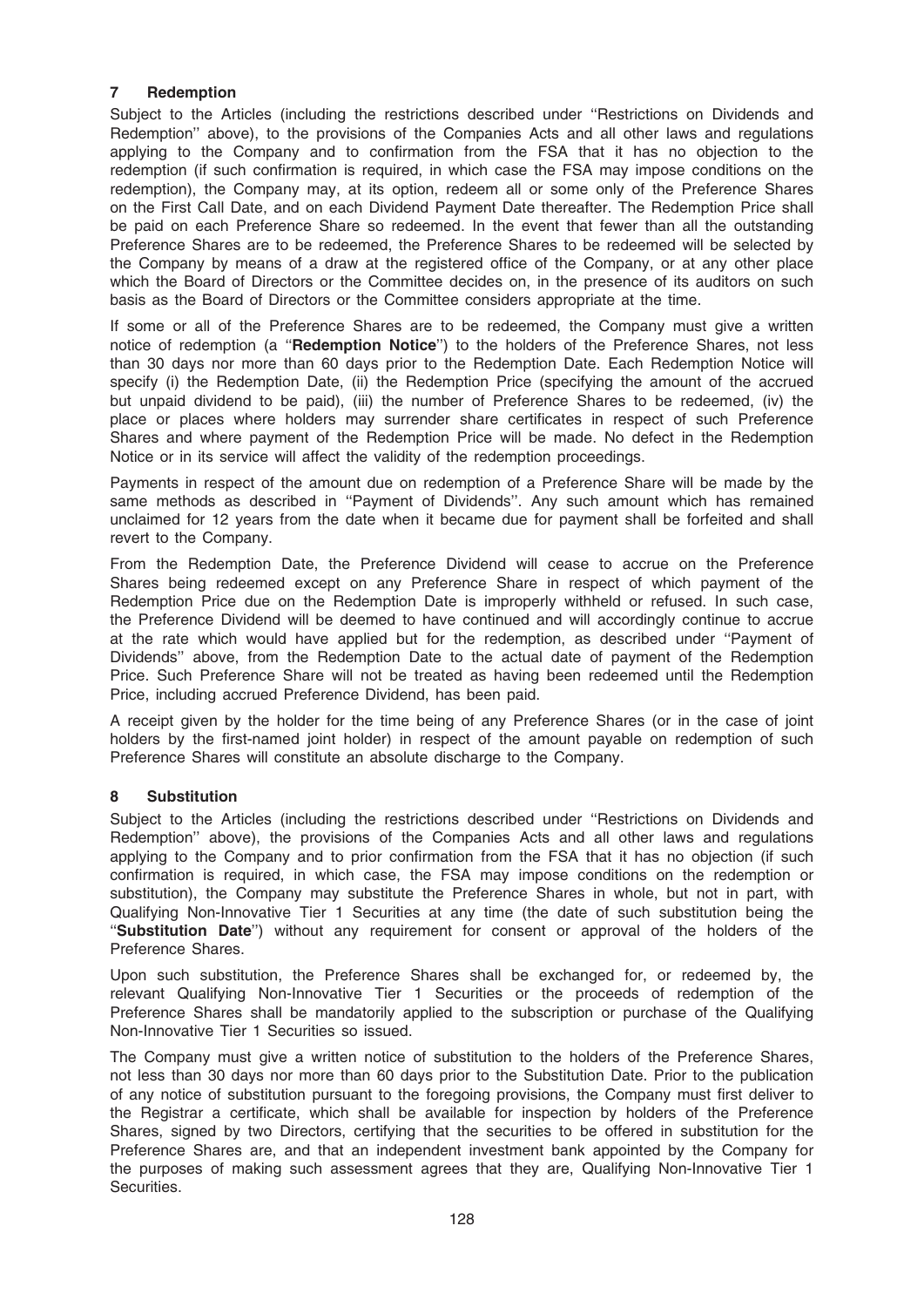# 9 Voting

Subject to the next paragraph immediately below, holders of Preference Shares will only be entitled to receive notice of and to attend any general meeting of Shareholders and to speak or vote upon any resolution proposed at such meeting if a resolution is proposed either varying or abrogating any of the rights and restrictions attached to the Preference Shares or to wind up, or in relation to the winding up of, the Company (and then in each such case only to speak and vote upon any such resolution).

If on the applicable Dividend Payment Date immediately preceding the date of notice of any general meeting of Shareholders, the Preference Dividend has not been declared and paid in full, holders of the Preference Shares will be entitled to speak and to vote upon all resolutions proposed at such general meeting. In these circumstances only, the rights of the holders of the Preference Shares so to speak and vote will continue until the Company has resumed the payment in full of Preference Dividends.

On a show of hands, every holder of Preference Shares who is entitled to vote or any proxy (other than the chairman of the meeting in his or her capacity as proxy) or a corporate representative for that holder, in each case who is present in person, will have one vote. On a poll, each holder of Preference Shares who is entitled to vote and who is present in person, by proxy or by corporate representative, will have one vote for each £0.25 of nominal value of Preference Shares of which he or she is the holder.

Other provisions in the Articles relating to voting rights and procedures also apply to the Preference Shares.

## 10 Purchase of own shares

Subject to the Articles, the provisions of the Companies Acts, all other laws and regulations applying to the Company and the rights conferred on any other class of shares of the Company described under ''Restrictions on Dividends and Redemption'' above and confirmation from the FSA that it has no objection to the purchase (for so long as the Company is required to obtain such confirmation), the Company may at any time and from time to time (subject to the payment in full of the Preference Dividend on the immediately preceding Dividend Payment Date) purchase any Preference Shares in issue in the open market or by tender upon such terms and conditions as the Board of Directors or the Committee may determine. The Company will not be required to select the shares to be purchased rateably or in any particular manner as between the holders of Preference Shares or as between them and the holders of shares of any other class (whether or not the Preference Shares rank prior to such other shares). Any such Preference Shares purchased by or on behalf of the Company may be held, reissued, resold or, at the option of the Company, cancelled by the Company.

### 11 Untraced shareholders

- 11.1 The Articles provide that the Company may sell any Preference Shares of a holder of Preference Shares at the best price reasonably obtainable at the time of such sale if and provided that:
	- (a) during the period of 12 years prior to the date of the publication of the advertisements referred to in sub-paragraph (b) below (or, if published on different dates, the first thereof) at least three Preference Dividends have become payable and no Preference Dividend on those Preference Dividends has been claimed;
	- (b) the Company shall on expiry of such period of 12 years have inserted advertisements in both a national newspaper and a newspaper circulating in the area of the registered address of the holder of such Preference Shares within the United Kingdom, or (if such holder has no such address) of the address, if any, within the United Kingdom supplied by such holder to the Company for the service of documents giving notice of its intention to sell the Preference Shares; and
	- (c) during the period of three months following the publication of such advertisements the Company shall have received no communication from such holder.
- 11.2 To give effect to any such sale the Company may appoint any person to transfer those Preference Shares, and such transfer shall be as effective as if it had been carried out by the holder of such Preference Shares and the title of the transferee shall not be affected by any irregularity or invalidity in the proceedings relating thereto.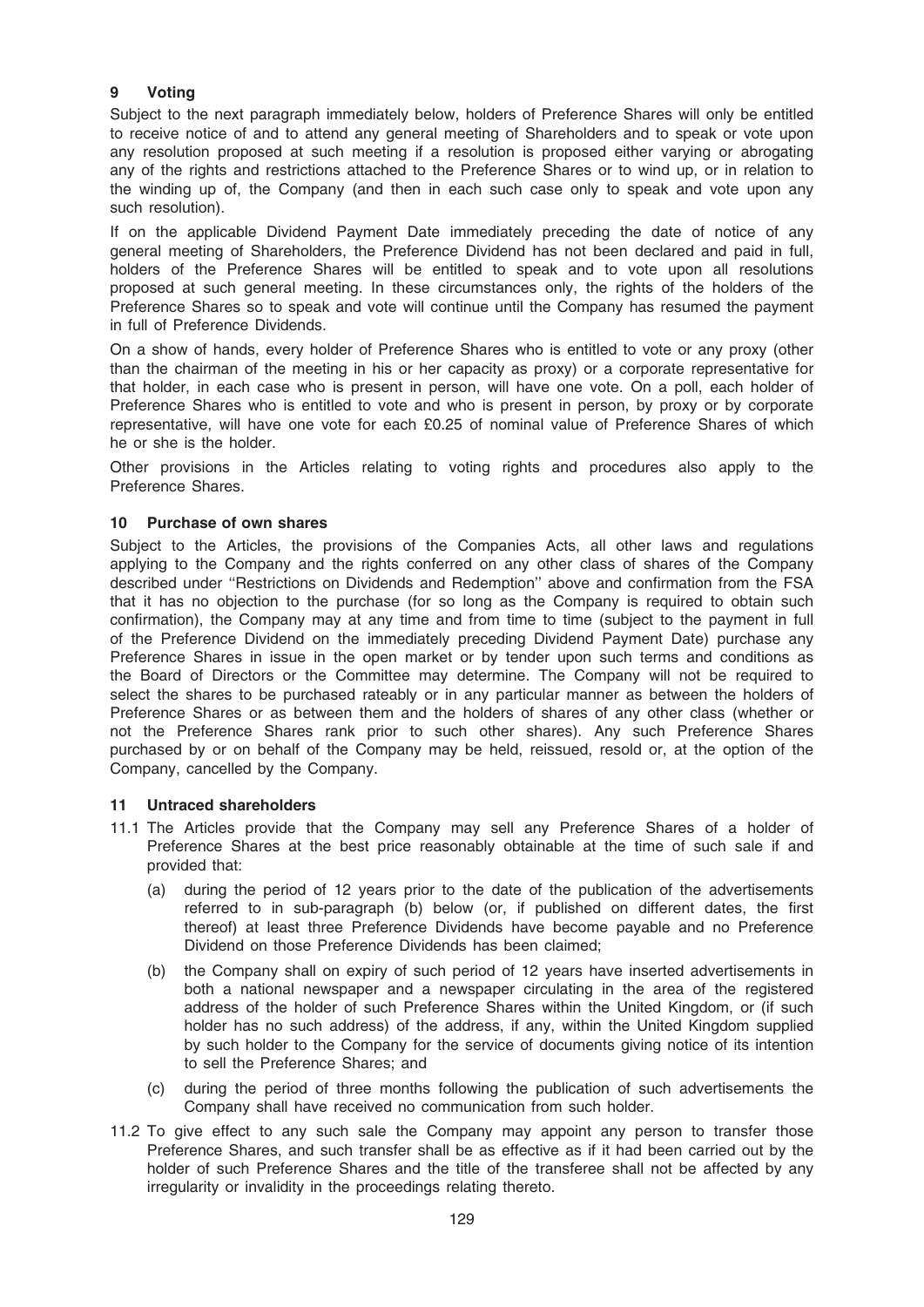11.3 The net proceeds of sale shall belong to the Company which shall be obliged to account to the former holder of such Preference Shares for an amount equal to such proceeds and shall enter the name of such former holder in the books of the Company as a creditor for such amount which shall be a debt of the Company. Any net proceeds of sale unclaimed after a period of 12 years from the date of sale shall be forfeited and shall revert to the Company.

# 12 Form and Denomination

The Preference Shares will, when issued, be fully paid and, as such, will not be subject to a call for any additional payment. For each Preference Share issued, an amount equal to its nominal value of £0.25 will be credited to the Company's issued share capital account and an amount of £999.75, being the difference between its nominal value and its issue price, will be credited to the Company's share premium account.

Title to any Preference Shares issued in definitive registered form will pass by transfer and registration in the register of members of the Company in accordance with the Articles and applicable law.

Each registration of transfer of Preference Shares will be effected by entry on the register for the Preference Shares kept by the Company's registrar at its office in the UK. See ''Registrar and Paying Agent'' below. Any registration of transfer will be effected without charge to the person requesting the exchange or registration, but the requesting person will be required to pay any related taxes, stamp duties or other governmental charges.

# 13 Variation of Rights

If applicable law permits, the rights, preferences and privileges attached to Preference Shares may be varied or abrogated only with the written consent of the holders of 75 per cent. in nominal value of the outstanding Preference Shares or with the sanction of an extraordinary resolution passed at a separate class meeting of the holders of the outstanding Preference Shares. An extraordinary resolution will be adopted if passed by a majority of 75 per cent. of those holders voting in person or by proxy at the meeting. The quorum required for any such class meeting will be two persons at least holding or representing by proxy one-third in nominal amount of the outstanding Preference Shares affected, except at any adjourned meeting where this quorum requirement is not met, where any two holders present in person or by proxy will constitute a quorum.

The written consent of the holders of 75 per cent. in nominal value of the outstanding Preference Shares or the sanction of an extraordinary resolution passed at a separate class meeting of holders of the outstanding Preference Shares will be required if the Board of Directors propose to authorise, create or increase the amount of any shares of any class or any security convertible into shares of any class ranking as regards rights to participate in the Company's profits or assets, in priority to the Preference Shares.

If the Company has paid the most recent Preference Dividend payable in full, the rights attached to the Preference Shares will not be deemed to be varied by the creation or issue of any further noncumulative preference shares or of any other further shares ranking equally as regards participation in the Company's profits or assets with, or junior to, the Preference Shares, whether carrying identical rights or different rights in any respect, including as to dividend, premium on a return of capital, redemption or conversion and whether denominated in sterling or any other currency.

# 14 Notices

Notices given by the Company will be given by the Registrar on its behalf unless the Company decides otherwise. A notice may be given by the Company to any holder by sending it by post to the holder's registered address. Service of the notice shall be deemed to be effected by properly addressing, prepaying and posting a letter containing the notice, and to have been effected on the day after the letter containing the same is posted. Where a holder's registered address is outside the United Kingdom, all notices shall be sent to him by air mail post.

A notice may be given by the Company to the joint holders of Preference Shares by giving the notice to the joint holder first named in the register.

A notice may be given by the Company to the extent permitted by the Companies Acts and the FSA in its capacity as competent authority under the Financial Services and Markets Act 2000 (the "UK Listing Authority") by electronic communication, if so requested or authorised by the holder, the holder having notified the Company of an e-mail address to which the Company may send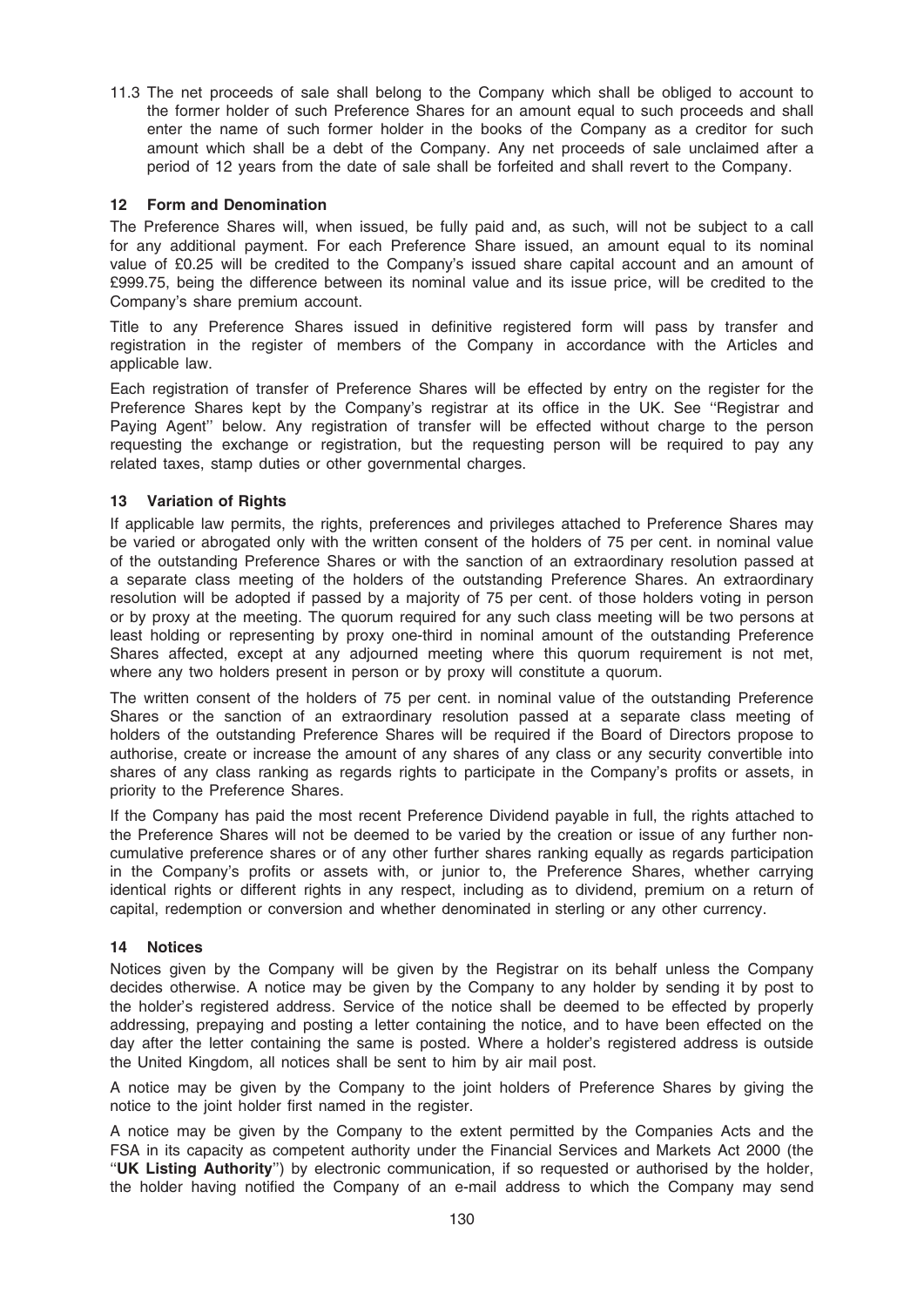electronic communications, and having agreed to receive notices and other documents from the Company by electronic communication. If a holder notifies the Company of an e-mail address, the Company may send the holder the notice or other document by publishing the notice or other document on a website and notifying the holder by e-mail that the notice or other document has been published on the website. The Company must also specify the address of the website on which it has been published, the place on the website where the notice may be accessed and how it may be accessed, and where the notice in question is a notice of a meeting, the notice must continue to be published on that website throughout the period beginning with the giving of that notification and ending with the conclusion of the meeting, save that if the notice is published for part only of that period then failure to publish the notice throughout that period shall not invalidate the proceedings of the meeting where such failure is wholly attributable to circumstances which it would not be reasonable to have expected the Company to prevent or avoid.

In addition, for so long as the Preference Shares are listed and admitted to trading on any stock exchange, notices shall be given in accordance with any requirements of such exchange.

## 15 No Additional Amounts

If at any time the Company is required by a tax authority to deduct or withhold taxes from payments made by the Company with respect to the Preference Shares, the Company will not pay additional amounts. As a result, the net amount received from the Company by each holder of a Preference Share, after the deduction or withholding, will be less than the amount the holder would have received in the absence of the deduction or the withholding.

## 16 Governing Law

The creation and issuance of the Preference Shares and the rights attached to them shall be governed by and construed in accordance with the laws of Scotland.

### 17 Registrar and Paying Agent

Equiniti Limited located at Aspect House, Spencer Wood, Lancing, West Sussex BN99 6DA will maintain the register and will act as Registrar and Paying Agent.

The Company reserves the right at any time to appoint an additional or successor registrar or paying agent; provided, however, that if, and for so long as, the Preference Shares are admitted to the official list of the UK Listing Authority and to trading on the London Stock Exchange plc's Regulated Market and the applicable rules so require, the Company shall maintain a paying agent having its specified office in the United Kingdom. Notice of any change of registrar or paying agent will be given to holders of the Preference Shares.

### 18 Further Issues

Subject to the provisions set out in ''Variation of Rights'', the Company may, at any time and from time to time, and without any consent or sanction of the holders of the Preference Shares, create or issue further preference shares or other share capital ranking equal or junior to the Preference Shares. The creation or issuance of further preference shares or other share capital ranking equally with the Preference Shares will not be deemed to alter, vary, affect, modify or abrogate any of the rights attaching to the Preference Shares. These rights will not be deemed to be varied by any change to the provisions in the Articles, other than a change which would result in any further preference shares or other share capital ranking senior to the Preference Shares. Any further series of preference shares or other share capital ranking equal or junior to the Preference Shares may either carry identical rights in all respects with the Preference Shares (except as regards the date from which such shares rank for dividend) or carry different rights.

### 19 Definitions

''Applicable Regulatory Capital Requirements'' means any requirements contained in Capital Regulations for the maintenance of capital from time to time applicable to the Company on a solo and/or consolidated basis, including transitional rules and waivers;

"Articles" means the articles of association of the Company;

"Business Day" means, a day on which banks are open for business in London;

''Capital Disqualification Event'' shall be deemed to have occurred if (a) the Preference Shares would cease to be eligible to qualify (save where such non-qualification is only as a result of any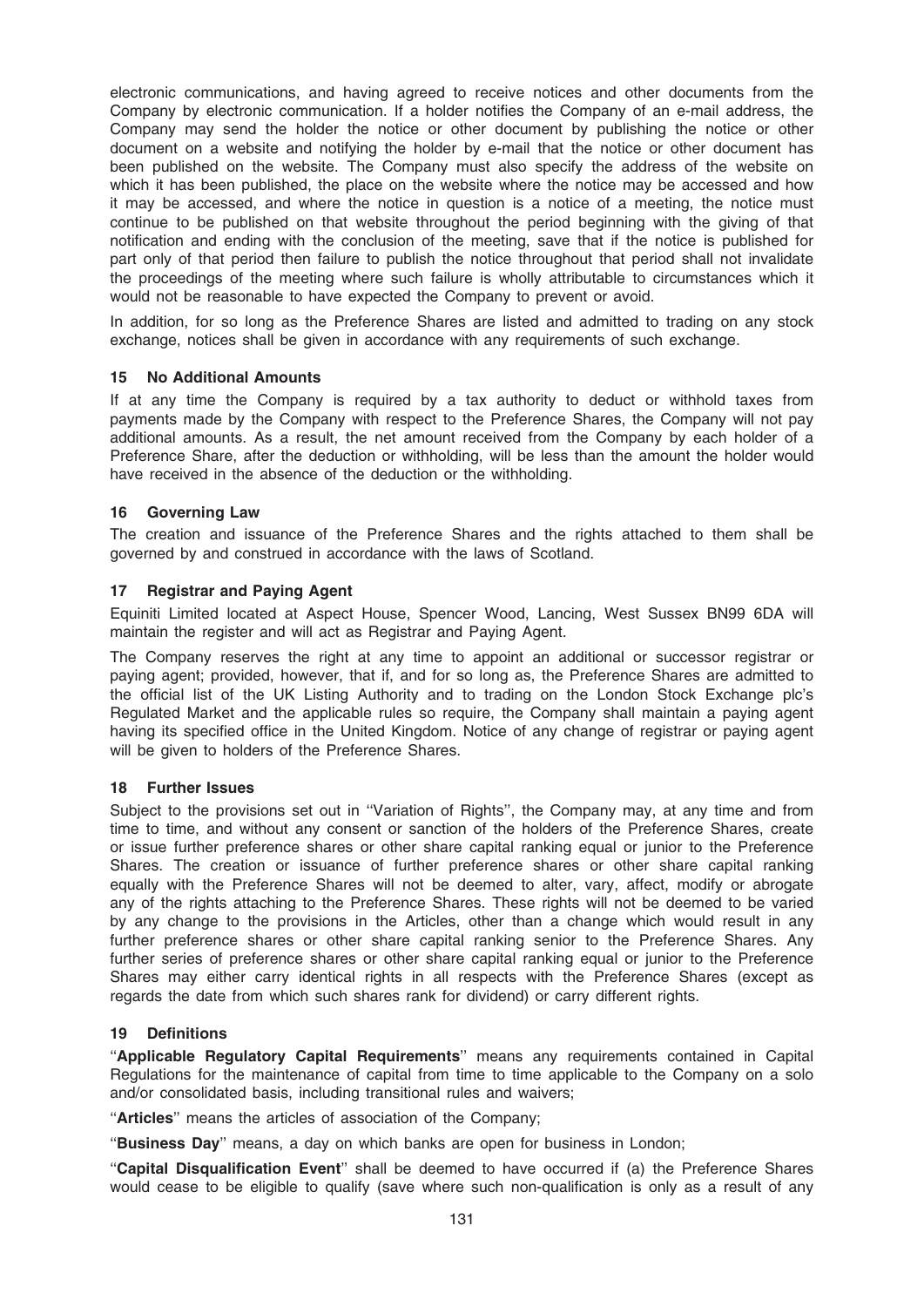applicable limitation on the amount of such capital) as regulatory capital for the Company under Applicable Regulatory Capital Requirements and (b) the FSA has confirmed to the Company that the Preference Shares would cease to be eligible to qualify as regulatory capital for the Company;

"Capital Regulations" means at any time the regulations, requirements, guidelines and policies relating to capital adequacy then in effect of the FSA or other relevant regulator;

''Clearing Systems'' means Euroclear and Clearstream, Luxembourg;

"Clearstream, Luxembourg" means Clearstream Banking, société anonyme;

''Companies Acts'' means the Companies Act 1985 and the Companies Act 2006 (in each case as amended from time to time);

"Company" means Lloyds TSB Group plc:

''Directors'' means the executive and non-executive directors of the Company who make up its board of directors;

''distributable profits'' has the meaning given to it in the Companies Acts as, in general terms and subject to adjustment, accumulated realised profits less accumulated realised losses;

''Dividend Determination Date'' means, in relation to each Dividend Period commencing on or after the First Call Date, the first day of such Dividend Period, provided that if the First Call Date is not a Business Day, the Dividend Determination Date in respect of the Dividend Period commencing on the First Call Date shall be the Business Day immediately preceding the First Call Date;

"Dividend Payment Date" means (i) 17 June in each year up to and including the First Call Date and (ii) thereafter, subject to the Modified Following Business Day Convention, 17 March, 17 June, 17 September and 17 December in each year;

''Dividend Period'' means the period from and including the most recent Dividend Payment Date (or the Issue Date) to but excluding the next proceeding Dividend Payment Date;

"Euroclear" means Euroclear Bank S.A./N.V.;

"Fixed Rate Calculation Period" means the period from (and including) the most recent Dividend Payment Date (or, if none, the Issue Date) to (but excluding) the relevant payment date;

''FSA'' means the Financial Services Authority or such other governmental authority in the United Kingdom (or if the Company becomes domiciled in a jurisdiction other than the United Kingdom, in such other jurisdiction) having primary bank supervisory authority;

''Issue Date'' means [\*] [the date of issue of the Preference Shares following the coming into effect of the Preference Scheme];

''Junior Share Capital'' means the ordinary shares, or any other shares ranking, or expressed to rank junior to the Preference Shares, (either issued directly by the Company or by a subsidiary undertaking and the terms of which securities benefit from a guarantee or support agreement ranking or expressed to rank junior to the Preference Shares);

"LIBOR" means, in relation to a Dividend Period, the offered rate for three month deposits in sterling as at 11.00 a.m. London time on the related Dividend Determination Date appearing on the display designated as page ''LIBOR01'' on the Reuters Service (or such other page or service as may replace it for the purpose of displaying such information) as determined by the Company or on its behalf;

''Modified Following Business Day Convention'' means if a Dividend Payment Date falls on a day which is not a Business Day, such Dividend Payment Date shall be postponed to the next day which is a Business Day unless it would fall into the next calendar month in which event such Dividend Payment Date shall be brought forward to the immediately preceding day which is a Business Day;

''Non-Innovative Tier 1 Capital'' means capital which by its terms is eligible to qualify for Tier 1 capital treatment over the current 15% limitation established for Innovative Tier 1 capital within the requirements laid down in the FSA's General Prudential Sourcebook (as amended from time to time) or any successor publication replacing such guide or is issued capital of the Company regardless of name or designation;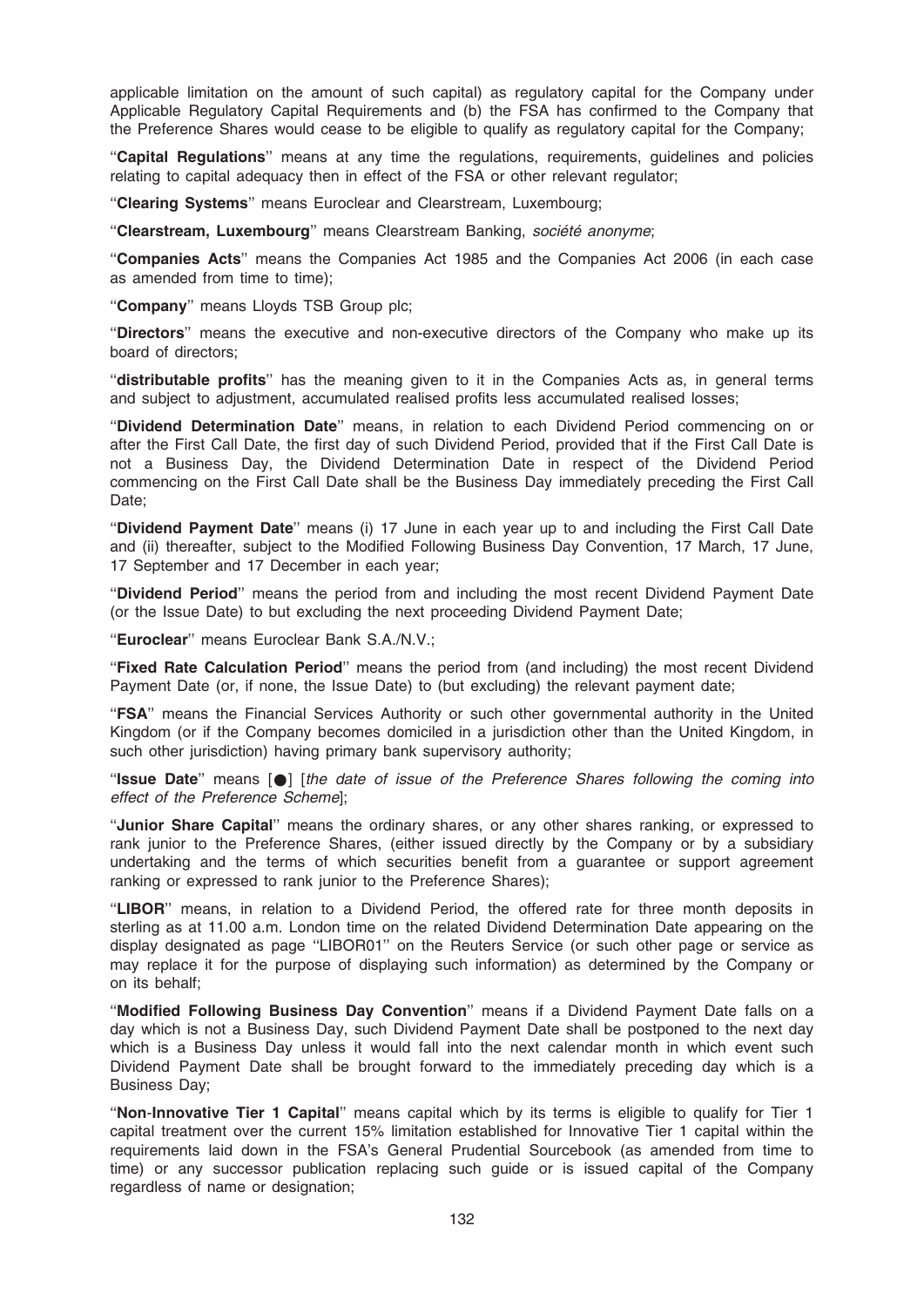''Parity Securities'' means the most senior ranking class or classes of non-cumulative preference shares in the capital of the Company from time to time and any other obligations ranking or expressed to rank pari passu with the Preference Shares other than the 2004 Preference Shares;

"Paying Agent" means the Registrar or any other entity appointed by the Company and notified by the Company to the holders of the Preference Shares to perform the function as paying agent in respect of the Preference Shares;

''Preference Shares'' means the £350,002,000 in aggregate value of Fixed/Floating Rate Non-Cumulative Callable Preference Shares of the Company;

''Qualifying Non-Innovative Tier 1 Securities'' means securities whether debt, equity or otherwise, issued directly or indirectly by the Company that:

- (a) have terms not materially less favourable to a holder of Preference Shares, as reasonably determined by an independent investment bank appointed by the Company, than the terms of the Preference Shares, provided that they shall (1) include a ranking at least equal to that of the Preference Shares, (2) have the same dividend or distribution rate or rate of return and Dividend Payment Dates from time to time applying to the Preference Shares, (3) have the same redemption dates as the Preference Shares, (4) be issued in an amount at least equal to the total number of Preference Shares multiplied by £1,000, (5) comply with the then current requirements of the FSA in relation to Non-Innovative Tier 1 Capital, and (6) preserve any existing rights under the Preference Shares to any accrued dividend which has not been paid in respect of the period from (and including) the Dividend Payment Date last preceding the Substitution Date to (but excluding) the Substitution Date; and
- (b) are listed on the London Stock Exchange, the Luxembourg Stock Exchange or such other stock exchange as is a recognised stock exchange:

"Redemption Date" means the date on which the Preference Shares are called for redemption in accordance with paragraph 7 above;

"Redemption Price" means the liquidation preference of £1,000 per Preference Share to be redeemed together with any dividends on such Preference Shares accrued but unpaid since the immediately preceding Dividend Payment Date (or, if none, accrued, or assumed in accordance with paragraph 2.2 above to be accrued, but unpaid since the Issue Date);

"Registrar" means Equiniti Limited or any other entity appointed by the Company and notified by the Company to the holders of the Preference Shares to perform the function as registrar in respect of the Preference Shares;

"Shareholder" means a holder of the Company's shares;

''Stopper Period'' means with respect to any Dividend Payment Date or the equivalent term in respect of any Parity Security, one calendar year from and including the earlier of the date (i) on which a full Dividend is not paid on the Preference Shares or (ii) on which a full scheduled dividend or distribution on any Parity Security has not been paid; and

"2004 Preference Shares" means the 400 6% Non-Cumulative Redeemable Preference Shares of £0.25 par value each issued in 2004.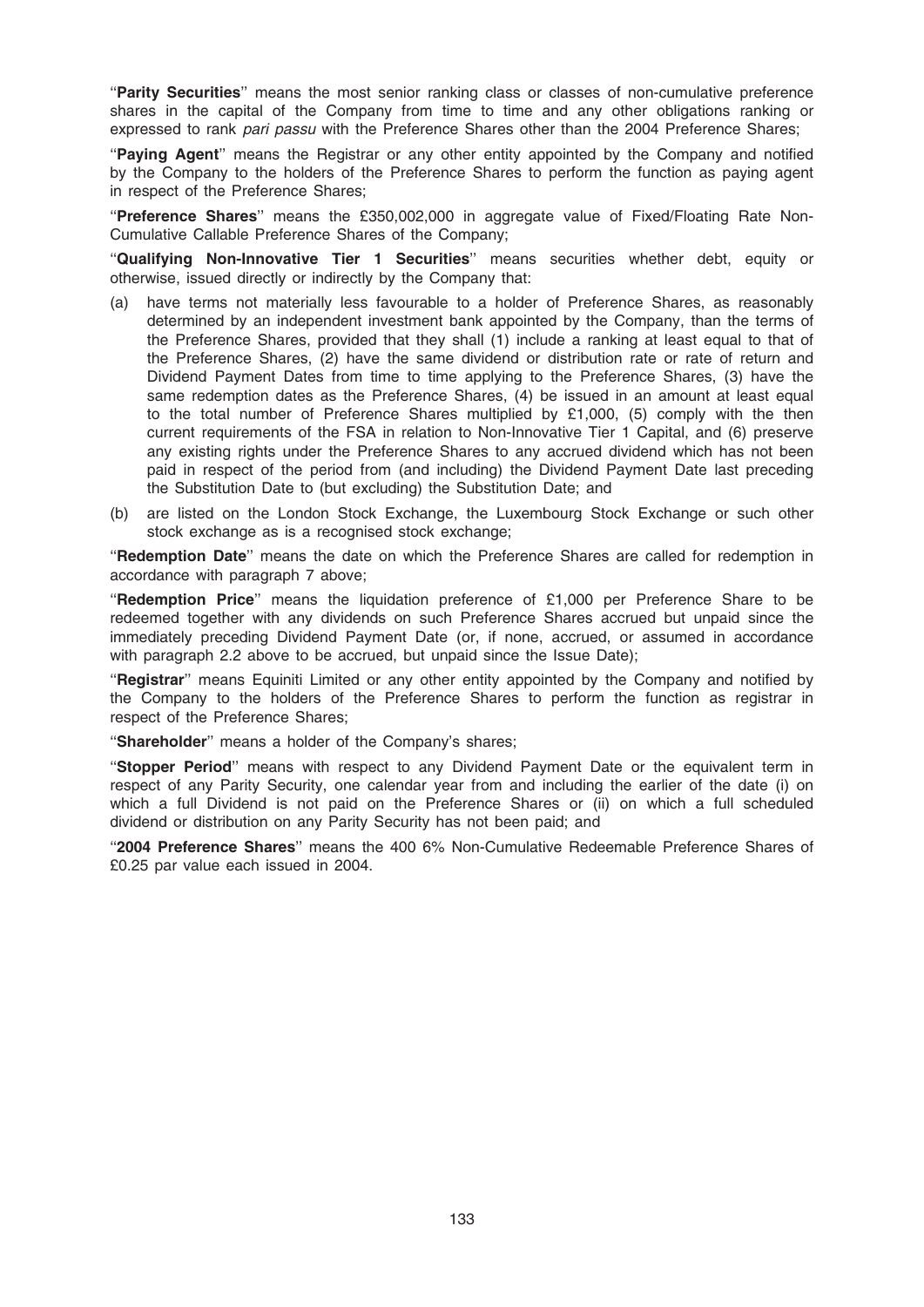## Description of the Lloyds TSB 6.657% Preference Shares

# 1 General

Each Preference Share will have a nominal value of U.S.\$0.25 and will be issued fully paid with a premium of U.S.\$999.75 per Preference Share. The Preference Shares constitute a class of preference share capital in the Company and will be issued in registered form and are expected to be represented by a share warrant to bearer, within the meaning of the Companies Acts, in the form of a single global share warrant to bearer (the "Global Preference Share") which will be deposited with the Depositary under the Deposit Agreements. The Company may consider the Depositary to be a single holder of Preference Shares so deposited for all purposes. See ''Provisions relating to the Preference Shares while represented by the Global Preference Share'', below.

Title to Preference Shares represented by a share warrant to bearer will pass by delivery of the relevant bearer share warrant without any written transfer and without registration. Subject to the Articles and Companies Acts, the bearer of any share warrant for the Preference Shares shall be deemed to be a Shareholder and shall be entitled to the same privileges and advantages as it would have had if the bearer's name had been included in the Company's register of members as the holder of the Preference Shares specified in the warrant. See "Provisions relating to the Preference Shares while represented by the Global Preference Share'', below.

Upon the surrender by the bearer of a share warrant, together with the outstanding dividend coupons (if any) in respect thereof, to the Company for cancellation and delivery of an application in writing signed by the bearer, in any form which the Directors approve, requesting that the bearer of the share warrant should be registered as a Shareholder in respect of the Preference Shares included in the share warrant, the bearer of a share warrant shall be entitled to have his name entered as a member in the register of members of the Company in respect of the Preference Shares included in the share warrant and shall receive a certificate in such holder's name. However, the Company shall not be responsible for any loss or damage incurred by any person by reason of the Company entering in its register of members the name of any other person who is not the true and lawful owner of the warrant surrendered.

Title to the Preference Shares in registered and certificated form (if any) will pass by transfer and registration in the register of members of the Company in accordance with the Articles. The Articles provide, among other matters, that transfers of the Preference Shares in certificated form must be in writing and are to be effected by an instrument of transfer in the usual standard form or in any other form approved by the Directors. Instruments of transfer of the Preference Shares must be signed by the transferor or executed in some other legally valid way.

The Directors may refuse to register a transfer of Preference Shares in certificated form unless the instrument of transfer is duly stamped and:

- (a) is in respect of Preference Shares only;
- (b) is in favour of not more than four joint transferees; and
- (c) is deposited at the office of the Company's registrar accompanied by the relevant share certificate(s) and any other evidence for which the Directors ask to prove the entitlement of the person wishing to make the transfer.

No fee is payable to the Company for transferring shares and any registration of a transfer is subject in all respects to the Articles.

# Provisions relating to the Preference Shares while represented by the Global Preference Share

Payments in respect of any amount payable by way of dividend or on redemption in respect of the Preference Shares represented by the Global Preference Share will be made to, or to the order of, the Depositary or its nominee, as holder of the Global Preference Share. The Depositary shall be the only person entitled to receive payments by way of dividend or on redemption in respect of the Preference Shares represented by the Global Preference Share.

The Global Preference Share is exchangeable in whole or in part by the Depositary for Preference Shares in registered form. Upon surrender of ADRs by any holder of ADRs for exchange for Preference Shares, the Depositary will request the exchange of the Global Preference Share for Preference Shares in registered form to the extent of such holder's request. Upon such exchange, the holder of ADRs surrendered for exchange will receive Preference Shares in registered form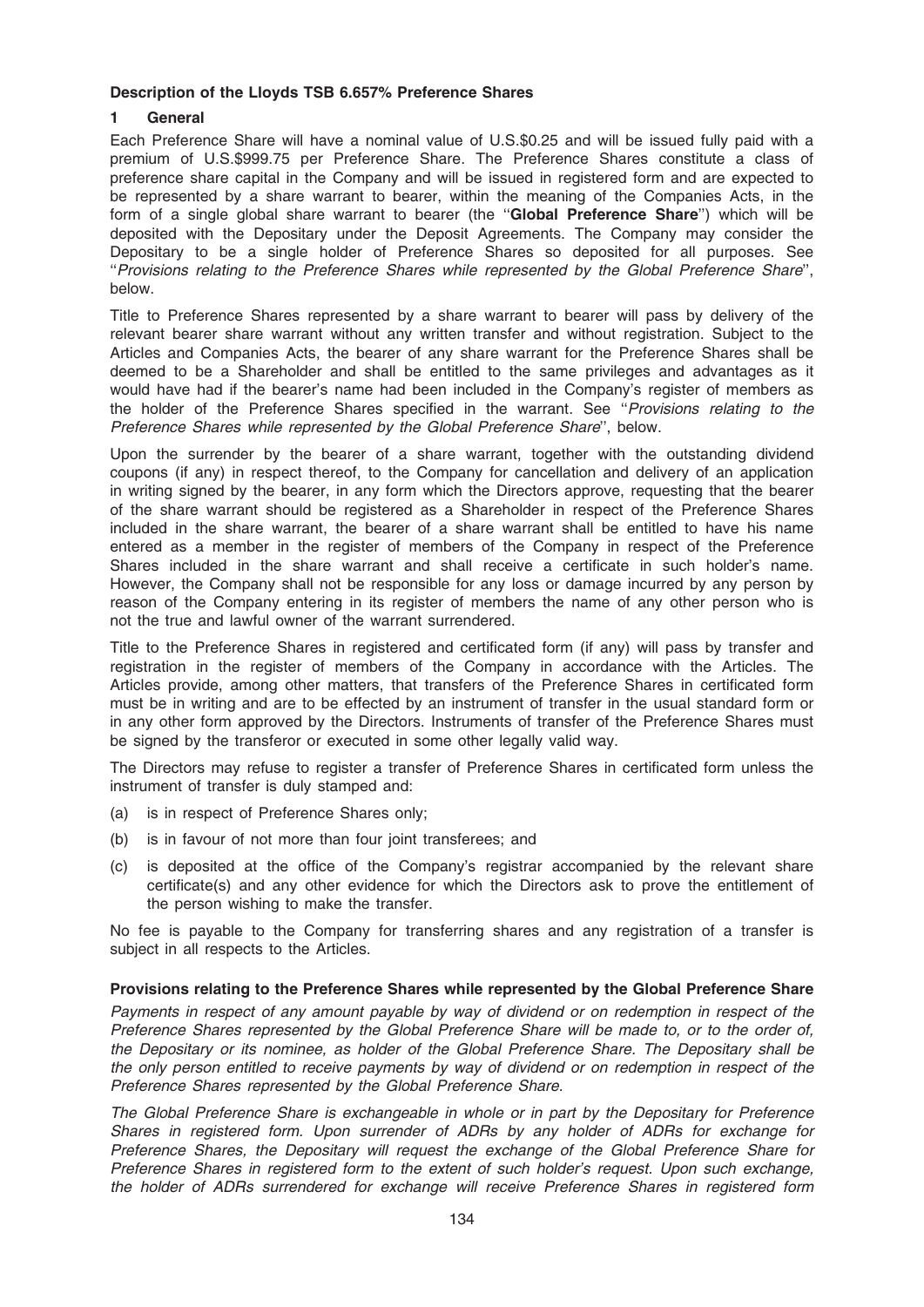and the Depositary will receive a new Global Preference Share representing the remaining Preference Shares not issued in registered form.

The exchange of Preference Shares represented by a share warrant to bearer (including the Global Preference Share) for Preference Shares in registered form will also be subject to applicable United Kingdom tax laws and regulations in effect at the time of the exchange. No exchange will be made unless any resulting taxes, stamp duties or other governmental charges have been paid to the Company. Preference Shares in registered form will not be exchangeable, in whole or in part, for Preference Shares represented by a share warrant to bearer.

## 2 Dividends

- 2.1 Non-cumulative preferential dividends on the Preference Shares will accrue from the date the Company issues the Preference Shares. The Company will pay dividends when, as and if declared by the board of directors of the Company (the "Board of Directors") or a duly authorised committee of the Board of Directors (the "Committee"). Subject to the discretions, limitations and qualifications set out herein, each Preference Share shall entitle the holder thereof to receive out of the distributable profits of the Company a non-cumulative preferential dividend (the "Preference Dividend"), in priority to the payment of any dividend to the holders of any class of Junior Share Capital and *pari passu* in such regard with the holders of any other class of non-cumulative preference shares in the capital of the Company or other Parity Securities.
- 2.2 In respect of the period from (and including) the Issue Date to (but excluding) 21 May 2037 (the ''First Call Date''), the Preference Dividend shall, save as provided below in respect of the first Preference Dividend, accrue at a rate of 6.657 per cent. per annum on the liquidation preference in respect of each Preference Share outstanding payable, subject as provided below, semi-annually in equal instalments in arrear in U.S. dollars on 21 May and 21 November in each year when, as and if declared by the Board of Directors or the Committee. In respect of the first Dividend Payment Date on 21 May 2009, the dividend payable will, subject to the limitations and qualifications set out herein and at the sole discretion of the Board of Directors or the Committee, amount to U.S.\$33.285 per Preference Share. Thereafter, the Preference Dividend during any full semi-annual Dividend Period will amount to U.S.\$33.285 per Preference Share. For the purposes hereof, "liquidation preference'' means, in relation to each Preference Share, an amount of U.S.\$1,000. In respect of the period from (and including) the Issue Date to (but excluding) the First Call Date, the amount of dividend accruing in respect of any Fixed Rate Calculation Period (other than a full semi-annual Dividend Period) will be calculated on the basis of a 360-day year of 12 months consisting of 30 days each and, in the case of an incomplete month, the number of days elapsed and, in the case of the first Dividend Period, on the assumption that U.S.\$[ $\bullet$ ] per Preference Share [to be determined on the basis of the period from, and including, 21 November 2008 to, but excluding, the Issue Date] of dividend had already accrued as at the Issue Date.
- 2.3 From (and including) the First Call Date, the dividend on the Preference Shares shall accrue at a rate, reset quarterly, equal to the aggregate of 1.27 per cent. per annum and LIBOR in respect of the relevant Dividend Period on the liquidation preference in respect of each Preference Share outstanding which dividend will be payable in quarterly instalments in arrear in U.S. dollars on, 21 February, 21 May, 21 August and 21 November in each year (subject (where applicable) to adjustment in accordance with the Modified Following Business Day Convention and, together with the payment dates specified in paragraph 2.2 above, each a ''Dividend Payment Date'') when, as and if declared by the Board of Directors or the Committee. The amount of dividend accruing in respect of any period commencing on or after the First Call Date will be calculated on the basis of the actual number of days elapsed in the period divided by 360 with the resultant figure rounded to the nearest U.S.\$0.01 (U.S.\$0.005 being rounded upwards). The Company shall, upon determination of the rate at which the Preference Dividend will accrue pursuant to this paragraph 2.3, cause such rate and the amount payable in respect of the relevant Dividend Period on each Preference Share to be notified to holders of the Preference Shares in accordance with the Articles and (for so long as the Preference Shares are listed on such exchange) to the London Stock Exchange as soon as possible after determination of the rate, but in no event later than the fourth Business Day thereafter.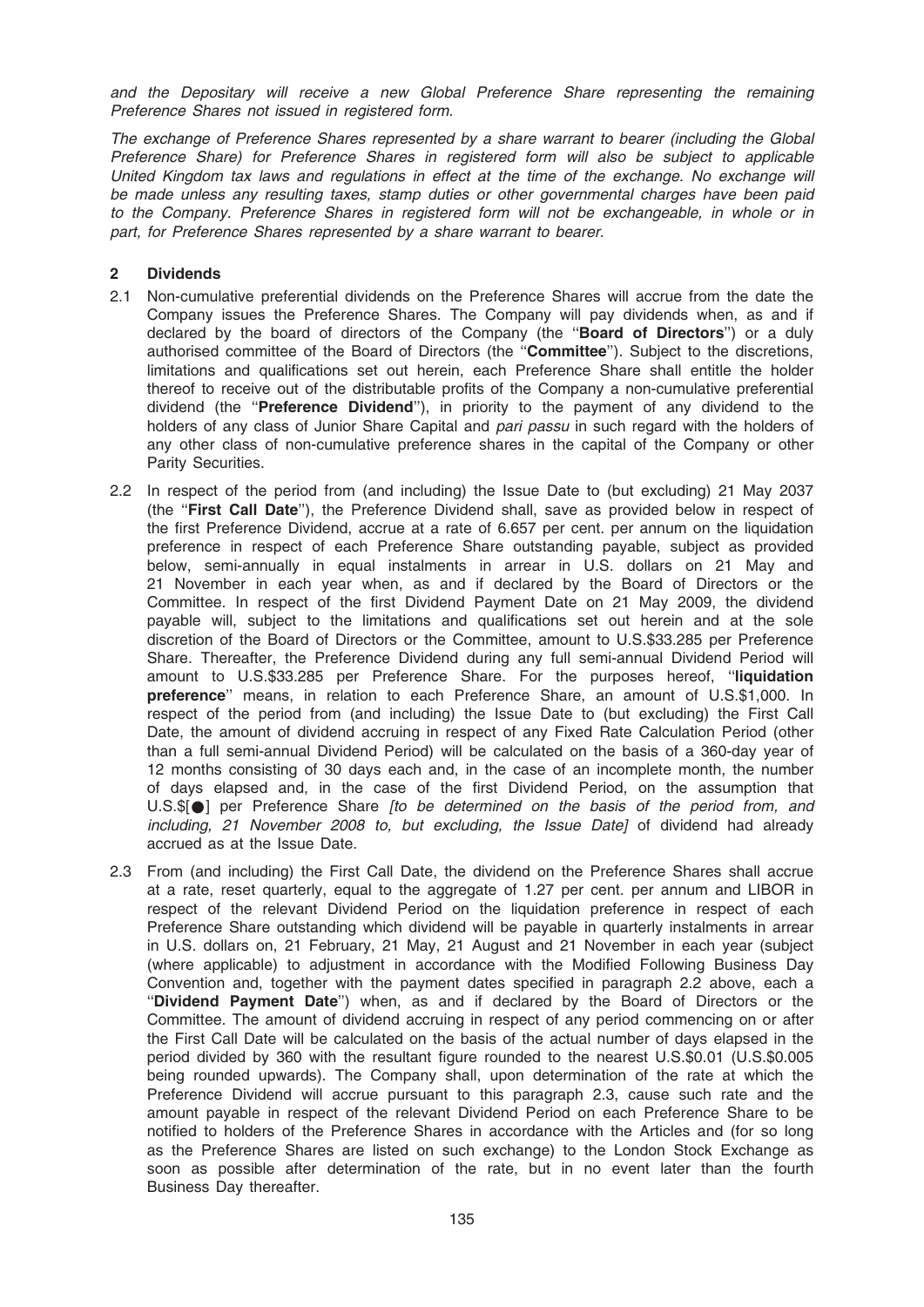# 3 Declaration of Dividends

If, in the opinion of the Board of Directors or the Committee, the distributable profits of the Company are sufficient to cover the payment, in full, of dividends accrued on the Preference Shares during the Dividend Period immediately preceding the relevant Dividend Payment Date and also the payment in full of all other dividends and other amounts stated to be payable on such date on any Parity Securities in issue (including any arrears of dividends or other amounts on any such Parity Securities which have rights to cumulative dividends or other amounts), the Board of Directors or the Committee may:

- (a) declare and pay in full Preference Dividends on the relevant Dividend Payment Date; or
- (b) in their sole and absolute discretion resolve at least 10 Business Days prior to the relevant Dividend Payment Date that no Preference Dividend shall be declared and paid or that a Preference Dividend on the Preference Shares shall be declared and paid only in part.

Notwithstanding the Board of Directors' or the Committee's discretion described in (a) and (b) above, subject always to the existence of sufficient distributable profits as described in the first paragraph of this section and subject to the immediately following paragraph, Preference Dividends will be mandatorily payable as described under ''Payment of Dividends'' on each Dividend Payment Date upon which (i) a Capital Disqualification Event has occurred and (ii) the Company is in compliance with its Applicable Regulatory Capital Requirements.

If, however, in the opinion of the Board of Directors or the Committee, the payment of any Preference Dividend would breach or cause a breach of the capital adequacy requirements of the FSA that apply at that time to the Company and/or any of its subsidiaries, then no Preference Dividend shall be declared or paid unless the FSA confirms that it has no objection to such declaration or payment.

If, at least 10 Business Days prior to a Dividend Payment Date, the Board of Directors or the Committee considers that the distributable profits of the Company are insufficient to cover the payment in full of Preference Dividends and also the payment in full of all other Preference Dividends or other amounts stated to be payable on such Dividend Payment Date on any Parity Securities (including any arrears of dividends and other amounts on any such Parity Securities which have rights to cumulative dividends or other amounts), then, subject as provided above on the restrictions relating to the Company's capital adequacy requirements, the Board of Directors or the Committee may declare a reduced Preference Dividend. This will be paid in proportion to the dividends and other amounts which would have been due on the Preference Shares and any other shares and other instruments of the Company on such Dividend Payment Date which are expressed to rank equally with the Preference Shares as regards participation in profits (including any arrears of dividends and other amounts on any such Parity Securities which have rights to cumulative dividends or other amounts) if there had been sufficient profit.

As soon as practicable after resolving that no Preference Dividend shall be declared and paid or that it shall be declared and paid only in part, the Board of Directors or the Committee shall give notice thereof to the holders of the Preference Shares.

# 4 Payment of Dividends

The Company will pay Preference Dividends out of its distributable profits in U.S. dollars, calculated on the liquidation preference of U.S.\$1,000 per Preference Share. Preference Dividends may be paid by the Company by crediting any account which the holder of the Preference Shares, or in the case of joint holders, the holder whose name stands first in the register in respect of the Preference Shares, has with the Company, whether in the sole name of such holder or the joint names of such holder and another person or persons, unless the Company has received not less than one month's notice in writing from such holder or joint holders directing that payment be made in another manner permitted by the Articles.

Any Preference Dividend may also be paid by cheque or warrant sent by post addressed to the holder of the Preference Shares at his registered address or, in the case of joint holders, addressed to the holder whose name stands first in the register in respect of the Preference Shares at his address as appearing in such register or addressed to such person at such address as the holder or joint holders may in writing direct.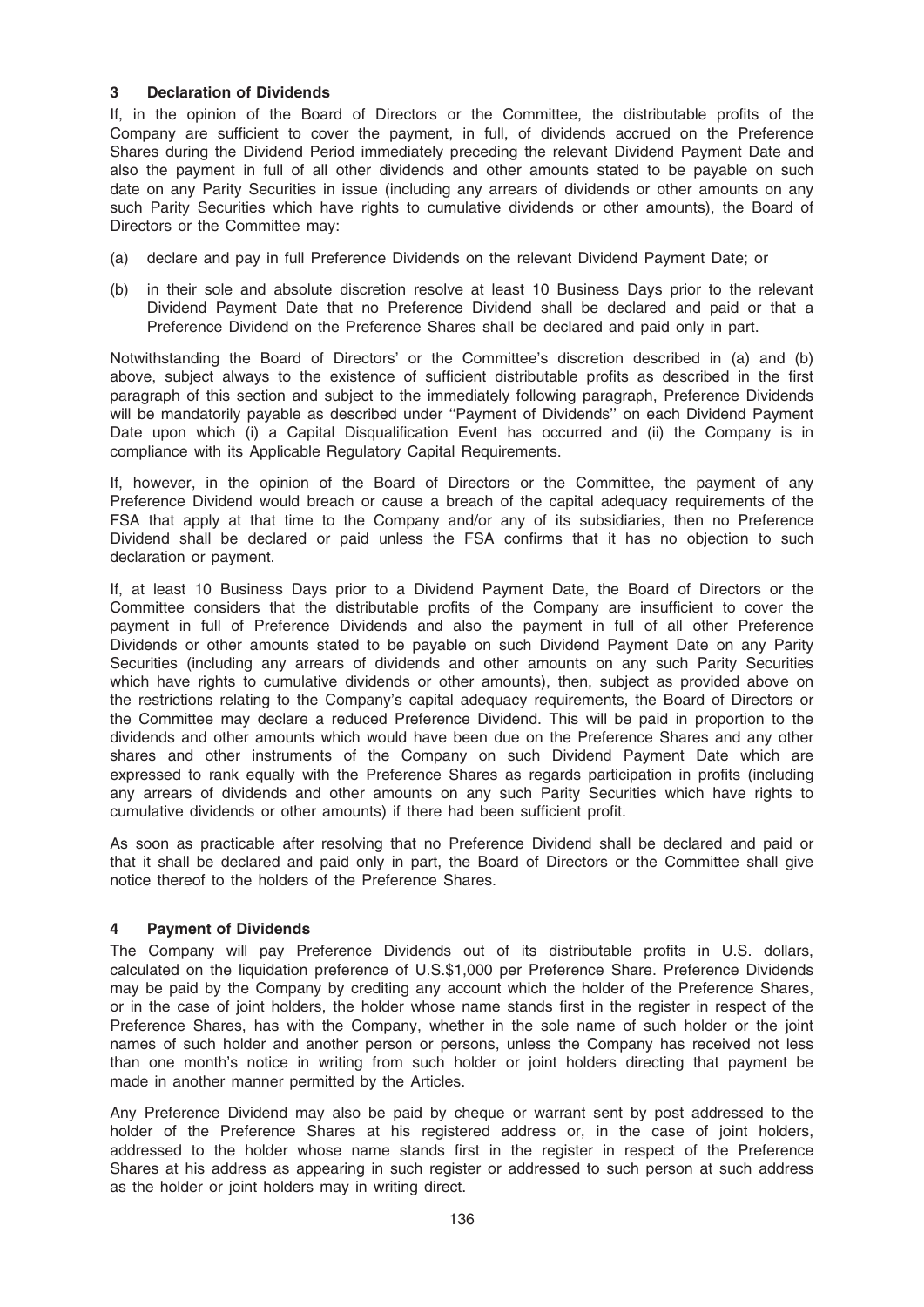Any such Preference Dividend may be paid by any bank or other funds transfer system or, if agreed by the Company, such other means and to or through such person as the holder or joint holders may in writing direct.

If payment in respect of the Preference Shares into any such bank account is to be made on a Dividend Payment Date or Redemption Date which is not a Business Day, then payment of such amount will be made on the next succeeding Business Day, without any interest or payment in respect of such delay.

Payment on redemption will be against presentation and surrender of the relative certificate at the place or at one of the places specified in the notice of redemption.

Payments in respect of amounts payable by way of Preference Dividend and on redemption of the Preference Shares will be subject in all cases to any applicable fiscal or other laws and other regulations.

Preference Dividends will be non-cumulative and, to the extent that the Board of Directors or the Committee does not declare a Preference Dividend or any part of a Preference Dividend payable on a Dividend Payment Date, then holders of Preference Shares will have no claim in respect of the non-payment. Except as described in this description of the Preference Share rights, the holders of the Preference Shares will have no right to participate in the Company's profits.

Any Preference Dividend which has remained unclaimed for 12 years from the date when it became due for payment shall, if the Board of Directors so resolves, be forfeited and shall revert to the Company.

## 5 Restrictions on Dividends and Redemption

If the Company has not declared or paid in full a Preference Dividend stated to be payable as a result only of the exercise of the discretion of the Board of Directors or the Committee, then the Company shall not during the Stopper Period:

- (a) redeem, purchase, cancel, reduce or otherwise acquire in any other way any Junior Share Capital or the 2004 Preference Shares; or
- (b) declare, or pay or set aside any sum for payment of any distribution or dividend or make any other payment on, and will procure that no distribution or dividend or other payment is made on, any Junior Share Capital or the 2004 Preference Shares.

# 6 Rights upon Liquidation

On a return of capital or distribution of assets, whether or not on a winding-up (but other than a redemption or purchase by the Company of any of its share capital permitted by its Articles and under applicable law), holders of Preference Shares will rank in the application of the assets of the Company available to shareholders: (1) equally in all respects with holders of the most senior class of preference shares and any other class of shares of the Company in issue or which may be issued by the Company which are expressed to rank equally with the Preference Shares and (2) in priority to the holders of any other share capital of the Company (including the Junior Share Capital).

Subject to such ranking, in such event holders of the Preference Shares will be entitled to receive out of the surplus assets of the Company remaining after payment of the Company's prior-ranking liabilities a sum equal to the aggregate of: (1) U.S.\$1,000 per Preference Share, (2) the amount of any Preference Dividend which is due for payment on or after the date of commencement of the winding-up or other return of capital but which is payable in respect of a period ending on or before such date and (3) the proportion of any Preference Dividend (whether or not declared or earned) that would otherwise be payable and is not otherwise paid in respect of any period that begins before, but ends after, the date of commencement of the winding-up or other return of capital and which is attributable to the part of the period that ends on such date. In respect of any such Preference Dividend, the amount of Preference Dividend accruing in respect of any such period will be calculated on the same basis as is applicable to calculation of a Preference Dividend accruing on the then-relevant basis. If, upon any return of capital or distribution of assets, the amounts available for payment are insufficient to cover the amounts payable in full on the Preference Shares and any Parity Securities and the 2004 Preference Shares, the holders of the Preference Shares and the holders of such Parity Securities and the 2004 Preference Shares will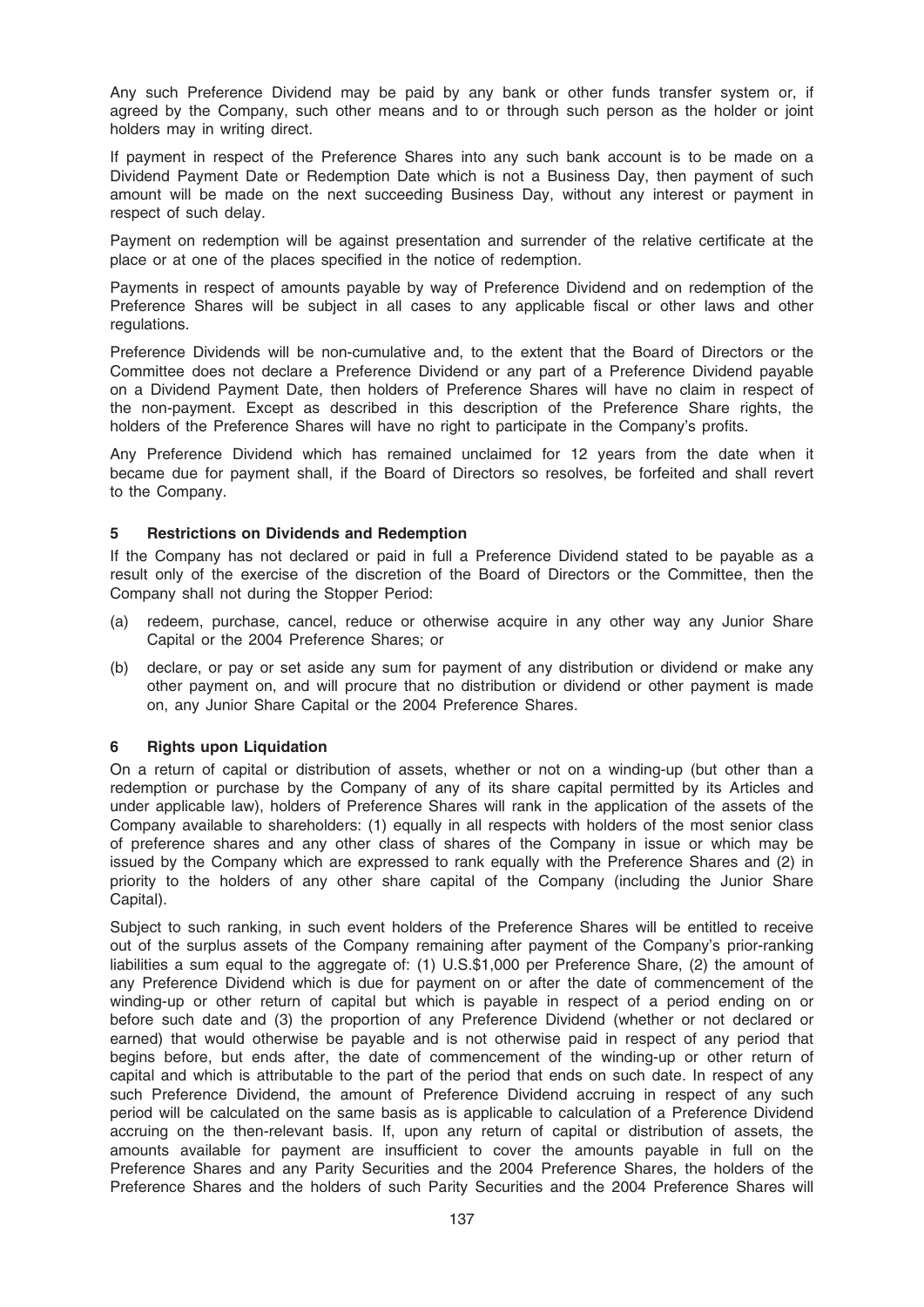share rateably in the distribution of surplus assets (if any) of the Company in proportion to the full amounts to which they are respectively entitled.

After payment of the full amount of the liquidation distribution to which they are entitled, the holders of the Preference Shares will have no claim on any of the Company's remaining assets and will not be entitled to any further participation in the return of capital. If there is a sale of all or substantially all of the Company's assets, the distribution to the Company's shareholders of all or substantially all of the consideration for the sale, unless the consideration, apart from assumption of liabilities, or the net proceeds consists entirely of cash, will not be deemed a return of capital in respect of the Company's liquidation, dissolution or winding-up.

## 7 Redemption

Subject to the Articles (including the restrictions described under ''Restrictions on Dividends and Redemption'' above), to the provisions of the Companies Acts and all other laws and regulations applying to the Company and to confirmation from the FSA that it has no objection to the redemption (if such confirmation is required, in which case the FSA may impose conditions on the redemption), the Company may, at its option, redeem all or some only of the Preference Shares on the First Call Date, and on each Dividend Payment Date thereafter. The Redemption Price shall be paid on each Preference Share so redeemed. In the event that fewer than all the outstanding Preference Shares are to be redeemed, the Preference Shares to be redeemed will be selected by the Company by means of a draw at the registered office of the Company or at any other place which the Board of Directors or the Committee decides on in the presence of its auditors on such basis as the Board of Directors or the Committee considers appropriate at the time.

If some or all of the Preference Shares are to be redeemed, the Company must give a written notice of redemption (a "Redemption Notice") to the holders of the Preference Shares, not less than 30 days nor more than 60 days prior to the Redemption Date. Each Redemption Notice will specify (i) the Redemption Date, (ii) the Redemption Price (specifying the amount of the accrued but unpaid dividend to be paid), (iii) the number of Preference Shares to be redeemed, (iv) in the case of Preference Shares held in certificated form, the place or places where holders may surrender share certificates in respect of such Preference Shares and where payment of the Redemption Price will be made and (v) while the Preference Shares are represented by the Global Preference Share, the place or places where the holder may surrender the Global Preference Share and where payment of the Redemption Price will be made. No defect in the Redemption Notice or in its service will affect the validity of the redemption proceedings.

Payments in respect of the amount due on redemption of a Preference Share will be made by the same methods as described in "Payment of Dividends". Any such amount which has remained unclaimed for 12 years from the date when it became due for payment shall be forfeited and shall revert to the Company.

From the Redemption Date, the Preference Dividend will cease to accrue on the Preference Shares being redeemed except on any Preference Share in respect of which payment of the Redemption Price due on the Redemption Date is improperly withheld or refused. In such case, the Preference Dividend will be deemed to have continued and will accordingly continue to accrue at the rate which would have applied but for the redemption, as described under ''Payment of Dividends'' above, from the Redemption Date to the actual date of payment of the Redemption Price. Such Preference Share will not be treated as having been redeemed until the Redemption Price, including accrued Preference Dividend, has been paid.

A receipt given by the holder for the time being of any Preference Shares (or in the case of joint holders by the first-named joint holder) in respect of the amount payable on redemption of such Preference Shares will constitute an absolute discharge to the Company.

# 8 Substitution

Subject to the Articles (including the restrictions described under ''Restrictions on Dividends and Redemption'' above), the provisions of the Companies Acts and all other laws and regulations applying to the Company and to prior confirmation from the FSA that it has no objection (if such confirmation is required, in which case, the FSA may impose conditions on the redemption or substitution), the Company may substitute the Preference Shares in whole, but not in part, with Qualifying Non-Innovative Tier 1 Securities at any time (the date of such substitution being the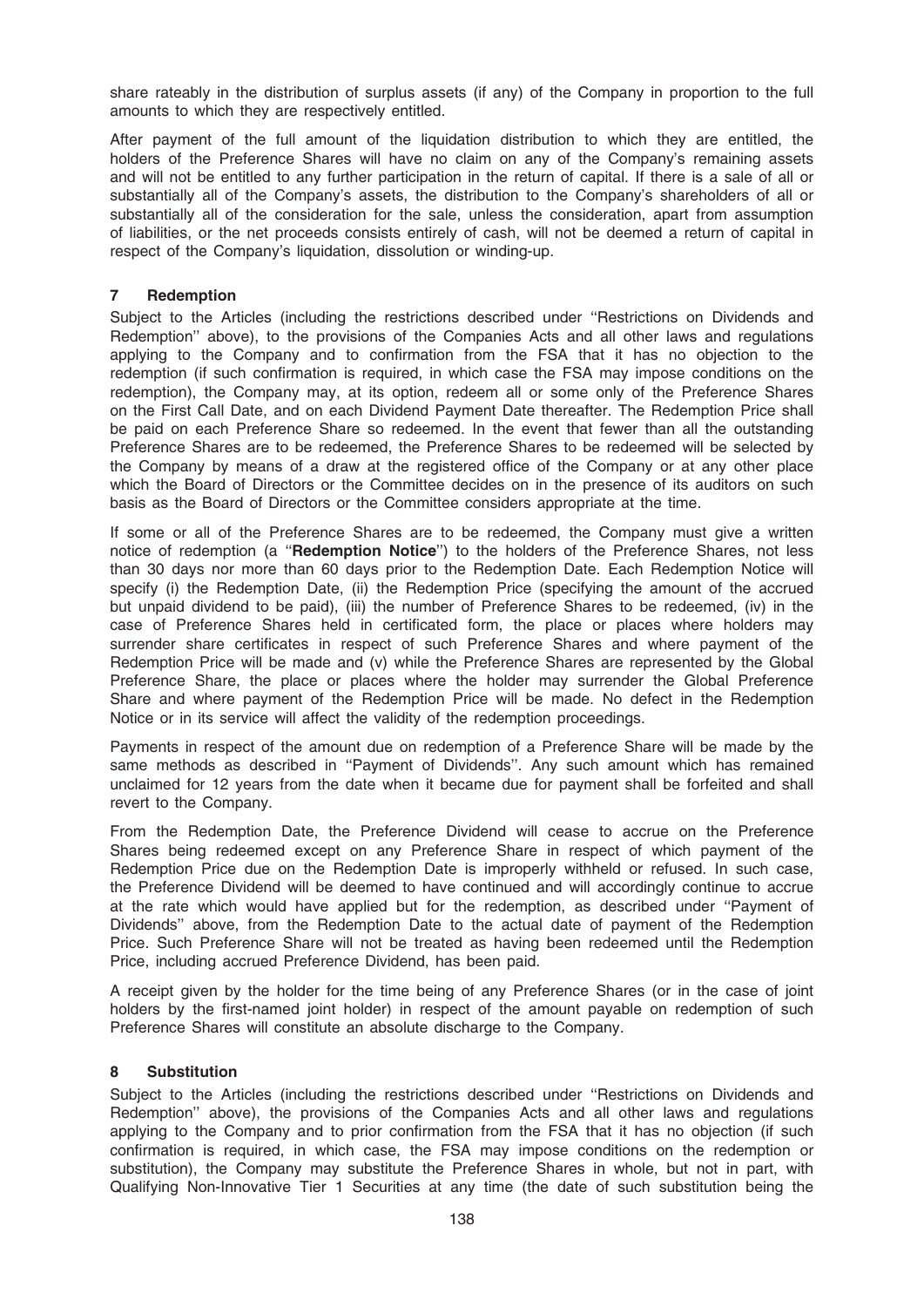"Substitution Date") without any requirement for consent or approval of the holders of the Preference Shares.

Upon such substitution, the Preference Shares shall be exchanged for, or redeemed by, the relevant Qualifying Non-Innovative Tier 1 Securities or the proceeds of redemption of the Preference Shares shall be mandatorily applied to the subscription or purchase of the Qualifying Non-Innovative Tier 1 Securities so issued.

The Company must give a written notice of substitution to the holders of the Preference Shares, not less than 30 days nor more than 60 days prior to the Substitution Date. Prior to the publication of any notice of substitution pursuant to the foregoing provisions, the Company must first deliver to the Registrar a certificate, which shall be available for inspection by holders of the Preference Shares, signed by two Directors, certifying that the securities to be offered in substitution for the Preference Shares are, and that an independent investment bank appointed by the Company for the purposes of making such assessment agrees that they are, Qualifying Non-Innovative Tier 1 Securities.

## 9 Voting

Subject to the next paragraph immediately below, holders of Preference Shares will only be entitled to receive notice of and to attend any general meeting of Shareholders and to speak or vote upon any resolution proposed at such meeting if a resolution is proposed either varying or abrogating any of the rights and restrictions attached to the Preference Shares or to wind up, or in relation to the winding up of, the Company (and then in each such case only to speak and vote upon any such resolution).

If on the applicable Dividend Payment Date immediately preceding the date of notice of any general meeting of Shareholders, the Preference Dividend has not been declared and paid in full, holders of the Preference Shares will be entitled to speak and to vote upon all resolutions proposed at such general meeting. In these circumstances only, the rights of the holders of the Preference Shares so to speak and vote will continue until the Company has resumed the payment in full of Preference Dividends.

On a show of hands, every holder of Preference Shares who is entitled to vote or any proxy (other than the chairman of the meeting in his or her capacity as proxy) or a corporate representative for that holder, in each case who is present in person, will have one vote. On a poll, each holder of Preference Shares who is entitled to vote and who is present in person, by proxy or by corporate representative, will have one vote for each U.S.\$0.25 of nominal value of Preference Shares of which he or she is the holder.

The bearer of a share warrant in respect of Preference Shares shall not be entitled to attend or vote, personally or by proxy, unless the share warrant has been deposited with the Company and the Company has delivered a certificate in exchange. Subject as described above, the certificate shall entitle such person, either personally or by proxy, to attend and vote at any Shareholders' meeting at which the holder is entitled to attend and vote held within three months of the date of the certificate and prior to the return of the certificate to the Company, in the same way as if the holder were the registered holder of Preference Shares specified in the certificate.

Other provisions in the Articles relating to voting rights and procedures also apply to the Preference Shares.

### 10 Purchase of own shares

Subject to the Articles, the provisions of the Companies Acts, all other laws and regulations applying to the Company and the rights conferred on any other class of shares of the Company described under ''Restrictions on Dividends and Redemption'' above and confirmation from the FSA that it has no objection to the purchase (for so long as the Company is required to obtain such confirmation), the Company may at any time and from time to time (subject to the payment in full of the Preference Dividend on the immediately preceding Dividend Payment Date) purchase any Preference Shares in issue in the open market or by tender upon such terms and conditions as the Board of Directors or the Committee may determine. The Company will not be required to select the shares to be purchased rateably or in any particular manner as between the holders of Preference Shares or as between them and the holders of shares of any other class (whether or not the Preference Shares rank prior to such other shares). Any such Preference Shares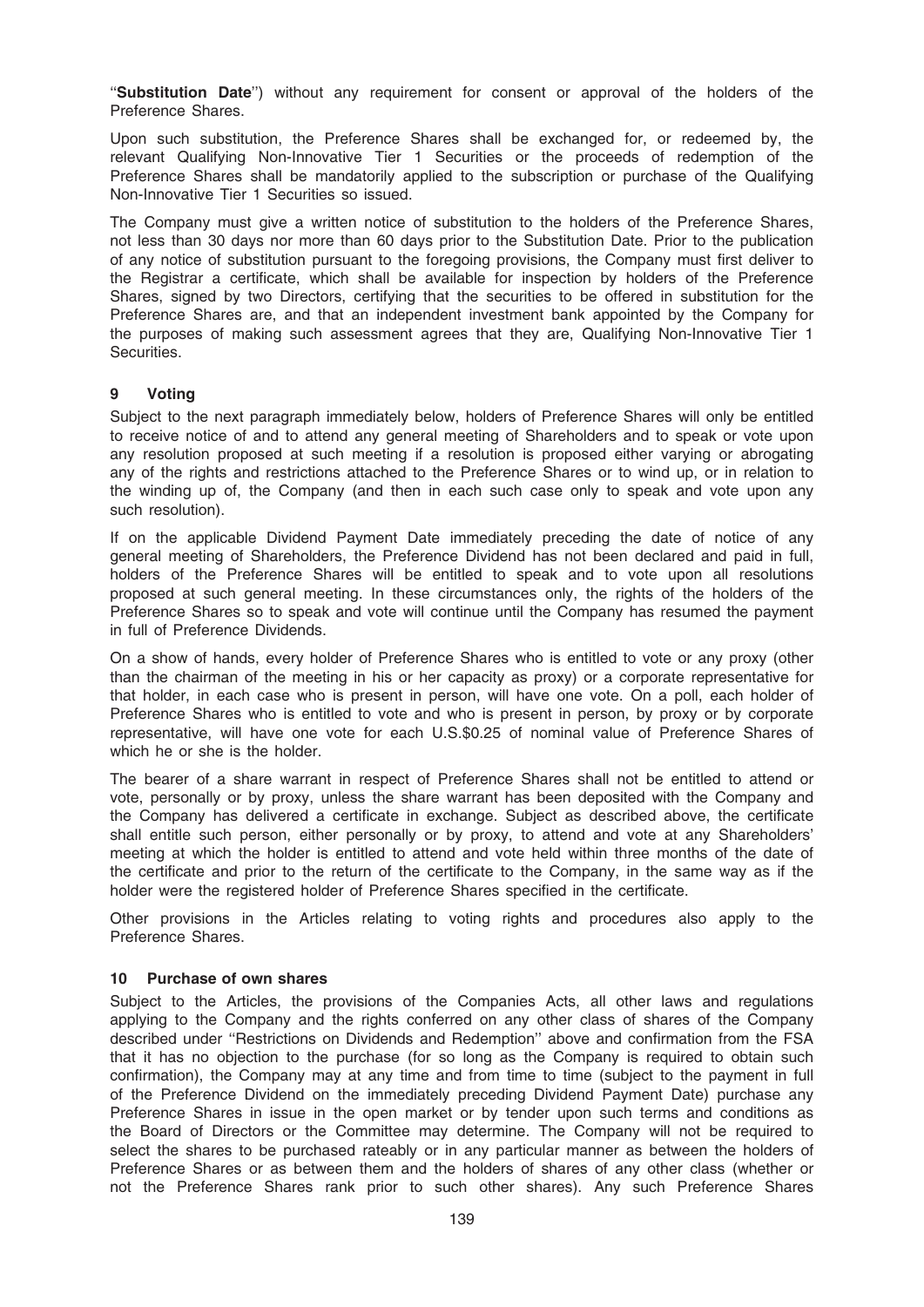purchased by or on behalf of the Company may be held, reissued, resold or, at the option of the Company, cancelled by the Company.

## 11 Untraced shareholders

- 11.1 The Articles provide that the Company may sell any Preference Shares of a holder of Preference Shares at the best price reasonably obtainable at the time of such sale if and provided that:
	- (a) during the period of 12 years prior to the date of the publication of the advertisements referred to in sub-paragraph (b) below (or, if published on different dates, the first thereof) at least three Preference Dividends have become payable and no Preference Dividend on those Preference shares has been claimed;
	- (b) the Company shall on expiry of such period of 12 years have inserted advertisements in both a national newspaper and a newspaper circulating in the area of the registered address of the holder of such Preference Shares within the United Kingdom, or (if such holder has no such address) of the address, if any, within the United Kingdom supplied by such holder to the Company for the service of documents giving notice of its intention to sell the Preference Shares; and
	- (c) during the period of three months following the publication of such advertisements the Company shall have received no communication from such holder.
- 11.2 To give effect to any such sale the Company may appoint any person to transfer those Preference Shares, and such transfer shall be as effective as if it had been carried out by the holder of such Preference Shares and the title of the transferee shall not be affected by any irregularity or invalidity in the proceedings relating thereto.
- 11.3 The net proceeds of sale shall belong to the Company which shall be obliged to account to the former holder of such Preference Shares for an amount equal to such proceeds and shall enter the name of such former holder in the books of the Company as a creditor for such amount which shall be a debt of the Company. Any net proceeds of sale unclaimed after a period of 12 years from the date of sale shall be forfeited and shall revert to the Company.

### 12 Form and Denomination

The Preference Shares will, when issued, be fully paid and, as such, will not be subject to a call for any additional payment. For each Preference Share issued, an amount equal to its nominal value of U.S.\$0.25 will be credited to the Company's issued share capital account and an amount of U.S.\$999.75, being the difference between its nominal value and its issue price, will be credited to the Company's share premium account.

### 13 Variation of Rights

If applicable law permits, the rights, preferences and privileges attached to Preference Shares may be varied or abrogated only with the written consent of the holders of 75 per cent. in nominal value of the outstanding Preference Shares or with the sanction of an extraordinary resolution passed at a separate class meeting of the holders of the outstanding Preference Shares. An extraordinary resolution will be adopted if passed by a majority of 75 per cent. of those holders voting in person or by proxy at the meeting. The quorum required for any such class meeting will be two persons at least holding or representing by proxy one-third in nominal amount of the outstanding Preference Shares affected, except at any adjourned meeting where this quorum requirement is not met, where any two holders present in person or by proxy will constitute a quorum.

The written consent of the holders of 75 per cent. in nominal value of the outstanding Preference Shares or the sanction of an extraordinary resolution passed at a separate class meeting of holders of the outstanding Preference Shares will be required if the Board of Directors propose to authorise, create or increase the amount of any shares of any class or any security convertible into shares of any class ranking as regards rights to participate in the Company's profits or assets, in priority to the Preference Shares.

If the Company has paid the most recent Preference Dividend payable in full, the rights attached to the Preference Shares will not be deemed to be varied by the creation or issue of any further noncumulative preference shares or of any other further shares ranking equally as regards participation in the Company's profits or assets with, or junior to, the Preference Shares, whether carrying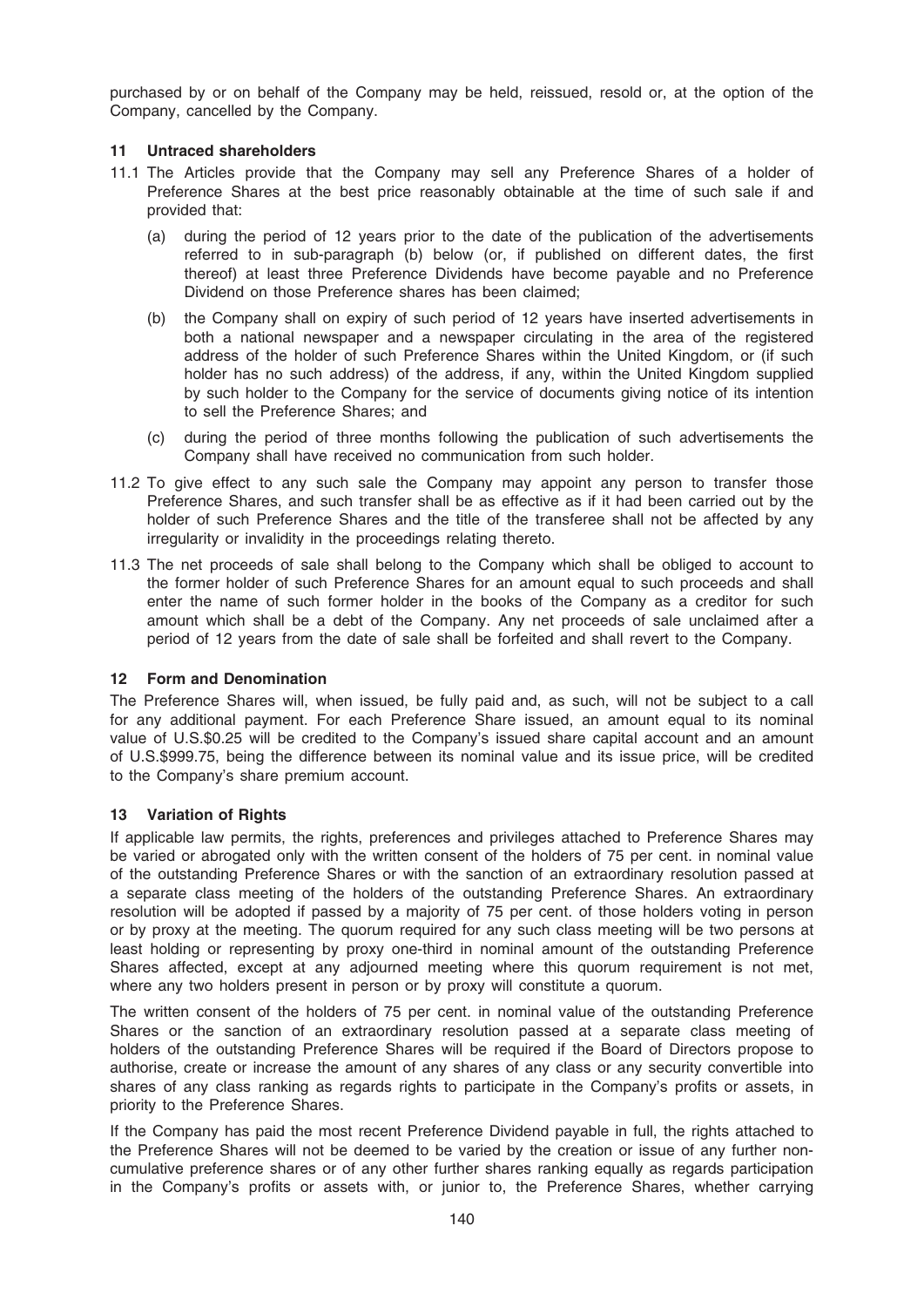identical rights or different rights in any respect, including as to dividend, premium on a return of capital, redemption or conversion and whether denominated in sterling or any other currency.

# 14 Notices

Notices given by the Company will be given by the Registrar on its behalf unless the Company decides otherwise. A notice may be given by the Company to any holder by sending it by post to the holder's registered address. Service of the notice shall be deemed to be effected by properly addressing, prepaying and posting a letter containing the notice, and to have been effected on the day after the letter containing the same is posted. Where a holder's registered address is outside the United Kingdom, all notices shall be sent to him by air mail post.

A notice may be given by the Company to the joint holders of Preference Shares by giving the notice to the joint holder first named in the register.

A notice may be given by the Company to the extent permitted by the Companies Act and the FSA in its capacity as competent authority under the Financial Services and Markets Act 2000 (the ''UK Listing Authority'') by electronic communication, if so requested or authorised by the holder, the holder having notified the Company of an e-mail address to which the Company may send electronic communications, and having agreed to receive notices and other documents from the Company by electronic communication. If a holder notifies the Company of an e-mail address, the Company may send the holder the notice or other document by publishing the notice or other document on a website and notifying the holder by e-mail that the notice or other document has been published on the website. The Company must also specify the address of the website on which it has been published, the place on the website where the notice may be accessed and how it may be accessed, and where the notice in question is a notice of a meeting, the notice must continue to be published on that website throughout the period beginning with the giving of that notification and ending with the conclusion of the meeting, save that if the notice is published for part only of that period then failure to publish the notice throughout that period shall not invalidate the proceedings of the meeting where such failure is wholly attributable to circumstances which it would not be reasonable to have expected the Company to prevent or avoid.

In addition, for so long as the Preference Shares are listed and admitted to trading on any stock exchange, notices shall be given in accordance with any requirements of such exchange.

In addition, any notice to the bearer of any warrant or any other person who holds or is interested in the Preference Shares in bearer form or any related coupons or talons (if any) shall be sufficiently given if advertised in such newspaper or newspapers as the Directors, in their discretion, shall consider appropriate or by such other means as the Directors consider appropriate. If notice is given by newspaper advertisement, it shall be deemed given on the day when the advertisement appears.

# 15 No Additional Amounts

If at any time the Company is required by a tax authority to deduct or withhold taxes from payments made by the Company with respect to the Preference Shares, the Company will not pay additional amounts. As a result, the net amount received from the Company by each holder of a Preference Share, after the deduction or withholding, will be less than the amount the holder would have received in the absence of the deduction or the withholding.

# 16 Governing Law

The creation and issuance of the Preference Shares and the rights attached to them shall be governed by and construed in accordance with the laws of Scotland.

# 17 Registrar and Paying Agent

The Company's company secretarial department will maintain the register and the Company will act as Registrar and Paying Agent.

The Company reserves the right at any time to appoint an additional or successor registrar or paying agent; provided, however, that if, and for so long as, the Preference Shares are admitted to the official list of the UK Listing Authority and to trading on the London Stock Exchange plc's Regulated Market and the applicable rules so require, the Company shall maintain a paying agent having its specified office in the United Kingdom. Notice of any change of registrar or paying agent will be given to holders of the Preference Shares.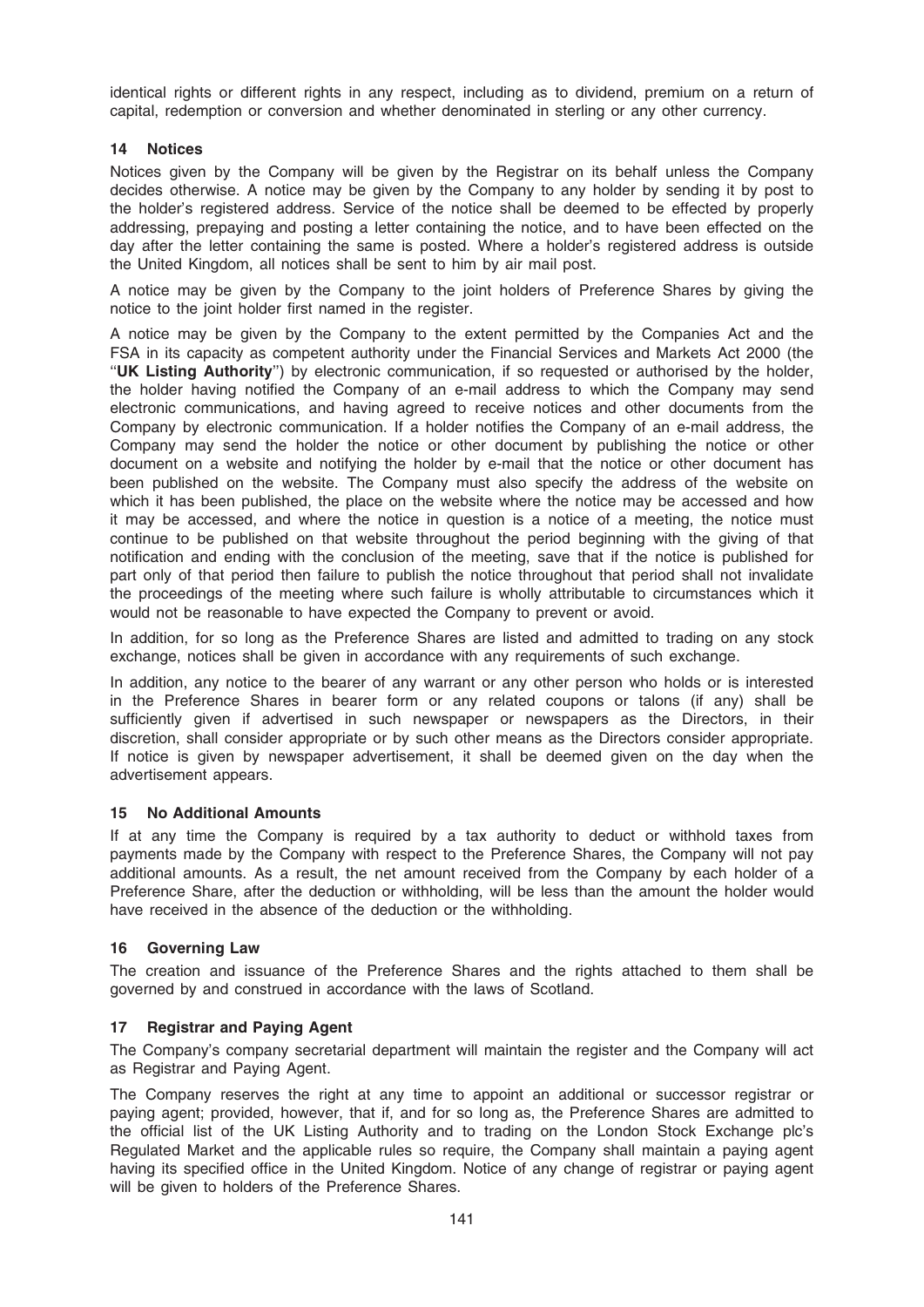### 18 Further Issues

Subject to the provisions set out in ''Variation of Rights'', the Company may, at any time and from time to time, and without any consent or sanction of the holders of the Preference Shares, create or issue further preference shares or other share capital ranking equal or junior to the Preference Shares. The creation or issuance of further preference shares or other share capital ranking equally with the Preference Shares will not be deemed to alter, vary, affect, modify or abrogate any of the rights attaching to the Preference Shares. These rights will not be deemed to be varied by any change to the provisions in the Articles, other than a change which would result in any further preference shares or other share capital ranking senior to the Preference Shares. Any further series of preference shares or other share capital ranking equal or junior to the Preference Shares may either carry identical rights in all respects with the Preference Shares (except as regards the date from which such shares rank for dividend) or carry different rights.

# 19 Definitions

''Applicable Regulatory Capital Requirements'' means any requirements contained in Capital Regulations for the maintenance of capital from time to time applicable to the Company on a solo and/or consolidated basis, including transitional rules and waivers;

''Articles'' means the articles of association of the Company;

"Business Day" means a day on which banks are open for business in London and New York;

''Capital Disqualification Event'' shall be deemed to have occurred if (a) the Preference Shares would cease to be eligible to qualify (save where such non-qualification is only as a result of any applicable limitation on the amount of such capital) as regulatory capital for the Company under Applicable Regulatory Capital Requirements and (b) the FSA has confirmed to the Company that the Preference Shares would cease to be eligible to qualify as regulatory capital for the Company;

''Capital Regulations'' means at any time the regulations, requirements, guidelines and policies relating to capital adequacy then in effect of the FSA or other relevant regulator;

"Companies Acts" means the Companies Act 1985 and the Companies Act 2006 (in each case as amended from time to time);

''Company'' means Lloyds TSB Group plc;

''Deposit Agreements'' means the Rule 144A deposit agreement and the Regulation S deposit agreement, in each case originally dated 29 September 2005, as amended, supplemented or restated on or around the Issue Date between the Company and the Depositary (as amended, supplemented or restated, from time to time);

"Depositary" means The Bank of New York Mellon;

''Directors'' means the executive and non-executive directors of the Company who make up its board of directors;

"distributable profits" has the meaning given to it in the Companies Acts as, in general terms and subject to adjustment, accumulated realised profits less accumulated realised losses;

''Dividend Determination Date'' means, in relation to each Dividend Period commencing on or after the First Call Date, the second Business Day prior to such Dividend Period;

''Dividend Payment Date'' means (i) 21 May and 21 November in each year up to and including the First Call Date and (ii) thereafter, subject to the Modified Following Business Day Convention, 21 February, 21 May, 21 August and 21 November in each year;

''Dividend Period'' means the period from and including the most recent Dividend Payment Date (or the Issue Date) to but excluding the next proceeding Dividend Payment Date;

''Fixed Rate Calculation Period'' means the period from (and including) the most recent Dividend Payment Date (or, if none, the Issue Date) to (but excluding) the relevant payment date;

"FSA" means the Financial Services Authority or such other governmental authority in the United Kingdom (or if the Company becomes domiciled in a jurisdiction other than the United Kingdom, in such other jurisdiction) having primary bank supervisory authority;

"Issue Date" means [ $\bullet$ ] [the date of issue of the Preference Shares following the coming into effect of the Preference Scheme];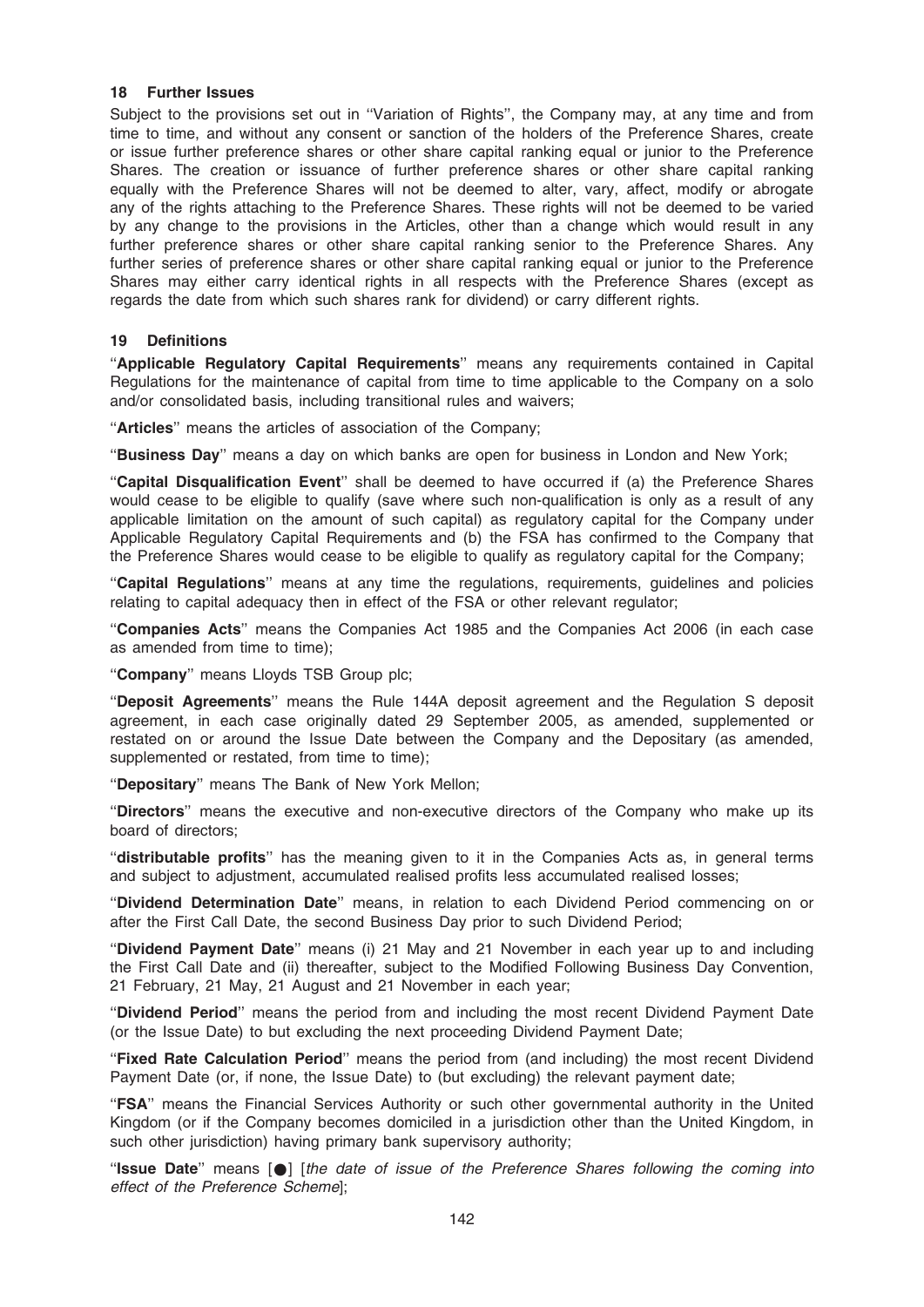"Junior Share Capital" means the ordinary shares, or any other shares ranking, or expressed to rank junior to the Preference Shares, (either issued directly by the Company or by a subsidiary undertaking and the terms of which securities benefit from a guarantee or support agreement ranking or expressed to rank junior to the Preference Shares);

"LIBOR" means, in relation to a Dividend Period, the offered rate for three month deposits in U.S. dollars as at 11.00 a.m. London time on the related Dividend Determination Date appearing on the display designated as page ''LIBOR01'' on the Reuters Service (or such other page or service as may replace it for the purpose of displaying such information) as determined by the Company or on its behalf;

''Modified Following Business Day Convention'' means if a Dividend Payment Date falls on a day which is not a Business Day, such Dividend Payment Date shall be postponed to the next day which is a Business Day unless it would fall into the next calendar month in which event such Dividend Payment Date shall be brought forward to the immediately preceding day which is a Business Day;

''Non-Innovative Tier 1 Capital'' means capital which by its terms is eligible to qualify for Tier 1 capital treatment over the current 15% limitation established for Innovative Tier 1 capital within the requirements laid down in the FSA's General Prudential Sourcebook (as amended from time to time) or any successor publication replacing such guide or is issued capital of the Company regardless of name or designation;

"Parity Securities" means the most senior ranking class or classes of non-cumulative preference shares in the capital of the Company from time to time and any other obligations ranking or expressed to rank pari passu with the Preference Shares other than the 2004 Preference Shares;

"Paying Agent" means the Company or any other entity appointed by the Company and notified by the Company to the holders of the Preference Shares to perform the function as paying agent in respect of the Preference Shares;

''Preference Shares'' means the U.S.\$750,000,000 in aggregate value of Fixed/Floating Rate Non-Cumulative Callable Preference Shares of the Company;

''Qualifying Non-Innovative Tier 1 Securities'' means securities whether debt, equity or otherwise, issued directly or indirectly by the Company that:

- (a) have terms not materially less favourable to a holder of Preference Shares, as reasonably determined by an independent investment bank appointed by the Company, than the terms of the Preference Shares, provided that they shall (1) include a ranking at least equal to that of the Preference Shares, (2) have the same dividend or distribution rate or rate of return and Dividend Payment Dates from time to time applying to the Preference Shares, (3) have the same redemption dates as the Preference Shares, (4) be issued in an amount at least equal to the total number of Preference Shares multiplied by U.S.\$1,000, (5) comply with the then current requirements of the FSA in relation to Non-Innovative Tier 1 Capital, and (6) preserve any existing rights under the Preference Shares to any accrued dividend which has not been paid in respect of the period from (and including) the Dividend Payment Date last preceding the Substitution Date to (but excluding) the Substitution Date; and
- (b) are listed on the London Stock Exchange, the Luxembourg Stock Exchange or such other stock exchange as is a recognised stock exchange;

''Redemption Date'' means the date on which the Preference Shares are called for redemption in accordance with paragraph 7 above;

''Redemption Price'' means the liquidation preference of U.S.\$1,000 per Preference Share to be redeemed together with any dividends on such Preference Shares accrued but unpaid since the immediately preceding Dividend Payment Date (or, if none accrued, assumed in accordance with paragraph 2.2 above to be accrued, but unpaid since the Issue Date);

"Registrar" means the Company's company secretarial department or any other entity appointed by the Company and notified by the Company to the holders of the Preference Shares to perform the function as registrar in respect of the Preference Shares;

"Shareholder" means a holder of the Company's shares;

''Stopper Period'' means with respect to any Dividend Payment Date or the equivalent term in respect of any Parity Security, one calendar year from and including the earlier of the date (i) on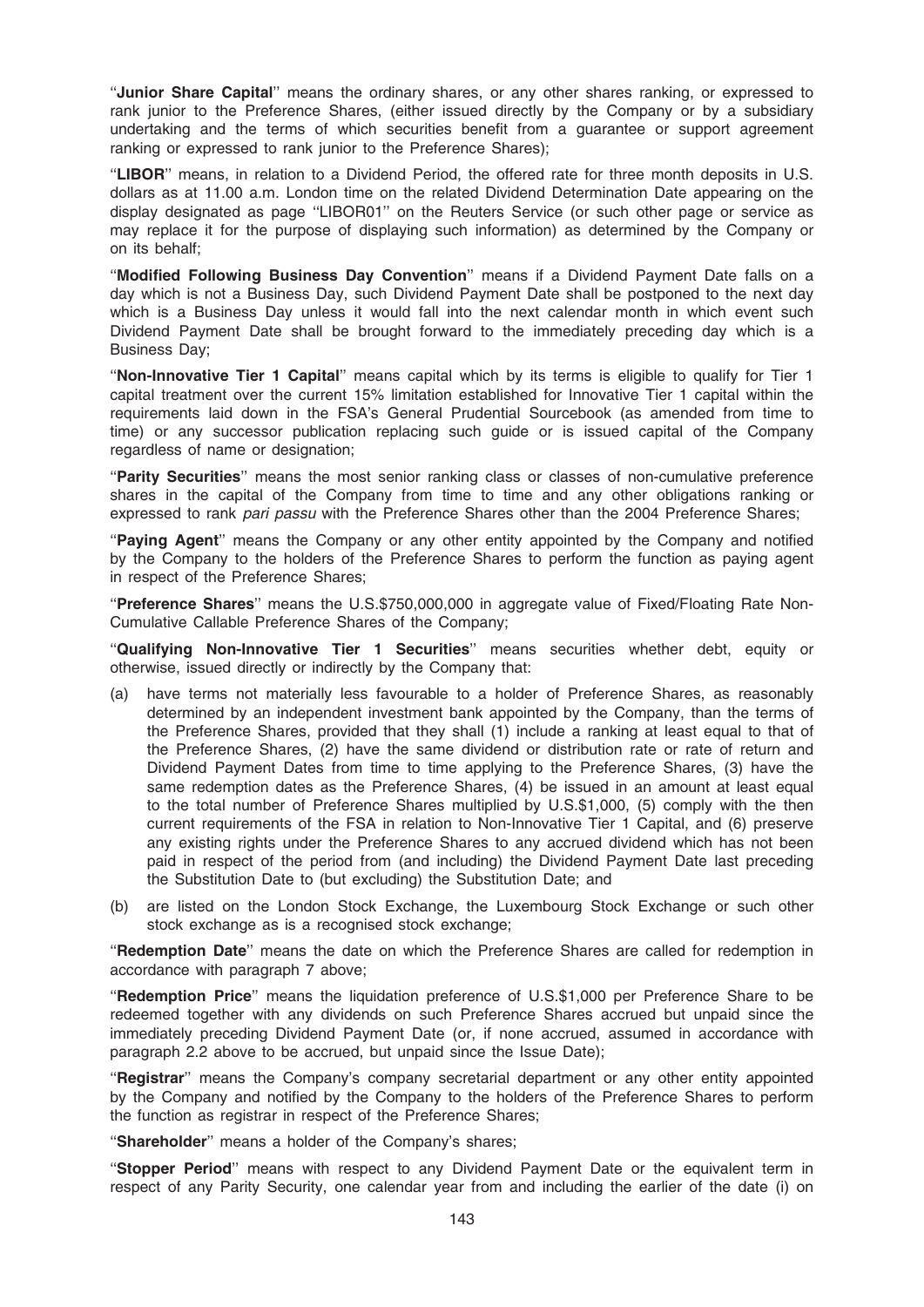which a full Dividend is not paid on the Preference Shares or (ii) on which a full scheduled dividend or distribution on any Parity Security has not been paid; and

"2004 Preference Shares" means the 400 6% Non-Cumulative Redeemable Preference Shares of £0.25 par value each issued in 2004.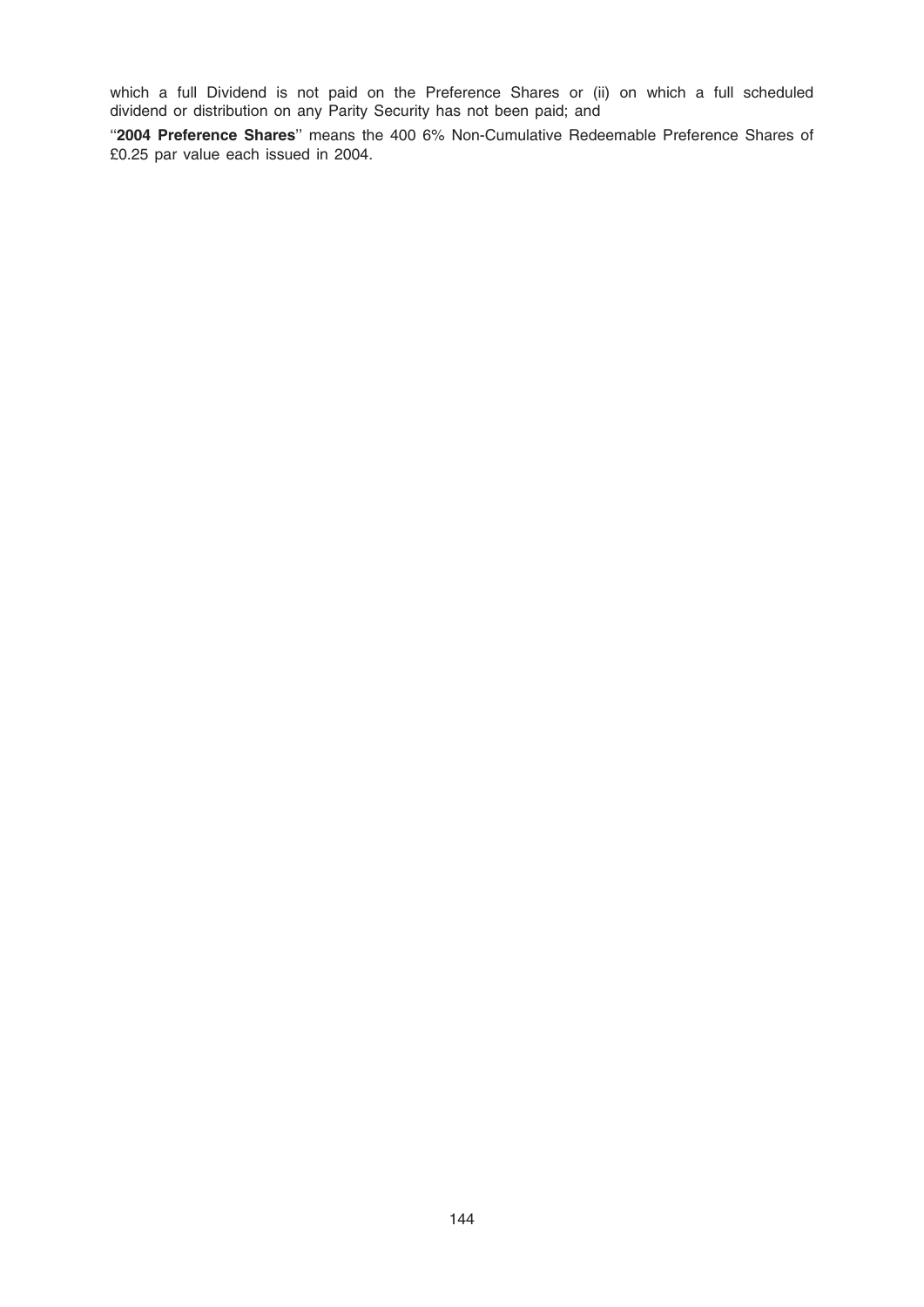#### Description of the Lloyds TSB 12% Preference Shares and the New HM Treasury Preference Shares

On their issue date, the New HM Treasury Preference Shares, representing £1,000,000,000 in aggregate value of 12% Fixed to Floating Non-Cumulative Preference Shares, and the £3,000,000,000 in aggregate value of Lloyds TSB 12% Fixed to Floating Non-Cumulative Preference Shares, will become immediately fungible and be subject to the terms described below.

#### 1 General

Each Preference Share will have a nominal value of £0.25 and will be issued fully paid for cash with a premium of £999.75 per Preference Share. The Preference Shares constitute a class of preference share capital in the Company and will be issued in definitive registered form and may be held in either certificated form or uncertificated in CREST. Temporary documents of title in relation to the Preference Shares in certificated form will not be issued pending despatch by post of definitive certificates.

#### 2 Dividends

- 2.1 Non-cumulative preferential dividends on the Preference Shares will accrue from the date the Company issues the Preference Shares. The Company will pay dividends when, as and ifdeclared by the board of directors of the Company (the "Board of Directors") or a duly authorised committee of the Board of Directors (the ''Committee''). Subject to the discretions, limitations and qualifications set out herein, each Preference Share shall entitle the holder thereof to receive out of the distributable profits of the Company a non-cumulative preferential dividend (the "Preference Dividend"), in priority to the payment of any dividend to the holders of any class of Junior Share Capital and pari passu in such regard with the holders of any other class of non-cumulative preference shares in the capital of the Company or other Parity Securities.
- 2.2 In respect of the period from (and including) the Issue Date to (but excluding)  $\lceil \bullet \rceil$  2013 [the day falling five years and one day after the Issue Datel (the "First Call Date"), the Preference Dividend shall accrue at a rate of 12 per cent. per annum on the liquidation preference in respect of each Preference Share outstanding payable, subject as provided below, semi-annually in equal instalments in arrear in sterling on  $[\bullet]$  and  $[\bullet]$  [the corresponding dates falling in the sixth and twelfth month in each year following the Issue Datel in each year (save that the tenth Dividend Payment Date shall fall on the First Call Date) when, as and if declared by the Board of Directors or the Committee. The first payment of the Preference Dividend will, subject to the discretions, limitations and qualifications set out herein, be made on  $[•]$  2009 [the day falling six months following the Issue Date] in the amount of £60 per Preference Share in respect of the period from (and including) the Issue Date to (but excluding)  $[•]$  2009 [the day falling six months following the Issue Date]. For the purposes hereof, "liquidation preference" means, in relation to each Preference Share, an amount of £1,000. In respect of the period from (and including) the Issue Date to (but excluding) the First Call Date, the amount of Preference Dividend accruing in respect of any Fixed Rate Calculation Period (other than a full semi-annual Dividend Period) will be calculated on the basis of the Fixed Rate Day Count Fraction.
- 2.3 From (and including) the First Call Date, the Preference Dividend shall accrue at a rate, reset quarterly, equal to the aggregate of 7 per cent. per annum and LIBOR in respect of the relevant Dividend Period on the liquidation preference in respect of each Preference Share outstanding which dividend will be payable quarterly in arrear in sterling on  $[\bullet]$ ,  $[\bullet]$ ,  $[\bullet]$  and  $[$  [ $\bullet$ ] [the corresponding dates falling in the third, sixth, ninth and twelfth month in each year following the First Call Date] in each year (each, as adjusted in accordance with the Modified Following Business Day Convention, together with the payment dates specified in paragraph 2.2 above, a ''Dividend Payment Date'') when, as and if declared by the Board of Directors or the Committee. The amount of the Preference Dividend accruing in respect of any period commencing on or after the First Call Date will be calculated on the basis of the actual number of days elapsed in the relevant period divided by 365 or, if a leap year, 366 with the resultant figure rounded to the nearest £0.01 (£0.005 being rounded upwards). The Company shall, upon determining the rate at which the Preference Dividend will accrue pursuant to this paragraph 2.3, cause such rate and the amount payable in respect of the relevant Dividend Period on each Preference Share to be notified to holders of the Preference Shares in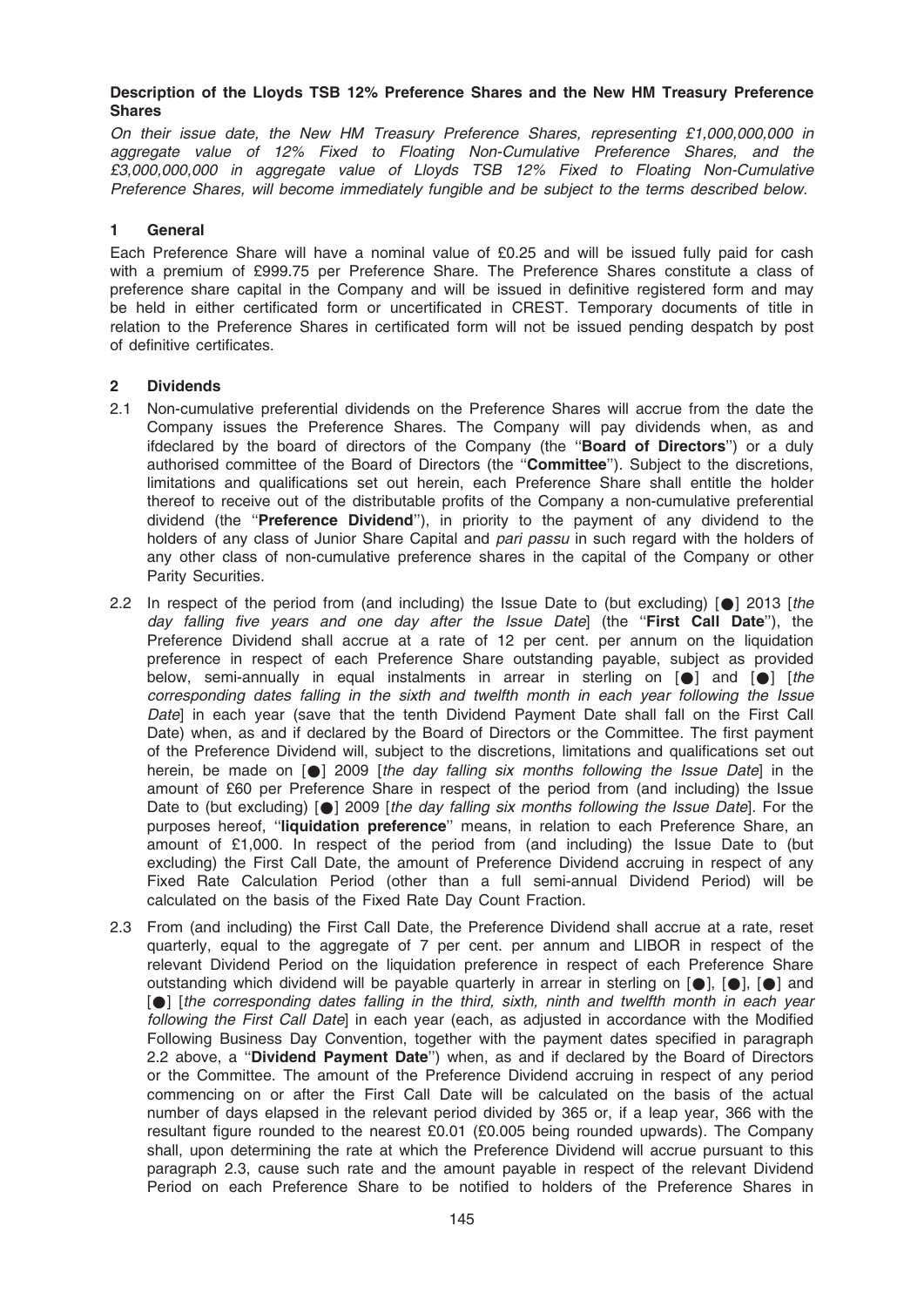accordance with the Articles and (for so long as the Preference Shares are listed on such exchange) to the London Stock Exchange as soon as possible after determination of the rate, but in no event later than the fourth Business Day thereafter.

#### 3 Declaration of Dividends

If, in the opinion of the Board of Directors or the Committee, the distributable profits of the Company are sufficient to cover the payment, in full, of Preference Dividends accrued on the Preference Shares during the Dividend Period immediately preceding the relevant Dividend Payment Date and also the payment in full of all other dividends and other amounts stated to be payable on such date on any Parity Securities in issue (including any arrears of dividends or other amounts on any such Parity Securities which have rights to cumulative dividends or other amounts), the Board of Directors or the Committee may:

- (a) declare and pay in full Preference Dividends on the relevant Dividend Payment Date; or
- (b) in their sole and absolute discretion resolve at least 10 Business Days prior to the relevant Dividend Payment Date that no Preference Dividend shall be declared and paid or that a Preference Dividend shall be declared and paid only in part.

Notwithstanding the Board of Directors' or the Committee's discretion described in (a) and (b) above, subject always to the existence of sufficient distributable profits as described in the first paragraph of this section and subject to the immediately following paragraph, Preference Dividends will be mandatorily payable as described under "Payment of Dividends" on each Dividend Payment Date upon which (i) a Capital Disqualification Event has occurred and (ii) the Company is in compliance with its Applicable Regulatory Capital Requirements.

If, however, in the opinion of the Board of Directors or the Committee, the payment of any Preference Dividend would breach or cause a breach of the capital adequacy requirements of the FSA that apply at that time to the Company and/or any of its subsidiaries, then no Preference Dividend shall be declared or paid unless the FSA confirms that it has no objection to such declaration or payment.

If, at least 10 Business Days prior to a Dividend Payment Date, the Board of Directors or the Committee considers that the distributable profits of the Company are insufficient to cover the payment in full of Preference Dividends and also the payment in full of all other dividends or other amounts stated to be payable on such Dividend Payment Date on any Parity Securities (including any arrears of dividends and other amounts on any such Parity Securities which have rights to cumulative dividends or other amounts), then, subject as provided above on the restrictions relating to the Company's capital adequacy requirements, the Board of Directors or the Committee may declare a reduced Preference Dividend. This will be paid in proportion to the dividends and other amounts which would have been due on the Preference Shares and any other shares and other instruments of the Company on such Dividend Payment Date which are expressed to rank equally with the Preference Shares as regards participation in profits (including any arrears of dividends and other amounts on any such Parity Securities which have rights to cumulative dividends or other amounts) if there had been sufficient profit.

As soon as practicable after resolving that no Preference Dividend shall be declared and paid or that it shall be declared and paid only in part, the Board of Directors or the Committee shall give notice thereof to the holders of the Preference Shares.

## 4 Payment of Dividends

The Company will pay Preference Dividends out of its distributable profits in sterling, calculated on the liquidation preference of £1,000 per Preference Share. Preference Dividends may be paid by the Company by crediting any account which the holder of the Preference Shares, or in the case of joint holders, the holder whose name stands first in the register in respect of the Preference Shares, has with the Company, whether in the sole name of such holder or the joint names of such holder and another person or persons, unless the Company has received not less than one month's notice in writing from such holder or joint holders directing that payment be made in another manner permitted by the Articles.

Any Preference Dividend may also be paid by cheque or warrant sent by post addressed to the holder of the Preference Shares at his registered address or, in the case of joint holders, addressed to the holder whose name stands first in the register in respect of the Preference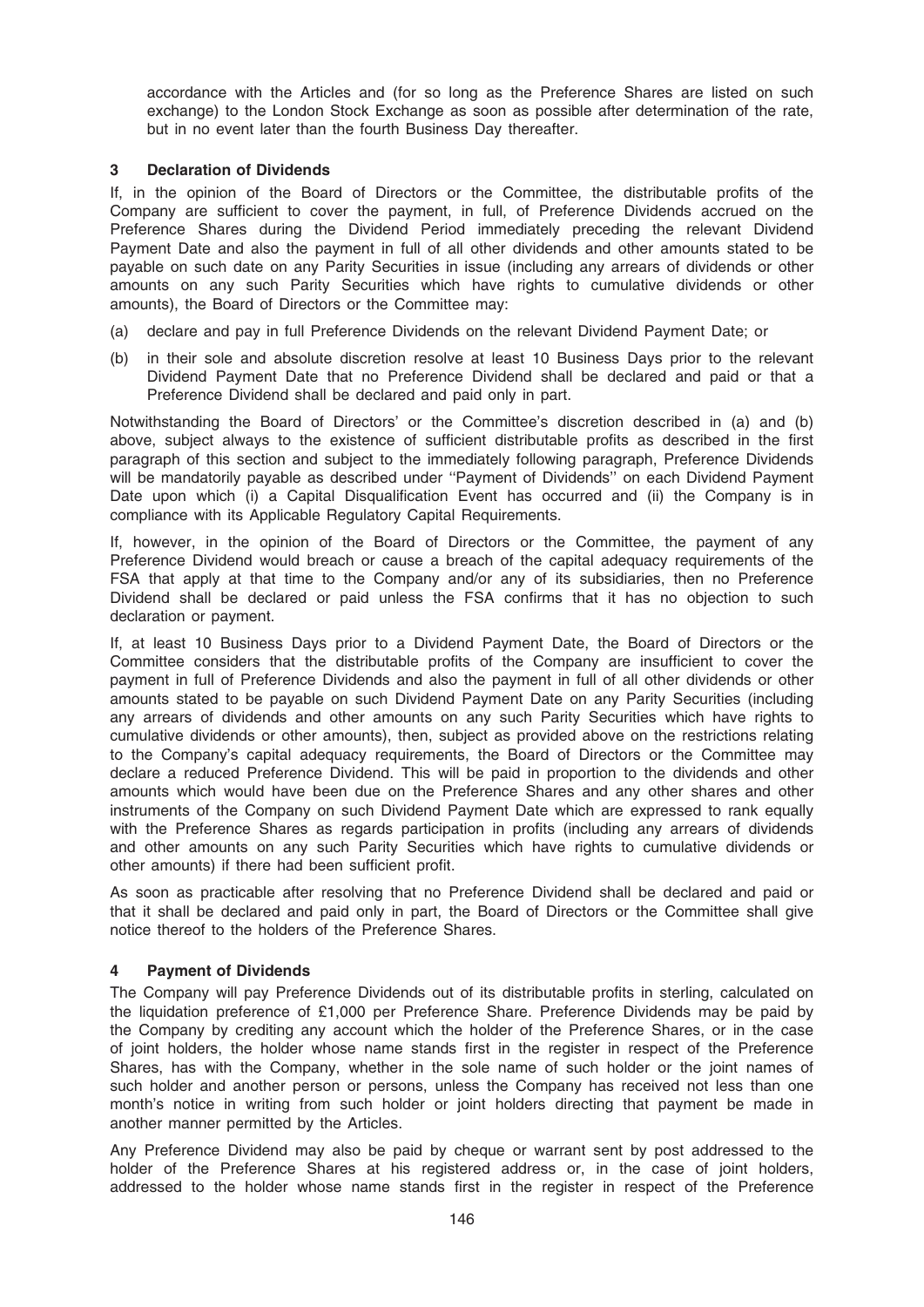Shares at his address as appearing in such register or addressed to such person at such address as the holder or joint holders may in writing direct.

Any such Preference Dividend may be paid by any bank or other funds transfer system or, if agreed by the Company, such other means and to or through such person as the holder or joint holders may in writing direct.

If payment in respect of the Preference Shares into any such bank account is to be made on a Dividend Payment Date or Redemption Date which is not a Business Day, then payment of such amount will be made on the next succeeding Business Day, without any interest or payment in respect of such delay.

Payments in respect of amounts payable by way of Preference Dividend and on redemption of the Preference Shares will be subject in all cases to any applicable fiscal or other laws and other regulations.

Preference Dividends will be non-cumulative and, to the extent that the Board of Directors or the Committee does not declare a Preference Dividend or any part of a Preference Dividend payable on a Dividend Payment Date, then holders of Preference Shares will have no claim in respect of the non-payment. Except as described in this description of the Preference Share rights, the holders of the Preference Shares will have no right to participate in the Company's profits.

Any Preference Dividend which has remained unclaimed for 12 years from the date when it became due for payment shall, if the Board of Directors so resolves, be forfeited and shall revert to the Company.

## 5 Restrictions on Dividends and Redemption

- 5.1 If the Company has not declared or paid in full a Preference Dividend stated to be payable as a result only of the exercise of the discretion of the Board of Directors or the Committee, then the Company shall not during the Stopper Period:
	- (a) redeem, purchase, cancel, reduce or otherwise acquire in any other way any Parity Securities, Junior Share Capital or the 2004 Preference Shares; or
	- (b) declare, or pay or set aside any sum for payment of any distribution or dividend or make any other payment on, and will procure that no distribution or dividend or other payment is made on, any Parity Securities (other than any Parity Securities in existence at the Issue Date which, by their terms, do not confer on the Board of Directors or the Committee a discretion to defer any such distribution, dividend or payment and any Parity Securities that are issued on or after the Issue Date in connection with any exchange for, scheme of arrangement in relation to, or substitution for, any Relevant Securities), Junior Share Capital or the 2004 Preference Shares.
- 5.2 Until the date on which the Preference Shares are redeemed or repurchased in full, the Company shall not:
	- (a) declare or pay any dividend or make any distribution (whether in cash or otherwise) on or in respect of the ordinary shares of the Company or set aside any sum to provide for payment of any such dividend or distribution (save that the foregoing restriction shall not apply to a capitalisation issue pursuant to which newly issued bonus shares are paid up out of undistributable reserves); or
	- (b) redeem, purchase, cancel or otherwise acquire in any way any ordinary shares of the Company or effect a reduction of the ordinary share capital of the Company which involves a distribution to holders of ordinary shares.

## 6 Rights upon Liquidation

On a return of capital or distribution of assets, whether or not on a winding-up (but other than a redemption or purchase by the Company of any of its share capital permitted by its Articles and under applicable law), holders of Preference Shares will rank in the application of the assets of the Company available to shareholders: (1) equally in all respects with holders of the most senior class of preference shares and any other class of shares of the Company in issue or which may be issued by the Company which are expressed to rank equally with the Preference Shares and (2) in priority to the holders of any other share capital of the Company (including the Junior Share Capital).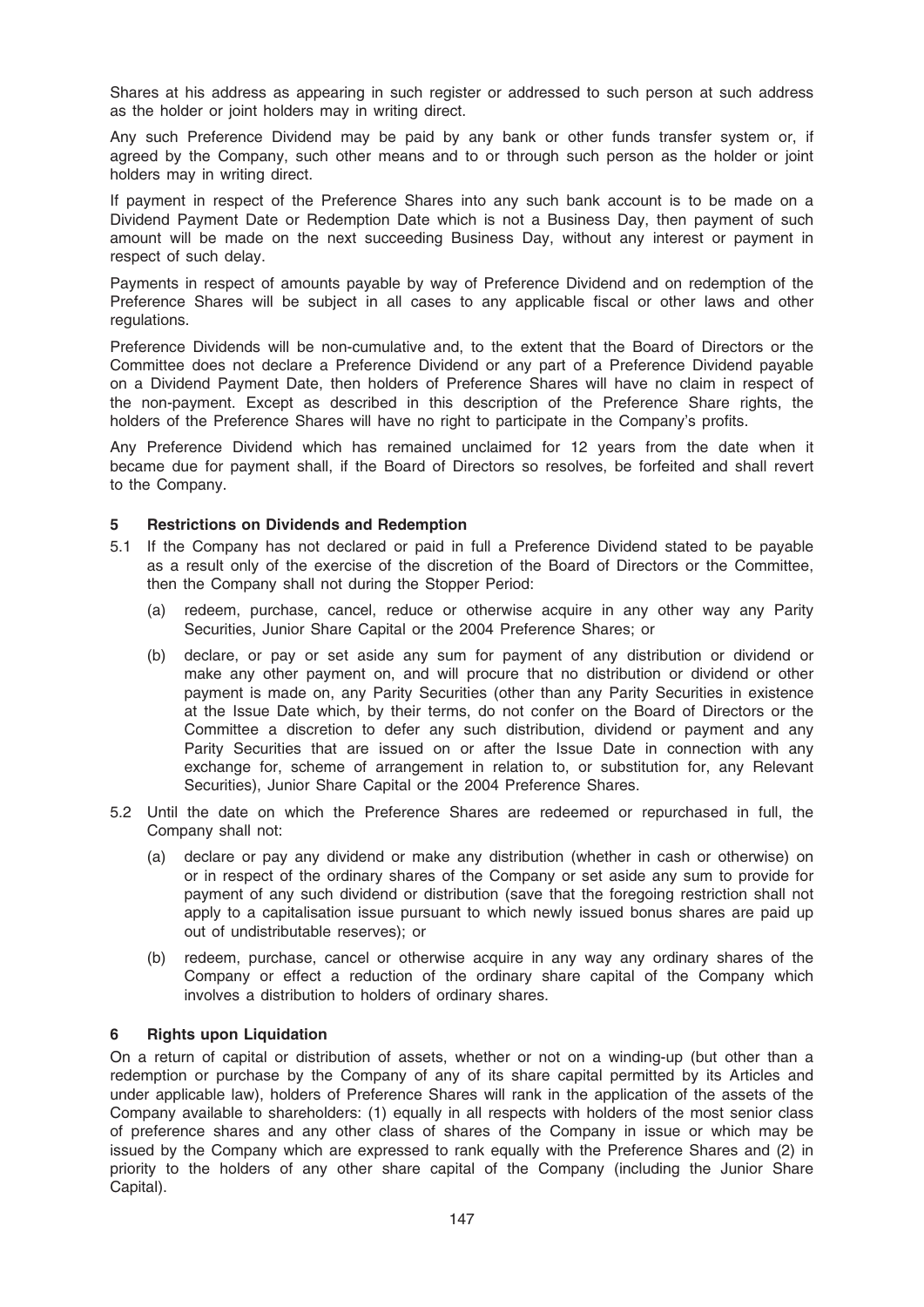Subject to such ranking, in such event holders of the Preference Shares will be entitled to receive out of the surplus assets of the Company remaining after payment of the Company's prior-ranking liabilities a sum equal to the aggregate of: (1) £1,000 per Preference Share, (2) the amount of any Preference Dividend which is due for payment on the Preference Shares on or after the date of commencement of the winding-up or other return of capital but which is payable in respect of a period ending on or before such date and (3) the proportion of any Preference Dividend (whether or not declared or earned) that would otherwise be payable and is not otherwise paid in respect of any period that begins before, but ends after, the date of commencement of the winding-up or other return of capital and which is attributable to the part of the period that ends on such date. In respect of any such Preference Dividend, the amount of Preference Dividend accruing in respect of any such period will be calculated on the same basis as is applicable to calculation of a Preference Dividend accruing on the then-relevant basis. If, upon any return of capital or distribution of assets, the amounts available for payment are insufficient to cover the amounts payable in full on the Preference Shares and any Parity Securities and the 2004 Preference Shares, the holders of the Preference Shares and the holders of such Parity Securities and the 2004 Preference Shares will share rateably in the distribution of surplus assets (if any) of the Company in proportion to the full amounts to which they are respectively entitled.

After payment of the full amount of the liquidation distribution to which they are entitled, the holders of the Preference Shares will have no claim on any of the Company's remaining assets and will not be entitled to any further participation in the return of capital. If there is a sale of all or substantially all of the Company's assets, the distribution to the Company's shareholders of all or substantially all of the consideration for the sale, unless the consideration, apart from assumption of liabilities, or the net proceeds consists entirely of cash, will not be deemed a return of capital in respect of the Company's liquidation, dissolution or winding-up.

## 7 Redemption

Subject to the Articles (including the restrictions described under ''Restrictions on Dividends and Redemption'' above), to the provisions of the Companies Act and all other laws and regulations applying to the Company and to confirmation from the FSA that it has no objection to the redemption (if such confirmation is required, in which case the FSA may impose conditions on the redemption), the Company may, at its option, upon not less than 30 nor more than 60 days' notice redeem all or some only of the Preference Shares on the First Call Date, and on each Dividend Payment Date thereafter. The Redemption Price shall be paid on each Preference Share so redeemed. In the event that fewer than all the outstanding Preference Shares are to be redeemed, the Preference Shares to be redeemed will be selected by the Company by means of a draw at the registered office of the Company, or at any other place which the Board of Directors or the Committee decides on, in the presence of its auditors on such basis as the Board of Directors or the Committee considers appropriate at the time.

If the Preference Shares are to be redeemed, the Company must give a written notice of redemption (a "Redemption Notice") to the holders of the Preference Shares, not less than 30 days nor more than 60 days prior to the Redemption Date. Each Redemption Notice will specify (i) the Redemption Date; (ii) the Redemption Price (specifying the amount of the accrued but unpaid dividend to be paid) (iii) in the case of Preference Shares held in certificated form, the place or places where holders may surrender share certificates in respect of such Preference Shares and where payment of the Redemption Price will be made and (iv) in the case of Preference Shares held in uncertificated form, details of the issuer-instruction to be sent to Euroclear UK & Ireland Limited by the Company requesting the deletion of the relevant entries in CREST relating to the holdings of the Preference Shares concerned. No defect in the Redemption Notice or in its service will affect the validity of the redemption proceedings.

Payments in respect of the amount due on redemption of a Preference Share will be made by the same methods as described in ''Payment of Dividends''. Any such amount which has remained unclaimed for 12 years from the date when it became due for payment shall be forfeited and shall revert to the Company.

From the Redemption Date, the Preference Dividend will cease to accrue on the Preference Shares being redeemed except on any Preference Share in respect of which payment of the Redemption Price due on the Redemption Date is improperly withheld or refused. In such case, the Preference Dividend will be deemed to have continued and will accordingly continue to accrue at the rate which would have applied but for the redemption, as described under ''Payment of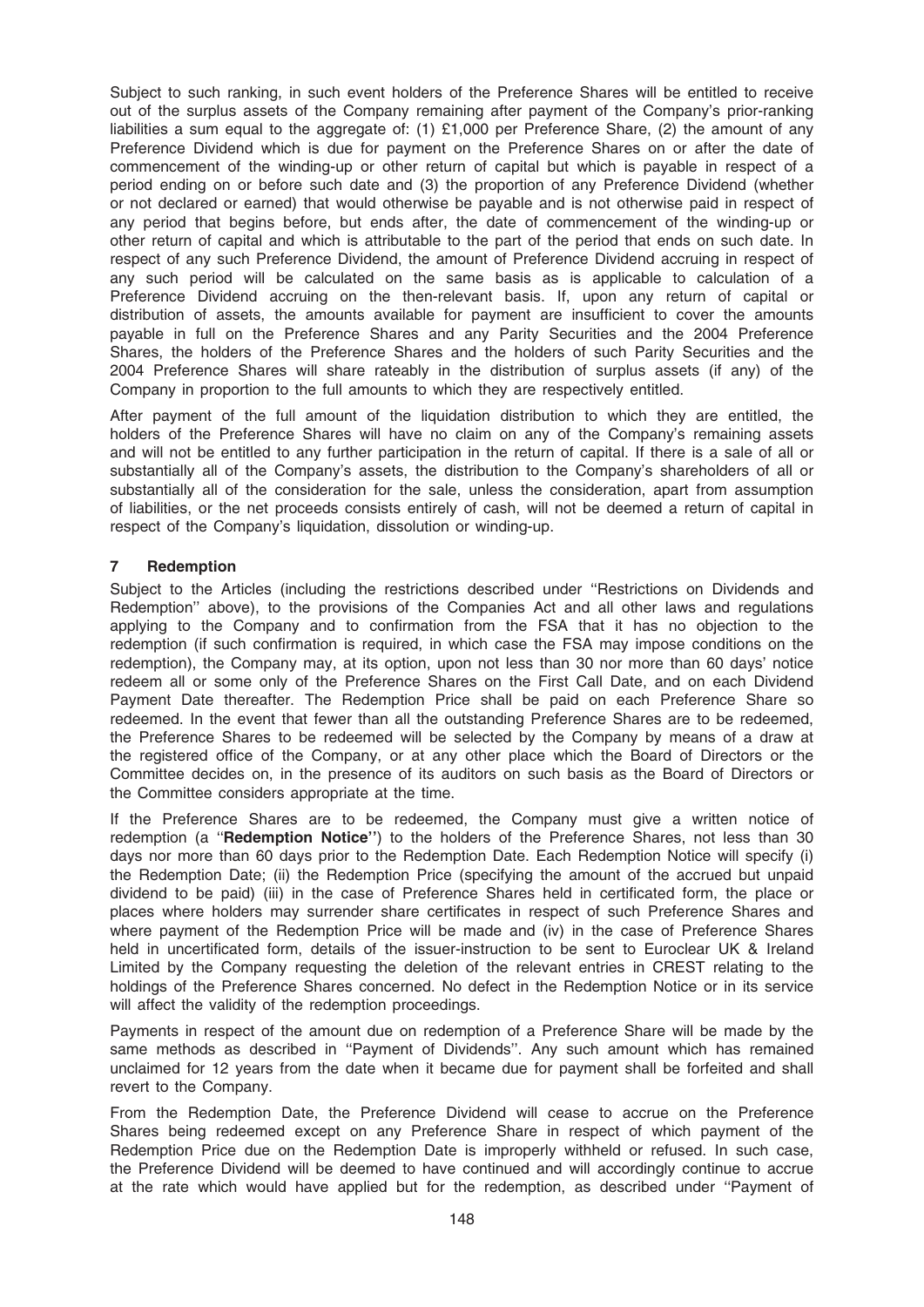Dividends'' above, from the Redemption Date to the actual date of payment of the Redemption Price. Such Preference Share will not be treated as having been redeemed until the Redemption Price, including accrued Preference Dividend, has been paid.

A receipt given by the holder for the time being of any Preference Shares (or in the case of joint holders by the first-named joint holder) in respect of the amount payable on redemption of such Preference Shares will constitute an absolute discharge to the Company.

## 8 Voting

Subject to the next paragraph immediately below, holders of Preference Shares will only be entitled to receive notice of and to attend any general meeting of Shareholders and to speak or vote upon any resolution proposed at such meeting if a resolution is proposed either varying or abrogating any of the rights and restrictions attached to the Preference Shares or to wind up, or in relation to the winding up of, the Company (and then in each such case only to speak and vote upon any such resolution).

If on the applicable Dividend Payment Date immediately preceding the date of notice of any general meeting of Shareholders, the Preference Dividend on the Preference Shares has not been declared and paid in full, holders of the Preference Shares will be entitled to speak and to vote upon all resolutions proposed at such general meeting. In these circumstances only, the rights of the holders of the Preference Shares so to speak and vote will continue until the Company has resumed the payment in full of Preference Dividends.

On a show of hands, every holder of Preference Shares who is entitled to vote or any proxy (other than the chairman of the meeting in his or her capacity as proxy) or a corporate representative for that holder, in each case who is present in person, will have one vote. On a poll, each holder of Preference Shares who is entitled to vote and who is present in person, by proxy or by corporate representative, will have one vote for each £0.25 of nominal value of Preference Shares of which he or she is the holder.

Other provisions in the Articles relating to voting rights and procedures also apply to the Preference Shares.

## 9 Purchase of own shares

Subject to the Articles, the provisions of the Companies Act, all other laws and regulations applying to the Company and the rights conferred on any other class of shares of the Company described under ''Restrictions on Dividends and Redemption'' above and confirmation from the FSA that it has no objection to the purchase (for so long as the Company is required to obtain such confirmation), the Company may at any time and from time to time (subject to the payment in full of the Preference Dividend on the immediately preceding Dividend Payment Date) purchase any Preference Shares in issue in the open market or by tender upon such terms and conditions as the Board of Directors or the Committee may determine. The Company will not be required to select the shares to be purchased rateably or in any particular manner as between the holders of Preference Shares or as between them and the holders of shares of any other class (whether or not the Preference Shares rank prior to such other shares). Any such Preference Shares repurchased shall be cancelled by the Company.

## 10 Untraced shareholders

- 10.1 The Articles provide that the Company may sell any Preference Shares of a holder of Preference Shares at the best price reasonably obtainable at the time of such sale if and provided that:
	- (a) during the period of 12 years prior to the date of the publication of the advertisements referred to in sub-paragraph (b) below (or, if published on different dates, the first thereof) at least three Preference Dividends on the Preference Shares have become payable and no Preference Dividend on those Preference Shares has been claimed;
	- (b) the Company shall on expiry of such period of 12 years have inserted advertisements in both a national newspaper and a newspaper circulating in the area of the registered address of the holder of such Preference Shares within the United Kingdom, or (if such holder has no such address) of the address, if any, within the United Kingdom supplied by such holder to the Company for the service of documents giving notice of its intention to sell the Preference Shares; and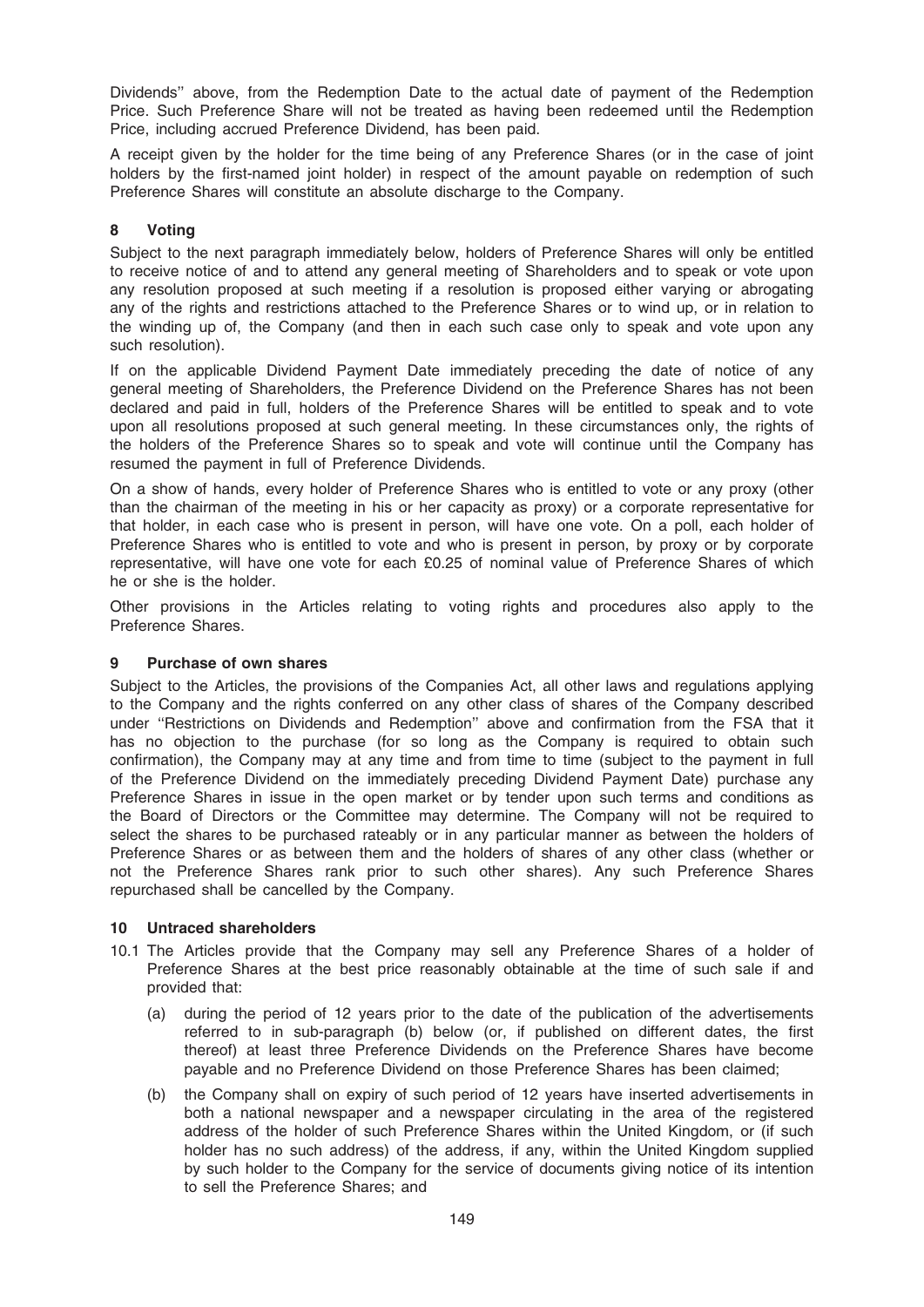- (c) during the period of three months following the publication of such advertisements the Company shall have received no communication from such holder.
- 10.2 To give effect to any such sale the Company may appoint any person to transfer those Preference Shares, and such transfer shall be as effective as if it had been carried out by the holder of such Preference Shares and the title of the transferee shall not be affected by any irregularity or invalidity in the proceedings relating thereto.
- 10.3 The net proceeds of sale shall belong to the Company which shall be obliged to account to the former holder of such Preference Shares for an amount equal to such proceeds and shall enter the name of such former holder in the books of the Company as a creditor for such amount which shall be a debt of the Company. Any net proceeds of sale unclaimed after a period of 12 years from the date of sale shall be forfeited and shall revert to the Company.

#### 11 Form and Denomination

The Preference Shares will, when issued, be fully paid and, as such, will not be subject to a call for any additional payment. For each Preference Share issued, an amount equal to its nominal value of £0.25 will be credited to the Company's issued share capital account and an amount of £999.75, being the difference between its nominal value and its issue price, will be credited to the Company's share premium account.

The Preference Shares will be issued in registered form. Title to Preference Shares in certificated form will pass by transfer and registration on the register of members of the Company in accordance with the Articles. The Articles provide, amongst other matters, that transfers of the Preferences Shares in certificated form must be in writing and are to be effected by an instrument of transfer in the usual standard form or in any other form approved by the Directors. Instruments of transfer of the Preference Shares must be signed by the transferor or executed in some other legally valid way.

The Directors may refuse to register a transfer of Preference Shares in certificated form unless the instrument of transfer is duly stamped and:

- (a) is in respect of Preference Shares only;
- (b) is in favour of not more than four joint transferees; and
- (c) is deposited at the office of the Registrars accompanied by the relevant share certificate(s) and any other evidence which the Directors ask for to provide the entitlement of the person wishing to make the transfer.

Transfers of Preference Shares in uncertificated form must be made using CREST and must comply with the Regulations.

See ''Registrar and Paying Agent'' below. Any registration of transfer will be effected without charge to the person requesting the exchange or registration, but the requesting person will be required to pay any related taxes, stamp duties or other governmental charges.

#### 12 Variation of Rights

If applicable law permits, the rights, preferences and privileges attached to Preference Shares may be varied or abrogated only with the written consent of the holders of 75 per cent. in nominal value of the outstanding Preference Shares or with the sanction of an extraordinary resolution passed at a separate class meeting of the holders of the outstanding Preference Shares. An extraordinary resolution will be adopted if passed by a majority of 75 per cent. of those holders voting in person or by proxy at the meeting. The quorum required for any such class meeting will be two persons at least holding or representing by proxy one-third in nominal amount of the outstanding Preference Shares affected, except at any adjourned meeting where this quorum requirement is not met, where any two holders present in person or by proxy will constitute a quorum.

The written consent of the holders of 75 per cent. in nominal value of the outstanding Preference Shares or the sanction of an extraordinary resolution passed at a separate class meeting of holders of the outstanding Preference Shares will be required if the Board of Directors propose to authorise, create or increase the amount of any shares of any class or any security convertible into shares of any class ranking as regards rights to participate in the Company's profits or assets, in priority to the Preference Shares.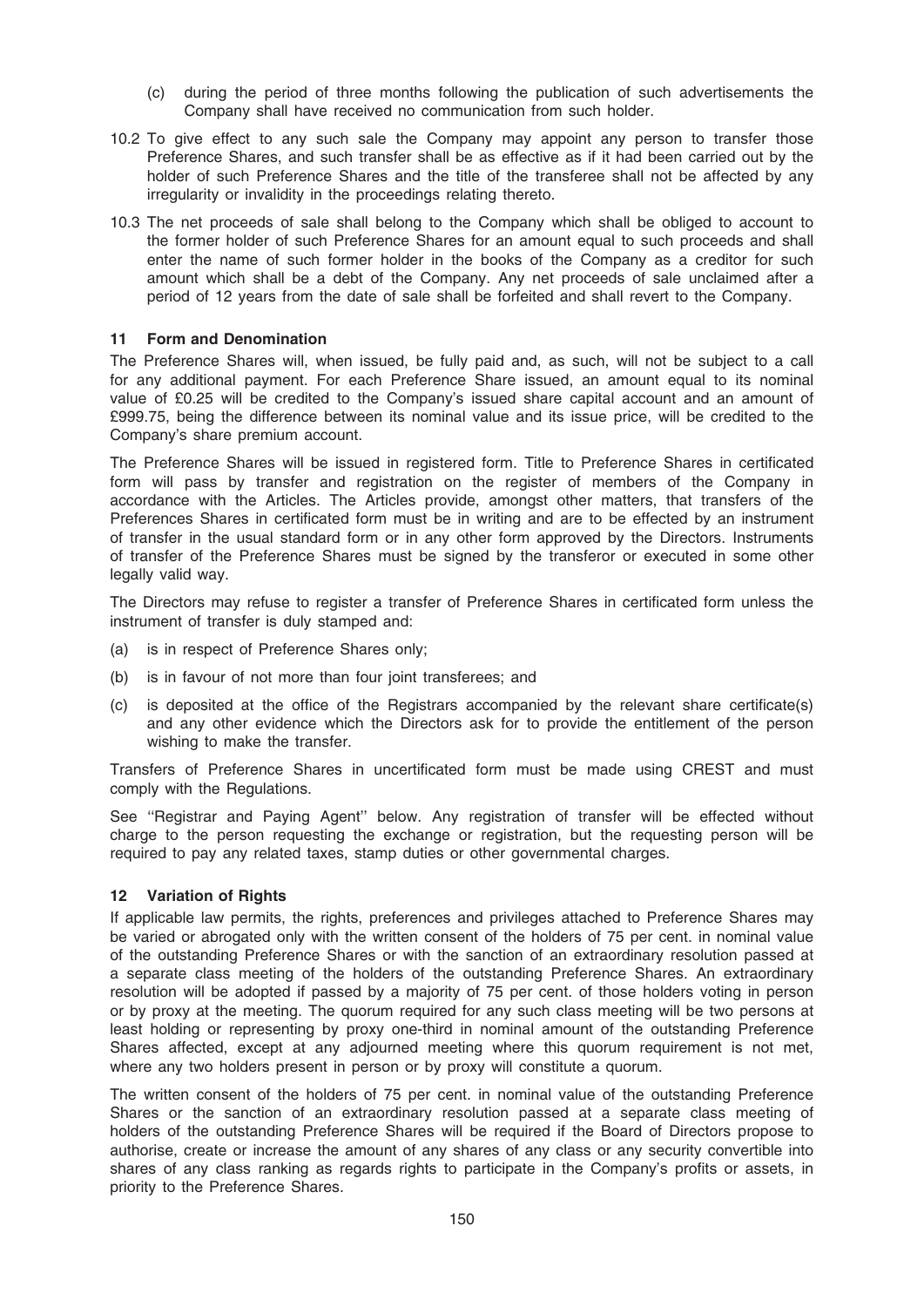If the Company has paid the most recent Preference Dividend in full, the rights attached to the Preference Shares will not be deemed to be varied by the creation or issue of any further noncumulative preference shares or of any other further shares ranking equally as regards participation in the Company's profits or assets with, or junior to, the Preference Shares, whether carrying identical rights or different rights in any respect, including as to dividend, premium on a return of capital, redemption or conversion and whether denominated in sterling or any other currency.

### 13 Notices

Notices given by the Company will be given by the Registrar on its behalf unless the Company decides otherwise. A notice may be given by the Company to any holder of Preference Shares in certificated form by sending it by post to the holder's registered address. Service of the notice shall be deemed to be effected by properly addressing, prepaying and posting a letter containing the notice, and to have been effected on the day after the letter containing the same is posted. Where a holder's registered address is outside the United Kingdom, all notices shall be sent to him by air mail post.

A notice may be given by the Company to the joint holders of Preference Shares by giving the notice to the joint holder first named in the register.

A notice may be given by the Company to the extent permitted by the Companies Act and the FSA in its capacity as competent authority under the Financial Services and Markets Act 2000 (the ''UK Listing Authority'') by electronic communication, if so requested or authorised by the holder, the holder having notified the Company of an e-mail address to which the Company may send electronic communications, and having agreed to receive notices and other documents from the Company by electronic communication. If a holder notifies the Company of an e-mail address, the Company may send the holder the notice or other document by publishing the notice or other document on a website and notifying the holder by e-mail that the notice or other document has been published on the website. The Company must also specify the address of the website on which it has been published, the place on the website where the notice may be accessed and how it may be accessed, and where the notice in question is a notice of a meeting, the notice must continue to be published on that website throughout the period beginning with the giving of that notification and ending with the conclusion of the meeting, save that if the notice is published for part only of that period then failure to publish the notice throughout that period shall not invalidate the proceedings of the meeting where such failure is wholly attributable to circumstances which it would not be reasonable to have expected the Company to prevent or avoid.

Notices to holders of the Preference Shares in uncertificated form, including notices for general meetings of holders of Preference Shares, will be published in accordance with the operating procedures for the time being of CREST and the Regulations.

In addition, for so long as the Preference Shares are listed and admitted to trading on any stock exchange, notices shall be given in accordance with any requirements of such exchange.

#### 14 No Additional Amounts

If at any time the Company is required by a tax authority to deduct or withhold taxes from payments made by the Company with respect to the Preference Shares, the Company will not pay additional amounts. As a result, the net amount received from the Company by each holder of a Preference Share, after the deduction or withholding, will be less than the amount the holder would have received in the absence of the deduction or the withholding.

#### 15 Governing Law

The creation and issuance of the Preference Shares and the rights attached to them shall be governed by and construed in accordance with the laws of Scotland.

#### 16 Registrar and Paying Agent

The Company's company secretarial department will maintain the register and the Company will act as Registrar and Paying Agent.

The Company reserves the right at any time to appoint an additional or successor registrar or paying agent; provided, however, that if, and for so long as, the Preference Shares are listed on the Official List of the UK Listing Authority and to trading on the London Stock Exchange plc's Regulated Market and the applicable rules so require, the Company shall maintain a paying agent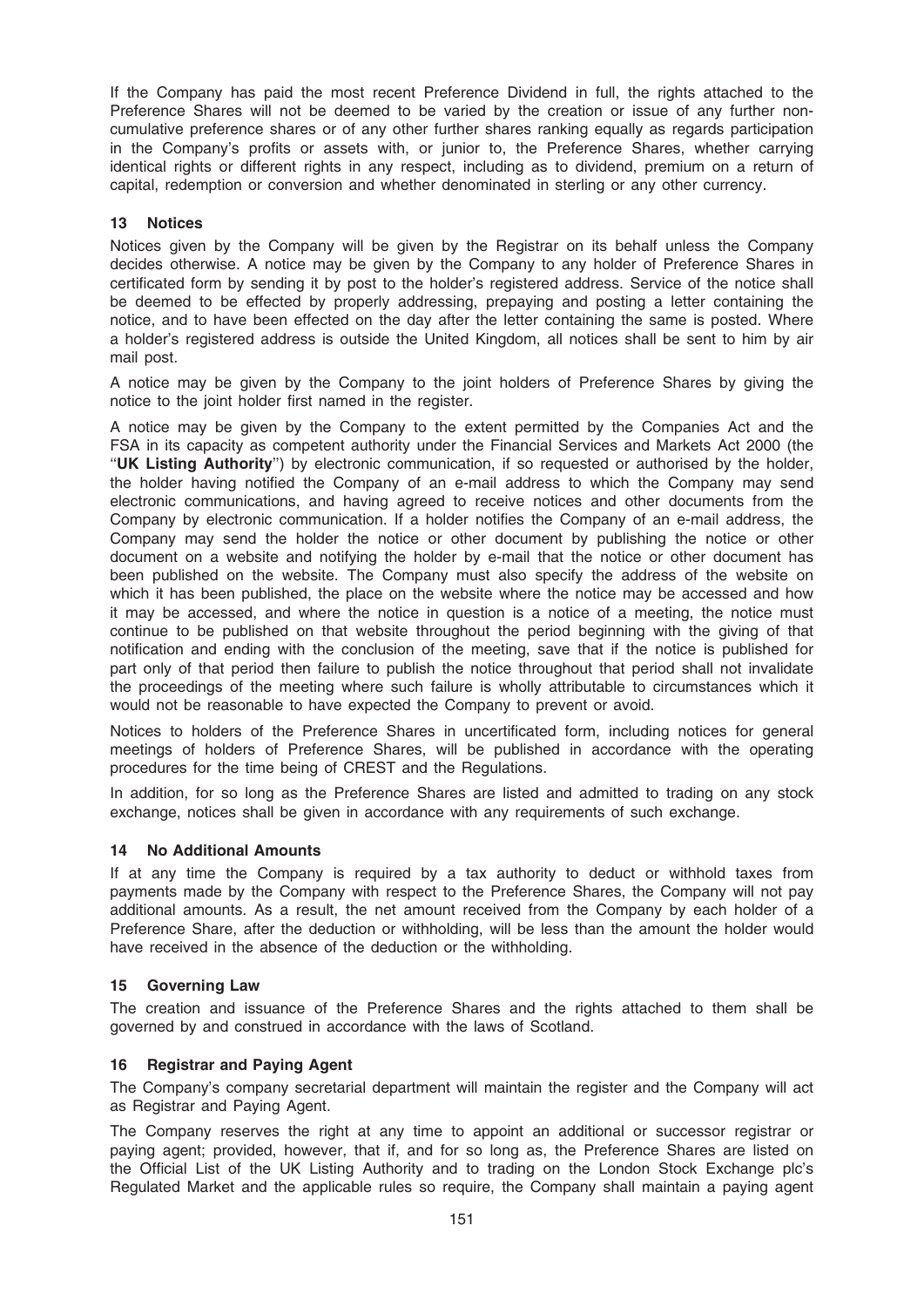having its specified office in the United Kingdom. Notice of any change of registrar or agent will be given to holders of the Preference Shares.

### 17 Further Issues

Subject to the provisions set out in ''Variation of Rights'', the Company may, at any time and from time to time, and without any consent or sanction of the holders of the Preference Shares, create or issue further preference shares or other share capital ranking equal or junior to the Preference Shares. The creation or issuance of further preference shares or other share capital ranking equally with the Preference Shares will not be deemed to alter, vary, affect, modify or abrogate any of the rights attaching to the Preference Shares. These rights will not be deemed to be varied by any change to the provisions in the Articles, other than a change which would result in any further preference shares or other share capital ranking senior to the Preference Shares. Any further series of preference shares or other share capital ranking equal or junior to the Preference Shares may either carry identical rights in all respects with the Preference Shares (except as regards the date from which such shares rank for dividend) or carry different rights.

#### 18 Definitions

"Applicable Regulatory Capital Requirements" means any requirements contained in Capital Regulations for the maintenance of capital from time to time applicable to the Company on a solo and/or consolidated basis, including transitional rules and waivers;

"Articles" means the articles of association of the Company;

"Business Day" means a day on which banks are open for business in London;

''Capital Disqualification Event'' shall be deemed to have occurred if (a) the Preference Shares would cease to be eligible to qualify (save where such non-qualification is only as a result of any applicable limitation on the amount of such capital) as regulatory capital for the Company under Applicable Regulatory Capital Requirements and (b) the FSA has confirmed to the Company that the Preference Shares would cease to be eligible to qualify as regulatory capital for the Company;

"Capital Regulations" means at any time the regulations, requirements, guidelines and policies relating to capital adequacy then in effect of the FSA or other relevant regulator;

''Companies Act'' means the Companies Act 1985 or the Companies Act 2006 (in each case as amended from time to time);

"Company" means Lloyds TSB Group plc;

''CREST'' means the system for the paperless settlement of trades and holding of uncertificated securities operated by Euroclear UK & Ireland Limited, the operator of CREST (in accordance with the Regulations) (or any successor);

''Directors'' means the executive and non-executive directors of the Company who make up its board of directors;

"Distributable Profits" has the meaning given to it in the Companies Act as, in general terms and subject to adjustment, accumulated realised profits less accumulated realised losses;

''Dividend Determination Date'' means, in relation to each Dividend Period commencing on or after the First Call Date, the first day of such Dividend Period, provided that if the First Call Date is not a Business Day, the Dividend Determination Date in respect of the Dividend Period commencing on the First Call Date shall be the Business Day immediately preceding the First Call Date:

"Dividend Payment Date" means (i) [ $\bullet$ ] and [ $\bullet$ ] [the corresponding dates falling in the sixth and twelfth month in each year following the Issue Datel in each year up to and including the First Call Date, save that the tenth Dividend Payment Date shall fall on the First Call Date and (ii) thereafter, subject to the Modified Following Business Day Convention, [.], [.], [.] and [.] [the corresponding date falling in the third, sixth, ninth and twelfth month in each year following the First Call Date] in each year;

''Dividend Period'' means the period from and including the most recent Dividend Payment Date (or the Issue Date) to but excluding the next proceeding Dividend Payment Date;

"First Call Date" means  $[0]$  2013 [the day falling five years and one day after the Issue Date];

"Fixed Rate Calculation Period" means the period from (and including) the most recent Dividend Payment Date (or, if none, the Issue Date) to (but excluding) the relevant payment date;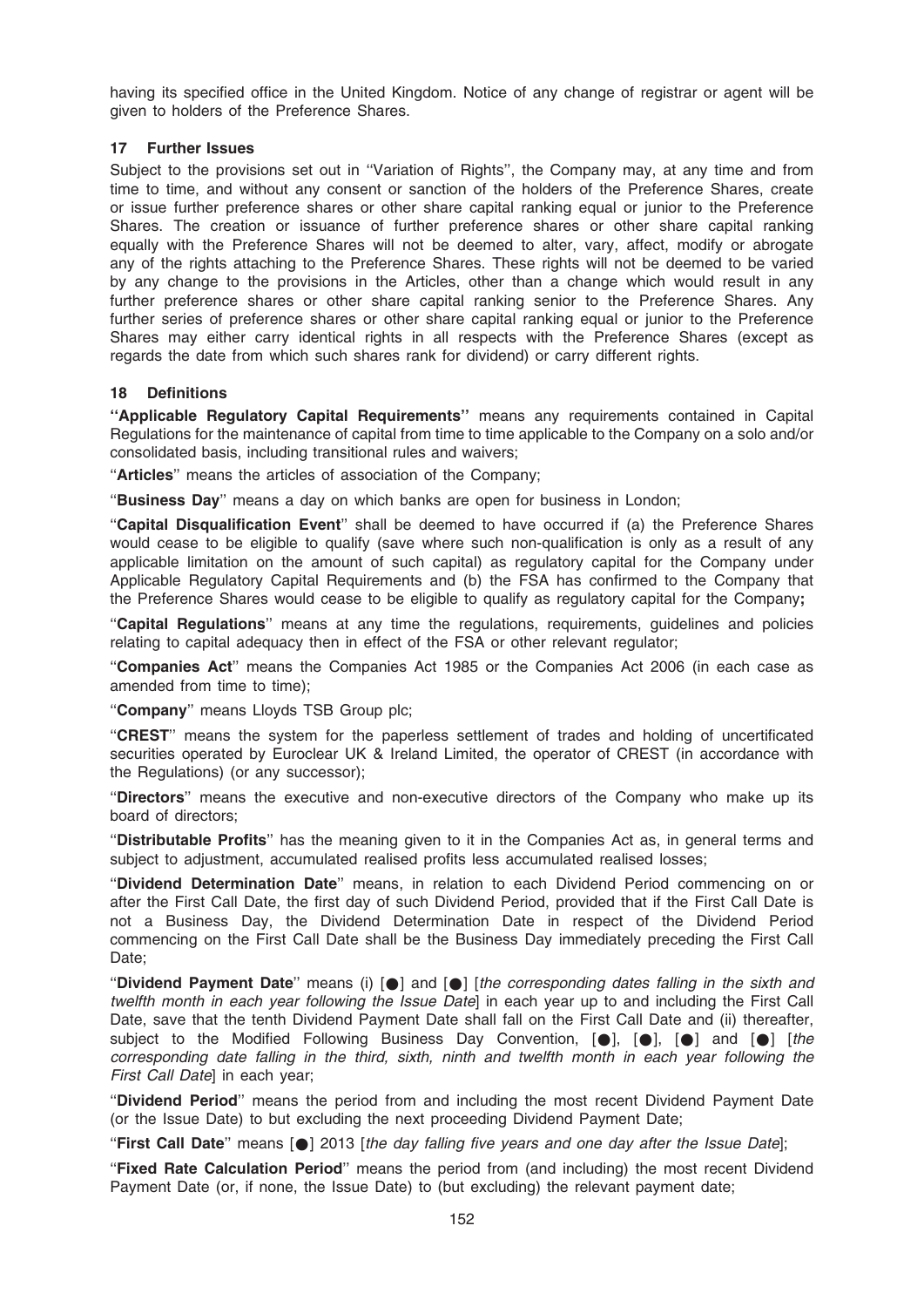"Fixed Rate Day Count Fraction" means the actual number of days in the period from and including the date from which dividends begin to accrue for the relevant Fixed Rate Calculation Period (the ''Accrual Date'') to but excluding the date on which it falls due divided by two times the actual number of days from and including the Accrual Date to but excluding the next following Dividend Payment Date;

"FSA" means the Financial Services Authority or such other governmental authority in the United Kingdom (or if the Company becomes domiciled in a jurisdiction other than the United Kingdom, in such other jurisdiction) having primary bank supervisory authority;

''in certificated form'' means a share or other security which is not in uncertificated form;

"Issue Date" means  $\lceil \bullet \rceil$  [the date of issue of the Preference Shares following the coming into effect of the Preference Scheme];

''Junior Share Capital'' means the ordinary shares, or any other shares ranking, or expressed to rank junior to the Preference Shares (either issued directly by the Company or by a subsidiary undertaking and the terms of which securities benefit from a guarantee or support agreement ranking or expressed to rank junior to the Preference Shares);

"LIBOR" means, in relation to a Dividend Period, the offered rate for three month deposits in sterling as at 11.00 a.m. London time on the related Dividend Determination Date appearing on the display designated as page ''LIBOR01'' on the Reuters Service (or such other page or service as may replace it for the purpose of displaying such information) as determined by the Company;

''Modified Following Business Day Convention'' means if a Dividend Payment Date falls on a day which is not a Business Day, such Dividend Payment Date shall be postponed to the next day which is a Business Day unless it would fall into the next calendar month in which event such Dividend Payment Date shall be brought forward to the immediately preceding day which is a Business Day;

"Parity Securities" means the most senior ranking class or classes of non-cumulative preference shares in the capital of the Company from time to time and any other obligations ranking or expressed to rank pari passu with the Preference Shares other than the 2004 Preference Shares;

"Paying Agent" means the Company or any other entity appointed by it and notified by the Company to the holders of the Preference Shares to perform the function as Paying Agent in respect of the Preference Shares;

"Preference Shares" means the £4,000,000,000 in aggregate value of the 12% Fixed to Floating Non-Cumulative Callable Preference Shares;

''Redemption Date'' means the date on which the Preference Shares are called for redemption in accordance with paragraph 7 above;

"Redemption Price" means the liquidation preference of  $£1,000$  per Preference Share to be redeemed plus the dividend accrued for the Dividend Period in which the Redemption Date falls to, but excluding, the Redemption Date, but only to the extent that any such amount was, or would have been, payable as a cash dividend;

''Regulations'' means the Uncertificated Securities Regulations 2001 (SI 2001 No. 2001/3755) in respect of which Euroclear UK & Ireland Limited is the operator (as defined in such regulations) (or any successor);

"Relevant Securities" means the most senior class or classes of preference shares in the capital of HBOS plc and any other obligations ranked, or expressed to rank, pari passu therewith and, in any such case, which are in issue as at the Issue Date and which contain provisions for the payment (or satisfaction) of interest, dividends or other payments but which do not provide for the relevant issuer or guarantor (as the case may be) to defer or cancel any such payment (or satisfaction) at its discretion;

"Shareholder" means a holder of the Company's shares:

''Stopper Period'' means with respect to any Dividend Payment Date or the equivalent term in respect of any Parity Security, one calendar year from and including the earlier of the date (i) on which a full Dividend is not paid on the Preference Shares or (ii) on which a full scheduled dividend or distribution on any Parity Security has not been paid;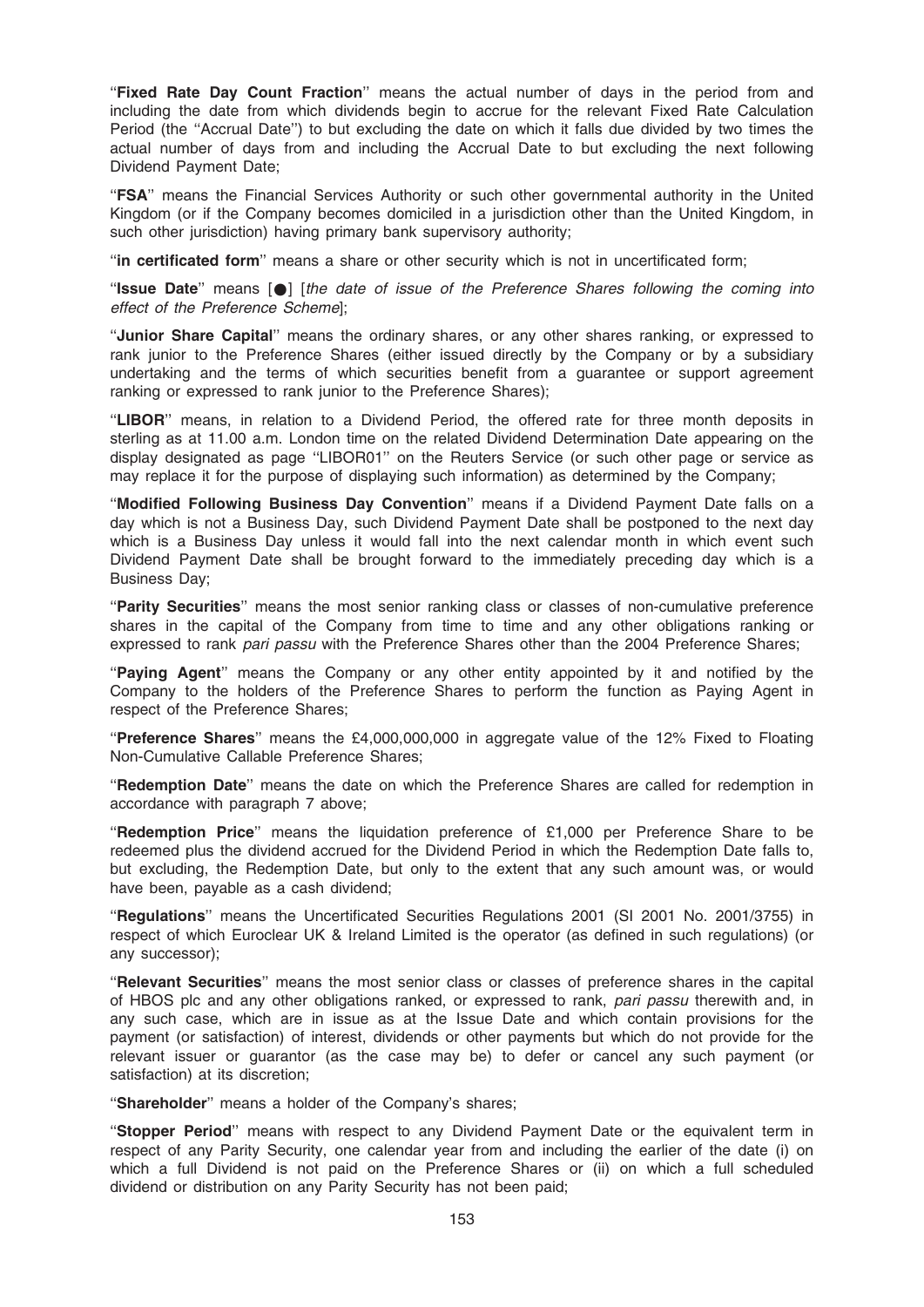"uncertificated form" or "in uncertificated form" means, when used in relation to shares, shares recorded on the relevant register as being held in uncertificated form in CREST and title to which, by virtue of the Regulations, may be transferred by means of CREST; and

"2004 Preference Shares" means the 400 6% Non-Cumulative Redeemable Preference Shares of £0.25 par value each issued in 2004.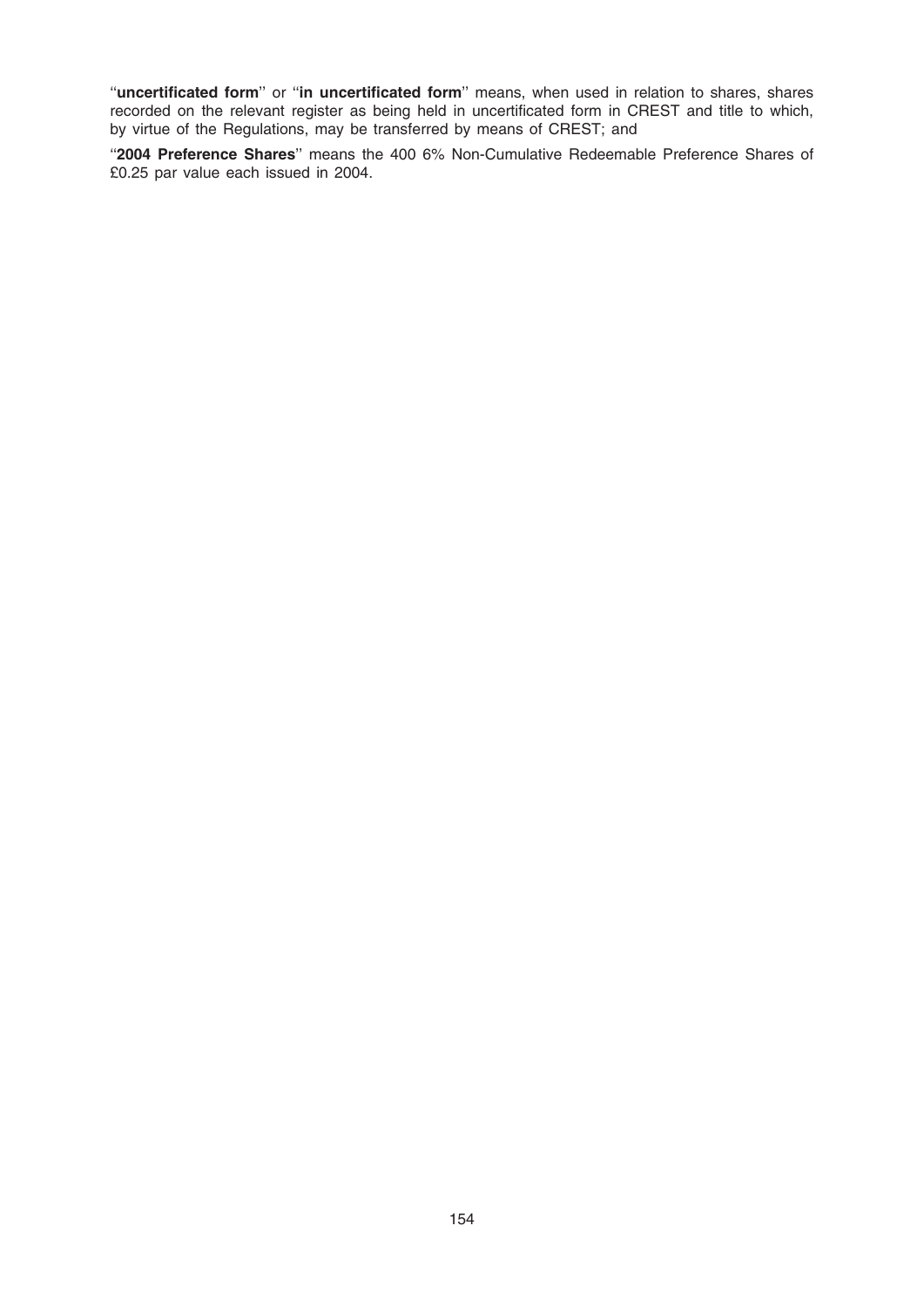## PART V

## INFORMATION ON THE LLOYDS TSB GROUP

Information on the Lloyds TSB Group is contained in Part VII (''Information on the Lloyds TSB Group'') of the Share Circular and in the business review at pages 6 to 11 of the Annual Report on Form 20-F, for the year ended 31 December 2007, both of which are incorporated by reference into this document.

Information on current trading, trends and prospects is contained in Part A (''Letter from Sir Victor Blank, the Chairman of Lloyds TSB Group plc'') of Part VI (''Information on the Acquisition'') of the Lloyds TSB Placing and Open Offer Prospectus and in section 7 (''Current Trading, Trends and Prospects") of Part VII ("Information on the Lloyds TSB Group") of the Share Circular, both of which are incorporated by reference into this document.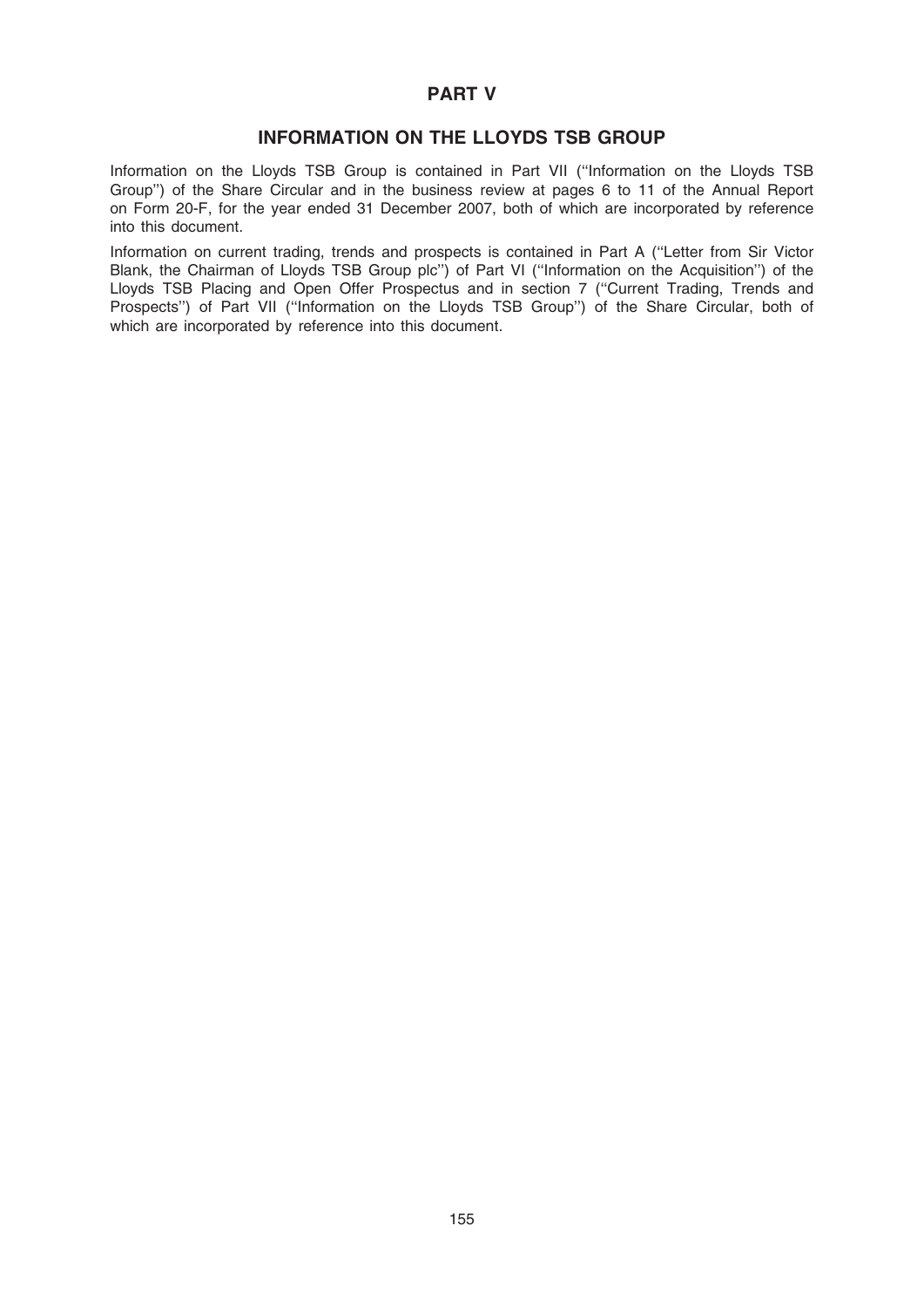# PART VI

# INFORMATION ON THE HBOS GROUP

Information on HBOS is contained in the following:

- (a) Part XIII (''HBOS Interim Management Statement 3 November 2008'') of the Share Circular;
- (b) Part X (''Information on the HBOS Group''), Part XVI (''Risk Management'') and Part XXII (''Additional Information'') sections 7, 9, 10 (except 10.7 and 10.8), 11, 12.1, 13, 14.1, 15.1 and 15.2, 16 (first paragraph), 17.1.6, 18.1, 19 (except second to last paragraph), 20, 21 (first paragraph) of the HBOS Placing and Open Offer Prospectus; and
- (c) Section 18 (''Litigation'') of Part XVIII (''Additional Information'') of the HBOS Rights Issue Prospectus.

all of which are incorporated by reference into this document.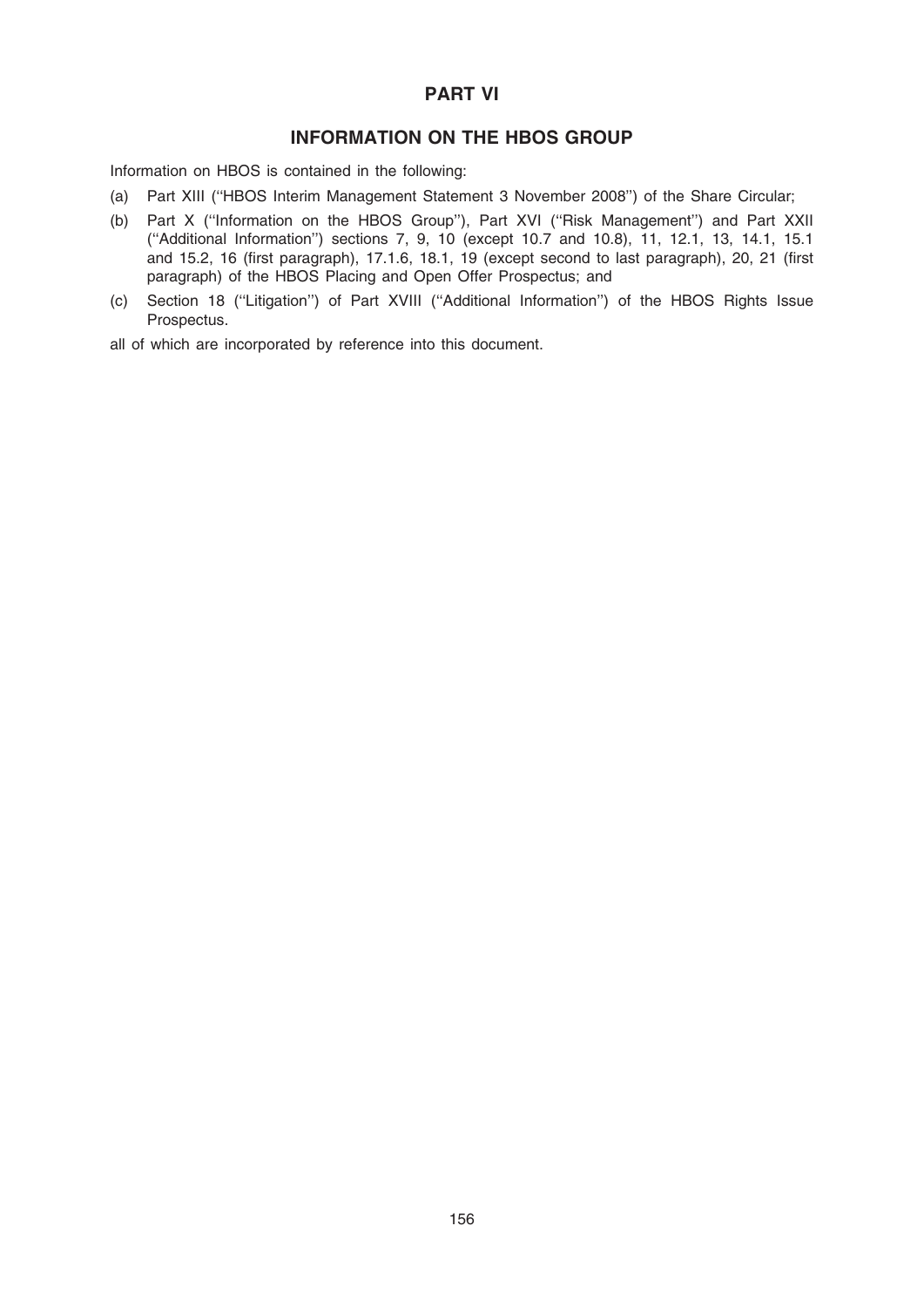## PART VII

## REGULATION AND SUPERVISION IN THE UNITED KINGDOM

#### Overview of UK Regulation

The Lloyds TSB Group and the HBOS Group are subject to the financial regulation and supervisory regime in the United Kingdom. Non-financial companies within the Lloyds TSB Group and the HBOS Group (such as investment and insurance companies) are also subject to their appropriate regulatory and supervisory regimes. Responsibility for banking, insurance, investment and other financial services supervision in the United Kingdom rests with the FSA. The FSA's powers and responsibilities are derived from the FSMA. The FSA has responsibility for: (i) regulating and authorising all businesses carrying on regulated activities in the UK (which currently includes all forms of deposit taking, investment activity, mortgages and insurance business); (ii) regulating and authorising unit trusts and open ended investment companies; and (iii) recognising and supervising markets and investment exchanges. The Lloyds TSB Group's ability to conduct its business is dependent upon its retention of its regulatory licences with the FSA.

The FSA is required to observe and pursue four statutory objectives: (i) to maintain confidence in the UK financial system; (ii) to promote public understanding of the financial system; (iii) to secure the right degree of protection for consumers; and (iv) to reduce financial crime.

#### Banking supervision in the UK

Deposit taking business is a regulated activity under the FSMA. The FSA is broadly empowered to request information from and give directions to banks and also sets standards that serve as guidelines for banks under its supervision. Each bank is obliged to submit regular reports to the FSA which provide material for supervisory assessment. The approach adopted by the FSA in supervising banks is risk based with the objectives of: (i) systematic assessment of whether a bank meets FSMA authorisation criteria; (ii) understanding the quality of the management and the risks banks face; (iii) using appropriate supervisory tools to identify risks such as skilled persons' reports on internal controls; and (iv) allocating resources proportionate to risk by focusing on banks with a high risk profile.

The FSA may also obtain independent confirmation from skilled persons as to the accuracy of accounting records and prudential returns and the adequacy of internal controls.

#### European Commission Directive on Consumer Credit

In September 2002, the European Commission published a proposal for a directive of the European Parliament and of the Council of the European Union on the harmonisation of the laws, regulations and administrative provisions of the member states concerning credit for consumers.

This proposal has now become the Consumer Credit Directive, the text of which was finally approved by the European Parliament in January 2008 after many years of negotiation. The Directive was approved by the European Council in April 2008 and published in the Official Journal on 22 May 2008. The UK Government has a period of two years in which to implement the Directive, meaning that it is currently estimated that this will happen sometime in the spring of 2010.

In this regard, for credit risk Lloyds TSB have adopted the Foundation Internal Ratings Based approach for its non retail exposures and the Advanced (Retail) Internal Ratings Based approach for its retail exposures and with effect from 1 January 2008 the Advanced Measurement Approach for Operational Risk.

#### Insurance business supervision

Effecting and carrying out contracts of insurance is a regulated activity under the FSMA. The FSA's powers in regulating insurance business are equivalent to those described in relation to the supervision of banking business.

## Financial services supervision

Aspects of the Lloyds TSB Group's and the HBOS Group's business activities such as advising on, dealing in or managing investments such as bonds, money market derivative products and equities and also the sale of personal financial services and investments, undertaken through bank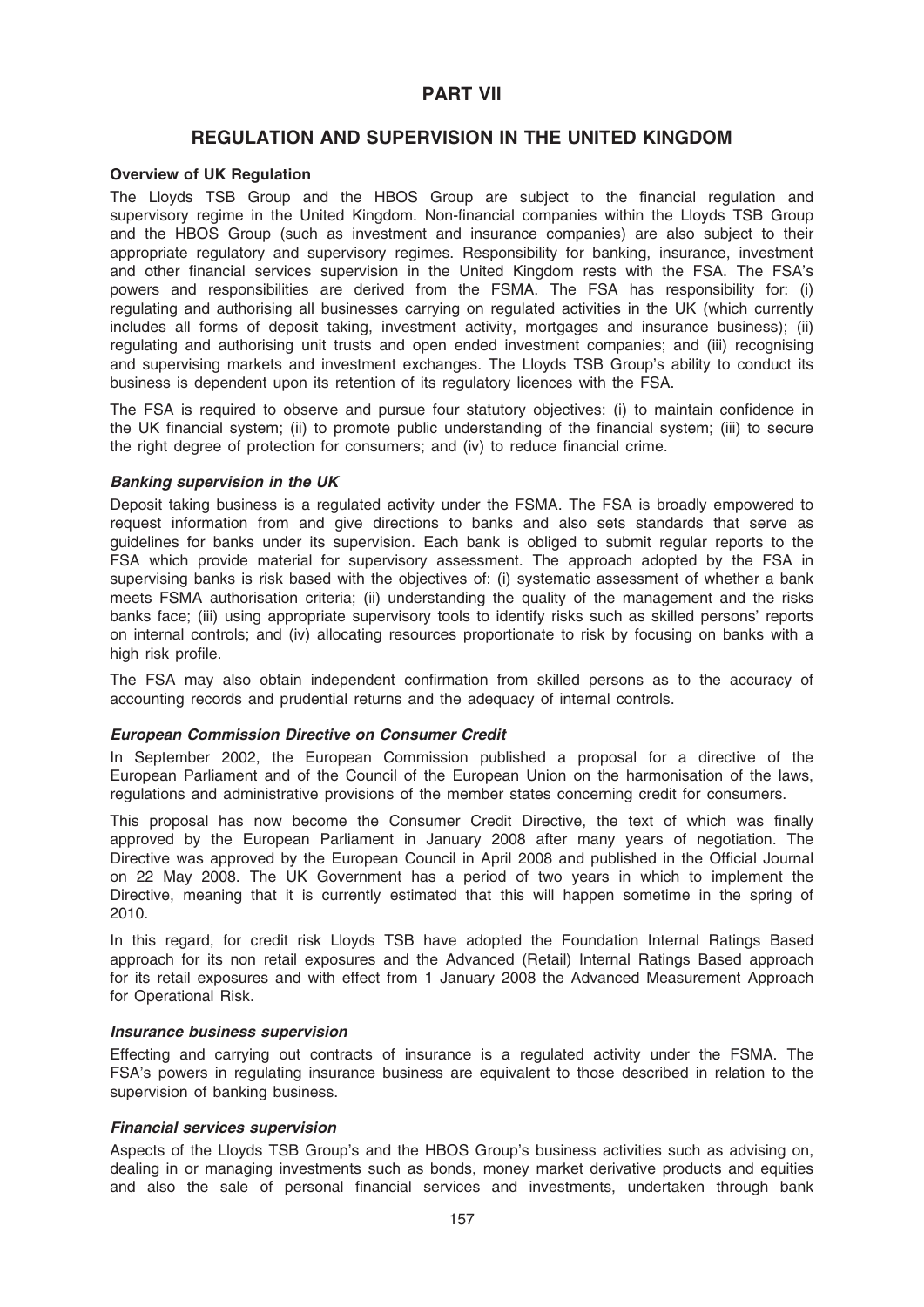branches and other business channels (e.g. telephone and online banking), are regulated by the FSA.

Accordingly, companies within the Lloyds TSB Group and the HBOS Group carrying on these businesses are subject to the regulation of the FSA. FSA regulation on mortgages and mortgage advice was introduced on 31 October 2004, with sales of general insurance by intermediaries coming under FSA regulation on 14 January 2005.

#### Financial Services Compensation Scheme

FSMA introduced the Financial Services Compensation Scheme which combines the functions of previous compensation schemes. From 7 October 2008, under this compensation scheme and subject to the rules of the scheme, eligible deposit claimants have been entitled to receive 100 per cent. compensation for financial loss up to £50,000. The limits in respect of investment business and mortgage advice and arranging claims are £48,000 (100 per cent. of the first £30,000 and 90 per cent. of the next £20,000), and in respect of insurance claims are 100 per cent. of the first £2,000 and 90 per cent. of the remainder of the claim (except compulsory insurance for which it is 100 per cent. of the claim). These levels of compensation may vary over time and may differ from those applicable to claims in respect of firms in other jurisdictions.

The European Commission has proposed to amend the Directive on Deposit Guarantee Schemes (1994/19/EC) to increase the minimum level of coverage for deposits from  $\epsilon$ 20,000 to  $\epsilon$ 100,000 within one year, and initially to  $\epsilon$ 50,000 in the intervening period. The payout period in the event of bank failure will be reduced from three months to three days. The coverage level of  $\epsilon$ 50,000 would apply from 15 October 2008 and all other provisions will be effective as of 31 December 2008.

#### Capital adequacy

Lloyds TSB, HBOS, and certain members of the Lloyds TSB Group and the HBOS Group respectively, are subject to capital adequacy guidelines adopted by the FSA for a bank or a bank holding company, which provide for a minimum ratio of total capital to risk-adjusted assets both on a consolidated basis and on a solo-consolidated basis expressed as a percentage.

The risk-adjusted capital guidelines (the ''Basel Accord'') promulgated by the Basel Committee on Banking Supervision (the ''Basel Committee''), which form the basis for the FSA's capital adequacy guidelines, have been revised and implemented in the UK with effect from 1 January 2007 (''Basel II"). The principal changes effected by the revised guidelines include a range of options to determine risk-weighting. In this regard, for credit risk Lloyds TSB have adopted the Foundation Internal Ratings Based approach for its non retail exposures and the Advanced (Retail) Internal Ratings Based approach for its retail exposures, and with effect from 1 January 2008, the Advanced Measurement Approach for Operational Risk. HBOS has adopted the Advanced Internal Ratings Based Approach (for Credit Risk) and the Advanced Measurement Approach (for Operational Risk) with effect from 1 January 2008, following a year of parallel running of these approaches. Certain HBOS portfolios remain on the standardised approach with agreement with the FSA of a timetable for further roll out of credit risk models over the next two years. Under Basel II, capital requirements are inherently more volatile than under previous regimes and will increase if economic conditions or default trends worsen.

The Lloyds TSB Group's and the HBOS Group's banking businesses outside the UK are subject to the capital adequacy regimes of those jurisdictions, some of which will implement Basel II on a longer time frame.

The Lloyds TSB Group's and the HBOS Group's life assurance and general insurance businesses in the UK are also subject to the risk-based capital requirements prescribed by the FSA, and the HBOS Group's life and general insurance companies outside the UK are subject to local regulatory capital requirements. In July 2007, the European Commission published a draft proposal for primary legislation to define broad ''framework'' principles for Solvency II, a fundamental review of the capital adequacy regime for the European insurance industry. Solvency II aims to establish a revised set of EU-wide capital requirements where the required regulatory capital will be dependent upon the risk profile of the entities, together with risk management standards, that will replace the current Solvency I requirements. At this early stage of development, it is not possible to predict the ultimate impact of this proposed regime on the Lloyds TSB Group's, the HBOS Group's or the Enlarged Group's capital. However, the final regime could significantly impact the capital the Lloyds TSB Group's and the HBOS Group's life assurance and general insurance businesses are required to hold.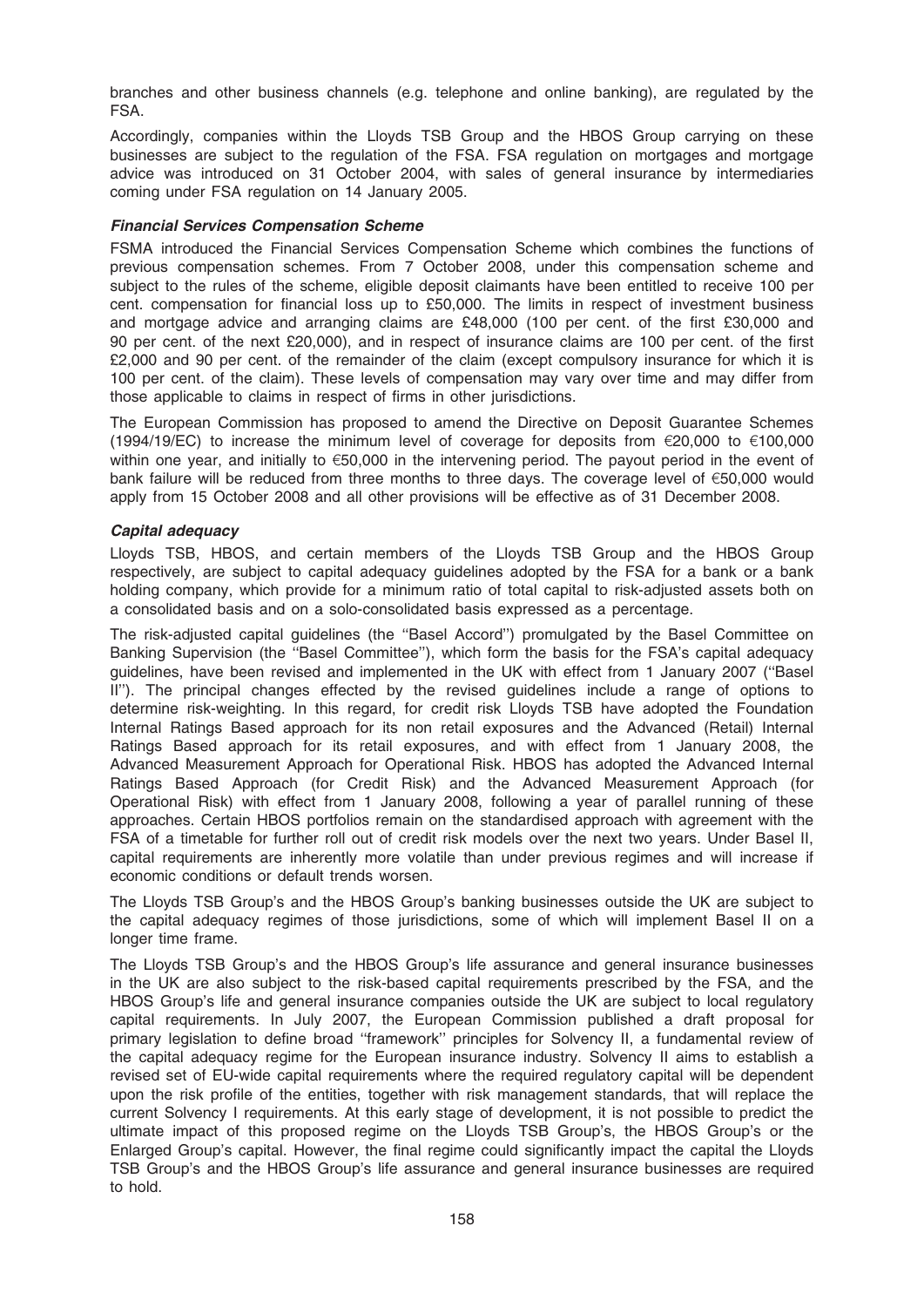The Lloyds TSB Group's and the HBOS Group's failure to maintain adequate capital ratios may result in administrative actions or sanctions against the Lloyds TSB Group or the Enlarged Group which may have a material adverse impact on the Lloyds TSB Group's and the Enlarged Group's business, financial position and results of operations.

### The Bank of England

The Bank of England has the task of ensuring stability in the financial markets which it undertakes in co-operation with the FSA. The agreed framework for co-operation in the field of financial stability is set out in detail in the Memorandum of Understanding published jointly by HM Treasury, the FSA and the Bank of England at the end of October 1997 and updated in March 2006. The Bank of England is responsible for the overall stability of the financial system as a whole, including: (i) ensuring the stability of the monetary system; (ii) oversight of the financial system infrastructure, in particular payments systems at home and abroad; and (iii) maintaining a broad overview of the financial system through its monetary stability role and the deputy governor's membership of the FSA's Board.

#### UK Government

The UK Government is responsible for the overall structure of financial regulation and the legislation which governs it. It has no operational responsibility for the activities of the FSA or the Bank of England. However, there are a variety of circumstances where the FSA and the Bank of England will need to alert HM Treasury about possible problems, for example where there may be a need for a support operation or a problem arises which could cause wider economic disruption.

In order to deal with the crisis caused by the failure of Northern Rock, the BSP Act was enacted on an expedited basis in February 2008, when it became apparent that it would not be possible to achieve a private sector sale of Northern Rock plc which would adequately protect taxpayers' and consumers' interests. The key provisions of the BSP Act are subject to a sunset clause and are due to expire in February 2009. The BSP Act confers on HM Treasury various powers including, for example, the power to take UK deposit-taking institutions into temporary public ownership by way of the compulsory transfer of the securities or property of such UK deposit-taker to the Bank of England, a nominee of HM Treasury, a company wholly owned by the Bank of England or HM Treasury, or to any other company. The powers under the BSP Act have been exercised in relation to Northern Rock, Bradford and Bingley, Heritable Bank and Kaupthing, Singer and Friedlander.

Lloyds TSB understands that HM Treasury has been working with the Bank of England and the FSA (collectively, the ''Tripartite Authorities'') in developing proposals for a permanent set of measures to replace the BSP Act. In October 2008, following a process of consultation, the Banking Bill was introduced to Parliament. The Bill sets out the permanent measures which are designed to achieve a number of key policy priorities, including reducing the likelihood, and impact, of individual banks failing.

In particular, the measures include a special resolution regime (the ''SRR''), which will provide the Tripartite Authorities with significant new tools for facilitating the resolution of a failing bank before it becomes insolvent. These tools consist of three ''stabilisation options'', which are designed to address a distressed bank which is failing or is likely to fail to meet the threshold conditions set out in the FSA Handbook and cannot be assisted through normal regulatory action or marketbased solutions. The stabilisation options comprise powers to transfer the property, assets and liabilities (''property'') or the securities of a failing bank to a private sector purchaser; the property of a bank to a ''bridge bank'' controlled by the Bank of England; or the securities of a bank into temporary public ownership. In addition, the Bill provides for a special bank insolvency procedure, which may be triggered at existing insolvency thresholds and provides a mechanism to enable fast and orderly Financial Services Compensation Scheme payments and minimise the risk of a run on a bank. The Bill also makes provision for the ''bank administration procedure'' which is a special form of insolvency which may be used where only part of a failing bank is transferred to a bridge bank, a private sector purchaser or by way of an onwards transfer from temporary public ownership, leaving behind an insolvent ''residual company''.

The details of this regime and possible other proposals have not been fully developed and so it is not clear how they would operate in practice and how they would impact the relationship between the Bank of England, HM Treasury and the FSA. Changes to the Memorandum of Understanding referred to above may also be required.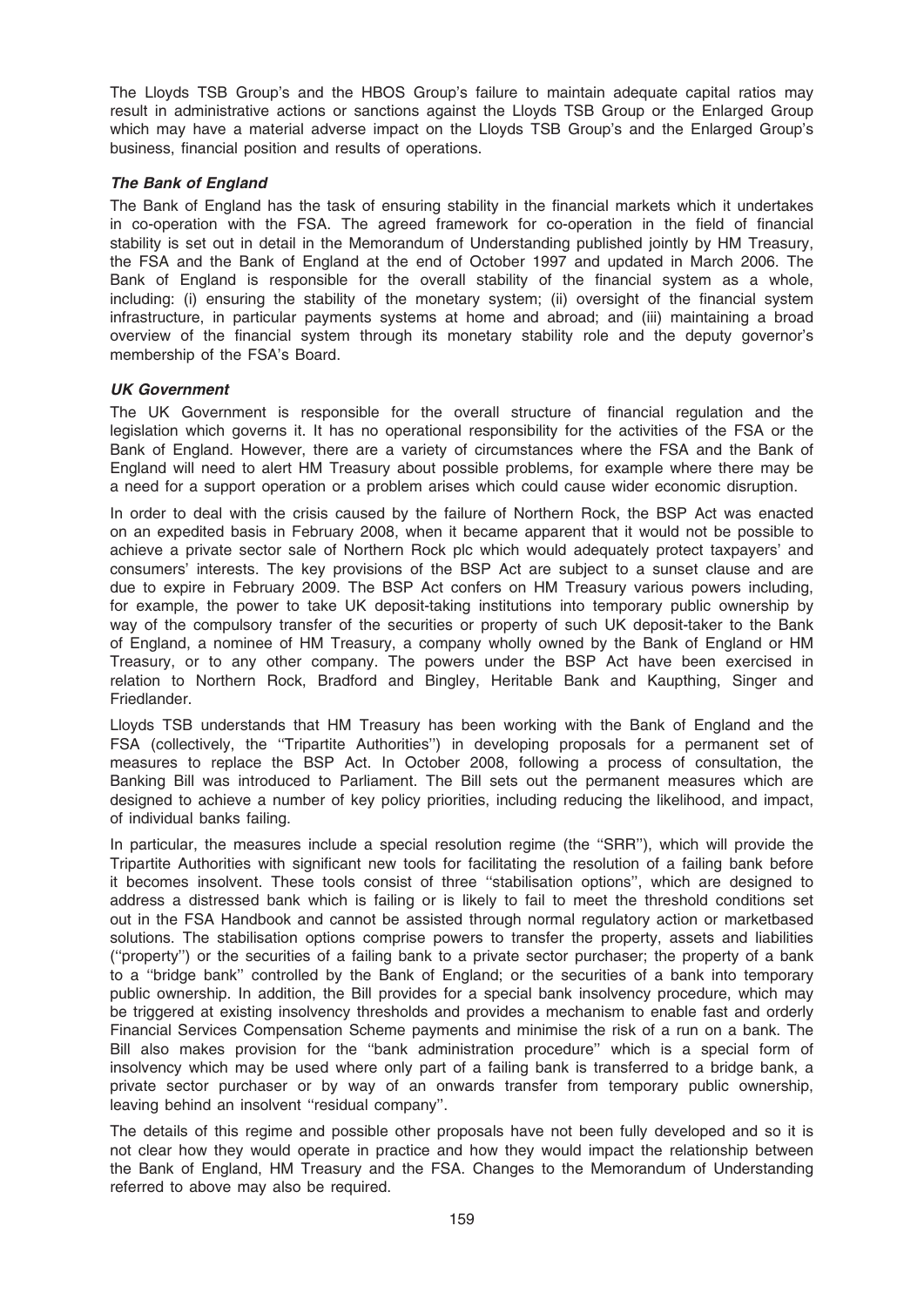Further information relating to the BSP Act and the proposed Banking Bill is set out in section 3.2 of Part III (''Risk Factors'') of this document.

## Data protection

Members of the Lloyds TSB Group and the HBOS Group in the UK which hold, control and/or process data relating to identifiable individuals are subject to the UK data protection regime, consisting principally of the Data Protection Act 1998 and subordinate legislation made thereunder. The UK data protection regime is supervised by the Information Commissioner. The regime imposes limitations on the manner in which, and the extent to which, persons controlling personal data can hold, process and transfer that data to third parties, including between members of the same group of companies. Similar data protection and security requirements apply to members of the respective groups carrying on business in EEA member states other than the UK.

#### Retail Distribution Review

As a part of its Treating Customers Fairly initiative, the FSA announced a Retail Distribution Review (''RDR'') in June 2006 with the aim of identifying measures that would increase consumer confidence in the retail market and encourage more frequent use of its products and services. Following discussions with stakeholders, the FSA published a Discussion Paper in June 2007, followed by an Interim Report in April 2008. The FSA intends to continue to develop its thinking in this area in consultation with all relevant stakeholders. No firm proposals will be known for at least several months and no assessment of the ultimate potential outcome for the Lloyds TSB Group or the HBOS Group is possible at this time.

### UK Competition Commission investigation of payment protection insurance

The Competition Commission is formally investigating the supply of Payment Protection Insurance (PPI) services (except store card PPI) to non-business customers in the UK. Various members of the Lloyds TSB Group underwrite PPI, while other members of the Lloyds TSB Group distribute PPI, by offering it for sale with various of the credit products which they supply.

On 5 June 2008, the Competition Commission issued its provisional findings, to the effect that there are market features which prevent, restrict or distort competition in the supply of PPI to nonbusiness customers, with an adverse effect on competition and with resulting detriments to consumers.

On 13 November 2008, the Competition Commission issued its provisional decision as to what remedies it proposes to adopt to address the adverse effects on competition identified in its provisional findings, on the assumption that it decides to adopt, in its final report, the provisional findings outlined in its publication of 5 June 2008. In summary, the Competition Commission has provisionally decided to adopt the following remedies: (i) a prohibition on the active sale of PPI by a distributor to a customer within 14 days of the distributor's sale of credit to that customer. However, customers may pro-actively return to the distributor to initiate a purchase by telephone or online from 24 hours after the credit sale; (ii) a requirement on all PPI providers to provide certain information and messages in PPI marketing materials, and a requirement on distributors to advertise personal loan PPI and second mortgage PPI in close proximity to their respective credit advertisements; (iii) a requirement on all PPI providers to provide certain information on PPI policies to the FSA; (iv) a recommendation to the FSA that it use the information provided under the requirement in (iii) to populate its PPI price comparison tables; (v) a requirement on distributors to provide an annual statement for PPI customers containing information on their PPI policy and what it costs; and (vi) a prohibition on the levying by distributors of payments for PPI on a single premium basis. Instead, distributors will be permitted to charge only regular premiums at a constant rate, paid monthly or annually. This remedy would therefore preclude the selling of multiyear PPI policies for a single premium.

The Competition Commission has invited comments on its proposed remedies by 4 December 2008.

The Competition Commission is expected to adopt its final report by February 2009. The final report will contain the Competition Commission's final decision on the competition issues addressed in its provisional findings and the remedies to be adopted to address any adverse competition effects which the report identifies. After adoption of the report, it will be open to the Competition Commission to adopt statutory orders implementing the remedies included in its final report. Whilst the impact of the final remedies as a whole remains uncertain, if the provisional remedies were to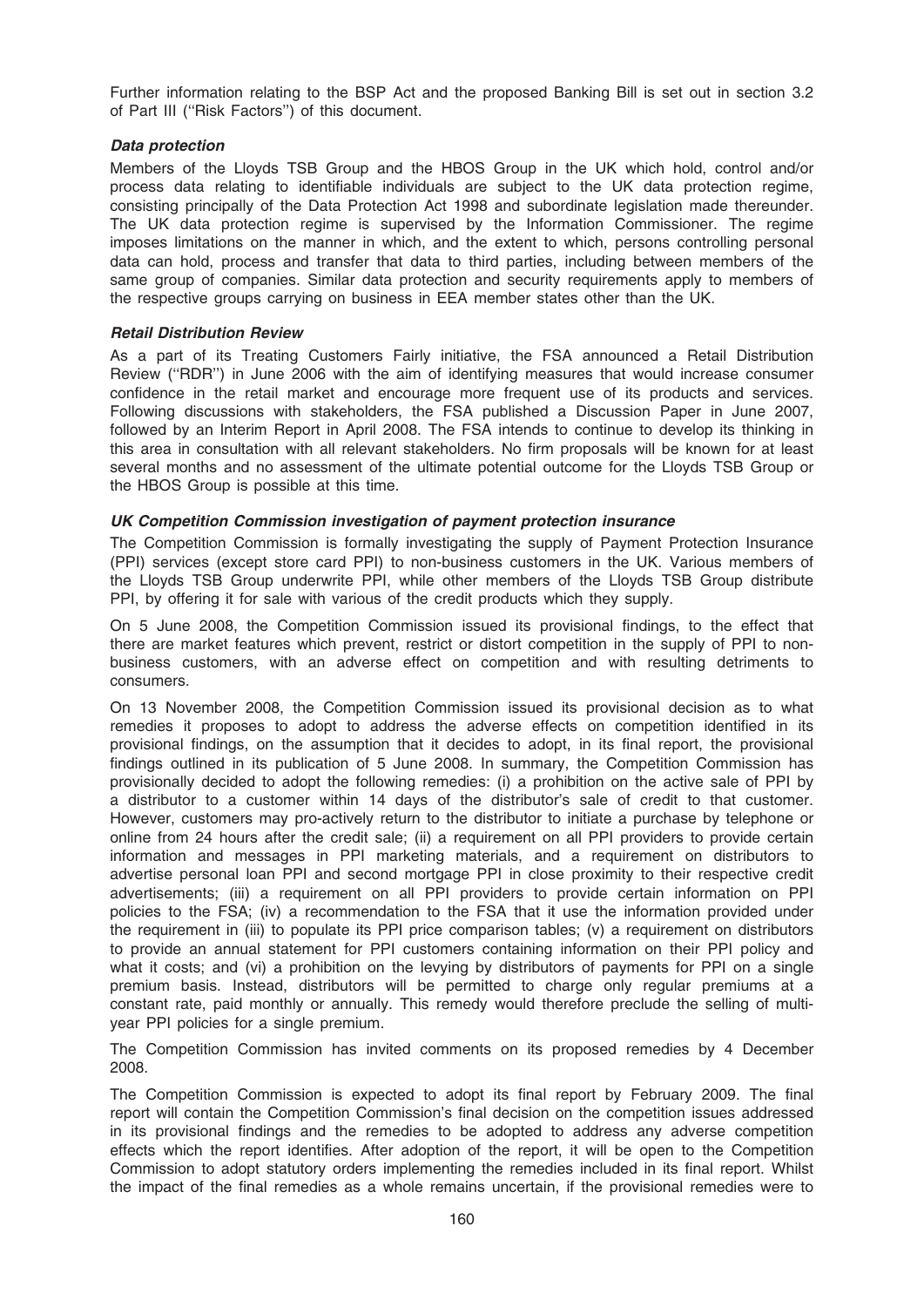be adopted in any statutory orders this could have a significant adverse impact on the level of sales and thus the revenue generation and profitability of the payment protection insurance products which the Lloyds TSB Group and the Enlarged Group offers its customers, but the ultimate impact would be determined by a number of factors including the extent to which the Lloyds TSB Group or the Enlarged Group, as appropriate, were able to mitigate the potentially adverse effects of such statutory changes through restructuring the payment protection products which it offers its customers and/or developing alternative products and revenue streams.

On 1 July 2008 the Financial Ombudsman Service referred concerns regarding the handling of PPI complaints to the FSA as an issue of wider implication. The Lloyds TSB Group and other industry members and trade associations have made submissions to the FSA regarding this referral. The matter was considered at the FSA Board meeting on 25 September 2008. The Lloyds TSB Group is awaiting further developments.

On 30 September 2008 the FSA published a statement arising from its ongoing thematic review of PPI sales. In the statement, which was directed at the industry generally, the FSA highlighted certain concerns and indicated that it was escalating its regulatory intervention and considering appropriate action to deal with ongoing non-compliant sales practices and to remedy non-compliant past sales. The FSA plans to publish an update on the third phase of the thematic work in the first quarter of 2009.

#### UK Office of Fair Trading

#### Fairness of current account overdraft charges

In April 2007, the OFT commenced an investigation into the fairness of current account overdraft charges. At the same time, it commenced a market study into wider questions about competition and price transparency in the provision of personal current accounts.

On 27 July 2007, following agreement between the OFT and eight UK financial institutions, the OFT issued High Court legal proceedings against those institutions, including the Lloyds TSB Group and the HBOS Group, to determine the legal status and enforceability of certain of the charges applied to their personal customers in relation to requests for unplanned overdrafts. On 24 April 2008, the High Court ruled on the preliminary issues of whether the financial institutions' terms and conditions in relation to unplanned overdraft charges are capable of being assessed for fairness under the Unfair Terms in Consumer Contracts Regulations 1999 or are capable of amounting to penalties at common law. The High Court determined, in relation to the financial institutions' current terms and conditions, that the relevant charges are not capable of amounting to penalties but that they are assessable for fairness under the Unfair Terms in Consumer Contracts Regulations 1999. On 22 May 2008, the Lloyds TSB Group and the HBOS Group along with the other relevant financial institutions, were given permission to appeal the finding that unplanned overdraft charges are assessable for fairness under the Unfair Terms in Consumer Contracts Regulations 1999. The appeal hearing commenced on 28 October 2008 and concluded on 5 November 2008. The judgment is awaited.

A further hearing was held on 7 to 9 July 2008 to consider whether the financial institutions' historic terms and conditions are similarly not capable of being penalties, and to consider whether their historic terms are assessable for fairness. On 8 October 2008, the High Court issued its group judgment broadly holding that these unplanned overdraft charges are not capable of being penalties, although it has invited further clarification from a number of banks, including the Lloyds TSB Group, before making any formal ruling on their historical terms and conditions. Subject to the outcome of any appeal in relation to whether the charges are assessable for fairness, it is expected that there will be further substantive hearings to establish whether the charges are fair. If various appeals are pursued, the proceedings may take a number of years to conclude.

On 16 July 2008, the OFT released a report following the market study referred to above. The OFT is now engaging in a period of consultation. The OFT has stated that at the conclusion of the consultation period, it will publish a summary of the responses received, and that it will then aim to publish a further or final report in early 2009 which will contain recommendations for the banking industry.

The FSA has agreed, subject to certain conditions, that the handling of customer complaints on this issue can be suspended until the earlier of either conclusion of the proceedings or 26 January 2009, subject to any renewal or extension which the FSA may agree. Cases before the Financial Ombudsman Service and the County Courts are also currently stayed pending the outcome of the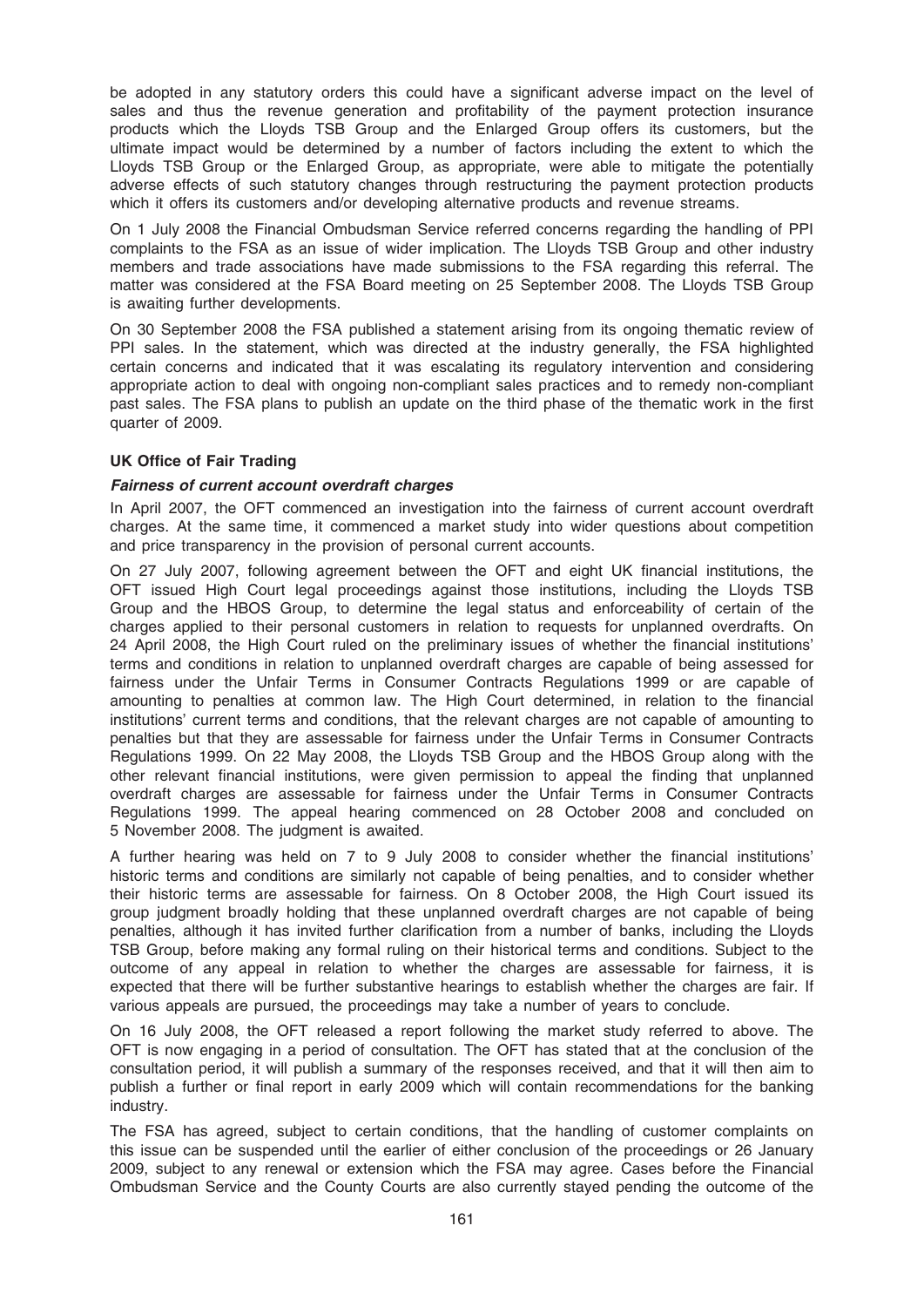legal proceedings initiated by the OFT. The Lloyds TSB Group intends to continue to defend its position strongly. Accordingly, no provision in relation to the outcome of this litigation has been made. Depending on the High Court's determinations and any Appeal Court determinations, a range of outcomes is possible, some of which could have a significant financial impact on the Lloyds TSB Group and the HBOS Group. The ultimate impact of the litigation on the Lloyds TSB Group or the Enlarged Group can only be known at its conclusion.

#### Interchange Fees

The European Commission has adopted a formal decision finding that an infringement of EC competition laws has arisen from arrangements whereby MasterCard issuers charged a uniform fallback interchange fee in respect of cross-border transactions in relation to the use of a MasterCard or Maestro branded payment card. The European Commission has required that the fee be reduced to zero for relevant cross-border transactions within the EEA. This decision has been appealed to the European Court of First Instance. The Lloyds TSB Group and the HBOS Group (along with certain other MasterCard issuers) have applied to intervene in the appeal in support of MasterCard's position that the arrangements for the charging of a uniform fallback interchange fee are compatible with EC competition laws. The European Commission has objected to these proposed interventions. The Court of First Instance has not yet decided whether to allow the proposed interventions to proceed. Meanwhile, the European Commission and the UK's Office of Fair Trading are pursuing investigations with a view to deciding whether arrangements adopted by other payment card schemes for the levying of uniform fallback interchange fees in respect of domestic and/or cross-border payment transactions also infringe EC and/or UK competition laws. The ultimate impact of the investigations on the Lloyds TSB Group or the Enlarged Group can only be known at the conclusion of these investigations and any relevant appeal proceedings.

#### Personal current accounts

In April 2007, the OFT launched a market study into personal current accounts which resulted in a report that was published on 16 July 2008. The OFT stated that it had found evidence of competition in the personal current account market. Banks could also demonstrate high consumer satisfaction and low fees on the more visible elements of current accounts – such as withdrawals from ATMs. Internet and telephone banking have also made it easier for consumers to manage their accounts. However, the OFT concluded that the personal current account market as a whole is not working well for consumers. A combination of complexity and a lack of transparency means that consumers and competition are focused almost exclusively on more visible fees and not on the less visible elements, such as insufficient funds charges and foregone interest – despite the fact that these make up the vast bulk of banks' revenues. For insufficient fund charges, this effect is exacerbated by a lack of simple mechanisms to control, or opt out of, an unarranged overdraft. Furthermore, a significant proportion of consumers believe that it is complex and risky to switch accounts, with the result that switching rates are very low.

The OFT invited comments from interested parties, with a deadline for responses of 31 October 2008. It has in particular highlighted the low levels of transparency and switching and complexity of charges as issues upon which it would welcome comments together with potential measures to address those issues. The OFT has indicated that, depending upon the outcome of the consultation, it may publish a further or final report early in 2009. Its objective is to produce recommendations that the banking industry, in consultation with government and other relevant stakeholders, will take forward. Failing resolution of its concerns by that means, the OFT has indicated that it would consider alternative remedies including changes to the Banking Code, recommendations to government or regulatory bodies or a market reference to the Competition Commission.

## Continuing review of certain markets

In the Secretary of State's announcement on 31 October 2008 that the Acquisition would not be referred to the Competition Commission (noted in section 2.4 of Part III ("Risk Factors")), he said that, in view of the fact that there were some concerns about the possible effects of the Acquisition on competition, he was asking the OFT to keep the relevant markets under review in order to protect the interests of UK consumers and the British economy.

The concerns to which the Secretary of State referred are identified in the OFT's report to him on the effects of the Acquisition on competition. The OFT's concerns relate to three markets, namely personal current accounts, SME banking (primarily in Scotland) and mortgages. The OFT stated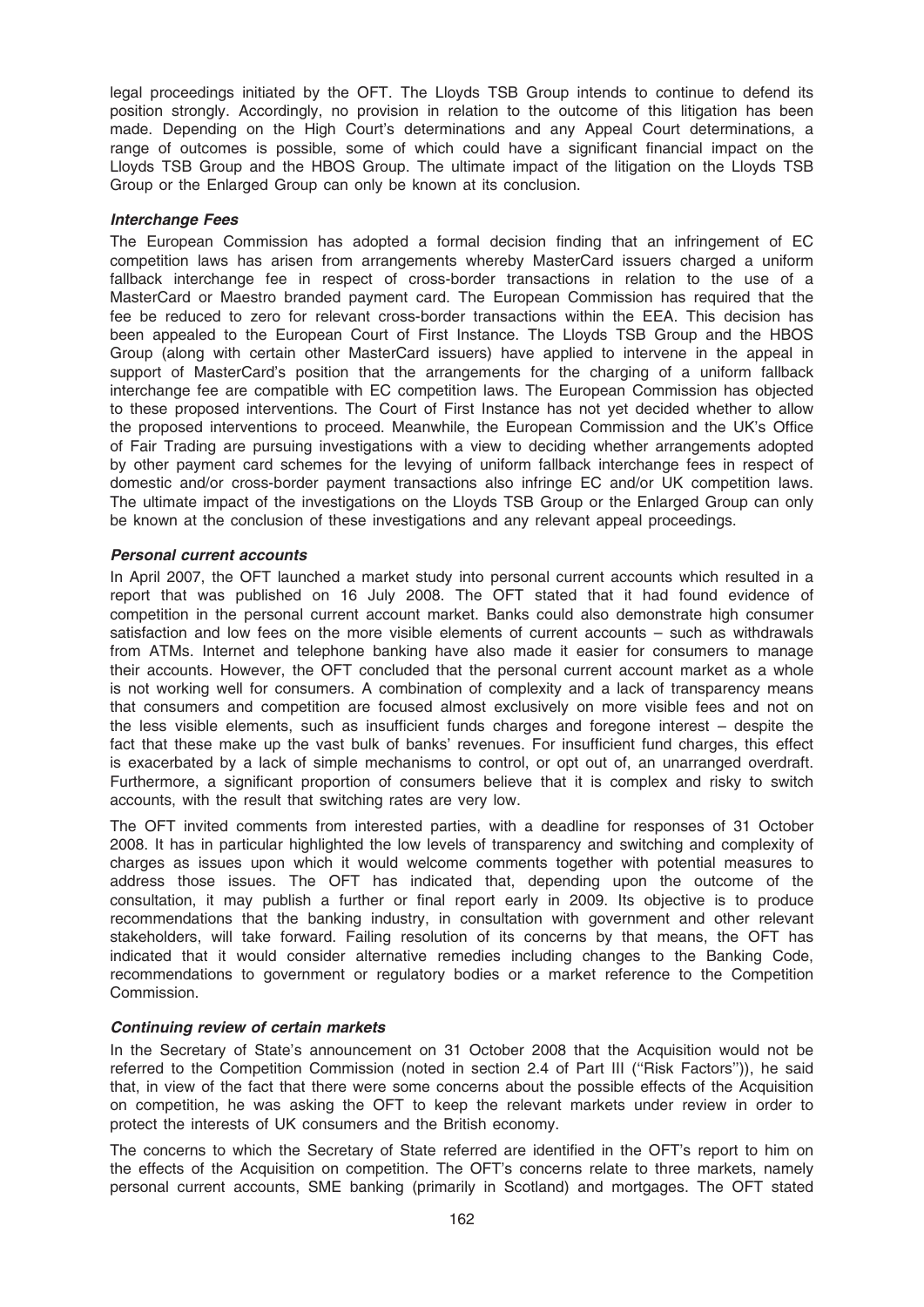that it was not required to reach a definite conclusion as to the competitive effects of the Acquisition. Rather, it was only required to conclude whether the test for reference of the Acquisition to the Competition Commission was satisfied. Applying that test, the OFT concluded that it believed there to be a realistic prospect that the Acquisition may give rise to a substantial lessening of competition in the three markets identified. It was by no means a foregone conclusion, the OFT said, that, in the event of a reference, the Competition Commission would find that, on a balance of probabilities, the Acquisition would give rise to a substantial lessening of competition in any of those markets.

In relation to the personal current account market, the OFT's assessment follows closely the analysis and conclusions in the market study that it published in July 2008 (see preceding section). In the context of a market that, in the OFT's opinion, is not working well for consumers, the OFT said that there was a realistic prospect that, by reason of the Enlarged Group's greater market share, it would have a lesser incentive to reduce prices or raise standards of quality and service to established customers.

In relation to SME banking, the OFT's assessment mirrored that applied to the personal current account market. It was particularly concerned about the possible effects of the Acquisition in Scotland where the Enlarged Group and Royal Bank of Scotland plc would together account for a substantial proportion of SME banking. The OFT also said that it could not exclude the risk of adverse effects in other local markets.

In relation to mortgages, the OFT said that its concerns were more marginal. Prior investigations (notably the Competition Commission's investigation of Lloyds TSB's proposed acquisition of Abbey National in 2001) had concluded that the mortgage market was competitive. However, the OFT observed that, under current conditions, the mortgage market may be tighter than it was with higher barriers to entry and greater obstacles to customer switching: under such conditions, the combination of the largest and third largest mortgage providers was significant enough to cause concern.

The OFT also assessed the impact of the Acquisition on other markets (wealth management savings, personal loans, credit cards, pensions, banking services to large corporations, treasury and capital markets, asset finance/fleet car hire, life insurance and general insurance) and concluded that it did not raise competition concerns in any of those markets. The market for payment protection insurance is currently under investigation by the Competition Commission which has proposed a number of possible remedies to address adverse effects on competition that it has identified in the market: the OFT concluded that, given the present factual situation and the uncertain effect of the Competition Commission's possible remedies, it could not be said that there was a reasonable prospect that the Acquisition would result in a substantial lessening of competition in that market.

The OFT has not yet indicated what steps it will take to keep the relevant markets under review. In relation to personal current accounts, however, it is to be expected that those steps will consist of a continuation of the process initiated by the market study (discussed above).

## The European Commission

On 10 January 2007, the European Commission published the Final Report of its sector inquiry into European retail banking markets covering payment cards and (non-card) payment systems and current accounts and related services. The Commission found that markets were fragmented along national lines, limiting consumer choice and leading to higher costs for current accounts, loans or payments. High degrees of variation of prices, profit margins and selling patterns between Member States and high degrees of homogeneity within Member States were found to be indicative of persisting regulatory or behavioural barriers to competition.

The Final Report identified competition concerns in several areas of retail banking, including:

- the combination of sustained high profitability, high market concentration and evidence of entry barriers in some Member States raise concerns about banks' ability to influence the level of prices for consumers and small firms;
- large variations in merchant and interchange fees between banks across the EU may indicate competition barriers;
- the existence of high joining fee for payment cards, co-branding, surcharging and the practice of ''blending'' card fees where a retailer is charged the same merchant fee irrespective of the different costs of card types;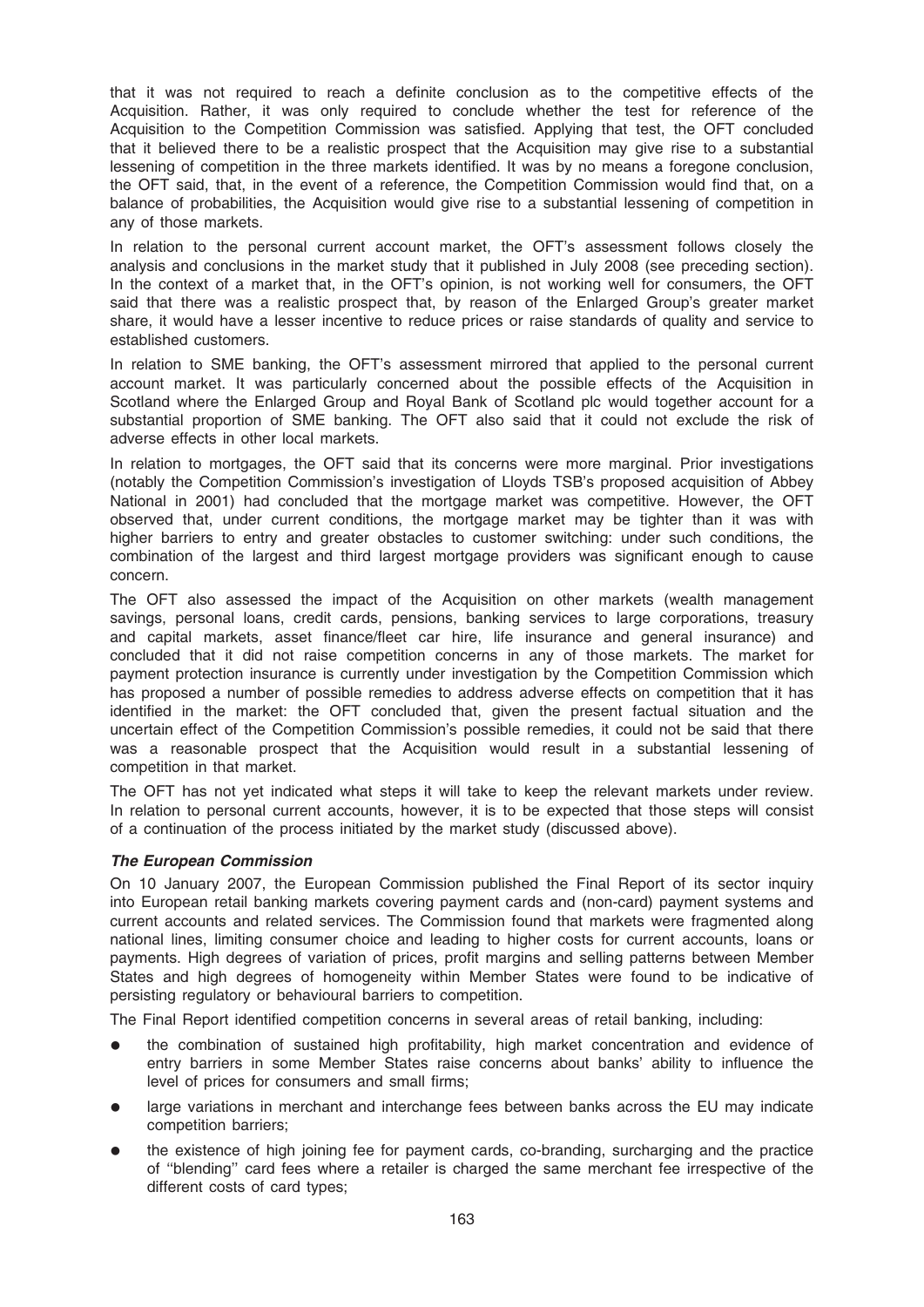- some credit registers, holding confidential data that lenders use to set loan rates, may be used to exclude new entrants to retail banking markets;
- some aspects of co-operation among banks, including savings and co-operative banks, can reduce competition and deter market entry;
- product tying by banks is widespread in Member States and can reduce consumer choice and increase banks' power in the market place to influence prices; and
- obstacles to customer mobility in banking, notably the inconvenience of changing a current account, are high.

Some of these concerns have already been addressed, at least in part. For example, following the interim report being published, the Commission met with Austrian banks who agreed to review arrangements for setting interchange fees and announced that a reduction can be expected. In Portugal, issuers and acquirers have met some of the concerns raised in the report by reducing domestic interchange fees and removing preferential bilateral domestic interchange fees. The establishment of a Single Euro Payments Area ("SEPA") is also seen as a method of remedying some of the competition concerns raised in the report. Since 1 January 2008, banks have been able to make the first SEPA products available and are aiming to make SEPA a reality for all customers by the end of 2010.

The Final Report also listed the following specific areas where enforcement action by the European Commission and the national competition authorities is appropriate:

- high interchange fees and merchant fees in some payment card networks;
- access barriers and discriminatory rules in relation to credit registers;
- tying of products by some banks; and
- bank co-operation (in respect to which the Commission indicated that it intended to gather more information before acting).

Since the Final Report was published, the Commission has adopted three decisions affecting payment card services. On 3 October 2007, the Commission fined Visa International and Visa Europe  $E10.2$  million for refusing to admit Morgan Stanley as a member from March 2000 to September 2006. In a decision of 17 October 2008, the Commission concluded that the Groupement des Cartes Bancaires infringed Article 81 of the Treaty by adopting price measures hindering the issuing of cards in France at competitive rates by certain member banks, thereby keeping the price of payment cards artificially high and thus favouring the major French banks. On 19 December 2007, the Commission adopted a decision prohibiting MasterCard's multilateral interchange fees for cross-border card payments with MasterCard and Maestro consumer credit and debit cards between Member States of the European Economic Area (intra-EEA MIFs).

In addition, a number of EU directives, including the Unfair Commercial Practices Directive, Acquisitions Directive and the Payment Services Directive are currently being implemented in the UK. The EU is also considering regulatory proposals for, *inter alia*, Consumer Credit, Mortgage Credit, Single European Payments Area, Retail Financial Services Review and capital adequacy requirements for insurance companies (Solvency II).

#### International Regulation

Certain entities within the Lloyds TSB Group and the HBOS Group are also subject to the supervision of international regulators, including the Comptroller of the Currency, the Board of Governors of the Federal Reserve System and various state regulators in the United States, the Australian Securities and Investments Commission and the Australian Prudential Regulation Authority in Australia, the Irish Financial Regulator in the Republic of Ireland and the Irish Financial Regulator and the FSA in Northern Ireland.

#### Recapitalisation of financial institutions

The global financial system has recently experienced an unprecedented degree of volatility. The UK Government has announced recently a package of measures to address the current instability in the financial markets, which include a recapitalisation scheme for the UK banking sector. As part of the recapitalisation scheme, HM Treasury is underwriting, and may acquire, a significant shareholding in certain financial institutions issued under placings and open offers. HM Treasury has announced that its intention is to return to the private sector its holdings in the financial institutions participating in the recapitalisation scheme as soon as feasibly possible. The New HM Treasury Preference Shares are being issued by the Company to HM Treasury as part of the recapitalisation scheme.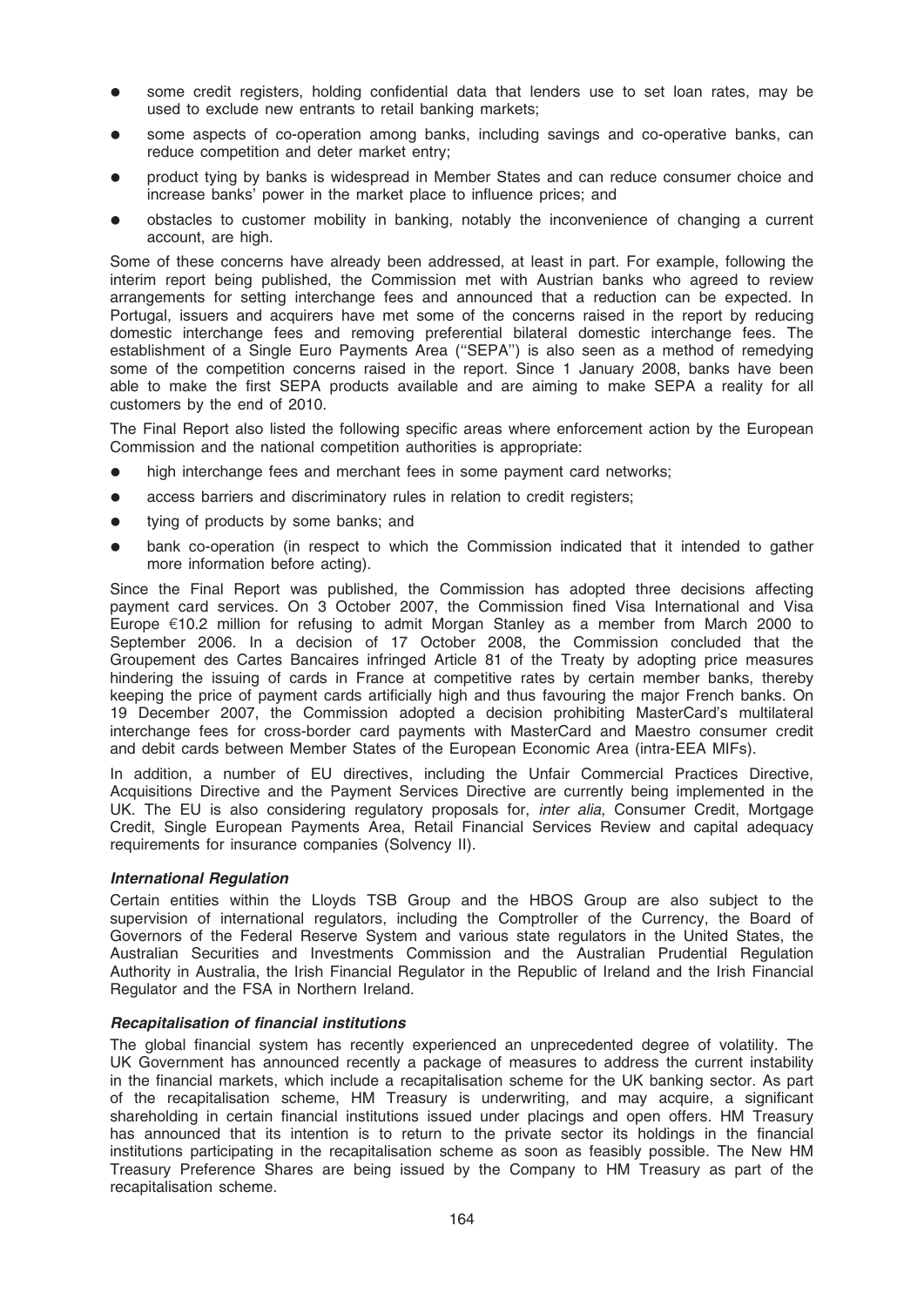## PART VIII

## HISTORICAL FINANCIAL INFORMATION RELATING TO LLOYDS TSB

# Part A – Audited Financial Information

## 1 Basis of Financial Information

The financial statements of Lloyds TSB included in the consolidated audited Annual Report and Accounts of Lloyds TSB for the financial years ended 31 December 2007 (and also included in the Annual Report on Form 20-F for the year ended 31 December 2007), 2006 and 2005, together with the audit reports, are incorporated by reference into this document. The audit reports for the financial years ended 31 December 2007, 2006 and 2005 were unqualified. The financial statements for the years ended 2007, 2006 and 2005 were prepared in accordance with IFRS.

#### 2 Cross Reference List

The following list is intended to enable investors to identify easily specific items of information which have been incorporated by reference into this document.

#### 2.1 Financial Statements for the year ended 31 December 2007 (on Form 20-F) and Independent Audit Report thereon

The page numbers below refer to the relevant pages of the Annual Report and Accounts of Lloyds TSB for the financial year ended 31 December 2007 on Form 20-F:

- Independent Auditors' Report page F-2.
- Consolidated Income Statement page F-3;
- Consolidated Balance Sheet pages F-4 to F-5;
- Consolidated Statement of Changes in Equity page F-6;
- Consolidated Cash Flow Statement page F-7; and
- Notes to the Group Accounts pages  $F-8$  to  $F-77$ .

## 2.2 Financial Statements for the year ended 31 December 2007 and Independent Audit Report thereon

The page numbers below refer to the relevant pages of the Annual Report and Accounts of Lloyds TSB for the financial year ended 31 December 2007:

- Independent Auditors' Report page 76;
- Consolidated Income Statement page 77;
- Consolidated Balance Sheet pages 78 to 79;
- Consolidated Statement of Changes in Equity page 80;
- Consolidated Cash Flow Statement page 81; and
- $\bullet$  Notes to the Group Accounts pages 82 to 147.

#### 2.3 Financial Statements for the year ended 31 December 2006 and Independent Audit Report thereon

The page numbers below refer to the relevant pages of the Annual Report and Accounts of Lloyds TSB for the financial year ended 31 December 2006:

- Independent Auditors' Report page 62;
- Consolidated Income Statement page 63;
- Consolidated Balance Sheet pages 64 to 65;
- Consolidated Statement of Changes in Equity page 66;
- Consolidated Cash Flow Statement page 67; and
- Notes to the Group Accounts pages 68 to 120.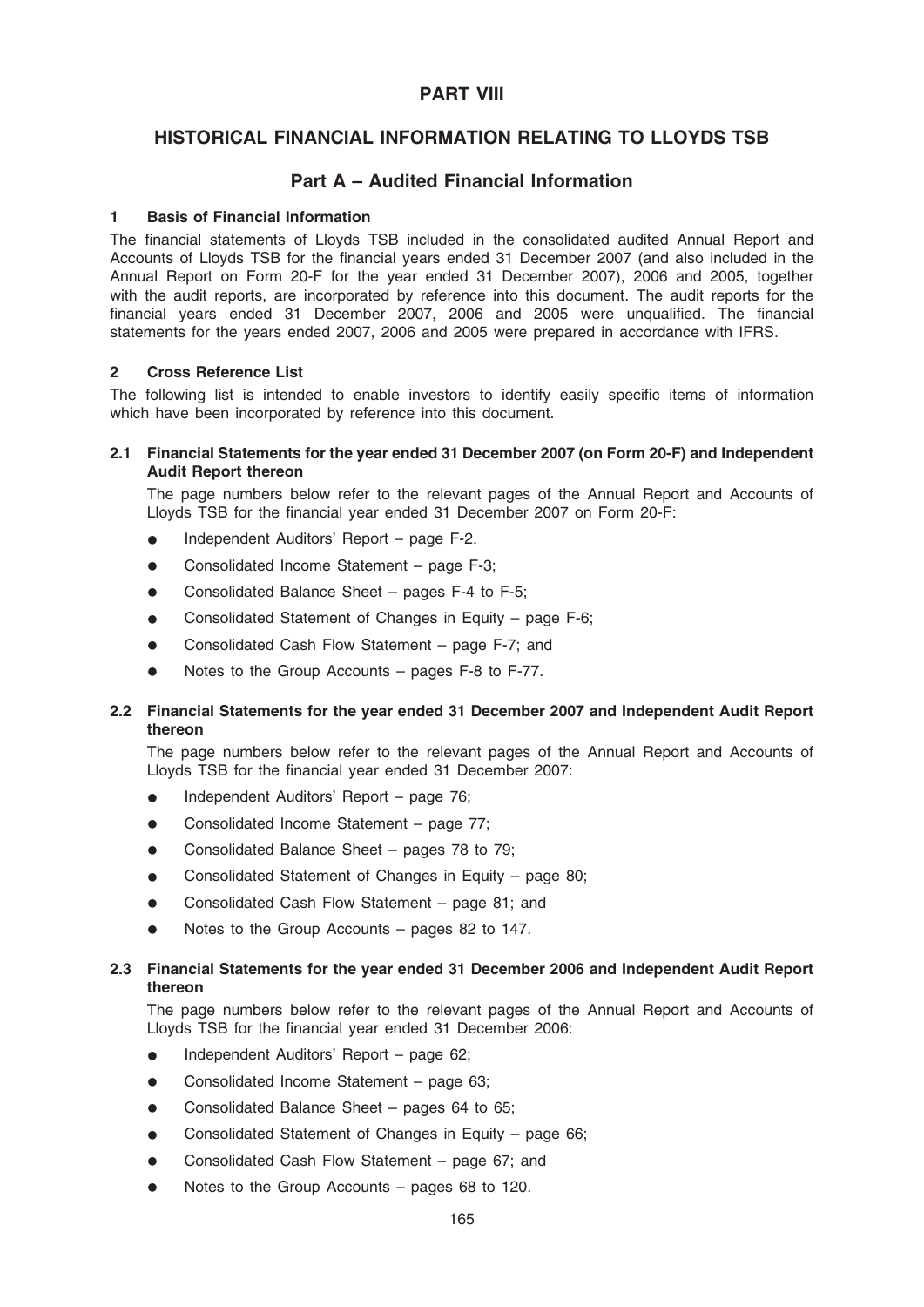## 2.4 Financial Statements for the year ended 31 December 2005 and Independent Audit Report thereon

The page numbers below refer to the relevant pages of the Annual Report and Accounts of Lloyds TSB for the financial year ended 31 December 2005:

- Independent Auditors Report page 58;
- Consolidated Income Statement page 59;
- Consolidated Balance Sheet pages 60 to 61;
- Consolidated Statement of Changes in Equity page 62;
- Consolidated Cash Flow Statement page 63; and
- Notes to the Group Accounts pages 64 to 120.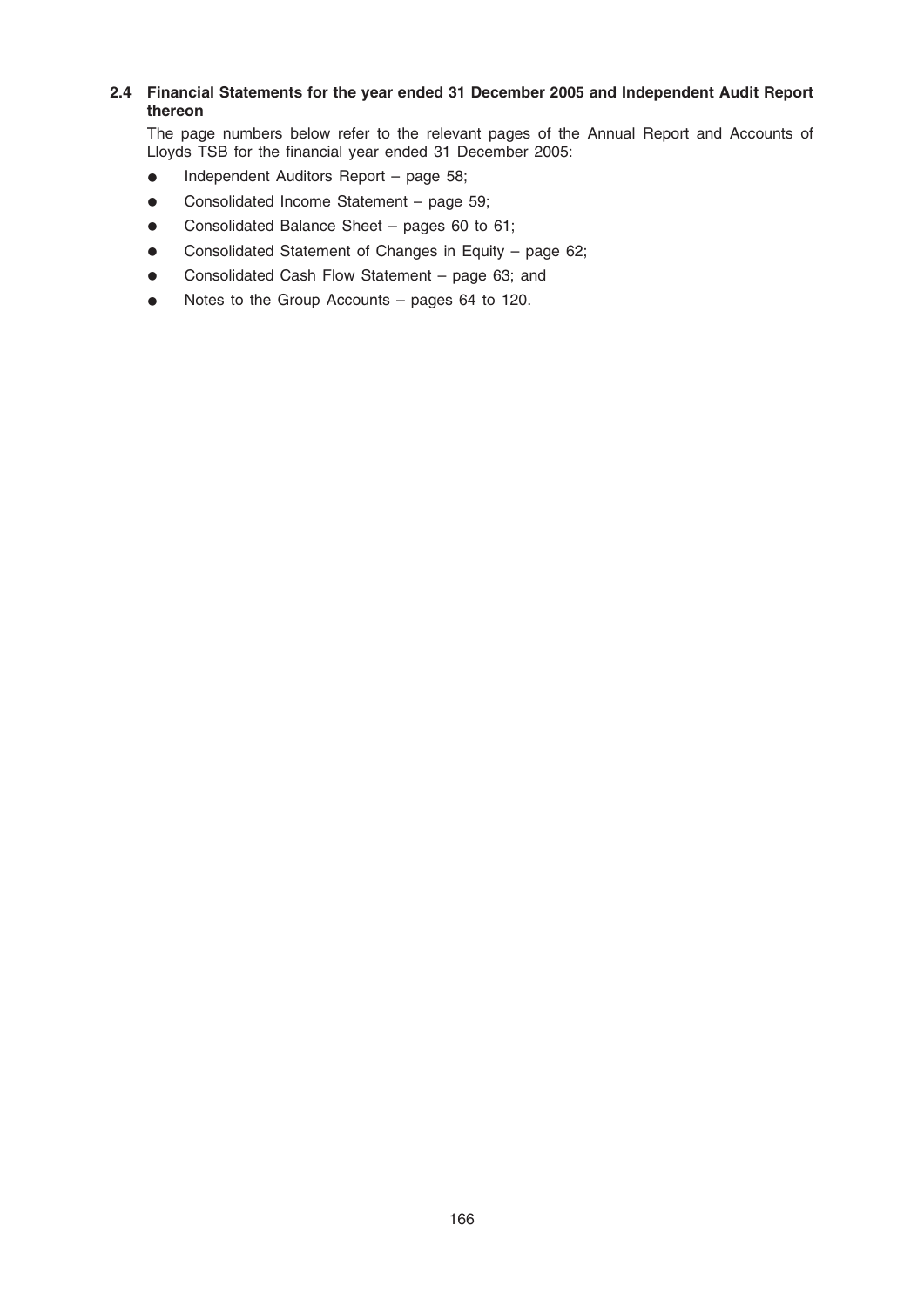## PART VIII

# HISTORICAL FINANCIAL INFORMATION RELATING TO LLOYDS TSB

## Part B – Unaudited Interim Information

#### 1 Basis of Financial information

The financial statements of Lloyds TSB included in the unaudited interim financial information for the six months ended 30 June 2008, submitted to the SEC under cover of Form 6-K, are incorporated by reference into this document. These interim financial statements were prepared in accordance with IFRS.

#### 2 Cross Reference List

The following list is intended to enable investors to identify easily specific items of information which have been incorporated by reference into this document.

#### 2.1 Interim Financial Statements for the half year ended 30 June 2008

The page numbers below refer to the relevant pages of the 2008 Lloyds TSB Interim Results for the half year ended 30 June 2008:

- $\bullet$  Consolidated Income Statement page 30;
- Consolidated Balance Sheet page 31;
- Consolidated Statement of Changes in Equity pages 32 to 33;
- Consolidated Cash Flow Statement page 34;
- Notes to Condensed Interim Financial Statements pages 35 to 45; and
- Independent Review Report page 47.

The Interim Financial Statements for the half year ended 30 June 2008 include comparative financial information for the Consolidated Income Statement, Consolidated Balance Sheet, Consolidated Statement of Changes in Equity and Consolidated Cash Flow Statement for the Half Year ended 30 June 2007.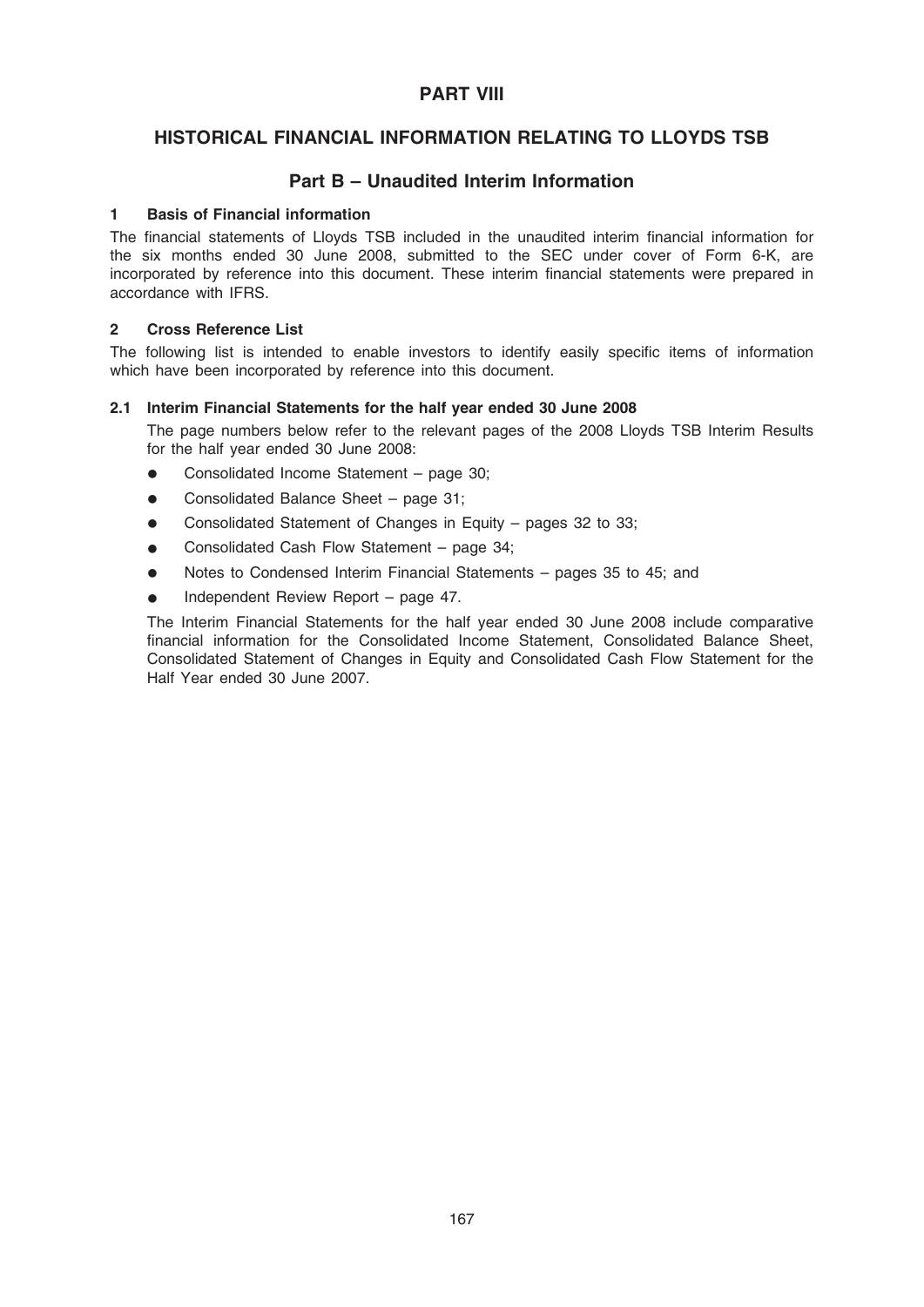## PART IX

## OPERATING AND FINANCIAL REVIEW RELATING TO LLOYDS TSB

The Operating and Financial Review of Lloyds TSB Group for the period 1 January 2005 to 31 December 2007 can be found on pages 3, and 15 to 74 of the Annual Report for 2007, and on Form 20-F, which is incorporated by reference into this document. The Operating and Financial Review of Lloyds TSB Group for the six months ended 30 June 2008 compared with the six months ended 30 June 2007 is contained in the section entitled ''Overview and Trend Information'' of Part XIII (''Operating and Financial Review Relating to Lloyds TSB'') of the Lloyds TSB Placing and Open Offer Prospectus, which is incorporated by reference into this document.

Part VI (''Information on the Acquisition'') of the Lloyds TSB Placing and Open Offer Prospectus, as incorporated by reference herein, contains a business overview, a list of examples of current projects and an overview of current trading, trends and prospects. Part VIII of this document contains and incorporates by reference selected historical financial information in respect of the years ended 31 December 2007, 2006 and 2005 and for the six month periods ended 30 June 2008 and 30 June 2007. This Part IX should be read in conjunction with the information contained in and incorporated by reference into Part VI (''Information on the Acquisition'') of the Lloyds TSB Placing and Open Offer Prospectus and Part VIII ("Historical Information Relating to Lloyds TSB") hereof.

The results discussed in this Part IX are not necessarily indicative of Lloyds TSB Group's or the Enlarged Group's results or financial condition in future periods. The information in this Part IX contains certain forward-looking statements. For a discussion of certain cautionary statements relating to forward looking statements, see ''Forward-Looking Statements'' in the section entitled ''Presentation of Information and General Information'' of this document.

The Operating and Financial Review relating to Lloyds TSB as incorporated by reference herein is based on and should be read in conjunction with the consolidated financial statements for the years ended 31 December 2007, 2006 and 2005 and the related notes thereto and the unaudited interim financial statements for the six months ended 30 June 2007 and 30 June 2008 which are incorporated herein by reference. The accounting policies used in the preparation of the consolidated financial statements are described in note 1 to the consolidated financial statements for the years ended 31 December 2007, 2006 and 2005.

Additional information relating to the Operating and Financial Review of Lloyds TSB Group is set out in Part XIII (''Operating and Financial Review Relating to Lloyds TSB'') of the Lloyds TSB Placing and Offer Prospectus, which is incorporated by reference into this document.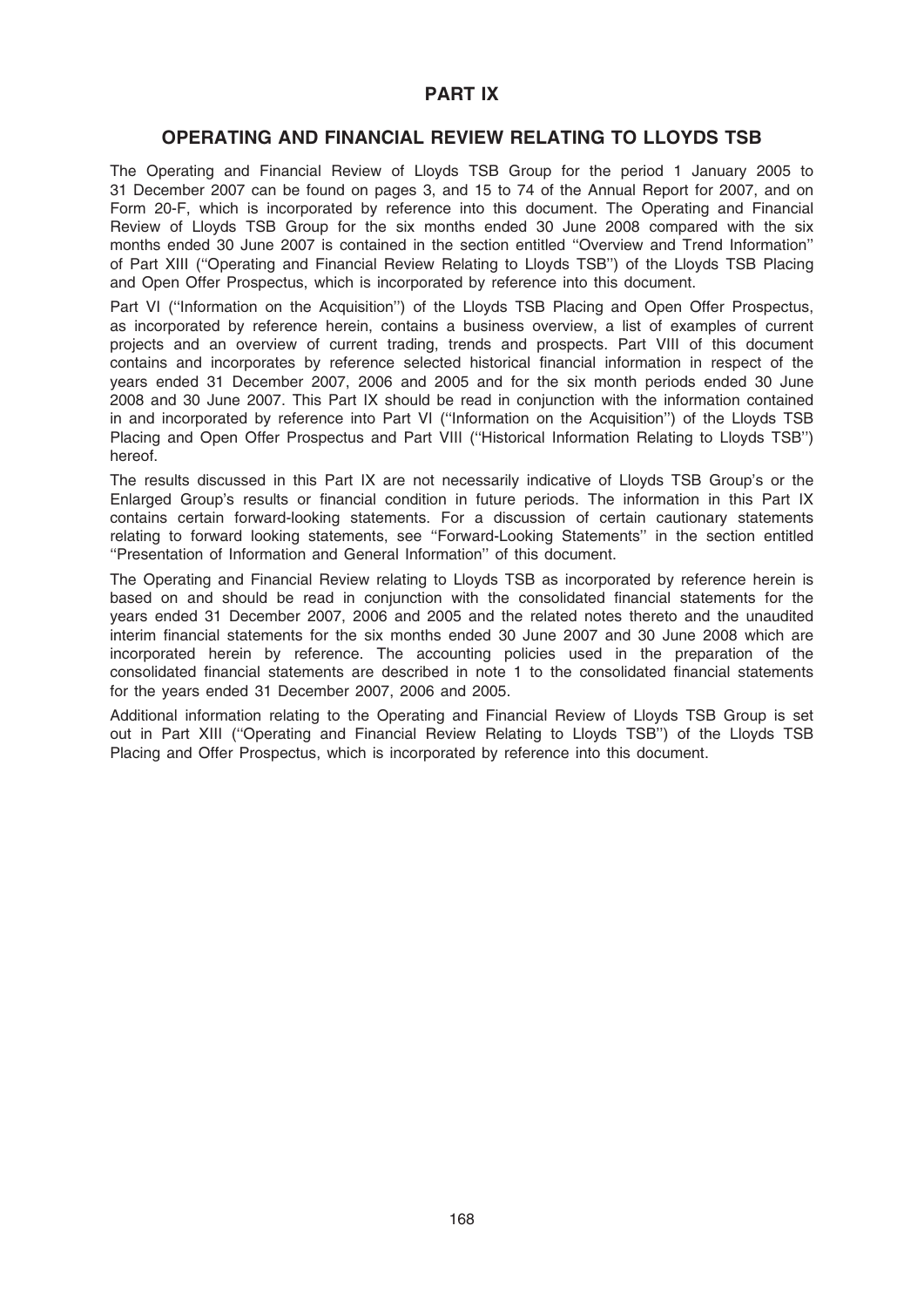## PART X

# CAPITAL RESOURCES – LLOYDS TSB GROUP

#### 1 Overview

Capital risk is defined as the risk that the Lloyds TSB Group has insufficient capital to absorb any losses or that the capital structure is inefficient. An exposure would arise if the Lloyds TSB Group had insufficient regulatory capital resources to support its strategic objectives and plans, or to meet external stakeholder requirements and expectations.

Liquidity risk is defined as the risk that the Lloyds TSB Group does not have sufficient financial resources to meet its commitments when they fall due, or can secure them only at excessive cost. Funding risk is further defined as the risk that the Lloyds TSB Group does not have sufficiently stable and diverse sources of funding or that funding structure is inefficient. An exposure would arise if the amount of potential outflows in any future period less committed inflows in that period is such that the Lloyds TSB Group is unable to meet its financial obligations as they fall due, or can meet them by securing funds only at excessive cost.

#### 2 Capital Arrangements

The effective management of capital and risk remains central to Lloyds TSB's strategy. Lloyds TSB continues to be focused on the maintenance of a strong capital base, to ensure this base expands appropriately and to utilise capital efficiently throughout Lloyds TSB's activities to both maintain a prudent relationship between the capital base and the underlying risks of the business and also optimise returns to shareholders. It is intended that this same approach will apply in the Enlarged Group. In the pursuit of this focused approach to capital and risk management, Lloyds TSB follows the supervisory requirements of the FSA. During 2008, the key focus of capital adequacy has shifted to the ratio of core Tier 1 capital to risk-weighted assets. At 30 June 2008 Lloyds TSB had a core Tier 1 ratio of 6.2 per cent.

In the context of continued turbulence and uncertainty in financial markets, combined with the deteriorating global economic outlook, the Lloyds TSB Board believes it is essential to maintain higher levels of capital in order to ensure the Enlarged Group remains resilient to any further shocks to the financial system and that it remains competitive. Upon completion of the Placing and Open Offer, Lloyds TSB will issue approximately 2.6 billion Open Offer Shares in accordance with the terms of the Placing and Open Offer Agreement and HBOS will issue approximately 7.5 billion HBOS Open Offer Shares in accordance with the terms of the HBOS Placing and Open Offer Agreement (which will as a result of the Acquisition be exchanged into approximately 4.5 billion Lloyds TSB Shares), raising in aggregate approximately £13 billion. The fair value of these new shares is £11.8 billion based on the Closing Price of the Lloyds TSB Shares of 166.0 pence per share on 14 November 2008, the last practicable date prior to the date of this document. Upon completion of the Acquisition and the Placing and Open Offer, Lloyds TSB will also issue 1 million New HM Treasury Preference Shares with an aggregate liquidation preference of £1 billion to HM Treasury in accordance with the terms of the Preference Share Subscription Agreement, and HBOS will issue 3 million HBOS HMT Preference Shares with an aggregate liquidation preference of £3 billion to HM Treasury in accordance with the terms of the HBOS Preference Share Subscription Agreement, such issues raising in aggregate approximately £4 billion. Based on published information at 30 June 2008, and taking into account Lloyds TSB's equity placing completed on 19 September 2008, the Placing and Open Offer, HBOS' rights issue announced on 29 April 2008 and the HBOS Placing and Open Offer, Lloyds TSB estimates that the Enlarged Group would have had a core Tier 1 ratio of 8.8 per cent. at 30 June 2008. Lloyds TSB has made a preliminary assessment that net negative capital adjustments of no more than £10 billion after tax would need to be made to HBOS' financial position for core Tier 1 capital purposes as a result of the Acquisition, the effect of which would mean that the Enlarged Group would have a core Tier 1 ratio in excess of 7 per cent.

## 3 Liquidity and Funding Arrangements

Within Lloyds TSB, the liquidity management framework focuses on both overall balance sheet structure and the control, within prudent limits, of risk arising from the maturity mismatch of assets and liabilities across the balance sheet, as well as from undrawn commitments and other contingent obligations. The aim of Lloyds TSB's balance sheet structure management is to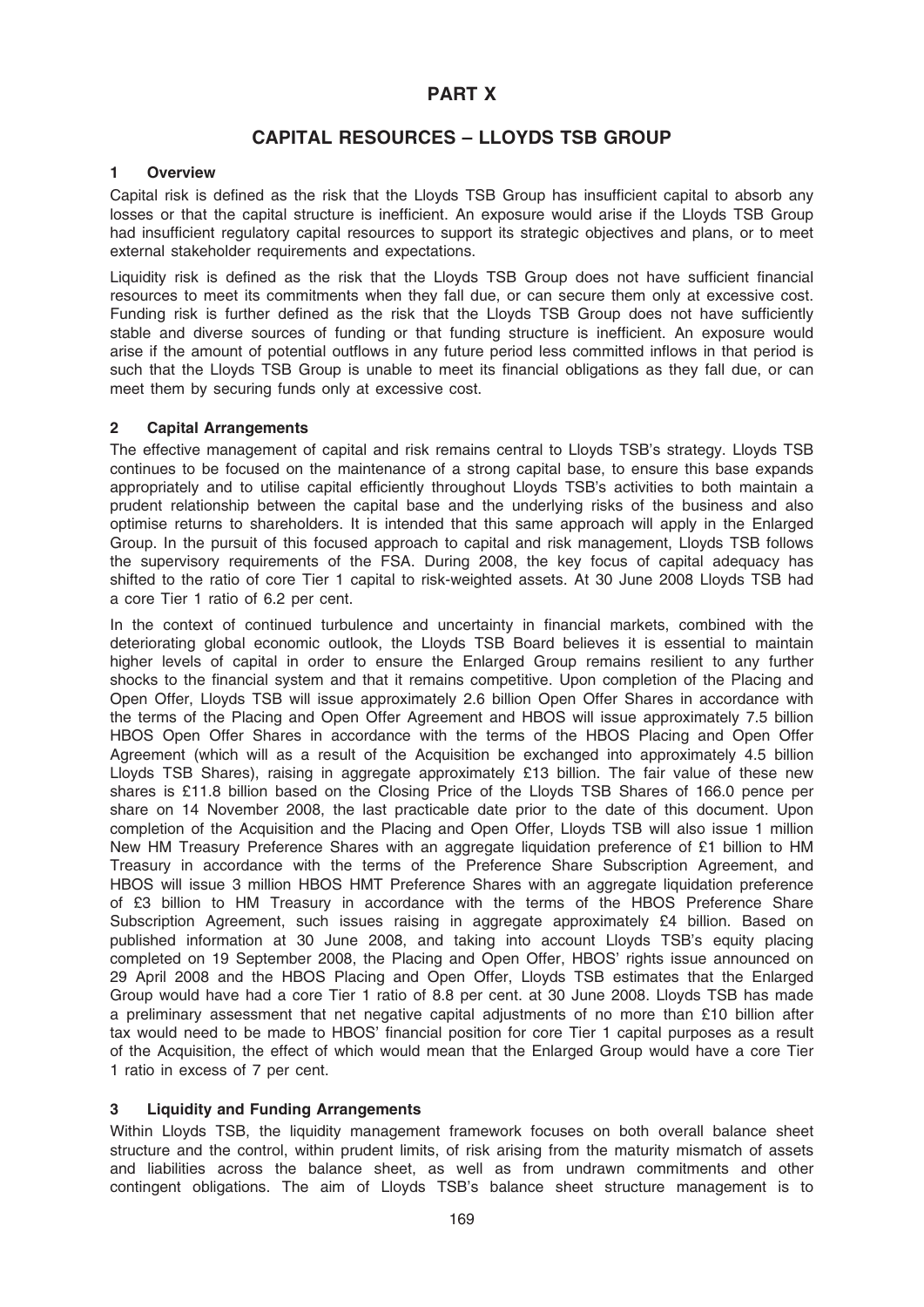maintain substantial diversification, minimise concentration across Lloyds TSB's various deposit sources and control the level of reliance on total short-term wholesale sources of funds (both secured and unsecured). As part of Lloyds TSB's planning process, it regularly reviews the forecast structure of its balance sheet over the planning period, and updates the funding plan as appropriate. In addition, Lloyds TSB continuously monitors the level of large deposits taken from individual bank, corporate, non-bank financial institution and other customer types and also reviews the significant cash outflows therefrom to monitor concentration and trends. Lloyds TSB operates within the context of a full suite of liquidity metrics to ensure that the Lloyds TSB Group is within the liquidity risk appetite set by the Lloyds TSB Board.

During 2008, global financial markets have experienced extremely turbulent conditions. As a consequence of this, governments and central banks have undertaken a series of escalating actions in an attempt to improve liquidity within their respective banking systems. In September and October, the Bank of England, the European Central Bank and the US Federal Reserve announced a number of new mechanisms and tools for the provision of liquidity to banks in their respective jurisdictions, including those in which Lloyds TSB and HBOS operate. Such measures include weekly and longer term repurchase agreements, expanding the types of collateral accepted by these central banks as security for funding; and co-ordinating global action to strengthen the banking system and functioning of the interbank markets. On 8 October 2008, the UK Government announced a broad range of measures intended to ease both the cause and the symptoms of the current difficulties in the UK banking system, including the provision of liquidity and funding support to banks. This currently consists of the Special Liquidity Scheme, whereby banks and building societies can exchange eligible securities for UK Treasury bills; and a guarantee on short and medium term debt issuance by HM Treasury.

However, there can be no assurance that these global measures will succeed in improving the funding and liquidity of the markets in which the major banks, including Lloyds TSB and HBOS, operate. Lloyds TSB believes the Enlarged Group remains relatively well positioned to access a number of wholesale funding sources from a range of counterparties, markets, sectors and geographical markets. However, despite the relatively advantageous situation enjoyed by the Enlarged Group, the uncertainty facing the markets is such that management believe that no institution is immune from the effects of an extended closure of the wholesale markets without the support of the central bank and/or government. It is likely that in this context, the Enlarged Group will continue to draw on the Special Liquidity Scheme, and will take advantage of the guaranteed funding provided by HM Treasury. See Part III ("Risk Factors"), section 1.5, "The Lloyds TSB Group's businesses are, and the Enlarged Group's businesses will be, subject to inherent risks concerning liquidity, particularly if current market conditions continue to reduce the availability of traditional sources of funding or the access to wholesale money markets becomes more limited, which could affect the Lloyds TSB Group's and the Enlarged Group's ability to meet its financial obligations as they fall due''.

As discussed above, the global markets for short, medium, and long term sources of funding on which banks rely to support their business activities have undergone a period of unprecedented upheaval and contraction, which has led to direct intervention by HM Treasury (via the introduction of the government guarantee scheme for senior funding) and the Bank of England (via the extended Long Term Repo facility, and the new Discount Window facility) in order to provide further assurance of liquidity support for the markets. The Enlarged Group is eligible to participate in the schemes, and will use these tools as appropriate in future liquidity and funding management, particularly in an environment as currently experienced.

Further disclosures about the Lloyds TSB Group's management of capital and liquidity resources are set out in the 2007 Annual Report on Form 20-F on pages 62-74 and note 18 to the Interim Results for the six months ended 30 June 2008, all of which are incorporated by reference into this document.

## 4 Capitalisation and Indebtedness

The capitalisation and indebtedness of Lloyds TSB Group as at 30 June 2008 is shown in the table below and the Lloyds TSB Group's total indebtedness as at 30 September 2008 is disclosed in note 7 to the table.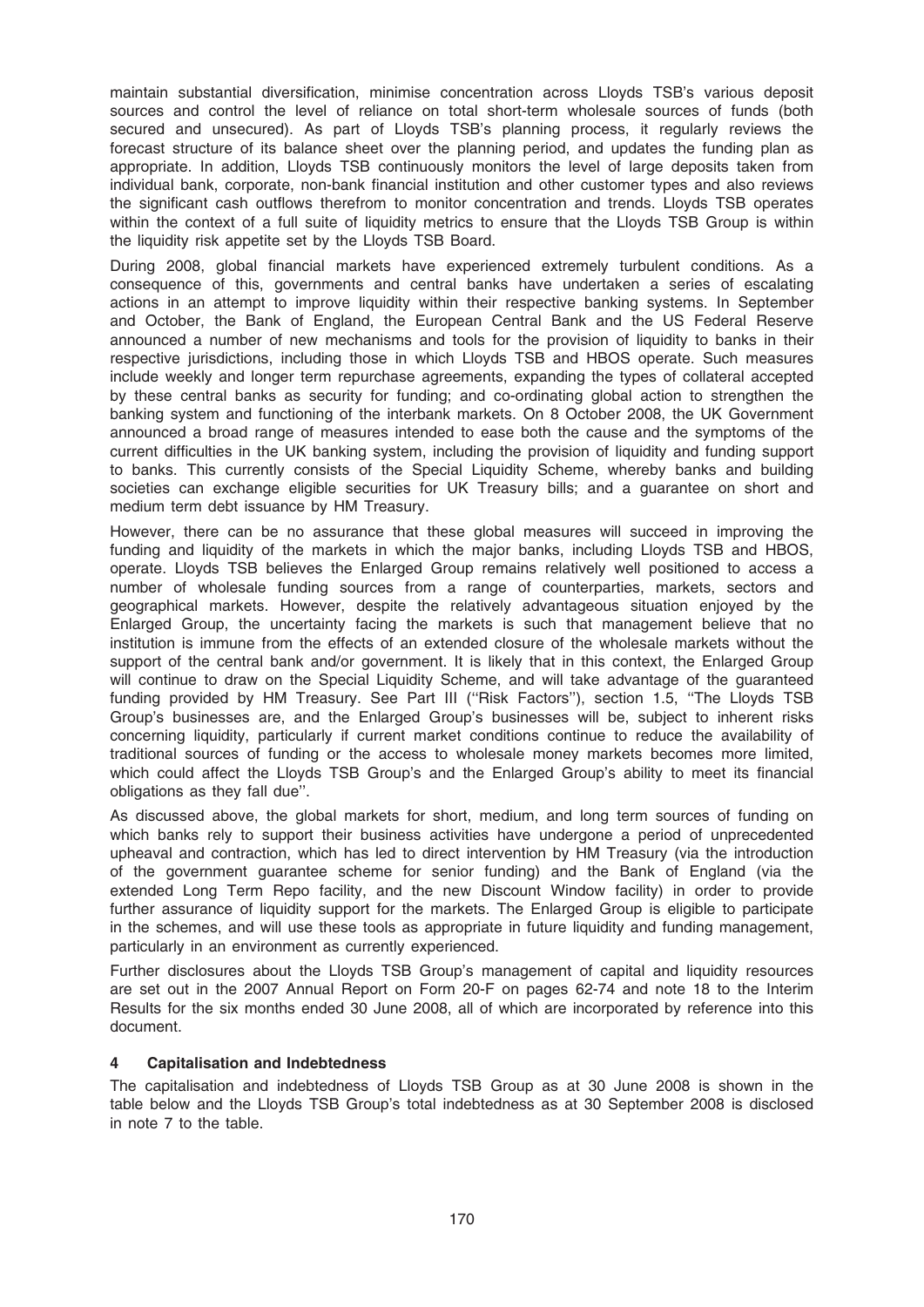The figures below show the unaudited external capitalisation and financial indebtedness of the Lloyds TSB Group and exclude balances between entities that comprise the Lloyds TSB Group.

|                                                                         | 30 June<br><i>2008</i> |
|-------------------------------------------------------------------------|------------------------|
| Share capital - authorised                                              |                        |
| <b>Sterling</b><br>Ordinary shares of 25p each                          | 1,728                  |
| Limited voting ordinary shares of 25p each                              | 20                     |
| Preference shares of 25p each                                           | 44                     |
|                                                                         | 1,792                  |
| <b>US dollars</b>                                                       |                        |
| Preference shares of 25 cents each<br>Euro                              | <b>US\$40m</b>         |
| Preference shares of 25 cents each<br>Japanese yen                      | €40m                   |
| Preference shares of ¥25 each                                           | ¥1,250m                |
| Share capital - allotted, called up and fully paid                      | £m                     |
| Ordinary shares of 25p each                                             | 1,421                  |
| Limited voting shares of 25p each                                       | 20                     |
|                                                                         | 1,441                  |
| <b>Reserves</b>                                                         | 9,356                  |
| Total shareholders' equity                                              | 10,797                 |
| <b>Group indebtedness</b>                                               |                        |
| <b>Subordinated liabilities</b>                                         |                        |
| <b>Preferred securities</b><br>Undated subordinated liabilities         | 4,078<br>4,926         |
| Dated subordinated liabilities                                          | 5,690                  |
| <b>Total subordinated liabilities</b>                                   | 14,694                 |
| <b>Debt securities</b>                                                  |                        |
| Debt securities in issue                                                | 58,437                 |
| Liabilities held at fair value through profit or loss (debt securities) | 3,553                  |
| <b>Total debt securities</b>                                            | 61,990                 |
| <b>Total indebtedness</b>                                               | 76,684                 |
| <b>Total capitalisation and indebtedness</b>                            | 87,481                 |
|                                                                         |                        |

Notes:

<sup>(1)</sup> As at 30 June 2008, the Lloyds TSB Group had in issue 400 6 per cent. non-cumulative redeemable preference shares of 25 pence each, 600,000 fixed/floating rate non-cumulative callable preference shares of 25 pence each and 1,000,000 fixed/ floating rate non-cumulative callable preference shares of 25 cents each. In accordance with IFRS, these shares are reported within liabilities; they are included within the preferred securities amount under subordinated liabilities above.

<sup>(2)</sup> As at 30 June 2008, the Lloyds TSB Group had total liabilities and equity of £367.8 billion, including deposits from banks of £40.2 billion and customer accounts of £162.1 billion.

<sup>(3)</sup> All of the indebtedness at 30 June 2008, except for £20.9 billion of debt securities in issue, is unsecured.

<sup>(4)</sup> None of the indebtedness described above or below is guaranteed.

<sup>(5)</sup> As at 30 June 2008 the Lloyds TSB Group had contingent liabilities arising in the normal course of business totalling £3.9 billion. No account has been taken of intra-group guarantees.

<sup>(6)</sup> The Lloyds TSB Group has not issued any new subordinated liabilities in the three months to 30 September 2008; during this period, the Lloyds TSB Group redeemed its 5.25 per cent. Subordinated Notes 2008, which had a balance sheet value at 30 June 2008 of £304 million, on maturity. In the three months to 30 September 2008, there was a net reduction of £2,157 million in the balance sheet carrying value of the Lloyds TSB Group's debt securities.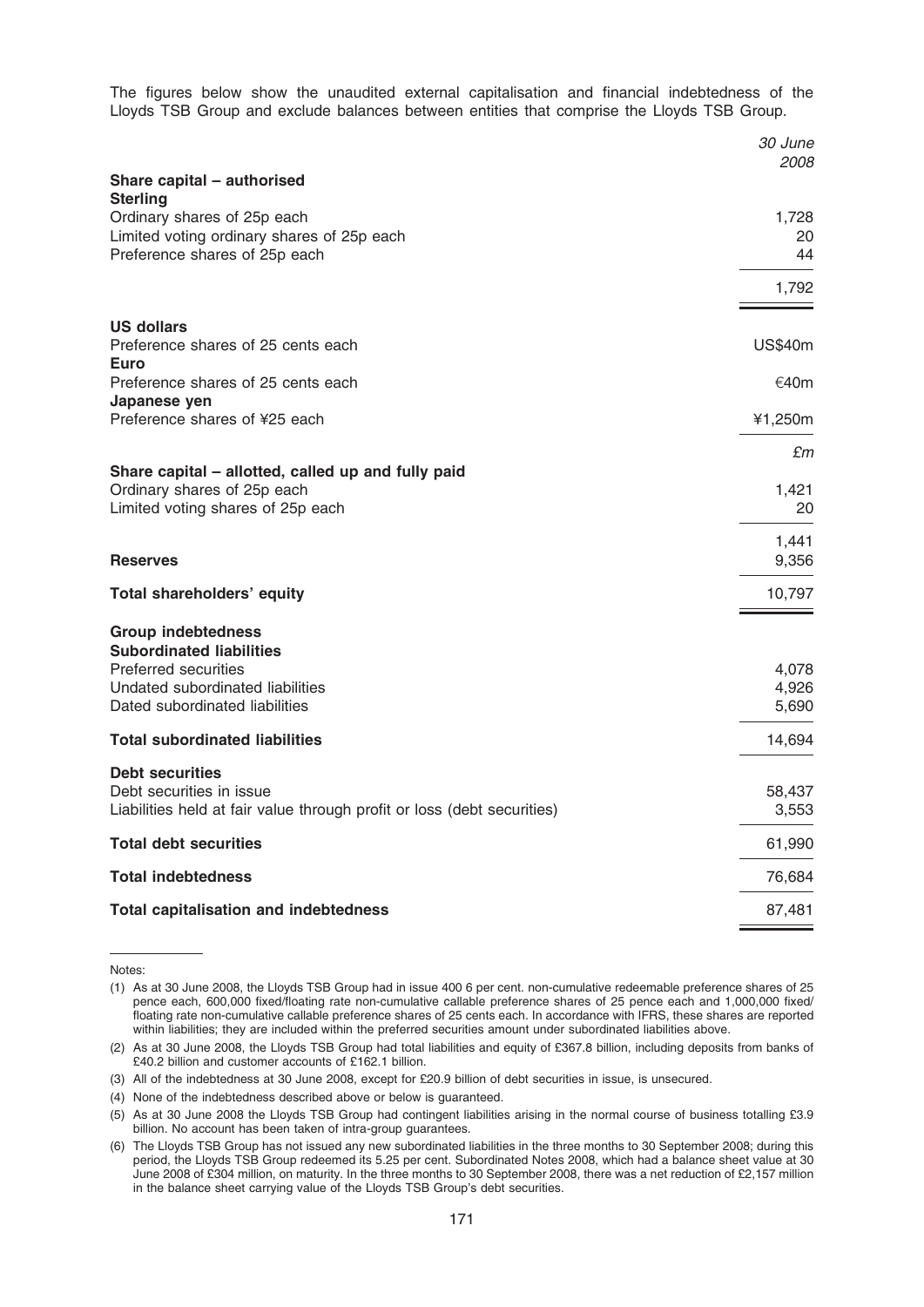- (7) At 30 September 2008, the Lloyds TSB Group's total indebtedness was £74.7 billion (debt securities in issue: £56.2 billion; debt securities held at fair value through profit or loss: £3.6 billion; subordinated liabilities: £14.9 billion).
- (8) Save as disclosed above and for the placement of 284,400,000 Lloyds TSB Shares for 270p each on 19 September 2008, there has been no material change in total capitalisation and indebtedness of the Lloyds TSB Group since 30 June 2008.

As at 3 November 2008, the Lloyds TSB Group's wholesale funding maturity profile was at a similar level to twelve months ago.

#### 5 Cash Flow Analysis

The following table shows the cash flow analysis of the Lloyds TSB Group for the years ended 31 December 2007, 2006 and 2005 and the six months ended 30 June 2008. The figures have been extracted from Lloyds TSB's audited consolidated cash flow statement for the year ended 31 December 2007 and the Lloyds TSB Interim Results without material adjustment.

|                                                                  | unaudited |               |           |           |
|------------------------------------------------------------------|-----------|---------------|-----------|-----------|
|                                                                  | 30 June   |               |           |           |
|                                                                  | 2008*     | 2007          | 2006      | 2005      |
|                                                                  |           | $(E$ million) |           |           |
| Profit before tax                                                | 599       | 4,000         | 4,248     | 3,820     |
| Adjustments for:                                                 |           |               |           |           |
| Change in operating assets                                       | (16, 664) | (16, 982)     | (31, 995) | (17, 158) |
| Change in operating liabilities                                  | 15,042    | 21,541        | 33,069    | 10,037    |
| Non-cash and other items                                         | (1,535)   | 2,784         | 1,555     | 4,364     |
| Tax paid                                                         | (531)     | (859)         | (798)     | (708)     |
| Net cash provided by operating activities                        | (3,089)   | 10,484        | 6,079     | 355       |
| Net cash used in investing activities                            | (5,268)   | (1,083)       | (4,893)   | (643)     |
| Dividends paid to equity shareholders                            | (1, 394)  | (1, 957)      | (1, 919)  | (1, 914)  |
| Dividends paid to minority interests                             | (10)      | (19)          | (32)      | (37)      |
| Interest paid on subordinated liabilities                        | (321)     | (709)         | (713)     | (668)     |
| Proceeds from issuance of subordinated                           |           |               |           |           |
| liabilities                                                      | 2,551     |               | 1,116     | 1,361     |
| Proceeds from issue of ordinary shares                           | 107       | 35            | 105       | 26        |
| Repayment of subordinated liabilities                            |           | (300)         | (759)     | (232)     |
| Capital invested by minority shareholders                        |           |               |           | 329       |
| Repayment of capital to minority shareholders                    | (2)       | (80)          | (151)     |           |
| Net cash from/(used in) financing activities                     | 931       | (3,030)       | (2, 353)  | (1, 135)  |
| Effects of exchange rate changes on cash<br>and cash equivalents | 180       | 82            | (148)     | (20)      |
| Net increase/(decrease) in cash and cash<br>equivalents          | (7, 246)  | 6,453         | (1, 315)  | (1, 443)  |
|                                                                  |           |               |           |           |

Net cash provided by operating activities is primarily derived from the principal revenue generating activities of the Group, such as net interest income received and operating costs paid. Cash flow from operating activities includes the effects of changes in operating assets, changes in operating liabilities and adjustments to profit before tax for non-cash items.

Net cash used in investing activities represents monies spent on and proceeds from the sale of fixed assets and investment securities.

Net cash from (used in) financing activities includes cash flows associated with the raising and repayment of subordinated debt, as well as the cash proceeds from shares issued and cash paid in dividends to equity and minority shareholders.

Effects of exchange rate changes on cash and cash equivalents shows the translation differences in respect of non-sterling balances.

Cash and cash equivalents comprise cash and balances at central banks (excluding mandatory deposits) and amounts from banks with a maturity of three months or less.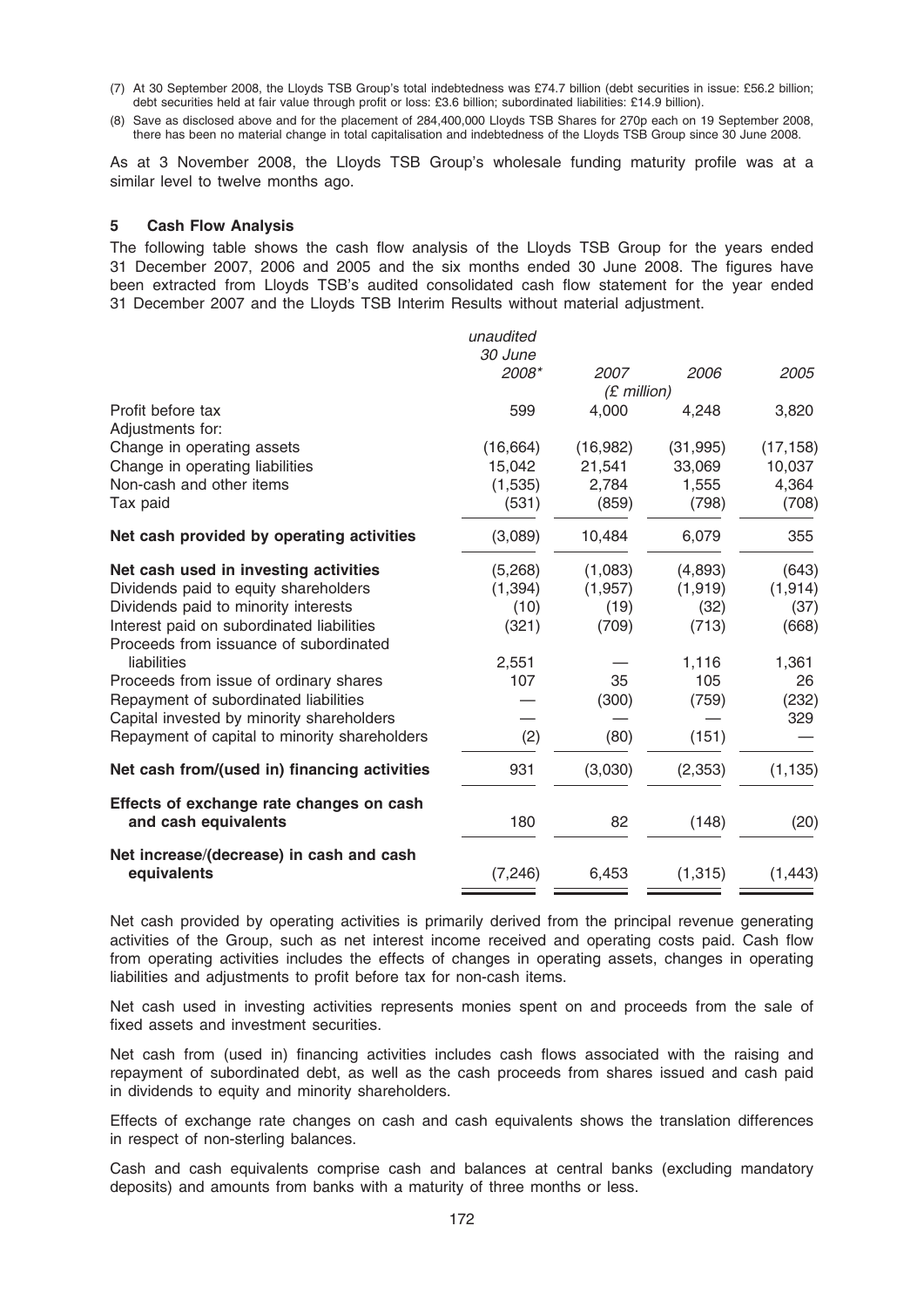The following tables provide further information from the Lloyds TSB Group's cash flow statement for the six months ended 30 June 2008 with regard to change in operating assets, change in operating liabilities, non-cash and other items, analysis of cash and cash equivalents as shown in the balance sheet, analysis of changes in financing during the period and acquisition of group undertakings and businesses.

#### Change in operating assets

|                                                                                              | £m        |
|----------------------------------------------------------------------------------------------|-----------|
| Change in loans and advances to banks                                                        | (952)     |
| Change in loans and advances to customers                                                    | (19, 633) |
| Change in derivative financial instruments, trading and other financial assets at fair value |           |
| through profit or loss                                                                       | 4.863     |
| Change in other operating assets                                                             | (942)     |
| Change in operating assets                                                                   | (16, 664) |

## Change in operating liabilities

|                                                                                                 | £m     |
|-------------------------------------------------------------------------------------------------|--------|
| Change in deposits from banks                                                                   | 659    |
| Change in customer accounts                                                                     | 5,398  |
| Change in debt securities in issue                                                              | 6,828  |
| Change in derivative financial instruments, trading and other liabilities at fair value through |        |
| profit or loss                                                                                  | 2.704  |
| Change in investment contract liabilities                                                       | (912)  |
| Change in other operating liabilities                                                           | 365    |
| Change in operating liabilities                                                                 | 15.042 |

#### Non-cash and other items

|                                                     | £m       |
|-----------------------------------------------------|----------|
| Depreciation and amortization                       | 325      |
| Revaluation of investment property                  | 334      |
| Allowance for loan losses                           | 1,041    |
| Write-off of allowance for loan losses              | (817)    |
| Impairment of available-for-sale securities         | 62       |
| Insurance claims                                    | (1, 344) |
| Insurance claims paid                               | (1,060)  |
| Provision in respect of historic US dollar payments | 180      |
| Customer remediation paid                           | (6)      |
| Other provision movements                           | 3        |
| Net charge in respect of defined benefit schemes    | 82       |
| Contributions to defined benefit schemes            | (301)    |
| Other non-cash items                                | (418)    |
| Total non-cash items                                | (1, 919) |
| Interest expense on subordinated liabilities        | 410      |
| Other                                               | (26)     |
| Total other items                                   | 384      |
| Non-cash and other items                            | (1,535)  |

## Analysis of cash and cash equivalents as shown in the balance sheet

|                                                                                         | £m             |
|-----------------------------------------------------------------------------------------|----------------|
| Cash and balances with central banks<br>Less: mandatory reserve deposits <sup>(1)</sup> | 3.616<br>(261) |
|                                                                                         | 3.355          |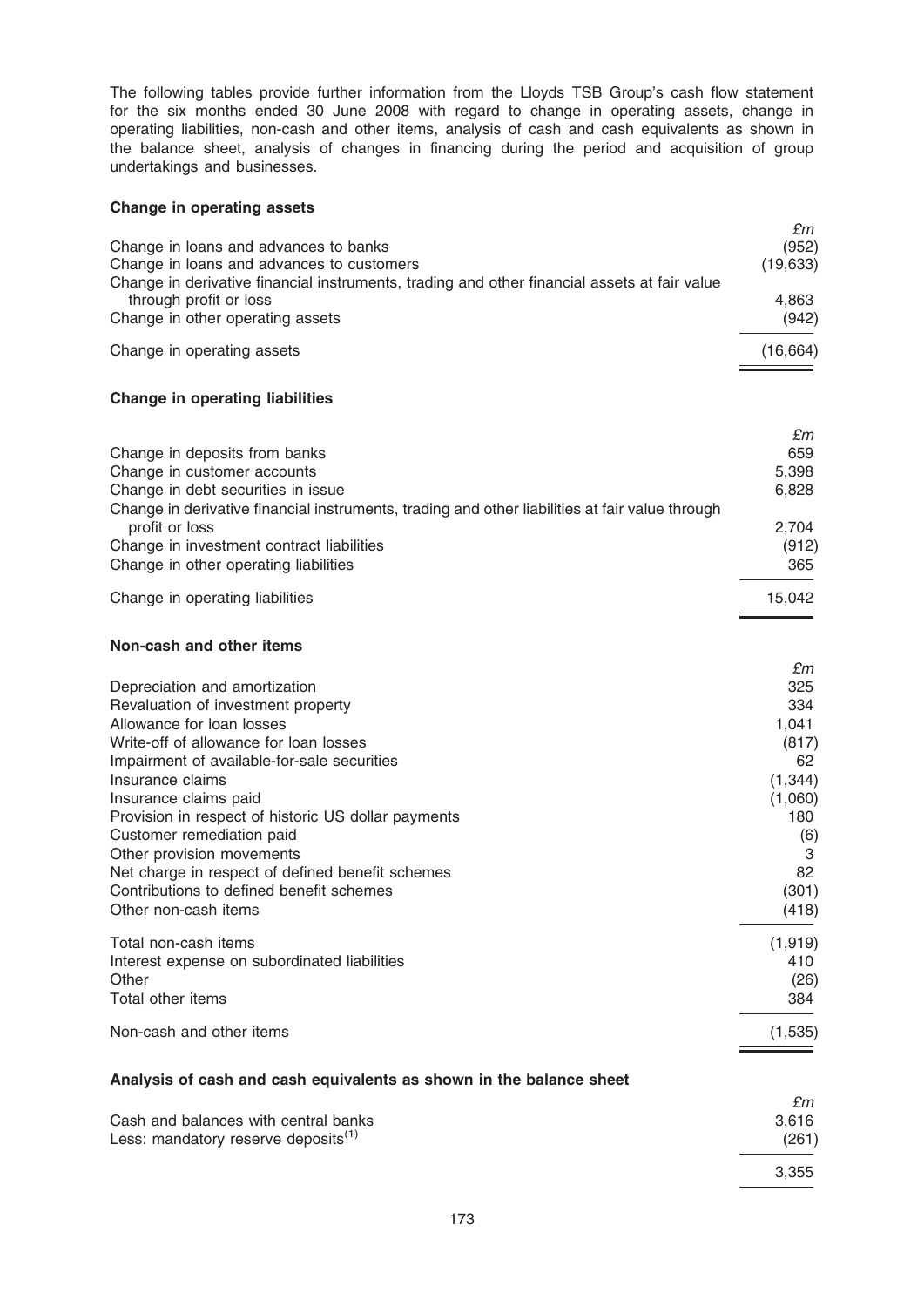|                                                       | £m      |
|-------------------------------------------------------|---------|
| Loans and advances to banks                           | 29.319  |
| Less: amounts with a maturity of three months or more | (8,029) |
|                                                       | 21,290  |
| Total cash and cash equivalents                       | 24.645  |
|                                                       |         |

Note:

(1) Mandatory reserve deposits are held with local central banks in accordance with statutory requirements, these deposits are not available to finance the Lloyds TSB Group's day-to-day operations.

Included within cash and cash equivalents at 30 June 2008 is £9,026 million held within the Lloyds TSB Group's life funds, which is not immediately available for use in the business.

## Analysis of changes in financing during the period

|                                                                                                                                                               | £m                             |
|---------------------------------------------------------------------------------------------------------------------------------------------------------------|--------------------------------|
| Share capital (including share premium account):<br>At 1 January<br>Issue of share capital                                                                    | 2,730<br>107                   |
| At 30 June                                                                                                                                                    | 2,837                          |
| Minority interests: At 1 January<br>Repayment of capital to minority shareholders<br>Minority share of profit after tax<br>Dividends to minority shareholders | £m<br>284<br>(2)<br>12<br>(10) |
| At 30 June                                                                                                                                                    | 284                            |
| Subordinated liabilities:<br>At 1 January<br>Exchange and other adjustments<br>Issue of subordinated liabilities                                              | £m<br>11,958<br>185<br>2,551   |
| At 30 June                                                                                                                                                    | 14,694                         |
| Acquisition of group undertakings and businesses                                                                                                              |                                |
| Payments to former members of Scottish Widows Fund and Life Assurance Society<br>acquired during 2000                                                         | £m<br>1                        |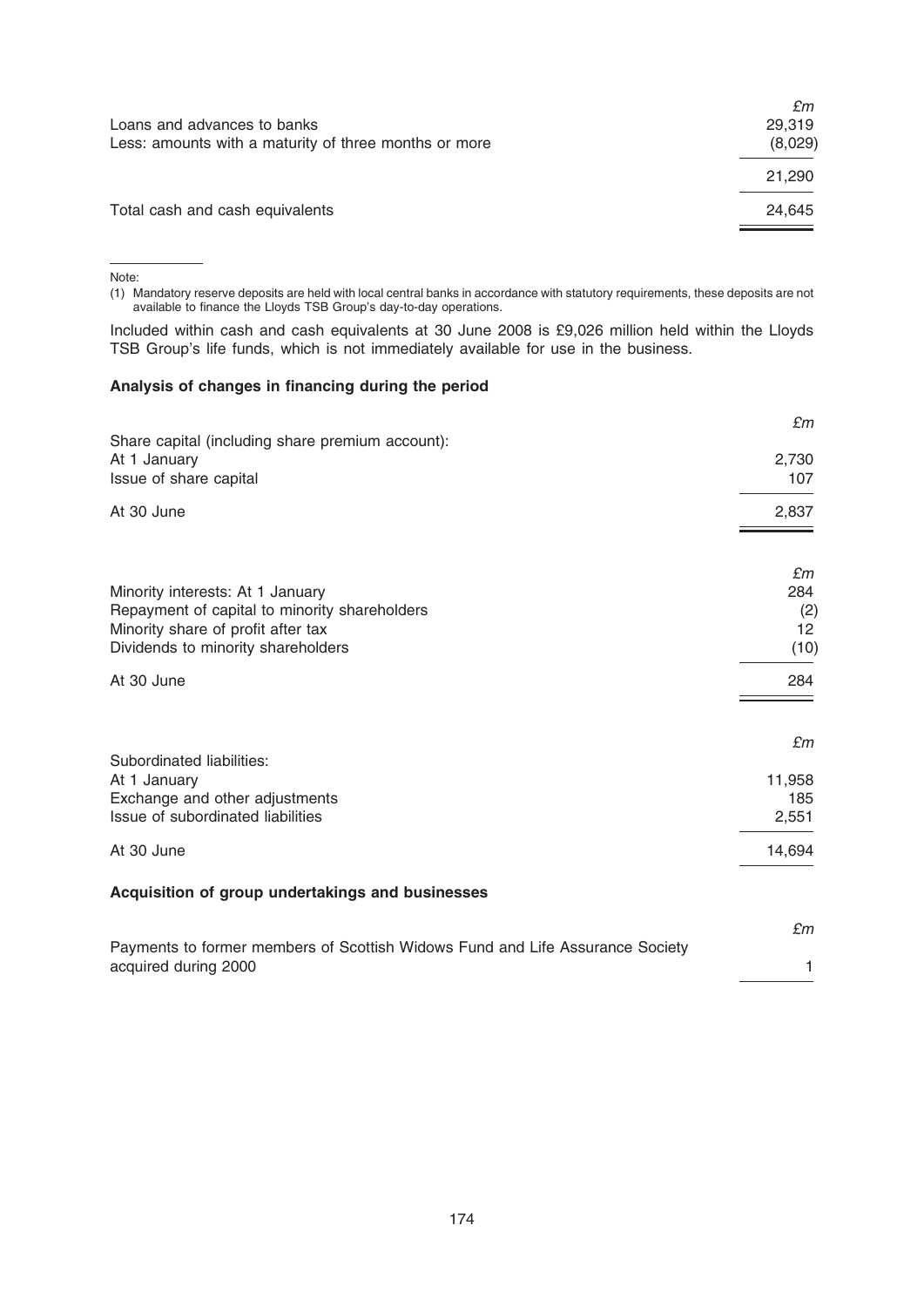# PART XI

# HISTORICAL FINANCIAL INFORMATION RELATING TO HBOS

## Part A: Audited Financial Information

#### **Basis of Financial Information**

The financial statements of HBOS included in the consolidated audited annual report and accounts of HBOS for the financial years ended 31 December 2007, 2006 and 2005, together with the audit reports thereon, are incorporated by reference into this document. The audit reports for each of the financial years ended 31 December 2007, 2006 and 2005 were unqualified. The financial statements for the years ended 31 December 2007, 2006 and 2005 were prepared in accordance with IFRS.

### 2 Cross Reference List

The following list is intended to enable investors to identify easily specific items of information which have been incorporated by reference into this document.

## 2.1 Financial Statements for the year ended 31 December 2007 and Independent Audit Report thereon

The page numbers below refer to the relevant pages of the Annual Report and Accounts of HBOS for the financial year ended 31 December 2007:

- Independent Auditors' Report page 152;
- $\bullet$  Consolidated Income Statement page 153;
- Consolidated Balance Sheet pages 154 to 155;
- Consolidated Statement of Recognised Income and Expense page 156;
- Consolidated Cash Flow Statement pages 156 to 157; and
- Notes to the Financial Statements pages 160 to 223.

## 2.2 Financial Statements for the year ended 31 December 2006 and Independent Audit Report thereon

The page numbers below refer to the relevant pages of the Annual Report and Accounts of HBOS for the financial year ended 31 December 2006:

- Independent Auditors' Report page 123;
- Consolidated Income Statement page 124;
- Consolidated Balance Sheet pages 125 to 126;
- Consolidated Statement of Recognised Income and Expense page 127;
- Consolidated Cash Flow Statement pages 127 to 128; and
- Notes to the Accounts pages 131 to 191.

## 2.3 Financial Statements for the year ended 31 December 2005 and Independent Audit Report thereon

The page numbers below refer to the relevant pages of the Annual Report and Accounts of HBOS for the financial year ended 31 December 2005:

- Independent Auditors' Report page 95;
- Consolidated Income Statement page 101;
- Consolidated Balance Sheet pages 102 to 103;
- Consolidated Statement of Recognised Income and Expense page 105;
- Consolidated Cash Flow Statement pages 106 to 107; and
- Notes to the Accounts pages 109 to 179.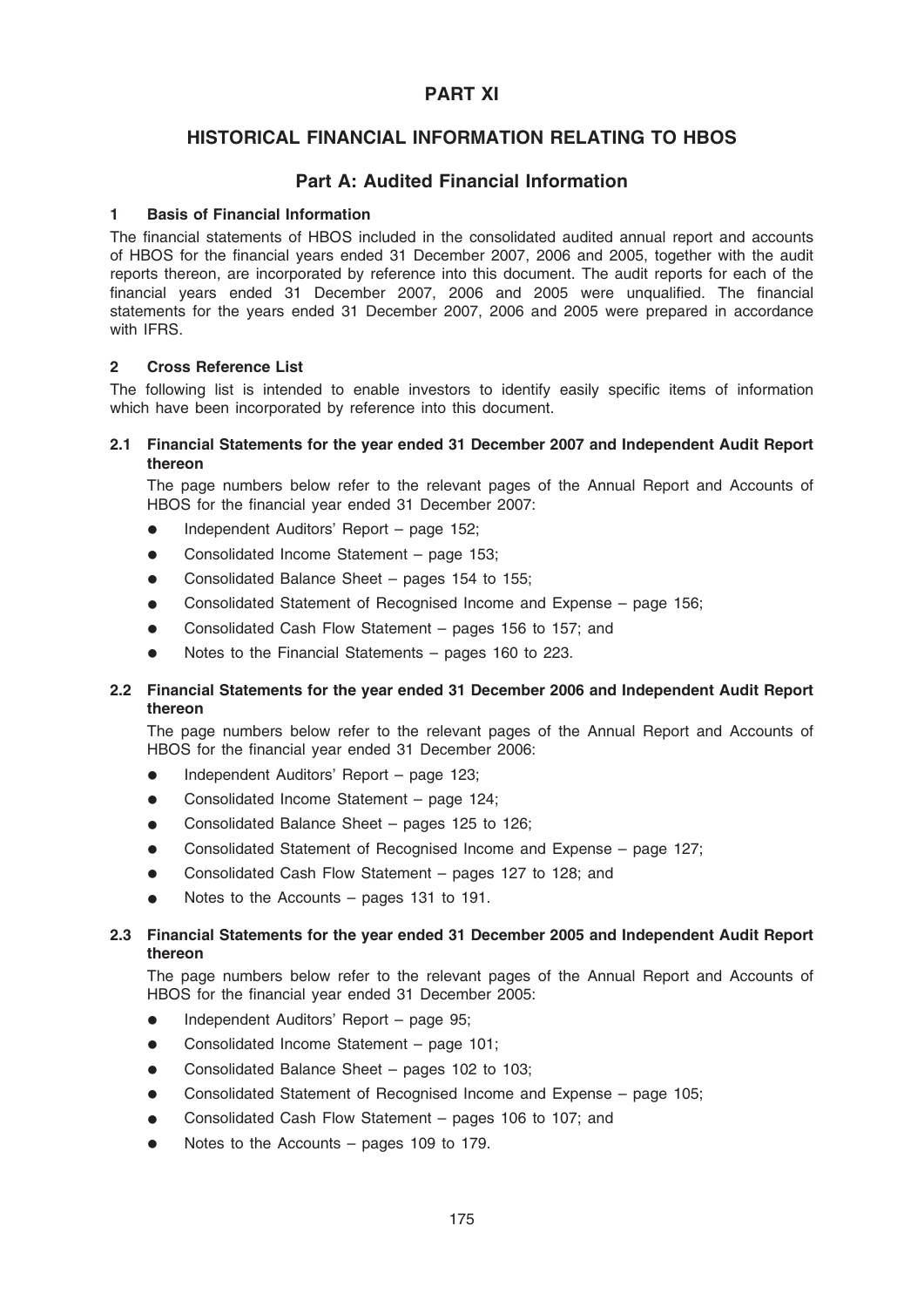# PART XI

# HISTORICAL FINANCIAL INFORMATION RELATING TO HBOS

## Part B: Unaudited Interim Information

#### 1 Basis of Financial Information

The financial statements of HBOS included in the unaudited HBOS Interim Results for the six months ended 30 June 2008 are incorporated by reference into this document. These results were prepared in accordance with IFRS.

#### 2 Cross Reference List

The following list is intended to enable investors to identify easily specific items of information which have been incorporated by reference into this document.

### Financial Statements for the Half Year ended 30 June 2008

The page numbers below refer to the relevant pages of the 2008 HBOS Interim Results for the Half Year ended 30 June 2008:

- $\bullet$  Consolidated Income Statement page 76;
- Consolidated Balance Sheet page 77;
- \* Consolidated Statement of Recognised Income and Expense page 78;
- Consolidated Cash Flow Statement pages 79 to 80;
- Notes to the Condensed Financial Statements pages 81 to 94; and
- Independent Review Report page 95.

The Interim Financial Statements for the half year ended 30 June 2008 include comparative financial information for the Consolidated Income Statement, Consolidated Balance Sheet, Consolidated Statement of Recognised Income and Expense and Consolidated Cash Flow Statement for the Half Year ended 30 June 2007.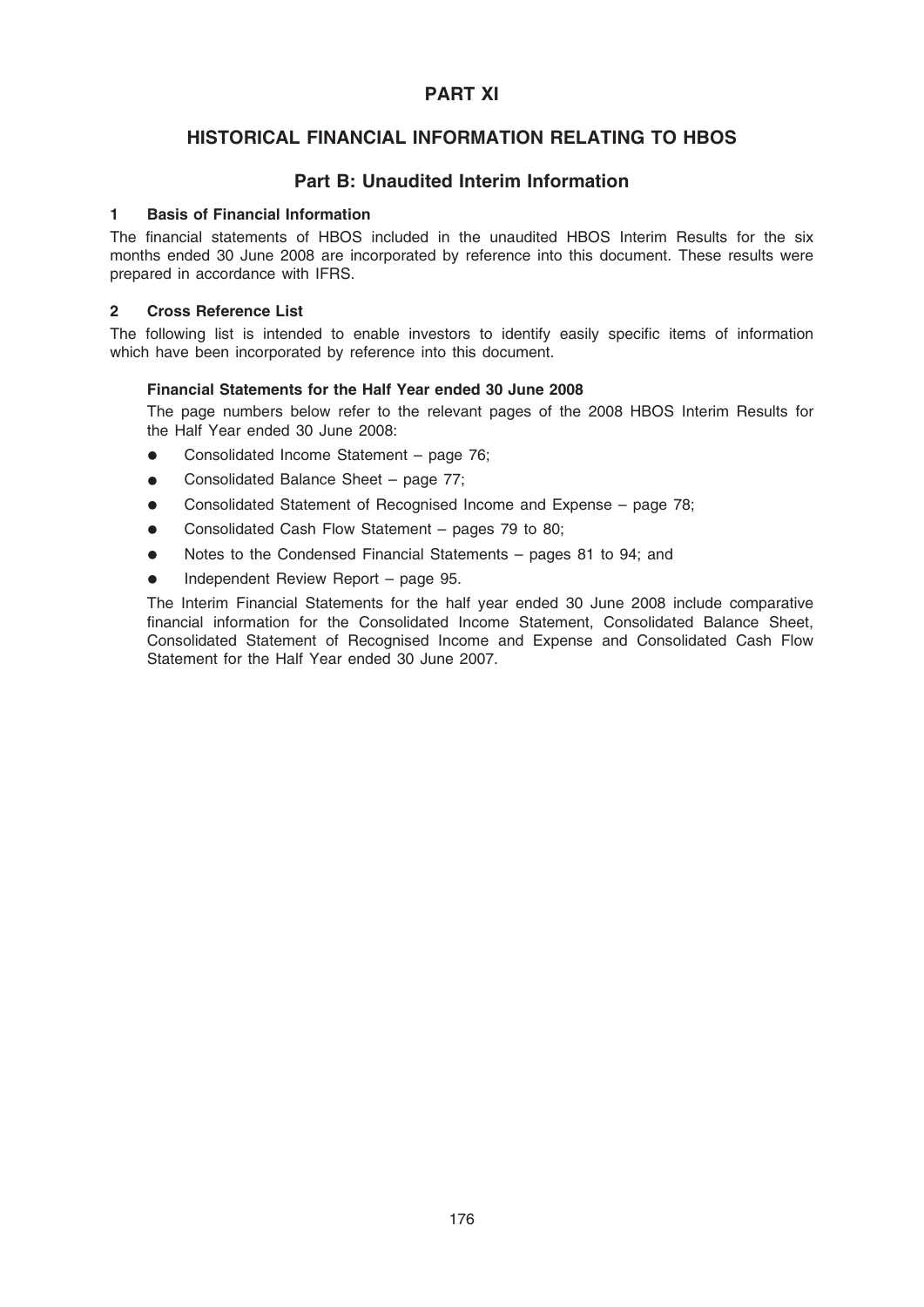# PART XII

## OPERATING AND FINANCIAL REVIEW RELATING TO HBOS

A review of the HBOS Group's financial condition and operating results for the financial years ended 31 December 2007, 2006 and 2005 can be found on pages 73 to 116 of the HBOS Rights Issue Prospectus which is incorporated by reference herein.

A review of the HBOS Group's financial condition and operating results for the financial period ended 30 June 2008 can be found on pages 83 to 128 of the HBOS Placing and Open Offer Prospectus which is incorporated by reference herein.

Statistical and other information relating to the HBOS Group, including relating to such matters as the HBOS Group's loan portfolio, lending concentrations, securities portfolio, deposits, capital adequacy and geographical regions of HBOS Group business, can be found on pages 117 to 121 of the HBOS Rights Issue Prospectus which is incorporated by reference herein.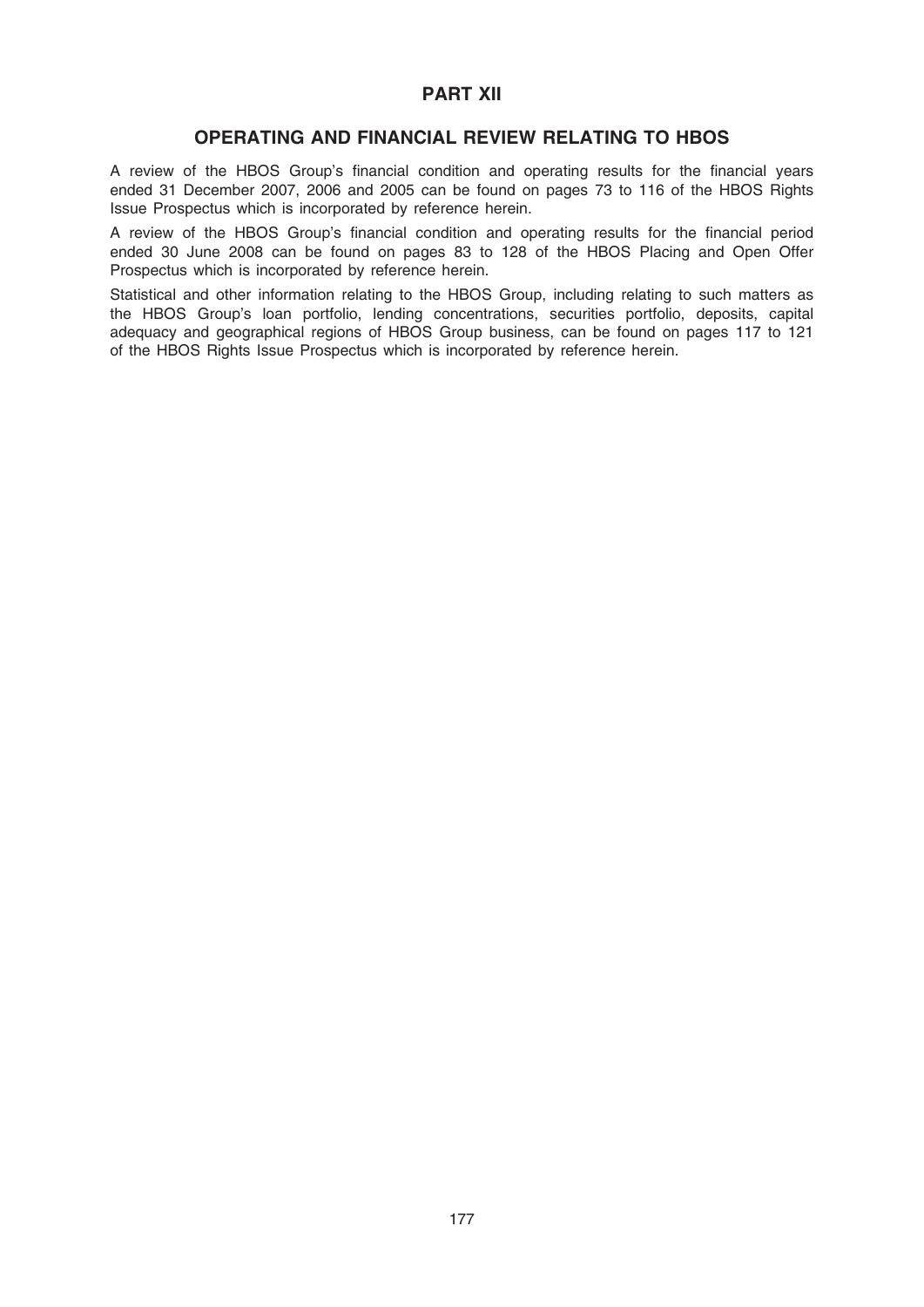## PART XIII

# CAPITAL RESOURCES – ENLARGED GROUP

Following completion of the Acquisition the Enlarged Group would continue to manage its capital resources to seek to meet regulatory capital requirements both of the lead regulators as well as to ensure group entities, that are subject to local capital adequacy regulation in individual countries, meet their minimum capital requirements.

Liquidity risk management will, within the context of the current uncertainty facing the markets continue to address the management of day-to-day liquidity within specified parameters to seek to ensure all liabilities can be met on a timely basis and that in the event of either a firm-specific or general market event, the Enlarged Group is able to generate sufficient liquidity to withstand a short term liquidity crisis.

Capital and funding markets will be accessed as and when appropriate to meet these requirements. The capital and funding requirements will be assessed based on the Enlarged Group's budgeting and planning processes, including capital and funding plans. The plans will be prepared to an appropriate level of frequency and subject to review by the Enlarged Group's Asset and Liability committee. Monitoring of key ratios and measures will be undertaken to an appropriate level of frequency.

At the board level minimum control requirements for capital and liquidity risk management will be updated for the Enlarged Group, and risk control frameworks and policy structure will ensure that capital and liquidity risks are managed in accordance with these requirements.

The specific capital and liquidity management policies and processes will be reviewed upon completion of the Acquisition to ensure a consistent approach is taken across the whole group. Existing processes will continue to apply pending the outcome of such a review.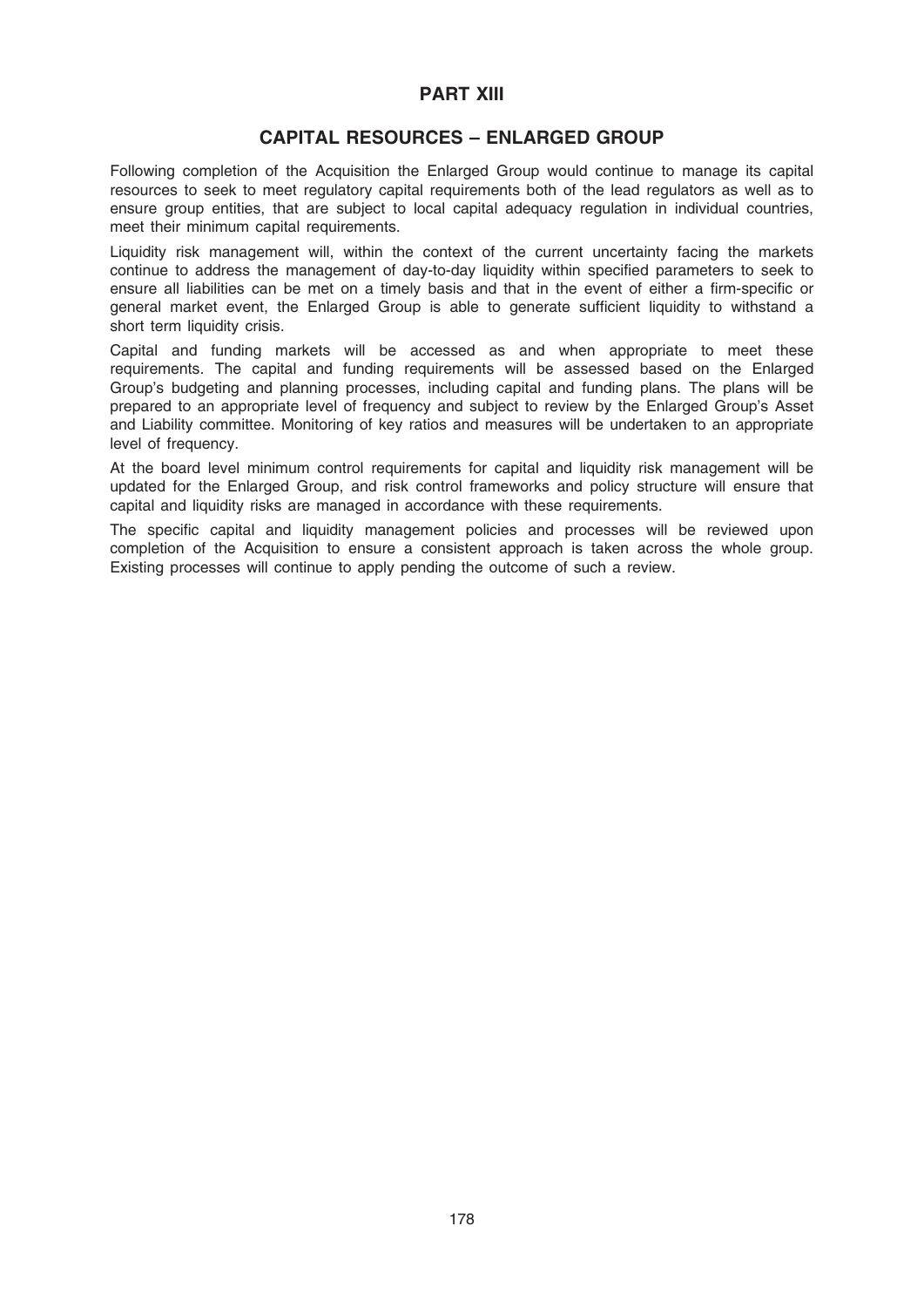# PART XIV

# RECONCILIATION OF ACCOUNTING POLICIES

Reconciliations of the HBOS Group's financial information to IFRS as applied by the Lloyds TSB Group, together with the report thereon from PricewaterhouseCoopers LLP dated 3 November 2008, are contained in Part X (''Reconciliation of Accounting Policies'') of the Share Circular, which is incorporated by reference into this document.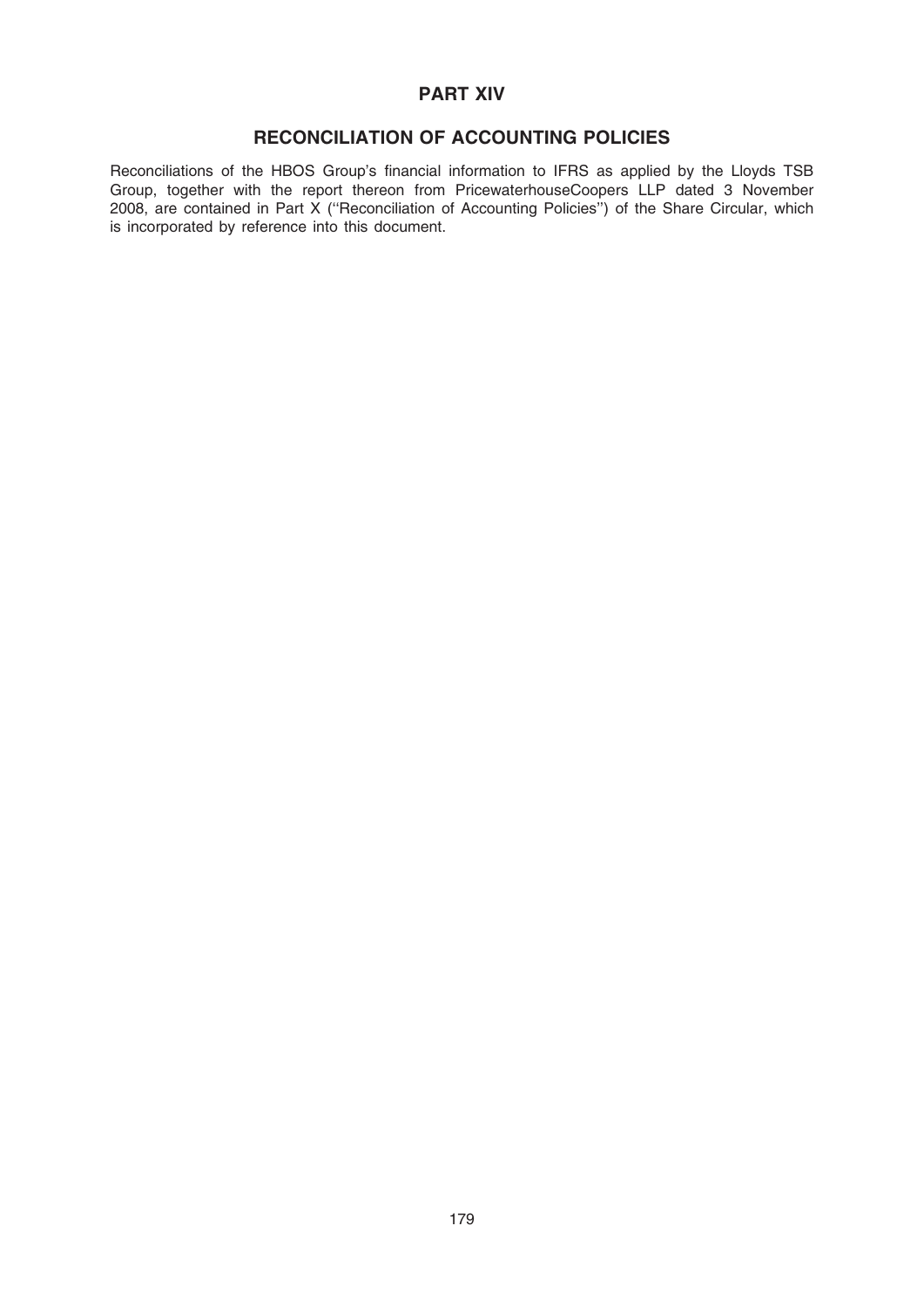# PART XV

## UNAUDITED PRO FORMA NET ASSETS STATEMENT OF THE ENLARGED GROUP AS AT 30 JUNE 2008

The unaudited pro-forma statement of net assets of the Enlarged Group as at 30 June 2008 is contained in Part XVIII (''Unaudited Pro Forma Net Assets Statement of the Enlarged Group as at 30 June 2008'') of the Lloyds Placing and Open Offer Prospectus, which is incorporated by reference into this document.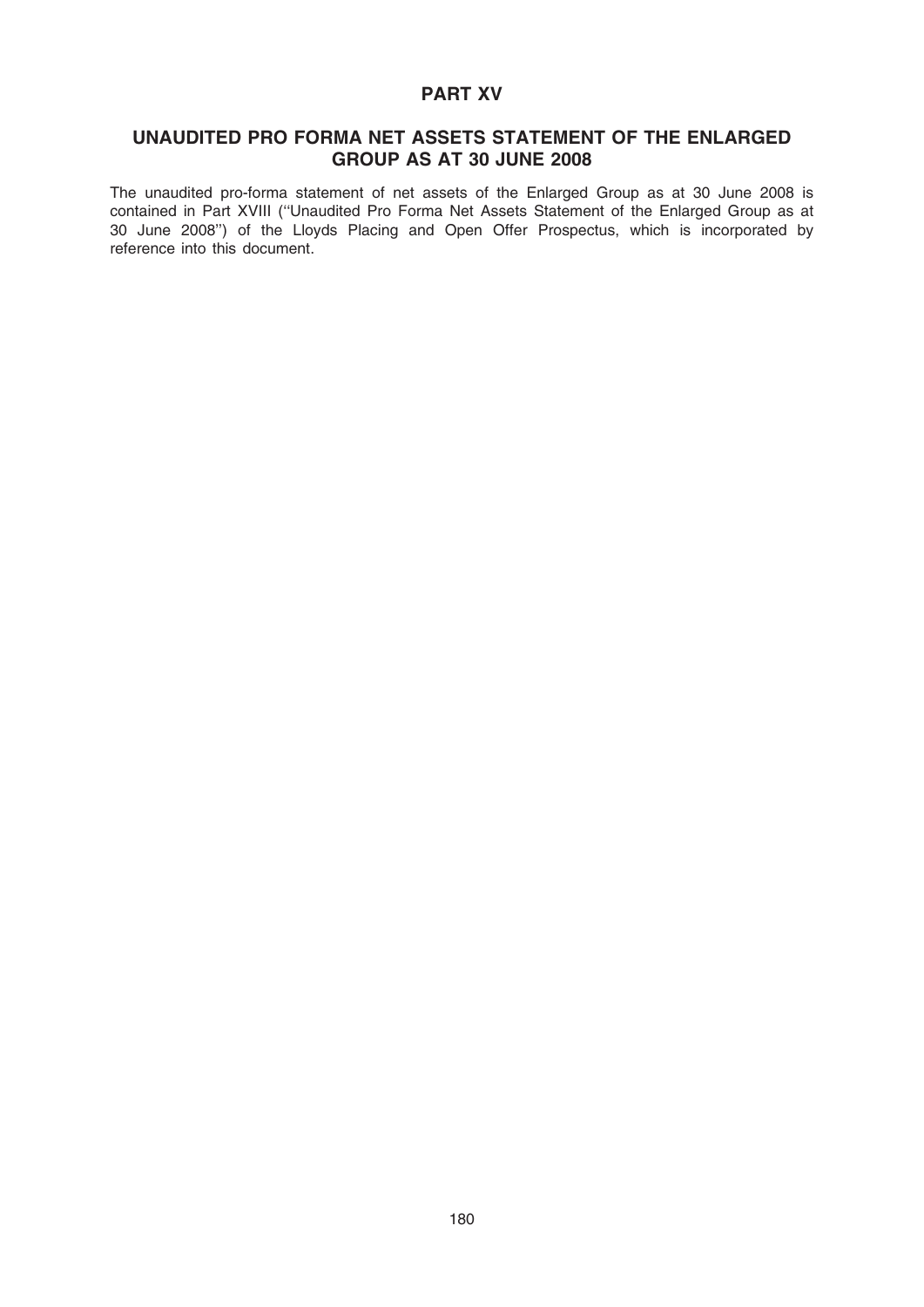# PART XVI

# UNITED KINGDOM TAXATION

The following, which is intended as a general guide only and not a substitute for detailed tax advice, is based on current United Kingdom legislation and on what is understood to be current HMRC practice at the date of this document. It summarises certain limited aspects of the current United Kingdom taxation treatment of the Preference Shares. It is not exhaustive. It relates only to the position of persons who are resident and, in the case of individuals, ordinarily resident and domiciled in the UK for UK tax purposes (unless otherwise stated), who hold the Preference Shares as investments (other than through an individual savings account) and who are the absolute beneficial owners of the Preference Shares. The statements may not apply to certain classes of holders, such as dealers in securities, insurance companies, collective investment schemes and persons who acquire (or are deemed to acquire) their Preference Shares by reason of their or another's office or employment. Holders who are in any doubt as to their tax position or who may be subject to tax in a jurisdiction other than the United Kingdom should consult their professional advisers.

## Taxation of dividends

The Company is not required to withhold any amounts in respect of tax at source when paying a dividend.

A shareholder who is an individual and who receives a dividend on the Preference Shares will be entitled to a tax credit equal to one-ninth of the dividend. The individual will be taxable on the total of the dividend and the related tax credit (the ''gross dividend''), which will be regarded as the top slice of the individual's income. The tax credit will, however, be treated as discharging the individual's liability to income tax in respect of the gross dividend, unless and except to the extent that the gross dividend falls above the threshold for the higher rate of income tax, in which case the individual will, to that extent, pay tax on the gross dividend calculated at 32.5 per cent. of the gross dividend less the related tax credit. Therefore, for example, a dividend of £90 will carry a tax credit of £10 and the income tax payable on the dividend by an individual liable to income tax at the higher rate would be 32.5 per cent. of £100, namely £32.50 less the tax credit of £10, leaving a net tax charge of £22.50.

A corporate shareholder resident for tax purposes in the United Kingdom will not generally be taxable on any dividend it receives on the New Lloyds TSB Preference Shares.

A shareholder who is not liable to tax on dividends received on the New Lloyds TSB Preference Shares will not be entitled to claim payment of the tax credit in respect of those dividends.

The right of a shareholder who is not resident (for tax purposes) in the United Kingdom to a tax credit in respect of a dividend received on the New Lloyds TSB Preference Shares and to claim payment of any part of that tax credit will depend on the existence and terms of any double taxation convention between the United Kingdom and the country in which the shareholder is resident.

### Taxation of chargeable gains

The sale, or other deemed disposal, of Preference Shares may give rise to the realisation of a chargeable gain (or allowable loss) for the purposes of UK taxation of chargeable gains. An individual holder of Preference Shares who is resident or ordinarily resident in the UK for tax purposes and who realises such a gain may be liable to UK capital gains tax, depending on the holder's circumstances and subject to any available exemption or relief.

An individual holder of Preference Shares who ceases to be resident or ordinarily resident in the UK for a period broadly of less than five years and who disposes of the Preference Shares during that period of temporary non-residence may be liable to UK capital gains tax on his or her return to the UK (subject to any available exemptions or reliefs).

A corporate holder of Preference Shares who is resident in the UK for tax purposes and who realises such a gain may be liable to UK corporation tax on chargeable gains, depending on the holder's circumstances and subject to any available exemption or relief.

A holder of Preference Shares who is not resident or, in the case of an individual, ordinarily resident for tax purposes in the UK (and is not temporarily non-resident as described above) will not be liable for UK tax on chargeable gains realised on the sale or other disposal of the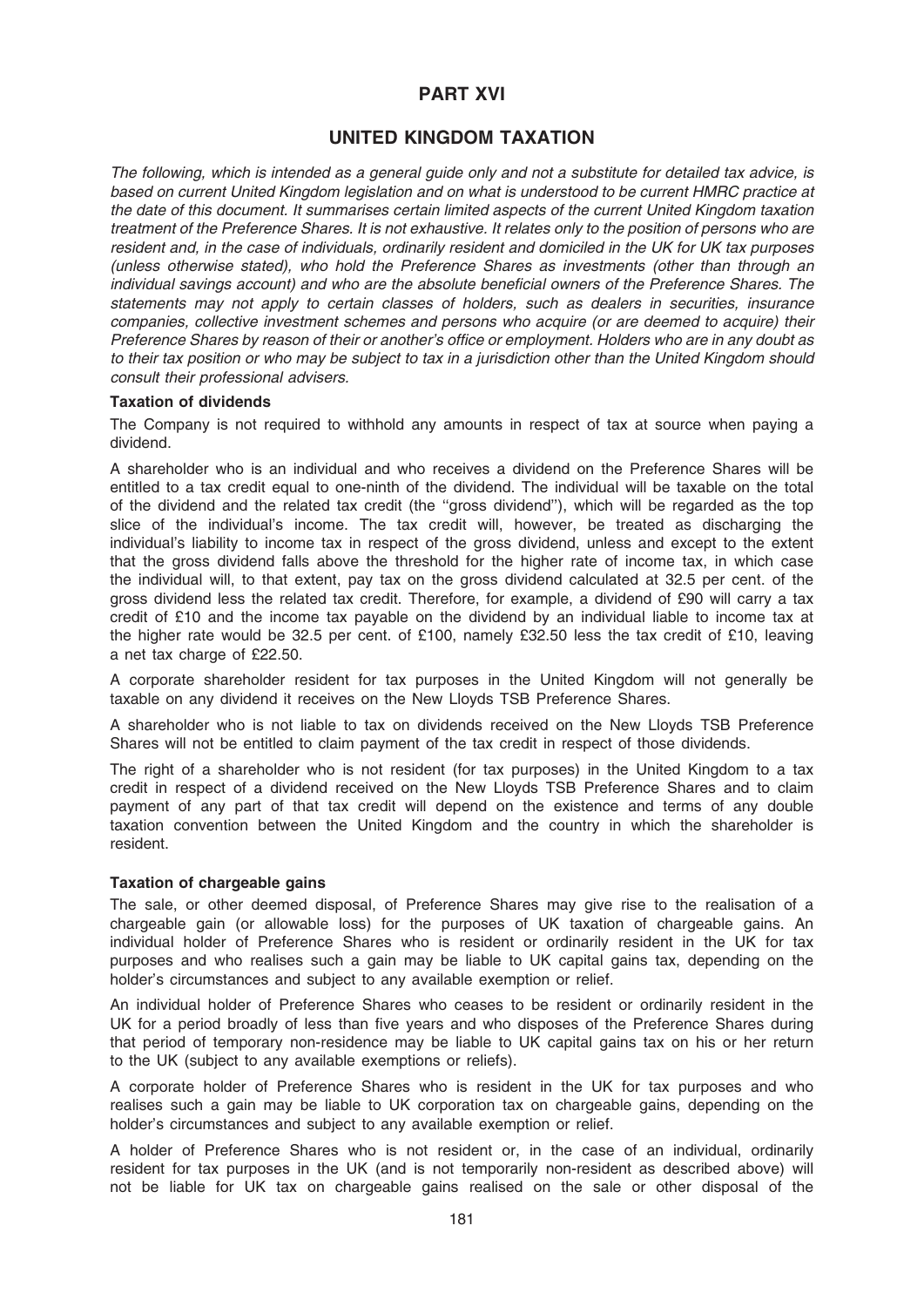Preference Shares unless such Preference Shares are used, held or acquired for the purposes of a trade, profession or vocation carried on in the UK through a branch or agency, or, in the case of a corporate shareholder, through a permanent establishment, may be subject to UK capital gains tax or corporation tax on a disposal of Preference Shares, subject to any available exemption or relief. Special rules apply to individuals who are temporarily not resident or ordinarily resident in the UK.

## Stamp duty and SDRT

### Issue of the Preference Shares

Provided that the Preference Shares are not issued (a) to, or to a nominee or agent for, a person whose business is or includes the provision of clearing services or (b) to, or to a nominee or agent for, a person whose business is or includes issuing depositary receipts, no stamp duty or SDRT should be payable on the issue of the Preference Shares.

## Agreements to transfer, and transfers of, the Preference Shares

Any subsequent transfer on sale of a Preference Share in registered form will be liable to ad valorem stamp duty, generally at the rate of 0.5 per cent. (rounded up to the next multiple of £5.00) of the consideration paid. UK stamp duty is normally the liability of a purchaser or transferee of the Preference Shares.

An unconditional agreement to transfer a Preference Share in registered form will normally give rise to SDRT, at the rate of 0.5 per cent. of the amount or value of the consideration paid for such Preference Share, but the liability will be cancelled, or any SDRT paid refunded, if the agreement is completed by a duly stamped transfer within six years of the agreement to transfer having become unconditional. SDRT is normally the liability of the purchaser or transferee of the Preference Shares.

If the Preference Shares are transferred (a) to, or to a nominee or agent for, a person whose business is or includes the provision of clearing services or (b) to, or to a nominee or agent for, a person whose business is or includes issuing depositary receipts, stamp duty or SDRT will be payable at a higher rate of 1.5 per cent. of the amount or value of the consideration payable, or in certain circumstances, the value of the Preference Shares so transferred.

A transfer of Preference Shares held through a clearance service will generally be exempt from stamp duty and SDRT, unless the clearance service has elected for an alternative system of charge pursuant to section 97A of the Finance Act 1986.

A transfer of a registered New Lloyds TSB Preference ADS executed and retained outside the UK will not give rise to UK stamp duty and an agreement to transfer a registered New Lloyds TSB Preference ADS will not give rise to SDRT.

### Finance Act 1996

Under Sections 91A – 91G Finance Act 1996, it is possible that a shareholder of New Lloyds TSB Preference Shares subject to UK corporation tax would be taxed on a fair value income basis, and the positions outlined in the previous paragraphs under the sub-headings ''Taxation of Dividends'' and ''Taxation of chargeable gains'' would not apply. Those provisions would not apply where the holder does not hold the New Lloyds TSB Preference Shares for a "tax avoidance purpose".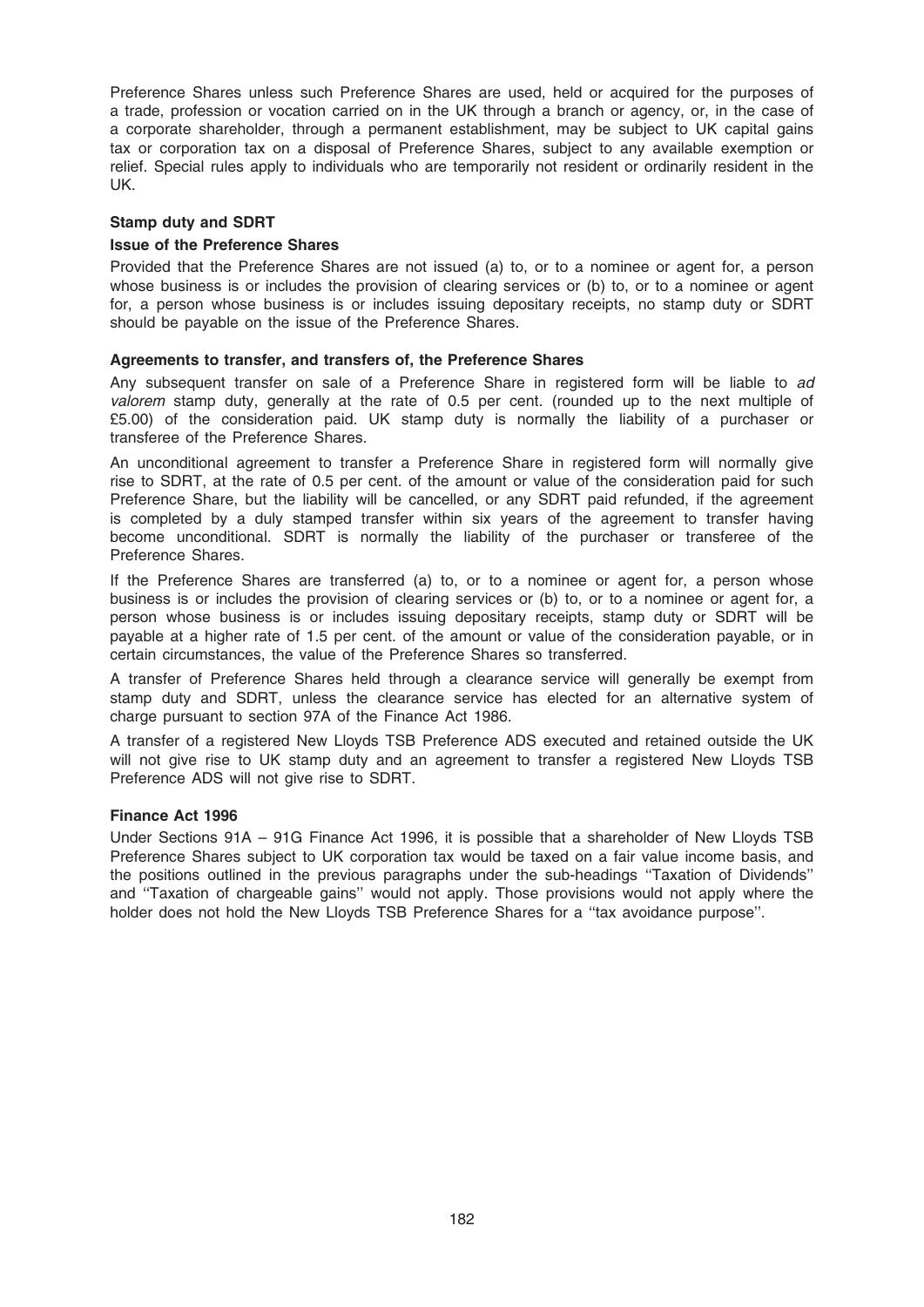# PART XVII

# DIRECTORS AND CORPORATE GOVERNANCE

### 1 Directors' Profiles

The names, business experience and principal business activities outside the Lloyds TSB Group of the current Lloyds TSB Directors, as well as the dates of their initial appointment as Lloyds TSB Directors, are set out below. The business address of the Lloyds TSB Directors is 25 Gresham Street, London EC2V 7HN.

## Sir Victor Blank (age 66)

### Chairman

Joined the board in 2006 as deputy chairman and became chairman in May 2006. Former partner in Clifford-Turner (now Clifford Chance) from 1969 to 1981 and chairman and chief executive of Charterhouse until 1997. Director of The Royal Bank of Scotland from 1985 to 1993 and of GUS from 1993 to 2006 (chairman from 2000). Chairman of Trinity Mirror from 1999 to 2006. A member of the Financial Reporting Council from 2002 to 2007 and a member of the Council of Oxford University from 2000 to 2007. A senior adviser to the Texas Pacific Group and appointed by the Prime Minister as a Business Ambassador. Chairs two charities, Wellbeing of Women and UJS Hillel, as well as the Council of University College School.

## J Eric Daniels (age 57)

## Group Chief Executive

Joined the board in 2001 as group executive director, UK retail banking before his appointment as group chief executive in June 2003. Served with Citibank from 1975 and held a number of senior and general management appointments in the USA, South America and Europe before becoming chief operating officer of Citibank Consumer Bank in 1998. Following the Citibank/Travelers merger in 1998, he was chairman and chief executive officer of Travelers Life and Annuity until 2000. Chairman and chief executive officer of Zona Financiera from 2000 to 2001. A non-executive director of BT Group.

## Archie G Kane (age 56)

### Group Executive Director, Insurance and Investments

Joined TSB Commercial Holdings in 1986 and held a number of senior and general management appointments in the Lloyds TSB Group before being appointed to the board in 2000, as group executive director, IT and operations. Appointed group executive director, insurance and investments in October 2003. After some 10 years in the accountancy profession, joined General Telephone & Electronics Corporation in 1980, serving as finance director in the UK from 1983 to 1985. Chairman of the Association of British Insurers and a member of the Treasury's Financial Services Global Competitiveness Group.

## G Truett Tate (age 58)

### Group Executive Director, Wholesale and International Banking

Joined the group in 2003 as managing director, corporate banking before being appointed to the board in 2004. Served with Citigroup from 1972 to 1999, where he held a number of senior and general management appointments in the USA, South America, Asia and Europe. He was president and chief executive officer of eCharge Corporation from 1999 to 2001 and co-founder and vice chairman of the board of Chase Cost Management Inc from 1996 to 2003. A nonexecutive director of British American Business Inc. A member of the fund-raising board of the National Society for the Prevention of Cruelty to Children.

## Tim J W Tookey (age 46)

### Group Finance Director

Joined the group in 2006 as deputy group finance director, before being appointed acting group finance director in April 2008. Appointed to the board on 30 October 2008 as group finance director. Previously finance director for the UK and Europe at Prudential from 2002 to 2006 and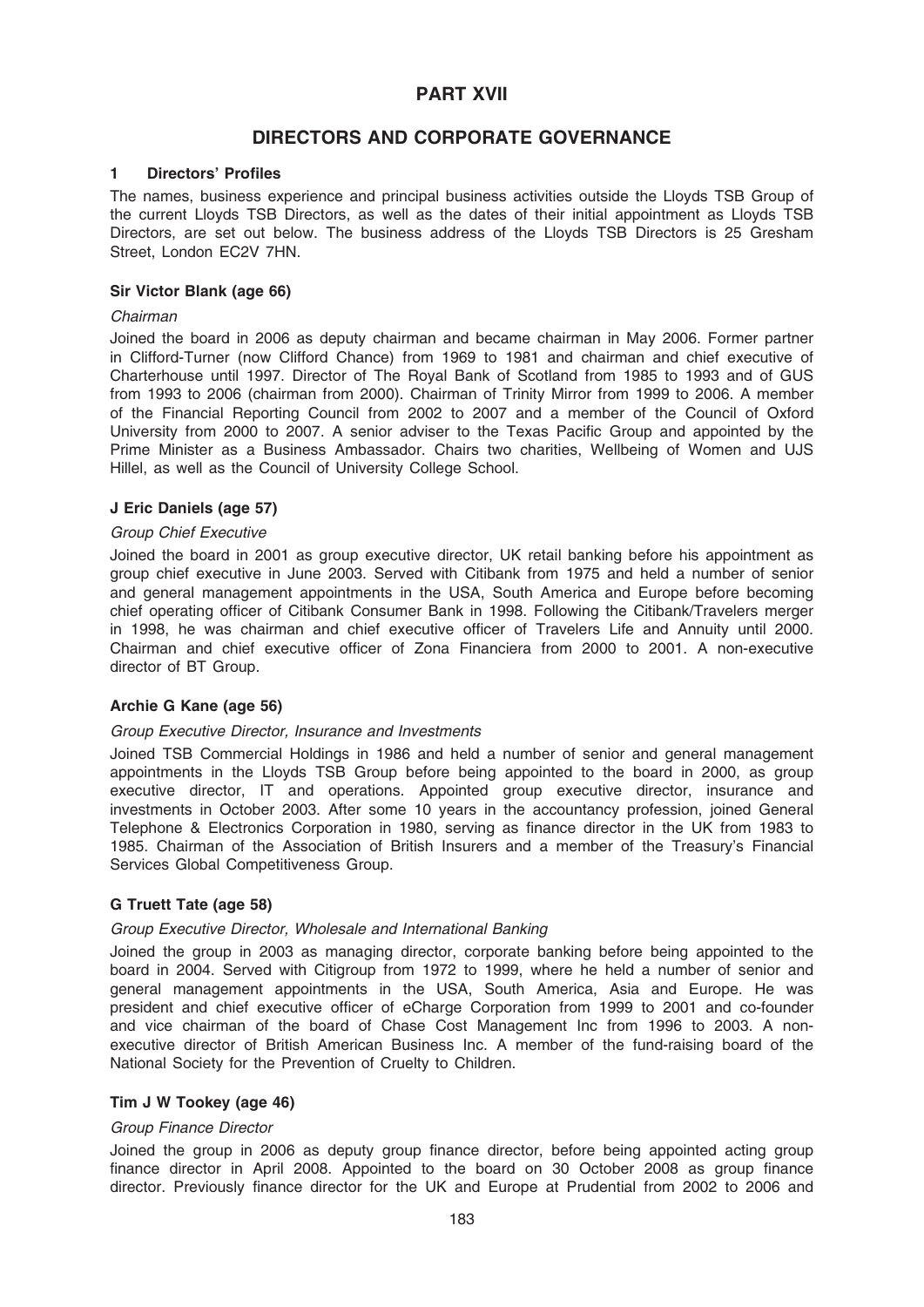group finance director of Heath Lambert Group from 1996 to 2002. Prior to that, he spent 11 years at KPMG.

## Helen A Weir CBE (age 46)

### Group Executive Director, UK Retail Banking

Joined the board in 2004 as group finance director. Appointed as group executive director, UK retail banking in April 2008. Group finance director of Kingfisher from 2000 to 2004. Previously finance director of B&Q from 1997, having joined that company in 1995, and held a senior position at McKinsey & Co from 1990 to 1995. Began her career at Unilever in 1983. A non-executive director of Royal Mail Holdings. A member of the Said Business School Advisory Board and a former member of the Accounting Standards Board.

## Wolfgang C G Berndt (age 66)

### Non-Executive Director

Joined the board in 2003. Joined Procter and Gamble in 1967 and held a number of senior and general management appointments in Europe, South America and North America, before retiring in 2001. A non-executive director of Cadbury, GfK AG and MIBA AG.

## Ewan Brown CBE FRSE (age 66)

### Non-Executive Director

Joined the board in 1999 and was chairman of Lloyds TSB Scotland until May 2008. Joined Noble Grossart in 1969 and was an executive director of that company until December 2003. A nonexecutive director of Noble Grossart and Stagecoach Group, senior governor of the Court of the University of St Andrews and vice chairman of the Edinburgh International Festival. A former chairman of tie and non-executive director of John Wood Group.

## Jan P du Plessis (age 54)

### Non-Executive Director

Joined the board in 2005. Chairman of British American Tobacco. Held a number of senior and general management appointments in Rembrandt Group from 1981, before joining Compagnie Financière Richemont as group finance director in 1988, a position he held until 2004. A nonexecutive director of Rio Tinto and Marks and Spencer Group. A former chairman of RHM from 2005 to 2007 and group finance director of Rothmans International from 1990 to 1995.

### Philip N Green (age 55)

### Non-Executive Director

Joined the board in May 2007. Appointed chief executive of United Utilities in 2006. Former chief executive of Royal P&O Nedlloyd from 2003 to 2005. Previously held senior positions in DHL from 1990 to 1999, becoming chief operating officer for Europe and Africa in 1994, and the Reuters Group from 1999 to 2003, becoming chief operating officer in 2001. A director of Business in the Community, a member of the government's UK Commission for Employment and Skills and a trustee of the Philharmonia Orchestra.

### Sir Julian Horn-Smith (age 59)

### Non-Executive Director

Joined the board in 2005. Held a number of senior and general management appointments in Vodafone from 1984 to 2006 including a directorship of that company from 1996 and deputy chief executive officer from 2005. Previously held positions in Rediffusion from 1972 to 1978, Philips from 1978 to 1982 and Mars GB from 1982 to 1984. A non-executive director of Digicel Group, a member of the Altimo International advisory board and a senior adviser to UBS in relation to the global telecommunications sector. A former chairman of The Sage Group.

### Lord Leitch (age 61)

### Non-Executive Director

Joined the board in 2005. Appointed chairman of Scottish Widows in 2007. Held a number of senior and general management appointments in Allied Dunbar, Eagle Star and Threadneedle Asset Management before the merger of Zurich Group and British American Tobacco's financial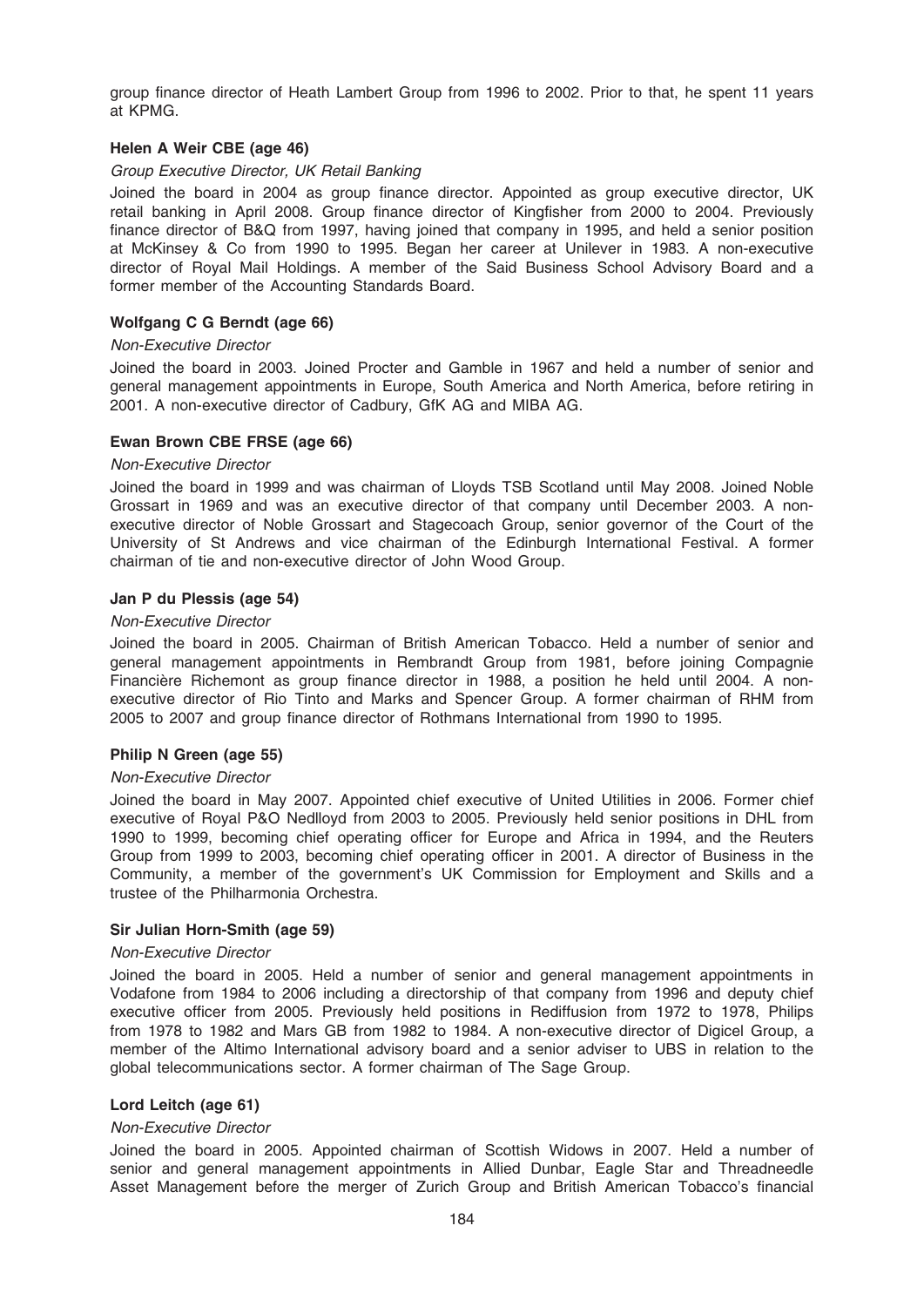services businesses in 1998. Subsequently served as chairman and chief executive officer of Zurich Financial Services United Kingdom, Ireland, Southern Africa and Asia Pacific, until his retirement in 2004. Chairman of the government's Review of Skills (published in December 2006) and deputy chairman of the Commonwealth Education Fund. Chairman of BUPA and Intrinsic Financial Services and a non-executive director of Paternoster. Former chairman of the National Employment Panel and the Association of British Insurers.

## Sir David Manning GCMG CVO (age 58)

### Non-Executive Director

Joined the board on 1 May 2008. Entered the Foreign and Commonwealth Office in 1972 and held senior appointments, including HM ambassador to Israel between 1995 and 1998, foreign policy adviser to the Prime Minister from 2001 to 2003 and HM ambassador to the United States from 2003 to 2007. A non-executive director of BG Group and Lockheed Martin UK Holdings.

## Carolyn J McCall OBE (age 47)

## Non-Executive Director

Joined the board on 1 October 2008. Appointed group chief executive of Guardian Media Group in 2006 having joined that organisation in 1986 and held a number of senior and general management appointments before becoming a director in 2000. Chair of Opportunity Now and a board member of Business in the Community.

### Martin A Scicluna (age 57)

### Non-Executive Director

Joined the board on 1 September 2008. Joined Deloitte & Touche (then Touche Ross & Co) in 1973 and held a number of senior and general management appointments before becoming a partner in 1982, a member of the board of partners in 1991 and chairman in 1995, a position he held until May 2007. He retired as a partner in May 2008. A non-executive director of Great Portland Estates.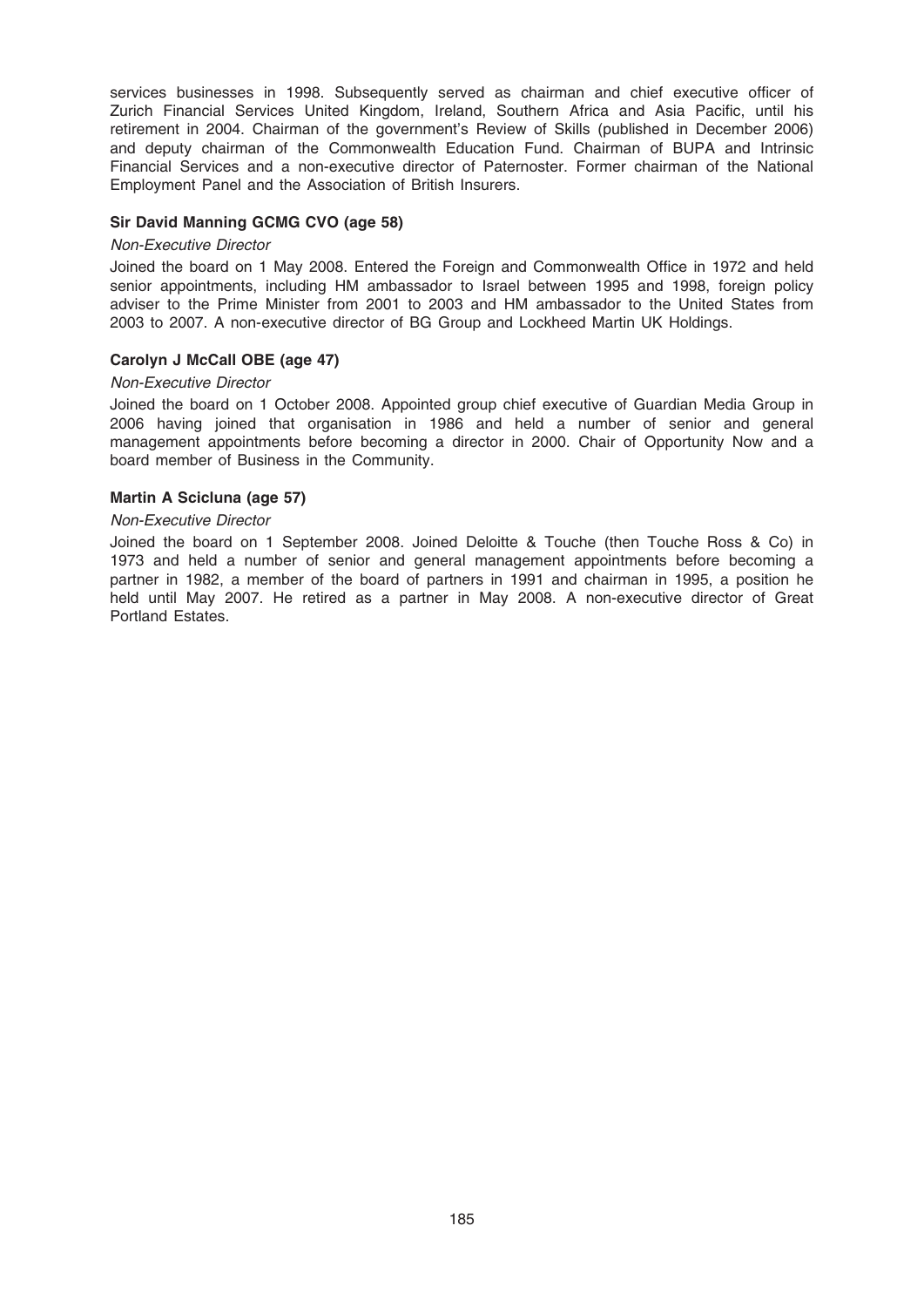### 2 Interests of the Lloyds TSB Directors

As at 14 November 2008 (being the latest practicable date prior to the publication of this document), the interests (all of which are beneficial unless otherwise stated) of the Lloyds TSB Directors, their immediate families and (so far as is known to them or could with reasonable diligence be ascertained by them) persons connected (within the meaning of section 252 of the Companies Act) with the Lloyds TSB Directors in the issued ordinary share capital of Lloyds TSB, including: (i) those arising pursuant to transactions notified to Lloyds TSB pursuant to DTR 3.1.2R; or (ii) those of persons connected with the Lloyds TSB Directors, which would, if such connected person were a Lloyds TSB Director, be required to be disclosed under (i) above, together with the interests which are expected to subsist immediately following Admission, are set out in the following table:

|                                 | As at 14 November 2008 |                                     |               | Interests immediately<br>following Admission <sup>(1)</sup><br>Percentage |
|---------------------------------|------------------------|-------------------------------------|---------------|---------------------------------------------------------------------------|
|                                 |                        | Percentage<br>of issued<br>ordinary |               | of enlarged<br>issued<br>ordinary                                         |
|                                 | Number of              | share                               | Number of     | share                                                                     |
|                                 | Lloyds TSB             | capital of                          | Lloyds TSB    | capital of                                                                |
| <b>Lloyds TSB Directors</b>     | <b>Shares</b>          | Lloyds TSB                          | <b>Shares</b> | Lloyds TSB                                                                |
| <b>Executive Directors:</b>     |                        |                                     |               |                                                                           |
| J Eric Daniels                  | 422,777                | 0.01                                | 606,558       | 0.00                                                                      |
| Archie G Kane                   | 203,820                | 0.00                                | 292,420       | 0.00                                                                      |
| <b>G</b> Truett Tate            | 74,831                 | 0.00                                | 107,360       | 0.00                                                                      |
| Tim J W Tookey                  | 2,252                  | 0.00                                | 3,230         | 0.00                                                                      |
| Helen A Weir CBE                | 61,581                 | 0.00                                | 88,350        | 0.00                                                                      |
| <b>Non-Executive Directors:</b> |                        |                                     |               |                                                                           |
| <b>Sir Victor Blank</b>         | 301,199                | 0.01                                | 432,130       | 0.00                                                                      |
| Wolfgang C G Berndt             | 170,000                | 0.00                                | 243,899       | 0.00                                                                      |
| Ewan Brown CBE FRSE             | 5,074                  | 0.00                                | 7,279         | 0.00                                                                      |
| Jan P du Plessis                | 50,000                 | 0.00                                | 71,735        | 0.00                                                                      |
| Philip N Green                  | 5,000                  | 0.00                                | 7,173         | 0.00                                                                      |
| Sir Julian Horn-Smith           | 5,000                  | 0.00                                | 7,173         | 0.00                                                                      |
| Lord Leitch                     | 10,000                 | 0.00                                | 14,347        | 0.00                                                                      |
| Sir David Manning GCMG CVO      | 4,500                  | 0.00                                | 6,456         | 0.00                                                                      |
| Carolyn J McCall OBE            | 0                      | 0.00                                | 0             | 0.00                                                                      |
| Martin A Scicluna               | 0                      | 0.00                                | 0             | 0.00                                                                      |

Note:

Taken together, the combined percentage interest of the Lloyds TSB Directors in the issued ordinary share capital of Lloyds TSB as at 14 November 2008 was approximately 0.02 per cent.

In accordance with the commitments given by Lloyds TSB in the Placing and Open Offer Agreement, the Executive Directors of Lloyds TSB have agreed that they will receive Lloyds TSB Shares in lieu of any cash entitlement to bonus for the year ending 31 December 2008. These shares will be subject to a restriction on sale until December 2009.

Details of options over Lloyds TSB Shares held by the Lloyds TSB Directors are set out below. They are not included in the interests of the Lloyds TSB Directors shown in the table above.

<sup>(1)</sup> Figures are calculated assuming (i) that save as referred to in (iii) the interests of the Lloyds TSB Directors as at close of business on 14 November 2008, being the last practicable date prior to the publication of this document, do not change, (ii) that the maximum number of Lloyds TSB Shares to be issued pursuant to the Placing and Open Offer have been issued, (iii) that the Open Offer Shares which the Lloyds TSB Directors currently intend to take up under the Placing and Open Offer are taken up, (iv) no Lloyds TSB Shares (including under Lloyds TSB Share Plans) are issued between 14 November 2008, being the last practicable date prior to the publication of this document, and the Effective Date, and (v) no HBOS Shares (including under the HBOS Share Schemes) are issued between 14 November 2008, being the last practicable date prior to the publication of this document, and the Effective Date.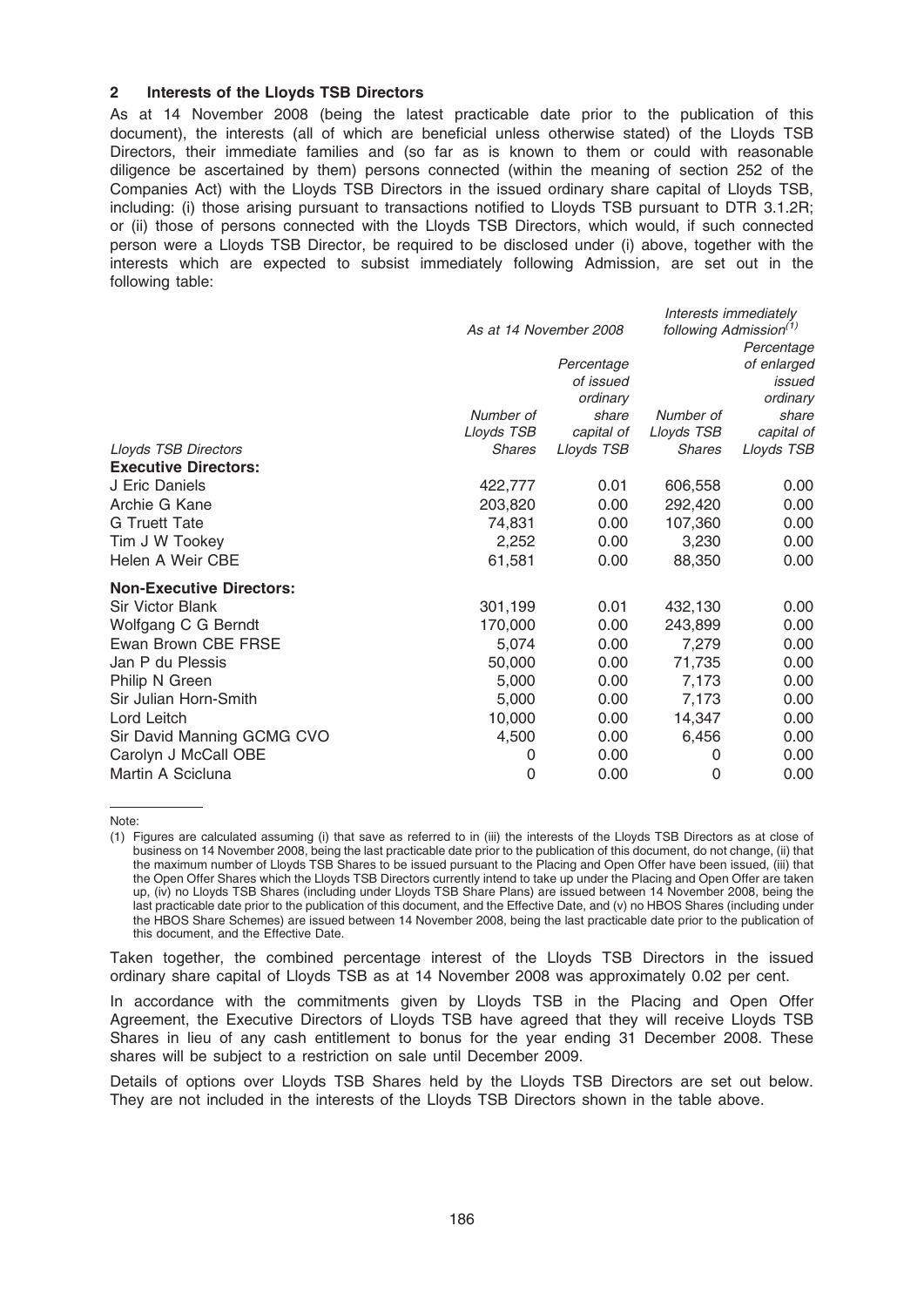## Directors' options and awards

The following Lloyds TSB Directors had interests in the following options and awards relating to Lloyds TSB Shares under one or more of the Lloyds TSB Share Plans (each as defined in Part XXIII (''Definitions'') of this document) as at 14 November 2008 (being the latest practicable date prior to publication of this document):

|                |                                                                               |          | Date of Number of | Option | Market<br>price at | Vested/  | Exercise period/ vesting |
|----------------|-------------------------------------------------------------------------------|----------|-------------------|--------|--------------------|----------|--------------------------|
| Name           | Share plan                                                                    | grant    | <b>Shares</b>     | price  | date of<br>award   | Unvested | date/year                |
|                |                                                                               |          |                   | (E)    |                    |          |                          |
| J Eric Daniels | Lloyds TSB Group Executive<br>Share Option Scheme                             | 18.03.04 | 131,484           | 4.1925 |                    | Vested   | $21.02.08 - 17.03.14$    |
|                | Lloyds TSB Group Executive<br>Share Option Scheme                             | 17.03.05 | 430,547           | 4.7425 |                    | Vested   | $17.03.08 - 16.03.15$    |
|                | Lloyds TSB Performance<br>Share Plan- Bonus Shares                            | 20.03.06 | 50,944            |        | 5.661              | Unvested | 20.03.09                 |
|                | Lloyds TSB Performance<br>Share Plan- Performance<br><b>Shares</b>            | 20.03.06 | 172,694           |        | 5.661              | Unvested | 20.03.09                 |
|                | Lloyds TSB Long-Term<br>Incentive Plan                                        | 12.05.06 | 507,692           |        | 5.20               | Unvested | 2009                     |
|                | Lloyds TSB Long-Term                                                          | 08.03.07 | 534,322           |        | 5.39               | Unvested | 2010                     |
|                | Incentive Plan<br>Lloyds TSB Long-Term<br>Incentive Plan                      | 04.04.08 | 838,735           |        | 4.6275             | Unvested | 2011                     |
|                |                                                                               |          |                   |        |                    |          |                          |
|                | <b>Overall Total</b>                                                          |          | 2,666,418         |        |                    |          |                          |
| Archie G Kane  | Lloyds TSB Group Executive<br>Share Option Scheme                             | 04.03.99 | 27,000            | 8.875  |                    | Unvested | $04.03.02 - 03.03.09$    |
|                | Lloyds TSB Group Executive<br>Share Option Scheme                             | 06.03.00 | 64,786            | 5.495  |                    | Unvested | $06.03.03 - 05.03.10$    |
|                | Lloyds TSB Group Executive<br>Share Option Scheme                             | 08.08.00 | 11,841            | 6.155  |                    | Unvested | $08.08.03 - 07.08.10$    |
|                | Lloyds TSB Group Executive<br>Share Option Scheme                             | 06.03.01 | 34,759            | 6.55   |                    | Unvested | $06.03.04 - 05.03.11$    |
|                | Lloyds TSB Group Executive<br>Share Option Scheme                             | 18.03.04 | 73,255            | 4.1925 |                    | Vested   | $21.02.08 - 17.03.14$    |
|                | Lloyds TSB Group Executive                                                    | 17.03.05 | 247,891           | 4.7425 |                    | Vested   | $17.03.08 - 16.03.15$    |
|                | Share Option Scheme<br>Lloyds TSB Performance                                 | 20.03.06 | 20,531            |        | 5.661              | Unvested | 20.03.09                 |
|                | Share Plan- Bonus Shares<br>Lloyds TSB Performance<br>Share Plan- Performance | 20.03.06 | 69,598            |        | 5.661              | Unvested | 20.03.09                 |
|                | <b>Shares</b><br>Lloyds TSB Long-term                                         | 12.05.06 | 288,460           |        | 5.20               | Unvested | 2009                     |
|                | Incentive Plan<br>Lloyds TSB Long-Term                                        | 08.03.07 | 306,122           |        | 5.39               | Unvested | 2010                     |
|                | Incentive Plan<br>Lloyds TSB Long-Term<br>Incentive Plan                      | 06.03.08 | 413,309           |        | 4.2825             | Unvested | 2011                     |
|                | Overall Total                                                                 |          | 1,557,552         |        |                    |          |                          |

÷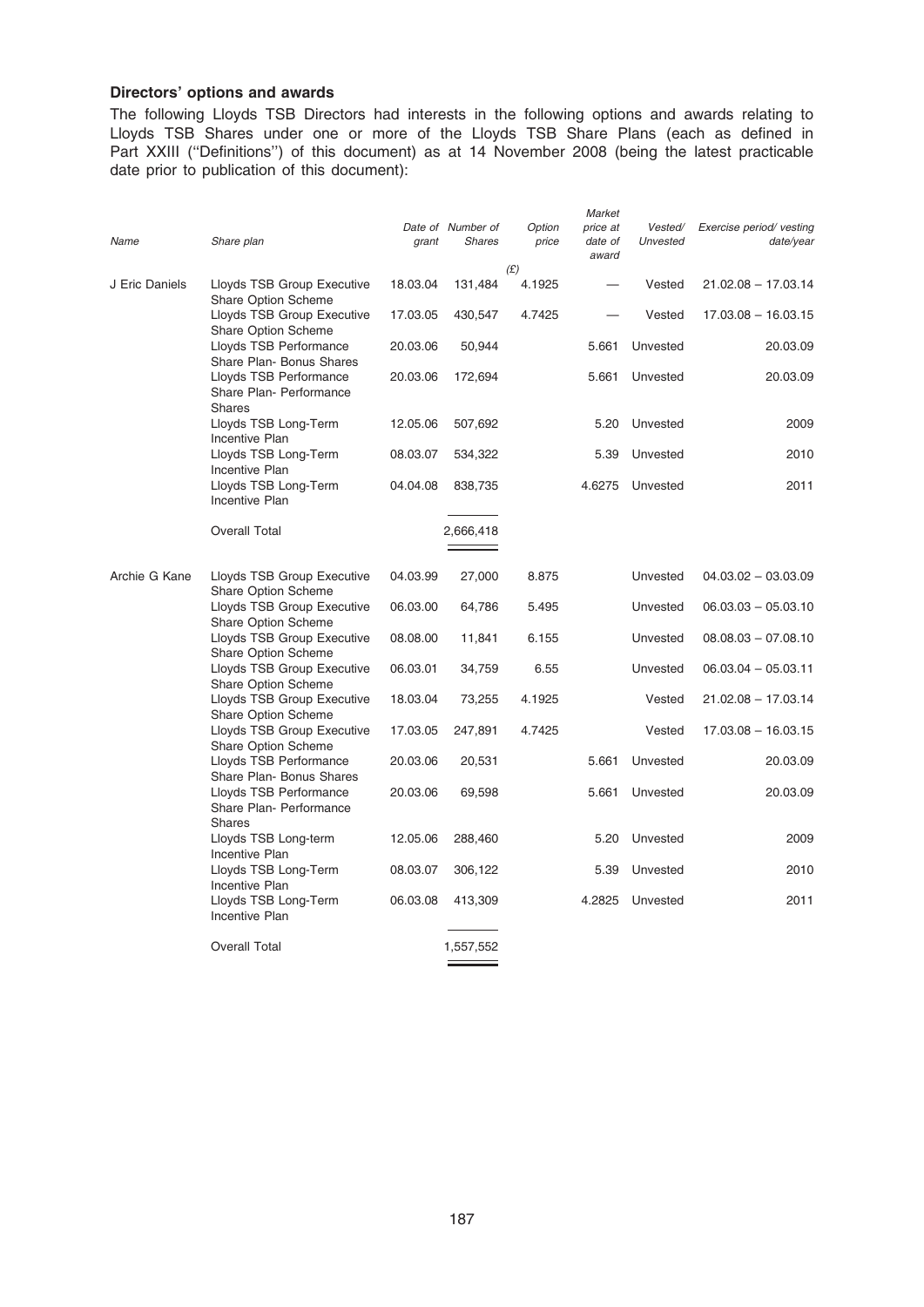|              |                                                                          |          |                             |                 | Market                       |                     |                                       |
|--------------|--------------------------------------------------------------------------|----------|-----------------------------|-----------------|------------------------------|---------------------|---------------------------------------|
| Name         | Share plan                                                               | grant    | Date of Number of<br>Shares | Option<br>price | price at<br>date of<br>award | Vested/<br>Unvested | Exercise period/ vesting<br>date/year |
| G Truett     | Tate Lloyds TSB Group<br><b>Executive Share Option</b>                   | 18.03.04 | 64,400                      | (E)<br>4.1925   |                              | Vested              | $21.02.08 - 17.03.14$                 |
|              | Scheme<br>Lloyds TSB Group Executive                                     | 12.08.04 | 27,357                      | 4.03            |                              | Vested              | $21.02.08 - 11.08.14$                 |
|              | Share Option Scheme<br>Lloyds TSB Group Executive<br>Share Option Scheme | 17.03.05 | 247,891                     | 4.7425          |                              | Vested              | $17.03.08 - 16.03.15$                 |
|              | Lloyds TSB Performance<br>Share Plan - Bonus shares                      | 20.03.06 | 27,358                      |                 | 5.661                        | Unvested            | 20.03.09                              |
|              | Lloyds TSB Performance<br>Share Plan - Performance                       | 20.03.06 | 92,738                      |                 | 5.661                        | Unvested            | 20.03.09                              |
|              | shares                                                                   |          |                             |                 |                              |                     |                                       |
|              | Lloyds TSB Long-term<br>Incentive Plan                                   | 12.05.06 | 297,114                     |                 | 5.20                         | Unvested            | 2009                                  |
|              | Lloyds TSB Long-term<br>Incentive Plan                                   | 08.03.07 | 333,951                     |                 | 5.39                         | Unvested            | 2010                                  |
|              | Lloyds TSB Long-term<br>Incentive Plan                                   | 04.04.08 | 518,638                     |                 | 4.6275                       | Unvested            | 2011                                  |
|              | <b>Overall Total</b>                                                     |          | 1,609,447                   |                 |                              |                     |                                       |
|              | Tim J W Tookey Lloyds TSB Group Executive<br>Share Plan 2003             | 19.04.06 | 35,305                      | Nil             |                              | Unvested            | $20.04.09 - 19.10.09$                 |
|              | Lloyds TSB Long-term<br>Incentive Plan                                   | 12.05.06 | 54,258                      |                 | 5.20                         | Unvested            | 2009                                  |
|              | Lloyds TSB Long-term<br><b>Incentive Plan</b>                            | 08.03.07 | 52,875                      |                 | 5.39                         | Unvested            | 2010                                  |
|              | Lloyds TSB Long-term<br>Incentive Plan                                   | 06.03.08 | 71,220                      |                 | 4.2825                       | Unvested            | 2011                                  |
|              | <b>Overall Total</b>                                                     |          | 213,658                     |                 |                              |                     |                                       |
|              |                                                                          |          |                             |                 |                              |                     |                                       |
| Helen A Weir | CBE Lloyds TSB Group<br><b>Executive Share Option</b><br>Scheme          | 29.04.04 | 77,868                      | 4.2475          |                              | Vested              | $21.02.08 - 28.04.14$                 |
|              | Lloyds TSB Group Executive<br>Share Option Scheme                        | 17.03.05 | 247,891                     | 4.7425          |                              | Vested              | $17.03.08 - 16.03.15$                 |
|              | Lloyds TSB Performance<br>Share Plan - Bonus shares                      | 20.03.06 | 20,062                      |                 | 5.661                        | Unvested            | 20.03.09                              |
|              | Lloyds TSB Performance<br>Share Plan - Performance<br>shares             | 20.03.06 | 68,008                      |                 | 5.661                        | Unvested            | 20.03.09                              |
|              | Lloyds TSB Long-term<br>Incentive Plan                                   | 12.05.06 | 288,460                     |                 |                              | 5.20 Unvested       | 2009                                  |
|              | Lloyds TSB Long-term<br>Incentive Plan                                   | 08.03.07 | 320,037                     |                 | 5.39                         | Unvested            | 2010                                  |
|              | Lloyds TSB Long-term<br>Incentive Plan                                   | 04.04.08 | 506,482                     |                 | 4.6275                       | Unvested            | 2011                                  |
|              | <b>Overall Total</b>                                                     |          | 1,528,808                   |                 |                              |                     |                                       |

Save as disclosed in this section 2, no Lloyds TSB Director nor their immediate families, nor any person connected with any Lloyds TSB Director within the meaning of section 252 of the Companies Act has any interests (beneficial or non-beneficial) in the share capital of Lloyds TSB or any of its subsidiaries.

Save as disclosed in the information incorporated by reference into section 6 (''Related Party Transactions of the Lloyds TSB Group and HBOS Group'') of Part XVIII (''Additional Information'') of this document there are no outstanding loans granted by Lloyds TSB or any member of the Lloyds TSB Group to any of the Lloyds TSB Directors nor has any guarantee been provided by Lloyds TSB or any of its subsidiaries for their benefit other than those provided on commercial,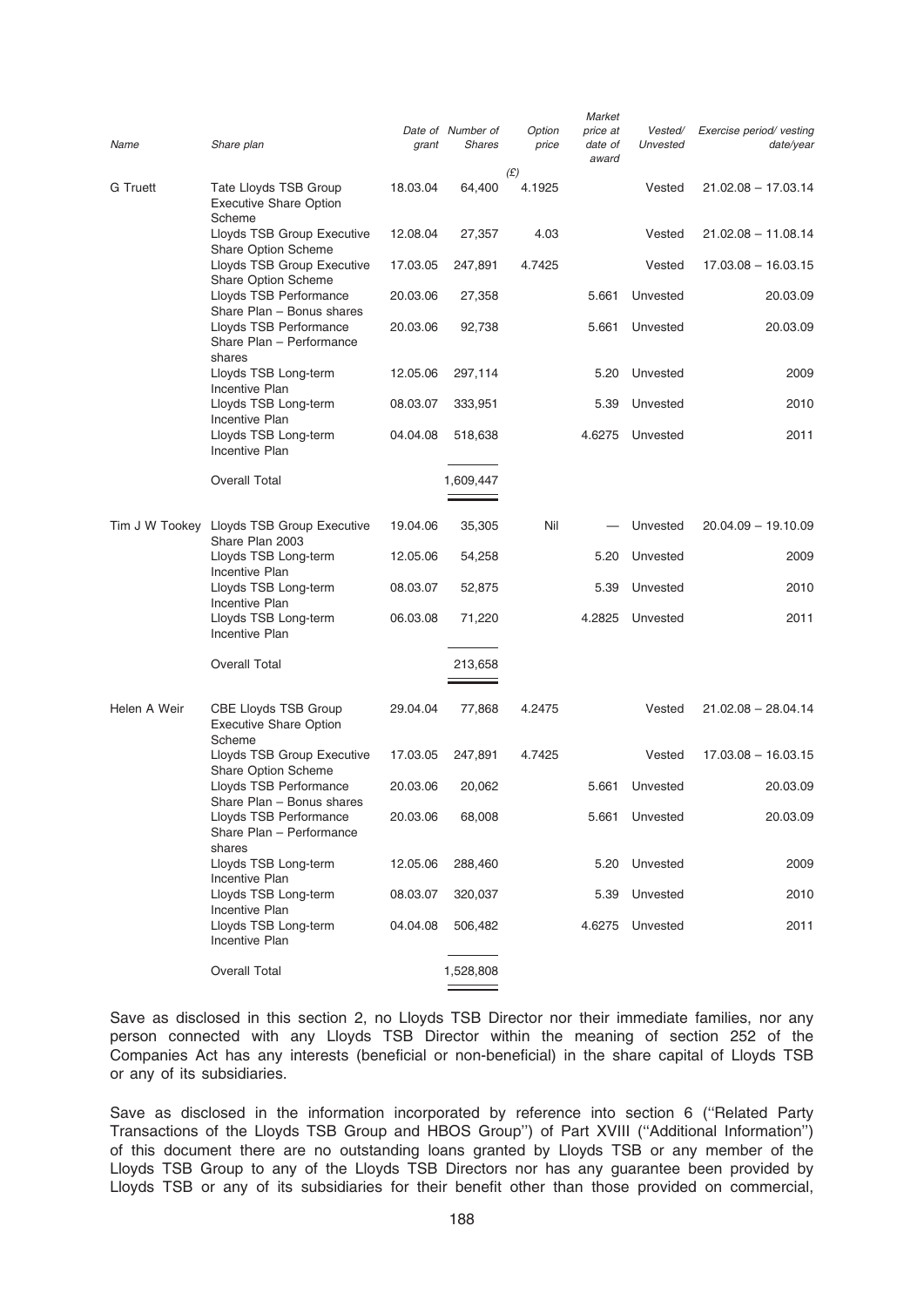arm's length terms. No Lloyds TSB Group plc director has received loans or guarantees from Lloyds TSB Bank plc at other than commercial rates (applicable to an individual of his or her financial status).

## 3 Corporate Governance

As at the date of this document, Lloyds TSB is in full compliance with the provisions of the Combined Code.

The Combined Code recommends that at least half the board, excluding the chairman, should comprise non-executive directors determined by the board to be independent in character and judgement.

Currently, the Lloyds TSB Board is comprised of 15 members, consisting of the Chairman, five Executive Directors and nine Non-Executive Directors, all of whom are independent.

The roles of the Chairman and Group Chief Executive are not exercised by the same individual and there is a clear division of responsibilities. The Chairman is pivotal in creating the conditions for overall board and individual director effectiveness, both inside and outside the boardroom. The Lloyds TSB Group Chief Executive has responsibility for the recommendation of objectives and strategy for the group; the successful execution of strategy; establishing, maintaining and implementing the risk management framework; the continuing review of organisational structure; and the optimum use and adequacy of the group's resources.

The Lloyds TSB Board has established nomination, remuneration, audit and risk oversight committees, with formally delegated duties and responsibilities and written terms of references. From time to time, separate committees may be set up by the Lloyds TSB Board to consider specific issues when the need arises.

## 3.1 Lloyds TSB Audit Committee

Current members:

Jan P du Plessis (Chairman), Ewan Brown CBE FRSE, Philip N Green, Lord Leitch and Martin A Scicluna.

The members of the audit committee are independent Non-Executive Directors. The audit committee usually holds at least five meetings each year, two of which are held shortly before submission of the interim and annual financial statements to the Lloyds TSB Board. Audit committee meetings are normally attended by the Group Finance Director, Chief Risk Director and the external auditors. The Chairman, the Group Chief Executive and other members of the Lloyds TSB Board or management attend if requested by the committee. At least once per annum, the audit committee meets privately with the external auditors. The audit committee held six meetings in 2007 and has held five meetings so far in 2008.

The committee is responsible for approving the auditors' terms of engagement, including their remuneration, and assessing their independence and objectivity. The committee also reviews:

- the financial statements published in the name of the board and the quality and acceptability of the related accounting policies, practices and financial reporting disclosures;
- the scope of the work of the group audit department, reports from that department and the adequacy of its resources;
- the effectiveness of the systems for internal control, risk management and compliance with financial services legislation and regulations;
- the results of the external audit and its cost effectiveness; and
- reports from the external auditors on audit planning and their findings on accounting and internal control systems.

The committee has established procedures for handling complaints regarding accounting, internal accounting controls or auditing matters and for staff to raise concerns in confidence.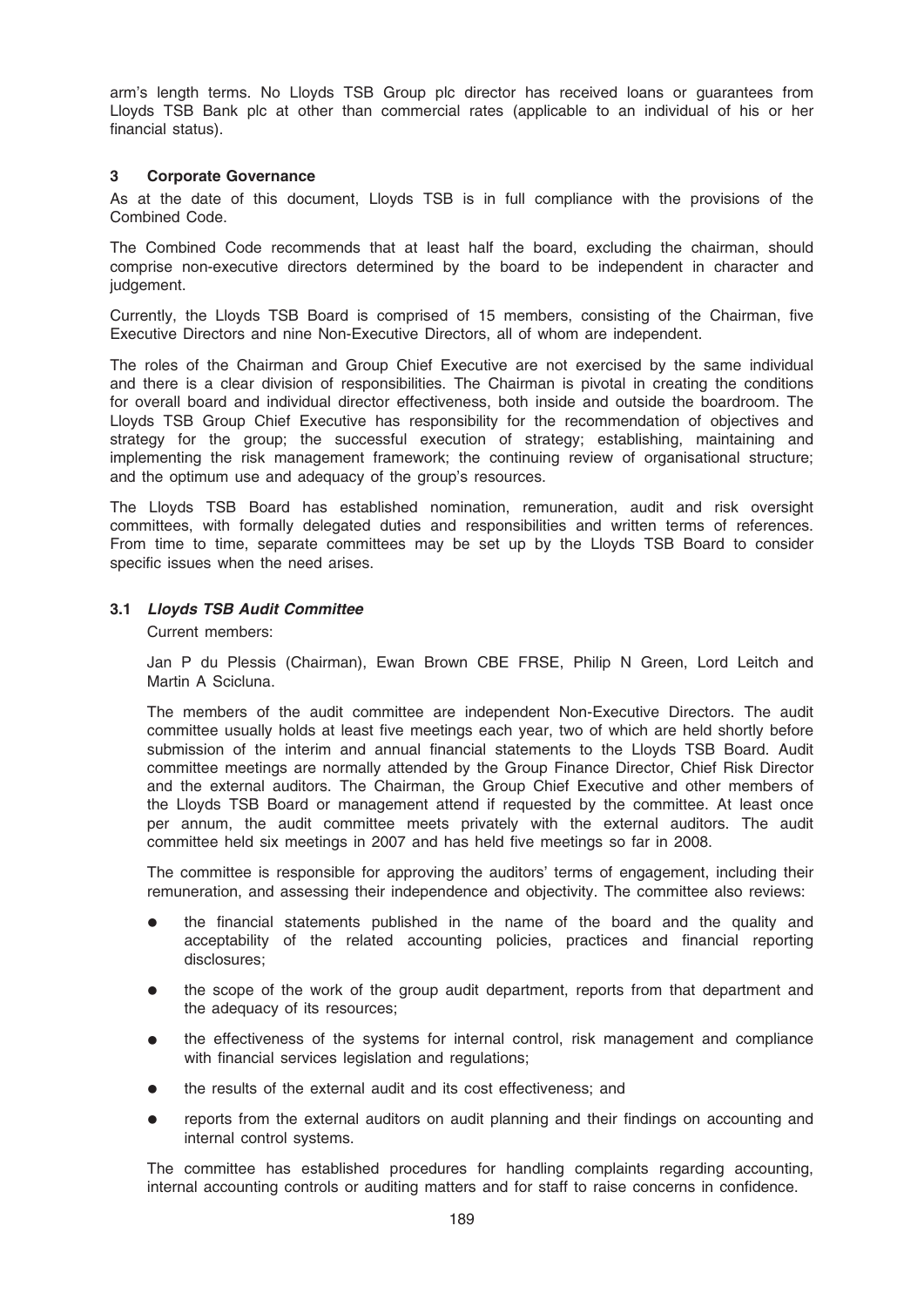## 3.2 Lloyds TSB Remuneration Committee

## Current members:

Wolfgang C G Berndt (Chairman), Sir Victor Blank, Philip N Green, Sir Julian Horn-Smith and Sir David Manning GCMG CVO.

The members of the remuneration committee comprise independent Non-Executive Directors together with the Chairman of the Company. The remuneration committee holds at least three meetings each year.

The committee reviews the remuneration policy for the top management group, to ensure that members of the executive management are provided with appropriate incentives to encourage them to enhance the performance of the Lloyds TSB Group and that they are rewarded for their individual contribution to the success of the organisation. It advises on major changes of employee benefits schemes and it also agrees the policy for authorising claims for expenses from the Lloyds TSB Group Chief Executive and the Chairman. It has delegated power for settling remuneration for the Chairman, the Lloyds TSB Group executive directors, the company secretary and any Lloyds TSB Group employee whose salary exceeds a specified amount.

All the independent Non-Executive Directors are invited to attend meetings if they wish, and they receive the minutes and have the opportunity to comment and have their views taken into account before the committee's decisions are implemented.

## 3.3 Lloyds TSB Nomination Committee

## Current members:

Sir Victor Blank (Chairman), Wolfgang C G Berndt, Jan P du Plessis, Sir Julian Horn-Smith, Lord Leitch and Sir David Manning GCMG CVO.

The nomination committee comprises independent Non-Executive Directors, including the Chairman of the Company. The nomination committee meets at least twice a year.

The committee reviews the structure, size and composition of the board, taking into account the skills, knowledge and experience of directors and considers and makes recommendations to the board on potential candidates for appointment as directors. The committee also makes recommendations to the board concerning the re-appointment of any independent Non-Executive Director by the board at the conclusion of his or her specified term, the re-election of any director by the shareholders under the retirement provisions of the Articles of Association, any matters relating to the continuation in office of a director, and the appointment of any director to executive or other office in Lloyds TSB, although the chairman of Lloyds TSB would not chair the committee when it was dealing with the appointment of a successor to the chairmanship of Lloyds TSB.

## 4 Conflicts of Interest

In respect of any Lloyds TSB Director, there are no actual or potential conflicts of interest between any duties they have to the Company, either in respect of the Acquisition or otherwise, and the private interests and/or other duties they may also have. Save as disclosed in section 2 of this Part XVII which sets out interests of the Lloyds TSB Directors in the share capital of Lloyds TSB, there are no interests, including conflicting ones, that are material to the Acquisition and/or Issues.

No Lloyds TSB Director has or had during the year ended 31 December 2007 a material interest in any significant contract with Lloyds TSB or any of its subsidiaries.

None of the Lloyds TSB Directors was selected to be a director of Lloyds TSB pursuant to any arrangement or understanding with any major shareholder, customer, supplier or other person having a business connection with the Lloyds TSB Group.

Save as disclosed in section 4.1 (''The Chairman and the Executive Directors of Lloyds TSB'') of Part XX (''Directors, Corporate Governance and Employees'') of the Lloyds TSB Placing and Open Offer Prospectus, which is incorporated by reference herein, no restrictions have been agreed by any Lloyds TSB Director on the disposal within a certain period of time of his holding in Lloyds TSB securities.

There are no family relationships between any of the Lloyds TSB Directors.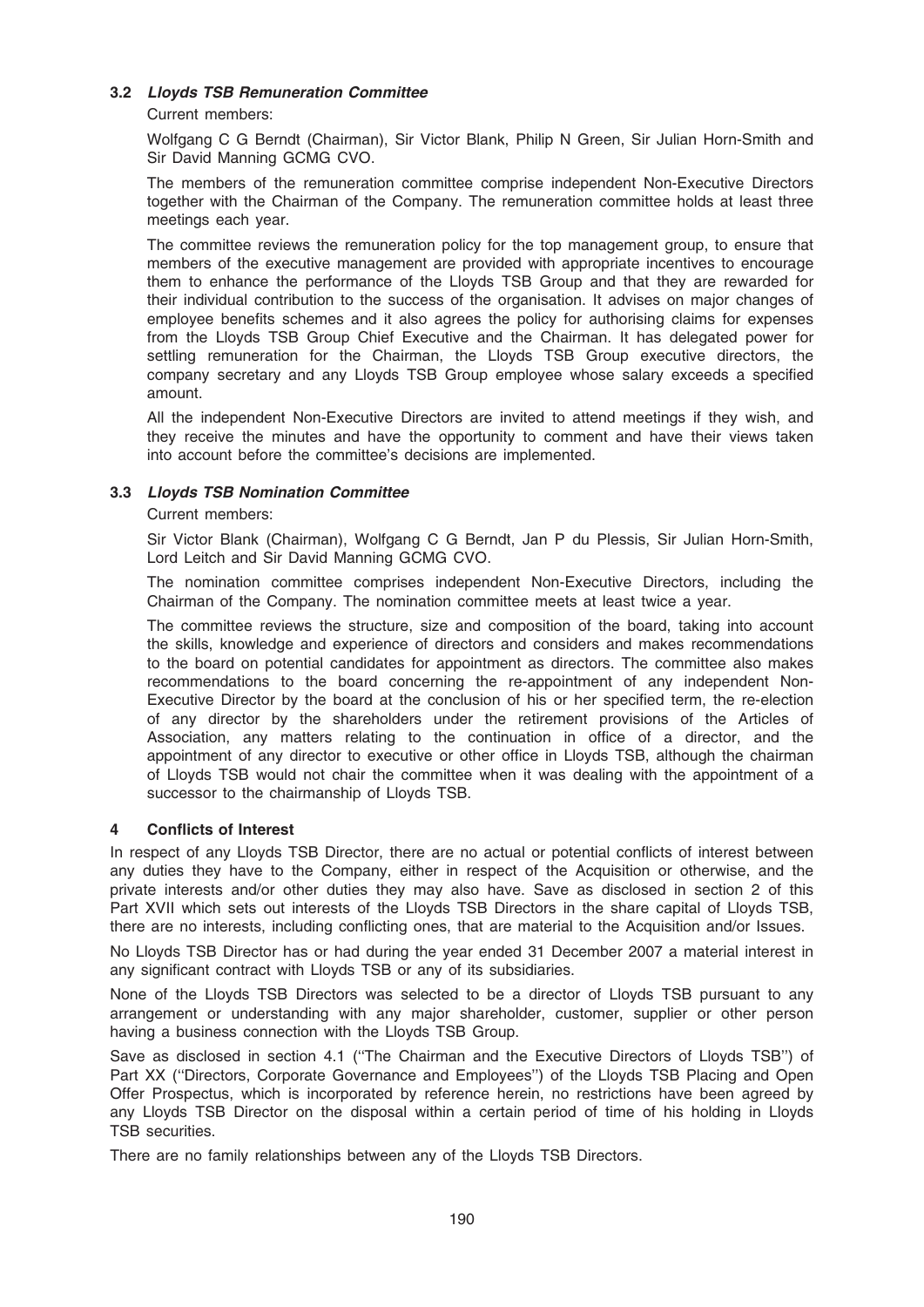# PART XVIII

# ADDITIONAL INFORMATION

## 1 The Company

The Company was incorporated and registered in Scotland on 21 October 1985 with registered number 95000 as a public company limited by shares under the name TSB Group Public Limited Company. On 28 December 1995, it changed its name to its present name.

The principal legislation under which the Company operates, and pursuant to which the Preference Shares will be created, is the Companies Act and regulations made thereunder.

The Company is domiciled in Scotland. Its head office is at 25 Gresham Street, London EC2V 7HN (Tel. +44(0)20 7626 1500) and its registered office is at Henry Duncan House, 120 George Street, Edinburgh EH2 4LH.

The auditors of Lloyds TSB are, and have been throughout the period covered by the financial information in this document, PricewaterhouseCoopers LLP.

## 2 Share Capital

## 2.1 Share Capital Summary

## Authorised ordinary share capital

At 14 November 2008, being the latest practicable date before publication of this document, the authorised ordinary share capital of Lloyds TSB was £1,747,500,000 divided into 6,911,052,632 ordinary shares of £0.25 each and 78,947,368 limited voting shares, of which 5,972,853,501 ordinary shares and 78,947,368 limited voting shares were issued and fully paid up or credited as fully paid.

As at 1 January 2005, the first day covered by the historical financial information incorporated by reference into this document, the authorised ordinary share capital of Lloyds TSB was £1,747,500,000 divided into 6,911,052,632 ordinary shares of £0.25 each and 78,947,368 limited voting ordinary shares of £0.25 each.

### Issued ordinary share capital

As at 1 January 2005, the first day covered by the historical financial information incorporated by reference into this document, 5,596,397,111 ordinary shares and 78,947,368 limited voting ordinary shares were in issue fully paid or credited as fully paid.

### Current Share Capital Position

The following table shows the authorised and issued share capital of the Company, as at 14 November 2008, being the latest practicable date prior to the publication of this document:

|                                           | Authorised    |                | Issued and fully paid |                |
|-------------------------------------------|---------------|----------------|-----------------------|----------------|
| Class of Share                            | Number        | Amount         | <b>Number</b>         | Amount         |
| Ordinary Shares of £0.25 each             | 6,911,052,632 | £1,727,763,158 | 5,972,853,501         | £1.493.213.375 |
| Limited Voting Ordinary Shares of         |               |                |                       |                |
| $£0.25$ each                              | 78,947,368    | £19,736,842    | 78,947,368            | £19,736,842    |
| Preference Shares of £0.25 each           | 175,000,000   | £43,750,000    | 600,400               | £150.100       |
| Preference Shares of US\$0.25 each        | 160,000,000   | US\$40,000,000 | 1.000.000             | US\$250,000    |
| Preference Shares of $\epsilon$ 0.25 each | 160,000,000   | €40,000,000    |                       |                |
| Preference Shares of ¥25 each             | 50.000.000    | ¥1.250.000.000 |                       |                |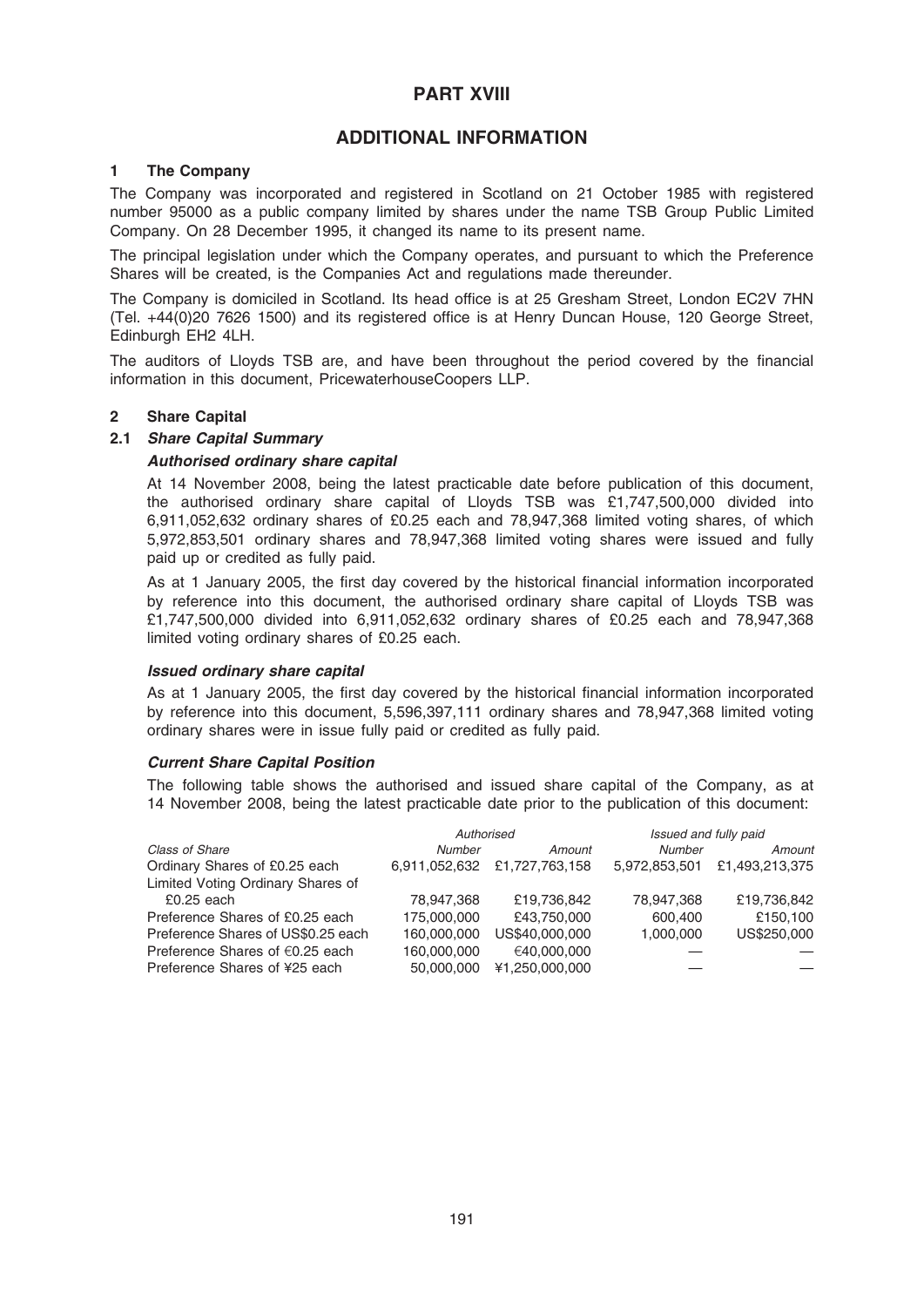The authorised, issued and fully paid share capital of the Company immediately following completion of the Placing and Open Offer, the New Preference Share Issue, the HBOS Preference Share Scheme and the Acquisition<sup> $(1)$ </sup> is expected to be as follows:

|                                           | Authorised     |                | Issued and fully paid |                |
|-------------------------------------------|----------------|----------------|-----------------------|----------------|
| Class of Share                            | <b>Number</b>  | Amount         | Number                | Amount         |
| Ordinary Shares of £0.25 each             | 21.822.960.853 | £5.455.740.213 | 16.367.332.731        | £4.091.833.183 |
| Limited Voting Ordinary Shares of         |                |                |                       |                |
| $£0.25$ each                              | 78.947.368     | £19,736,842    | 78,947,368            | £19,736,842    |
| Preference Shares of £0.25 each           | 800.000.000    | £200,000,000   | 603,700,400           | £150,925,100   |
| Preference Shares of US\$0.25 each        | 160,000,000    | US\$40,000,000 | 3,250,000             | US\$812,500    |
| Preference Shares of $\epsilon$ 0.25 each | 160,000,000    | €40,000,000    |                       |                |
| Preference Shares of ¥25 each             | 50,000,000     | ¥1,250,000,000 |                       |                |

Note:

(1) The number of Lloyds TSB Shares in issue immediately following the Placing and Open Offer, the New Preference Share Issue, the HBOS Preference Share Scheme and the Acquisition assumes (i) that the maximum number of Lloyds TSB Shares and Lloyds TSB Preference Shares to be issued pursuant to the Acquisition, Placing and Open Offer, the New Preference Share Issue and the HBOS Preference Share Scheme have been issued, (ii) no other issues of Lloyds TSB Shares or Lloyds TSB Preference Shares (including under Lloyds TSB Share Plans) between 14 November 2008, being the last practicable date prior to the publication of this document, and the Effective Date, and (iii) no other issues of HBOS Shares (including under the HBOS Share Schemes) between 14 November 2008, being the last practicable date prior to the publication of this document, and the Effective Date.

Options and awards to acquire Lloyds TSB Shares have been granted to employees of the Lloyds TSB Group under the Lloyds TSB Share Plans. As at 14 November 2008 there were options and awards outstanding over 53,643,157 Lloyds TSB Shares.

#### 2.2 History of the share capital of Lloyds TSB:

The following table and paragraphs show the changes in the issued share capital of Lloyds TSB which have occurred between 1 January 2005 and 14 November 2008, being the latest practicable date prior to the publication of this document:

|                                   | Ordinary shares issued under |               |                          |               |
|-----------------------------------|------------------------------|---------------|--------------------------|---------------|
|                                   | Lloyds TSB Share Plans       |               | Ordinary shares allotted |               |
|                                   | Number of                    |               | Number of                |               |
| Year                              | shares                       | Nominal value | shares                   | Nominal value |
|                                   |                              | (£)           |                          | (E)           |
| 1 January 2005 - 31 December 2005 | 6,216,489                    | 1,554,122     | 0                        | 0             |
| 1 January 2006 - 31 December 2006 | 35,350,837                   | 8,837,709     | 0                        | 0             |
| 1 January 2007 - 31 December 2007 | 9,739,508                    | 2,434,877     | 0                        | $\Omega$      |
| 1 January 2008 - 14 November 2008 | 40.749.556                   | 10.187.389    | 284.400.000              | 71,100,000    |
| Total                             | 92,056,390                   | 23,014,097    | 284,400,000              | 71,100,000    |

During 2004 the directors approved the allotment at par of 400 6 per cent. non-cumulative redeemable preference shares of 25p each. The shares, which are redeemable at the option of Lloyds TSB at any time, carry the rights to a fixed rate non-cumulative preferential dividend at a rate of 6 per cent. per annum; no dividend shall be payable in the event that the directors determine that prudent capital ratios would not be maintained if the dividend were paid. Upon winding up, the shares rank equally with any other preference shares issued by Lloyds TSB. With effect from 1 January 2005, following the implementation of IAS 39, these instruments were reclassified as debt.

During 2006 Lloyds TSB issued 600,000 fixed/floating rate non-cumulative callable preference shares of 25 pence each with a liquidation preference of £1,000 per share and 1,000,000 fixed/floating rate non-cumulative callable preference shares of 25 cents each with a liquidation preference of US\$1,000 per share. Both issues of preference shares are perpetual, although the two issues can be redeemed at the option of Lloyds TSB on or after 25 August 2015 and 14 November 2016 respectively and carry the right to non-cumulative dividends which are fixed until those first redemption dates. The terms of these two issues of preference shares are such that Lloyds TSB cannot declare and pay a dividend on any other junior class of share (including the mandatory dividend on the 400 6 per cent. non-cumulative redeemable preference shares mentioned above) until the coupon has been paid on these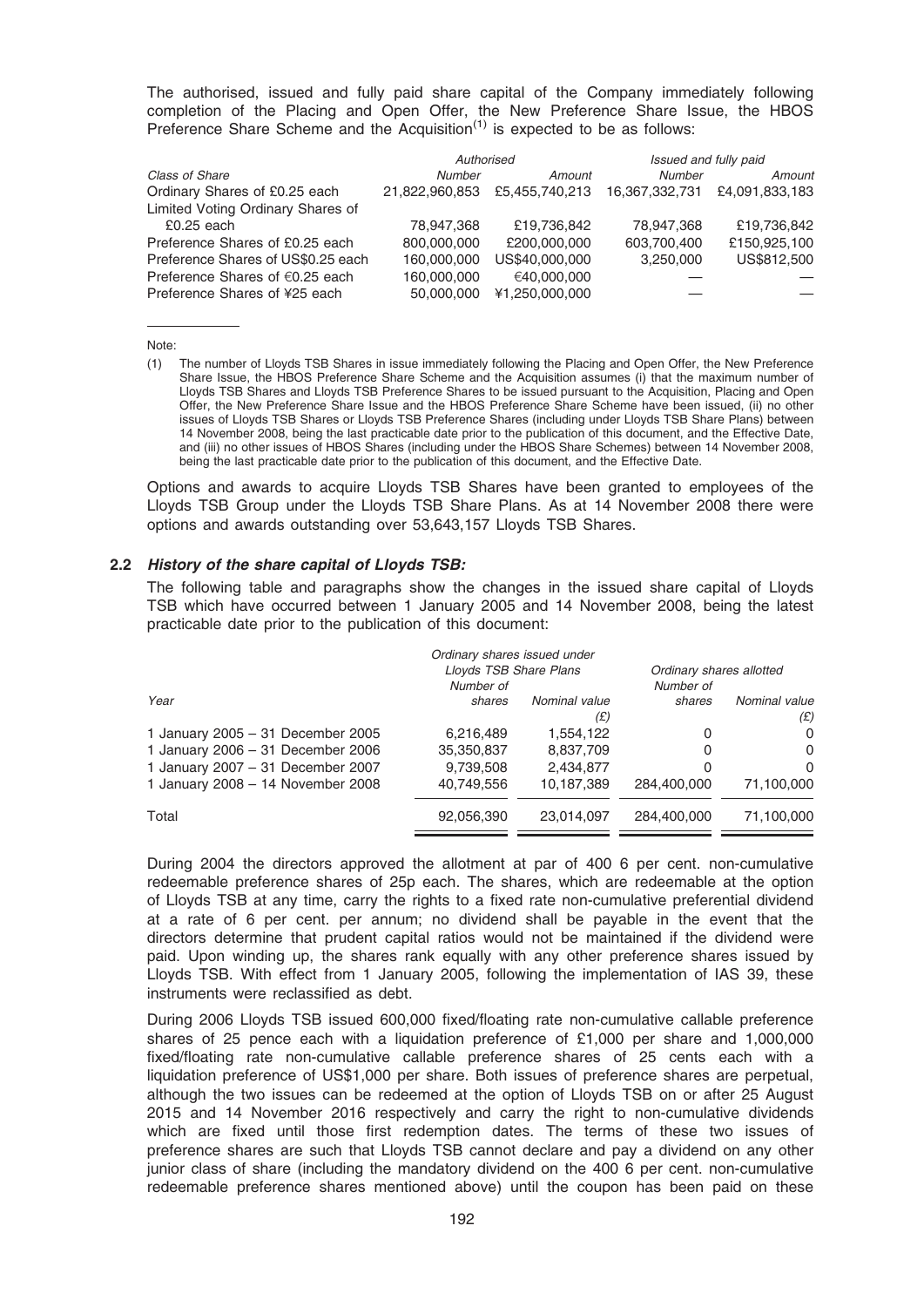preference shares. As Lloyds TSB is effectively committed to the payment of a coupon on these shares they are classified as liabilities on the balance sheet in accordance with IFRS. The holders of the fixed/floating rate non-cumulative callable preference shares, who held less than 0.1 per cent. of the total share capital as at 31 December 2007, do not have the right to receive notice of, attend, speak or vote at any general meetings other than on resolutions relating to the variation or abrogation of any of the rights or restrictions attached to the preference shares or the winding-up or dissolution of Lloyds TSB or if, at the date of the notice of meeting, the dividend payable at the immediately preceding dividend payment date has failed to be declared and paid in full. Upon winding-up, the fixed/floating rate noncumulative callable preference shares shall rank equally with the most senior class of preference shares and any other class of shares which are expressed to rank equally. Any repayment of the fixed/floating rate non-cumulative callable preference shares would require prior notification to the Financial Services Authority. The sterling fixed/floating rate noncumulative callable preference shares can be redeemed at the option of the Company on or after 25 August 2015; at this call date, dividends will be reset at a margin of 1.28 per cent. over three months LIBOR. The US dollar fixed/floating rate non-cumulative callable preference shares can be redeemed at the option of the Company on or after 14 November 2016; at this call date, dividends will be reset at a margin of 1.035 per cent. over three month LIBOR. In certain circumstances, the fixed/floating rate non-cumulative callable preference shares may be mandatorily exchanged for qualifying non-innovative Tier 1 securities and, in certain circumstances and subject to compliance with certain requirements, the fixed/floating rate noncumulative callable preference shares may be redeemed by the Company at certain times in the event that the FSA makes a decision that the preference shares can no longer qualify as non-innovative Tier 1 capital. The Company may declare no dividend or a partial dividend on these preference shares; notwithstanding this discretion, in certain circumstances, the dividends on the fixed/floating rate non-cumulative callable preference shares will be mandatorily payable if the preference shares cease to be eligible to qualify as regulatory capital and the Company is in compliance with relevant FSA regulations regarding capital adequacy. Dividends may be reduced if the distributable profits of the Company are insufficient to cover the payment in full of the dividends and also the payment in full of all other dividends on shares issued by the Company. These securities were issued during 2006 primarily to finance the development and expansion of the business of the Lloyds TSB Group.

### 2.3 Existing Shareholder Authorities

At an annual general meeting of the Company held on 8 May 2008, the power conferred on the Lloyds TSB Directors by Article 9.2 of the Articles of Association was renewed for a period expiring at the conclusion of the annual general meeting of Lloyds TSB in 2009 or on 7 August 2009, whichever is the earlier, and for that period the ''section 80 amount'' was set at £359,319,742, US\$39,750,000,  $\epsilon$ 40,000,000 and ¥1,250,000,000. The current "section 80 amount'' is £288,219,742 following the placing of 284,400,000 Lloyds TSB Shares on 19 September 2008.

At that annual general meeting, the resolutions relating to the following issues were also passed:

- (a) the power conferred on the Lloyds TSB Directors by Article 9.3 of the Articles of Association was renewed for a period expiring at the conclusion of the annual general meeting of Lloyds TSB in 2009 or on 7 August 2009, whichever is the earlier, and for that purpose the ''section 89 amount'' was set at £71,589,007;
- (b) the Company's general and unconditional authority to make market purchases (within the meaning of section 163(3) of the Companies Act 1985) was renewed, provided that:
	- (i) the maximum number of Lloyds TSB Shares to be purchased is 572,712,063 (equivalent to 10 per cent. of the issued ordinary share capital);
	- (ii) the minimum price which may be paid for a Lloyds TSB Share is 25 pence per share, which amount shall be exclusive of expenses;
	- (iii) the maximum price (exclusive of expenses) which may be paid for a Lloyds TSB Share is, in respect of a Lloyds TSB Share contracted to be purchased on any day, an amount equal to 105 per cent. of the average of the mid-market quotations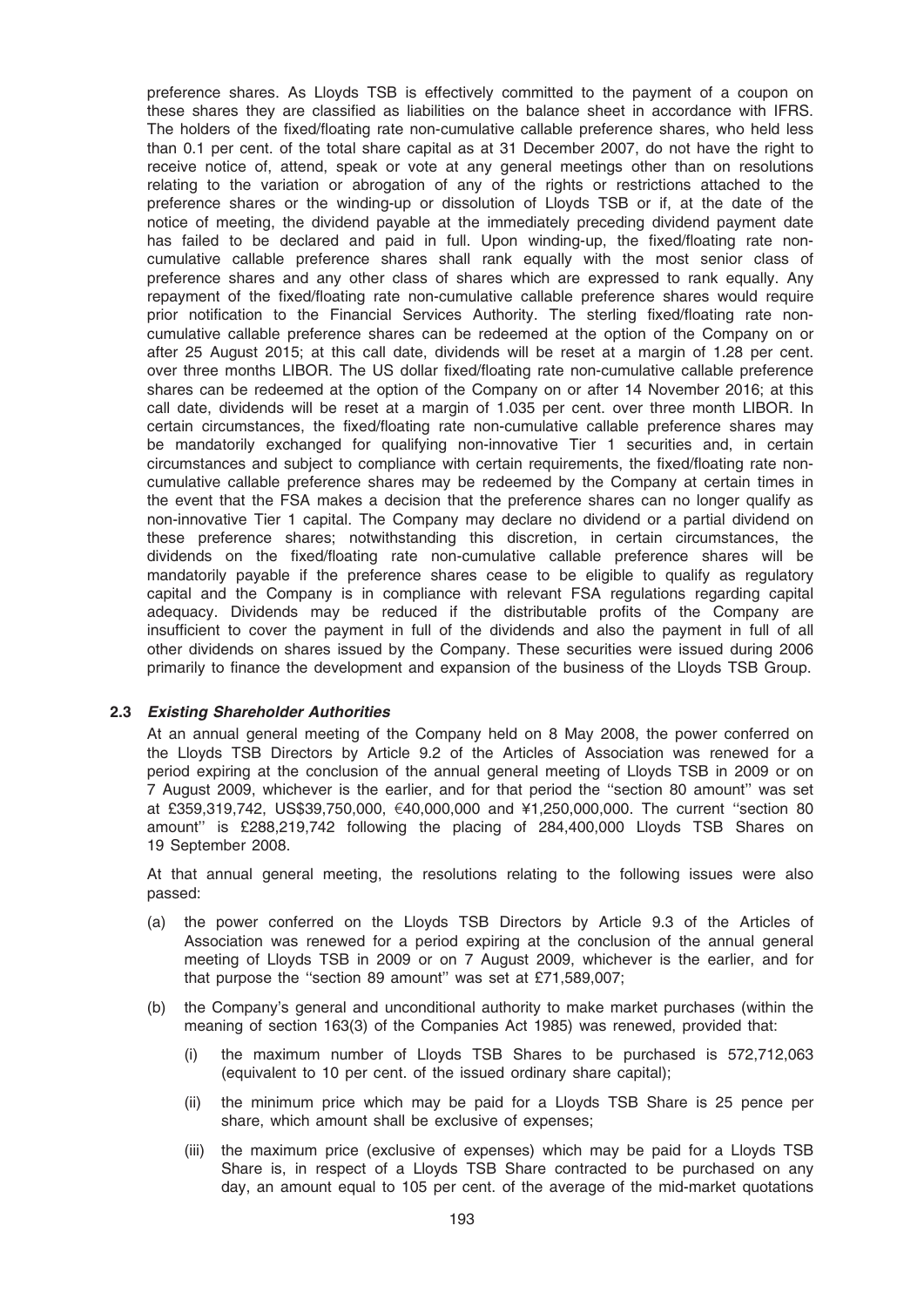for a Lloyds TSB Share of the Company as derived from the Daily Official List of The London Stock Exchange for the five Business Days immediately preceding the day on which the Lloyds TSB Share is purchased;

- (iv) the authority will expire at the conclusion of the annual general meeting of the Company in 2009 or on 7 November 2009 (whichever is the earlier) unless such authority is renewed before then; and
- (v) the Company may make a contract to purchase Lloyds TSB Shares under the renewed and extended authority prior to the expiry of such authority which will or may be executed wholly or partly after such expiry, and may make a purchase of Lloyds TSB Shares in pursuance of any such contract as if the authority had not expired.

## 2.4 Shareholder Authorities at the Lloyds TSB General Meeting

- 2.4.1 The following ordinary resolutions relating, *inter alia*, to the Company's share capital are set out in the Share Circular and were passed at the Lloyds TSB General Meeting on 19 November 2008 for the purpose of facilitating the Acquisition and the Placing and Open Offer:
	- (i) conditional upon the passing of the ordinary resolution cited at (iii) below, the Acquisition be approved and the Lloyds TSB Board be authorised to implement the Acquisition:
	- (ii) the waiver granted by the Panel of the obligation that might otherwise arise under Rule 9 of the City Code on HM Treasury or their nominee to make a general offer to Lloyds TSB Shareholders for all of the issued ordinary shares in the capital of the Company held by them as a result of the issue of new Lloyds TSB Shares to HM Treasury pursuant to the Placing and Open Offer and the Acquisition, be approved; and
	- (iii) subject to and conditional upon the Acquisition becoming unconditional:
		- (A) the authorised share capital of the Company be increased from an aggregate of £1,791,250,000, US\$40,000,000, €40,000,000 and ¥1,250,000,000 to £5,675,477,055, US\$40,000,000, €40,000,000 and ¥1,250,000,000 by the creation of 14,911,908,221 new ordinary shares of 25 pence each and the creation of 625,000,000 new preference shares of 25 pence each; and
		- (B) the Lloyds TSB Board be generally and unconditionally authorised in accordance with ''section 80 of the Companies Act 1985'' (in substitution for the authority conferred on it on 8 May 2008) to exercise all powers of the Company as set out in article 9.2 of the Articles of Association to allot the new relevant securities created pursuant to part (a) of this ordinary resolution, and which authority shall expire on the date of the annual general meeting of the Company in 2009 or on 7 August 2009, whichever is the earlier (unless previously revoked or varied by the Company in general meeting) and for such period the relevant section 80 amount shall be an aggregate nominal amount of £3,884,227,055, US\$39,750,000, €40,000,000 and ¥1,250,000,000 save that the Company may before such expiry make an offer or agreement which would or might require relevant securities to be allotted after such expiry and the Lloyds TSB Board may allot relevant securities in pursuance of such an offer or agreement as if the authority conferred by this resolution had not expired;
	- (iv) conditional upon the passing of the ordinary resolution cited at (iii) above, pursuant to article 122 of the Articles of Association, upon the recommendation of the Lloyds TSB Board an amount out of the sums standing to the credit of any of the Company's share premium account, capital redemption reserve or other undistributable reserve of up to the maximum amount standing to the credit of such reserves, as the Lloyds TSB Board may at its discretion determine, be capitalised, being such amount as the Lloyds TSB Board may determine for the purposes of paying up new ordinary shares and that the Lloyds TSB Board be authorised to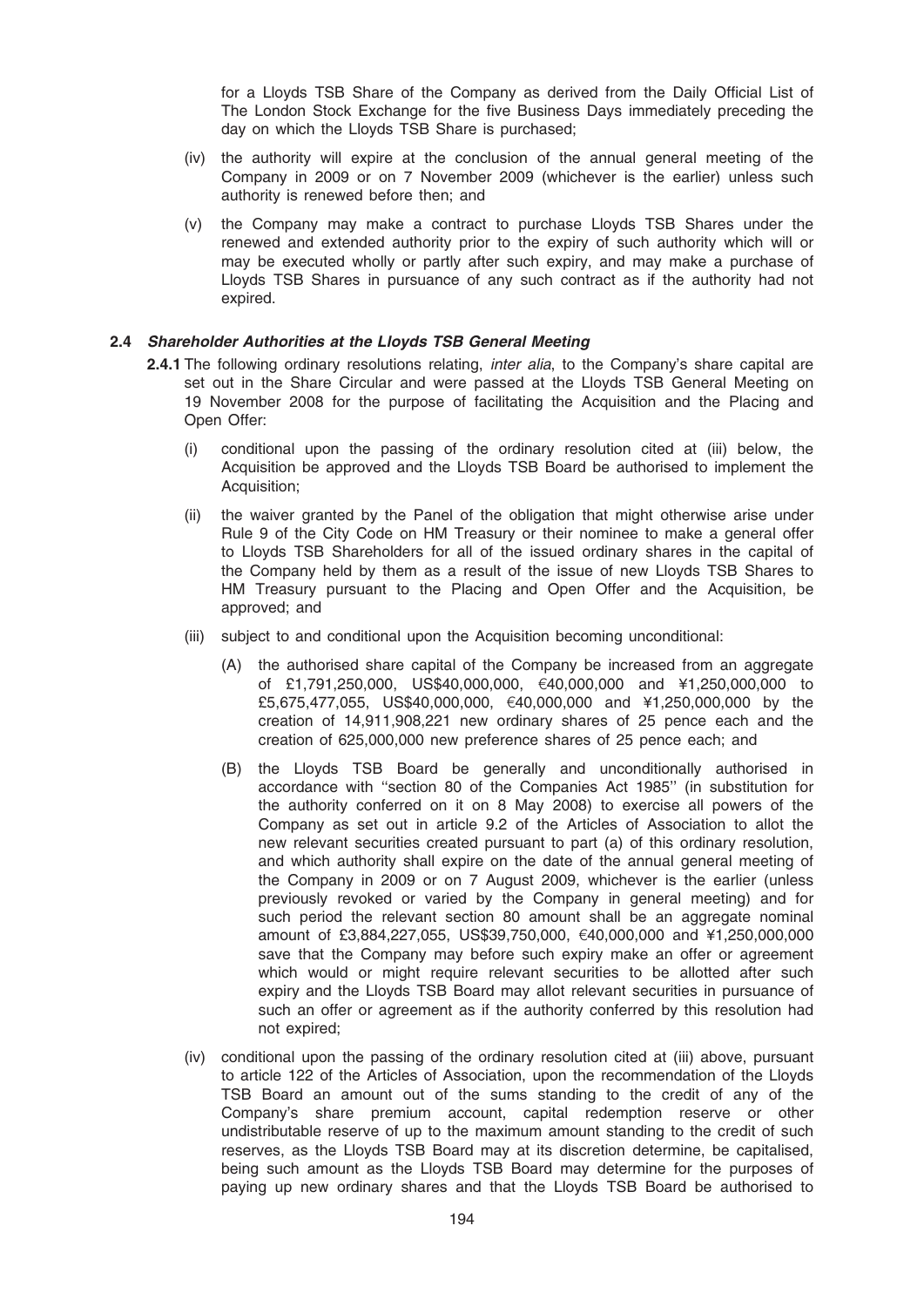apply such amount in paying up the new ordinary shares and to take all such other steps as it may deem necessary, expedient or appropriate to implement such capitalisation; and

- (v) subject to and conditional upon the Acquisition becoming unconditional, the Company be generally and unconditionally authorised for the purpose of section 166 of the Companies Act 1985 to make market purchases (as defined in section 163(3) of the Companies Act 1985) of Enlarged Group HMT Preference Shares, on such terms and in such manner as the Lloyds TSB Board may from time to time determine provided that:
	- (A) the maximum number of Enlarged Group HMT Preference Shares which may be purchased is 4,000,000;
	- (B) the minimum price which may be paid for each Enlarged Group HMT Preference Share is 25 pence (exclusive of expenses);
	- (C) the maximum price which may be paid for each Enlarged Group HMT Preference Share is an amount equal to 120 per cent. of the liquidation preference of the Enlarged Group HMT Preference Shares; and
	- (D) the authority conferred shall expire on the day which is 18 months after the date on which this ordinary resolution is passed (except in relation to the purchase of Enlarged Group HMT Preference Shares the contracts for which are concluded before such expiry and which are executed wholly or partly after such expiry) unless such authority is renewed prior to such time.
- 2.4.2 The following special resolution relating, *inter alia*, to the Company's share capital is set out in the Share Circular and was passed at the Lloyds TSB General Meeting on 19 November 2008: the power conferred on the Lloyds TSB Board by article 9.3 of the Articles of Association be renewed for the period ending on the day of the Company's annual general meeting in 2009 or on 7 August 2009, whichever is the earlier, and for that period the relevant ''section 89 amount'' shall be £205,577,100 if the ordinary resolution cited at 2.4.1(iii) above is passed (equivalent to 822,308,400 ordinary shares of 25 pence each in the capital of the Company) or £75,647,511 if the ordinary resolution cited at 2.4.1(iii) above is rejected (equivalent to 302,590,044 ordinary shares of 25 pence each in the capital of the Company).

## 3 Dividends, Capitalisation and Other Distributions

### 3.1 Dividend Terms

No dividend may be paid on the Lloyds TSB Shares while any of the Enlarged Group HMT Preference Shares are outstanding, unless otherwise agreed by HM Treasury. However, the Lloyds TSB Board recognises the importance of dividends to shareholders and its clear intention is to achieve the repurchase of the Enlarged Group HMT Preference Shares during 2009 so as to enable it to resume the payment of dividends.

However, the restriction on payment of dividends does not preclude the declaration of a capitalisation issue paid out of non-distributable reserves. Lloyds TSB intends to issue shares by way of Capitalisation Issue for the 2008 financial year at a level to be determined by the Lloyds TSB Board at the appropriate time.

Repurchases of the Enlarged Group HMT Preference Shares would be subject to FSA approval and would take account of the Enlarged Group's capital position at the time of the proposed repurchase and prevailing market conditions. The Enlarged Group HMT Preference Shares can be repurchased using replacement Tier 1 capital, retained earnings, the proceeds of disposals (to the extent that these are in excess of the book value of assets disposed), gross reductions in risk-weighted assets or as otherwise permitted by the FSA. Repurchase within five years will also require approval of the holders of the Enlarged Group HMT Preference Shares.

HM Treasury has indicated its encouragement that the Enlarged Group HMT Preference Shares be repurchased as soon as practicable, applying a repurchase price of 101 per cent. of nominal value for six months after the close of the Placing and Open Offer and, thereafter, a price reflecting prevailing market conditions (with no value to be attributed to the fact that upon repurchase by the Company it may become able to pay dividends). Any such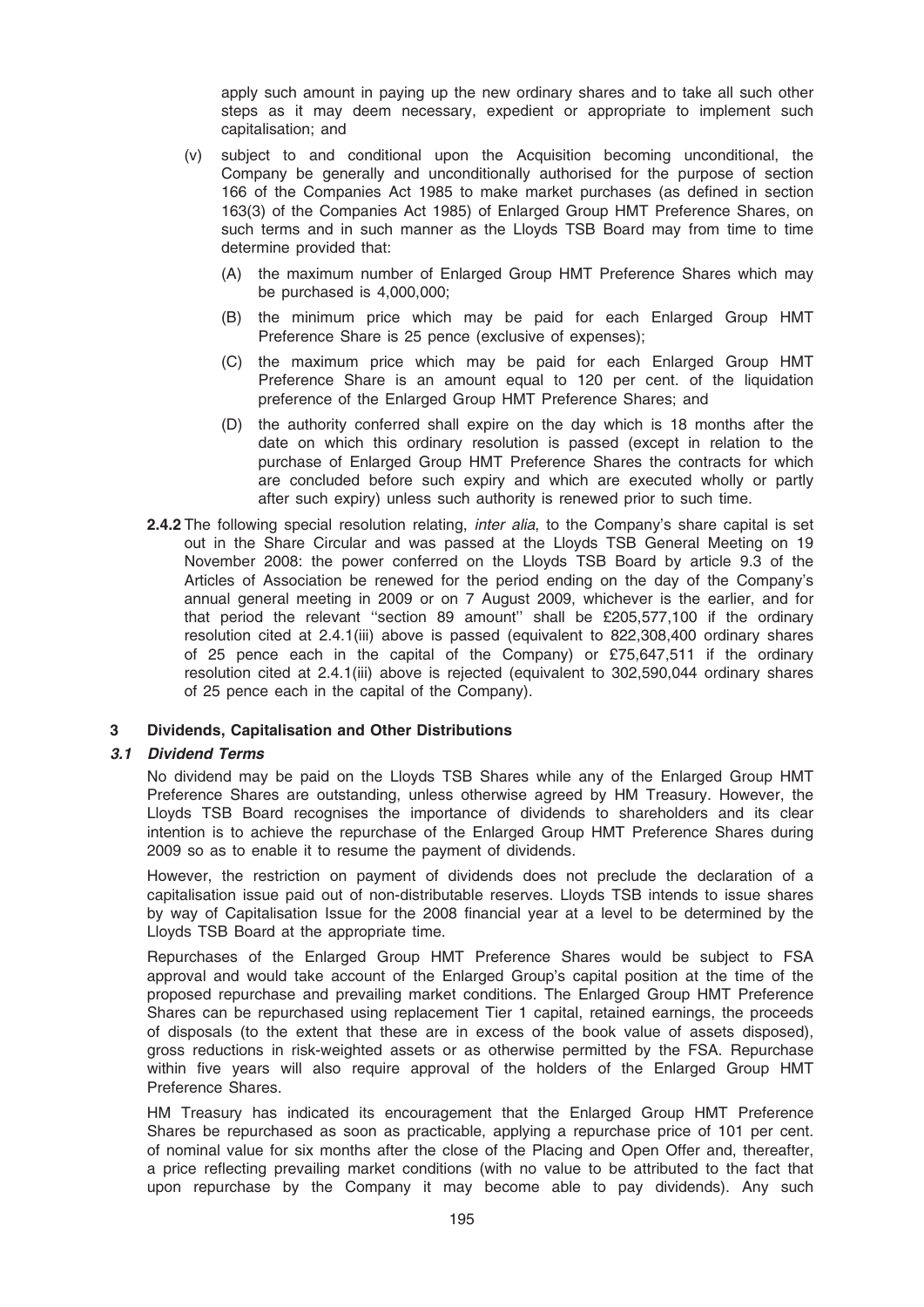repurchase arrangements will be subject to such constraints as are necessary to ensure the Enlarged Group HMT Preference Shares constitute Tier 1 capital. HM Treasury has agreed that if it were to dispose of any of the Enlarged Group HMT Preference Shares, it would either impose on any buyer an obligation to allow Lloyds TSB to repurchase the relevant Enlarged Group HMT Preference Shares on the repurchase terms set out above, or (at HM Treasury's sole discretion) release the restriction on payment of dividends. This would be done in a manner consistent with maintaining the Enlarged Group HMT Preference Shares' Tier 1 treatment.

Lloyds TSB will assess the range of options available to allow the repurchase in full of the Enlarged Group HMT Preference Shares as set out above and intends, subject to prevailing market conditions and the restrictions described above, to achieve this during 2009 so that the block on the payment of ordinary dividends will be removed. This will allow the Lloyds TSB Board to resume the payment of cash ordinary dividends. The timing of recommencement and the level of dividend will be determined with due regard for the trading and economic environment and the Lloyds TSB Group's capital position at that time.

## 3.2 Historical Dividends

The following table sets out the five-year dividend history for Lloyds TSB:

|                        | Dividend per |
|------------------------|--------------|
|                        | Lloyds TSB   |
|                        | Share        |
| Year ended 31 December | (pence)      |
| 2003                   | 34.20        |
| 2004                   | 34.20        |
| 2005                   | 34.20        |
| 2006                   | 34.20        |
| 2007                   | 35.90        |
|                        |              |

Note:

The above table sets out unaudited data extracted without material adjustment from Lloyds TSB's Annual Report and Accounts 2007 (in respect of the data for 2007), its Annual Report and Accounts 2006 (in respect of the data for 2006) and its Annual Report and Accounts 2005 (in respect of the data for 2005, 2004 and 2003).

## 4 Memorandum and Articles of Association

Lloyds TSB's Memorandum and Articles of Association, are incorporated by reference into this document which are available for inspection as set out in section 15 of this Part XVIII.

The Memorandum of Association provides, amongst other things, that the main objects for which the Company is formed and incorporated are to take over and hold all or such part of the property and rights, and to assume and undertake all or such part of the liabilities and obligations, of the Trustee Savings Bank Central Board (the ''Central Board''), Trustee Savings Banks (Holdings) Limited ("TSB Holdings") and the trustee savings banks (meaning the banks defined as the existing banks in the Trustee Savings Banks Act 1985, the "TSBA") as shall be transferred to and vested in Lloyds TSB under the TSBA, to carry on the business of banking in all or any of its aspects and to carry on the business of a holding company. The objects of the Company are set out in full in clause 4 of the Memorandum of Association of the Company.

Under the Memorandum of Association, Lloyds TSB may borrow or raise money in such manner and upon such terms and on such security as may seem to the directors to be expedient and in particular by the issue or deposit of debentures or debenture stock or other securities of any description and to secure all or any of Lloyds TSB's liabilities in respect of money borrowed, raised or owing or any other debt or obligation of or binding on Lloyds TSB in such manner as may be thought expedient and in particular by mortgage, charge or lien upon all or any part of the undertaking, property and assets, present or future, and uncalled capital of Lloyds TSB.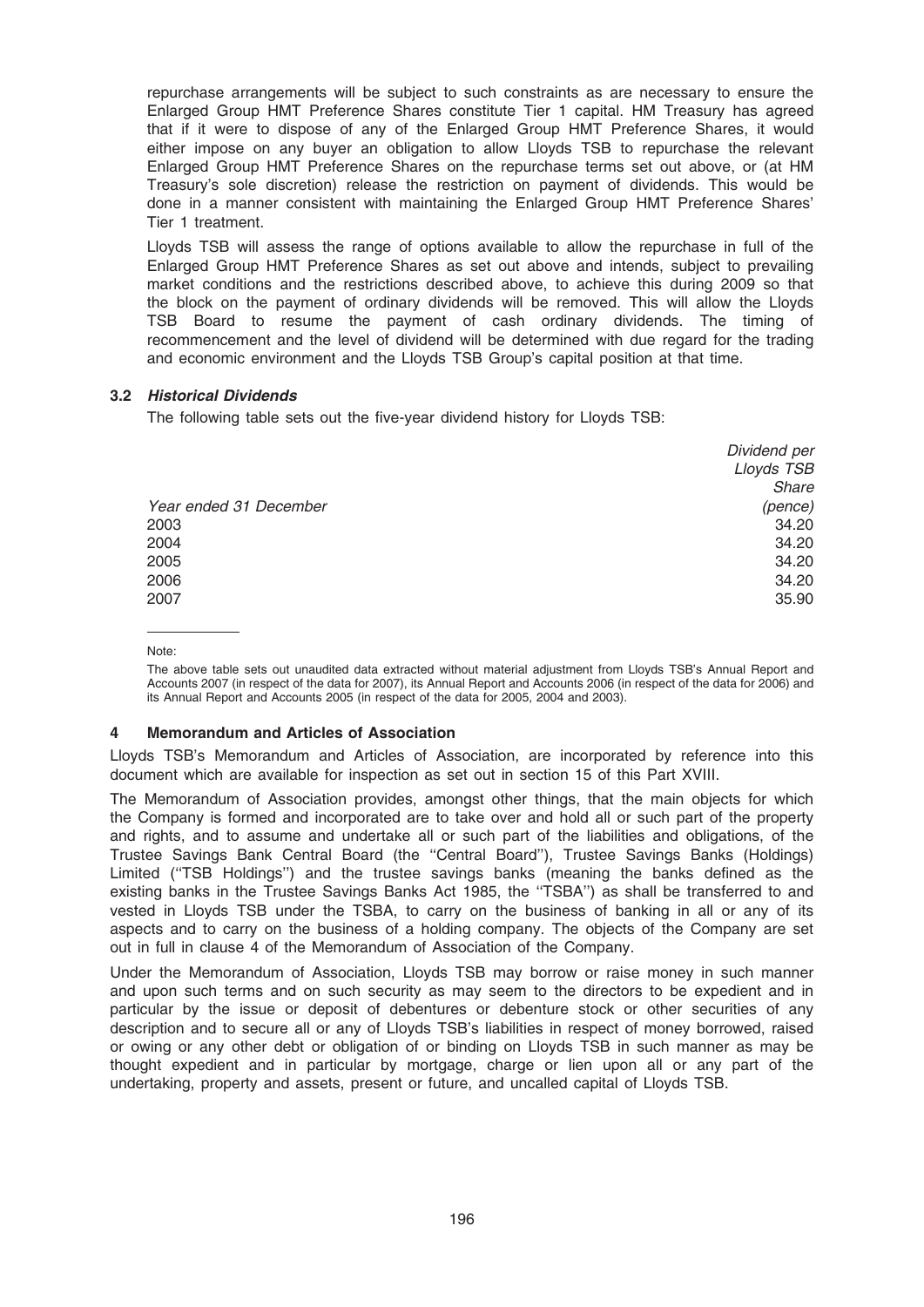## 5 Major Shareholders of Lloyds TSB

### 5.1 Details of Interests

As at 14 November 2008 (the latest practicable date prior to the publication of this document), notifications had been received of the following interests in three per cent. or more of Lloyds TSB's issued ordinary share capital:

| Consideration Shares and the Open |                                   |
|-----------------------------------|-----------------------------------|
| Offer Shares <sup>(1)</sup>       |                                   |
|                                   | Percentage of                     |
| Number of Lloyds                  | <i>issued ordinary</i>            |
| <b>TSB Shares</b>                 | share capital                     |
| 7.123.501.794                     | 43.52                             |
|                                   |                                   |
| 232,229,960 <sup>(2)</sup>        | 1.42                              |
| 216,216,951                       | 1.32                              |
| 272,152,525                       | 1.66                              |
|                                   | <b>Following Admission of the</b> |

Notes:

Save as disclosed above, the Lloyds TSB Directors are not aware of any person who is interested (within the meaning of rule 5 of the Disclosure and Transparency Rules), directly or indirectly, in the total voting rights attaching to, three per cent. or more of the issued share capital of the Company. The figures above do not take account of interests in the voting rights of the Company of any existing Lloyds TSB shareholders or third parties who buy Existing Ordinary Shares before the Open Offer Record Date and who, pursuant to the Open Offer, including the Excess Application Facility, acquire an interest in the voting rights attaching to three per cent. or more of the issued share capital of the Company. Please see Part VIII (''Terms and conditions of the Placing and Open Offer'') of the Lloyds TSB Placing and Open Offer Prospectus which is incorporated by reference into this document for further details of the Open Offer and the Excess Application Facility.

As at 14 November 2008, being the latest practicable date prior to the publication of this document, the Company was not aware of any person or persons who directly, indirectly, jointly or severally, exercise or could exercise control over the Company nor is it aware of any arrangements the operation of which may, at a subsequent date, result in a change in control of the Company.

None of the Company's major shareholders has, or will have, different voting rights attached to the Lloyds TSB Shares they hold.

### 5.2 HM Treasury

5.2.1 HM Treasury's intentions regarding the Lloyds TSB Group

HM Treasury has informed Lloyds TSB that it is not a permanent investor in UK banks. Its intention, over time, is to dispose of any Lloyds TSB Shares it may acquire under the Placing and Open Offer or pursuant to the Acquisition in an orderly way and it would normally expect to consult the Lloyds TSB Board prior to any disposal. In addition to being bound by the restriction on the payment of dividends discussed in section 9 (''Dividend Policy, Capitalisation and Capital Position'') of Part A (''Letter from Sir Victor Blank, Chairman of Lloyds TSB Group plc'') of the Lloyds TSB Placing and Open Offer Prospectus (which has been incorporated by reference into this document), Lloyds TSB has given certain undertakings to HM Treasury in relation to the operation of its business including the provision and active marketing of competitively priced mortgage

<sup>(1)</sup> Figures are calculated assuming that (i) the interests of the existing major shareholders as at close of business on 14 November 2008, being the last practicable date prior to the publication of this document, do not change, (ii) the maximum number of Lloyds TSB Shares to be issued pursuant to the Acquisition and the Placing and Open Offer have been issued, (iii) no other Lloyds TSB Shares (including under Lloyds TSB Share Plans) are issued between 14 November 2008, being the last practicable date prior to the publication of this document, and the Effective Date, (iv) no HBOS Shares other than those issued pursuant to the Acquisition and the HBOS Placing and Open Offer (including under the HBOS Share Schemes) are issued between 14 November 2008, being the last practicable date prior to the publication of this document, and the Effective Date, (v) no existing Lloyds TSB Shareholders or HBOS Shareholders acquire any Open Offer Shares or HBOS Open Offer Shares, as the case may be; and (vi) that the existing major shareholders do not own any HBOS Shares.

<sup>(2)</sup> Direct interest.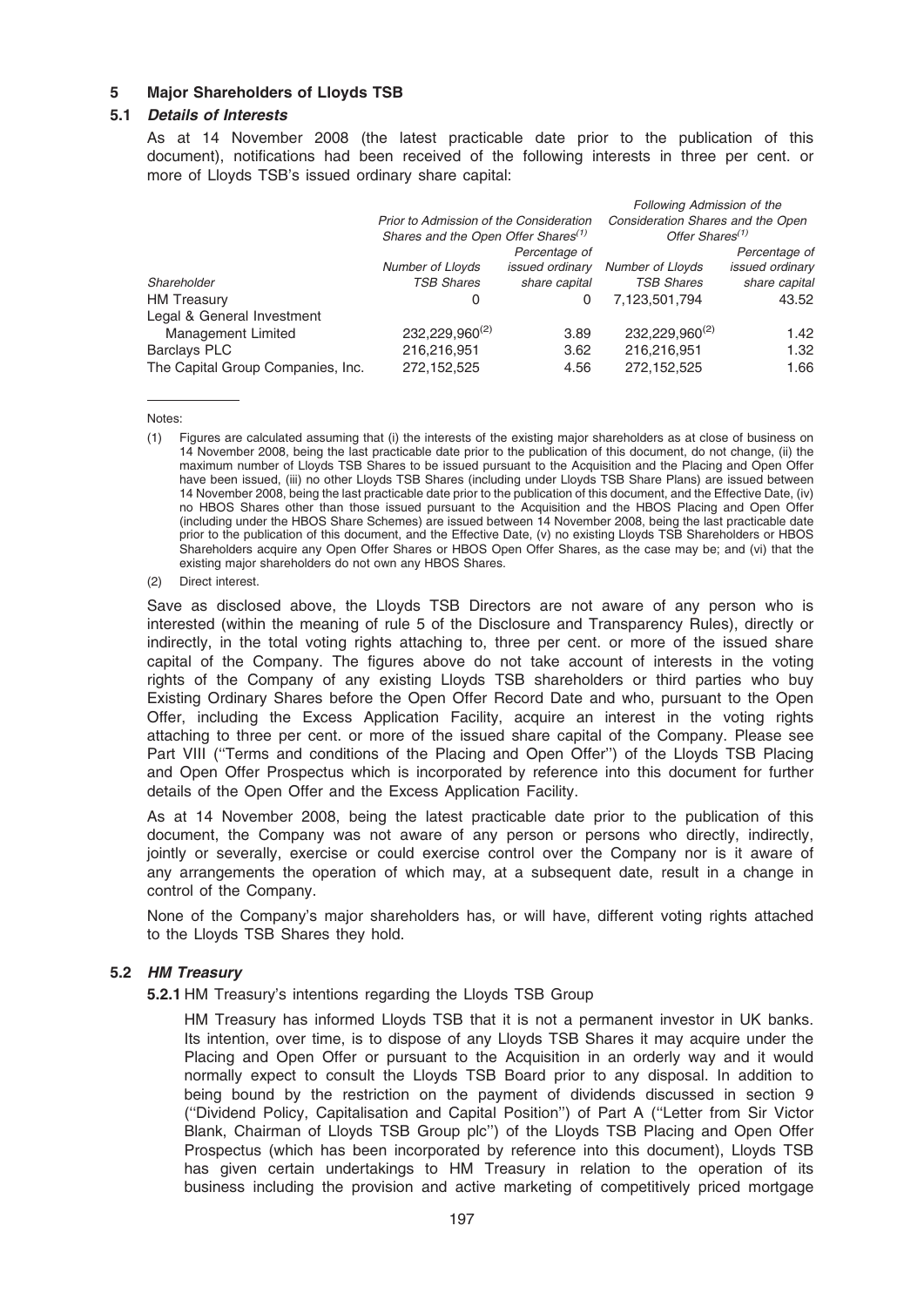lending and lending to SMEs and restrictions on board remuneration. These restrictions and undertakings are aimed at ensuring that any state aid involved in the potential acquisition of Open Offer Shares and Lloyds TSB's potential participation in the guarantee scheme to be promoted by HM Treasury as part of its support for the UK banking industry is compatible with the common market under EU law.

Lloyds TSB has also agreed to use The Mound as its Scottish headquarters and to hold its annual general meetings in Scotland. Pursuant to the conditions attaching to the Proposed Government Funding, a summary of which is set out in Part V (''Conditions Relating to the Proposed Government Funding'') of the Share Circular, HM Treasury has agreed to work with the Lloyds TSB Board on its appointment of two new independent directors following completion of the Acquisition. Thereafter, consistent with best practice, Lloyds TSB will engage constructively with HM Treasury in its role as a shareholder. Subject to the conditions attaching to the Proposed Government Funding, at the Lloyds TSB Board's request HM Treasury has confirmed that it currently has no intentions or strategic plans concerning the Enlarged Group or its business or employees.

5.2.2 Other than those disclosed in section 7 (''Material Contracts'') of this Part XVIII (''Additional Information'') of this document, there are no other material agreements entered into outside the ordinary course of business in place between Lloyds TSB and HM Treasury.

### 6 Related Party Transactions of the Lloyds TSB Group and HBOS Group

## 6.1 Lloyds TSB Group

Other than as disclosed in note 49 of its audited financial statements for the financial year ended 31 December 2005 and in note 45 of its audited financial statements for the financial years ended 31 December 2006 and 2007, such notes being incorporated by reference into this document, Lloyds TSB has not entered into any related party transactions other than with wholly owned subsidiaries during the period covered by the historical financial information.

Furthermore, in the six months ending with 30 June 2008 Lloyds TSB entered into the following material transactions with related parties:

- 6.1.1 At 30 June 2008 the Lloyds TSB Group's pension funds had call deposits with Lloyds TSB Bank plc amounting to £24 million.
- 6.1.2 The Lloyds TSB Group manages 102 Open Ended Investment Companies (''OEICs''), and of these 44 are consolidated. The Lloyds TSB Group invested £315 million and redeemed £179 million in the unconsolidated OEICs during the six months to 30 June 2008 and had investments, at fair value, of £3,138 million at 30 June 2008. The Lloyds TSB Group earned fees of £117 million from the unconsolidated OEICs in the six months to 30 June 2008. The Company held no investments in OEICs at any time during the first half of 2008.
- 6.1.3 The Lloyds TSB Group has a number of associates held by its venture capital business that it accounts for at fair value through profit or loss. At 30 June 2008, these companies had total assets of approximately £3,571 million, total liabilities of approximately £3,547 million and for the six months ended 30 June 2008 had turnover of £1,248 million and made a net loss of approximately £5 million. In addition, the Lloyds TSB Group has provided £691 million of financing to these companies on which it received £21 million of interest income in the six month period to 30 June 2008.

In the period between 30 June 2008 and 14 November 2008 (being the last practicable date prior to the publication of this document) Lloyds TSB has not entered into any material related party transactions.

### 6.2 HBOS Group

Other than as disclosed in notes 50-51 of its Annual Report and Accounts for the financial year ended 31 December 2005 and in notes 47-48 of its Annual Report and Accounts for the financial years ended 31 December 2006 and 2007, such notes being incorporated by reference into this document, HBOS has not entered into any related party transactions other than with wholly owned subsidiaries during the period covered by the historical financial information.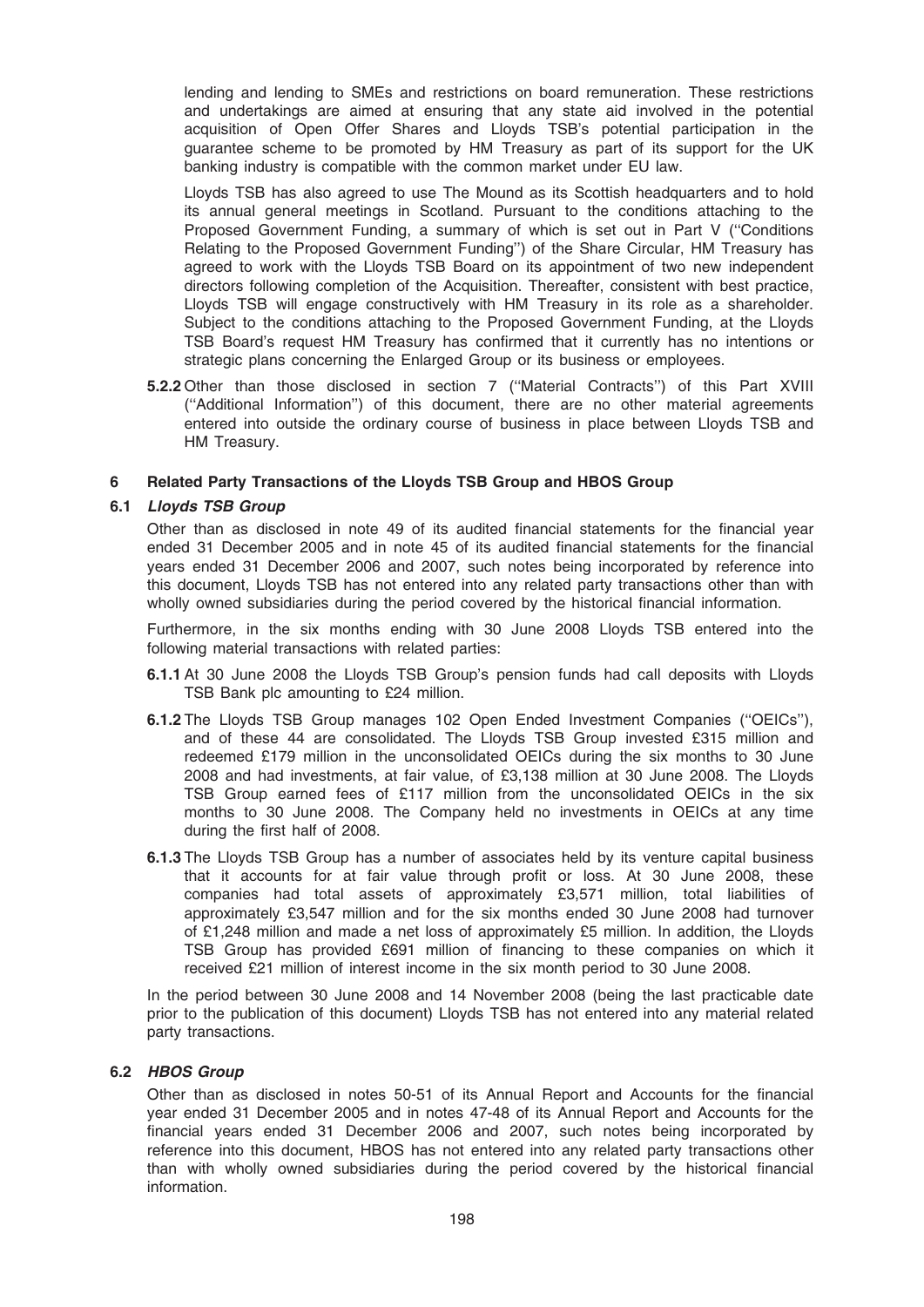HBOS is the ultimate parent company of its group. Banking transactions are entered into by HBOS with its subsidiaries in the normal course of business and are at normal commercial terms. These include loans, deposits and foreign currency transactions. Balances between HBOS and its subsidiaries are shown on HBOS's balance sheet. Interest income and expense in the year ended 31 December 2007 were £1,909m (2006 £1,469m, 2005 £1,336m) and £1,718m (2006 £966m, 2005 £998m) respectively. HBOS is the principal employer of the HBOS Group and staff and other costs in the year of £2,457m (2006 £2,277m, 2005 £2,015m) were recharged to subsidiaries.

In the year ended 31 December 2007, the HBOS Group provided both administration and processing services to Sainsbury's Bank plc. The amounts payable to the HBOS Group during the year were £42m (2006 £36m, 2005 £41m), of which £18m was outstanding at the year end (2006 £15m, 2005 £24m). At 31 December 2007, Sainsbury's Bank plc also had balances with the HBOS Group that were included in loans and advances to banks of £726m (2006 £766m, 2005 £1,011m) and deposits by banks of £3,430m (2006 £943m, 2005 £830m).

At 31 December 2007, there were loans and advances to customers of £11,373m (2006 £10,115m, 2005 £9,310m) outstanding and balances within customer accounts of £575m (2006 £304m, 2005 £185m) relating to jointly controlled entities and associated undertakings.

At 31 December 2007, there were customer accounts of £20m (2006 £3m, 2005 £16m) and investment and insurance contract liabilities of £425m (2006 £489m, 2005 £401m) related to the HBOS Group's pension arrangements. Additionally, the HBOS Group's pension funds held HBOS Shares with a value of £19m (2006 £28m, 2005 £28m) and HBOS plc bonds with a value of £2m (2006 £nil).

## 7 Material Contracts

The following are all contracts (not being contracts entered into in the ordinary course of business) that have been entered into by members of the Lloyds TSB Group and entered into by members of the HBOS Group: (a) within the two years immediately preceding the date of this document which are, or may be, material to the Lloyds TSB Group; or (b) at any time and contain obligations or entitlements which are, or may be, material to the Lloyds TSB Group as at the date of this document:

### 7.1 Subscription and Transfer Agreement

In connection with the Placing and Open Offer, the Company, Citigroup Global Markets Limited, Merrill Lynch, UBS and Jersey Newco have entered into an agreement dated 18 November 2008, in respect of the subscription and transfer of ordinary shares and redeemable preference shares in Jersey Newco. Under the terms of this agreement:

- (a) the Company and UBS (or Merrill Lynch or Citigroup Global Markets Limited or a third party nominated by the Company) will acquire ordinary shares in Jersey Newco and enter into put and call options in respect of the ordinary shares in Jersey Newco subscribed for by UBS (or Merrill Lynch or Citigroup Global Markets Limited or a third party nominated by the Company) that are exercisable if the Placing and Open Offer does not proceed;
- (b) UBS, Merrill Lynch or Citigroup Global Markets Limited or a third party nominated by the Company, as applicable, will apply monies received from Qualifying Shareholders or HM Treasury under the Placing and Open Offer to subscribe for redeemable preference shares in Jersey Newco to an aggregate value equal to such monies, after deduction of the amount of certain commissions and expenses; and
- (c) the Company will allot and issue the Open Offer Shares to those persons entitled thereto in consideration of UBS, Merrill Lynch or Citigroup Global Markets Limited or a third party nominated by the Company, as applicable, transferring its holding of redeemable preference shares and ordinary shares in Jersey Newco to the Company.

Accordingly, instead of receiving cash as consideration for the issue of the Open Offer Shares, at the conclusion of the Placing and Open Offer, the Company will own the entire issued ordinary and redeemable preference share capital of Jersey Newco, whose only assets will be its cash reserves, which will represent an amount equivalent to the net proceeds of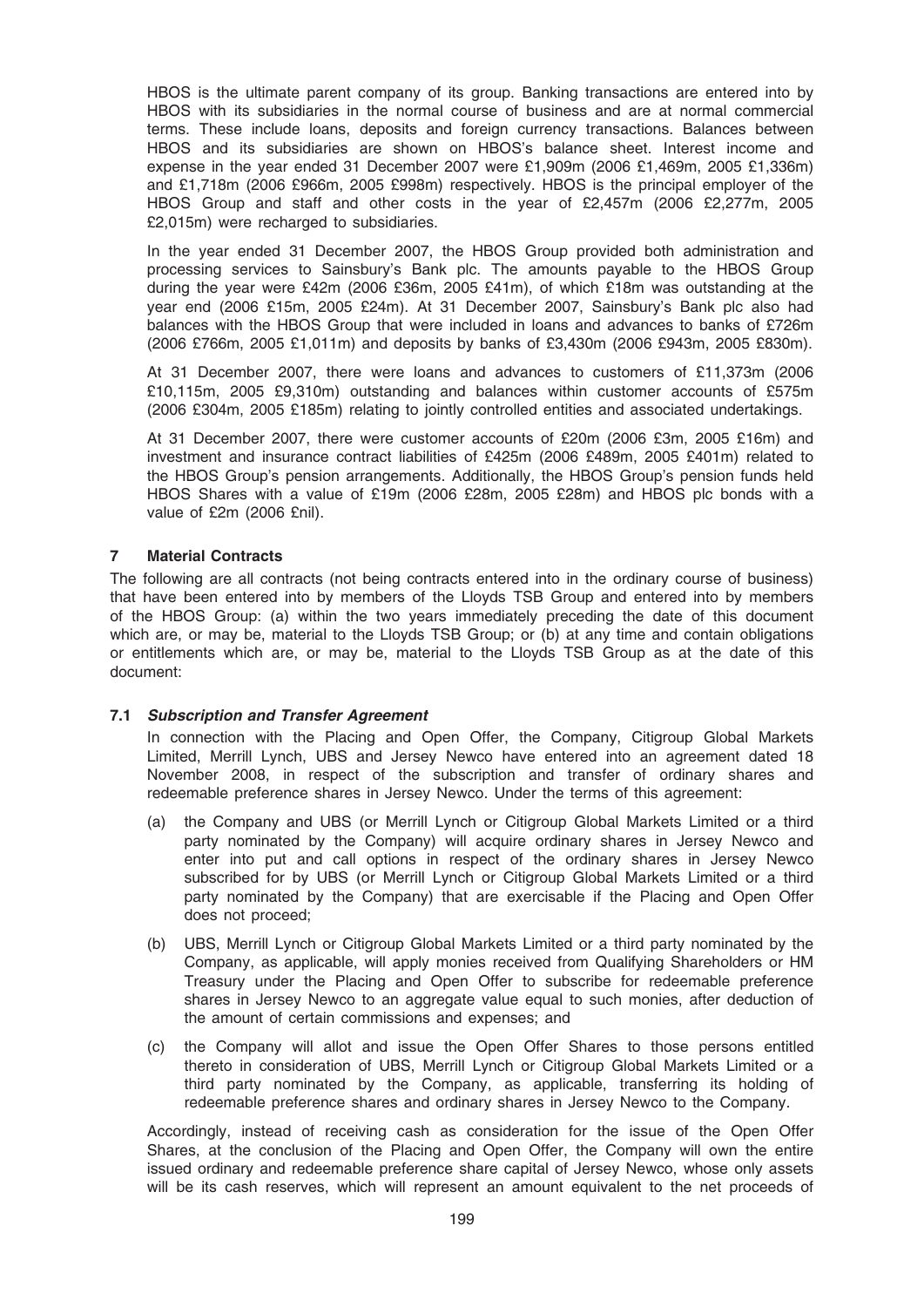the Placing and Open Offer. The Company is expected to be able to utilise this amount, equivalent to the Placing and Open Offer net proceeds, by exercising its right of redemption over the redeemable preference shares it will hold in Newco.

Qualifying Shareholders are not party to these arrangements and so will not acquire any direct right against UBS, Merrill Lynch, Citigroup Global Markets Limited or any third party subscriber nominated by the Company pursuant to these arrangements.

## 7.2 Lloyds TSB Contracts Incorporated by Reference

Material contracts in relation to the Lloyds TSB Group are discussed in section 9.1 (''Lloyds TSB Material Contracts'') of Part XII (''Additional Information'') of the Share Circular, which is incorporated by reference into this document.

## 7.3 HBOS Contracts

Material contracts (not being contracts entered into in the ordinary course of business) that have been entered into by members of the HBOS Group: (i) within the two years preceding the date of this document which are, or may be, material to the HBOS Group; or (ii) at any time and contain obligations or entitlements which are, or may be, material to the HBOS Group are discussed or incorporated by reference in this section 7.3.

## 7.3.1 HBOS Contracts Incorporated by Reference

Section 17.1.6 of Part XXII (''Additional Information'') of the HBOS Placing and Open Offer Prospectus, and paragraphs 17.1.2, 17.1.3, 17.1.5 and 17.1.6 therein are incorporated by reference into this document.

## 7.3.2 HBOS Placing and Open Offer Agreement entered into with effect from 13 October 2008

HBOS, Morgan Stanley, Dresdner Kleinwort and HM Treasury entered into the Placing and Open Offer Agreement with effect from 13 October 2008, pursuant to which (i) HBOS has agreed to invite qualifying shareholders to apply to acquire 7,482,394,366 Open Offer Shares at the issue price of 113.6 pence per Share by way of an open offer, (ii) Morgan Stanley and Dresdner Kleinwort were appointed as joint sponsors, joint bookrunners and joint placing agents and have agreed to use reasonable endeavours to procure placees to acquire the Open Offer Shares at not less than the price of 113.6 pence per share on the basis that the Open Offer Shares placed will be subject to clawback to the extent they are taken up under the Open Offer and (iii) HM Treasury has agreed that, to the extent not placed or taken up under the Open Offer, HM Treasury will acquire such Open Offer Shares itself at the price of 113.6 pence per share.

In consideration of its services under the Placing and Open Offer Agreement, HM Treasury will be paid (i) a commission of 0.5 per cent. of the aggregate value of the Open Offer Shares at the issue price per Open Offer Share payable on the earlier of the issue of the Open Offer Shares and the second business day after the day on which the Placing and Open Offer Agreement is terminated and (ii) a further commission of 1 per cent. of the aggregate value of the Open Offer Shares acquired by placees (including HM Treasury) at the issue price per Open Offer Share, payable on the issue of the Open Offer Shares. HBOS will pay all legal and other costs and expenses of HM Treasury, Morgan Stanley and Dresdner Kleinwort and the costs and expenses of HM Treasury's financial advisers incurred in connection with the Placing and Open Offer and the issue of the HBOS HMT Preference Shares.

HBOS shall also bear all costs and expenses relating to the Placing and Open Offer and the issue of the HBOS HMT Preference Shares, including (but not limited to) the fees and expenses of its professional advisers, the cost of preparation, advertising, printing and distribution of the issue documents and all other documents connected with the Placing and Open Offer and the HBOS Preference Share Subscription Agreement, the registrars' fees, the listing fees payable to the UK Listing Authority, any charges by CREST and the fees of the London Stock Exchange as applicable.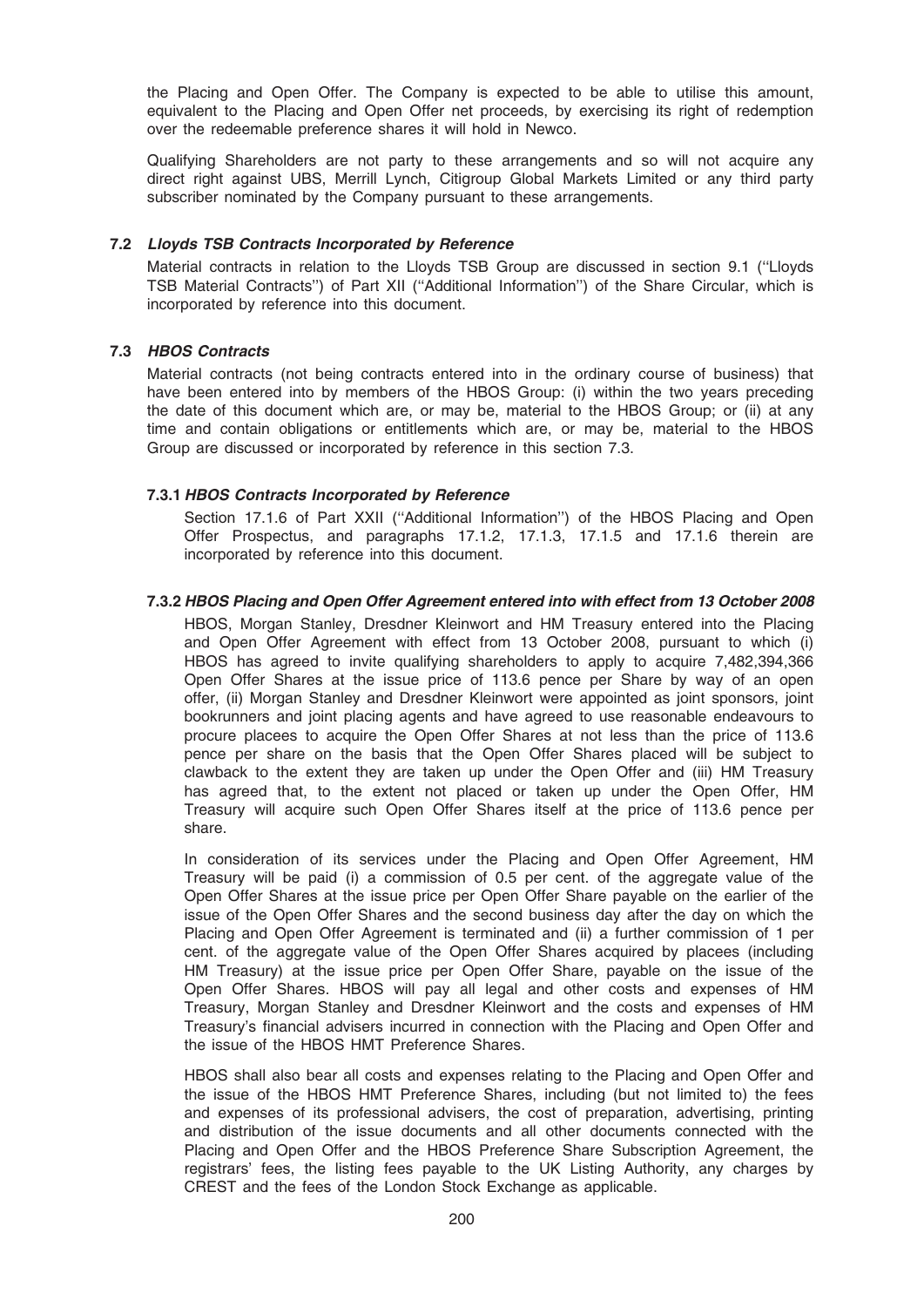The obligations of HM Treasury, Morgan Stanley and Dresdner Kleinwort under the Placing and Open Offer Agreement are subject to certain conditions including, among others:

- (i) in the opinion of HM Treasury (acting in good faith) no event having occurred or being reasonably likely to occur which has resulted in or may result in a material adverse change in or affecting the condition (financial, operational, legal or otherwise), profitability, prospects, solvency, business affairs or operations of the HBOS Group, taken as a whole, whether or not arising in the ordinary course of business;
- (ii) the Acquisition having been made on terms such that, if the Acquisition becomes effective in accordance with its terms, the Placing Shares shall be acquired by Lloyds TSB on terms such that in consideration of the cancellation or transfer of the Placing Shares, the holders of Placing Shares shall receive ordinary shares in the capital of Lloyds TSB;
- (iii) the passing of the resolutions to be proposed at the HBOS Court Meeting and the HBOS General Meeting and to approve and implement the Acquisition and the Placing and Open Offer and the Scheme having been sanctioned by the Court at the Scheme Hearing; and
- (iv) the obtaining of all applicable regulatory approvals and authorisations.

HM Treasury is entitled to waive certain conditions in its absolute discretion. HM Treasury may only invoke a condition where HM Treasury does not consider it to be necessary that the arrangements contemplated by the Placing and Open Offer Agreement and by the HBOS Preference Share Subscription Agreement proceed to completion in order to maintain the financial stability of the United Kingdom.

HM Treasury may terminate the Placing and Open Offer Agreement in certain specified circumstances, but only where HM Treasury does not consider it to be necessary that the arrangements contemplated by the Placing and Open Offer Agreement and by the HBOS Preference Share Subscription Agreement proceed to completion in order to maintain the financial stability of the United Kingdom.

Each of Morgan Stanley and Dresdner Kleinwort may terminate its obligations under the Placing and Open Offer Agreement in certain circumstances. On termination by Morgan Stanley or Dresdner Kleinwort, the Placing and Open Offer Agreement will continue to be in force as between the non-terminating parties.

The proceeds of the Placing and Open Offer are to be used by HBOS for such regulatory capital purposes as may be agreed with HM Treasury, the Bank of England and the Financial Services Authority.

HBOS has given certain customary representations and warranties and indemnities to each of HM Treasury, Morgan Stanley and Dresdner Kleinwort under the Placing and Open Offer Agreement. The liabilities of HBOS are unlimited as to time and amount.

HM Treasury is entitled to novate its rights and obligations under the Placing and Open Offer Agreement to any entity which is wholly owned, directly or indirectly, by HM Treasury.

HBOS has undertaken not to declare or pay any dividend or make any distribution on or in respect of its ordinary shares or set aside any sum to provide for payment of any such dividend or distribution; or redeem, purchase, cancel or otherwise acquire in any way any of its ordinary shares or effect a reduction of its ordinary share capital which involves distribution to holders of the ordinary shares until the HBOS HMT Preference Shares are redeemed or repurchased in full.

HBOS has given certain undertakings to HM Treasury in support of HM Treasury's objective of providing assistance to the UK banking industry, as follows:

(i) HBOS Directors will relinquish bonuses for 2008.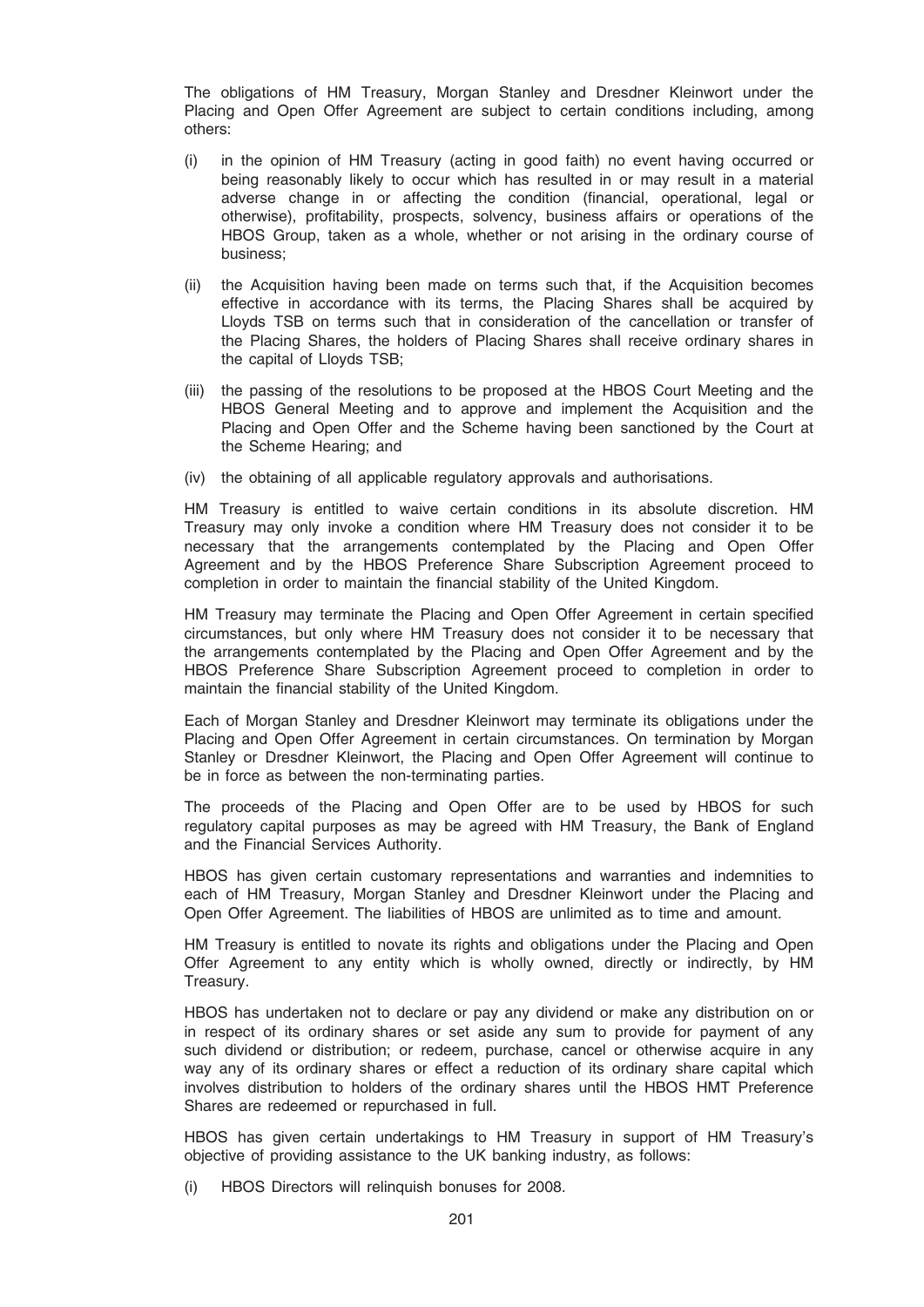- (ii) The enlarged group remuneration will reflect long-term value creation and will take account of risk. The reward for board members will take into account internal relative compensation packages and perceived fairness in the current economic climate. On losing the confidence of the board, the board members can be dismissed at a reasonable and fair cost.
- (iii) To commit to a new FSA Code on risk based remuneration.
- (iv) HM Treasury will work with the board on its appointment of two new independent directors, unless HM Treasury's holding of the Enlarged Group falls below 25 per cent., in which case it will be consulted on the appointment of one independent director.
- (v) In relation to mortgages, to immediately restore and maintain the availability and active marketing of competitively priced mortgage lending until the end of 2011 at a level at least equivalent to that of 2007 (provided that HBOS shall not be required to engage in uncommercial activities); to participate in industry initiatives and comply with government codes/guidance until at least the end of 2011; to make available a sum to be agreed for the establishment and maintenance of shared equity/shared ownership schemes; and to support ongoing expansion of financial capability initiatives.
- (vi) In relation to SMEs, to immediately restore and maintain the availability and active marketing of competitively priced lending to SMEs until the end of 2011 at a level at least equivalent to that of 2007 (provided that HBOS shall not be required to engage in uncommercial activities); and to publish an annual report containing specified information relating to SMEs.

The above undertakings shall apply until HM Treasury or the European Commission determines or a court of competent jurisdiction finally determines that HBOS is no longer in receipt of the aid which is the subject of the decision. HM Treasury has agreed in certain circumstances, to consult with HBOS with a view to making submissions to the European Commission to obtain clarity as to the duration of the conditions and/or seek their disapplication.

It is anticipated that following completion of the Acquisition the conditions relating to the Proposed Government funding set out in Part VI (''Information on the Acquisition'') of the Lloyds TSB Placing and Open Offer Prospectus, which is incorporated by reference (and not the conditions set out in the Placing and Open Offer Agreement) will apply to the Enlarged Group.

## 7.3.3 Implementation Agreement

On 18 September 2008, Lloyds TSB and HBOS entered into the Implementation Agreement, as subsequently amended and restated on 13 October 2008. Please see the summary in paragraph 9.1.1 of Part XII (''Additional Information'') of the Share Circular, which is incorporated by reference into this document.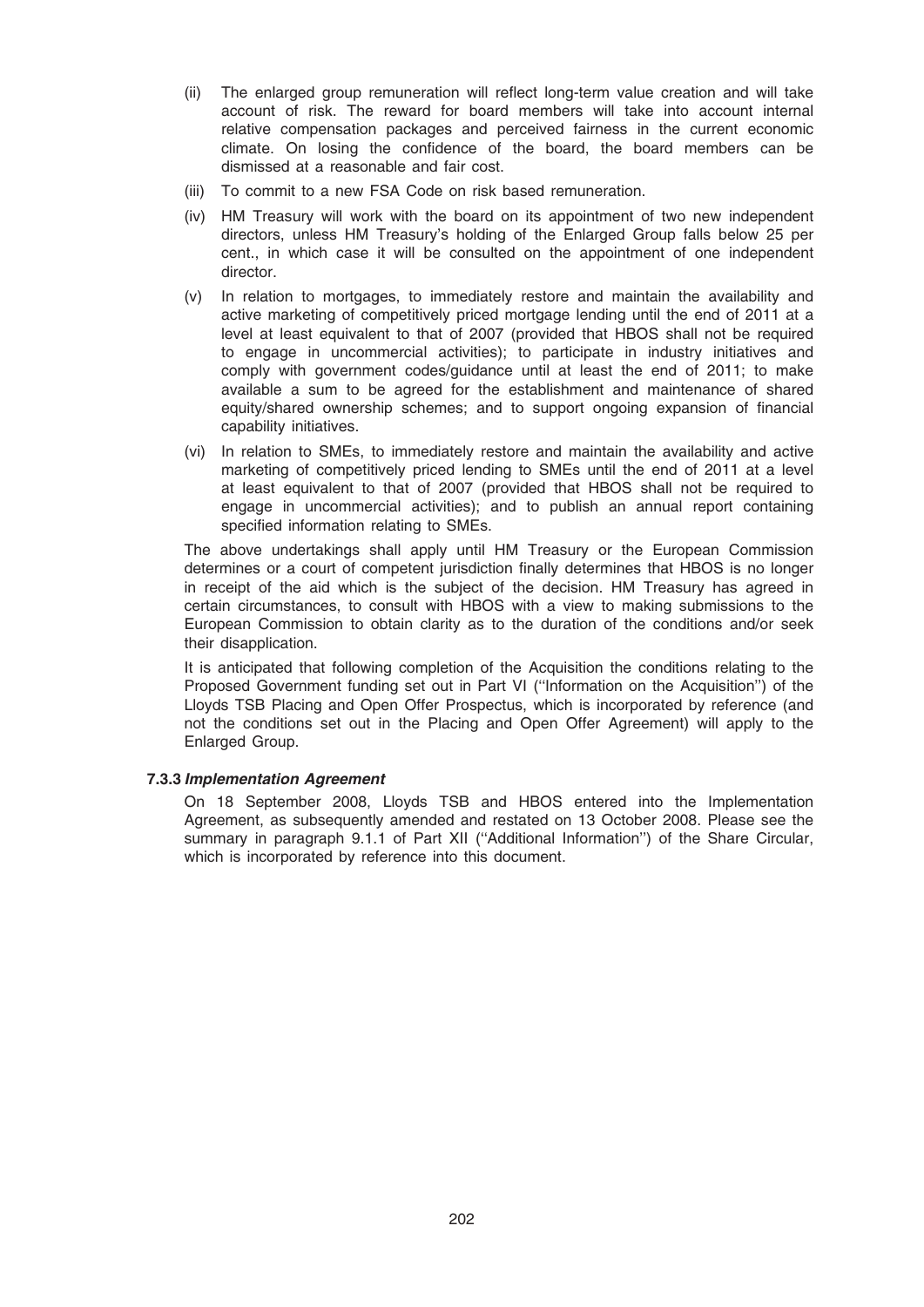## 8 Significant Subsidiaries

The following table shows, as of 14 November 2008, the significant subsidiaries of the Lloyds TSB Group and the associated undertakings of the Lloyds TSB Group which Lloyds TSB considers are likely to have a significant effect on the assessment of the Enlarged Group's assets and liabilities, financial position or profit and losses:

|                                                                          | Percentage<br>ownership<br>interest and |                                                     | Country of               |                                                                            |
|--------------------------------------------------------------------------|-----------------------------------------|-----------------------------------------------------|--------------------------|----------------------------------------------------------------------------|
| Name<br>Lloyds TSB Bank plc                                              | voting power<br>100                     | Field of activity<br>Banking and financial          | incorporation<br>England | Registered office<br>25 Gresham Street,                                    |
|                                                                          |                                         | services                                            |                          | London EC2V 7HN                                                            |
| Lloyds TSB Commercial<br><b>Finance Limited</b>                          | $100^{(1)}$                             | Credit factoring                                    | England                  | Boston House, Little<br>Green, Richmond,<br>Surrey TW9 1QE                 |
| Lloyds TSB Leasing<br>Limited                                            | $100^{(1)}$                             | Financial leasing                                   | England                  | 25 Gresham Street,<br>London EC2V 7HN                                      |
| Lloyds TSB Private<br><b>Banking Limited</b>                             | $100^{(1)}$                             | Private banking                                     | England                  | 25 Gresham Street,<br>London EC2V 7HN                                      |
| The Agricultural Mortgage<br><b>Corporation PLC</b>                      | $100^{(1)}$                             | Long-term agricultural<br>finance                   | England                  | Charlton Place,<br>Charlton Road,<br>Andover, Hampshire<br><b>SP10 1RE</b> |
| Lloyds TSB Offshore<br>Limited                                           | $100^{(1)}$                             | Banking and financial<br>services                   | Jersey                   | <b>PO Box 160</b><br>25 New Street,<br>St Helier,<br>Jersey JE4 8RG        |
| Lloyds TSB Scotland plc                                                  | $100^{(1)}$                             | Banking and financial<br>services                   | Scotland                 | Henry Duncan House,<br>120 George Street,<br>Edinburgh EH2 4LH             |
| Lloyds TSB General<br>Insurance Limited                                  | $100^{(1)}$                             | General insurance                                   | England                  | 25 Gresham Street.<br>London EC2V 7HN                                      |
| <b>Scottish Widows</b><br><b>Investment Partnership</b><br>Group Limited | $100^{(1)}$                             | Investment<br>management                            | England                  | 10 Fleet Place,<br>London EC4M 7RH                                         |
| Lloyds TSB Insurance<br>Services Limited                                 | $100^{(1)}$                             | Insurance broking                                   | England                  | 25 Gresham Street.<br>London EC2V 7HN                                      |
| Lloyds TSB Asset Finance<br><b>Division Limited</b>                      | $100^{(1)}$                             | Consumer credit,<br>leasing and related<br>services | England                  | 25 Gresham Street,<br>London EC2V 7HN                                      |
| <b>Black Horse Limited</b>                                               | $100^{(1)}$                             | Consumer credit,<br>leasing and related<br>services | England                  | 25 Gresham Street,<br>London EC2V 7HN                                      |
| Scottish Widows plc                                                      | $100^{(1)}$                             | Life assurance                                      | Scotland                 | 69 Morrison Street,<br>Edinburgh, Midlothian<br>EH3 8YF                    |
| <b>Scottish Widows Annuities</b><br>Limited                              | $100^{(1)}$                             | Life assurance                                      | Scotland                 | 69 Morrison Street.<br>Edinburgh, Midlothian<br>EH3 8YF                    |

Note:

(1) Indirect interest.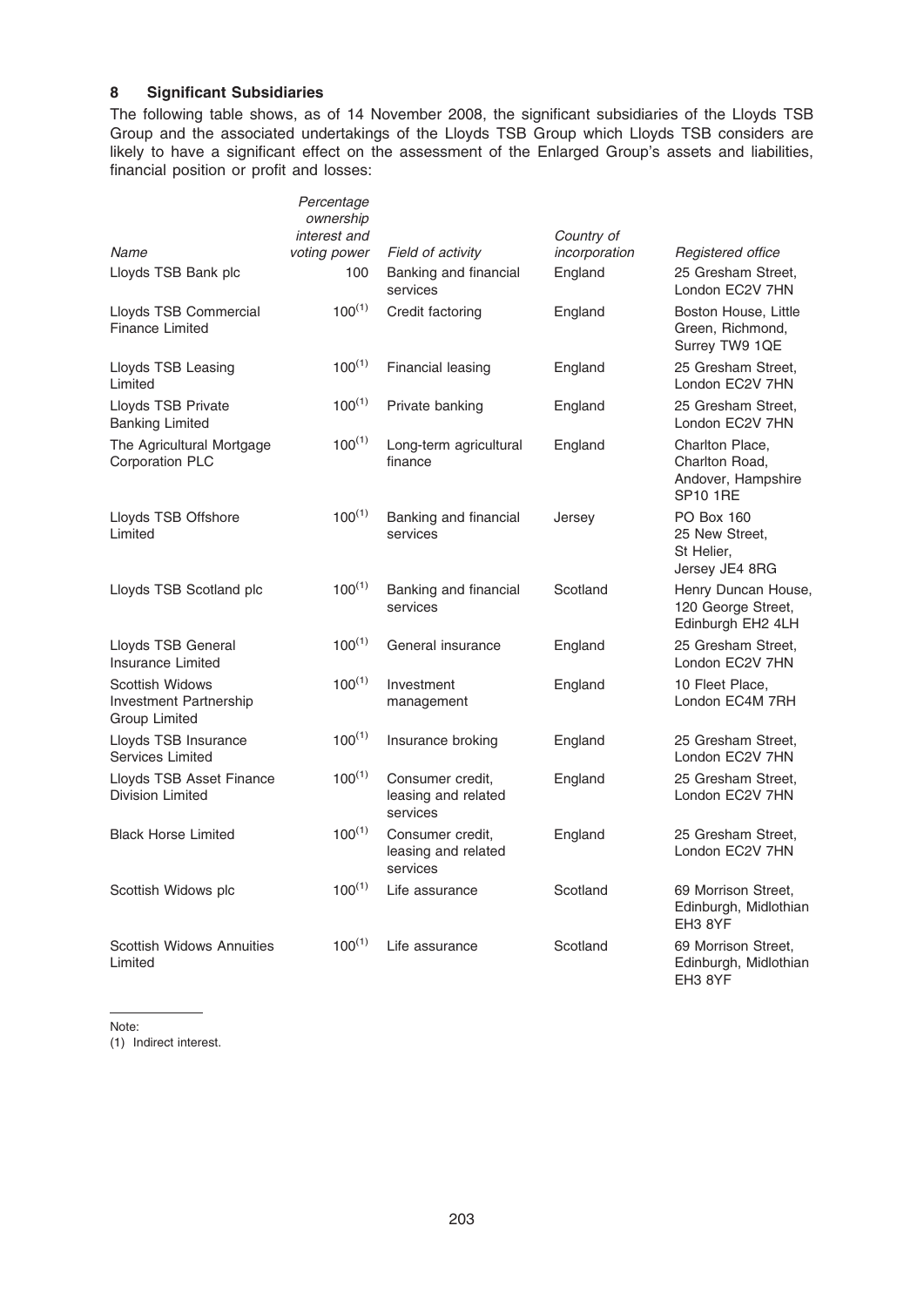The following tables show, as of 14 November 2008, the significant subsidiaries of the HBOS Group, associated undertakings and jointly controlled entities of the HBOS Group which Lloyds TSB considers are likely to have a significant effect on the assessment of the Enlarged Group's assets and liabilities, financial position or profit and losses:

## Significant subsidiaries and associated undertakings

|                                                      | Percentage<br>ownership<br>interest and |                                                                 | Country of                |                                                                                       |
|------------------------------------------------------|-----------------------------------------|-----------------------------------------------------------------|---------------------------|---------------------------------------------------------------------------------------|
| <b>Name</b><br>Bank of Scotland plc                  | voting power<br>100                     | Field of activity<br>Banking, financial and<br>related services | incorporation<br>Scotland | Registered office<br>The Mound,<br>Edinburgh EH1 1YZ                                  |
| Bank of Scotland (Ireland)<br>Limited                | 100                                     | <b>Banking</b>                                                  | Ireland                   | Bank of Scotland<br>House,<br>124-127 St. Stephen's<br>Green,<br>Dublin 2,<br>Ireland |
| <b>HBOS Covered Bonds LLP</b>                        | 100                                     | Residential mortgage<br>funding                                 | England                   | Trinity Road,<br>Halifax,<br><b>West Yorkshire</b><br><b>HX1 2RG</b>                  |
| <b>HBOS Australia Pty</b><br>Limited                 | 100                                     | <b>Banking</b>                                                  | Australia                 | BankWest Tower,<br>108 St George's<br>Terrace,<br>Perth,<br>Australia WA 6000         |
| Bank of Western Australia<br>Limited                 | 100                                     | Banking                                                         | Australia                 | BankWest Tower,<br>108 St George's<br>Terrace,<br>Perth.<br>Australia WA 6000         |
| <b>Halifax Share Dealing</b><br>Limited              | 100                                     | Execution only<br>stockbroking                                  | England                   | Trinity Road,<br>Halifax.<br><b>West Yorkshire</b><br><b>HX1 2RG</b>                  |
| HBOS Insurance &<br>Investment Group Limited         | 100                                     | Investment holding                                              | England                   | 33 Old Broad Street,<br>London EC2N 1HZ                                               |
| <b>Halifax General Insurance</b><br>Services Limited | 100                                     | General insurance<br>brokerage                                  | England                   | Trinity Road,<br>Halifax.<br>West Yorkshire<br><b>HX1 2RG</b>                         |
| St Andrew's Insurance plc                            | 100                                     | General insurance                                               | England                   | St Andrew's House,<br>Portsmouth Road,<br>Esher,<br>Surrey KT10 9SA                   |
| <b>Clerical Medical</b><br>Investment Group Limited  | 100                                     | Life assurance                                                  | England                   | 33 Old Broad Street,<br>London EC2N 1HZ                                               |
| Clerical Medical Managed<br><b>Funds Limited</b>     | 100                                     | Life assurance                                                  | England                   | 33 Old Broad Street,<br>London EC2N 1HZ                                               |
| <b>Halifax Life Limited</b>                          | 100                                     | Life assurance                                                  | England                   | Trinity Road,<br>Halifax,<br>West Yorkshire<br><b>HX1 2RG</b>                         |
| <b>HBOS Investment Fund</b><br>Managers Limited      | 100                                     | OEIC management                                                 | England                   | Trinity Road,<br>Halifax,<br><b>West Yorkshire</b><br>HX1 2RG                         |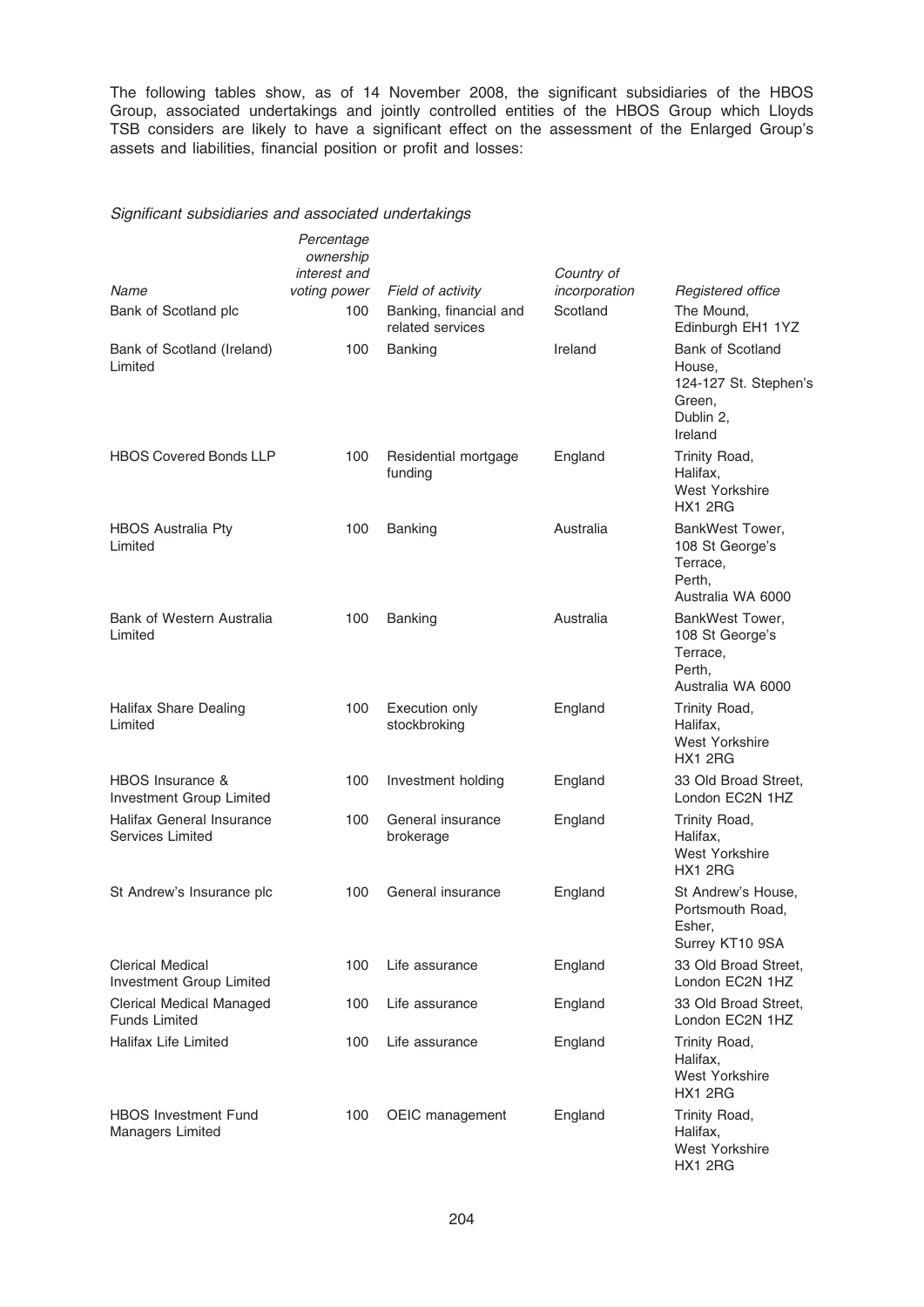|                                                              | Percentage<br>ownership<br>interest and |                           | Country of    |                                                                      |
|--------------------------------------------------------------|-----------------------------------------|---------------------------|---------------|----------------------------------------------------------------------|
| Name                                                         | voting power                            | Field of activity         | incorporation | Registered office                                                    |
| Insight Investment<br>Management Limited                     | 100                                     | Investment<br>management  | England       | 33 Old Broad Street,<br>London EC2N 1HZ                              |
| Invista Real Estate<br>Investment Management<br>Holdings plc | 55                                      | Property investment       | England       | Exchequer Court,<br>33 St. Mary Axe,<br>London EC3A 8AA              |
| St. James's Place plc                                        | 60                                      | <b>Financial services</b> | England       | St. James's Place<br>House,<br>Dollar Street,<br>Cirencester GL7 2AQ |
| St Andrew's Life<br>Assurance Plc                            | 100                                     | Pensions                  | England       | St Andrew's House.<br>Portsmouth Road,<br>Esher,<br>Surrey KT10 9SA  |
| Jointly controlled entities                                  |                                         |                           |               |                                                                      |
|                                                              | Percentage<br>ownership<br>interest and |                           | Country of    |                                                                      |
| Name                                                         | voting power                            | Field of activity         | incorporation | Registered office                                                    |
| Automobile Association<br>Personal Finance Limited           | 50                                      | Finance                   | England       | Trinity Road,<br>Halifax.<br><b>West Yorkshire</b><br><b>HX1 2RG</b> |
| esure Holdings Ltd                                           | 70                                      | Insurance                 | England       | The Observatory,<br>Reigate,<br>Surrey RH2 0SG                       |
| <b>Green Property Investment</b><br>Fund plc                 | 50                                      | Investment                | Ireland       | Styne House,<br>Hatch Street, Upper<br>Dublin 2<br>Ireland           |
| Sainsbury's Bank plc                                         | 50                                      | <b>Banking</b>            | England       | 33 Holborn,<br>London EC1N 2HT                                       |

## 9 Lloyds TSB Shares held by Lloyds TSB Group

As at 14 November 2008, being the last practicable Business Day before publication of this document, the following Lloyds TSB Shares were held by subsidiaries of the Lloyds TSB Group:

|                                                | Number of   | Percentage |
|------------------------------------------------|-------------|------------|
|                                                | Lloyds TSB  | holding of |
| Subsidiary                                     | Shares held | Lloyds TSB |
| Lloyds TSB Offshore Private Banking Limited    | 550,808     | 0.009      |
| Lloyds TSB Private Banking Limited             | 35,737,652  | 0.598      |
| Scottish Widows Investment Partnership Limited | 93.207.958  | 1.561      |

### 10 Capital Resources and Liquidity

The effective management of capital and risk remains central to Lloyds TSB's strategy. Lloyds TSB continues to be focused on the maintenance of a strong capital base, to ensure this base expands appropriately and to utilise capital efficiently throughout Lloyds TSB's activities to both maintain a prudent relationship between the capital base and the underlying risks of the business and also optimise returns to shareholders. It is intended that this same approach will apply in the Enlarged Group. In the pursuit of this focused approach to capital and risk management, Lloyds TSB follows the supervisory requirements of the FSA. During 2008, the key focus of capital adequacy has shifted to the ratio of core Tier 1 capital to risk-weighted assets. At 30 June 2008 Lloyds TSB had a core Tier 1 ratio of 6.2 per cent.

In the context of continued turbulence and uncertainty in financial markets, combined with the deteriorating global economic outlook, the Lloyds TSB Board believes it is essential to maintain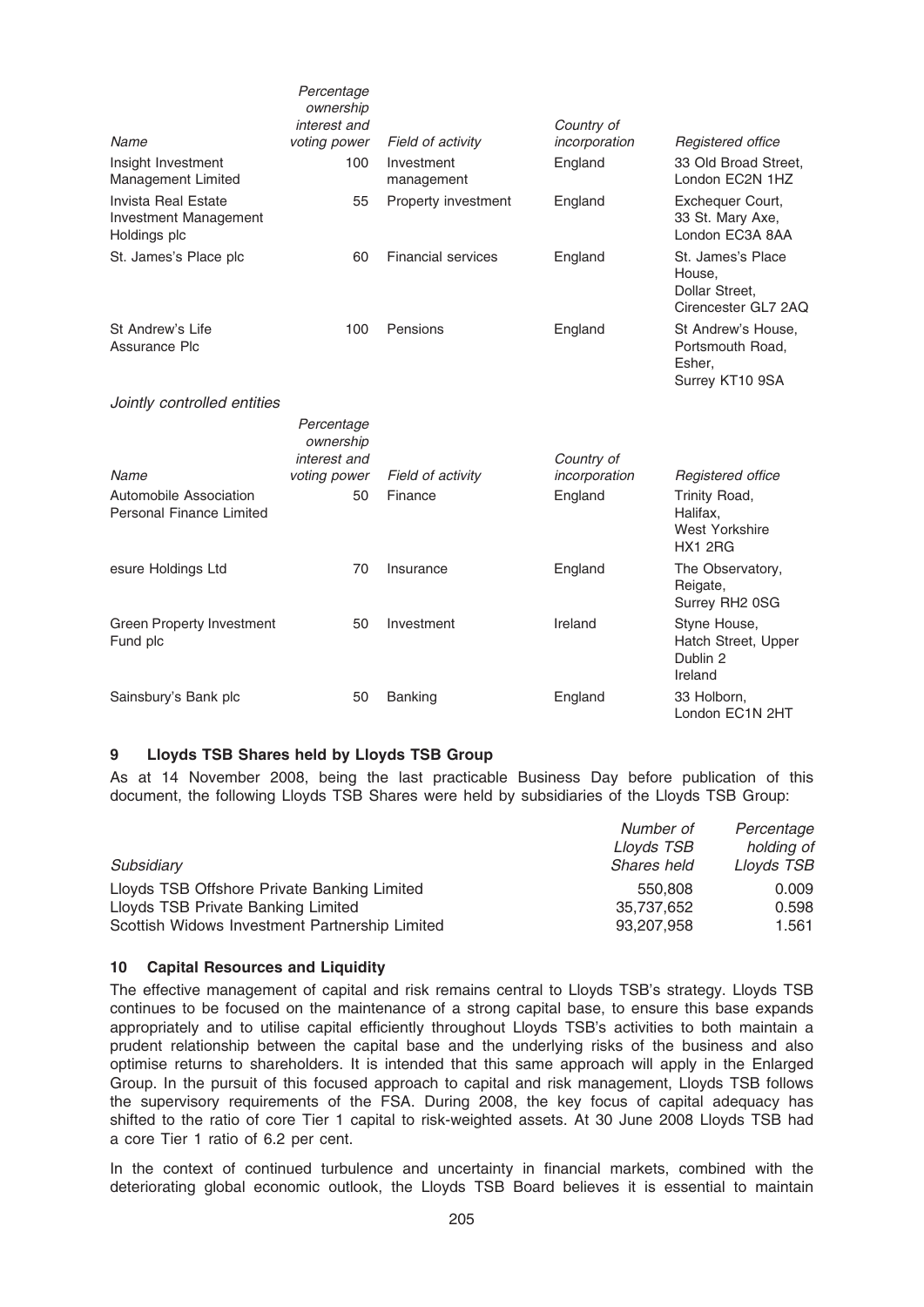higher levels of capital in order to ensure the Enlarged Group remains resilient to any further shocks to the financial system and that it remains competitive. Upon completion of the Placing and Open Offer, Lloyds TSB will issue approximately 2.6 billion Open Offer Shares in accordance with the terms of the Placing and Open Offer Agreement and HBOS will issue approximately 7.5 billion HBOS Open Offer Shares in accordance with the terms of the HBOS Placing and Open Offer Agreement (which will as a result of the Acquisition be exchanged into approximately 4.5 billion Lloyds TSB Shares), raising in aggregate approximately £13.0 billion. The fair value of these new shares is £11.8 billion based on the closing price of the Lloyds TSB Shares of 166.0 pence per share set forth in the London Stock Exchange Daily Official List on 14 November 2008, the last practicable date prior to the date of this document. Upon completion of the Acquisition and the Placing and Open Offer, Lloyds TSB will also issue 1 million New HM Treasury Preference Shares with an aggregate liquidation preference of £1 billion to HM Treasury in accordance with the terms of the Preference Share Subscription Agreement, and HBOS will issue 3 million HBOS HMT Preference Shares with an aggregate liquidation preference of £3 billion to HM Treasury in accordance with the terms of the HBOS Preference Share Subscription Agreement, such issues raising in aggregate approximately £4 billion. Based on published information at 30 June 2008, and taking into account Lloyds TSB's equity placing completed on 19 September 2008, the Placing and Open Offer, HBOS' rights issue announced on 29 April 2008 and the HBOS Placing and Open Offer, Lloyds TSB estimates that the Enlarged Group would have had a core Tier 1 ratio of 8.8 per cent. at 30 June 2008. Lloyds TSB has made a preliminary assessment that net negative capital adjustments of no more than £10 billion after tax would need to be made to HBOS' financial position for core Tier 1 capital purposes as a result of the Acquisition, the effect of which would mean that the Enlarged Group would have a Core Tier 1 ratio in excess of 7 per cent.

Within Lloyds TSB the liquidity management framework focuses on both overall balance sheet structure and the control, within prudent limits, of risk arising from the maturity mismatch of assets and liabilities across the balance sheet, as well as from undrawn commitments and other contingent obligations. The aim of Lloyds TSB's balance sheet structure management is to maintain substantial diversification, minimise concentration across Lloyds TSB's various deposit sources and control the level of reliance on total short-term wholesale sources of funds (both secured and unsecured). As part of Lloyds TSB's planning process, it regularly reviews the forecast structure of its balance sheet over the planning period, and updates the funding plan as appropriate. In addition, Lloyds TSB continuously monitors the level of large deposits taken from individual bank, corporate, non-bank financial institution and other customer types and also reviews the significant cash outflows therefrom to monitor concentration and trends. Lloyds TSB operates within the context of a full suite of liquidity metrics to ensure that the Group is within the liquidity risk appetite set by the Board.

During 2008, global financial markets have experienced extremely turbulent conditions. As a consequence of this, governments and central banks have undertaken a series of escalating actions in the attempt to improve liquidity within their respective banking systems. In September and October the Bank of England, the European Central Bank and the US Federal Reserve announced a number of new mechanisms and tools for the provision of liquidity to banks in their respective jurisdictions, including those in which Lloyds TSB and HBOS operate. Such measures include weekly and longer term repurchase agreements, expanding the types of collateral accepted by these central banks as security for funding; and co-ordinating global action to strengthen the banking system and functioning of the interbank markets. On 8 October 2008, the UK Government announced a broad range of measures intended to ease both the cause and the symptoms of the current difficulties in the UK banking system, including the provision of liquidity and funding support to banks. This currently consists of the Special Liquidity Scheme, whereby banks and building societies can exchange eligible securities for UK Treasury bills; and a guarantee on short and medium term debt issuance by HM Treasury.

However, there can be no assurance that these global measures will succeed in improving the funding and liquidity of the markets in which the major banks, including Lloyds TSB and HBOS, operate. Lloyds TSB believes the Enlarged Group remains relatively well positioned to access a number of wholesale funding sources from a range of counterparties, markets, sectors and geographical markets. However, despite the relatively advantageous situation enjoyed by the Enlarged Group, the uncertainty facing the markets is such that management believe that no institution is immune from the effects of an extended closure of the wholesale markets without the support of the central bank and/or government. It is likely that in this context, the Enlarged Group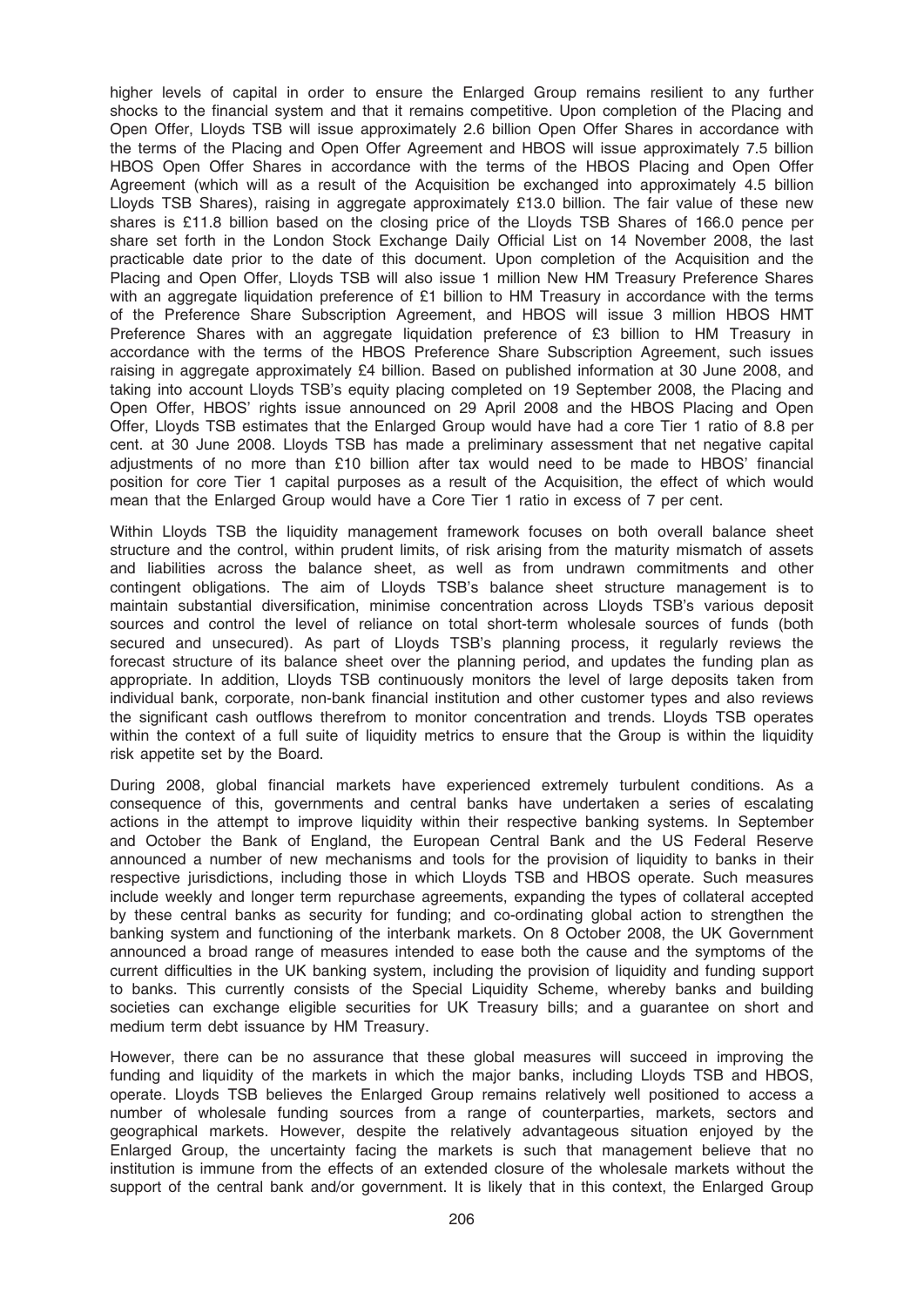will continue to draw on the Special Liquidity Scheme, and will take advantage of the guaranteed funding provided by HM Treasury.

As discussed above, the global markets for short-, medium-, and long-term sources of funding on which banks rely to support their business activities have undergone a period of unprecedented upheaval and contraction, which has led to direct intervention by HM Treasury (via the introduction of the government guarantee scheme for senior funding) and the Bank of England (via the extended Long Term Repo facility, and the new Discount Window facility) in order to provide further assurance of liquidity support for the markets. The Enlarged Group is eligible to participate in the schemes, and will use these tools as appropriate in future liquidity and funding management, particularly in an environment as currently experienced.

## 11 Litigation

## 11.1 Litigation relating to the Lloyds TSB Group and the HBOS Group

Save as disclosed in section 11.2 and 11.3 of this Part XVIII and as is detailed in section 11.1.3 (''Office of Foreign Assets Control'') of Part XII (''Additional Information'') of the Share Circular and section 18.1.1 to 18.1.3 (''Litigation – HBOS'') of Part XXII (''Additional Information'') of the HBOS Placing and Open Offer Prospectus and section 18 (''Litigation'') of Part XVIII ("Additional Information") of the HBOS Rights Issue Prospectus, each of which are incorporated by reference into this document, there are no governmental, legal or arbitration proceedings (including any such proceedings pending or threatened of which Lloyds TSB is aware) during the year preceding the date of this document, which may have or have had in the recent past, significant effects on the financial position or profitability of Lloyds TSB and/or the Lloyds TSB Group.

## 11.2 UK Competition Commission investigation of payment protection insurance

The Competition Commission is formally investigating the supply of Payment Protection Insurance (PPI) services (except store card PPI) to non-business customers in the UK. Various members of the Lloyds TSB Group underwrite PPI, while other members of the Lloyds TSB Group distribute PPI, by offering it for sale with various of the credit products which they supply.

On 5 June 2008, the Competition Commission issued its provisional findings, to the effect that there are market features which prevent, restrict or distort competition in the supply of PPI to non-business customers, with an adverse effect on competition and with resulting detriments to consumers.

On 13 November 2008, the Competition Commission issued its provisional decision as to what remedies it proposes to adopt to address the adverse effects on competition identified in its provisional findings, on the assumption that it decides to adopt, in its final report, the provisional findings outlined in its publication of 5 June 2008. In summary, the Competition Commission has provisionally decided to adopt the following remedies: (i) a prohibition on the active sale of PPI by a distributor to a customer within 14 days of the distributor's sale of credit to that customer; however, customers may pro-actively return to the distributor to initiate a purchase by telephone or online from 24 hours after the credit sale; (ii) a requirement on all PPI providers to provide certain information and messages in PPI marketing materials, and a requirement on distributors to advertise personal loan PPI and second mortgage PPI in close proximity to their respective credit advertisements; (iii) a requirement on all PPI providers to provide certain information on PPI policies to the FSA; (iv) a recommendation to the FSA that it use the information provided under the requirement in (iii) to populate its PPI price comparison tables; (v) a requirement on distributors to provide an annual statement for PPI customers containing information on their PPI policy and what it costs; and (vi) a prohibition on the levying by distributors of payments for PPI on a single premium basis. Instead, distributors will be permitted to charge only regular premiums at a constant rate, paid monthly or annually. This remedy would therefore preclude the selling of multi-year PPI policies for a single premium.

The Competition Commission has invited comments on its proposed remedies by 4 December 2008.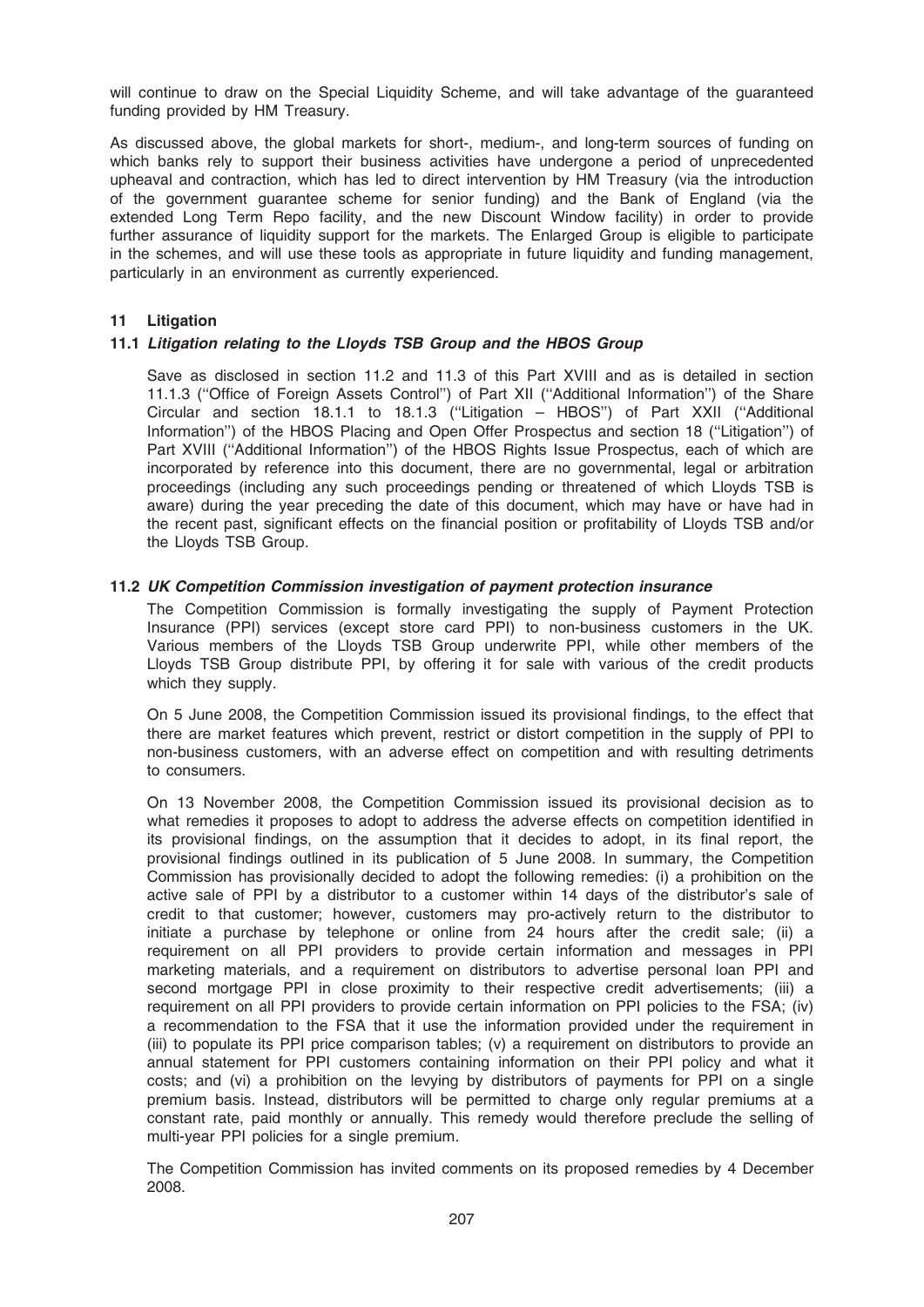The Competition Commission is expected to adopt its final report by February 2009. The final report will contain the Competition Commission's final decision on the competition issues addressed in its provisional findings and the remedies to be adopted to address any adverse competition effects which the report identifies. After adoption of the report, it will be open to the Competition Commission to adopt statutory orders implementing the remedies included in its final report. Whilst the impact of the final remedies as a whole remains uncertain, if the provisional remedies were to be adopted in any statutory orders this could have a significant adverse impact on the level of sales and thus the revenue generation and profitability of the payment protection insurance products which the Lloyds TSB Group offers its customers, but the ultimate impact would be determined by a number of factors including the extent to which the Lloyds TSB Group were able to mitigate the potentially adverse effects of such statutory changes through restructuring the payment protection products which it offers its customers and/or developing alternative products and revenue streams.

On 1 July 2008 the Financial Ombudsman Service referred concerns regarding the handling of PPI complaints to the FSA as an issue of wider implication. The Lloyds TSB Group and other industry members and trade associations have made submissions to the FSA regarding this referral. The matter was considered at the FSA Board meeting on 25 September 2008. The Lloyds TSB Group is awaiting further developments.

On 30 September 2008 the FSA published a statement arising from its ongoing thematic review of PPI sales. In the statement, which was directed at the industry generally, the FSA highlighted certain concerns and indicated that it was escalating its regulatory intervention and considering appropriate action to deal with ongoing non-compliant sales practices and to remedy non-compliant past sales. The FSA plans to publish an update on the third phase of the thematic work in the first quarter of 2009.

### 11.3 UK Office of Fair Trading

11.3.1 The following reviews and inquiries are being carried out:

In April 2007, the UK Office of Fair Trading (''OFT'') commenced an investigation into the fairness of current account overdraft charges. At the same time it commenced a market study into wider questions about competition and price transparency in the provision of personal current accounts.

On 27 July 2007, following agreement between the OFT and eight UK financial institutions, the OFT issued High Court legal proceedings against those institutions, including the Lloyds TSB Group and the HBOS Group, to determine the legal status and enforceability of certain of the charges applied to their personal customers in relation to requests for unplanned overdrafts. On 24 April 2008, the High Court ruled on the preliminary issues of whether the financial institutions' terms and conditions in relation to unplanned overdraft charges are capable of being assessed for fairness under the Unfair Terms in Consumer Contracts Regulations 1999 or are capable of amounting to penalties at common law. The High Court determined, in relation to the financial institutions' current terms and conditions, that the relevant charges are not capable of amounting to penalties but that they are assessable for fairness under the Unfair Terms in Consumer Contracts Regulations 1999. On 22 May 2008, the Lloyds TSB Group and the HBOS Group, along with the other relevant financial institutions, were given permission to appeal the finding that unplanned overdraft charges are assessable for fairness under the Unfair Terms in Consumer Contracts Regulations 1999. The appeal hearing commenced on 28 October 2008 and concluded on 5 November 2008. The judgment is awaited.

A further hearing was held on 7 to 9 July to consider whether the financial institutions' historical terms and conditions are similarly not capable of being penalties, and to consider whether their historical terms are assessable for fairness. On 8 October 2008, the High Court issued its judgment broadly holding that these unplanned overdraft charges are not capable of being penalties, although it has invited further clarification from a number of banks, including the Lloyds TSB Group, before making any formal ruling on their historical terms and conditions. Subject to the outcome of any appeal in relation to whether the charges are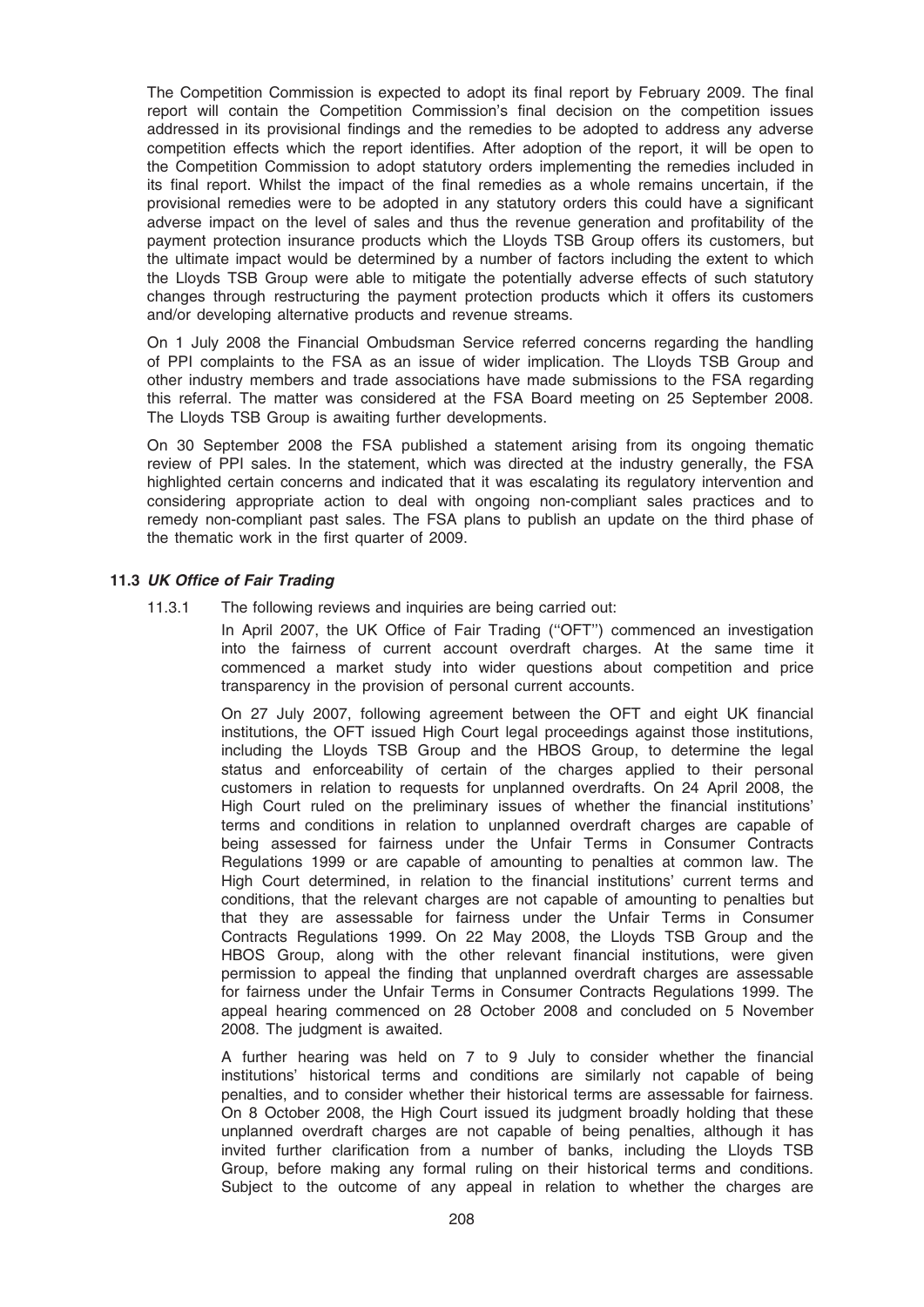assessable for fairness, it is expected that there will be further substantive hearings to establish whether the charges are fair. If various appeals are pursued, the proceedings may take a number of years to conclude.

On 16 July 2008, the OFT released a report following the market study referred to above. The OFT is now engaging in a period of consultation. The OFT has stated that at the conclusion of the consultation period, it will publish a summary of the responses received, and that it will then aim to publish a further or final report in early 2009 which will contain recommendations for the banking industry.

The FSA has agreed, subject to certain conditions, that the handling of customer complaints on this issue can be suspended until the earlier of either conclusion of the proceedings or 26 January 2009, subject to any renewal or extension which the FSA may agree. Cases before the Financial Ombudsman Service and the County Courts are also currently stayed pending the outcome of the legal proceedings initiated by the OFT. The Lloyds TSB Group intends to continue to defend its position strongly. Accordingly, no provision in relation to the outcome of this litigation has been made. Depending on the High Court's determinations, a range of outcomes is possible, some of which could have a significant financial impact on the Lloyds TSB Group and the HBOS Group. The ultimate impact of the litigation on the Lloyds TSB Group or the Enlarged Group can only be known at its conclusion.

## 11.3.2 Interchange Fees

The European Commission has adopted a formal decision finding that an infringement of EC competition laws has arisen from arrangements whereby MasterCard issuers charged a uniform fallback interchange fee in respect of crossborder transactions in relation to the use of a MasterCard or Maestro branded payment card. The European Commission has required that the fee be reduced to zero for relevant cross-border transactions within the EEA. This decision has been appealed to the European Court of First Instance. The Lloyds TSB Group and the HBOS Group (along with certain other MasterCard issuers) have applied to intervene in the appeal in support of MasterCard's position that the arrangements for the charging of a uniform fallback interchange fee are compatible with EC competition laws. The European Commission has objected to these proposed interventions. The Court of First Instance has not yet decided whether to allow the proposed interventions to proceed. Meanwhile, the European Commission and the UK's Office of Fair Trading are pursuing investigations with a view to deciding whether arrangements adopted by other payment card schemes for the levying of uniform fallback interchange fees in respect of domestic and/or cross-border payment transactions also infringe EC and/or UK competition laws. The ultimate impact of the investigations on the Lloyds TSB Group or the Enlarged Group can only be known at the conclusion of these investigations and any relevant appeal proceedings.

## 11.4 Continuing Obligations

Lloyds TSB intends to comply with its continuing obligations as a company with securities admitted to the Official List in connection with further disclosures in relation to the impact of the reviews and enquiries being conducted by the UK Office of Fair Trading as disclosed in section 11.3 of this Part XVIII above on the Lloyds TSB Group.

## 12 Costs of the Acquisition and Placing and Open Offer

Lloyds TSB estimated costs directly attributable to the Acquisition are £60 million. In addition, the Lloyds TSB estimated costs directly attributable to the Placing and Open Offer and the New Preference Share Issue are £70 million.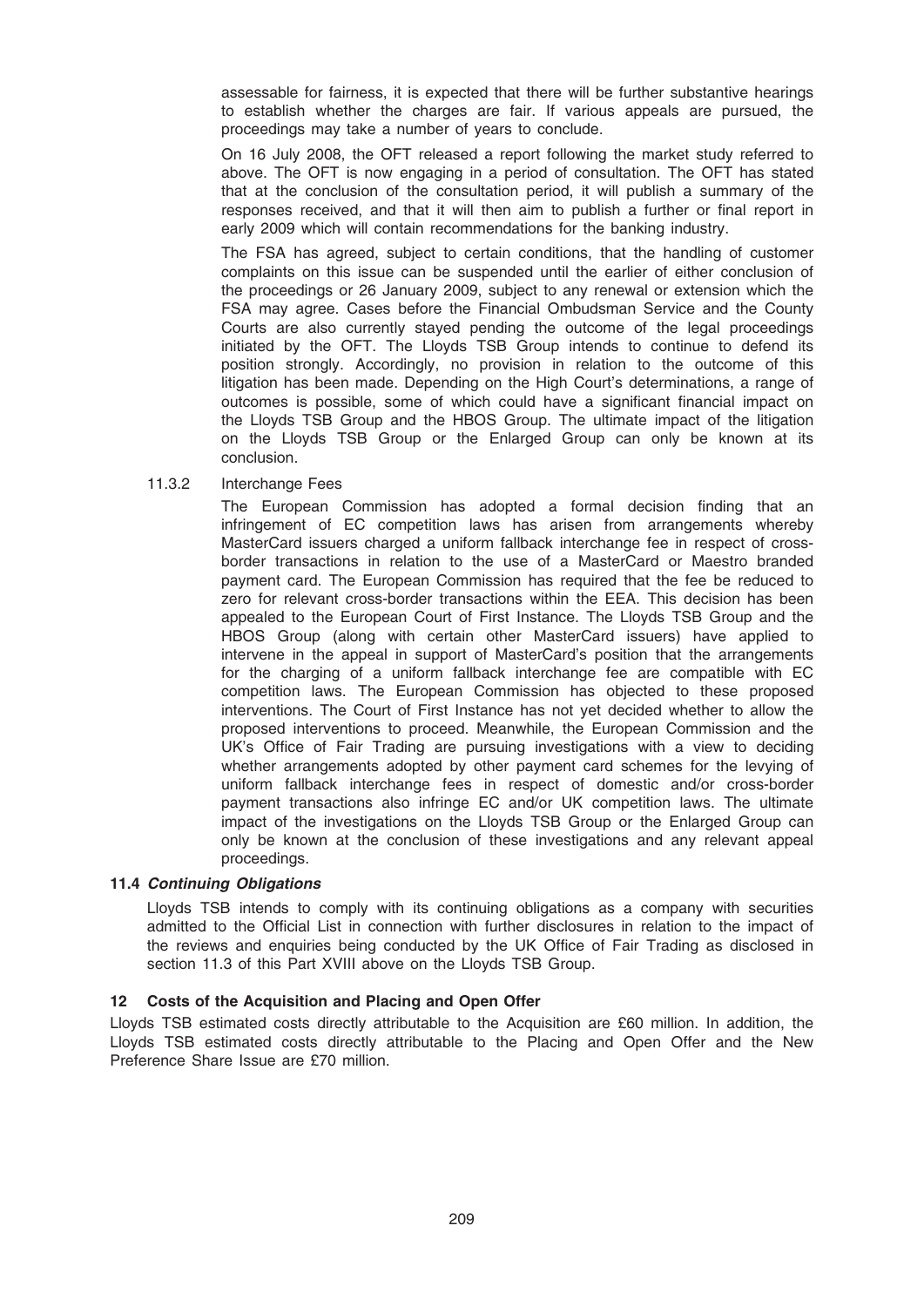### 13 Sources and Bases of Selected Financial Information

- 13.1 Unless otherwise stated:
	- (A) financial information relating to Lloyds TSB and the Lloyds TSB Group has been extracted (without any adjustment) from the audited annual report and accounts for Lloyds TSB for the year ended 31 December 2007 and unaudited interim financial statements of Lloyds TSB for the six months as at and for the period ended 30 June 2008; and
	- (B) financial information relating to HBOS and the HBOS Group has been extracted (without any adjustment) from the audited annual report and accounts for HBOS for the year ended 31 December 2007 and unaudited interim financial statements of HBOS for the six months as at and for the period ended 30 June 2008.
- 13.2 The value of the Acquisition on an all share basis is calculated:
	- (A) by reference to a price of 166.0p per Lloyds TSB Share (being the Closing Price on 14 November 2008, the latest practicable date prior to the publication of this document); and
	- (B) by reference to HBOS' issued share capital of 5,406,574,275 HBOS Shares.
- 13.3 The terms of the Acquisition value each HBOS Share at 100.4p. The Acquisition price is based on a share price of 166.0p per Lloyds TSB Share (the Closing Price on 14 November 2008, the latest practicable date prior to the publication of this document), and 0.605 Lloyds TSB Shares to be issued for each HBOS Share, representing 100.4p in Lloyds TSB Shares.
- 13.4 The fully diluted share capital of HBOS is calculated on the basis of:
	- (A) the number of issued HBOS Shares;
	- (B) the assumption that 7,482,394,366 HBOS Shares are issued to HM Treasury pursuant to the terms of the HBOS Placing and Open Offer; and
	- (C) any further HBOS Shares which may be issued on or after that date on the exercise of options or vesting of awards under the HBOS Share Schemes, amounting to 124,553,270 HBOS Shares.
- 13.5 The respective percentages that Lloyds TSB Shareholders and HBOS Shareholders will own of the Enlarged Group are calculated on the following basis:
	- (A) by reference to Lloyds TSB's issued share capital of 5,972,853,501 Lloyds TSB Shares; and
	- (B) by reference to HBOS' issued share capital of 5,406,574,275 HBOS Shares;
	- (C) the assumption that the HBOS Shareholders do not participate in the HBOS Placing and Open Offer; and
	- (D) the assumption that the Lloyds TSB Shareholders do not participate in the Placing and Open Offer.
- 13.6 The expected operational cost savings have been calculated on the basis of the existing cost and operating structures of the Lloyds TSB Group and the HBOS Group. These statements of estimated cost savings and one-off costs for achieving them relate to future actions and circumstances which, by their nature, involve risks, uncertainties and other factors. As a result, the cost savings referred to may not be achieved, or those achieved could be materially different from those estimated. No statement in this document or incorporated by reference into this document is intended to constitute a profit forecast or profit estimate for any period, nor should any statement be interpreted to mean that earnings or earnings per share will necessarily be greater or lesser than those for the relevant preceding financial periods for either Lloyds TSB or HBOS as appropriate.
- 13.7 The premium calculations to the price per HBOS Share in this document have been calculated by reference to the Closing Price of 166.0p of a Lloyds TSB Share, being the Closing Price on 14 November 2008, the latest practicable date prior to the publication of this document.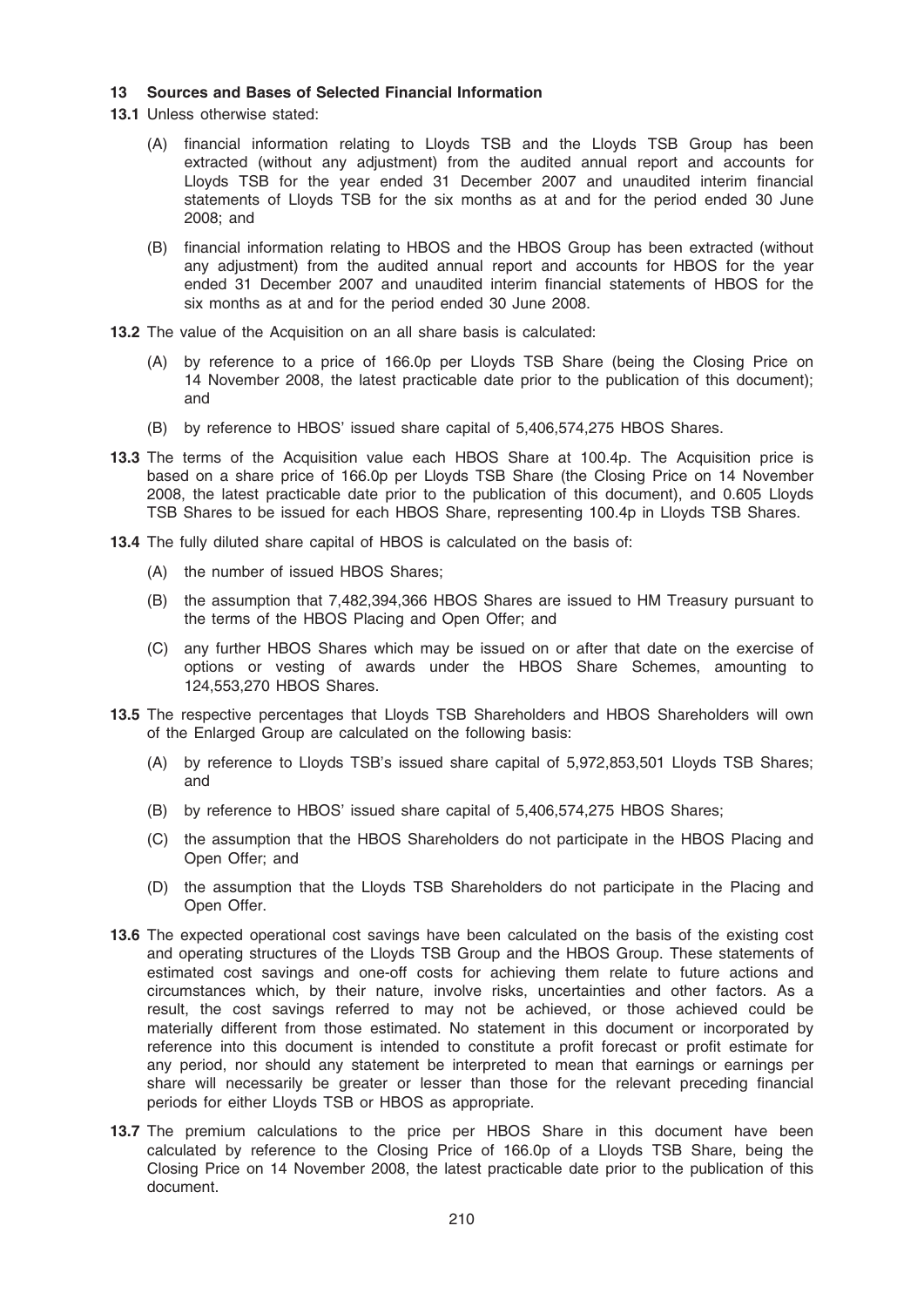## 14 Significant Change and Material Adverse Change

## 14.1 Lloyds TSB Group

- 14.1.1 Save for a further deterioration in insurance volatility during October, and save as disclosed in the third paragraph of the section headed ''Strong relationship banking growth in Wholesale and International Banking'', the third paragraph of the section headed "In a difficult economic environment, asset quality remains satisfactory" and the section headed ''Insurance volatility'' in the Interim Management Statement (which is incorporated by reference into this document), there has been no significant change in the financial or trading position of the Lloyds TSB Group since 30 June 2008, the date to which Lloyds TSB's last published interim financial information was prepared.
- 14.1.2 Save as disclosed in Lloyds TSB's Interim Results for the half year ended 30 June 2008 (as incorporated by reference herein) and save for a further deterioration in insurance volatility during October, and save as disclosed in the third paragraph of the section headed ''Strong relationship banking growth in Wholesale and International Banking'', the third paragraph of the section headed ''In a difficult economic environment, asset quality remains satisfactory'' and the section headed ''Insurance volatility'', in the Interim Management Statement (as incorporated by reference herein), there has been no material adverse change in the prospects of the Lloyds TSB Group since 31 December 2007.

## 14.2 HBOS Group

Save for the £4 billion net cash proceeds raised by HBOS in its rights issue in July 2008 and as disclosed in the sections headed ''Group Overview'', ''Divisional Review'' and ''Outlook'' in the HBOS Interim Management Statement which is included in Part XIII (''HBOS Interim Management Statement 3 November 2008'') of the Share Circular (which is incorporated by reference into this document), which sets out the current trading, trends and prospects of the HBOS Group, there has been no significant change in the financial or trading position of the HBOS Group since 30 June 2008, the date to which HBOS's last published interim financial information was prepared.

## 15 New Lloyds TSB Preference ADSs

Following the Preference Scheme becoming effective in relation to the relevant class of HBOS Preference Shares represented by ADSs, the HBOS Preference Share Depositary will receive (i) one new Lloyds TSB 6.657% Preference Share for each HBOS 6.657% Preference Share cancelled pursuant to the terms of the Preference Scheme, (ii) one new Lloyds TSB 6.413% Preference Share for each HBOS 6.413% Preference Share cancelled pursuant to the terms of the Preference Scheme and (iii) one new Lloyds TSB 5.92% Preference Share for each HBOS 5.92% Preference Share cancelled pursuant to the terms of the Preference Scheme. The New Lloyds TSB Preference Shares received by the HBOS Preference Share Depositary will remain in the respective HBOS ADS facility and will be deposited securities under the respective HBOS Preference Share Deposit Agreement. ADSs representing Preference Scheme Shares will remain outstanding but will then represent the relevant New Lloyds TSB Preference Shares. The HBOS Preference Share Deposit Agreements relating to the Preference Scheme will not be terminated. Following the cancellation and issue described above, Lloyds TSB will assume the obligations of HBOS under the respective Preference Share Deposit Agreement with respect to the series of HBOS Preference ADSs that then represent New Lloyds TSB Preference Shares. Details of the HBOS Preference Share Depositary and the current HBOS Preference Share Deposit Agreement are set out in the section entitled ''Description of the American Depositary Receipts'' of the HBOS 6.657% Preference Share Prospectus, which is incorporated by reference into this document. References in that section to ''Depositary'' shall mean the HBOS Preference Share Depositary.

## 16 Documents Available for Inspection

Copies of the following documents:

- (A) the Memorandum and Articles of Association of the Company;
- (B) the Annual Reports and audited Consolidated Accounts of the Lloyds TSB Group for the financial years ended 31 December 2005, 2006 and 2007 (and for this year only, on Form 20-F);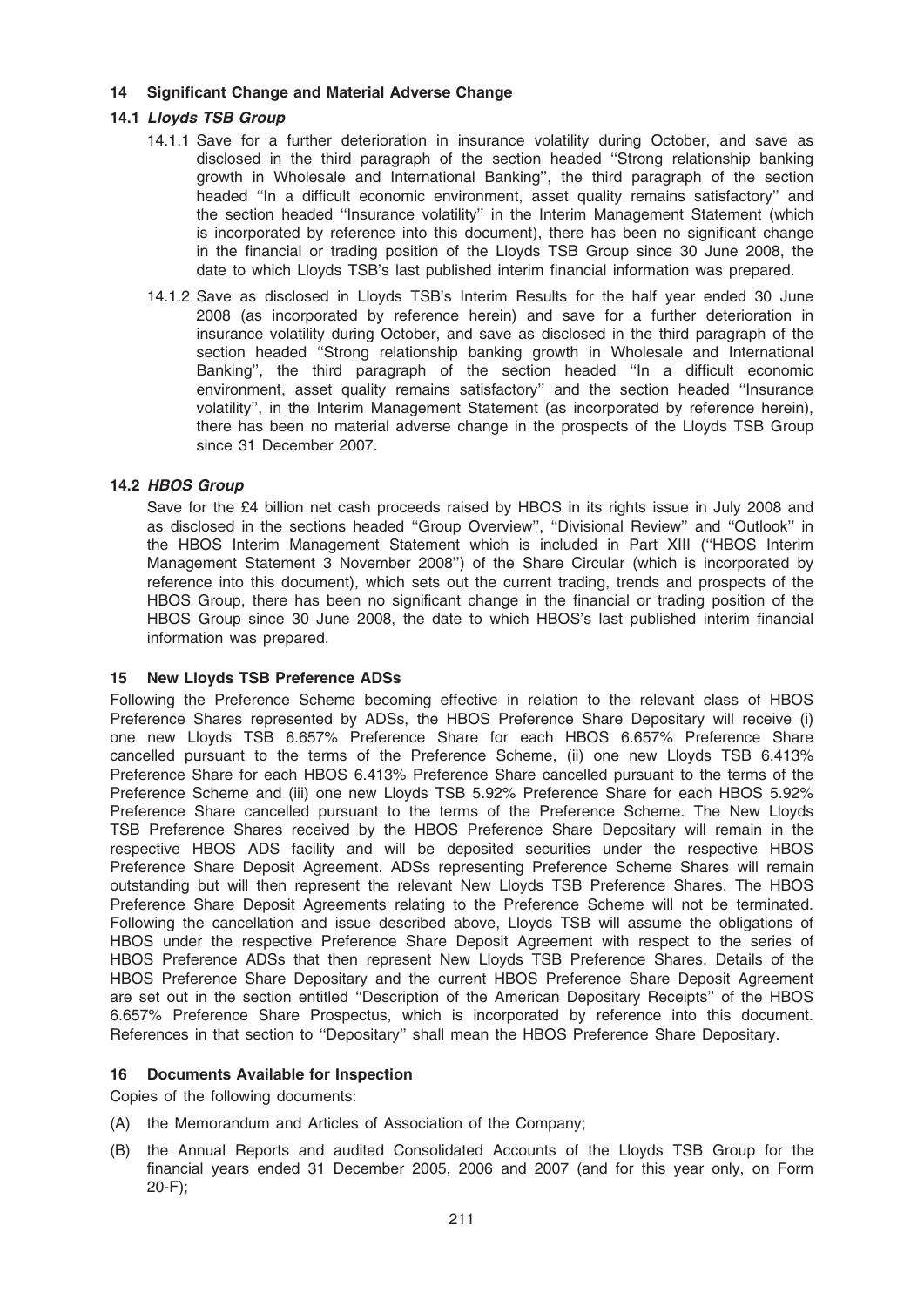- (C) Lloyds TSB Interim Results for the six months ended 30 June 2008;
- (D) Lloyds TSB Interim Results for the six months ended 30 June 2007 and 30 June 2008 on Form 6-K;
- (E) the audited consolidated accounts of the HBOS Group for the years ended 31 December 2007, 2006 and 2005;
- (F) HBOS Interim Results for the six months ended 30 June 2008;
- (G) the Scheme Document;
- (H) the Preference Share Scheme Circular;
- (I) the Share Circular;
- (J) the Placing Agreement between Lloyds TSB, Citigroup Global Markets Limited and Merrill Lynch dated 19 September 2008;
- (K) the Placing and Open Offer Agreement;
- (L) the Preference Share Subscription Agreement;
- (M) the HBOS Rights Issue Underwriting Agreement between HBOS, Morgan Stanley & Co. Limited and Dresdner Bank AG, London Branch dated 19 April 2008;
- (N) the Agreement for the sale of Bank of Western Australia Limited and St Andrew's Insurance plc to Commonwealth Bank of Australia dated 8 October 2008;
- (O) the HBOS Placing and Open Offer Agreement;
- (P) the HBOS Preference Share Subscription Agreement;
- (Q) the Implementation Agreement;
- (R) the service contracts of the Lloyds TSB Directors;
- (S) the Lloyds TSB Placing and Open Offer Prospectus;
- (T) the subscription and transfer agreement between Lloyds TSB, Citigroup Global Markets Limited, Merrill Lynch, UBS and Jersey NewCo dated 18 November 2008;
- (U) this document; and
- (V) the documents incorporated by reference into this document.

are available for inspection during usual business hours on any weekday (Saturdays, Sundays and public holidays excepted) for a period from the date of publication of this document until Admission at:

- (A) the registered office of the Company, Henry Duncan House, 120 George Street, Edinburgh EH2 4LH; and
- (B) the offices of Linklaters LLP, One Silk Street, London EC2Y 8HQ.

#### 17 Details of Key Individuals Important to HBOS's Business

As far as the Company is aware, the following persons are key individuals who are important to the business of HBOS:

| Name                  | Position                                                      |
|-----------------------|---------------------------------------------------------------|
| Dennis Stevenson      | Chairman                                                      |
| Andy Hornby           | <b>Chief Executive</b>                                        |
| <b>Peter Cummings</b> | Chief Executive, Corporate                                    |
| Jo Dawson             | Chief Executive, Retail Distribution, Insurance & Investment  |
| Mike Ellis            | Group Finance Director                                        |
| Philip Gore-Randall   | <b>Chief Operating Officer</b>                                |
| <b>Colin Matthew</b>  | Chief Executive, Strategy, International and Treasury & Asset |
|                       | Management                                                    |
| Dan Watkins           | <b>Chief Executive, Retail Products</b>                       |
| <b>Harry Baines</b>   | Company Secretary & Group Counsel                             |
| Peter Hickman         | <b>Group Risk Director</b>                                    |

As disclosed in Part A (''Letter from Sir Victor Blank, Chairman of Lloyds TSB Group plc'') of Part VI (''Information on the Acquisition'') of the Lloyds TSB Placing and Open Offer Prospectus (which is incorporated by reference into this document), Lloyds TSB has announced Board,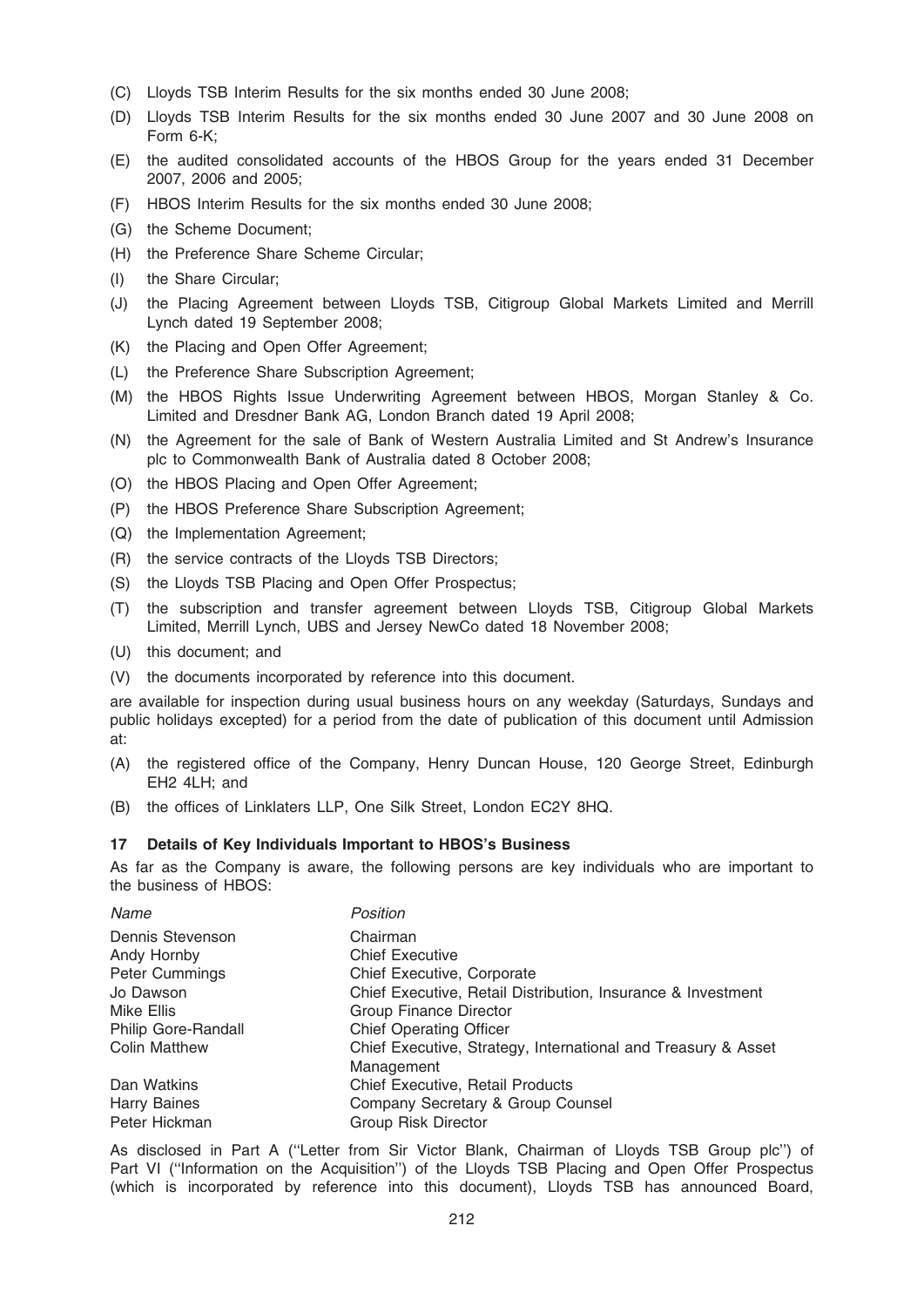Company secretary and other Group executive committee appointments to the Enlarged Group with effect from completion of the Acquisition. Of those listed above, Jo Dawson is to be appointed Wealth and International Director of the Enlarged Group and Harry Baines is to be appointed General Counsel and Company Secretary of the Enlarged Group. At this stage, other than as described in section 17 below, no further decisions have been taken in respect of future appointments (if any) of the above-named individuals within the Enlarged Group.

## 18 Consultancy agreement

Andy Hornby has agreed in principle to provide his services to Lloyds TSB on a consultancy basis to assist with integration-related matters. The appointment will commence when the Acquisition becomes Effective and is terminable on one month's notice by either party. The appointment will be reviewed after three months, and, monthly thereafter. Mr Hornby's consultancy fee is £60,000 per month.

## 19 Listing of the Preference Shares and the ADRs evidencing New Lloyds TSB Preference ADSs

The listing of the Preference Shares and the ADRs evidencing New Lloyds TSB Preference ADSs on the Official List will be expressed as a percentage of their liquidation preference (exclusive of accrued interest). It is expected that listing of the Preference Shares and the ADRs evidencing New Lloyds TSB Preference ADSs on the Official List and admission of the Preference Shares and the ADRs evidencing New Lloyds TSB Preference ADSs to trading on the Market will be granted on or about 19 January 2009, subject only to the issue of the Preference Shares.

## 20 Authorisations

The issue of the Preference Shares was authorised pursuant to a resolution of a Committee of the Board of Directors passed on 17 November 2008 and by a resolution of the Board of Directors passed on 11 November 2008.

## 21 Net Proceeds and Use of Proceeds

The net proceeds of the issue of the New HM Treasury Preference Shares, issued in connection with the UK Government's recapitalisation scheme (as further discussed in Part VII ("Regulation and Supervision in the United Kingdom'') of this document), are estimated to amount to £1,000,000,000 and will be used for the development and expansion of the business of the Company and its subsidiaries and to strengthen further the capital base of the Company. The Company estimates that the expenses in connection with the issue of the New HM Treasury Preference Shares are expected to amount to £100,000.

## 22 Miscellaneous

The Company undertakes to obtain an International Securities Identification Number (ISIN) for each class of Preference Shares on or around the relevant Issue Date. The ISINs for the ADRs evidencing New Lloyds TSB Preference ADSs will be the same as the ISINs of the ADRs evidencing HBOS Preference ADSs.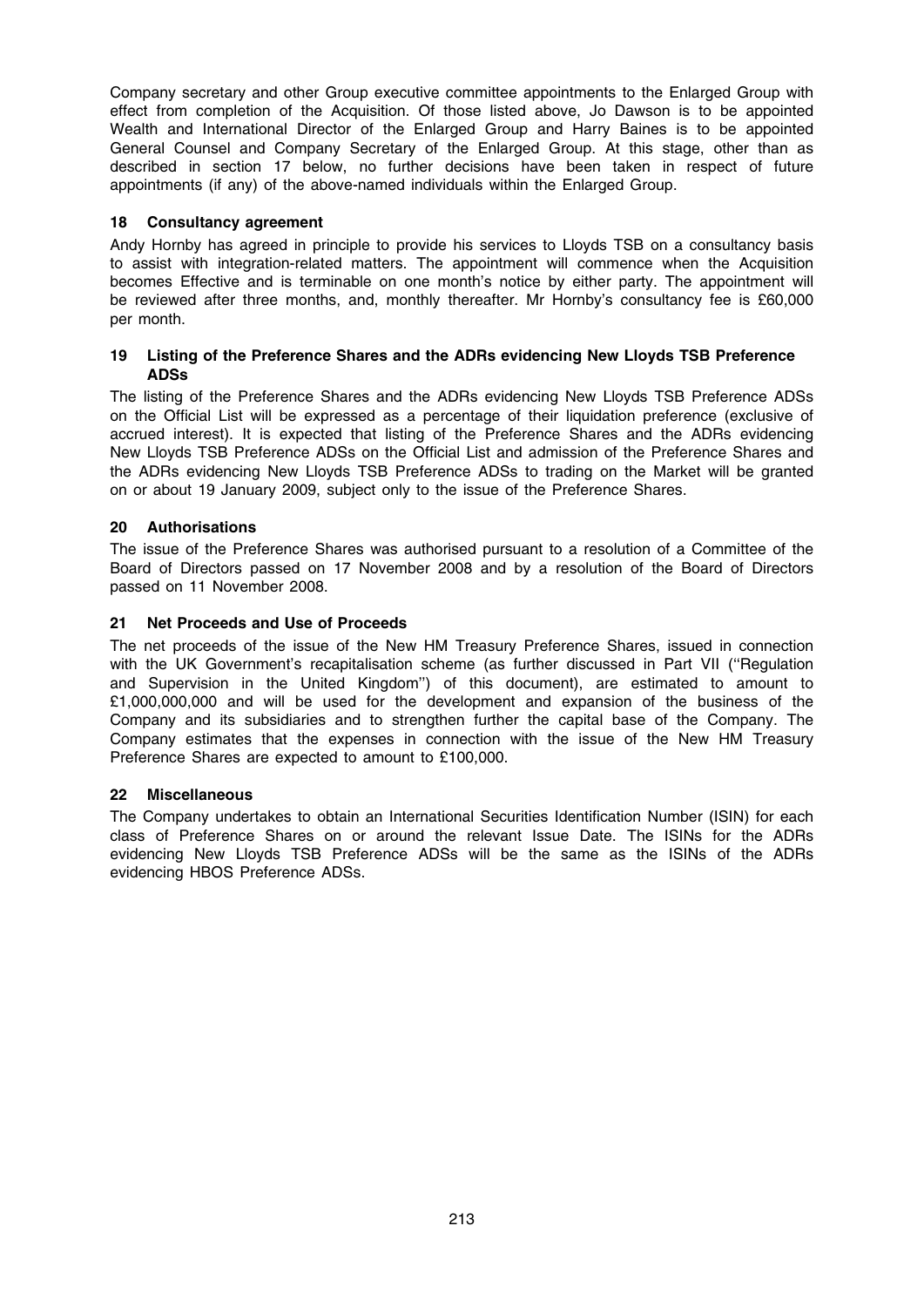# PART XIX

# **RESTRICTIONS**

The distribution of this document in jurisdictions other than the UK may be restricted by law and therefore persons into whose possession this document comes should inform themselves about, and observe, such restrictions. Any failure to comply with the restrictions may constitute a violation of the securities laws of any such jurisdiction.

This document does not constitute an offer or an invitation to purchase or subscribe for any securities or a solicitation of an offer to buy any securities pursuant to the document or otherwise in any jurisdiction in which such offer or solicitation is unlawful.

### Australia

This document is not an Australian law compliant prospectus and has not been, and will not be, lodged with the Australian Securities and Investments Commission. The information disclosed in this document may not be the same as that which would have been disclosed if this document had been prepared in accordance with Australian law.

The New Lloyds TSB Preference Shares issued to HBOS Preference Shareholders under the Preference Scheme will be issued in consideration for the cancellation of their HBOS Preference Shares under the Preference Scheme. For the purposes of Australian securities law, the New Lloyds TSB Preference Shares will not be issued with the purpose of the HBOS Preference Shareholders on-selling or transferring them.

## **Cyprus**

This document does not constitute, and may not be used by any person for the purposes of, an offer or an invitation to subscribe for, invest in, purchase or otherwise acquire any New Lloyds TSB Preference Shares (i) in any circumstances which would require the publication of a prospectus pursuant to the Law on Public Offer and Prospectus, Law No.114(I)/2005, or the Companies Law, Cap.113 as amended, or any other law applicable in Cyprus or (ii) to any person in Cyprus to whom it is unlawful to make such an offer or invitation.

### Czech Republic

This document has not been and will not be notified to, and it has not been and will not be approved by, the Czech National Bank of the Czech Republic. The New Lloyds TSB Preference Shares may only be offered in the Czech Republic to existing HBOS Preference Shareholders. This document may only be distributed in the Czech Republic to existing HBOS Preference Shareholders, exclusively for their own use. The recipients of this document may not reproduce or distribute it or pass it on to any other person.

### Finland

The New Lloyds TSB Preference Shares may not be offered or sold, or this document be distributed, directly or indirectly, to any resident of the Republic of Finland or in the Republic of Finland, except pursuant to applicable Finnish laws and regulations. Specifically, the New Lloyds TSB Preference Shares may not be offered or sold, or this document be distributed, directly or indirectly, to any resident of the Republic of Finland or in the Republic of Finland, other than to a maximum of 99 investors (under the Finnish Securities Market Act of 1989). This document has not been approved by or notified to the Finnish Financial Supervision Authority.

### **France**

Nothing in this document, nor anything communicated to HBOS Preference Shareholders or potential holders of New Lloyds TSB Preference Shares by HBOS or Lloyds TSB, constitutes a public offering of financial instruments within the meaning of Article L. 411-1 of the French Monetary and Financial Code. Therefore, neither this document nor anything communicated to HBOS Preference Shareholders or potential holders of New Lloyds TSB Preference Shares by HBOS or Lloyds TSB, has been submitted to the Autorité des Marches Financiers for prior approval and clearance procedure. Please also refer to the paragraph headed ''Other EEA Jurisdictions''.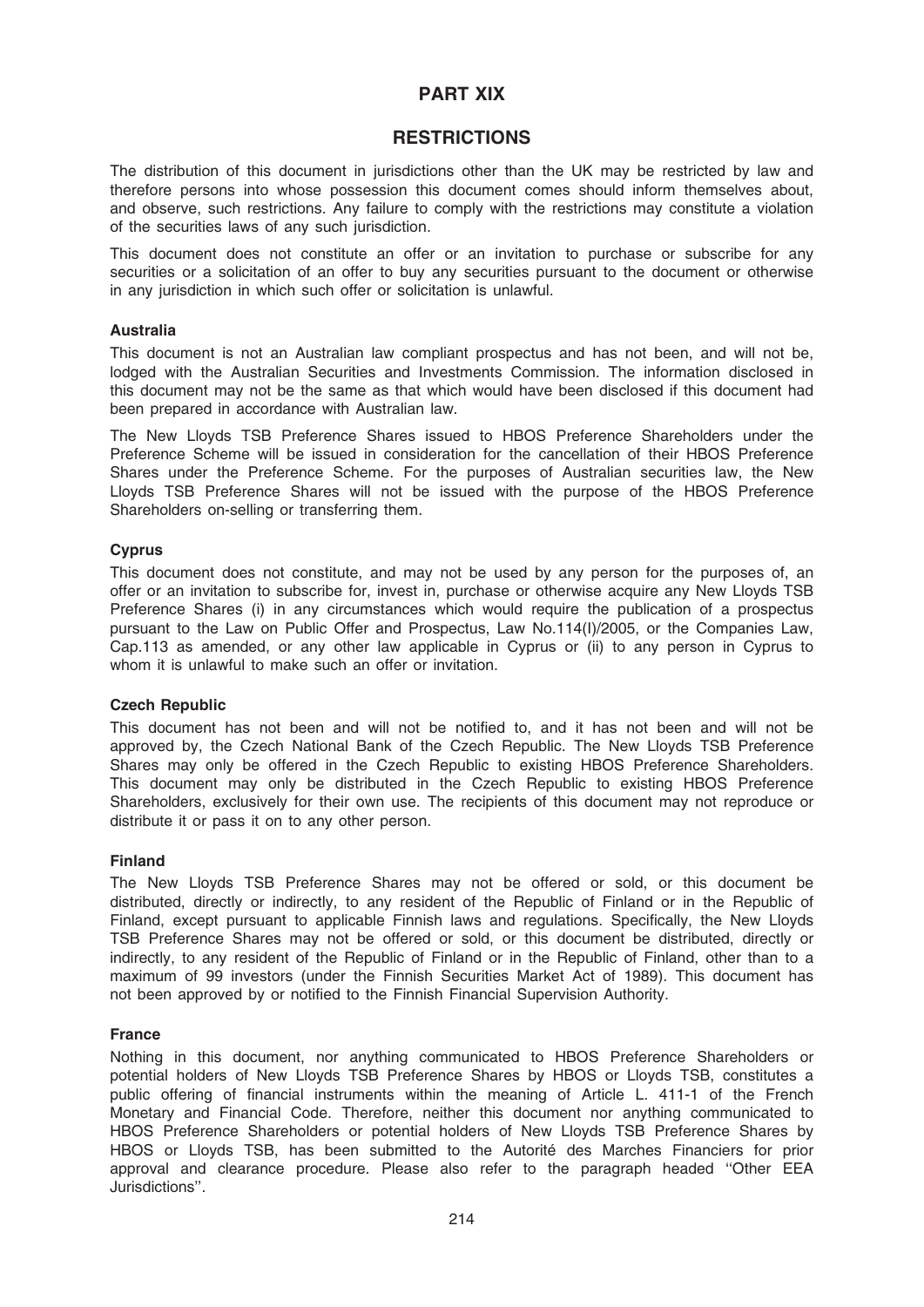## Hong Kong

The contents of this document have not been reviewed by any regulatory authority in Hong Kong. You are advised to exercise caution in relation to the Preference Scheme. If you are in any doubt about any of the contents of this document you should obtain independent professional advice.

Please note that (i) none of the New Lloyds TSB Preference Shares may be offered or sold in Hong Kong by means of this document or any other document other than to professional investors within the meaning of Part I of Schedule 1 to the Securities and Futures Ordinance of Hong Kong (Cap. 571) (''SFO'') and any rules made thereunder (''professional investors''), or in other circumstances which do not result in the document being a ''prospectus'' as defined in the Companies Ordinance of Hong Kong (Cap. 32) (''CO'') or which do not constitute an offer or invitation to the public for the purposes of the CO or the SFO, and (ii) no person shall issue or possess for the purposes of issue, whether in Hong Kong or elsewhere, any advertisement, invitation or document relating to New Lloyds TSB Preference Shares which is directed at, or the contents of which are likely to be accessed or read by, the public in Hong Kong (except if permitted to do so under the securities laws of Hong Kong) other than with respect to those New Lloyds TSB Preference Shares which are or are intended to be disposed of only to persons outside Hong Kong or only to such professional investors.

## Malaysia

This document has not been approved by the Securities Commission of Malaysia as a prospectus and will not be registered with the Securities Commission of Malaysia. This document is not an offer or invitation to subscribe or purchase securities and shall not be issued, circulated or distributed in Malaysia.

## **Malta**

The contents of this document should not be construed to amount to an offer to the public for subscription in New Lloyds TSB Preference Shares. This document is not required to be filed, lodged, registered or approved with, or by, any regulatory authority in Malta.

### New Zealand

This document is not a New Zealand prospectus or an investment statement and has not been registered, filed with or approved by any New Zealand regulatory authority under or in accordance with the Securities Act 1978 (or any other relevant New Zealand law). This document may not contain all the information that an investment statement or prospectus under New Zealand law is required to contain. New Lloyds TSB Preference Shares are offered to the public of New Zealand under this document in reliance on the Securities Act (Overseas Companies) Exemption Notice 2002 (New Zealand).

### Other EEA Jurisdictions

This document does not constitute an offer to sell or an invitation to purchase or the solicitation of an offer to buy shares in either Lloyds TSB or HBOS or invest in any scheme, nor shall it (or any part of it) or the fact of its distribution, form the basis of, or be relied on in connection with, any contract or commitment whatsoever for such shares. The information contained herein is not binding, is solely for the information of recipients of this document and must not be reproduced, distributed to any other person (including the press and other media) or published, in whole or in part, for any purpose.

### Portugal

This document does not constitute an offer to sell, or a solicitation of an offer to subscribe for, New Lloyds TSB Preference Shares or New Lloyds TSB Preference ADSs and any such offer will have to comply with the rules set out in the Portuguese Securities Code and the clearance procedures of the Portuguese Market and Securities Commission.

### Slovenia

The addressee has received this document pursuant to an exemption under the Prospectus Directive as implemented in Slovenia in the Market in Financial Instruments Act from the requirement to produce a prospectus under the Prospectus Directive for offers of shares. No offering material in relation to any New Lloyds TSB Preference Shares has been or will be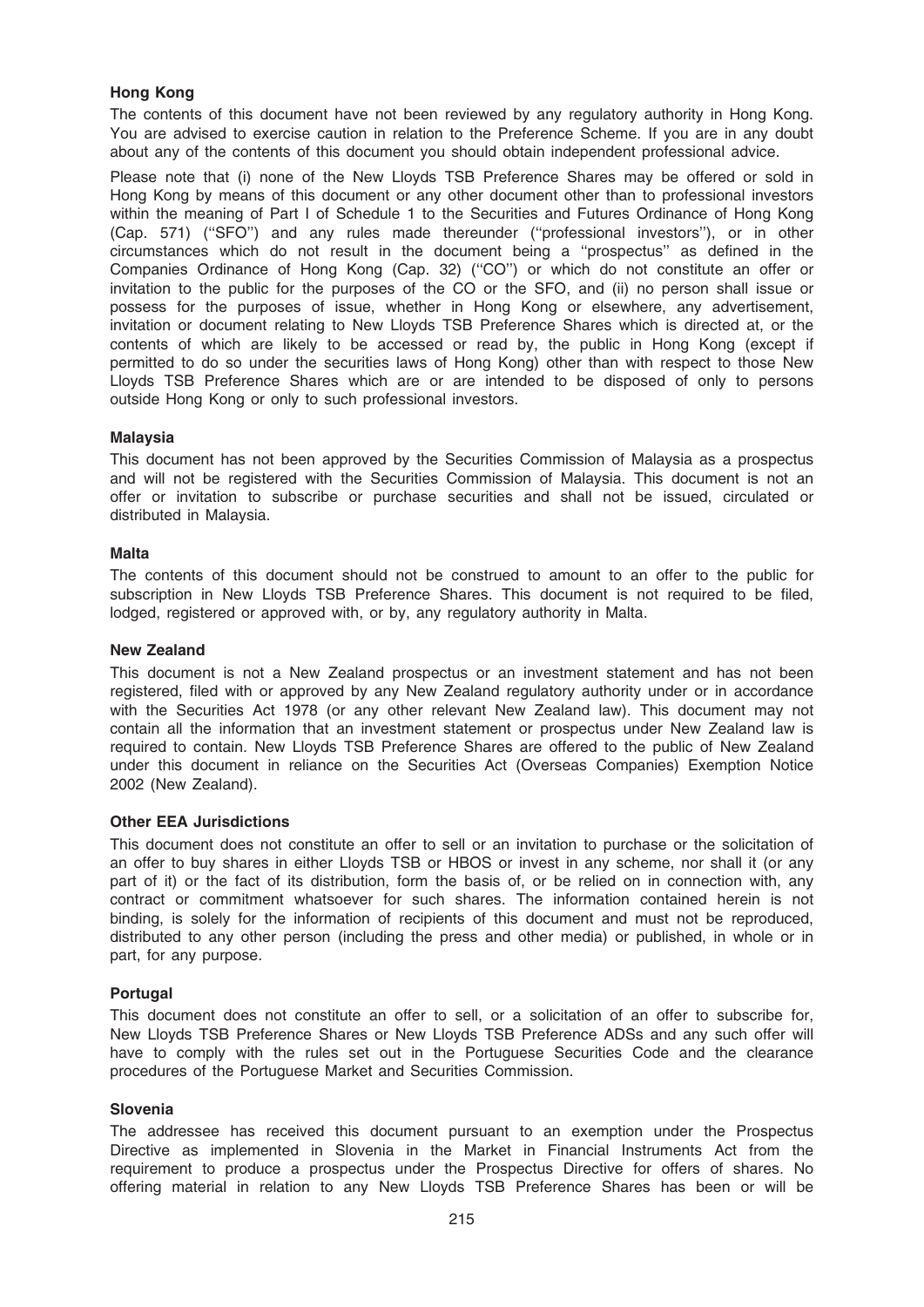approved by the Slovenian Securities Market Agency. The New Lloyds TSB Preference Shares may only be offered to existing HBOS Preference Shareholders. This document may only be distributed in Slovenia to the HBOS Preference Shareholders, exclusively for their own use, and may not be reproduced or distributed. If the addressee makes or intends to make an offer of New Lloyds TSB Preference Shares in Slovenia, it may only do so in circumstances in which no obligation arises for Lloyds TSB to produce a prospectus under the Prospectus Directive and/or passport a prospectus into Slovenia.

## South Africa

This document is not an invitation to the public to subscribe for or an offer to the public to purchase shares in Lloyds TSB, as contemplated in the South African Companies Act, 1973, but is issued for purposes of giving information to the public with regard to the Preference Scheme. HBOS Preference Shareholders resident in and/or nationals or citizens of or who have emigrated from South Africa who participate in the Preference Scheme should be aware that they may be required to comply with all applicable South African exchange control requirements relating to receipt of any consideration for disposing of their HBOS Preference Shares and should seek advice from a person properly qualified to advise them if they are in any doubt as to what this may involve. Such HBOS Preference Shareholders should also consider any special conditions which were imposed on them by the South African Exchange Control Authorities when they acquired their HBOS Preference Shares.

## Thailand

The New Lloyds TSB Preference Shares may not be offered or sold nor may this document be distributed, directly or indirectly, in Thailand, except pursuant to applicable Thai laws and regulations. Specifically, the New Lloyds TSB Preference Shares may not be offered or sold, or this document be distributed, directly or indirectly, in Thailand. This document has not been approved by or notified to the Office of the Securities and Exchange Commission of Thailand. Therefore, no part of this document may be reproduced or taken or transmitted into Thailand or to any Thai persons or entities. Failure to comply with these instructions may constitute a violation of Thai Securities laws.

### United Arab Emirates

The Preference Shares have not been and will not be offered, sold or publicly promoted or advertised by it in the United Arab Emirates or Dubai International Financial Centre other than in compliance with any laws applicable in the United Arab Emirates or the Dubai International Financial Centre (as appropriate) governing the issue, offering or the sale of securities. This document does not constitute an offer to sell, or a solicitation of an offer to subscribe for, the Preference Shares.

### United States of America

This document is not an offer of securities for sale in the United States. Information disclosed in this document is provided to HBOS Preference Shareholders and HBOS Preference ADS Holders in the United States solely in order to assist such holders in their participation in the Meetings and voting on the Preference Scheme.

The New Lloyds TSB Preference Shares and the New Lloyds TSB Preference ADSs have not been and will not be registered under the Securities Act in reliance upon the exemption from the registration requirements of the Securities Act provided by Section 3(a)(10) thereof. For the purpose of establishing this exemption from the registration requirements of the Securities Act, HBOS will advise the Court at the Preference Scheme Court Hearing that its sanctioning of the Preference Scheme will be relied upon by HBOS and Lloyds TSB for such purpose as an approval of the Preference Scheme following a hearing on the fairness of the terms and conditions of the Preference Scheme for HBOS Preference Shareholders, at which hearing all such holders (subject to compliance with applicable procedures) are entitled to attend in person or through counsel to support or oppose the sanctioning of the Preference Scheme.

The New HM Treasury Preference Shares will not be registered under the Securities Act and are offered and sold outside the United States in accordance with Regulation S under the Securities Act.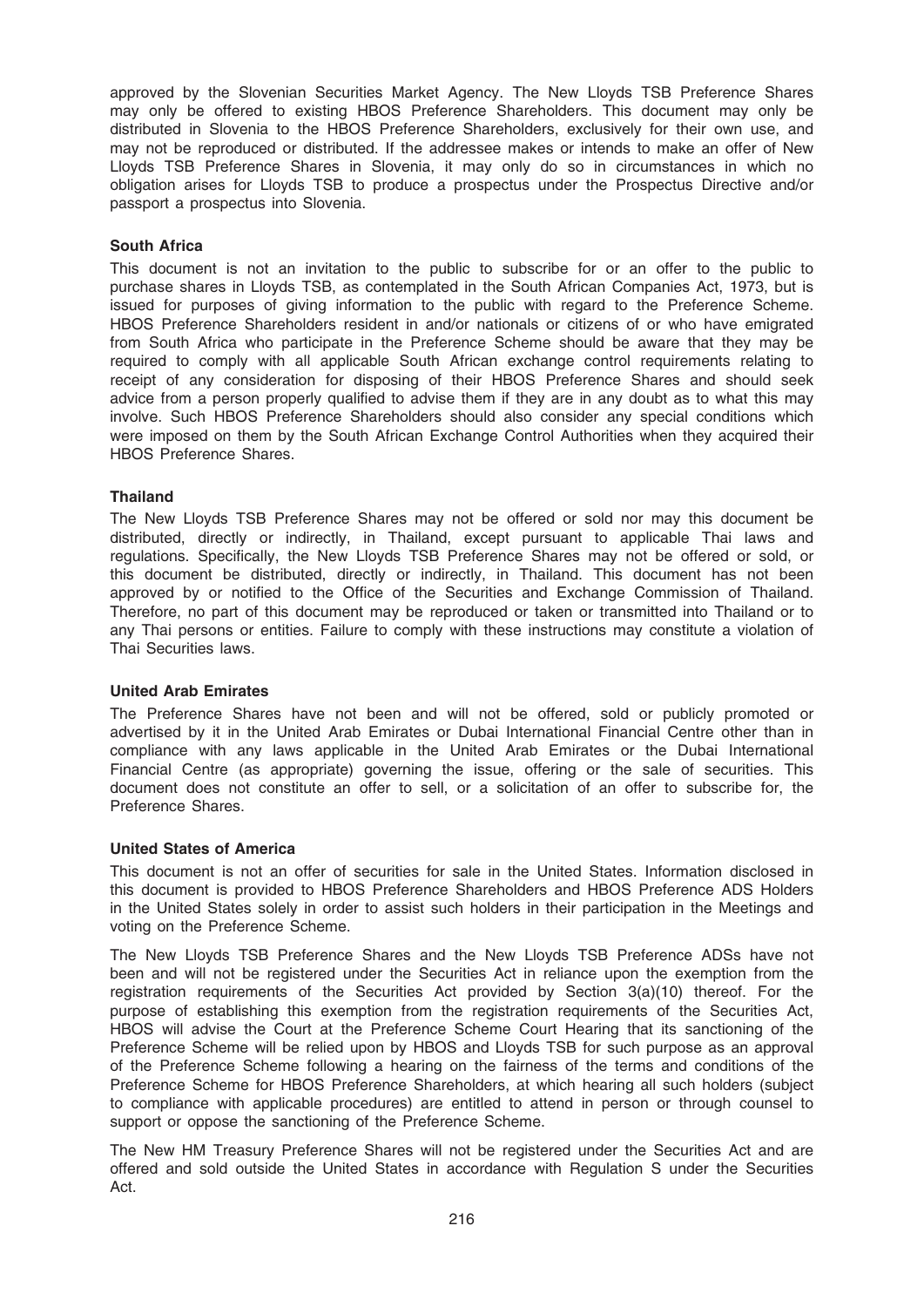## General

The statements contained herein are made as at the date of this document, unless some other time is specified in relation to them, and service of this document shall not give rise to any implication that there has been no change in the facts set out herein since such date. Nothing contained herein shall be deemed to be a forecast, projection or estimate of the future financial performance of Lloyds TSB or HBOS except where otherwise stated.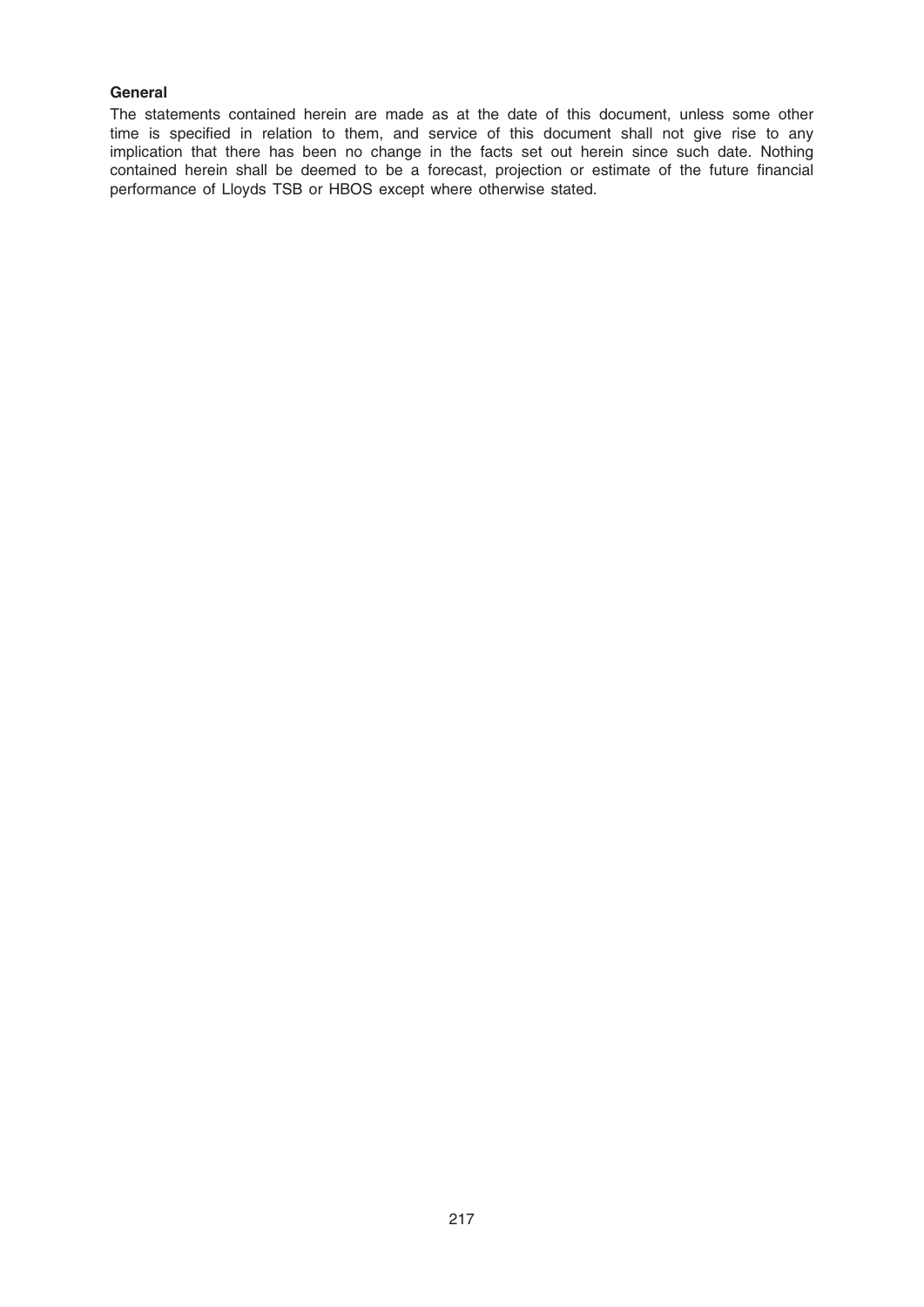# PART XX

## **DEFINITIONS**

The following definitions apply throughout this document unless the context otherwise requires:

| "A Preference Shares"                      | any class or classes of A preference shares in the capital of<br>HBOS, as created on the reclassification of one or more<br>Reclassified Classes pursuant to the Preference Scheme<br>Special Resolution and the Preference Scheme, and "A<br>Preference Share" means any one of them;                                                                                                                |
|--------------------------------------------|-------------------------------------------------------------------------------------------------------------------------------------------------------------------------------------------------------------------------------------------------------------------------------------------------------------------------------------------------------------------------------------------------------|
| "Acquisition"                              | the proposed acquisition by Lloyds TSB of HBOS by means of the<br>Scheme (or by means of an offer if Lloyds TSB so elects in<br>accordance with the terms of the Share Circular and subject to<br>the consent of the Panel);                                                                                                                                                                          |
| "Admission"                                | admission of the Open Offer Shares, the Consideration Shares,<br>the Preference Shares and/or ADRs evidencing New Lloyds TSB<br>Preference ADSs, as the case may be, to the Official List and to<br>trading on the London Stock Exchange's main market for listed<br>securities becoming effective in accordance with, respectively,<br>the Listing Rules and the Admission and Disclosure Standards; |
| "Admission and Disclosure<br>Standards"    | the requirements contained in the publication of the London Stock<br>Exchange "Admission and Disclosure Standards" (as amended<br>from time to time) containing, amongst other things, the<br>admission requirements to be observed by companies seeking<br>admission to trading on the London Stock Exchange's main<br>market for listed securities;                                                 |
| "ADRs"                                     | American Depositary Receipts;                                                                                                                                                                                                                                                                                                                                                                         |
| "ADSs"                                     | American Depositary Shares;                                                                                                                                                                                                                                                                                                                                                                           |
| "Announcement"                             | the announcement of the Acquisition made by Lloyds TSB on<br>18 September 2008, as supplemented and amended by the<br>announcement made on 13 October 2008 announcing the revised<br>terms of the Acquisition;                                                                                                                                                                                        |
| "Application Form"                         | the personalised application form using which Qualifying Non-<br>CREST Shareholders may take up and apply for Open Offer<br>Shares under the Open Offer;                                                                                                                                                                                                                                              |
| "Articles" or "Articles of<br>Association" | the articles of association of the Company, details of which are<br>set out in section 4 of Part XX ("Additional Information");                                                                                                                                                                                                                                                                       |
| "B Preference Share"                       | any class or classes of B preference in the capital of HBOS,<br>created on the reclassification of any one or more Reclassified<br>Classes pursuant to the Preference Scheme Special Resolution<br>and the Preference Scheme, and "B Preference Share" means<br>any one of them;                                                                                                                      |
| "Basel II"                                 | the New Capital Adequacy Framework issued in June 2004 by the<br>Basel Committee, as implemented by Directive 2006/48/EC and<br>Directive 2006/49/EC;                                                                                                                                                                                                                                                 |
| "BSP Act"                                  | the Banking (Special Provisions) Act 2008;                                                                                                                                                                                                                                                                                                                                                            |
| "Business Day"                             | a day (excluding Saturdays, Sundays and public holidays) on<br>which banks are generally open for business in the City of London<br>and Edinburgh;                                                                                                                                                                                                                                                    |
| "Capital Reduction"                        | the proposed reduction of share capital of HBOS comprised in the<br>Scheme;                                                                                                                                                                                                                                                                                                                           |
| "Capitalisation Issue"                     | the proposed issue of the Capitalisation Issue Shares as<br>described in the Interim Management Statement;                                                                                                                                                                                                                                                                                            |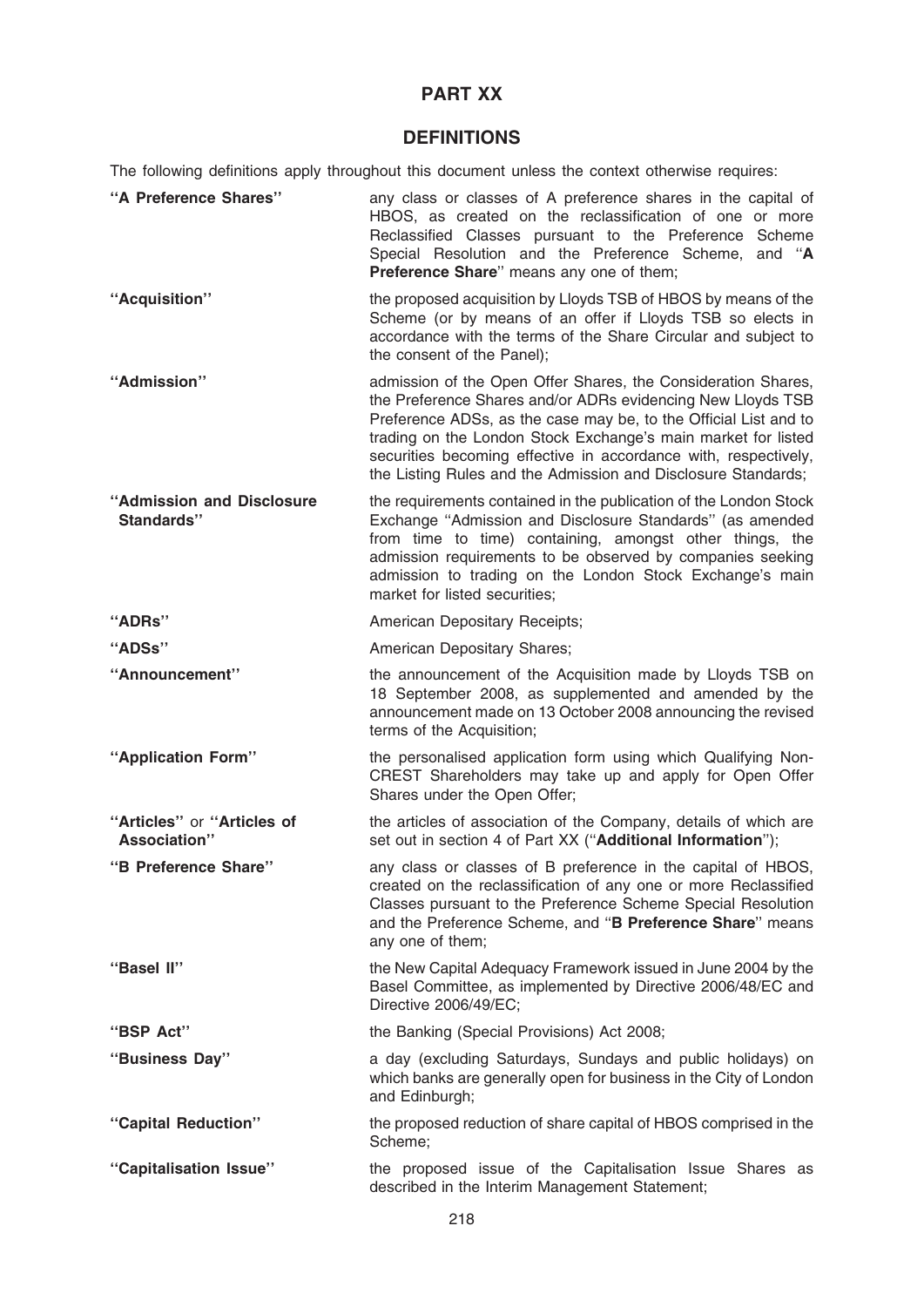| "Capitalisation Issue Shares"                     | the Lloyds TSB Shares to be issued in connection with the<br>Capitalisation Issue;                                                                                                                                                                                                                                                                                                                       |
|---------------------------------------------------|----------------------------------------------------------------------------------------------------------------------------------------------------------------------------------------------------------------------------------------------------------------------------------------------------------------------------------------------------------------------------------------------------------|
| "City Code"                                       | the City Code on Takeovers and Mergers;                                                                                                                                                                                                                                                                                                                                                                  |
| "Closing Price"                                   | the closing middle-market quotation of an HBOS Share, a Lloyds<br>TSB Share or in respect of any class of B Preference Share, the<br>equivalent class of New Lloyds TSB Preference Share (as the<br>case may be) as derived from the London Stock Exchange Daily<br>Official List (as the context requires);                                                                                             |
| "Combined Code"                                   | the UK Combined Code on Corporate Governance dated June<br>2008, as amended from time to time;                                                                                                                                                                                                                                                                                                           |
| "Companies Act"                                   | the Companies Act 2006 (as amended) in so far as in force;                                                                                                                                                                                                                                                                                                                                               |
| "Company"                                         | Lloyds TSB Group plc, registered in Scotland (no. 95000);                                                                                                                                                                                                                                                                                                                                                |
| "Competition Commission"                          | the body corporate known as the Competition Commission as<br>established under section 45 of the Competition Act 1998, as<br>amended;                                                                                                                                                                                                                                                                    |
| "Conditions"                                      | the conditions to the implementation of the Preference Scheme<br>set out in Part 3 ("Conditions to the Implementation of the<br>Preference Scheme") of the Preference Scheme Circular and<br>"Condition" means any one of them;                                                                                                                                                                          |
| "Consideration ADSs"                              | the Lloyds TSB ADSs proposed to be issued pursuant to the<br>Acquisition;                                                                                                                                                                                                                                                                                                                                |
| "Consideration Shares"                            | the Lloyds TSB Shares proposed to be issued (or delivered in full<br>or in part from treasury stock) and credited as fully paid pursuant<br>to the Acquisition;                                                                                                                                                                                                                                          |
| "Court"                                           | the Court of Session in Edinburgh, Scotland;                                                                                                                                                                                                                                                                                                                                                             |
| "Court Hearing"                                   | the Scheme Court Hearing or the Reduction Court Hearing, as<br>the case may be;                                                                                                                                                                                                                                                                                                                          |
| "Court Meeting" or "HBOS<br><b>Court Meeting"</b> | the meeting of the Scheme Shareholders (and any adjournment<br>thereof) to be convened pursuant to an order of the Court<br>pursuant to section 896 of the Companies Act for the purpose of<br>considering and, if thought fit, approving the Scheme (with or<br>without amendment);                                                                                                                     |
| "Court Orders" or "Orders"                        | the Scheme Court Order and the Reduction Court Order<br>respectively or, where the context so requires, either of them;                                                                                                                                                                                                                                                                                  |
| "CREST"                                           | the relevant system (as defined in the CREST Regulations) in<br>respect of which Euroclear (or any successor) is the operator (as<br>defined in the CREST Regulations);                                                                                                                                                                                                                                  |
| "CREST Manual"                                    | the rules governing the operation of CREST, consisting of the<br>CREST Reference Manual, CREST International Manual,<br>CREST Central Counterparty Service Manual, CREST Rules,<br>Registrars Service Standards, Settlement Discipline Rules,<br>CCSS Operations Manual, Daily Timetable, CREST Application<br>Procedure and CREST Glossary of Terms (all as defined in the<br>CREST Glossary of Terms); |
| "CREST Regulations"                               | the Uncertificated Securities Regulations 2001 (SI 2001 No.<br>01/378), including any modification thereof or any regulations in<br>substitution therefore made under section 207 of the Companies<br>Act and for the time being in force;                                                                                                                                                               |
| "Daily Official List"                             | the daily official list of the London Stock Exchange;                                                                                                                                                                                                                                                                                                                                                    |
| "Disclosure and Transparency<br>Rules" or "DTR"   | the Disclosure and Transparency Rules made by the FSA under<br>Part VI of FSMA;                                                                                                                                                                                                                                                                                                                          |
| "Discount Window"                                 | the Bank of England facility for lending to financial institutions at a<br>rate based upon the nature of the eligible collateral;                                                                                                                                                                                                                                                                        |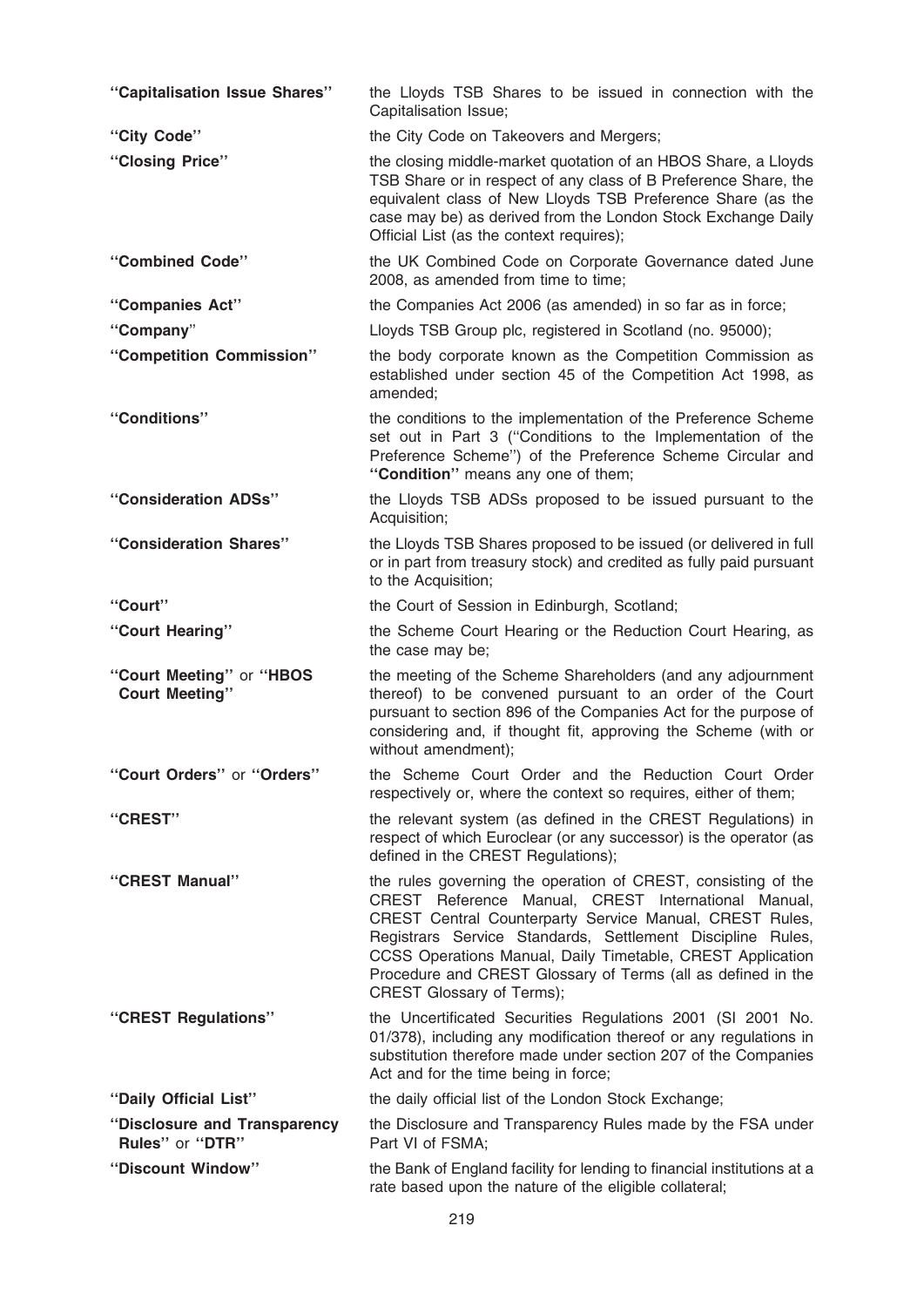| "Effective"                                         |      | in the context of the Acquisition:                                                                                                                                                                                                                                                                                                                                               |
|-----------------------------------------------------|------|----------------------------------------------------------------------------------------------------------------------------------------------------------------------------------------------------------------------------------------------------------------------------------------------------------------------------------------------------------------------------------|
|                                                     | (i)  | if the Acquisition is implemented by way of the Scheme, the<br>Scheme having become effective pursuant to its terms; or                                                                                                                                                                                                                                                          |
|                                                     | (ii) | if the Acquisition is implemented by way of a takeover offer<br>under section 974 of the Companies Act, the takeover offer<br>having been declared or become unconditional in all<br>respects in accordance with the requirements of the City<br>Code;                                                                                                                           |
| "Effective Date"                                    |      | the date on which either (i) the Scheme becomes effective or (ii)<br>in respect of a class of Preference Scheme Shares the<br>Preference Scheme becomes effective, each in accordance<br>with its terms;                                                                                                                                                                         |
| "Enlarged Group"                                    |      | with effect from the Effective Date, the combined Lloyds TSB<br>Group and HBOS Group;                                                                                                                                                                                                                                                                                            |
| "Enlarged Group Ordinary<br><b>Share Capital"</b>   |      | the issued Lloyds TSB ordinary share capital immediately<br>following the Acquisition becoming Effective;                                                                                                                                                                                                                                                                        |
| "Enlarged Group HMT<br><b>Preference Shares"</b>    |      | the New HM Treasury Preference Shares, together with Lloyds<br>TSB 12% Preference Shares issued by Lloyds TSB to HM<br>Treasury in exchange for the HBOS HMT Preference Shares,<br>pursuant to the Preference Scheme;                                                                                                                                                            |
| "Euroclear"                                         |      | Euroclear UK & Ireland Limited, the operator of CREST;                                                                                                                                                                                                                                                                                                                           |
| "European Economic Area" or<br>"EEA" or "EEA State" |      | the European Union, Iceland, Norway and Liechtenstein;                                                                                                                                                                                                                                                                                                                           |
| "Excess Application Facility"                       |      | the arrangement pursuant to which Qualifying Shareholders may<br>apply for Open Offer Shares in excess of their Open Offer<br>Entitlement (up to a maximum number of Open Offer Shares<br>equal to thirty-five times the number of Open Offer Shares<br>comprised in their Open Offer Entitlement) provided they have<br>agreed to take up their Open Offer Entitlement in full; |
| "Existing Ordinary Shares"                          |      | the Lloyds TSB Shares in issue at the Open Offer Record Date<br>and "Existing Ordinary Share" means any one of them;                                                                                                                                                                                                                                                             |
| "FSCS"                                              |      | the United Kingdom's Financial Services Compensation Scheme;                                                                                                                                                                                                                                                                                                                     |
| "Financial Services Authority"<br>or "FSA"          |      | the Financial Services Authority of the United Kingdom, as<br>amended;                                                                                                                                                                                                                                                                                                           |
| "FSMA"                                              |      | the Financial Services and Markets Act 2000, as amended;                                                                                                                                                                                                                                                                                                                         |
| "Half Year"                                         |      | the period 1 January 2008 to 30 June 2008 (inclusive);                                                                                                                                                                                                                                                                                                                           |
| "HBOS"                                              |      | HBOS plc, registered in Scotland (no. 218813);                                                                                                                                                                                                                                                                                                                                   |
| "HBOS 6.657% Preference<br>ADSs"                    |      | the Rule 144A and Regulation S Preference ADSs each<br>representing 100 6.657% HBOS Preference Shares;                                                                                                                                                                                                                                                                           |
| "HBOS 6.413% Series A<br><b>Preference ADSs"</b>    |      | the Rule 144A and Regulation S Preference ADSs each<br>representing 100 6.413% HBOS Preference Shares;                                                                                                                                                                                                                                                                           |
| "HBOS 5.92% Series B<br><b>Preference ADSs"</b>     |      | the Rule 144A and Regulation S Preference ADSs each<br>representing 100 5.92% HBOS Preference Shares;                                                                                                                                                                                                                                                                            |
| "HBOS 6.657% Preference<br><b>Share Prospectus"</b> |      | means the prospectus dated 16 May 2007 in respect of the HBOS<br>6.657% Preference Shares;                                                                                                                                                                                                                                                                                       |
| "HBOS 9.25% Preference<br>Shares"                   |      | the 9.25% non-cumulative irredeemable preference shares of £1<br>each in the capital of HBOS;                                                                                                                                                                                                                                                                                    |
| "HBOS 9.75% Preference<br>Shares"                   |      | the 9.75% non-cumulative irredeemable preference shares of £1<br>each in the capital of HBOS;                                                                                                                                                                                                                                                                                    |
| "HBOS 6.0884% Preference<br>Shares"                 |      | the 6.0884% non-cumulative preference shares of £1 each in the<br>capital of HBOS;                                                                                                                                                                                                                                                                                               |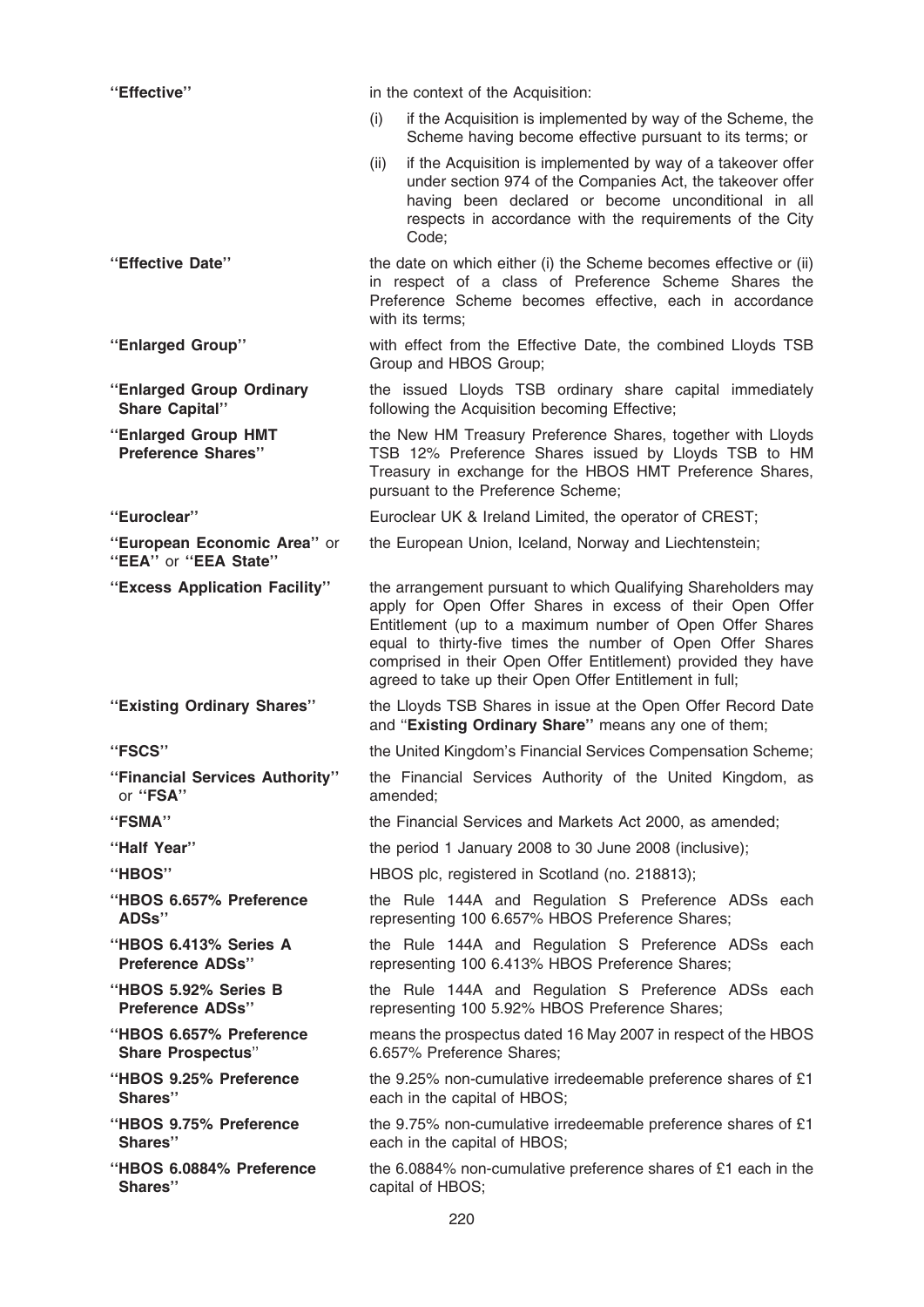| "HBOS 6.475% Preference<br>Shares"         | the 6.475% non-cumulative preference shares of £1 each in the<br>capital of HBOS;                                                                                                                                                                                                                           |
|--------------------------------------------|-------------------------------------------------------------------------------------------------------------------------------------------------------------------------------------------------------------------------------------------------------------------------------------------------------------|
| "HBOS 6.3673% Preference<br>Shares"        | the 6.3673% fixed-to-floating rate non-cumulative preference<br>shares of £1 each in the capital of HBOS;                                                                                                                                                                                                   |
| "HBOS 6.413% Preference<br>Shares"         | the 6.413% non-cumulative callable fixed-to-floating rate Series A<br>preference shares of U.S.\$1 each in the capital of HBOS;                                                                                                                                                                             |
| "HBOS 5.92% Preference<br>Shares"          | the 5.92% non-cumulative callable fixed-to-floating rate Series B<br>preference shares of U.S.\$1 each in the capital of HBOS;                                                                                                                                                                              |
| "HBOS 6.657% Preference<br>Shares"         | the 6.657% non-cumulative callable preference shares of U.S.\$1<br>each in the capital of HBOS;                                                                                                                                                                                                             |
| "HBOS 12% Preference<br>Shares"            | the 12% fixed-to-floating callable non-cumulative preference<br>shares of £1 each in the capital of HBOS;                                                                                                                                                                                                   |
| "HBOS ADSs"                                | the American Depositary Shares of HBOS, each representing one<br>HBOS Share and evidenced by American Depositary Receipts,<br>and "HBOS ADS" means any one of them;                                                                                                                                         |
| "HBOS Articles"                            | the articles of association of HBOS in force from time to time;                                                                                                                                                                                                                                             |
| "HBOS Directors"                           | the directors of HBOS as at the date of this document and "HBOS<br>Director" means any one of them;                                                                                                                                                                                                         |
| "HBOS General Meeting"                     | general meeting of HBOS Shareholders (and<br>the<br>any<br>adjournment thereof) to be convened for the purposes of<br>considering and, if thought fit, approving, among other things,<br>certain resolutions in connection with the Scheme and the<br>Preference Scheme, including any adjournment thereof; |
| "HBOS Group"                               | HBOS and its subsidiary undertakings;                                                                                                                                                                                                                                                                       |
| "HBOS HMT Preference<br>Shares"            | the 12% fixed-to-floating callable non-cumulative preference<br>shares of £1 each, with an aggregate liquidation preference or<br>£3,000,000,000 to be issued by HBOS to HM Treasury or to one<br>or more persons nominated by HM Treasury pursuant to the<br>HBOS Preference Share Subscription Agreement; |
| "HBOS Interim Management<br>Statement"     | the statement issued by HBOS on 3 November 2008 commenting<br>on trading since 30 June 2008;                                                                                                                                                                                                                |
| "HBOS Interim Results"                     | the condensed consolidated Half Year unaudited financial<br>statements of HBOS prepared in accordance with the<br>Disclosure and Transparency Rules and with IAS 34 "Interim<br>Financial Reporting" as adopted by the European Union;                                                                      |
| "HBOS Open Offer"                          | the offer by HBOS to qualifying HBOS shareholders to apply for<br>the HBOS Open Offer Shares on the terms and subject to the<br>prospectus to be published by HBOS and any associated<br>application form;                                                                                                  |
| "HBOS Open Offer Shares"                   | approximately 7.5 billion new HBOS Shares to be offered<br>pursuant to the HBOS Placing and Open Offer and which HM<br>Treasury has agreed to acquire pursuant to the HBOS Placing<br>and Open Offer Agreement, subject to clawback in respect of<br>valid applications by qualifying HBOS Shareholders;    |
| "HBOS Placing"                             | the conditional placing by HBOS of the HBOS Open Offer Shares<br>with HM Treasury;                                                                                                                                                                                                                          |
| "HBOS Placing and Open<br>Offer"           | the HBOS Placing and the HBOS Open Offer;                                                                                                                                                                                                                                                                   |
| "HBOS Placing and Open Offer<br>Agreement" | the agreement relating to the HBOS Placing and Open Offer<br>entered into with effect from 13 October 2008 by HBOS, HM<br>Treasury, Morgan Stanley & Co. Limited and Dresdner Kleinwort<br>Limited;                                                                                                         |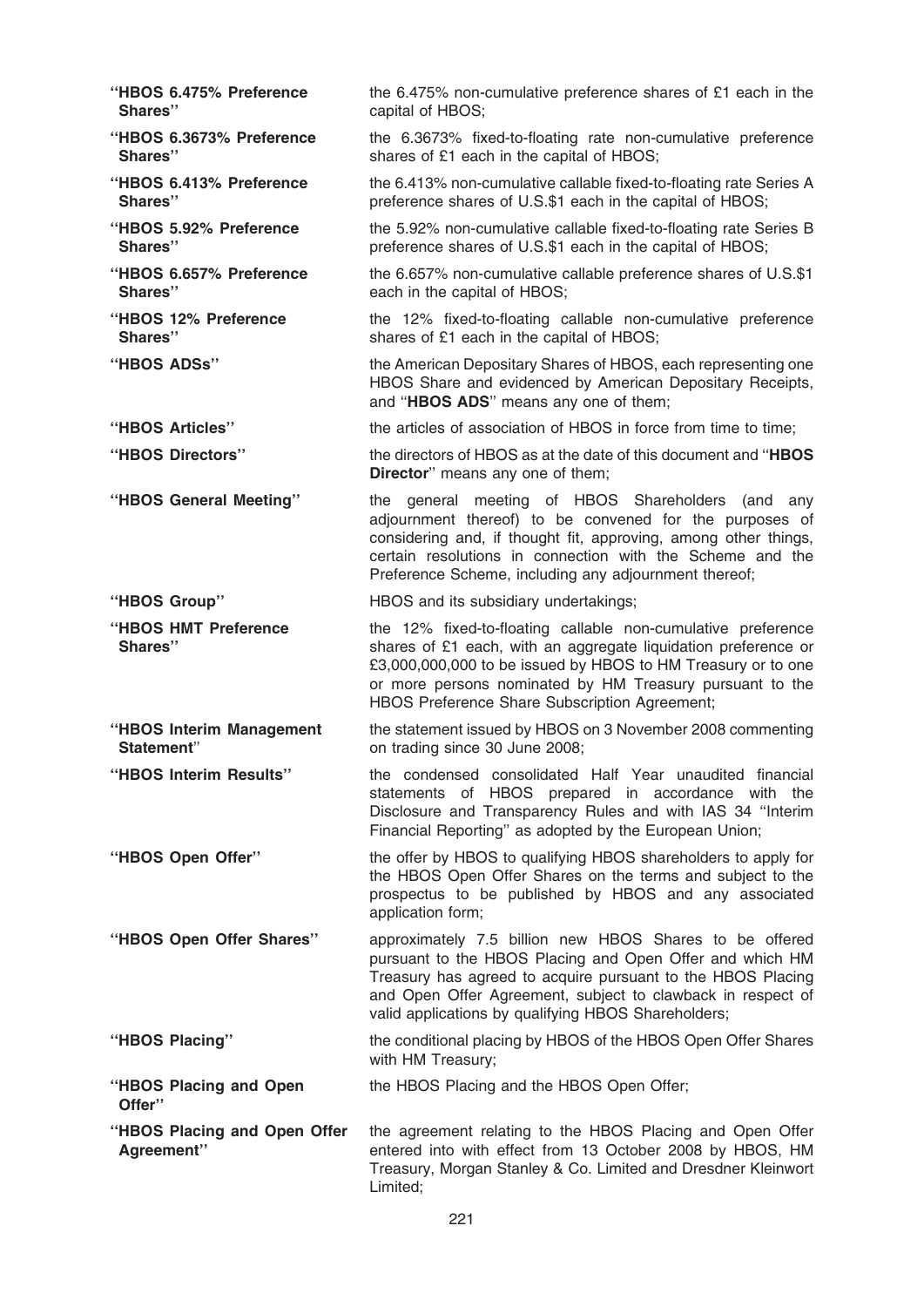- ''HBOS Placing and Open Offer Prospectus'' the prospectus dated 18 November 2008 in connection with the HBOS Placing and Open Offer; ''HBOS Preference ADS the holders of the HBOS Preference ADSs;
- ''HBOS Preference ADSs'' the HBOS 6.413% Series A Preference ADSs, HBOS 5.92% Series B Preference ADSs and HBOS 6.657% Preference ADSs;
- ''HBOS Preference Share Deposit Agreements'' the Rule 144A deposit agreement, dated 29 September 2005, between HBOS, The Bank of New York Mellon, as depositary, and the owners and holders of HBOS Preference ADSs issued thereunder (as amended or restated) and the Reg S deposit agreement, dated 29 September 2005, between HBOS, The Bank of New York Mellon, as depositary, and the owners and holders of HBOS Preference ADSs issued thereunder (as amended or restated);
- ''HBOS Preference Share Depositary'' the depositary of the HBOS Preference ADSs, being The Bank of New York Mellon;
- ''HBOS Preference Share Subscription Agreement'' the agreement entered into between HBOS and HM Treasury, effective as of 13 October 2008, in connection with the issue of HBOS HMT Preference Shares;

''HBOS Preference Shareholders'' the registered holders of the HBOS Preference Shares and to the extent certain classes of HBOS Preference Shares are represented by a Share Warrant, the holder of that Share Warrant;

- ''HBOS Preference Shares'' the HBOS 9.25% Preference Shares, the HBOS 9.75% Preference Shares, the HBOS 6.0884% Preference Shares, the HBOS 6.475% Preference Shares, the HBOS 6.3673% Preference Shares, the HBOS 6.413% Preference Shares, the HBOS 5.92% Preference Shares, the HBOS 6.657% Preference Shares, and the HBOS 12% Preference Shares,
	- (i) in issue at the date of the Preference Scheme Circular;
	- (ii) issued after the date of the Preference Scheme Circular and prior to the Preference Voting Record Time; and
	- (iii) issued at or after the Preference Voting Record Time but before the Preference Scheme Record Time either on terms that the original or any subsequent holder thereof shall be bound by the Preference Scheme or, in the case of any such shares issued prior to the adoption of the amendment to the HBOS Articles to be adopted at the HBOS General Meeting, in respect of which the original or any subsequent holder thereof is, or shall have agreed in writing to be, bound by the Preference Scheme,

and ''HBOS Preference Share'' means any one of them and, for the avoidance of doubt, including the HBOS 12% Preference Shares, and, where the context requires, any A Preference Shares and B Preference Shares;

''HBOS Rights Issue'' the rights issue announced by HBOS on 29 April 2008;

the prospectus issued by HBOS in connection with the HBOS Rights Issue dated 19 June 2008;

''HBOS Shareholders'' the registered holders of HBOS Shares and such term shall, where the context requires, include holders of HBOS ADSs, as the case may be, and "HBOS Shareholder" means any of such holders;

Holders''

- ''HBOS Rights Issue Prospectus''
-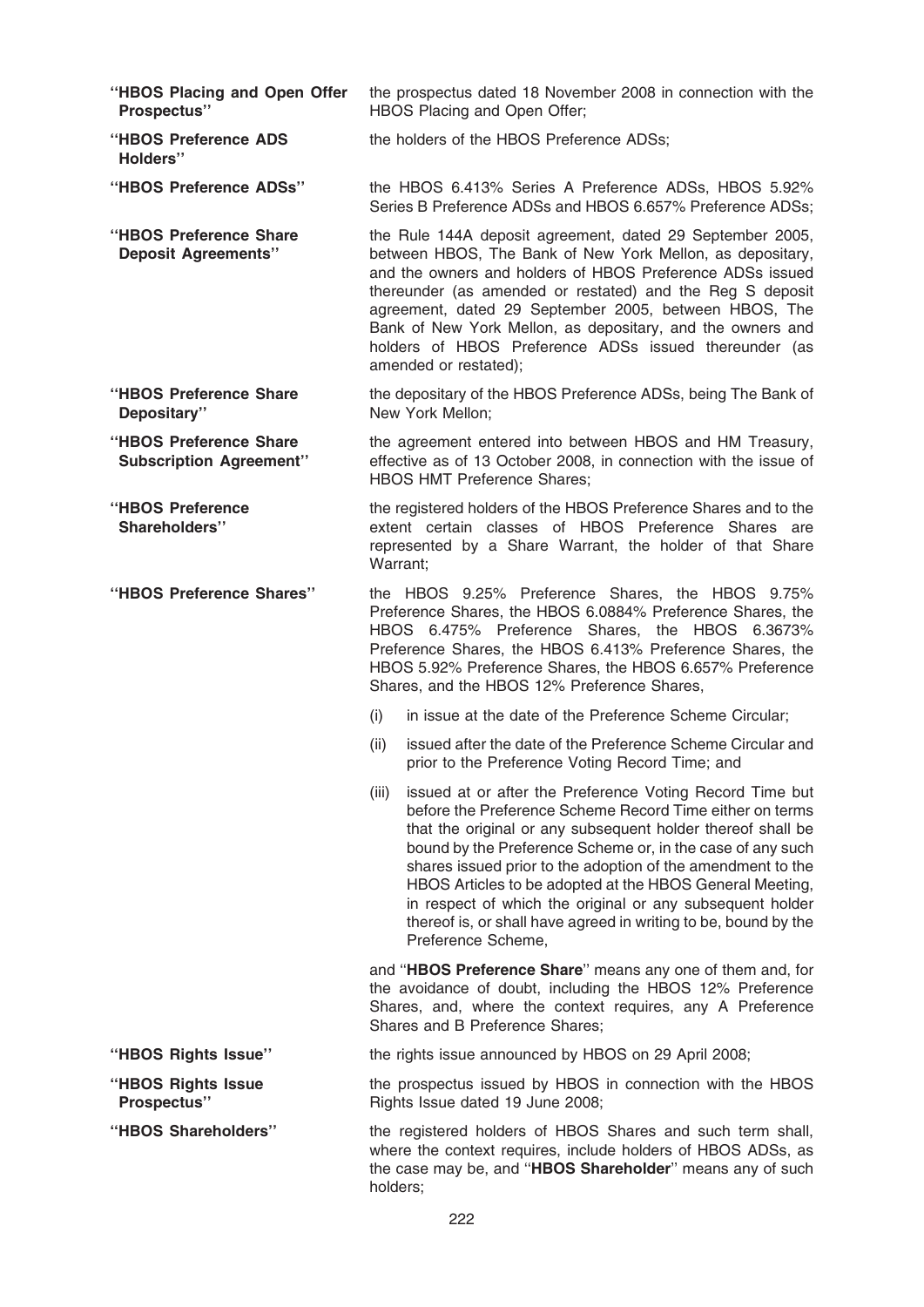| "HBOS Share Schemes"                                        | the HBOS plc Sharesave Plan 2001, the HBOS plc International<br>Sharesave Plan 2001, the HBOS plc Inland Revenue Approved<br>Employee Share Option Plan 2002, the Bank of Scotland 1995<br>Executive Stock Option Scheme, the Bank of Scotland 1996<br>Executive Stock Option Scheme and the HBOS plc International<br>Free Shares Plan, the HBOS plc Long Term Executive Bonus<br>Plan, the HBOS plc Australian Free Shares Plan, the HBOS plc<br>Annual Bonus Plan, the HBOS plc Share Incentive Plan, the<br>HBOS plc Approved Profit Sharing Scheme, the ICC Bank<br>Employee Share Ownership Trust and the ICC Bank Approved<br>Profit Sharing Scheme and the Insight Investment Management<br>Limited Share Option Plan and "HBOS Share Scheme" means<br>any one of them; |
|-------------------------------------------------------------|---------------------------------------------------------------------------------------------------------------------------------------------------------------------------------------------------------------------------------------------------------------------------------------------------------------------------------------------------------------------------------------------------------------------------------------------------------------------------------------------------------------------------------------------------------------------------------------------------------------------------------------------------------------------------------------------------------------------------------------------------------------------------------|
| "HBOS Shares"                                               | the ordinary shares of 25 pence each in the capital of HBOS<br>(including shares underlying HBOS ADRs) and "HBOS Share"<br>means any one of them;                                                                                                                                                                                                                                                                                                                                                                                                                                                                                                                                                                                                                               |
| "Hearing Record Time"                                       | 6.00 p.m. on the Business Day immediately preceding the date of<br>the Reduction Court Hearing;                                                                                                                                                                                                                                                                                                                                                                                                                                                                                                                                                                                                                                                                                 |
| "HMRC"                                                      | Her Majesty's Revenue & Customs;                                                                                                                                                                                                                                                                                                                                                                                                                                                                                                                                                                                                                                                                                                                                                |
| "HM Treasury"                                               | the Commissioners of Her Majesty's Treasury (or, where HM<br>Treasury has nominated a nominee to acquire any shares which<br>HM Treasury would otherwise be obliged to acquire, such<br>nominee);                                                                                                                                                                                                                                                                                                                                                                                                                                                                                                                                                                               |
| "IAS"                                                       | International Accounting Standards;                                                                                                                                                                                                                                                                                                                                                                                                                                                                                                                                                                                                                                                                                                                                             |
| "IFRS"                                                      | International Financial Reporting Standards, as adopted for use in<br>the European Union;                                                                                                                                                                                                                                                                                                                                                                                                                                                                                                                                                                                                                                                                                       |
| "Implementation Agreement"                                  | the implementation agreement dated 18 September 2008<br>between Lloyds TSB and HBOS in relation to the Acquisition<br>and as amended and restated on 13 October 2008;                                                                                                                                                                                                                                                                                                                                                                                                                                                                                                                                                                                                           |
| "Institutional Investor<br><b>Restricted Jurisdictions"</b> | Canada, the United States, Hong Kong, Japan and Thailand;                                                                                                                                                                                                                                                                                                                                                                                                                                                                                                                                                                                                                                                                                                                       |
| "Interim Management<br>Statement"                           | the statement issued by Lloyds TSB on 3 November 2008<br>commenting on trading since the Lloyds TSB Interim Results;                                                                                                                                                                                                                                                                                                                                                                                                                                                                                                                                                                                                                                                            |
| "ISIN"                                                      | International Securities Identifying Number;                                                                                                                                                                                                                                                                                                                                                                                                                                                                                                                                                                                                                                                                                                                                    |
| "Issues"                                                    | when taken together, (i) the cancellation and exchange of HBOS<br>Preference Shares for the New Lloyds TSB Preference Shares<br>pursuant to the Preference Share Scheme; and (ii) the issue of<br>the New HM Treasury Preference Shares to HM Treasury by<br>Lloyds TSB;                                                                                                                                                                                                                                                                                                                                                                                                                                                                                                        |
| "Jersey NewCo"                                              | Syrah Limited, a Jersey-incorporated subsidiary of Lloyds TSB,<br>established in connection with the Placing and Open Offer<br>mechanics;                                                                                                                                                                                                                                                                                                                                                                                                                                                                                                                                                                                                                                       |
| "LIBOR"                                                     | London Inter-Bank Offered Rate;                                                                                                                                                                                                                                                                                                                                                                                                                                                                                                                                                                                                                                                                                                                                                 |
| "Listing Rules"                                             | the Listing Rules made by the FSA under Part VI of FSMA;                                                                                                                                                                                                                                                                                                                                                                                                                                                                                                                                                                                                                                                                                                                        |
| "Lloyds TSB" or "the<br>Company"                            | Lloyds TSB Group plc, registered in Scotland (no. 95000);                                                                                                                                                                                                                                                                                                                                                                                                                                                                                                                                                                                                                                                                                                                       |
| "Lloyds TSB 6.413% Series A<br><b>Preference ADSs"</b>      | the Rule 144A and Regulation S Preference ADSs each<br>representing 100 6.413% Lloyds TSB Preference Shares,<br>evidenced by an American Depositary Receipt                                                                                                                                                                                                                                                                                                                                                                                                                                                                                                                                                                                                                     |
| "Lloyds TSB 5.92% Series B<br><b>Preference ADSs"</b>       | the Rule 144A and Regulation S Preference ADSs each<br>representing 100 5.92% Lloyds TSB Preference Shares,<br>evidenced by American Depositary Receipts                                                                                                                                                                                                                                                                                                                                                                                                                                                                                                                                                                                                                        |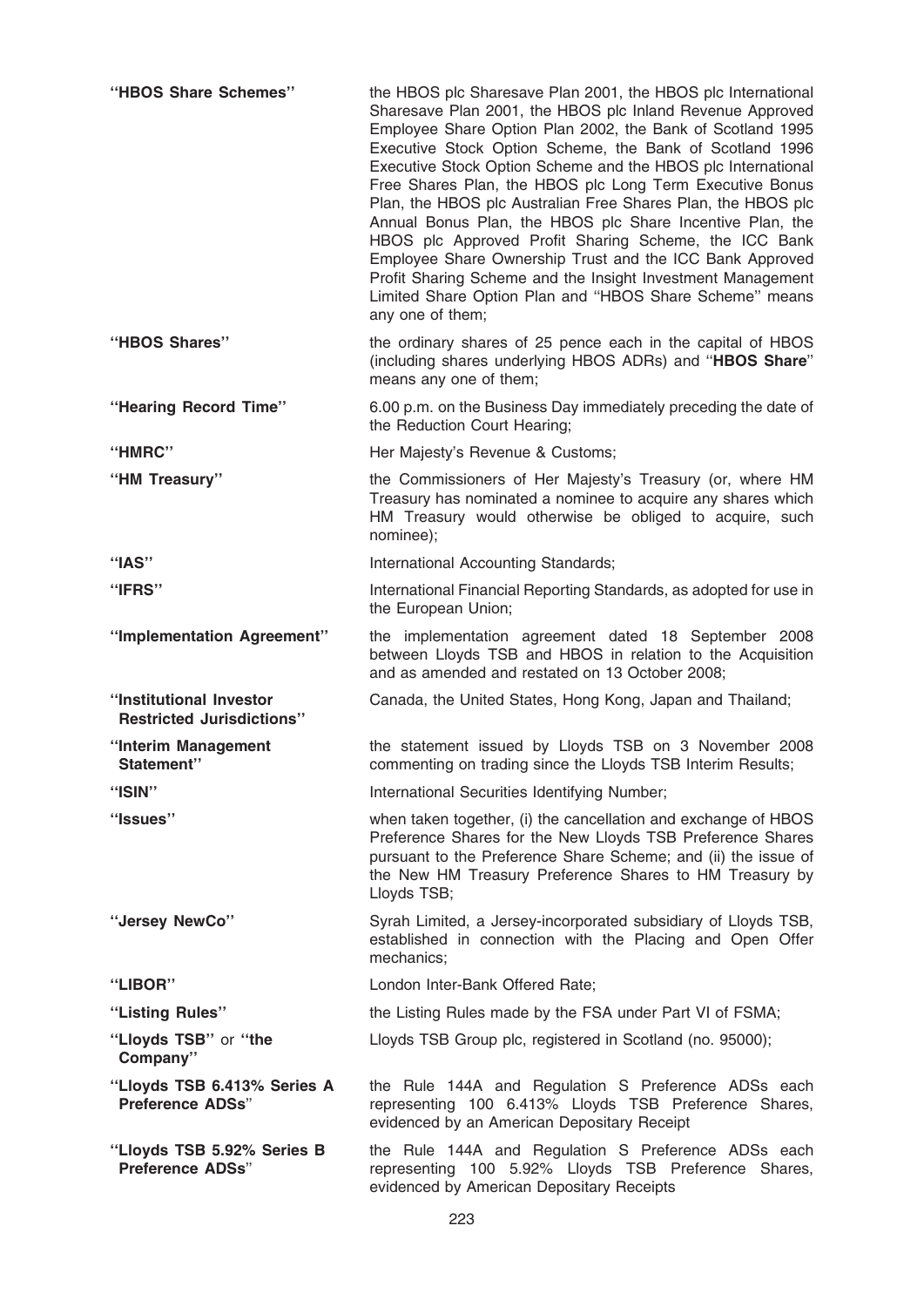| "Lloyds TSB 6.657% Preference<br>ADSs"                   | the Rule 144A and Regulation S Preference ADSs each<br>representing 100 6.657% Lloyds TSB Preference Shares,<br>evidenced by American Depositary Receipts                                                                                                                                                               |
|----------------------------------------------------------|-------------------------------------------------------------------------------------------------------------------------------------------------------------------------------------------------------------------------------------------------------------------------------------------------------------------------|
| "Lloyds TSB 9.25% Preference<br>Shares"                  | the 9.25% non-cumulative irredeemable preference shares of<br>£0.25 each in the capital of Lloyds TSB proposed to be issued in<br>accordance with the Preference Scheme;                                                                                                                                                |
| "Lloyds TSB 9.75% Preference<br>Shares"                  | the 9.75% non-cumulative irredeemable preference shares of<br>£0.25 each in the capital of Lloyds TSB proposed to be issued in<br>accordance with the Preference Scheme;                                                                                                                                                |
| "Lloyds TSB 6.0884%<br><b>Preference Shares"</b>         | the 6.0884% non-cumulative preference shares of £0.25 each in<br>the capital of Lloyds TSB proposed to be issued in accordance<br>with the Preference Scheme;                                                                                                                                                           |
| "Lloyds TSB 6.475% Preference<br>Shares"                 | the 6.475% non-cumulative preference shares of £0.25 each in<br>the capital of Lloyds TSB proposed to be issued in accordance<br>with the Preference Scheme;                                                                                                                                                            |
| "Lloyds TSB 6.3673%<br><b>Preference Shares"</b>         | the 6.3673% fixed-to-floating rate non-cumulative preference<br>shares of £0.25 each in the capital of Lloyds TSB proposed to be<br>issued in accordance with the Preference Scheme;                                                                                                                                    |
| "Lloyds TSB 6.413% Preference<br>Shares"                 | the 6.413% non-cumulative callable fixed-to-floating rate Series A<br>preference shares of U.S.\$0.25 each in the capital of Lloyds TSB<br>proposed to be issued in accordance with the Preference<br>Scheme;                                                                                                           |
| "Lloyds TSB 5.92% Preference<br>Shares"                  | the 5.92% non-cumulative callable fixed-to-floating rate Series B<br>preference shares of U.S.\$0.25 each in the capital of Lloyds TSB<br>proposed to be issued in accordance with the Preference<br>Scheme;                                                                                                            |
| "Lloyds TSB 6.657% Preference<br>Shares"                 | the 6.657% non-cumulative callable preference shares of<br>U.S.\$0.25 each in the capital of Lloyds TSB proposed to be<br>issued in accordance with the Preference Scheme;                                                                                                                                              |
| "Lloyds TSB 12% Preference<br>Shares"                    | the 12% fixed-to-floating callable non-cumulative rate preference<br>shares of £0.25 each in the capital of Lloyds TSB;                                                                                                                                                                                                 |
| "Lloyds TSB ADSs"                                        | the American Depositary Shares of Lloyds TSB, each<br>representing four Lloyds TSB Shares and evidenced by<br>American Depositary Receipts;                                                                                                                                                                             |
| "Lloyds TSB Board" or<br>"Board"                         | the board of directors of Lloyds TSB as at the date of this<br>prospectus;                                                                                                                                                                                                                                              |
| "Lloyds TSB Directors"                                   | the directors of Lloyds TSB as at the date of this prospectus, and<br>"Lloyds TSB Director" means any one of them;                                                                                                                                                                                                      |
| "Lloyds TSB General Meeting"                             | the general meeting of Lloyds TSB held at 11.00 a.m. on 19<br>November 2008 at the Scottish Exhibition and Conference<br>Centre, Glasgow, G3 8YW, to consider and, if thought fit, to<br>approve, among other things, the Acquisition and to pass various<br>resolutions in connection with the Placing and Open Offer; |
| "Lloyds TSB Group" or<br>"Group"                         | Lloyds TSB and its subsidiary undertakings from time to time and<br>(other than for the purposes of Section 10 ("Capital Resources<br>and Liquidity") in Part XVIII ("Additional Information") of this<br>document) being the Enlarged Group following completion of the<br>Acquisition;                                |
| "Lloyds TSB Interim Results"                             | the condensed consolidated Half Year unaudited financial<br>statements of the Lloyds TSB Group prepared in accordance<br>with the Disclosure and Transparency Rules and with IAS 34<br>"Interim Financial Reporting" as adopted by the European Union;                                                                  |
| "Lloyds TSB Placing and Open<br><b>Offer Prospectus"</b> | the prospectus issued by Lloyds TSB dated 18 November 2008 in<br>connection with the Placing and Open Offer;                                                                                                                                                                                                            |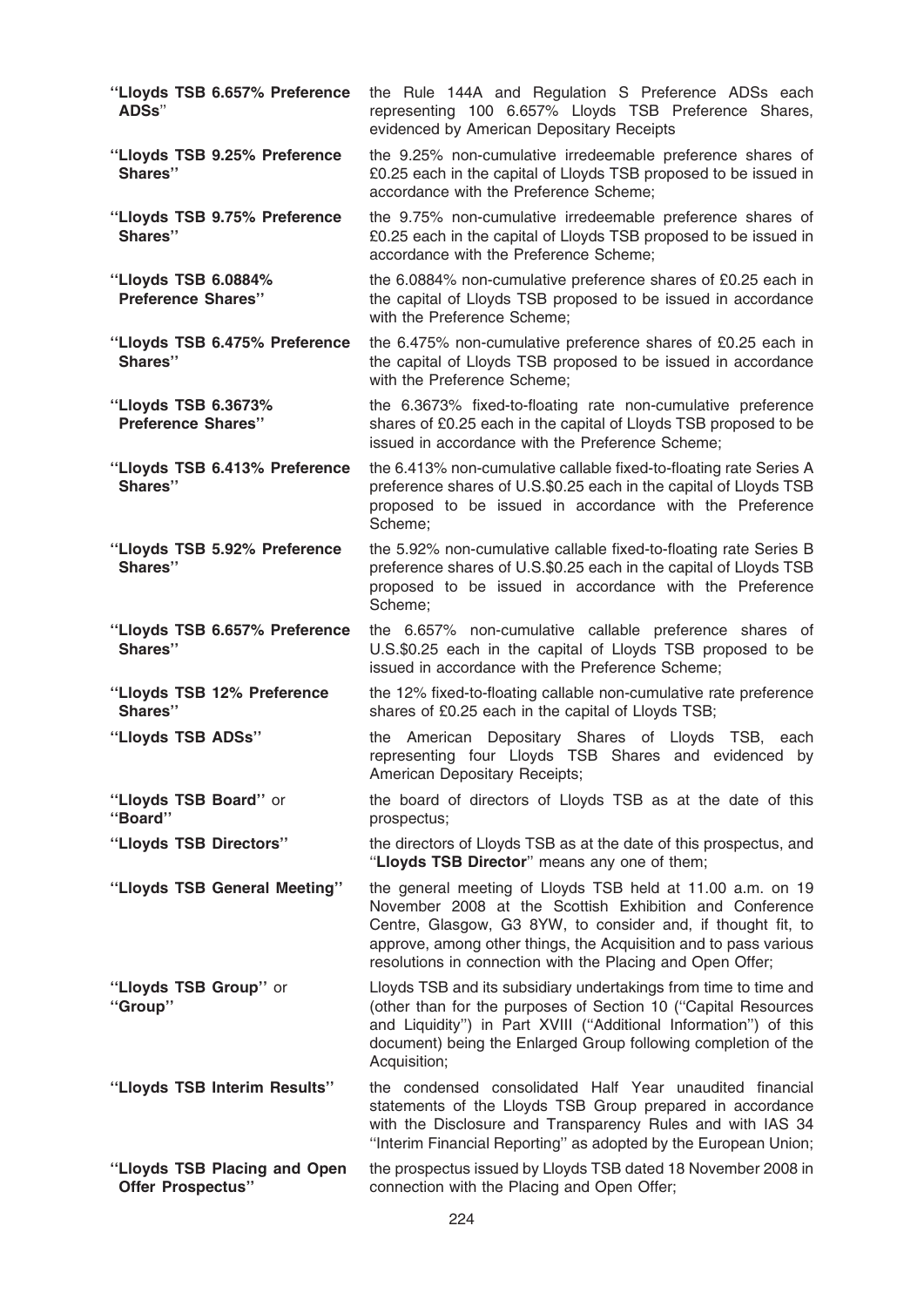| "Lloyds TSB Preference<br>Shares"              | preference shares of 25 pence each in the capital of Lloyds TSB<br>and "Lloyds TSB Preference Share" means any one of them;                                                                                                                                                                                                                                                                                                                                                                                      |
|------------------------------------------------|------------------------------------------------------------------------------------------------------------------------------------------------------------------------------------------------------------------------------------------------------------------------------------------------------------------------------------------------------------------------------------------------------------------------------------------------------------------------------------------------------------------|
| "Lloyds TSB Scotland"                          | Lloyds TSB Scotland plc;                                                                                                                                                                                                                                                                                                                                                                                                                                                                                         |
| "Lloyds TSB Share Plans"                       | the Lloyds TSB Long-term Incentive Plan 2006, the Lloyds TSB<br>Deferred Bonus Plan 2008, the Lloyds TSB Performance Share<br>Plan, the Lloyds TSB Group Executive Share Plan 2003, the<br>Lloyds TSB Group No. 1 Executive Share Option Scheme 1997,<br>the Lloyds TSB Group No. 2 Executive Share Option Scheme<br>1997, the Lloyds TSB Group Sharesave Scheme 2007, the<br>Lloyds TSB Group Sharesave Scheme 1997 and the Lloyds TSB<br>Group Shareplan and "Lloyds TSB Share Plan" means any one<br>of them; |
| "Lloyds TSB Shareholders"                      | holders of Lloyds TSB Shares and "Lloyds TSB Shareholder"<br>means any one of them;                                                                                                                                                                                                                                                                                                                                                                                                                              |
| "Lloyds TSB Shares"                            | ordinary shares of 25 pence each in the capital of Lloyds TSB<br>(including shares underlying Lloyds TSB ADSs and, if the context<br>requires, the Consideration Shares and the Open Offer Shares)<br>and "Lloyds TSB Share" means any one of them;                                                                                                                                                                                                                                                              |
| "London Stock Exchange"                        | London Stock Exchange plc;                                                                                                                                                                                                                                                                                                                                                                                                                                                                                       |
| "Long Term Repo"                               | a repurchase agreement or contract in which the seller of<br>securities agrees to buy them back at a specified time (usually<br>after three months of the date of that contract) and price;                                                                                                                                                                                                                                                                                                                      |
| "Meetings"                                     | the Preference Court Meetings and the HBOS General Meeting;                                                                                                                                                                                                                                                                                                                                                                                                                                                      |
| "Memorandum of Association"                    | the memorandum of association of the Company, details of which<br>are set out in section 4 of Part XVIII ("Additional Information") of<br>this document;                                                                                                                                                                                                                                                                                                                                                         |
| "Merrill Lynch"                                | Merrill Lynch International;                                                                                                                                                                                                                                                                                                                                                                                                                                                                                     |
| "New HBOS 9.25% Preference<br>Shares"          | the new 9.25% non-cumulative irredeemable preference shares<br>of £1 each to be issued in the capital of HBOS;                                                                                                                                                                                                                                                                                                                                                                                                   |
| "New HBOS 9.75% Preference<br>Shares"          | the new 9.75% non-cumulative irredeemable preference shares<br>of £1 each to be issued in the capital of HBOS;                                                                                                                                                                                                                                                                                                                                                                                                   |
| "New HBOS 6.0884%<br><b>Preference Shares"</b> | the new 6.0884% non-cumulative preference shares of £1 each to<br>be issued in the capital of HBOS;                                                                                                                                                                                                                                                                                                                                                                                                              |
| "New HBOS 6.475% Preference<br>Shares"         | the new 6.475% non-cumulative preference shares of £1 each to<br>be issued in the capital of HBOS;                                                                                                                                                                                                                                                                                                                                                                                                               |
| "New HBOS 6.3673%<br><b>Preference Shares"</b> | the new 6.3673% fixed-to-floating rate non-cumulative preference<br>shares of £1 each to be issued in the capital of HBOS;                                                                                                                                                                                                                                                                                                                                                                                       |
| "New HBOS 6.413% Preference<br>Shares"         | the new 6.413% non-cumulative callable fixed-to-floating rate<br>Series 'A' preference shares of US\$1 each to be issued in the<br>capital of HBOS;                                                                                                                                                                                                                                                                                                                                                              |
| "New HBOS 5.92% Preference<br>Shares"          | the new 5.92% non-cumulative callable fixed-to-floating rate<br>series 'B' preference shares of US\$1 each to be issued in the<br>capital of HBOS;                                                                                                                                                                                                                                                                                                                                                               |
| "New HBOS 6.657% Preference<br>Shares"         | the new 6.657% non-cumulative callable preference shares of<br>US\$1 each to be issued in the capital of HBOS;                                                                                                                                                                                                                                                                                                                                                                                                   |
| "New HBOS 12% Preference<br>Shares"            | the new 12% fixed-to-floating callable non-cumulative preference<br>shares of £1 each to be issued in the capital of HBOS;                                                                                                                                                                                                                                                                                                                                                                                       |
| "New HBOS Preference<br>Shares"                | the New HBOS 9.25% Preference Shares, the New HBOS 9.75%<br>Preference Shares, the New HBOS 6.0884% Preference Shares,<br>the New HBOS 6.475% Preference Shares, the New HBOS<br>6.3673% Preference Shares, the New HBOS 6.413% Preference<br>Shares, the New HBOS 5.92% Preference Shares, the New<br>HBOS 6.657% Preference Shares, and New HBOS 12%                                                                                                                                                           |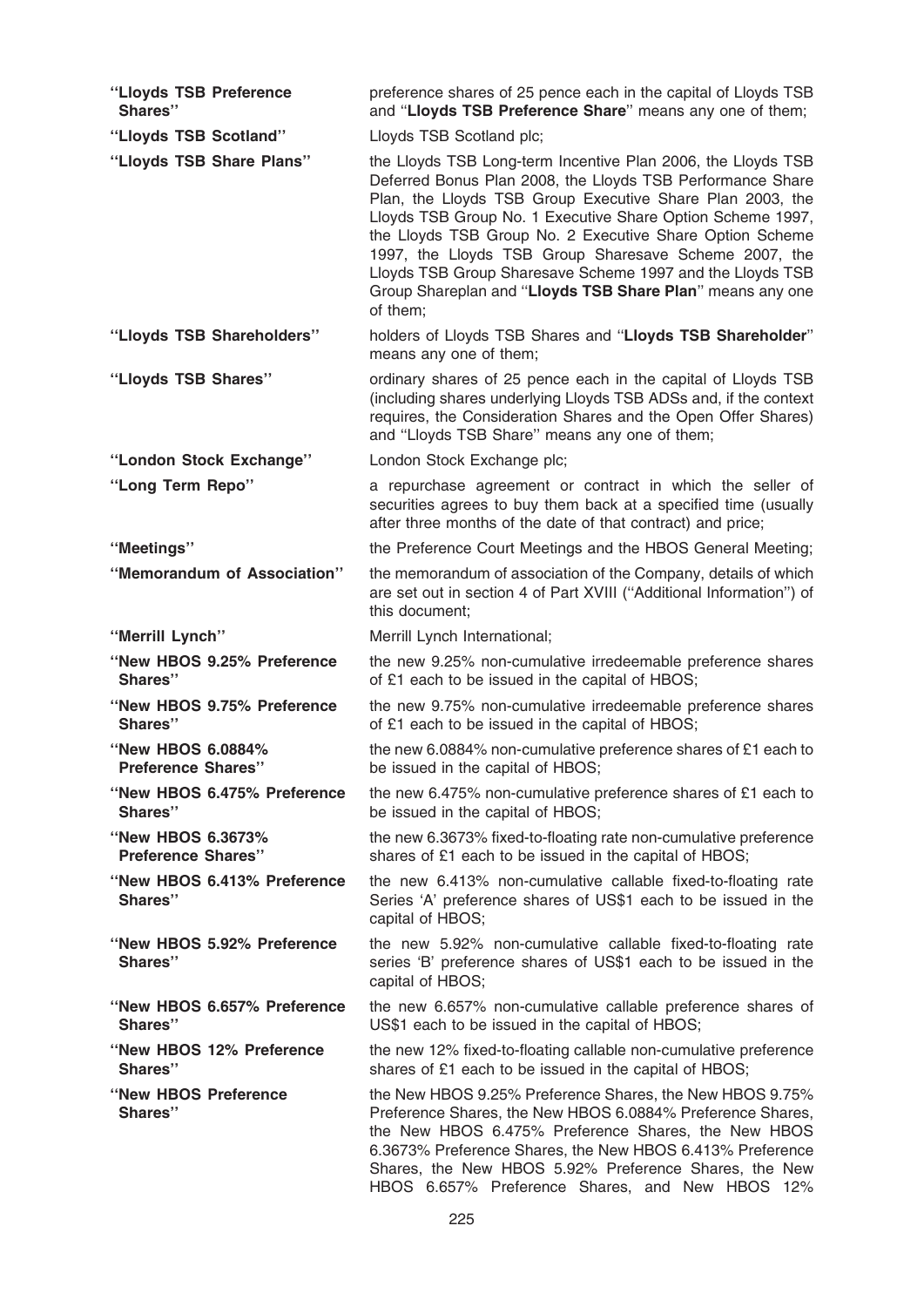|                                        | Preference Shares and "HBOS Preference Share" means any<br>one of them, to be issued in accordance with Clause 2(b) of the<br>Preference Scheme set out in Part 8 ("The Scheme of<br>Arrangement") of the Preference Scheme Circular;                                                                                                                                                                                                                                                                                                      |
|----------------------------------------|--------------------------------------------------------------------------------------------------------------------------------------------------------------------------------------------------------------------------------------------------------------------------------------------------------------------------------------------------------------------------------------------------------------------------------------------------------------------------------------------------------------------------------------------|
| "New HM Treasury Preference<br>Shares" | the fixed-to-floating callable non-cumulative preference shares of<br>£0.25 each, with an aggregate liquidation preference of<br>£1,000,000,000 to be issued by Lloyds TSB to HM Treasury or<br>to one or more persons nominated by HM Treasury pursuant to<br>the Preference Share Subscription Agreement;                                                                                                                                                                                                                                |
| "New Lloyds TSB Preference<br>ADSs"    | the Lloyds TSB 6.413% Series A Preference ADSs, the Lloyds<br>TSB 5.92% Series B Preference ADSs and the Lloyds TSB<br>6.657% Preference ADSs;                                                                                                                                                                                                                                                                                                                                                                                             |
| "New Lloyds TSB Preference<br>Shares"  | the new Lloyds TSB preference shares to be issued and credited<br>as fully paid pursuant to the terms of the Preference Scheme;<br>being the Lloyds TSB 9.25% Preference Shares, the Lloyds TSB<br>9.75% Preference Shares, the Lloyds TSB 6.0884% Preference<br>Shares, the Lloyds TSB 6.475% Preference Shares, the Lloyds<br>TSB 6.3673% Preference Shares, the Lloyds TSB 6.413%<br>Preference Shares, the Lloyds TSB 5.92% Preference Shares,<br>the Lloyds TSB 6.657% Preference Shares and the Lloyds TSB<br>12% Preference Shares: |
| "New Preference Share Issue"           | the issue of the New HM Treasury Preference Shares by Lloyds<br>TSB pursuant to the Preference Share Subscription Agreement;                                                                                                                                                                                                                                                                                                                                                                                                               |
| "OFT" or "Office of Fair<br>Trading"   | the UK Office of Fair Trading;                                                                                                                                                                                                                                                                                                                                                                                                                                                                                                             |
| "Official List"                        | the official list of the UK Listing Authority;                                                                                                                                                                                                                                                                                                                                                                                                                                                                                             |
| "Open Offer"                           | the offer by Lloyds TSB to Qualifying Shareholders constituting<br>an invitation to apply for the Open Offer Shares, including<br>pursuant to the Excess Application Facility, on the terms and<br>subject to the conditions set out in the Lloyds TSB Placing and<br>Open Offer Prospectus and, in the case of Qualifying Non-<br>CREST Shareholders, in the Application Form;                                                                                                                                                            |
| "Open Offer Entitlement"               | the entitlement of a Qualifying Shareholder to apply for 0.4347<br>Open Offer Shares for every 1 Existing Ordinary Share held on<br>the Open Offer Record Date;                                                                                                                                                                                                                                                                                                                                                                            |
| "Open Offer Record Date"               | close of business on 5 December 2008;                                                                                                                                                                                                                                                                                                                                                                                                                                                                                                      |
| "Open Offer Shares"                    | approximately 2.6 billion Lloyds TSB Shares to be offered to<br>Qualifying Shareholders under the Open Offer and which HM<br>Treasury has agreed to acquire pursuant to the Placing and Open<br>Offer Agreement, subject to clawback in respect of valid<br>applications by Qualifying Shareholders and "Open Offer<br>Share" means any one of them;                                                                                                                                                                                       |
| "Overseas Shareholders"                | Lloyds TSB Shareholders or HBOS Shareholders who are<br>resident in, ordinarily resident in, or citizens of, jurisdictions<br>outside the United Kingdom and "Overseas Shareholder"<br>means any one of them;                                                                                                                                                                                                                                                                                                                              |
| "Panel" or "Takeover Panel"            | The Panel on Takeovers and Mergers;                                                                                                                                                                                                                                                                                                                                                                                                                                                                                                        |
| "Placing"                              | the conditional placing by Lloyds TSB of the Open Offer Shares<br>with HM Treasury;                                                                                                                                                                                                                                                                                                                                                                                                                                                        |
| "Placing and Open Offer"               | the Placing and the Open Offer;                                                                                                                                                                                                                                                                                                                                                                                                                                                                                                            |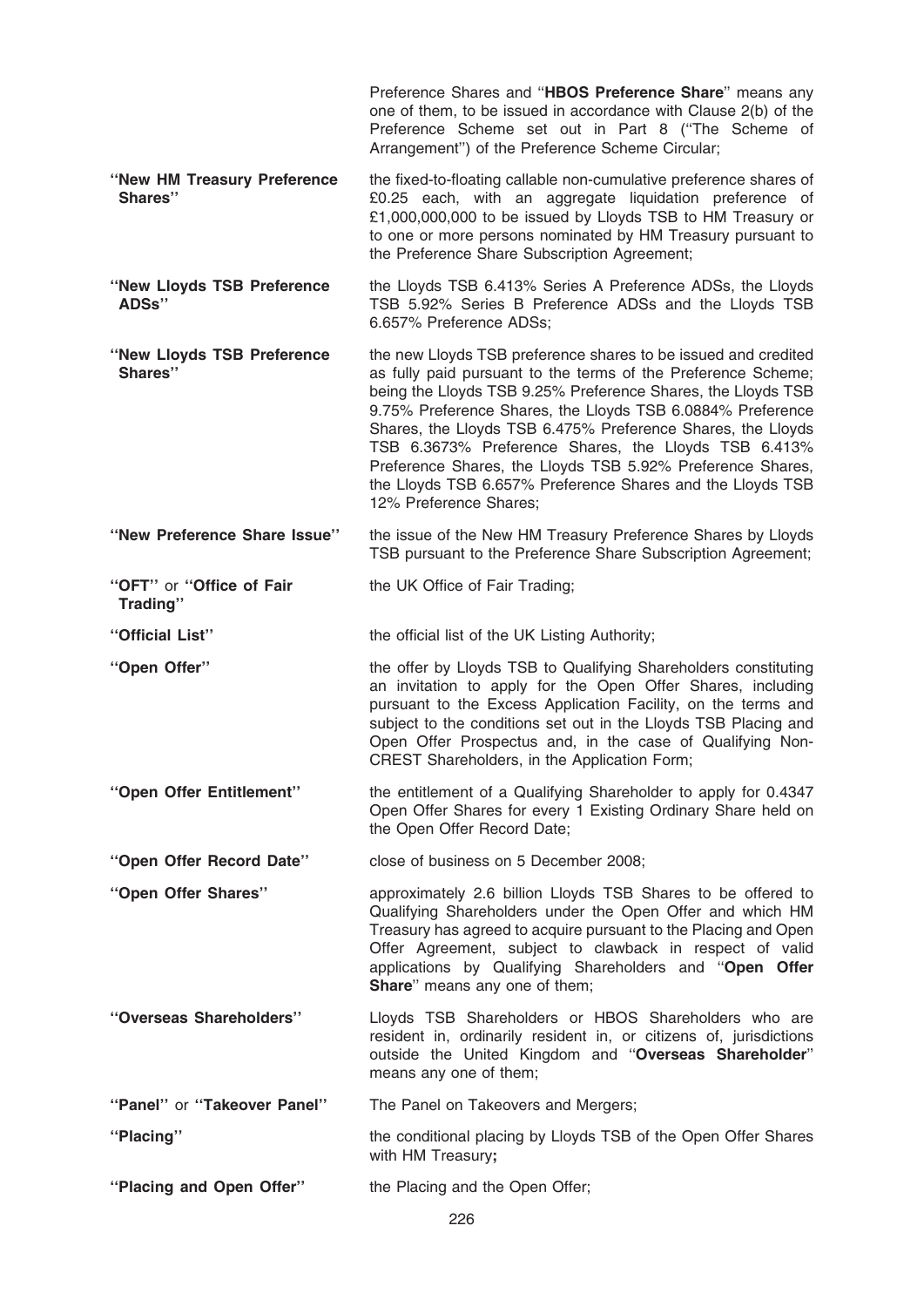| "Placing and Open Offer<br>Agreement"                | the agreement relating to the Placing and Open Offer entered into<br>with effect from 13 October 2008 between the Company, HM<br>Treasury, Citigroup Global Markets Limited, Citigroup Global<br>Markets U.K. Equity Limited, Merrill Lynch and UBS Limited;                                                                                                                                                                                                                                                                                                                                            |
|------------------------------------------------------|---------------------------------------------------------------------------------------------------------------------------------------------------------------------------------------------------------------------------------------------------------------------------------------------------------------------------------------------------------------------------------------------------------------------------------------------------------------------------------------------------------------------------------------------------------------------------------------------------------|
| "Pounds", "pence", "£" and<br>"p"                    | the lawful currency of the United Kingdom;                                                                                                                                                                                                                                                                                                                                                                                                                                                                                                                                                              |
| " $PPI"$                                             | payment protection insurance;                                                                                                                                                                                                                                                                                                                                                                                                                                                                                                                                                                           |
| "Preference Reduction Court<br>Hearing"              | the hearing at which the Court's confirmation of the reductions of<br>capital provided for by the Preference Scheme will be sought<br>under section 137 of the Companies Act 1985;                                                                                                                                                                                                                                                                                                                                                                                                                      |
| "Preference Court Meetings"                          | the meetings of each class of HBOS Preference Shareholders as<br>convened by order of the Court under section 896 of the<br>Companies Act to consider and, if thought fit to approve the<br>Preference Scheme (in respect of that class of HBOS Preference<br>Shares) in its original form or with or subject to any modification,<br>addition or condition approved or imposed by the Court, such<br>meetings to be held between 12 noon and 12.35 p.m. on 12<br>December 2008 at The NEC, Birmingham B40 1NT, and any<br>adjournment thereof and "Preference Court Meeting" means<br>any one of them; |
| "Preference Court Orders"                            | the Preference Scheme Court Order and the Preference<br><b>Reduction Court Order;</b>                                                                                                                                                                                                                                                                                                                                                                                                                                                                                                                   |
| "Preference Reduction Court"<br>Order"               | the order of the Court confirming under section 137 of the<br>Companies Act 1985, as amended, the reduction of capital<br>provided for by the Preference Scheme;                                                                                                                                                                                                                                                                                                                                                                                                                                        |
| "Preference Reduction Special<br><b>Resolutions"</b> | the resolutions to be proposed at the HBOS General Meeting to<br>approve the reductions of capital of the various classes of HBOS<br>Preference Shares numbered 5 to 13 in the Notice of General<br>Meeting in Part 9 ("Notice of Preference Court Meetings") of the<br>Preference Scheme Circular;                                                                                                                                                                                                                                                                                                     |
| "Preference Scheme"                                  | the proposed scheme of arrangement under sections 895 to 899<br>of the Companies Act between HBOS and the HBOS Preference<br>Shareholders (with or subject to any modification thereof or in<br>addition thereto or condition agreed by HBOS and Lloyds TSB<br>and which the Court may think fit to approve or impose),<br>particulars of which are set out in Part 8 ("The Scheme of<br>Arrangement") of the Preference Scheme Circular;                                                                                                                                                               |
| "Preference Scheme Circular"                         | the circular issued by HBOS dated 14 November 2008 in respect<br>of the proposal of the cancellation of the HBOS Preference<br>Shares and the issue of the New Lloyds TSB Preference Shares<br>by Lloyds TSB;                                                                                                                                                                                                                                                                                                                                                                                           |
| "Preference Scheme Court<br>Hearing"                 | the hearing at which the Court's sanction of the Preference<br>Scheme will be sought under sections 895 to 899 of the<br>Companies Act;                                                                                                                                                                                                                                                                                                                                                                                                                                                                 |
| "Preference Scheme Court<br>Order"                   | the order of the Court sanctioning the Preference Scheme under<br>sections 895 to 899 of the Companies Act;                                                                                                                                                                                                                                                                                                                                                                                                                                                                                             |
| "Preference Scheme Record<br>Time"                   | 6.00 p.m. (London time) on the Business Day immediately prior to<br>the hearing at which the Court's confirmation of the reduction of<br>capital provided for by the Preference Scheme will be sought;                                                                                                                                                                                                                                                                                                                                                                                                  |
| "Preference Scheme<br>Shareholders"                  | a holder of Preference Scheme Shares at the Preference<br>Scheme Record Time;                                                                                                                                                                                                                                                                                                                                                                                                                                                                                                                           |
| "Preference Scheme Shares"                           | all of the HBOS Preference Shares in each class of HBOS<br>Preference Shares in respect of which: (i) the Preference Scheme<br>has been approved at the relevant Preference Court Meeting; and<br>(ii) the Preference Reduction Special Resolution in relation to that                                                                                                                                                                                                                                                                                                                                  |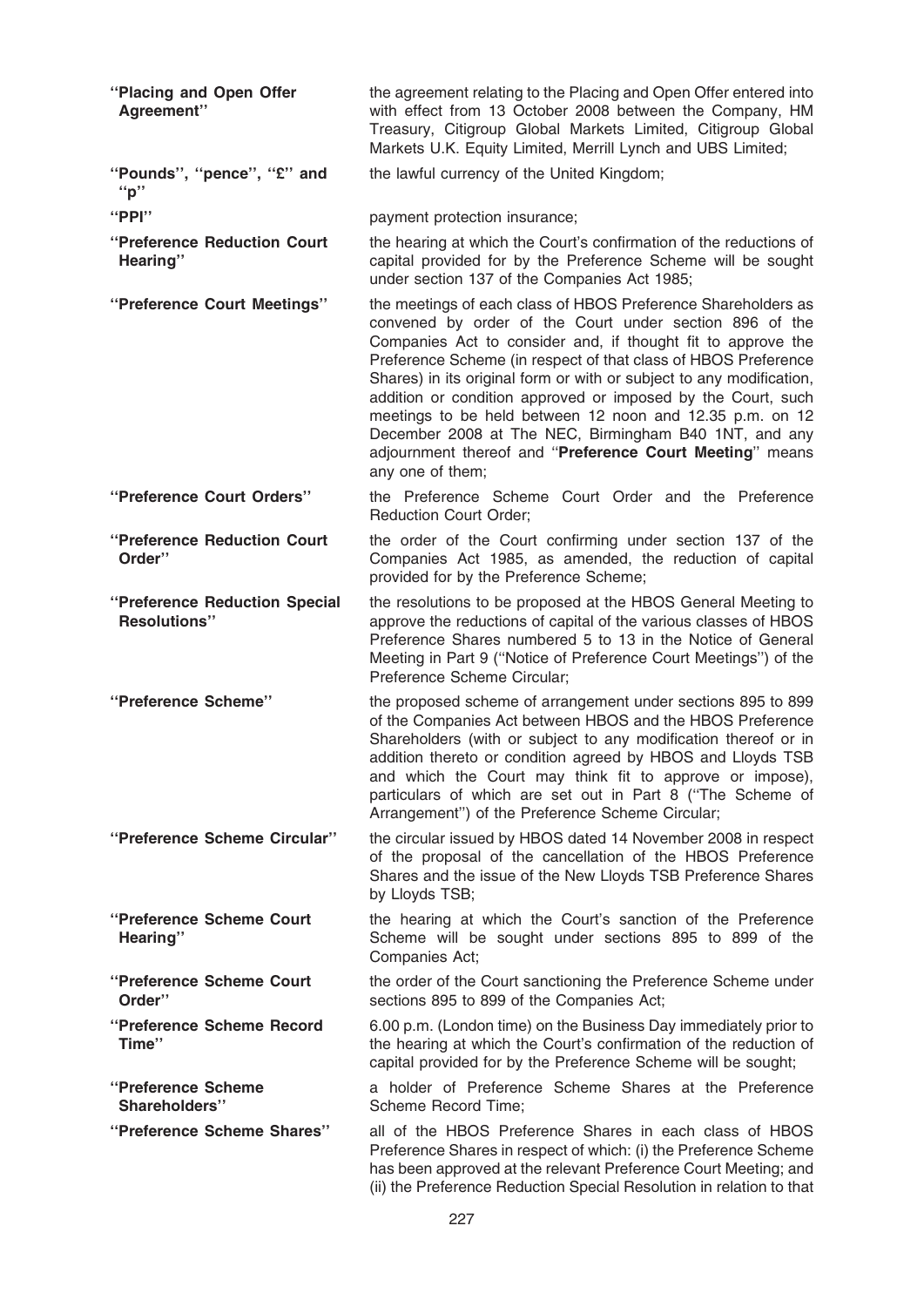|                                                  | class has been duly passed by the requisite majority, and shall<br>include any A Preference Shares or B Preference Shares created<br>on any reclassification made pursuant to Clause 1 of the<br>Preference Scheme;                                                                                                                                                                                                                      |
|--------------------------------------------------|------------------------------------------------------------------------------------------------------------------------------------------------------------------------------------------------------------------------------------------------------------------------------------------------------------------------------------------------------------------------------------------------------------------------------------------|
| "Preference Scheme Special<br><b>Resolution"</b> | the special resolution to approve matters to give effect to and<br>implement the Preference Scheme numbered 4 in the Notice of<br>General Meeting in Part 10 ("Notice of General Meeting") of the<br>Preference Scheme Circular;                                                                                                                                                                                                         |
| "Preference Share Subscription<br>Agreement"     | the preference share subscription agreement entered into with<br>effect from 13 October 2008 between the Company and HM<br>Treasury in connection with the New Preference Share Issue;                                                                                                                                                                                                                                                   |
| "Preference Shares"                              | the Lloyds TSB 9.25% Preference Shares, the Lloyds TSB 9.75%<br>Preference Shares, the Lloyds TSB 6.475% Preference Shares,<br>the Lloyds TSB 6.0884% Preference Shares, the Lloyds TSB<br>6.3673% Preference Shares, the Lloyds TSB 6.413% Preference<br>Shares, the Lloyds TSB 5.92% Preference Shares, the Lloyds<br>TSB 6.657% Preference Shares, the Lloyds TSB 12% Preference<br>Shares and the New HM Treasury Preference Shares; |
| "Proposed Government<br>Funding"                 | the proposed funding by the UK Government to be made<br>available to the UK banking sector as part of a co-ordinated<br>package of capital and funding measures as announced on 8<br>October 2008;                                                                                                                                                                                                                                       |
| "Preference Voting Record<br>Time"               | the time fixed by the Court for determining the entitlement to vote<br>at the Preference Court Meetings as set out in the notice thereof,<br>which will be 6.00 p.m. on the day which is two days prior to the<br>date of the Preference Court Meetings or, in the case of an<br>adjournment of the Preference Court Meetings, 6.00 p.m. on the<br>day two days before the date of the adjourned Preference Court<br>Meetings;           |
| "Prospectus Rules"                               | the prospectus rules made by the FSA pursuant to Part VI of<br>FSMA;                                                                                                                                                                                                                                                                                                                                                                     |
| "Qualified Institutional Buyer"<br>or "QIB"      | has the meaning given in Rule 144A under the Securities Act;                                                                                                                                                                                                                                                                                                                                                                             |
| "Qualifying Non-CREST<br>Shareholders"           | Qualifying Shareholders holding Lloyds TSB Shares in<br>certificated form and "Qualifying Non-CREST Shareholder"<br>shall mean any one of them;                                                                                                                                                                                                                                                                                          |
| "Qualifying Shareholders"                        | holders of Lloyds TSB Shares on the register of members of<br>Lloyds TSB at the Open Offer Record Date with the exclusion<br>(subject to certain exceptions) of Lloyds TSB Shareholders with a<br>registered address in the United States or any other Restricted<br>Jurisdiction;                                                                                                                                                       |
| "Reclassified Class"                             | any class of Preference Scheme Shares in respect of which any<br>one or more such shares is held by a Restricted Entity;                                                                                                                                                                                                                                                                                                                 |
| "Redeemable Preference<br>Shares"                | all classes of the Preference Shares, with the exception of the<br>Lloyds TSB 9.25% Preference Shares and the Lloyds TSB 9.75%<br><b>Preference Shares:</b>                                                                                                                                                                                                                                                                              |
| "Reduction Court Hearing"                        | the hearing by the Court of the petition to confirm the Capital<br>Reduction under section 137 of the Companies Act 1985 (as<br>amended or re-enacted) and authorising the re-registration of<br>HBOS as a private company under section 139 of the Companies<br>Act 1985 (as amended or re-enacted);                                                                                                                                    |
| "Reduction Court Order"                          | the order of the Court confirming the Capital Reduction under<br>section 137 of the Companies Act 1985 (as amended or<br>re-enacted)                                                                                                                                                                                                                                                                                                     |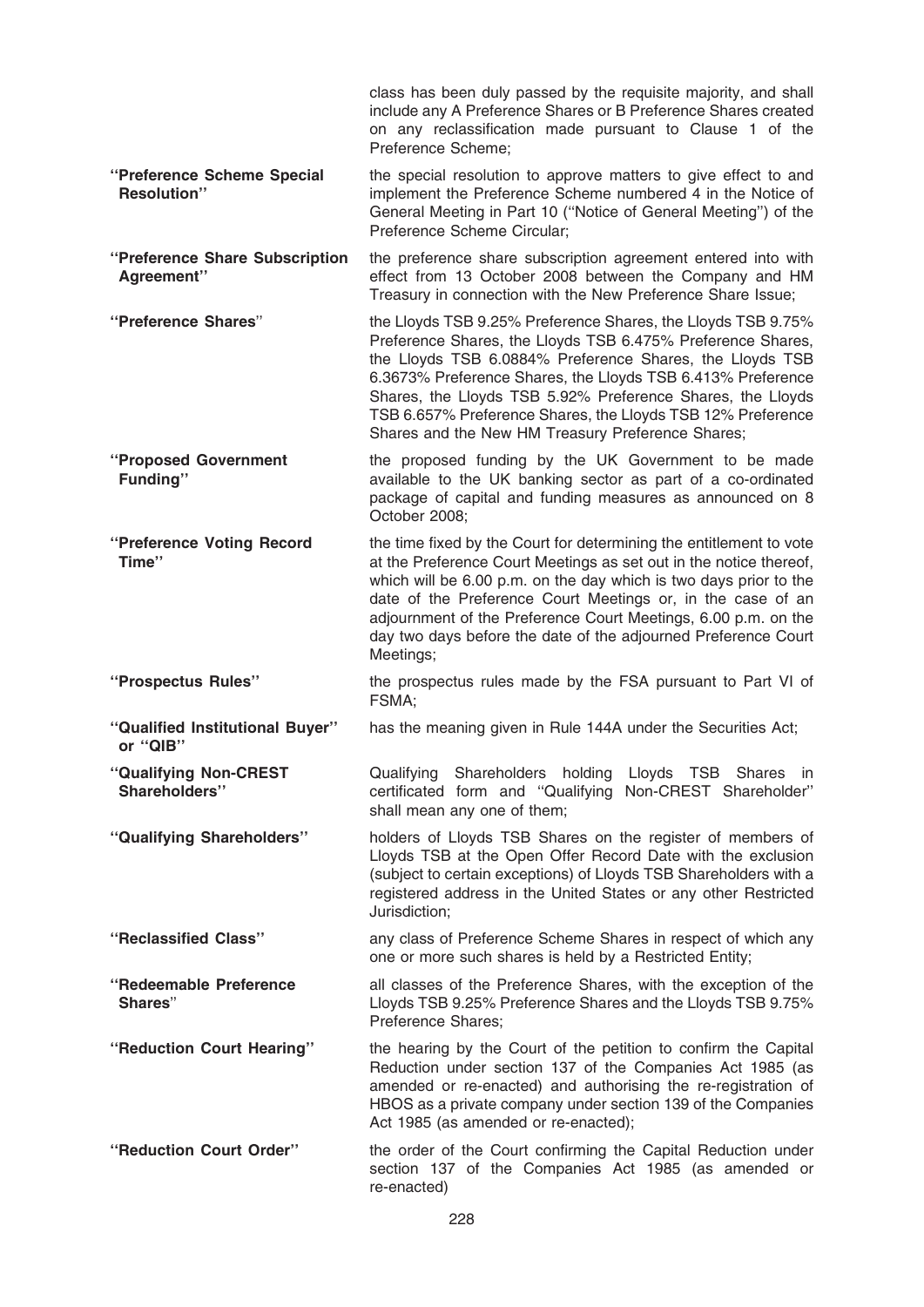| "Registrar" or "Equiniti"                       | Equiniti Limited, a company incorporated under the laws of<br>England and Wales, or, in certain circumstances, Equiniti<br>Financial Services Limited, an affiliate of Equiniti Limited;                                                                                                                                                                                                                                                                                                  |
|-------------------------------------------------|-------------------------------------------------------------------------------------------------------------------------------------------------------------------------------------------------------------------------------------------------------------------------------------------------------------------------------------------------------------------------------------------------------------------------------------------------------------------------------------------|
| "Regulatory Information<br>Service"             | any of the services authorised from time to time by the Financial<br>Services Authority for the purposes of disseminating regulatory<br>announcements;                                                                                                                                                                                                                                                                                                                                    |
| "Reorganisation Record Time"                    | the time at which a certified copy of the Preference Scheme Court<br>Order is delivered to the Registrar of Companies;                                                                                                                                                                                                                                                                                                                                                                    |
| "Resolutions"                                   | the resolutions set out in the notice convening the Lloyds TSB<br>General Meeting at the end of the Share Circular;                                                                                                                                                                                                                                                                                                                                                                       |
| "Restricted Entities" or<br>"Restricted Entity" | (i)<br>any body or bodies corporate which would be prohibited<br>under section 23 of the Companies Act 1985 from being a<br>shareholder of Lloyds TSB upon the Preference Scheme<br>becoming effective provided that any such body or bodies<br>corporate will only be a Restricted Entity to the extent of<br>such prohibition; or                                                                                                                                                       |
|                                                 | who, being a member of the Lloyds TSB Group, holds<br>(ii)<br>HBOS Preference Shares beneficially or any other person<br>who holds HBOS Preference Shares on behalf of such<br>member of the Lloyds TSB Group, provided that any such<br>member or person will only be a Restricted Entity in respect<br>of such holding;                                                                                                                                                                 |
| "Restricted Jurisdiction"                       | Dubai International Financial Centre,<br>Malaysia and<br>the<br>Institutional Investor Restricted Jurisdictions;                                                                                                                                                                                                                                                                                                                                                                          |
| "Scheme" or "Scheme of<br>Arrangement"          | the proposed scheme of arrangement under sections 895 to 899<br>of the Companies Act between HBOS and the holders of the<br>Scheme Shares, with or subject to any modification thereof or in<br>addition thereto or condition agreed by HBOS and Lloyds TSB<br>and which the Court may think fit to approve or impose;                                                                                                                                                                    |
| "Scheme Conditions"                             | the conditions to the Scheme becoming Effective, set out in full in<br>Appendix 1 of the Announcement;                                                                                                                                                                                                                                                                                                                                                                                    |
| "Scheme Court Hearing"                          | the hearing by the Court of the petition to sanction the Scheme<br>under section 899 of the Companies Act;                                                                                                                                                                                                                                                                                                                                                                                |
| "Scheme Court Order"                            | the order of the Court sanctioning the Scheme under section 899<br>of the Companies Act;                                                                                                                                                                                                                                                                                                                                                                                                  |
| "Scheme Document"                               | the document dated 14 November 2008 containing, inter alia, the<br>Scheme and the notice of the Court Meeting and the HBOS<br>General Meeting;                                                                                                                                                                                                                                                                                                                                            |
| "Scheme Shareholders"                           | the holders of Scheme Shares and "Scheme Shareholder"<br>means any one of them;                                                                                                                                                                                                                                                                                                                                                                                                           |
| "Scheme Shares"                                 | <b>HBOS Shares:</b>                                                                                                                                                                                                                                                                                                                                                                                                                                                                       |
|                                                 | (i)<br>in issue on the date of the Scheme Document;                                                                                                                                                                                                                                                                                                                                                                                                                                       |
|                                                 | (ii)<br>issued after the date of the Scheme Document and prior to<br>the Voting Record Time;                                                                                                                                                                                                                                                                                                                                                                                              |
|                                                 | issued on or after the Voting Record Time but before the<br>(iii)<br>Hearing Record Time either on terms that the original or any<br>subsequent holder thereof shall be bound by the Scheme or,<br>in the case of any such shares issued prior to the adoption<br>of the amendment to the HBOS Articles to be adopted at the<br>HBOS General Meeting, in respect of which the original or<br>subsequent holder thereof is, or shall have agreed in writing<br>to be, bound by the Scheme, |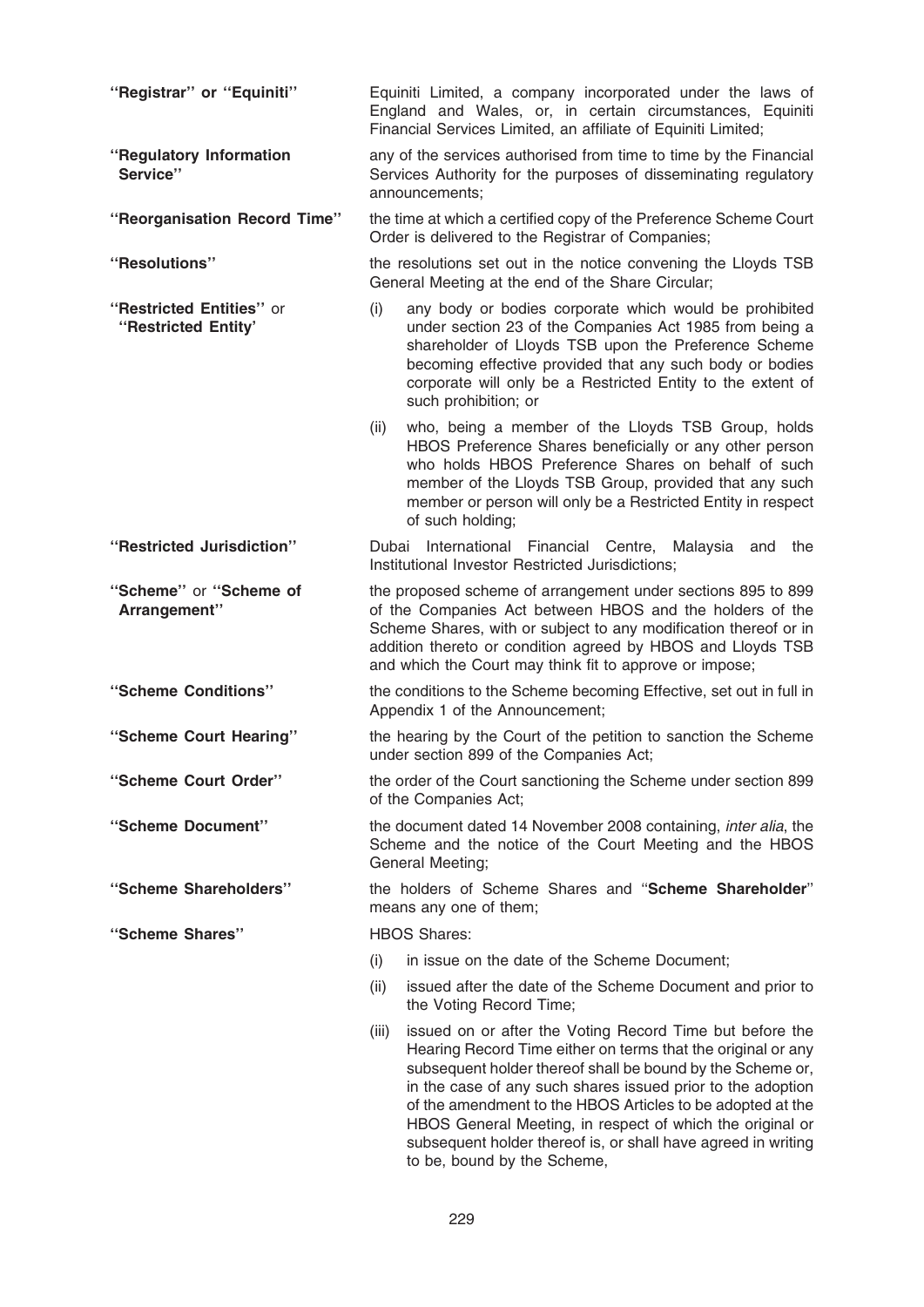|                          | and including, for the avoidance of doubt, the HBOS Open Offer<br>Shares and, where the context requires, the A Ordinary Shares<br>(as such term is defined in the Scheme Document) and (if any)<br>the B Ordinary Shares (as defined in the Scheme Document) but<br>excluding the Deferred Shares (as defined in the Circular) and<br>"Scheme Share" means any one of them;                                               |
|--------------------------|----------------------------------------------------------------------------------------------------------------------------------------------------------------------------------------------------------------------------------------------------------------------------------------------------------------------------------------------------------------------------------------------------------------------------|
| "Scottish Widows"        | Scottish Widows plc registered in Scotland (no. 199549);                                                                                                                                                                                                                                                                                                                                                                   |
| "SDRT"                   | stamp duty reserve tax;                                                                                                                                                                                                                                                                                                                                                                                                    |
| "SEC"                    | United States Securities and Exchange Commission;                                                                                                                                                                                                                                                                                                                                                                          |
| "Securities Act"         | the United States Securities Act of 1933, as amended;                                                                                                                                                                                                                                                                                                                                                                      |
| "Share Circular"         | the document sent, with certain exceptions, to Lloyds TSB<br>Shareholders dated 3 November 2008 in relation to the<br>Acquisition and the Placing and Open Offer;                                                                                                                                                                                                                                                          |
| "Share Warrants"         | a global share warrant to bearer issued by HBOS in respect of the<br>HBOS 6.413% Preference Shares, the HBOS 5.92% Preference<br>Shares and the HBOS 6.657% Preference Shares and "Share<br>Warrant" means any one of them;                                                                                                                                                                                                |
| "SME"                    | small and medium sized entities;                                                                                                                                                                                                                                                                                                                                                                                           |
| "State Aid Approval"     | the decision of the European Commission of 13 October 2008<br>issued in connection with the state aid aspects of HM Treasury's<br>recapitalisation scheme and guarantee scheme for short- and<br>medium-term debt issuance and the Bank of England's short-term<br>liquidity scheme;                                                                                                                                       |
| "Tier 1"                 | has the meaning given to the term from time to time by the FSA;                                                                                                                                                                                                                                                                                                                                                            |
| "UBS"                    | <b>UBS Limited;</b>                                                                                                                                                                                                                                                                                                                                                                                                        |
| "UK Listing Authority"   | the UK Financial Services Authority in its capacity as the<br>competent authority for listing under Part VI of the Financial<br>Services and Markets Act 2000;                                                                                                                                                                                                                                                             |
| "United Kingdom" or "UK" | the United Kingdom of Great Britain and Northern Ireland and its<br>dependent territories;                                                                                                                                                                                                                                                                                                                                 |
| "United States" or "US"  | the United States of America (including the states of the United<br>States and the District of Columbia), its possessions and<br>territories and all areas subject to its jurisdiction; and                                                                                                                                                                                                                                |
| "Voting Record Time"     | the time fixed by the Court for determining the entitlement to vote<br>at the Court Meeting as set out in notice thereof, which will be<br>6.00 p.m. on the day which is two days prior to the date of the<br>Court Meeting and the HBOS General Meeting or, if the Court<br>Meeting and/or the HBOS General Meeting is adjourned, 6.00<br>p.m. on the day which is two days before the date of such<br>adjourned meeting. |
|                          |                                                                                                                                                                                                                                                                                                                                                                                                                            |

For the purposes of this document, "subsidiary", "subsidiary undertaking", "undertaking" and "associated undertaking" have the meanings given by the Companies Act.

Unless otherwise stated, all times referred to in this document are references to London time.

All references to legislation in this document are to the legislation of England and Wales unless the contrary is indicated. Any reference to any provision of any legislation shall include any amendment, modification, re-enactment or extension thereof.

Words importing the singular shall include the plural and vice versa, and words importing the masculine gender shall include the feminine or neutral gender.